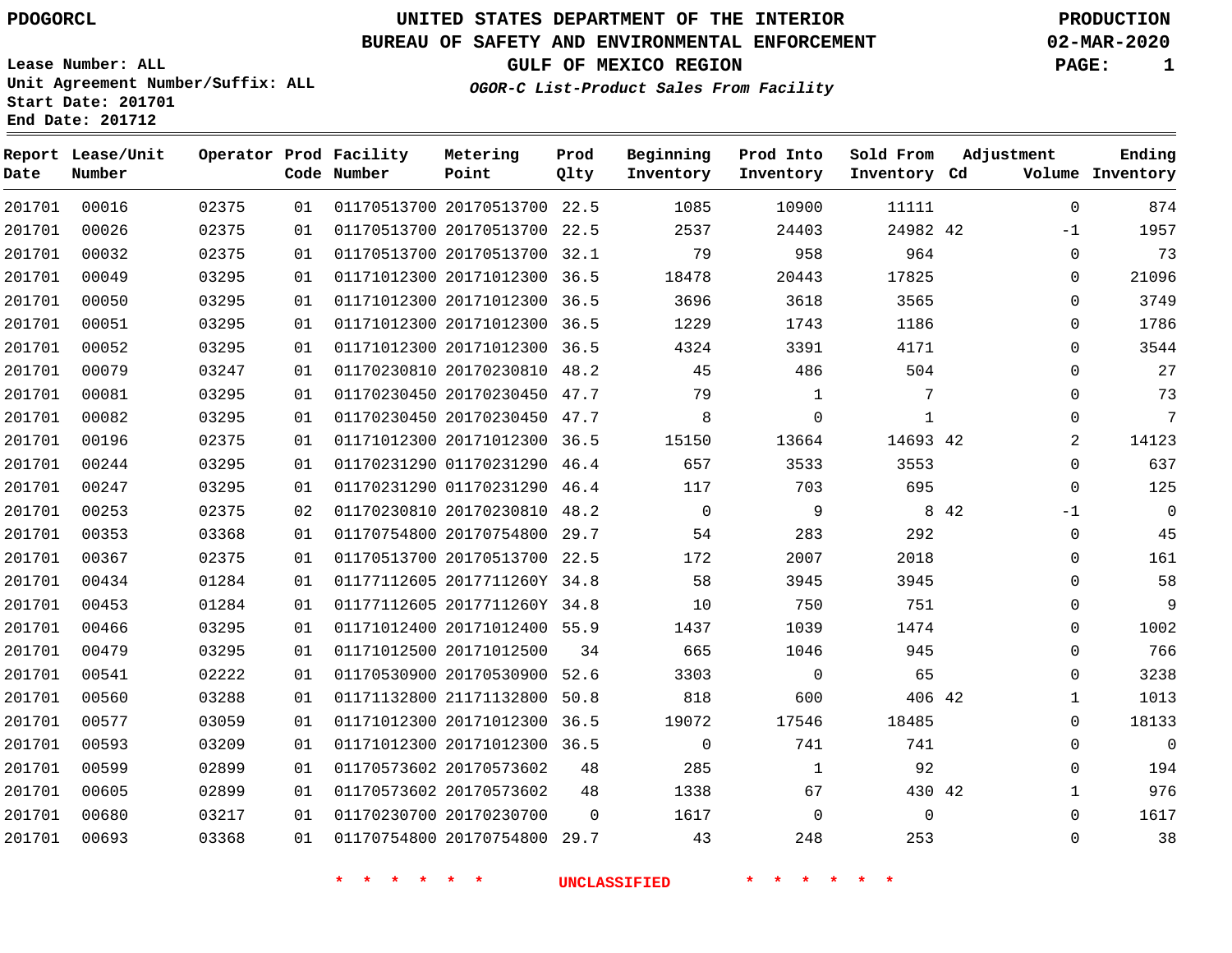# **UNITED STATES DEPARTMENT OF THE INTERIOR PDOGORCL PRODUCTION**

## **BUREAU OF SAFETY AND ENVIRONMENTAL ENFORCEMENT 02-MAR-2020**

**Lease Number: ALL Unit Agreement Number/Suffix: ALL Start Date: 201701**

**OGOR-C List-Product Sales From Facility**

**GULF OF MEXICO REGION PAGE: 2**

| Date   | Report Lease/Unit<br>Number |       |    | Operator Prod Facility<br>Code Number | Metering<br>Point            | Prod<br>Olty | Beginning<br>Inventory | Prod Into<br>Inventory | Sold From<br>Inventory Cd | Adjustment                   | Ending<br>Volume Inventory |
|--------|-----------------------------|-------|----|---------------------------------------|------------------------------|--------------|------------------------|------------------------|---------------------------|------------------------------|----------------------------|
| 201701 | 00694                       | 03368 | 01 |                                       | 01170754800 20170754800 29.7 |              | 822                    | 6174                   | 6009                      |                              | 987<br>$\mathbf 0$         |
| 201701 | 00697                       | 03368 | 01 |                                       | 01170754800 20170754800 29.7 |              | 46                     | 1006                   | 890                       |                              | 162<br>$\mathbf 0$         |
| 201701 | 00758                       | 03295 | 01 |                                       | 01170230810 20170230810      | 48.2         | 141                    | $\mathsf{O}$           | 141                       |                              | $\mathsf 0$<br>$\mathbf 0$ |
| 201701 | 00775                       | 02899 | 01 |                                       | 01171131600 20171131600 39.8 |              | 700                    | 5410                   | 5721 42                   |                              | 388<br>$-1$                |
| 201701 | 00796                       | 02628 | 01 |                                       | 01171012300 20171012300      | 36.5         | 7093                   | 5652                   | 6887                      |                              | 5858<br>$\Omega$           |
| 201701 | 00839                       | 02451 | 01 |                                       | 01170513800 20170513800      | 32.7         | $\Omega$               | 6095                   | 5744                      |                              | 351<br>$\Omega$            |
| 201701 | 754303001A                  | 00059 | 01 |                                       | 01170230811 20170230811 46.4 |              | 363                    | 681                    | 541 09                    | $-173$                       | 330                        |
|        | 201701 754306006A           | 00689 | 01 |                                       | 01608128271 20608128271      | 29           | 435651                 | 12694                  |                           | $-299064$<br>0 <sub>09</sub> | 149281                     |
|        | 201701 754306012A           | 01207 | 01 |                                       | 01608128270 20608128270 25.2 |              | 125687                 | 158902                 |                           | $-200331$<br>0 <sub>09</sub> | 84258                      |
|        | 201701 754306013A           | 01207 | 01 |                                       | 01608128270 20608128270 25.2 |              | 240896                 | 273763                 |                           | $-343231$<br>0 <sub>09</sub> | 171428                     |
|        | 201701 754307005A           | 00078 | 01 |                                       | 01170573601 20170573601      | 27           | 212                    | 1214                   | 1263                      |                              | 163<br>$\mathbf 0$         |
|        | 201701 754307017A           | 02970 | 02 |                                       | 01171132800 20170230811      | 46           | 1487                   | 4314                   | 3714 42                   |                              | 2086<br>$-1$               |
|        | 201701 754310009A           | 00078 | 01 |                                       | 01170573601 20170573601      | 27           | 185                    | 1137                   | 1170                      |                              | 152<br>$\mathbf 0$         |
|        | 201701 754315006A           | 03368 | 01 |                                       | 01170754800 20170754800      | 29.7         | 101                    | 665                    | 688                       |                              | 78<br>$\mathbf 0$          |
|        | 201701 7543880060           | 03295 | 01 |                                       | 01170230450 20170230450      | 47.7         | 84                     | $\Omega$               | 7                         |                              | 77<br>$\Omega$             |
|        | 201701 7543890080           | 02375 | 01 |                                       | 01170513700 20170513700 30.2 |              | 123                    | 1541                   | 1547 42                   |                              | 118<br>$\mathbf{1}$        |
|        | 201701 7543930100           | 03026 | 02 |                                       | 01170230450 20170230450      | 48           | 21                     | $\Omega$               | 2                         |                              | 19<br>$\Omega$             |
|        | 201701 7543940080           | 03295 | 01 |                                       | 01170230811 20170230811 46.3 |              | 87                     | 141                    | 160                       |                              | 68<br>$\mathbf 0$          |
|        | 201701 754396015A           | 01284 | 01 |                                       | 01608103650 20608103650      | 37.4         | 8                      | 5819                   | 5813                      |                              | 14<br>$\mathbf 0$          |
|        | 201701 8910020210           | 02451 | 01 |                                       | 01170513800 20170513800 32.7 |              | $\mathbf{1}$           | 75353                  | 71015                     |                              | 4339<br>$\Omega$           |
|        | 201701 8910024540           | 02451 | 01 |                                       | 01170513800 20170513800 32.7 |              | $\mathbf{1}$           | 62920                  | 59298                     |                              | $\mathbf 0$<br>3623        |
|        | 201701 8910029320           | 02375 | 01 |                                       | 01170513700 20170513700 32.1 |              | 3619                   | 40587                  | 41103 42                  |                              | 3104<br>$\mathbf{1}$       |
|        | 201701 8910034440           | 02375 | 01 |                                       | 01170513700 20170513700 31.8 |              | 5510                   | 53554                  | 54969 42                  |                              | 4094<br>$-1$               |
|        | 201701 8910039150           | 00078 | 01 |                                       | 01170573601 20170573601      | 27           | 1966                   | 11886                  | 12266 42                  |                              | 5<br>1591                  |
|        | 201701 8910086400           | 02222 | 02 |                                       | 01171012400 20171012400 55.9 |              | 34                     | 32                     | 35                        |                              | $\mathbf 0$<br>31          |
|        | 201701 8910089160           | 02375 | 01 |                                       | 01170513700 20170513700      | 27.9         | 472                    | 5556                   | 5603                      |                              | 425<br>0                   |
|        | 201701 891008927Y           | 03151 | 01 |                                       | 01170230400 20170230400 55.9 |              | 2                      | 3                      | 4                         |                              | $\mathbf{1}$<br>$\Omega$   |
|        | 201701 8910116580           | 02375 | 01 |                                       | 01170513700 20170513700 28.1 |              | 308                    | 3804                   | 3821                      |                              | 291<br>$\Omega$            |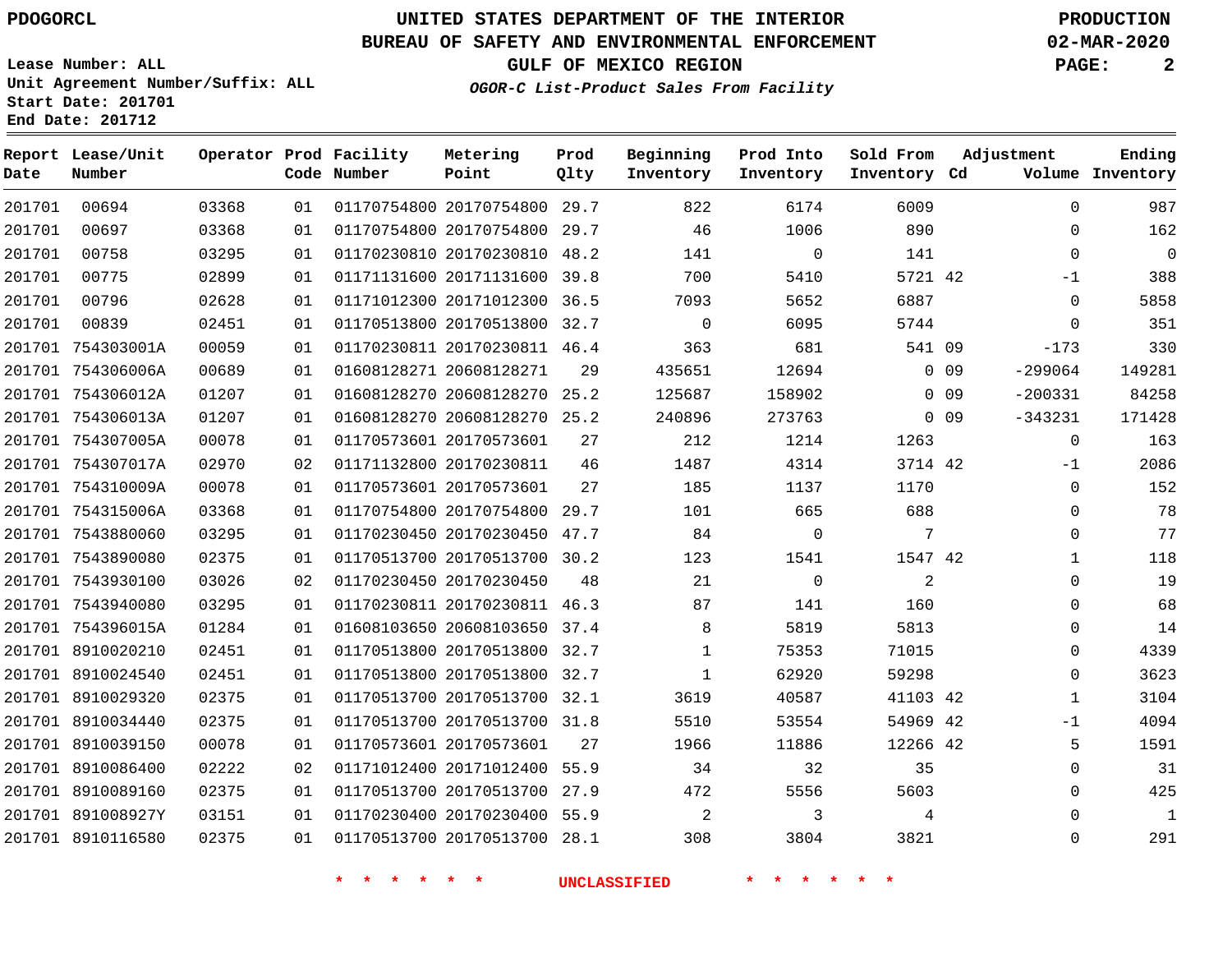# **UNITED STATES DEPARTMENT OF THE INTERIOR PDOGORCL PRODUCTION**

## **BUREAU OF SAFETY AND ENVIRONMENTAL ENFORCEMENT 02-MAR-2020**

**Lease Number: ALL Unit Agreement Number/Suffix: ALL Start Date: 201701**

**GULF OF MEXICO REGION PAGE: 3**

**OGOR-C List-Product Sales From Facility**

| Date | Report Lease/Unit<br>Number |       |    | Operator Prod Facility<br>Code Number | Metering<br>Point            | Prod<br>Qlty   | Beginning<br>Inventory | Prod Into<br>Inventory | Sold From<br>Inventory Cd | Adjustment |              | Ending<br>Volume Inventory |
|------|-----------------------------|-------|----|---------------------------------------|------------------------------|----------------|------------------------|------------------------|---------------------------|------------|--------------|----------------------------|
|      | 201701 8910116740           | 02375 | 01 |                                       | 01170513700 20170513700 28.1 |                | 1525                   | 18881                  | 18963 42                  |            | $-1$         | 1442                       |
|      | 201701 8910116770           | 02375 | 01 |                                       | 01170513700 20170513700 28.1 |                | 197                    | 2550                   | 2553 42                   |            | $\mathbf{1}$ | 195                        |
|      | 201701 8910116790           | 02375 | 01 |                                       | 01170513700 20170513700 27.9 |                | 1408                   | 17007                  | 17113 42                  |            | $-2$         | 1300                       |
|      | 201701 8910116800           | 02375 | 01 |                                       | 01170513700 20170513700      | 28             | 3074                   | 37983                  | 38153                     |            | $\Omega$     | 2904                       |
|      | 201701 891011687A           | 03368 | 01 |                                       | 01170754800 20170754800 29.7 |                | 53                     | 333                    | 334                       |            | $\Omega$     | 52                         |
|      | 201701 891011687C           | 03368 | 01 |                                       | 01170754800 20170754800 29.7 |                | 210                    | 1520                   | 1511                      |            | $\mathbf 0$  | 219                        |
|      | 201701 891011687D           | 03368 | 01 |                                       | 01170754800 20170754800 29.7 |                | 183                    | 1180                   | 1181                      |            | 0            | 182                        |
|      | 201701 891011687E           | 03368 | 01 |                                       | 01170754800 20170754800 29.7 |                | 21                     | 189                    | 189                       |            | $\mathbf 0$  | 21                         |
|      | 201701 8910117330           | 03368 | 01 |                                       | 01170754800 20170754800 29.7 |                | 2                      | 561                    | 534                       |            | $\Omega$     | 29                         |
|      | 201701 8910123270           | 03295 | 01 |                                       | 01177215100 20177215102 30.8 |                | 59                     | 4373                   | 4372                      |            | 0            | 60                         |
|      | 201701 8910123320           | 03295 | 01 |                                       | 01177215100 20177215102 30.8 |                | 87                     | 6591                   | 6587                      |            | $\Omega$     | 91                         |
|      | 201701 8910123330           | 03295 | 01 |                                       | 01177215100 20177215102 30.8 |                | 156                    | 11221                  | 11223                     |            | $\Omega$     | 154                        |
|      | 201701 8910169300           | 02375 | 01 |                                       | 01170230810 20170230810 48.2 |                | 35                     | 140                    | 167                       |            | $\Omega$     | 8                          |
|      | 201701 8910202350           | 00276 | 01 |                                       | 01170513700 20170513700 34.9 |                | 3182                   | 24582                  | 25884 42                  |            | $-1$         | 1879                       |
|      | 201701 8910202560           | 02375 | 01 |                                       | 01170513700 20170513700 35.6 |                | 387                    | 499                    | 848                       |            | $\Omega$     | 38                         |
|      | 201701 G00972               | 03295 | 01 |                                       | 01171132000 20171132000 41.8 |                | $\mathbf 0$            | 71                     | 68                        |            | $\Omega$     | 3                          |
|      | 201701 G00985               | 02375 | 01 |                                       | 0117709260A 2017709260A 35.2 |                | 377                    | 703                    | 703                       |            | 0            | 377                        |
|      | 201701 G01036               | 03209 | 02 |                                       | 01171092651 20171092650 56.9 |                | 3275                   | $\mathbf 0$            | $\Omega$                  |            | 0            | 3275                       |
|      | 201701 G01083               | 02375 | 01 |                                       | 01170513700 20170513700 28.1 |                | 1874                   | 22293                  | 22463                     |            | $\Omega$     | 1704                       |
|      | 201701 G01084               | 02375 | 01 |                                       | 01170513700 20170513700 27.9 |                | 78                     | 928                    | 935                       |            | $\Omega$     | 71                         |
|      | 201701 G01090               | 02375 | 01 |                                       | 01170513700 20170513700 28.1 |                | 291                    | 3639                   | 3652                      |            | 0            | 278                        |
|      | 201701 G01091               | 02375 | 01 |                                       | 01170513700 20170513700 28.1 |                | 1327                   | 16888                  | 16924                     |            | $\Omega$     | 1291                       |
|      | 201701 G01092               | 02375 | 01 |                                       | 01170513700 20170513700 28.1 |                | 407                    | 5576                   | 5557 42                   |            | $\mathbf{1}$ | 427                        |
|      | 201701 G01198               | 03295 | 01 |                                       | 01171092651 20171092650      | $\Omega$       | 61                     | $\mathbf 0$            | $\mathbf 0$               |            | $\Omega$     | 61                         |
|      | 201701 G01208               | 03295 | 01 |                                       | 01171092651 20171092650      | $\overline{0}$ | 546                    | 0                      | 0                         |            | 0            | 546                        |
|      | 201701 G01210               | 02375 | 02 |                                       | 01171132800 21171132800      | 50.8           | 511                    | 526                    | 297 42                    |            | -1           | 739                        |
|      | 201701 G01220               | 03295 | 01 |                                       | 01177092600 20177092600      | 44             | 151                    | 5096                   | 5081                      |            | $\mathbf 0$  | 166                        |
|      | 201701 G01351               | 03151 | 01 |                                       | 01170230400 20170230400 55.9 |                | 10                     | $\mathbf 0$            | 10                        |            | $\Omega$     | $\mathbf 0$                |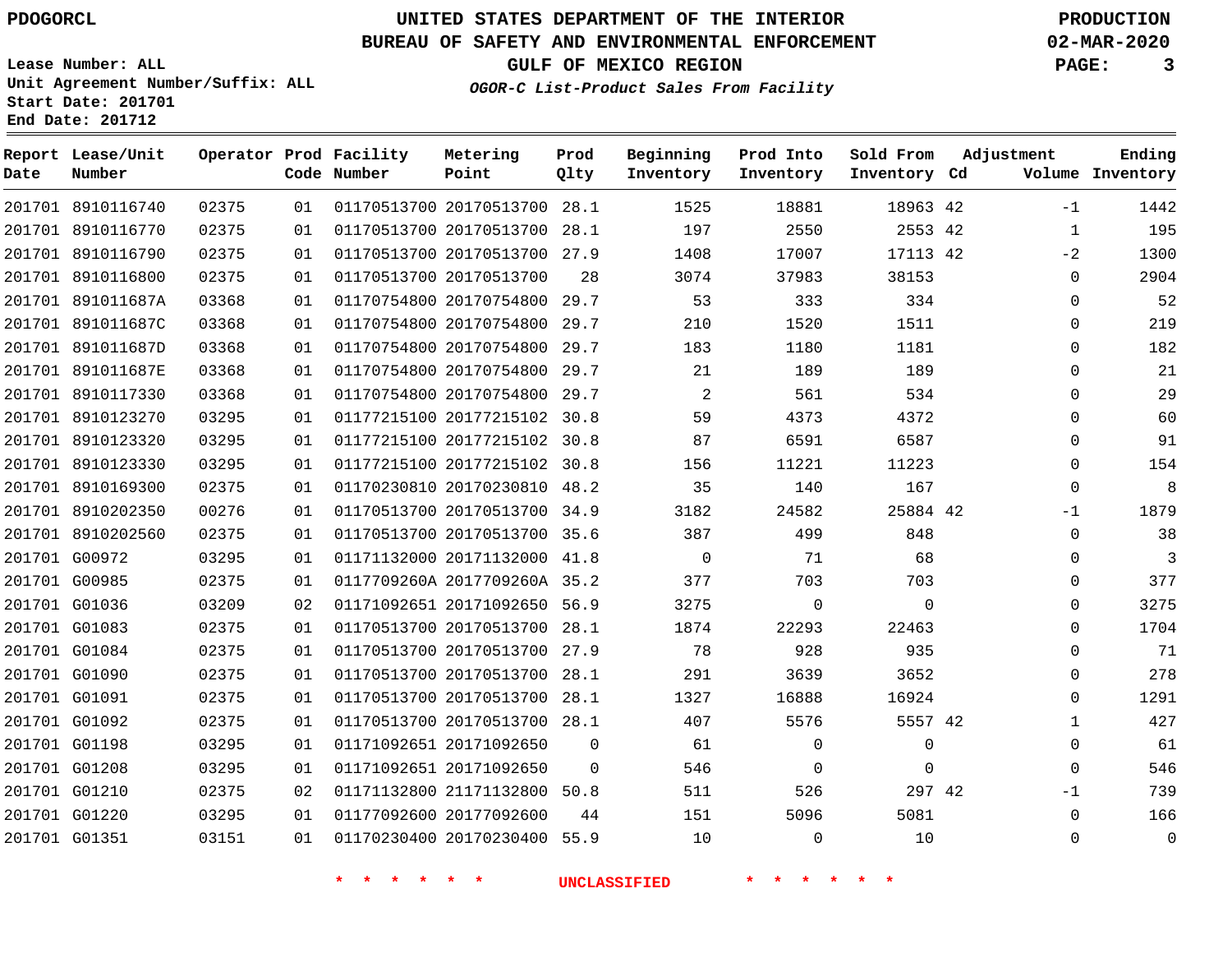## **BUREAU OF SAFETY AND ENVIRONMENTAL ENFORCEMENT 02-MAR-2020**

**OGOR-C List-Product Sales From Facility**

**GULF OF MEXICO REGION PAGE: 4**

**Lease Number: ALL Unit Agreement Number/Suffix: ALL Start Date: 201701 End Date: 201712**

| Date | Report Lease/Unit<br>Number |       |    | Operator Prod Facility<br>Code Number | Metering<br>Point            | Prod<br>Qlty | Beginning<br>Inventory | Prod Into<br>Inventory | Sold From<br>Inventory Cd | Adjustment |              | Ending<br>Volume Inventory |
|------|-----------------------------|-------|----|---------------------------------------|------------------------------|--------------|------------------------|------------------------|---------------------------|------------|--------------|----------------------------|
|      | 201701 G01447               | 02375 | 02 |                                       | 01170513700 20170513700 22.5 |              | 40                     | 373                    | 383                       |            | $\Omega$     | 30                         |
|      | 201701 G01497               | 02451 | 01 |                                       | 01170513800 20170513800 32.7 |              | 1                      | 34538                  | 32550                     |            | $\Omega$     | 1989                       |
|      | 201701 G01498               | 02451 | 01 |                                       | 01170513800 20170513800 32.7 |              | 1                      | 4600                   | 4336                      |            | $\Omega$     | 265                        |
|      | 201701 G01610               | 03295 | 01 |                                       | 01177215100 20177215102 30.8 |              | 10                     | 920                    | 917                       |            | $\Omega$     | 13                         |
|      | 201701 G01619               | 02375 | 01 |                                       | 01170513700 20170513700 30.2 |              | 1133                   | 13454                  | 13556 42                  |            | $-3$         | 1028                       |
|      | 201701 G01620               | 02375 | 01 |                                       | 01170513700 20170513700 30.2 |              | 302                    | 3543                   | 3574                      |            | $\Omega$     | 271                        |
|      | 201701 G01754               | 03295 | 01 |                                       | 01423210051 20423210050      | $\Omega$     | 3                      | $\mathbf 0$            | $\mathbf 0$               |            | $\mathbf 0$  | 3                          |
|      | 201701 G01757               | 03295 | 01 |                                       | 01423210051 20423210050      | $\Omega$     | 58                     | $\Omega$               | $\Omega$                  |            | $\Omega$     | 58                         |
|      | 201701 G01848               | 01284 | 02 |                                       | 01423210051 20170230500 43.7 |              | 222                    | 142                    | 300                       |            | $\mathbf 0$  | 64                         |
|      |                             | 01978 | 02 |                                       | 01170230500 20170230500 43.8 |              | 1148                   | 1260                   | 1844                      |            | 0            | 564                        |
|      |                             |       |    |                                       |                              |              | 1370                   | 1402                   | 2144                      |            | 0            | 628                        |
|      | 201701 G01860               | 03295 | 01 |                                       | 01170231110 20170231110      | $\Omega$     | 2503                   | 4971                   | $\mathbf 0$               |            | $\Omega$     | 7474                       |
|      | 201701 G01865               | 03151 | 01 |                                       | 01171012500 20171012500      | 34           | 1350                   | 1762                   | 1823 42                   |            | $\mathbf{1}$ | 1290                       |
|      | 201701 G01901               | 03295 | 01 |                                       | 01177215100 20177215102 30.8 |              | 6                      | 108                    | 113                       |            | $\Omega$     | 1                          |
|      | 201701 G01966               | 03295 | 01 |                                       | 01177215100 20177215102 30.8 |              | 92                     | 6326                   | 6331                      |            | $\mathbf 0$  | 87                         |
|      | 201701 G01967               | 03295 | 01 |                                       | 01177215100 20177215102 30.8 |              | 101                    | 7660                   | 7656                      |            | 0            | 105                        |
|      | 201701 G02111               | 02628 | 01 |                                       | 01171132000 20171132000 41.8 |              | 2011                   | 51648                  | 51733                     |            | 0            | 1926                       |
|      | 201701 G02161               | 03295 | 01 |                                       | 01171012500 20171012500      | 34           | 1511                   | 1664                   | 1957                      |            | $\mathbf 0$  | 1218                       |
|      | 201701 G02163               | 03295 | 01 |                                       | 01171012500 20171012500      | 34           | 266                    | 23                     | 272                       |            | $\mathbf 0$  | 17                         |
|      | 201701 G02317               | 03295 | 01 |                                       | 01171132000 20171132000 41.7 |              | 5                      | 143                    | 143                       |            | $\Omega$     | 5                          |
|      | 201701 G02353               | 01284 | 01 |                                       | 01170230450 20170230450 47.8 |              | 602                    | $\mathbf{1}$           | 50                        |            | $\Omega$     | 553                        |
|      | 201701 G02354               | 01284 | 01 |                                       | 01170230450 20170230450 47.8 |              | 367                    | 1                      | 31                        |            | $\Omega$     | 337                        |
|      | 201701 G02429               | 02375 | 01 |                                       | 01170230811 20170230810 48.2 |              | 63                     | 298                    | 345 42                    |            | $\mathbf{1}$ | 17                         |
|      | 201701 G02601               | 02628 | 02 |                                       | 01171092651 20171092650 56.9 |              | 876                    | $\Omega$               | $\Omega$                  |            | $\Omega$     | 876                        |
|      | 201701 G02665               | 02451 | 01 |                                       | 01423210051 20423210050      | $\Omega$     | 71                     | $\Omega$               | $\Omega$                  |            | $\Omega$     | 71                         |
|      | 201701 G02705               | 02628 | 02 |                                       | 01170230810 20170230810 48.2 |              | 2387                   | 16893                  | 18341                     |            | $\Omega$     | 939                        |
|      | 201701 G02825               | 03295 | 01 |                                       | 01170230810 20170230810 48.1 |              | 52                     | 325                    | 359                       |            | $\mathbf 0$  | 18                         |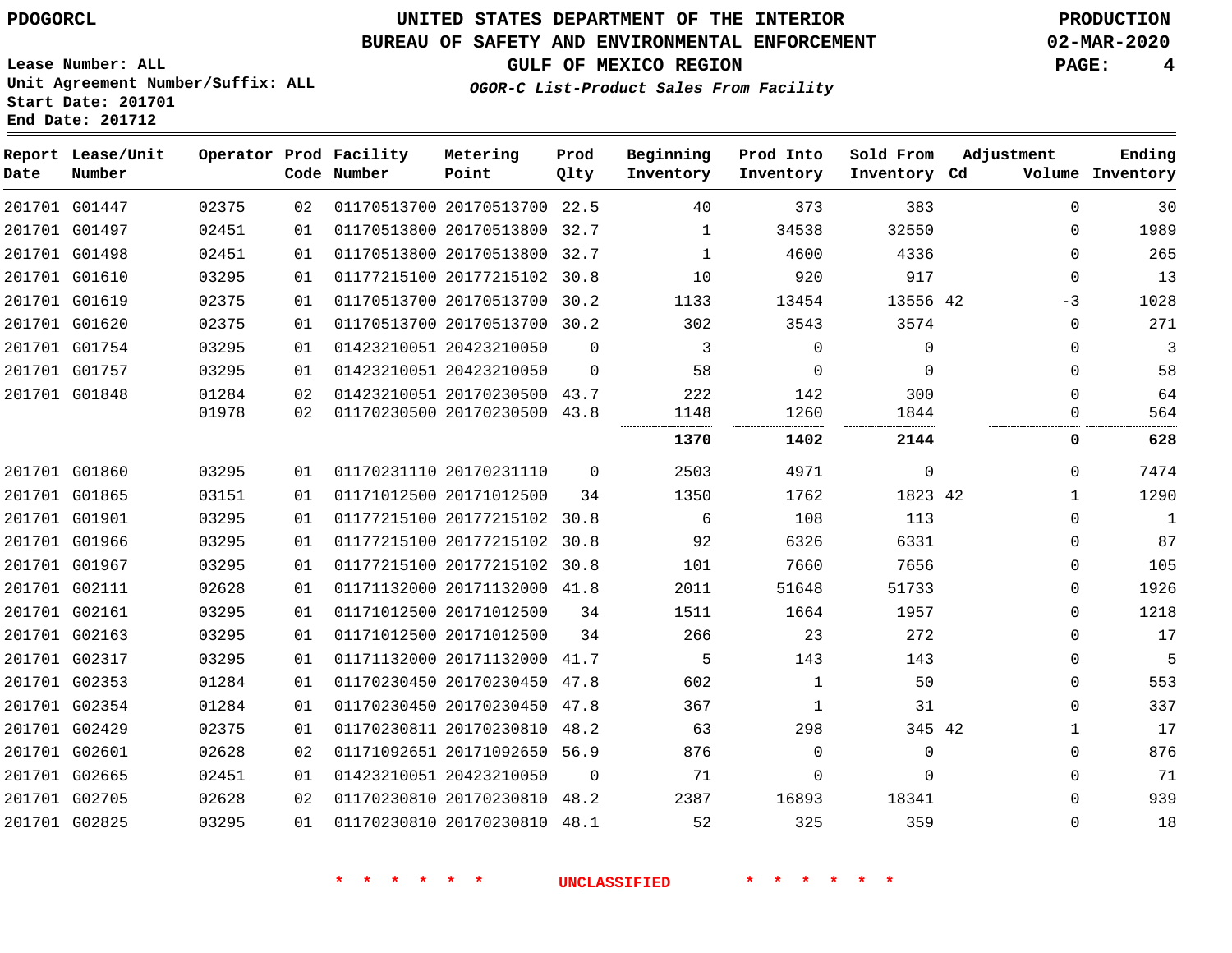**Start Date: 201701 End Date: 201712**

## **UNITED STATES DEPARTMENT OF THE INTERIOR PDOGORCL PRODUCTION**

#### **BUREAU OF SAFETY AND ENVIRONMENTAL ENFORCEMENT 02-MAR-2020**

**Lease Number: ALL Unit Agreement Number/Suffix: ALL**

**GULF OF MEXICO REGION PAGE: 5**

**OGOR-C List-Product Sales From Facility**

| Date | Report Lease/Unit<br>Number |       |    | Operator Prod Facility<br>Code Number | Metering<br>Point            | Prod<br>Qlty | Beginning<br>Inventory | Prod Into<br>Inventory | Sold From<br>Inventory Cd | Adjustment              | Ending<br>Volume Inventory |
|------|-----------------------------|-------|----|---------------------------------------|------------------------------|--------------|------------------------|------------------------|---------------------------|-------------------------|----------------------------|
|      | 201701 G02826               | 03295 | 01 |                                       | 01170230810 20170230810      | $\Omega$     | $\Omega$               | $\Omega$               | $\Omega$                  | $\Omega$                | $\mathbf 0$                |
|      |                             |       | 01 |                                       | 01170231110 20170231110      | $\mathbf 0$  | 420                    | 867                    |                           | 0                       | 1287                       |
|      |                             |       |    |                                       |                              |              | 420                    | 867                    | 0                         | 0                       | 1287                       |
|      | 201701 G02895               | 02579 | 02 |                                       | 01171092651 20171092650 57.1 |              | 1                      | $\Omega$               |                           | 0 <sub>28</sub><br>$-1$ | $\mathbf 0$                |
|      |                             | 02628 | 02 |                                       | 01171092651 20171092650 56.9 |              | 374                    | 0                      | 0                         | 0                       | 374                        |
|      |                             |       |    |                                       |                              |              | 375                    | 0                      | 0                         | -1                      | 374                        |
|      | 201701 G02917               | 03247 | 01 |                                       | 01171092930 20171092930 33.7 |              | 78                     | 43                     | 58                        | $\Omega$                | 63                         |
|      | 201701 G03061               | 03026 | 01 |                                       | 01423210051 20423210050      | 46.5         | 129                    | $\Omega$               | $\Omega$                  | $\Omega$                | 129                        |
|      | 201701 G03145               | 02375 | 02 |                                       | 01171132800 21171132800 50.8 |              | 105                    | $\Omega$               | 105                       | $\Omega$                | $\mathbf 0$                |
|      | 201701 G03152               | 03295 | 01 |                                       | 01177092600 20177092600      | 44           | 258                    | 7031                   | 7061                      | $\Omega$                | 228                        |
|      | 201701 G03331               | 02628 | 01 |                                       | 01171132800 20171132000      | 41.8         | 33                     | 1211                   | 1201                      | $\Omega$                | 43                         |
|      | 201701 G03593               | 03295 | 01 |                                       | 01171012500 20171012500      | 34           | 5                      | $\Omega$               | 5                         | $\Omega$                | $\mathbf 0$                |
|      | 201701 G03793               | 03295 | 01 |                                       | 01171012500 20171012500      | 34           | 78                     | 96                     | 104                       | $\Omega$                | 70                         |
|      | 201701 G03958               | 03295 | 01 |                                       | 01170230510 20170230510      | 48.4         | 1034                   | $\Omega$               | 1034                      | $\Omega$                | $\mathbf 0$                |
|      | 201701 G04081               | 03295 | 01 |                                       | 01170230450 20170230810      | 48.2         | 322                    | 2187                   | 2388                      | $\Omega$                | 121                        |
|      | 201701 G04087               | 02899 | 01 |                                       | 01177008150 01177008150 32.9 |              | 6586                   | 1799                   | 6751 42                   | $-17$                   | 1617                       |
|      | 201701 G04232               | 00730 | 01 |                                       | 01171012500 20171012500      | 34           | 8612                   | 11303                  | 11641                     | $\mathbf 0$             | 8274                       |
|      |                             | 03295 | 01 |                                       | 01171012500 20171012500      | 34           | 117                    | 164                    | 161                       | 0                       | 120                        |
|      |                             |       |    |                                       |                              |              | 8729                   | 11467                  | 11802                     | 0                       | 8394                       |
|      | 201701 G04421               | 03295 | 01 |                                       | 01171131600 20171131600 39.8 |              | 2841                   | 18561                  | 20069                     | $\Omega$                | 1333                       |
|      | 201701 G04800               | 02970 | 02 |                                       | 01177062608 2017706260A 36.6 |              | 10                     | 3977                   | 3974                      | $\Omega$                | 13                         |
|      | 201701 G04809               | 02312 | 01 |                                       | 01177082950 20177082956      | 26.2         | 347                    | 17308                  | 17308                     | $\Omega$                | 347                        |
|      | 201701 G04818               | 03295 | 01 |                                       | 01170230500 20170230500 43.7 |              | 12                     | 20                     | 23                        | $\Omega$                | 9                          |
|      | 201701 G05006               | 01284 | 02 |                                       | 01423210051 20170230510 48.4 |              | 38                     | 0                      | 38                        | $\Omega$                | $\mathbf 0$                |
|      | 201701 G05283               | 01376 | 01 |                                       | 01170230810 20170230810      | 40           | $\Omega$               | 38649                  | 38649                     | $\Omega$                | $\mathbf 0$                |
|      | 201701 G05431               | 02970 | 02 |                                       | 01177062608 2017706260A 36.6 |              | 71                     | 21499                  | 21501                     | $\Omega$                | 69                         |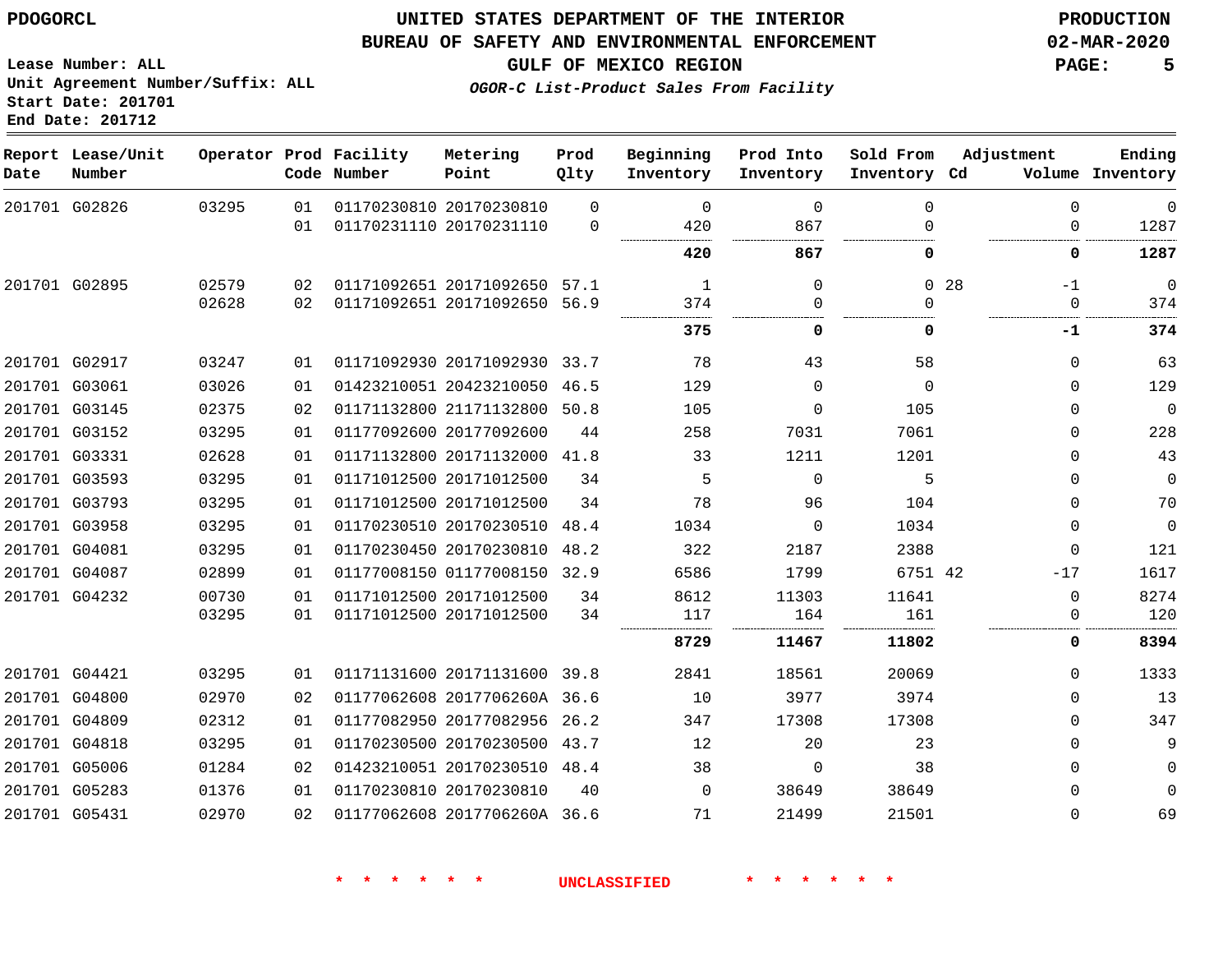#### **BUREAU OF SAFETY AND ENVIRONMENTAL ENFORCEMENT 02-MAR-2020**

**Lease Number: ALL Unit Agreement Number/Suffix: ALL Start Date: 201701 End Date: 201712**

**OGOR-C List-Product Sales From Facility**

**GULF OF MEXICO REGION PAGE: 6**

| Date | Report Lease/Unit<br>Number |       |    | Operator Prod Facility<br>Code Number | Metering<br>Point            | Prod<br>Qlty | Beginning<br>Inventory | Prod Into<br>Inventory | Sold From<br>Inventory Cd |       | Adjustment   | Ending<br>Volume Inventory |
|------|-----------------------------|-------|----|---------------------------------------|------------------------------|--------------|------------------------|------------------------|---------------------------|-------|--------------|----------------------------|
|      | 201701 G05504               | 00730 | 01 |                                       | 01171132800 21171132800 50.8 |              | 159                    | 88                     |                           | 71 42 | $\mathbf{1}$ | 177                        |
|      |                             | 02970 | 02 |                                       | 01171132800 21171132800      | 50.8         | 9000                   | 5046                   | 4019                      |       | $\Omega$     | 10027                      |
|      |                             | 03295 | 01 |                                       | 01171132800 21171132800      | 50.8         | 2539                   | 1740                   | 1224                      |       | $\Omega$     | 3055                       |
|      |                             |       |    |                                       |                              |              | 11698                  | 6874                   | 5314                      |       | 1            | 13259                      |
|      | 201701 G05505               | 02628 | 01 |                                       | 01171012400 20171012400 55.9 |              | 321                    | 316                    | 333                       |       | $\Omega$     | 304                        |
|      | 201701 G05599               | 03247 | 01 |                                       | 01171012500 20171012500      | 34           | 90                     | $\mathbf 0$            | 90                        |       | $\Omega$     | $\overline{0}$             |
|      | 201701 G05602               | 03247 | 01 |                                       | 01171012500 20171012500      | 34           | 161                    | 356                    | 257 42                    |       | 1            | 261                        |
|      | 201701 G05612               | 03295 | 01 |                                       | 01171012500 20171012500      | 34           | 1566                   | 2326                   | 2189                      |       | $\mathbf 0$  | 1703                       |
|      | 201701 G06069               | 03295 | 01 |                                       | 01423210051 20423210050      | $\Omega$     | 23                     | $\mathbf 0$            | $\Omega$                  |       | $\mathbf 0$  | 23                         |
|      | 201701 G06168               | 02801 | 02 |                                       | 01170230450 20170230450 47.8 |              | 34                     | $\mathbf 0$            | 3                         |       | $\mathbf 0$  | 31                         |
|      | 201701 G06668               | 02375 | 01 |                                       | 01171132000 20171132000      | 41.8         | 666                    | 16777                  | 16818                     |       | $\mathbf 0$  | 625                        |
|      | 201701 G07703               | 02375 | 02 |                                       | 01171132800 21171132800      | $\Omega$     | $\Omega$               | $\mathbf 0$            | $\mathbf 0$               |       | $\mathbf 0$  | $\mathbf 0$                |
|      | 201701 G07736               | 02628 | 01 |                                       | 01171132800 20171132000      | 41.8         | 2                      | 0                      | 2                         |       | $\mathbf 0$  | $\overline{0}$             |
|      | 201701 G07760               | 01284 | 01 |                                       | 01177122950 20177122950      | 29           | 147                    | 14894                  | 14895                     |       | $\mathbf 0$  | 146                        |
|      | 201701 G07917               | 03247 | 01 |                                       | 01170573602 20170573602 33.1 |              | 29862                  | 11063                  | 12624 42                  |       | $\mathbf{1}$ | 28302                      |
|      | 201701 G09631               | 01284 | 01 |                                       | 01177122950 20177122950      | 29           | 6                      | 792                    | 791                       |       | $\Omega$     | 7                          |
|      | 201701 G10794               | 03295 | 01 |                                       | 01177122950 20177122950      | 29           | 16                     | 1376                   | 1379                      |       | $\Omega$     | 13                         |
|      | 201701 G10910               | 03026 | 01 |                                       | 01177245110 2017724511G 43.5 |              | $\Omega$               | 6236                   | 6236                      |       | $\Omega$     | $\Omega$                   |
|      | 201701 G11870               | 02375 | 01 |                                       | 01171132000 20171132000      | 41.8         | 74                     | 2102                   | 2098 42                   |       | $\mathbf{1}$ | 79                         |
|      | 201701 G11984               | 02801 | 02 |                                       | 01171092651 20171092650      | $\Omega$     | 126                    | $\Omega$               | $\mathbf 0$               |       | $\Omega$     | 126                        |
|      | 201701 G12355               | 03209 | 01 |                                       | 01171012300 20171012300      | 36.5         | 39662                  | 32693                  | 36601 42                  |       | 1            | 35755                      |
|      | 201701 G12358               | 03209 | 01 |                                       | 01171012300 20171012300      | 36.5         | $\Omega$               | 1160                   | 1160                      |       | $\Omega$     | $\Omega$                   |
|      | 201701 G12802               | 02628 | 01 |                                       | 01170230811 20170230811 44.6 |              | 4                      | $\mathbf 0$            | $\Omega$                  |       | $\Omega$     | 4                          |
|      | 201701 G13081               | 01284 | 01 |                                       | 01608103650 20608103650      | 37.4         | 65                     | 40155                  | 40131                     |       | $\Omega$     | 89                         |
|      | 201701 G13563               | 03217 | 01 |                                       | 01170230811 20170230811 46.4 |              | 221                    | 436                    | 446                       |       | $\Omega$     | 211                        |
|      | 201701 G13938               | 01284 | 01 |                                       | 01171012500 20171012500      | 34           | 2881                   | 2980                   | 3678                      |       | $\Omega$     | 2183                       |
|      | 201701 G14342               | 02628 | 01 |                                       | 01170230811 20170230811 44.6 |              | 5                      | $\Omega$               | $\Omega$                  |       | 0            | 5                          |
|      | 201701 G14493               | 03247 | 01 |                                       | 01171092930 20171092930      | 33.7         | 81                     | 95                     | 85                        |       | $\Omega$     | 91                         |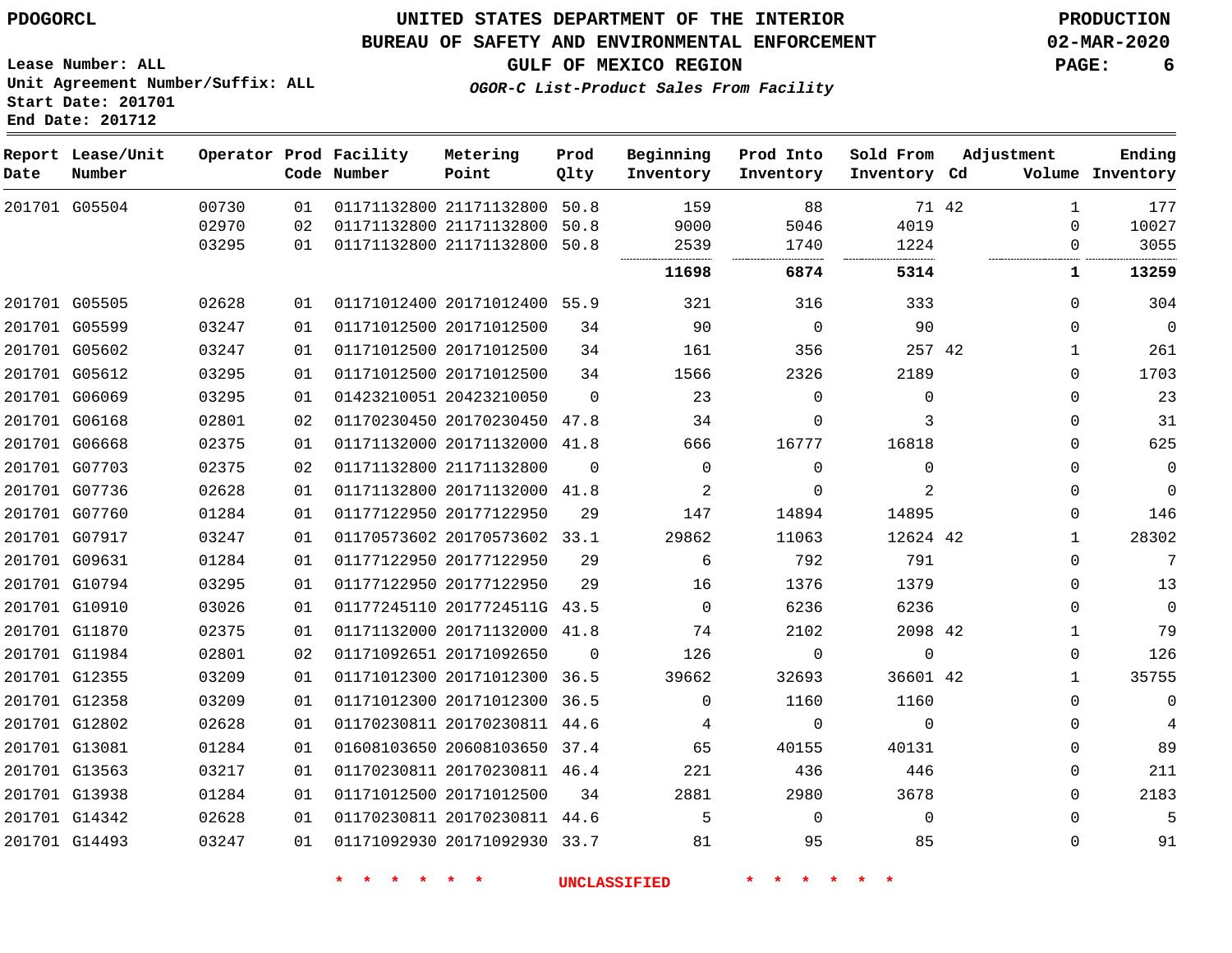**Prod**

#### **BUREAU OF SAFETY AND ENVIRONMENTAL ENFORCEMENT 02-MAR-2020**

**OGOR-C List-Product Sales From Facility**

**GULF OF MEXICO REGION PAGE: 7**

**Ending**

**Lease Number: ALL Unit Agreement Number/Suffix: ALL Start Date: 201701 End Date: 201712 Report Lease/Unit Date Number Operator Prod Facility Code Number Metering Point**

| Date | Number        |       |    | Code Number | Point                        | Qlty     | Inventory   | Inventory   | Inventory Cd |       |              | Volume Inventory |
|------|---------------|-------|----|-------------|------------------------------|----------|-------------|-------------|--------------|-------|--------------|------------------|
|      | 201701 G14535 | 02628 | 01 |             | 01171012500 20171012500      | 34       | 2216        | 3577        | 3175         |       | 0            | 2618             |
|      | 201701 G14864 | 02871 | 02 |             | 01170230450 20170230450      | $\Omega$ | $\mathbf 0$ | $\mathbf 0$ | $\Omega$     |       | 0            | $\overline{0}$   |
|      | 201701 G15050 | 03295 | 01 |             | 01170231110 20170231110      | $\Omega$ | 2133        | 3763        | $\Omega$     |       | $\Omega$     | 5896             |
|      | 201701 G15239 | 02375 | 02 |             | 01171012500 20171012500      | 34       | 152         | 44          | 163          |       | $\Omega$     | 33               |
|      | 201701 G15263 | 03295 | 01 |             | 01171132000 20171132000 41.7 |          | 20          | 988         | 971          |       | $\Omega$     | 37               |
|      | 201701 G15277 | 03295 | 01 |             | 01171012400 20171012400 55.8 |          | 3321        | 1643        | 3380         |       | $\Omega$     | 1584             |
|      | 201701 G16325 | 03295 | 01 |             | 01171012400 20171012400 55.9 |          | 176         | 203         | 183          |       | $\Omega$     | 196              |
|      | 201701 G16515 | 03026 | 01 |             | 01177245110 2017724511G 43.5 |          | 0           | 21289       | 21289        |       | 0            | $\mathsf 0$      |
|      | 201701 G17754 | 02375 | 02 |             | 01170230510 20170230510 48.4 |          | 2087        | 5373        | 1641 42      |       | $-1$         | 5818             |
|      | 201701 G17858 | 03295 | 01 |             | 01170530900 20170530900 52.6 |          | 722         | $\mathbf 0$ | 14           |       | $\mathbf 0$  | 708              |
|      | 201701 G17912 | 02970 | 02 |             | 01177062608 2017706260A 36.6 |          | 11          | 3170        | 3170 42      |       | $-1$         | 10               |
|      | 201701 G17921 | 03026 | 01 |             | 01171012500 20177062959 25.3 |          | $\mathbf 0$ | 31881       | 31881        |       | 0            | $\mathbf 0$      |
|      | 201701 G18043 | 03059 | 01 |             | 01171012500 20171012500      | 34       | 1483        | 1296        | 1830         |       | $\Omega$     | 949              |
|      | 201701 G20605 | 02477 | 01 |             | 01423550141 20423550140 26.5 |          | 358         | 4391        | 4088         |       | $\Omega$     | 661              |
|      | 201701 G20660 | 03295 | 01 |             | 01170230450 20170230450 47.8 |          | 110         | $\Omega$    | 9            |       | $\Omega$     | 101              |
|      | 201701 G21096 | 03295 | 01 |             | 01170230811 20170230811 46.4 |          | 28          | 88          | 73           |       | 0            | 43               |
|      | 201701 G21532 | 03217 | 01 |             | 01170230811 20170230811 46.4 |          | 280         | 1035        | 815          |       | 0            | 500              |
|      | 201701 G21534 | 03217 | 01 |             | 01170230811 20170230811 46.4 |          | 32          | 1459        | 786 42       |       | $\mathbf{1}$ | 706              |
|      | 201701 G21580 | 03295 | 01 |             | 01177048270 01177048270 49.9 |          | $\mathbf 0$ | 52          | 52           |       | 0            | $\mathbf 0$      |
|      | 201701 G21592 | 02628 | 02 |             | 01171132000 20171132000 41.8 |          | 16          | 524         | 520          |       | 0            | 20               |
|      | 201701 G21655 | 03247 | 01 |             | 01171132800 21171132800 50.8 |          | 2522        | 1125        | 1043         |       | 0            | 2604             |
|      | 201701 G22268 | 02777 | 02 |             | 01170230810 2042709015I 52.8 |          | $\mathbf 0$ | $\mathbf 0$ | $\mathbf{0}$ |       | $\Omega$     | $\overline{0}$   |
|      | 201701 G22501 | 03151 | 01 |             | 01170230400 20170230400 55.9 |          | 11          | 43          |              | 38 42 | $-1$         | 15               |
|      | 201701 G22505 | 02375 | 02 |             | 01170230811 20170230811 46.4 |          | 282         | 968         | 782          |       | 0            | 468              |
|      | 201701 G22510 | 03295 | 01 |             | 01170230810 20170230810 48.1 |          | 209         | 1502        | 1628         |       | $\Omega$     | 83               |
|      | 201701 G22513 | 02579 | 02 |             | 01170230500 20170230500 44.9 |          | 3           | $\Omega$    | $\Omega$     |       | $\Omega$     | 3                |
|      | 201701 G22605 | 03247 | 01 |             | 01171132800 21171132800 50.8 |          | 0           | 1           | $\mathbf{0}$ |       | 0            | $\mathbf{1}$     |
|      | 201701 G22621 | 03247 | 01 |             | 01171132800 21171132800 50.8 |          | 7535        | 1889        | 2696         |       | 0            | 6728             |

**\* \* \* \* \* \* UNCLASSIFIED \* \* \* \* \* \***

**Beginning Prod Into Sold From Adjustment**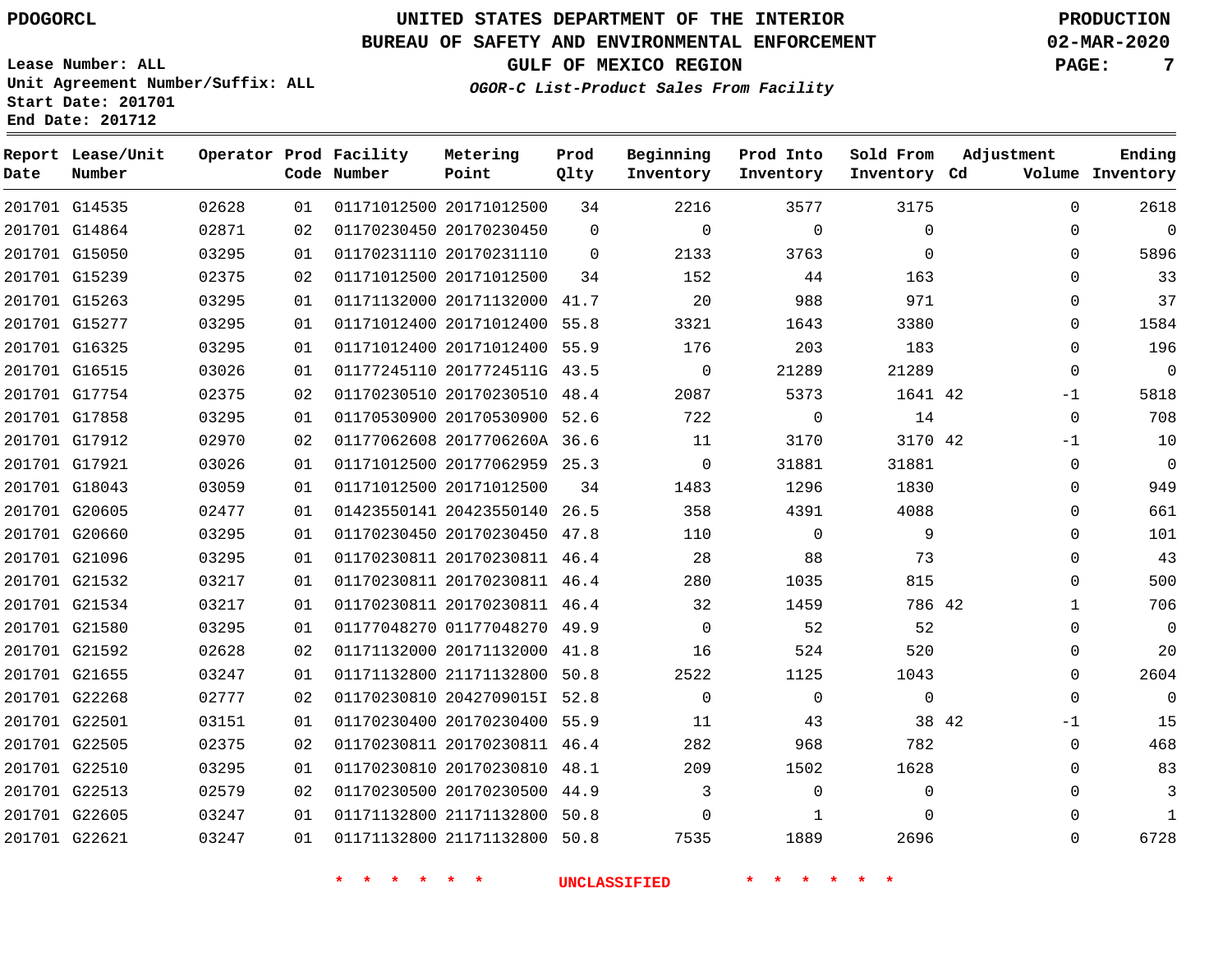## **BUREAU OF SAFETY AND ENVIRONMENTAL ENFORCEMENT 02-MAR-2020**

**Lease Number: ALL Unit Agreement Number/Suffix: ALL Start Date: 201701**

**End Date: 201712**

**GULF OF MEXICO REGION PAGE: 8**

**OGOR-C List-Product Sales From Facility**

| Date | Report Lease/Unit<br>Number |       |    | Operator Prod Facility<br>Code Number | Metering<br>Point            | Prod<br>Qlty | Beginning<br>Inventory | Prod Into<br>Inventory | Sold From<br>Inventory Cd | Adjustment |              | Ending<br>Volume Inventory |
|------|-----------------------------|-------|----|---------------------------------------|------------------------------|--------------|------------------------|------------------------|---------------------------|------------|--------------|----------------------------|
|      | 201701 G23730               | 03217 | 01 |                                       | 01170230810 20170230811 46.4 |              | 15                     | 36                     |                           | 33 42      | $-1$         | 17                         |
|      | 201701 G23735               | 03295 | 01 |                                       | 01170230810 20170230810 48.1 |              | 127                    | 690                    | 779                       |            | $\mathbf 0$  | 38                         |
|      | 201701 G23736               | 00730 | 01 |                                       | 01170230810 20170230810 48.2 |              | 105                    | 990                    | 1041 42                   |            | $\mathbf{1}$ | 55                         |
|      | 201701 G23851               | 02503 | 02 |                                       | 01171012400 20171012400 55.9 |              | 9252                   | 8909                   | 9571                      |            | $\Omega$     | 8590                       |
|      | 201701 G23933               | 03295 | 01 |                                       | 01171092651 20171092650      | $\Omega$     | $\mathbf{1}$           | $\mathbf 0$            | $\Omega$                  |            | $\Omega$     | $\mathbf{1}$               |
|      | 201701 G24730               | 03295 | 01 |                                       | 01170230500 20170230500 43.7 |              | 463                    | 477                    | 726                       |            | $\mathbf{0}$ | 214                        |
|      | 201701 G24870               | 02970 | 02 |                                       | 01177062608 2017706260A 36.6 |              | 2                      | 458                    | 459 42                    |            | $\mathbf{1}$ | $\overline{2}$             |
|      | 201701 G24883               | 02628 | 02 |                                       | 01171092651 20171092650 56.9 |              | 726                    | $\mathbf 0$            | $\mathbf 0$               |            | $\mathbf 0$  | 726                        |
|      | 201701 G24898               | 03368 | 02 |                                       | 01171012300 20171012300 36.5 |              | 2252                   | 2540                   | 2166                      |            | 0            | 2626                       |
|      | 201701 G24924               | 03247 | 01 |                                       | 01171132800 21171132800 50.8 |              | 5298                   | 1323                   | 1905                      |            | $\Omega$     | 4716                       |
|      | 201701 G24926               | 03247 | 01 |                                       | 01171132800 21171132800      | $\Omega$     | 44                     | $\mathbf 0$            | $\mathbf 0$               |            | $\mathbf 0$  | 44                         |
|      | 201701 G24990               | 01284 | 01 |                                       | 01608103650 20608103650 37.4 |              | 51                     | 33473                  | 33452                     |            | 0            | 72                         |
|      | 201701 G25008               | 02777 | 01 |                                       | 01170753510 20170753510 54.6 |              | $\Omega$               | $\mathbf 0$            | $\Omega$                  |            | $\Omega$     | $\Omega$                   |
|      | 201701 G25524               | 03295 | 01 |                                       | 01170230450 20170230450 47.8 |              | 105                    | 0                      | 9                         |            | $\Omega$     | 96                         |
|      | 201701 G25561               | 02375 | 02 |                                       | 01170230450 20170230450 47.8 |              | 8                      | $\mathbf 0$            | 1                         |            | $\mathbf 0$  | 7                          |
|      | 201701 G25606               | 02375 | 01 |                                       | 01170230810 20170230810 48.2 |              | 40                     | 269                    | 295 42                    |            | $\mathbf{1}$ | 15                         |
|      | 201701 G25937               | 02222 | 02 |                                       | 01170230810 20170230810 48.2 |              | 51                     | 603                    | 620 42                    |            | $-1$         | 33                         |
|      | 201701 G26001               | 02628 | 01 |                                       | 01171132800 21171132800 47.3 |              | 5                      | $\Omega$               | $\Omega$                  |            | $\Omega$     | 5                          |
|      | 201701 G26032               | 03059 | 01 |                                       | 01171012300 20171012300 36.5 |              | 116                    | 93                     | 112                       |            | 0            | 97                         |
|      | 201701 G26074               | 01284 | 01 |                                       | 01177122950 20177122950      | 29           | 7                      | 875                    | 874                       |            | $\Omega$     | 8                          |
|      | 201701 G26480               | 01978 | 02 |                                       | 01423210051 20423210050      | 62           | $\mathbf 0$            | 0                      | $\mathbf 0$               |            | $\mathbf 0$  | $\Omega$                   |
|      | 201701 G27070               | 03295 | 01 |                                       | 01171132800 21171132800 50.8 |              | 19337                  | 10711                  | 8595                      |            | 0            | 21453                      |
|      | 201701 G27083               | 02477 | 01 |                                       | 01171092651 20171092650 57.8 |              | 292                    | $\mathbf 0$            | $\Omega$                  |            | $\mathbf 0$  | 292                        |
|      | 201701 G27169               | 01284 | 01 |                                       | 01171012500 20171012500      | 34           | 2977                   | 3931                   | 4030                      |            | 0            | 2878                       |
|      | 201701 G27509               | 02970 | 02 |                                       | 01170230450 20170230450 47.8 |              | 359                    | $\mathbf{1}$           | 30                        |            | $\Omega$     | 330                        |
|      | 201701 G27851               | 02628 | 02 |                                       | 01171132000 20171132000 41.8 |              | 3                      | 50                     | 50                        |            | $\Omega$     | 3                          |
|      | 201701 G27949               | 02871 | 01 |                                       | 01171012500 20171012500      | $\Omega$     | $\Omega$               | $\Omega$               | $\Omega$                  |            | 0            | $\Omega$                   |
|      | 201701 G27988               | 00730 | 01 |                                       | 01608103650 20608103650 37.4 |              | 66                     | 35356                  | 35345 42                  |            | $\mathbf{1}$ | 78                         |
|      |                             |       |    |                                       |                              |              |                        |                        |                           |            |              |                            |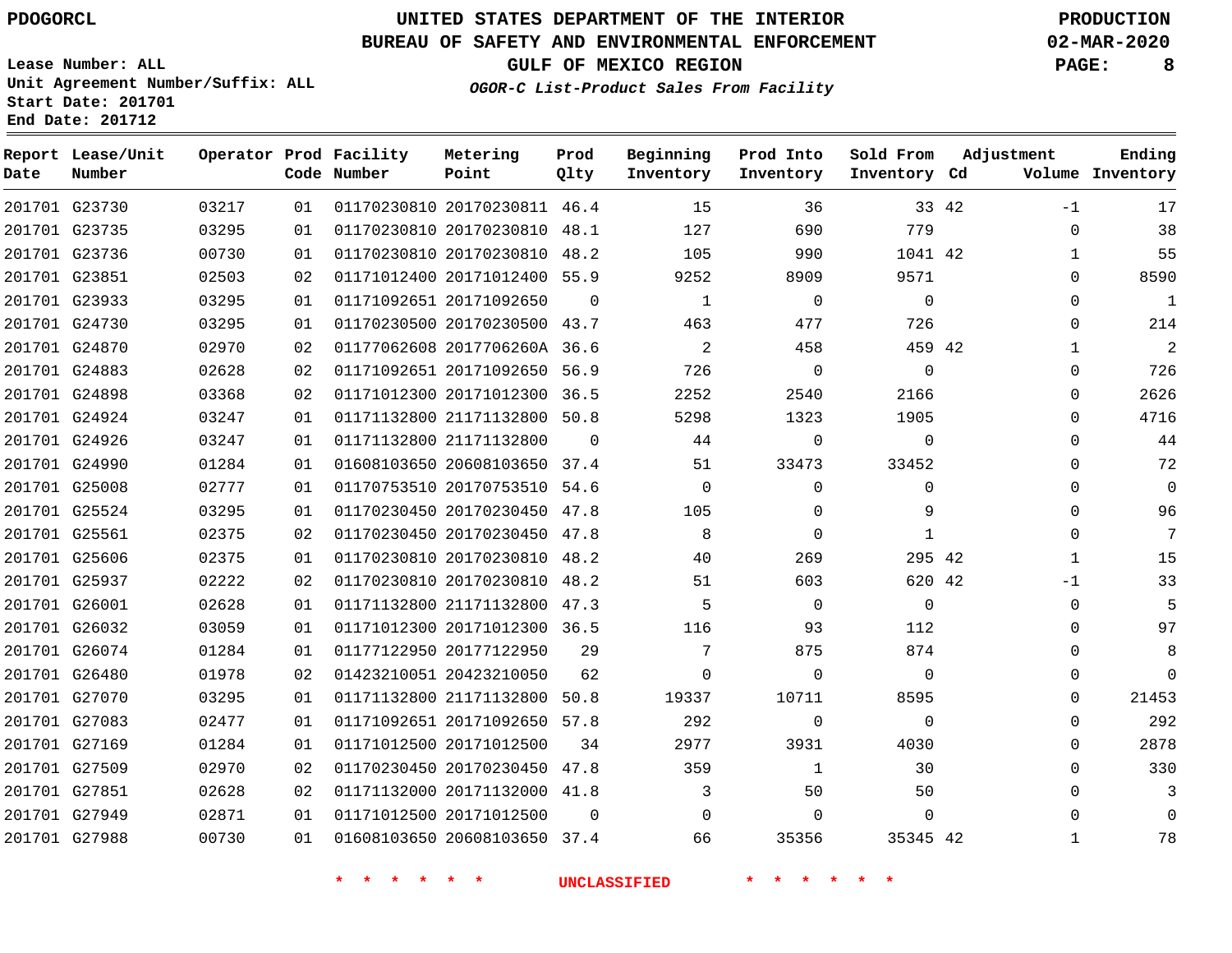**End Date: 201712**

# **UNITED STATES DEPARTMENT OF THE INTERIOR PDOGORCL PRODUCTION**

#### **BUREAU OF SAFETY AND ENVIRONMENTAL ENFORCEMENT 02-MAR-2020**

**Lease Number: ALL Unit Agreement Number/Suffix: ALL Start Date: 201701**

**OGOR-C List-Product Sales From Facility**

**GULF OF MEXICO REGION PAGE: 9**

**Ending Inventory**

| Date          | Report Lease/Unit<br>Number |       |    | Operator Prod Facility<br>Code Number | Metering<br>Point            | Prod<br>Qlty | Beginning<br>Inventory | Prod Into<br>Inventory | Sold From<br>Inventory Cd |     | Adjustment<br>Volume |
|---------------|-----------------------------|-------|----|---------------------------------------|------------------------------|--------------|------------------------|------------------------|---------------------------|-----|----------------------|
|               | 201701 G30654               | 02777 | 02 |                                       | 01170230810 20170230810      | 42.4         | $\mathbf{1}$           | $\Omega$               |                           | 042 | $-1$                 |
| 201701 G31369 |                             | 02628 | 01 |                                       | 01171012300 20171012300      | 36.5         | 5566                   | 5357                   | 5404                      |     | $\mathbf 0$          |
| 201701 G32113 |                             | 02477 | 01 |                                       | 01170230811 20170230811 46.4 |              | 629                    | 11086                  | 6353                      |     | $\mathbf 0$          |
| 201701 G32197 |                             | 01284 | 02 |                                       | 01171012500 20171012500      | 34           | 466                    | 519                    | 605                       |     | $\mathbf 0$          |
| 201701 G32231 |                             | 01284 | 01 |                                       | 01171012500 20171012500      | 34           | 388                    | 451                    | 509                       |     | $\mathbf 0$          |
| 201701 G32267 |                             | 03295 | 01 |                                       | 01177295110 01177295110      | 42           | $\Omega$               | $\Omega$               | $\Omega$                  |     | $\Omega$             |
| 201701 G32268 |                             | 03295 | 01 |                                       | 01177295110 01177295110      | 42.6         | 94                     | 58                     | 75                        |     | $\mathbf 0$          |
|               | 201701 G32744               | 01284 | 02 |                                       | 01423210051 20170230510      | 48.4         | $\mathbf 0$            | $\mathbf 0$            | $\mathbf 0$               |     | $\Omega$             |
| 201701 G32771 |                             | 00730 | 01 |                                       | 01170230810 20170230810      | 48.2         | 363                    | 1673                   | 1944 42                   |     | $\mathbf{1}$         |
|               | 201701 G33596               | 02503 | 02 |                                       | 01171132000 20171132000      | 41.8         | 63                     | 1763                   | 1760                      |     | $\Omega$             |
|               | 201701 G33636               | 02628 | 01 |                                       | 01171132000 20171132000      | 41.8         | 2587                   | 59623                  | 59985                     |     | $\mathbf 0$          |
| 201701 G34025 |                             | 02970 | 02 |                                       | 01422450350 20170230810      | $\Omega$     | $\mathbf 0$            | $\mathbf 0$            | $\mathbf 0$               |     | $\mathbf 0$          |
| 201701 G34671 |                             | 02579 | 02 |                                       | 01423210051 20423210050      | 49.4         | 0                      | $\mathbf 0$            | $\mathbf 0$               |     | $\mathbf 0$          |
| 201702        | 00016                       | 02375 | 01 |                                       | 01170513700 20170513700      | 23.2         | 874                    | 8344                   | 8513 42                   |     | $\overline{a}$       |
| 201702        | 00026                       | 02375 | 01 |                                       | 01170513700 20170513700      | 23.2         | 1957                   | 19086                  | 19428 42                  |     | $\overline{a}$       |
| 201702        | 00032                       | 02375 | 01 |                                       | 01170513700 20170513700      | 34.2         | 73                     | 1181                   | 1160 42                   |     | $\mathbf 1$          |
| 201702        | 00049                       | 03295 | 01 |                                       | 01171012300 20171012300      | 36.7         | 21096                  | 18325                  | 19483                     |     | $\Omega$             |
| 201702        | 00050                       | 03295 | 01 |                                       | 01171012300 20171012300      | 36.7         | 3749                   | 2242                   | 3463                      |     | $\mathbf 0$          |
| 201702        | 00051                       | 03295 | 01 |                                       | 01171012300 20171012300      | 36.7         | 1786                   | 1200                   | 1649                      |     | $\Omega$             |
| 201702        | 00052                       | 03295 | 01 |                                       | 01171012300 20171012300      | 36.7         | 3544                   | 2494                   | 3273                      |     | $\mathbf 0$          |
| 201702        | 00079                       | 03247 | 01 |                                       | 01170230810 20170230810      | 47.9         | 27                     | 215                    | 207                       |     | $\mathbf 0$          |
| 201702        | 00081                       | 03295 | 01 |                                       | 01170230450 20170230450      | 47.8         | 73                     | 4                      | 11                        |     | $\mathbf 0$          |
| 201702        | 00082                       | 03295 | 01 |                                       | 01170230450 20170230450      | 47.8         | 7                      | $\mathbf{1}$           | $\mathbf 1$               |     | $\Omega$             |
| 201702        | 00196                       | 02375 | 01 |                                       | 01171012300 20171012300      | 36.7         | 14123                  | 12863                  | 12900 42                  |     | $-1$                 |
| 201702        | 00244                       | 03295 | 01 |                                       | 01170231290 01170231290      | 47           | 637                    | 3841                   | 3696                      |     | $\mathbf 0$          |
| 201702        | 00247                       | 03295 | 01 |                                       | 01170231290 01170231290      | 47           | 125                    | 985                    | 916                       |     | $\mathbf 0$          |
| 201702        | 00353                       | 03368 | 01 |                                       | 01170754800 20170754800      | 29.7         | 45                     | 265                    | 261                       |     | $\Omega$             |
| 201702        | 00367                       | 02375 | 01 |                                       | 01170513700 20170513700      | 23.2         | 161                    | 1574                   | 1602                      |     | $\Omega$             |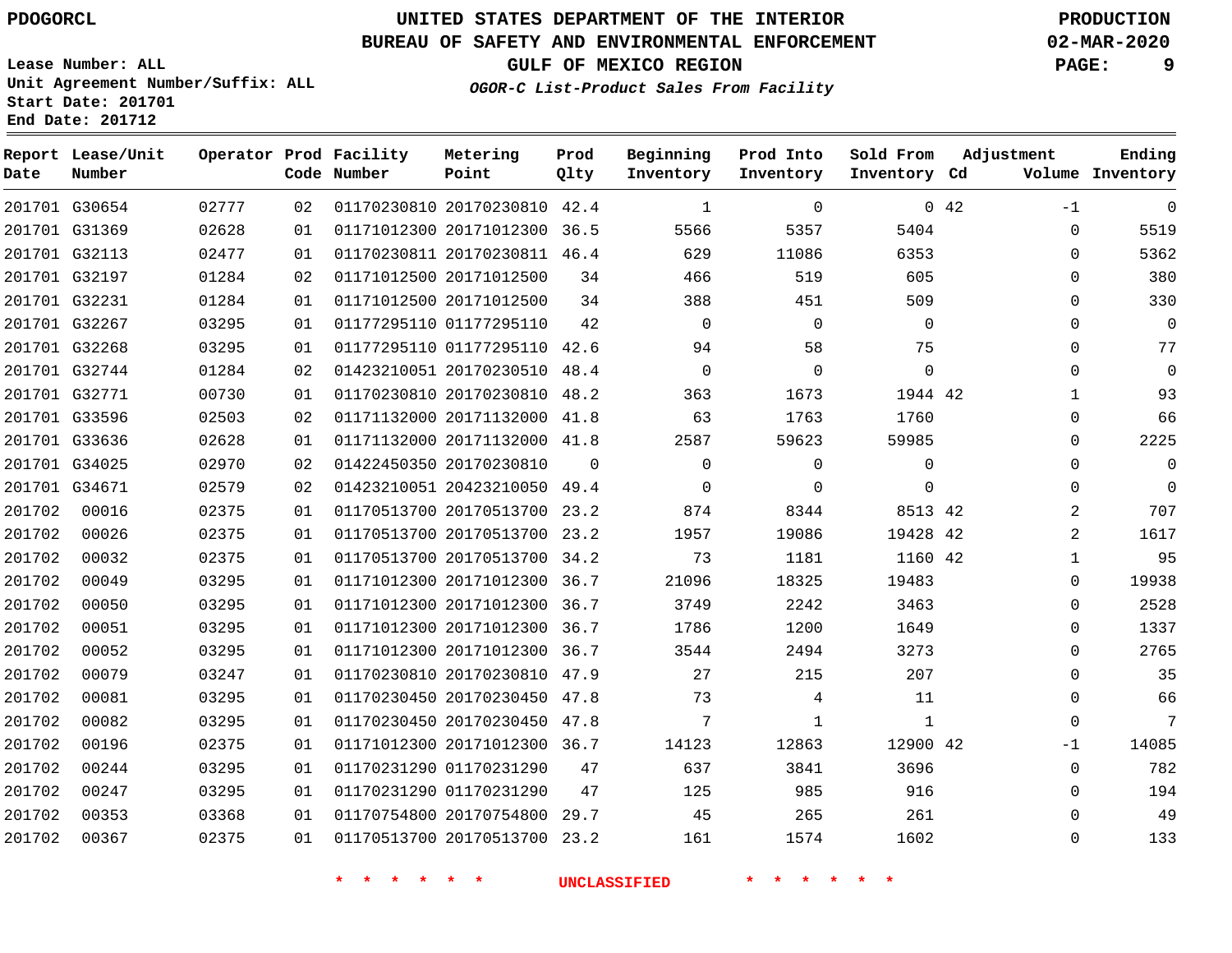**Start Date: 201701 End Date: 201712**

# **UNITED STATES DEPARTMENT OF THE INTERIOR PDOGORCL PRODUCTION**

## **BUREAU OF SAFETY AND ENVIRONMENTAL ENFORCEMENT 02-MAR-2020**

**Lease Number: ALL Unit Agreement Number/Suffix: ALL**

**GULF OF MEXICO REGION PAGE: 10**

**OGOR-C List-Product Sales From Facility**

| Date   | Report Lease/Unit<br>Number |       |    | Operator Prod Facility<br>Code Number | Metering<br>Point            | Prod<br>Qlty | Beginning<br>Inventory | Prod Into<br>Inventory | Sold From<br>Inventory Cd | Adjustment      |                     | Ending<br>Volume Inventory |
|--------|-----------------------------|-------|----|---------------------------------------|------------------------------|--------------|------------------------|------------------------|---------------------------|-----------------|---------------------|----------------------------|
| 201702 | 00434                       | 01284 | 01 |                                       | 01177112605 2017711260Y 32.8 |              | 58                     | 2971                   | 2976                      |                 | $\mathbf 0$         | 53                         |
| 201702 | 00453                       | 01284 | 01 |                                       | 01177112605 2017711260Y 32.8 |              | 9                      | 864                    | 859                       |                 | $\Omega$            | 14                         |
| 201702 | 00466                       | 03295 | 01 |                                       | 01171012400 20171012400 56.1 |              | 1002                   | 1150                   | 1009                      |                 | 0                   | 1143                       |
| 201702 | 00479                       | 03295 | 01 |                                       | 01171012500 20171012500      | 37           | 766                    | 4627                   | 4151                      |                 | $\Omega$            | 1242                       |
| 201702 | 00541                       | 02222 | 01 |                                       | 01170530900 20170530900 56.2 |              | 3238                   | $\overline{0}$         | 57                        |                 | 0                   | 3181                       |
| 201702 | 00560                       | 03288 | 01 |                                       | 01171132800 21171132800 50.8 |              | 1013                   | 317                    | 414 42                    |                 | $-1$                | 915                        |
| 201702 | 00577                       | 03059 | 01 |                                       | 01171012300 20171012300      | 36.7         | 18133                  | 13883                  | 16816                     |                 | 0                   | 15200                      |
| 201702 | 00593                       | 03209 | 01 |                                       | 01171012300 20171012300 36.5 |              | $\mathbf 0$            | 739                    | 739                       |                 | 0                   | $\mathbf 0$                |
| 201702 | 00599                       | 02899 | 01 |                                       | 01170573602 20170573602      | 48           | 194                    | 59                     | 125                       |                 | 0                   | 128                        |
| 201702 | 00605                       | 02899 | 01 |                                       | 01170573602 20170573602      | 48           | 976                    | 1326                   | 453                       |                 | 0                   | 1849                       |
| 201702 | 00680                       | 03217 | 01 |                                       | 01170230700 20170230700      | $\Omega$     | 1617                   | $\overline{0}$         | $\mathbf 0$               |                 | 0                   | 1617                       |
| 201702 | 00693                       | 03368 | 01 |                                       | 01170754800 20170754800      | 29.7         | 38                     | 266                    | 255                       |                 | 0                   | 49                         |
| 201702 | 00694                       | 03368 | 01 |                                       | 01170754800 20170754800      | 29.7         | 987                    | 5907                   | 5806 42                   |                 | 2                   | 1090                       |
| 201702 | 00697                       | 03368 | 01 |                                       | 01170754800 20170754800      | 29.7         | 162                    | 888                    | 886                       |                 | $\Omega$            | 164                        |
| 201702 | 00775                       | 02899 | 01 |                                       | 01171131600 20171131600 42.5 |              | 388                    | 2825                   | 3073                      |                 | 0                   | 140                        |
| 201702 | 00796                       | 02628 | 01 |                                       | 01171012300 20171012300      | 36.7         | 5858                   | 5304                   | 5326                      |                 | 0                   | 5836                       |
| 201702 | 00839                       | 02451 | 01 |                                       | 01170513800 20170513800 32.6 |              | 351                    | 7119                   | 7361                      |                 | 0                   | 109                        |
|        | 201702 754303001A           | 00059 | 01 |                                       | 01170230811 20170230811 45.1 |              | 330                    | 2106                   | 925 09                    |                 | $-298$              | 1213                       |
|        | 201702 754306006A           | 00689 | 01 |                                       | 01608128271 20608128271      | 31           | 149281                 | 143807                 | $\mathbf 0$               |                 | $\mathbf 0$         | 293088                     |
|        | 201702 754306012A           | 01207 | 01 |                                       | 01608128270 20608128270 25.2 |              | 84259                  | 126420                 |                           | $0$ 09          | $-180762$           | 29917                      |
|        | 201702 754306013A           | 01207 | 01 |                                       | 01608128270 20608128270 25.2 |              | 171428                 | 245309                 |                           | 0 <sub>09</sub> | $-329128$           | 87609                      |
|        | 201702 754307005A           | 00078 | 01 |                                       | 01170573601 20170573601      | 27           | 162                    | 1098                   | 1062 42                   |                 | $\mathbf{1}$        | 199                        |
|        | 201702 754307017A           | 02970 | 02 |                                       | 01171132800 20170230811 45.1 |              | 2086                   | 2823                   | 3284 42                   |                 | 1                   | 1626                       |
|        | 201702 754310009A           | 00078 | 01 |                                       | 01170573601 20170573601      | 27           | 152                    | 1225                   | 1155                      |                 | $\mathsf{O}\xspace$ | 222                        |
|        | 201702 754315006A           | 03368 | 01 |                                       | 01170754800 20170754800 29.7 |              | 78                     | 742                    | 711 47                    |                 | 28                  | 137                        |
|        | 201702 7543880060           | 03295 | 01 |                                       | 01170230450 20170230450 47.8 |              | 77                     | $\overline{a}$         | 11                        |                 | 0                   | 68                         |
|        | 201702 7543890080           | 02375 | 01 |                                       | 01170513700 20170513700 30.7 |              | 118                    | 1233                   | 1252                      |                 | $\mathbf 0$         | 99                         |
|        | 201702 7543930100           | 03026 | 02 |                                       | 01170230450 20170230450 47.9 |              | 19                     | $\Omega$               | 3                         |                 | $\Omega$            | 16                         |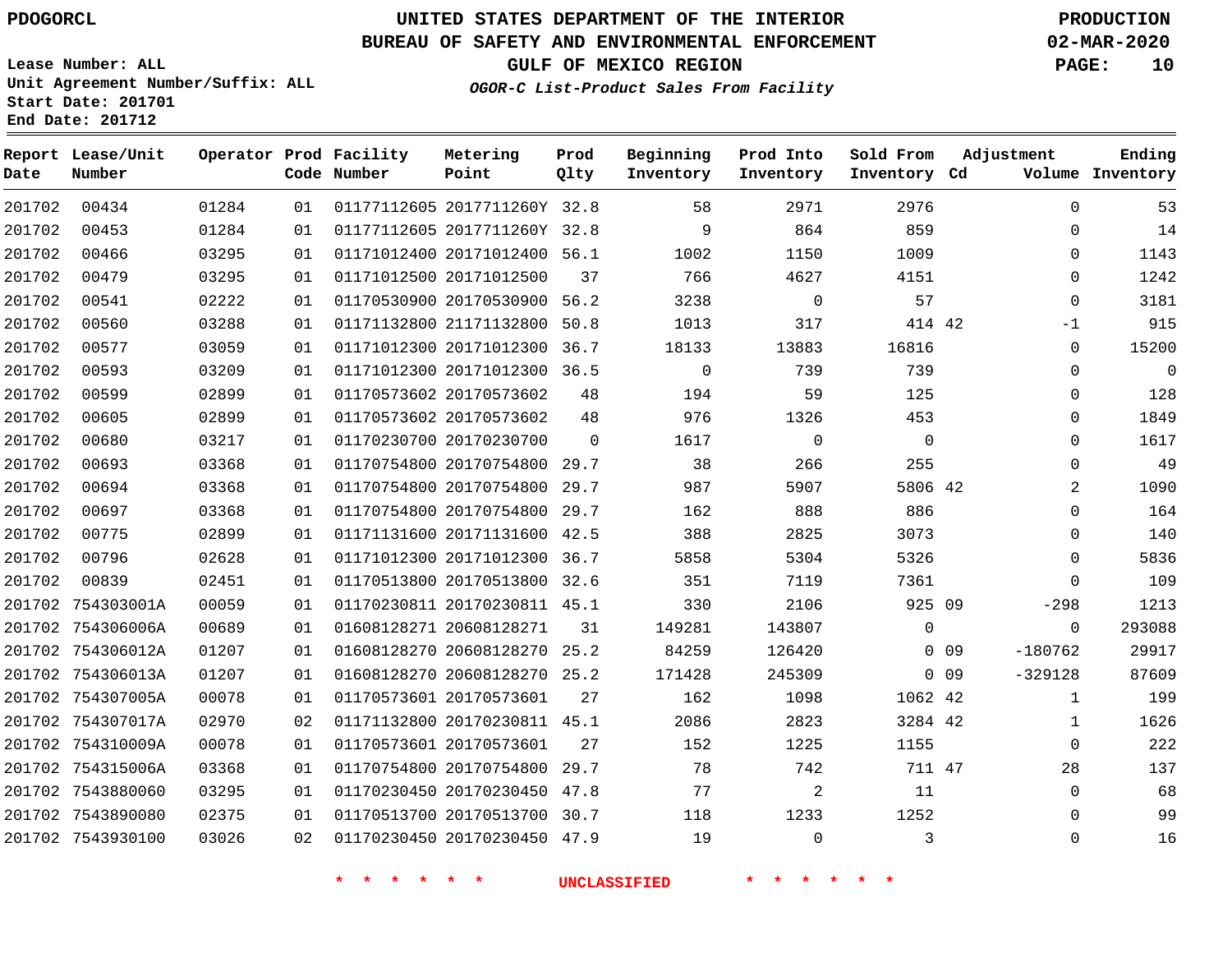**Report Lease/Unit**

# **UNITED STATES DEPARTMENT OF THE INTERIOR PDOGORCL PRODUCTION**

**Prod**

#### **BUREAU OF SAFETY AND ENVIRONMENTAL ENFORCEMENT 02-MAR-2020**

**Lease Number: ALL Unit Agreement Number/Suffix: ALL Start Date: 201701 End Date: 201712**

**OGOR-C List-Product Sales From Facility**

**Beginning Prod Into Sold From**

**GULF OF MEXICO REGION PAGE: 11**

**Adjustment**

**Ending Inventory**

| Date | Number            |       |    | Code Number | Point                        | Qlty | Inventory | Inventory   | Inventory Cd |       | Volume         |
|------|-------------------|-------|----|-------------|------------------------------|------|-----------|-------------|--------------|-------|----------------|
|      | 201702 7543940080 | 03295 | 01 |             | 01170230811 20170230811      | 45   | 68        | 139         | 127          |       | 0              |
|      | 201702 754396015A | 01284 | 01 |             | 01608103650 20608103650 37.2 |      | 14        | 4869        | 4872         |       | 0              |
|      | 201702 8910020210 | 02451 | 01 |             | 01170513800 20170513800 32.6 |      | 4339      | 64353       | 67703        |       | $\mathbf 0$    |
|      | 201702 8910024540 | 02451 | 01 |             | 01170513800 20170513800      | 32.6 | 3623      | 60547       | 63239        |       | $\mathbf 0$    |
|      | 201702 8910029320 | 02375 | 01 |             | 01170513700 20170513700      | 34.2 | 3104      | 34776       | 35088 42     |       | $-2$           |
|      | 201702 8910034440 | 02375 | 01 |             | 01170513700 20170513700 25.8 |      | 4094      | 68439       | 67044        |       | $\mathbf 0$    |
|      | 201702 8910039150 | 00078 | 01 |             | 01170573601 20170573601      | 27   | 1591      | 12556       | 11873 42     |       | 5              |
|      | 201702 8910086400 | 02222 | 02 |             | 01171012400 20171012400 56.1 |      | 31        | 29          |              | 31 42 | $-1$           |
|      | 201702 8910089160 | 02375 | 01 |             | 01170513700 20170513700      | 28.4 | 425       | 5607        | 5583 42      |       | $\mathbf{1}$   |
|      | 201702 891008927Y | 03151 | 01 |             | 01170230400 20170230400 55.8 |      | 1         | $\mathbf 0$ | 1            |       | 0              |
|      | 201702 8910116580 | 02375 | 01 |             | 01170513700 20170513700 28.3 |      | 291       | 3473        | 3485         |       | $\mathbf 0$    |
|      | 201702 8910116740 | 02375 | 01 |             | 01170513700 20170513700      | 28.3 | 1442      | 16676       | 16780        |       | 0              |
|      | 201702 8910116770 | 02375 | 01 |             | 01170513700 20170513700 28.3 |      | 195       | 2342        | 2350 42      |       | $\mathbf{1}$   |
|      | 201702 8910116790 | 02375 | 01 |             | 01170513700 20170513700      | 28.4 | 1300      | 16355       | 16343        |       | $\mathbf 0$    |
|      | 201702 8910116800 | 02375 | 01 |             | 01170513700 20170513700      | 28.3 | 2904      | 35935       | 35956 42     |       | $-2$           |
|      | 201702 891011687A | 03368 | 01 |             | 01170754800 20170754800      | 29.7 | 52        | 300         | 297          |       | $\mathbf 0$    |
|      | 201702 891011687C | 03368 | 01 |             | 01170754800 20170754800 29.7 |      | 219       | 1462        | 1436 47      |       | 25             |
|      | 201702 891011687D | 03368 | 01 |             | 01170754800 20170754800      | 29.7 | 182       | 1079        | 1069 42      |       | $\overline{7}$ |
|      | 201702 891011687E | 03368 | 01 |             | 01170754800 20170754800      | 29.7 | 21        | 169         | 168 42       |       | 9              |
|      | 201702 8910117330 | 03368 | 01 |             | 01170754800 20170754800 29.7 |      | 29        | 358         | 382 42       |       | 61             |
|      | 201702 8910123270 | 03295 | 01 |             | 01177215100 20177215102 30.4 |      | 60        | 3815        | 3823         |       | 0              |
|      | 201702 8910123320 | 03295 | 01 |             | 01177215100 20177215102 30.4 |      | 91        | 6709        | 6709         |       | $\mathbf 0$    |
|      | 201702 8910123330 | 03295 | 01 |             | 01177215100 20177215102 30.4 |      | 154       | 10280       | 10295        |       | $\mathbf 0$    |
|      | 201702 8910169300 | 02375 | 01 |             | 01170230810 20170230810 47.9 |      | 8         | 111         | 101          |       | $\mathbf 0$    |
|      | 201702 8910202350 | 00276 | 01 |             | 01170513700 20170513700 34.9 |      | 1879      | 26311       | 26080        |       | 0              |
|      | 201702 8910202560 | 02375 | 01 |             | 01170513700 20170513700 33.6 |      | 38        | 1834        | 1725         |       | 0              |
|      | 201702 G00972     | 03295 | 01 |             | 01171132000 20171132000 40.9 |      | 3         | 0           | 3            |       | $\mathbf 0$    |
|      | 201702 G00985     | 02375 | 01 |             | 0117709260A 2017709260A 34.9 |      | 377       | 6777        | 6776 42      |       | $-1$           |

**\* \* \* \* \* \* UNCLASSIFIED \* \* \* \* \* \***

**Operator Prod Facility Metering**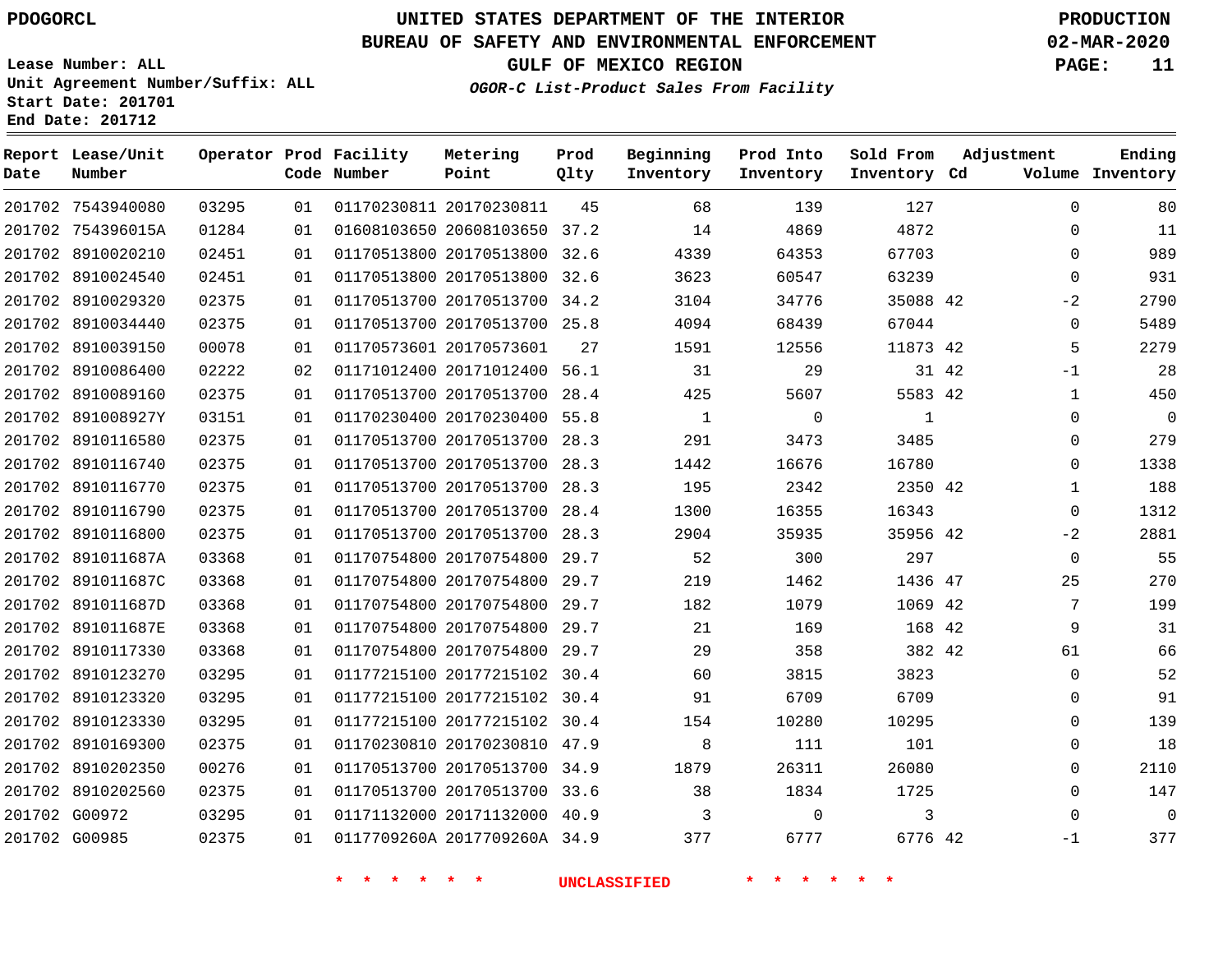**Lease Number: ALL**

**Start Date: 201701 End Date: 201712**

# **UNITED STATES DEPARTMENT OF THE INTERIOR PDOGORCL PRODUCTION**

### **BUREAU OF SAFETY AND ENVIRONMENTAL ENFORCEMENT 02-MAR-2020**

**Unit Agreement Number/Suffix: ALL**

**GULF OF MEXICO REGION PAGE: 12**

**OGOR-C List-Product Sales From Facility**

| Date | Report Lease/Unit<br>Number |       |    | Operator Prod Facility<br>Code Number | Metering<br>Point            | Prod<br>Qlty | Beginning<br>Inventory | Prod Into<br>Inventory | Sold From<br>Inventory Cd | Adjustment | Ending<br>Volume Inventory |
|------|-----------------------------|-------|----|---------------------------------------|------------------------------|--------------|------------------------|------------------------|---------------------------|------------|----------------------------|
|      | 201702 G01036               | 03209 | 02 |                                       | 01171092651 20171092650 56.9 |              | 3275                   | 0                      | $\mathbf 0$               |            | $\mathbf 0$<br>3275        |
|      | 201702 G01083               | 02375 | 01 |                                       | 01170513700 20170513700 28.3 |              | 1704                   | 22591                  | 22484 42                  |            | 1813<br>2                  |
|      | 201702 G01084               | 02375 | 01 |                                       | 01170513700 20170513700 28.4 |              | 71                     | 951                    | 946                       |            | 76<br>$\Omega$             |
|      | 201702 G01090               | 02375 | 01 |                                       | 01170513700 20170513700 28.3 |              | 278                    | 3683                   | 3666                      |            | 295<br>$\mathbf 0$         |
|      | 201702 G01091               | 02375 | 01 |                                       | 01170513700 20170513700 28.3 |              | 1291                   | 16096                  | 16096                     |            | 1291<br>$\mathbf 0$        |
|      | 201702 G01092               | 02375 | 01 |                                       | 01170513700 20170513700 28.3 |              | 427                    | 4812                   | 4852 42                   | $-1$       | 386                        |
|      | 201702 G01198               | 03295 | 01 |                                       | 01171092651 20171092650      | $\Omega$     | 61                     | $\Omega$               | $\mathbf 0$               |            | 61<br>$\mathbf 0$          |
|      | 201702 G01208               | 03295 | 01 |                                       | 01171092651 20171092650      | $\Omega$     | 546                    | $\Omega$               | $\Omega$                  |            | 546<br>$\Omega$            |
|      | 201702 G01210               | 02375 | 02 |                                       | 01171132800 21171132800 50.8 |              | 739                    | 237                    | 301                       |            | 675<br>$\Omega$            |
|      | 201702 G01220               | 03295 | 01 |                                       | 01177092600 20177092600 44.1 |              | 166                    | 4275                   | 4300                      |            | 141<br>$\Omega$            |
|      | 201702 G01351               | 03151 | 01 |                                       | 01170230400 20170230400      | 55.8         | $\Omega$               | 49                     | 37                        |            | 12<br>$\Omega$             |
|      | 201702 G01447               | 02375 | 02 |                                       | 01170513700 20170513700 23.2 |              | 30                     | 301                    | 306 42                    |            | 26<br>$\mathbf{1}$         |
|      | 201702 G01497               | 02451 | 01 |                                       | 01170513800 20170513800 32.6 |              | 1989                   | 36997                  | 38417                     |            | 569<br>$\mathbf 0$         |
|      | 201702 G01498               | 02451 | 01 |                                       | 01170513800 20170513800 32.6 |              | 265                    | 4802                   | 4993                      |            | 74<br>$\mathbf 0$          |
|      | 201702 G01610               | 03295 | 01 |                                       | 01177215100 20177215102 30.4 |              | 13                     | 1003                   | 1002                      |            | 14<br>$\mathbf 0$          |
|      | 201702 G01619               | 02375 | 01 |                                       | 01170513700 20170513700 30.7 |              | 868                    | 10913                  | 10908 42                  |            | 875<br>2                   |
|      |                             |       | 02 |                                       | 01170513700 20170513700 30.7 |              | 160                    | 1549                   | 1584                      |            | 125<br>0                   |
|      |                             |       |    |                                       |                              |              | 1028                   | 12462                  | 12492                     |            | 1000<br>$\mathbf{2}$       |
|      | 201702 G01620               | 02375 | 01 |                                       | 01170513700 20170513700 30.7 |              | 271                    | 3305                   | 3311                      |            | 265<br>$\Omega$            |
|      | 201702 G01754               | 03295 | 01 |                                       | 01423210051 20423210050      | $\Omega$     | 3                      | $\Omega$               | $\Omega$                  |            | 3<br>$\Omega$              |
|      | 201702 G01757               | 03295 | 01 |                                       | 01423210051 20423210050      | $\Omega$     | 58                     | $\Omega$               | $\Omega$                  |            | $\Omega$<br>58             |
|      | 201702 G01848               | 01284 | 02 |                                       | 01423210051 20170230500 44.2 |              | 64                     | 81                     | 16                        |            | 129<br>$\Omega$            |
|      |                             | 01978 | 02 |                                       | 01170230500 20170230500 44.2 |              | 564                    | 516                    | 144                       |            | 936<br>$\Omega$            |
|      |                             |       |    |                                       |                              |              | 628                    | 597                    | 160                       |            | 0<br>1065                  |
|      | 201702 G01860               | 03295 | 01 |                                       | 01170231110 20170231110 41.3 |              | 7474                   | 4245                   | 8684                      |            | 3035<br>$\Omega$           |
|      | 201702 G01865               | 03151 | 01 |                                       | 01171012500 20171012500      | 37           | 1290                   | 6904                   | 6339 42                   | $-2$       | 1853                       |
|      | 201702 G01901               | 03295 | 01 |                                       | 01177215100 20177215102 30.4 |              | 1                      | 513                    | 507                       |            | 7<br>$\Omega$              |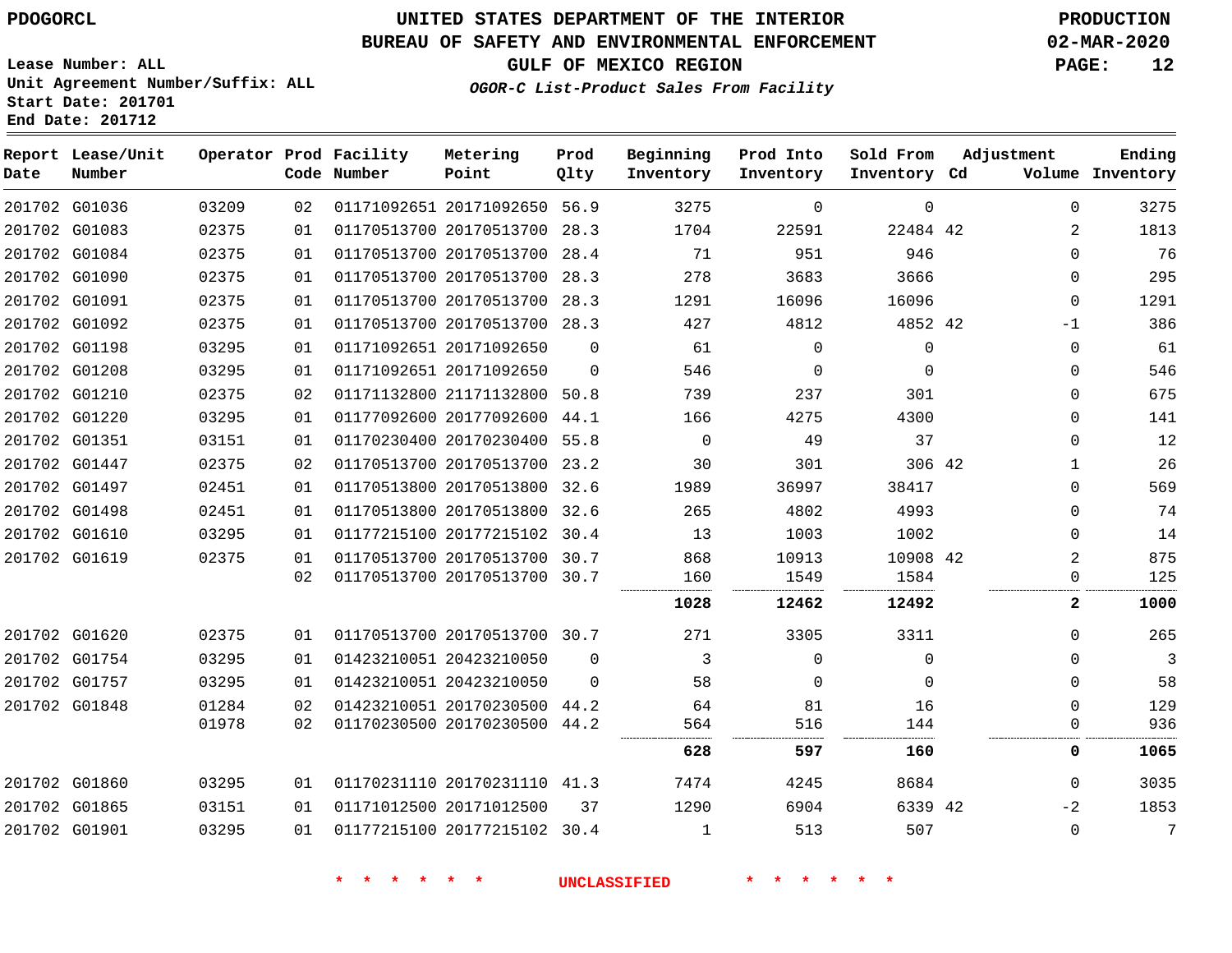#### **BUREAU OF SAFETY AND ENVIRONMENTAL ENFORCEMENT 02-MAR-2020**

**Lease Number: ALL Unit Agreement Number/Suffix: ALL Start Date: 201701 End Date: 201712**

**OGOR-C List-Product Sales From Facility**

**GULF OF MEXICO REGION PAGE: 13**

| Date | Report Lease/Unit<br>Number |       |    | Operator Prod Facility<br>Code Number | Metering<br>Point            | Prod<br>Qlty | Beginning<br>Inventory | Prod Into<br>Inventory | Sold From<br>Inventory Cd |       | Adjustment  | Ending<br>Volume Inventory |
|------|-----------------------------|-------|----|---------------------------------------|------------------------------|--------------|------------------------|------------------------|---------------------------|-------|-------------|----------------------------|
|      | 201702 G01966               | 03295 | 01 |                                       | 01177215100 20177215102 30.4 |              | 87                     | 6588                   | 6586                      |       | $\Omega$    | 89                         |
|      | 201702 G01967               | 03295 | 01 |                                       | 01177215100 20177215102 30.4 |              | 105                    | 8763                   | 8749                      |       | $\Omega$    | 119                        |
|      | 201702 G02111               | 02628 | 01 |                                       | 01171132000 20171132000 40.9 |              | 1926                   | 61391                  | 61065                     |       | $\Omega$    | 2252                       |
|      | 201702 G02161               | 03295 | 01 |                                       | 01171012500 20171012500      | 37           | 1218                   | 13836                  | 11339                     |       | $\Omega$    | 3715                       |
|      | 201702 G02163               | 03295 | 01 |                                       | 01171012500 20171012500      | 37           | 17                     | $\mathbf 0$            | 17                        |       | $\Omega$    | $\Omega$                   |
|      | 201702 G02317               | 03295 | 01 |                                       | 01171132000 20171132000 40.8 |              | 5                      | 104                    | 105                       |       | 0           | 4                          |
|      | 201702 G02353               | 01284 | 01 |                                       | 01170230450 20170230450 47.9 |              | 553                    | 13                     | 78                        |       | 0           | 488                        |
|      | 201702 G02354               | 01284 | 01 |                                       | 01170230450 20170230450 47.9 |              | 337                    | 7                      | 48                        |       | $\Omega$    | 296                        |
|      | 201702 G02429               | 02375 | 01 |                                       | 01170230811 20170230810 47.9 |              | 17                     | 193                    | 178                       |       | 0           | 32                         |
|      | 201702 G02601               | 02628 | 02 |                                       | 01171092651 20171092650 56.9 |              | 876                    | $\Omega$               | $\Omega$                  |       | 0           | 876                        |
|      | 201702 G02665               | 02451 | 01 |                                       | 01423210051 20423210050      | $\Omega$     | 71                     | $\Omega$               | $\Omega$                  |       | 0           | 71                         |
|      | 201702 G02705               | 02628 | 02 |                                       | 01170230810 20170230810 47.9 |              | 939                    | 15185                  | 13633                     |       | $\Omega$    | 2491                       |
|      | 201702 G02825               | 03295 | 01 |                                       | 01170230810 20170230810 47.9 |              | 18                     | 213                    | 196                       |       | $\Omega$    | 35                         |
|      | 201702 G02826               | 03295 | 01 |                                       | 01170231110 20170231110 41.3 |              | 1287                   | 771                    | 1507                      |       | $\Omega$    | 551                        |
|      | 201702 G02895               | 02579 | 02 |                                       | 01171092651 20171092650 57.1 |              | 1                      | 0                      | $\mathbf 0$               | 28    | $-1$        | $\overline{0}$             |
|      |                             | 02628 | 02 |                                       | 01171092651 20171092650 56.9 |              | 374                    | $\Omega$               | ∩                         |       | $\Omega$    | 374                        |
|      |                             |       |    |                                       |                              |              | 375                    | 0                      | 0                         |       | -1          | 374                        |
|      | 201702 G02917               | 03247 | 01 |                                       | 01171092930 20171092930 33.9 |              | 63                     | $\Omega$               |                           | 53 42 | $-1$        | 9                          |
|      | 201702 G03061               | 03026 | 01 |                                       | 01423210051 20423210050 46.5 |              | 129                    | $\Omega$               | $\Omega$                  |       | 0           | 129                        |
|      | 201702 G03152               | 03295 | 01 |                                       | 01177092600 20177092600 44.1 |              | 228                    | 7029                   | 7025                      |       | $\Omega$    | 232                        |
|      | 201702 G03331               | 02628 | 01 |                                       | 01171132800 20171132000 40.9 |              | 43                     | 998                    | 1007                      |       | $\Omega$    | 34                         |
|      | 201702 G03793               | 03295 | 01 |                                       | 01171012500 20171012500      | 37           | 70                     | 387                    | 353                       |       | $\mathbf 0$ | 104                        |
|      | 201702 G04081               | 03295 | 01 |                                       | 01170230450 20170230810      | 47.9         | 121                    | 1837                   | 1657                      |       | 0           | 301                        |
|      | 201702 G04087               | 02899 | 01 |                                       | 01177008150 01177008150      | $\Omega$     | 1617                   | 2228                   | $\mathbf 0$               |       | $\Omega$    | 3845                       |
|      | 201702 G04232               | 00730 | 01 |                                       | 01171012500 20171012500      | 37           | 8274                   | 37070                  | 35391 42                  |       | $\mathbf 1$ | 9954                       |
|      |                             | 03295 | 01 |                                       | 01171012500 20171012500      | 37           | 120                    | 608                    | 565                       |       | 0           | 163                        |
|      |                             |       |    |                                       |                              |              | 8394                   | 37678                  | 35956                     |       | 1           | 10117                      |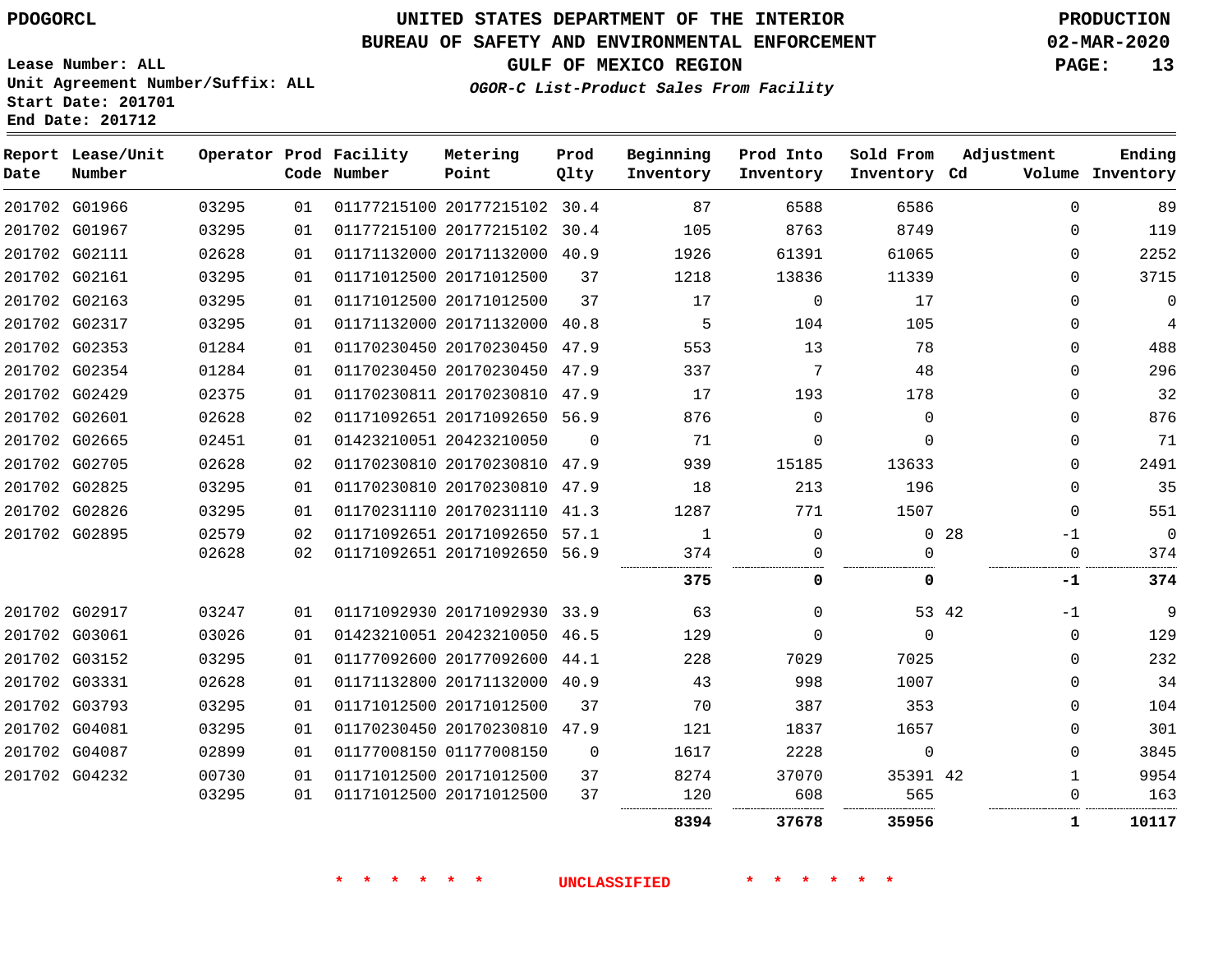#### **BUREAU OF SAFETY AND ENVIRONMENTAL ENFORCEMENT 02-MAR-2020**

**OGOR-C List-Product Sales From Facility**

**GULF OF MEXICO REGION PAGE: 14**

**Lease Number: ALL Unit Agreement Number/Suffix: ALL Start Date: 201701 End Date: 201712**

| Date | Report Lease/Unit<br>Number |       |    | Operator Prod Facility<br>Code Number | Metering<br>Point            | Prod<br>Qlty | Beginning<br>Inventory | Prod Into<br>Inventory | Sold From<br>Inventory Cd | Adjustment   | Ending<br>Volume Inventory |
|------|-----------------------------|-------|----|---------------------------------------|------------------------------|--------------|------------------------|------------------------|---------------------------|--------------|----------------------------|
|      | 201702 G04421               | 03295 | 01 |                                       | 01171131600 20171131600 42.4 |              | 1333                   | 17910                  | 18354                     | $\Omega$     | 889                        |
|      | 201702 G04800               | 02970 | 02 |                                       | 01177062608 2017706260A 35.6 |              | 13                     | 2411                   | 2416                      | $\Omega$     | 8                          |
|      | 201702 G04809               | 02312 | 01 |                                       | 01177082950 20177082956 26.1 |              | 347                    | 14748                  | 14302 42                  | $-1$         | 792                        |
|      | 201702 G04818               | 03295 | 01 |                                       | 01170230500 20170230500 44.2 |              | 9                      | 7                      | 2                         | $\Omega$     | 14                         |
|      | 201702 G05283               | 01376 | 01 |                                       | 01170230810 20170230810      | 40           | $\Omega$               | 13776                  | 13776                     | $\Omega$     | $\mathbf 0$                |
|      | 201702 G05431               | 02970 | 02 |                                       | 01177062608 2017706260A 35.6 |              | 69                     | 23961                  | 23953                     | $\Omega$     | 77                         |
|      | 201702 G05504               | 00730 | 01 |                                       | 01171132800 21171132800 50.8 |              | 177                    | 37                     | 67 42                     | 1            | 148                        |
|      |                             | 02970 | 02 |                                       | 01171132800 21171132800 50.8 |              | 10027                  | 2455                   | 3892                      | $\Omega$     | 8590                       |
|      |                             | 03295 | 01 |                                       | 01171132800 21171132800 50.8 |              | 3055<br>               | 769<br>                | 1192<br>                  | $\Omega$     | 2632                       |
|      |                             |       |    |                                       |                              |              | 13259                  | 3261                   | 5151                      | 1            | 11370                      |
|      | 201702 G05505               | 02628 | 01 |                                       | 01171012400 20171012400 56.1 |              | 304                    | 345                    | 306                       | $\Omega$     | 343                        |
|      | 201702 G05602               | 03247 | 01 | 01171012500 20171012500               |                              | 37           | 261                    | 1071                   | 1044                      | $\Omega$     | 288                        |
|      | 201702 G05612               | 03295 | 01 |                                       | 01171012500 20171012500      | 37           | 1703                   | 8589                   | 7986                      | $\Omega$     | 2306                       |
|      | 201702 G06069               | 03295 | 01 | 01423210051 20423210050               |                              | $\Omega$     | 23                     | $\mathbf 0$            | $\mathbf 0$               | 0            | 23                         |
|      | 201702 G06168               | 02801 | 02 |                                       | 01170230450 20170230450 47.9 |              | 32                     | 1                      | 5                         | $\Omega$     | 28                         |
|      | 201702 G06668               | 02375 | 01 |                                       | 01171132000 20171132000 40.9 |              | 625                    | 15257                  | 15324 42                  | $\mathbf{1}$ | 559                        |
|      | 201702 G07703               | 02375 | 02 |                                       | 01171132800 21171132800      | $\Omega$     | $\Omega$               | 2                      | $\mathbf 0$               | $\Omega$     | 2                          |
|      | 201702 G07736               | 02628 | 01 |                                       | 01171132800 20171132000 40.9 |              | $\Omega$               | $\Omega$               | $\Omega$                  | 0            | $\mathbf{0}$               |
|      | 201702 G07760               | 01284 | 01 |                                       | 01177122950 20177122950 29.2 |              | 146                    | 14164                  | 14165                     | $\Omega$     | 145                        |
|      | 201702 G07917               | 03247 | 01 |                                       | 01170573602 20170573602 33.2 |              | 28302                  | 24367                  | 11907 42                  | $\mathbf{1}$ | 40763                      |
|      | 201702 G09631               | 01284 | 01 |                                       | 01177122950 20177122950 29.2 |              | 7                      | 537                    | 539                       | $\Omega$     | 5                          |
|      | 201702 G10794               | 03295 | 01 |                                       | 01177122950 20177122950 29.1 |              | 13                     | 1972                   | 1965                      | $\Omega$     | 20                         |
|      | 201702 G10910               | 03026 | 01 |                                       | 01177245110 2017724511G 43.3 |              | $\Omega$               | 4726                   | 4726                      | 0            | $\Omega$                   |
|      | 201702 G11870               | 02375 | 01 |                                       | 01171132000 20171132000 40.9 |              | 79                     | 1955                   | 1961 42                   | $-1$         | 72                         |
|      | 201702 G11984               | 02801 | 02 | 01171092651 20171092650               |                              | 0            | 126                    | $\mathbf 0$            | $\mathbf 0$               | 0            | 126                        |
|      | 201702 G12355               | 03209 | 01 |                                       | 01171012300 20171012300 36.7 |              | 35755                  | 29980                  | 31106 42                  | $-1$         | 34628                      |
|      | 201702 G12358               | 03209 | 01 |                                       | 01171012300 20171012300 36.7 |              | $\Omega$               | 903                    | 903                       | $\Omega$     | $\Omega$                   |
|      | 201702 G12802               | 02628 | 01 |                                       | 01170230811 20170230811 45.1 |              | 4                      | $\overline{0}$         | $\Omega$                  | $\mathbf 0$  | 4                          |
|      |                             |       |    |                                       |                              |              |                        |                        |                           |              |                            |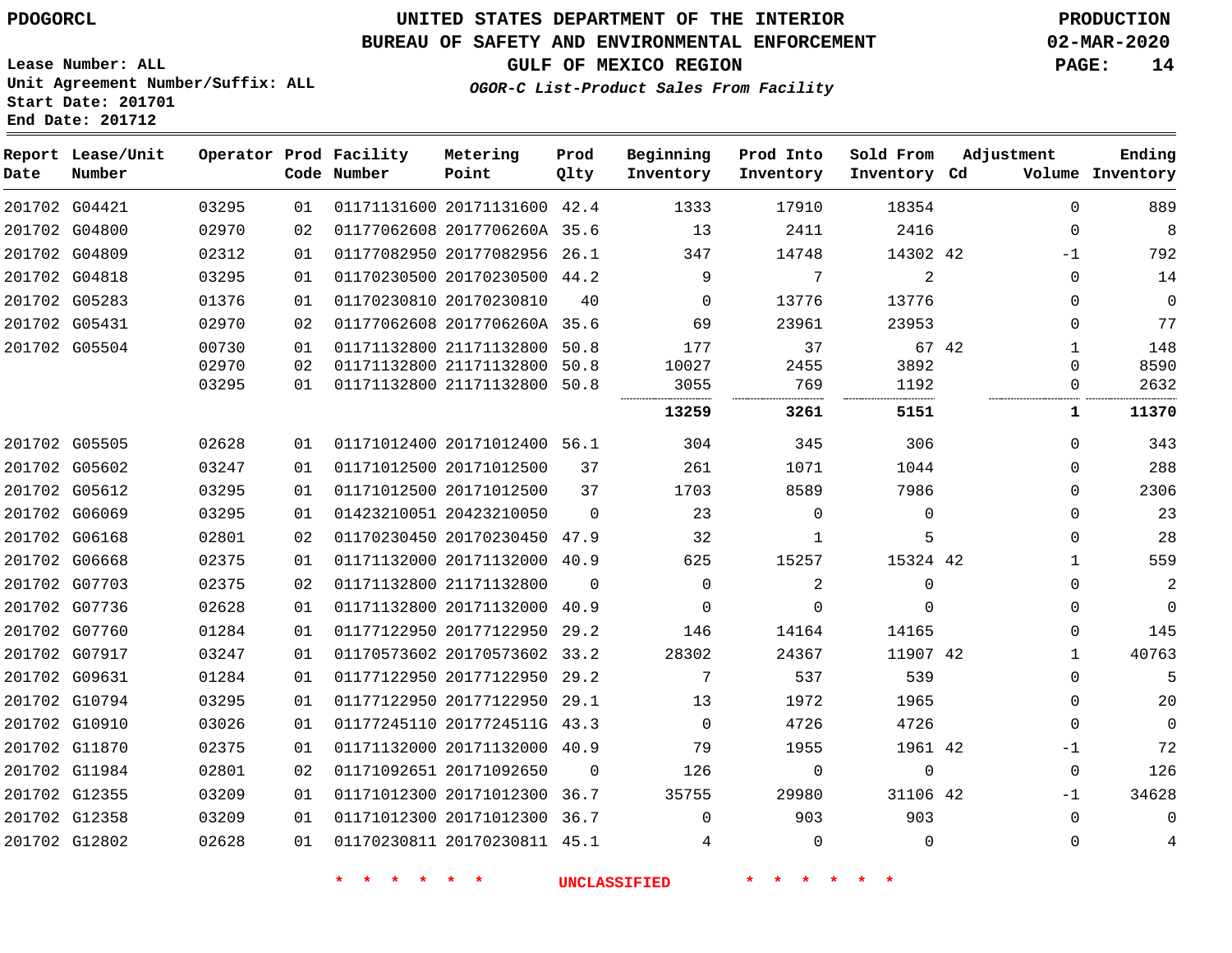# **UNITED STATES DEPARTMENT OF THE INTERIOR PDOGORCL PRODUCTION**

#### **BUREAU OF SAFETY AND ENVIRONMENTAL ENFORCEMENT 02-MAR-2020**

**Lease Number: ALL Unit Agreement Number/Suffix: ALL Start Date: 201701**

**GULF OF MEXICO REGION PAGE: 15**

**OGOR-C List-Product Sales From Facility**

| Date          | Report Lease/Unit<br>Number |       |    | Operator Prod Facility<br>Code Number | Metering<br>Point            | Prod<br>Qlty | Beginning<br>Inventory | Prod Into<br>Inventory | Sold From<br>Inventory Cd | Adjustment   | Ending<br>Volume Inventory |
|---------------|-----------------------------|-------|----|---------------------------------------|------------------------------|--------------|------------------------|------------------------|---------------------------|--------------|----------------------------|
| 201702 G13081 |                             | 01284 | 01 |                                       | 01608103650 20608103650 37.2 |              | 89                     | 30858                  | 30879                     | 0            | 68                         |
| 201702 G13563 |                             | 03217 | 01 |                                       | 01170230811 20170230811 45.1 |              | 211                    | 289                    | 334 42                    | $\mathbf{1}$ | 167                        |
| 201702 G13938 |                             | 01284 | 01 |                                       | 01171012500 20171012500      | 37           | 2183                   | 9674                   | 9257                      | 0            | 2600                       |
| 201702 G14342 |                             | 02628 | 01 |                                       | 01170230811 20170230811 45.1 |              | 5                      | $\mathbf 0$            | $\mathbf 0$               | 0            | 5                          |
| 201702 G14493 |                             | 03247 | 01 |                                       | 01171092930 20171092930 33.9 |              | 91                     | 14                     | 90                        | $\Omega$     | 15                         |
| 201702 G14535 |                             | 02628 | 01 |                                       | 01171012500 20171012500      | 37           | 2618                   | 11842                  | 11281                     | 0            | 3179                       |
| 201702 G15050 |                             | 03295 | 01 |                                       | 01170231110 20170231110 41.3 |              | 5896                   | 5709                   | 7524                      | $\Omega$     | 4081                       |
| 201702 G15239 |                             | 02375 | 02 |                                       | 01171012500 20171012500      | 37           | 33                     | 9136                   | 6715 42                   | $-1$         | 2453                       |
| 201702 G15263 |                             | 03295 | 01 |                                       | 01171132000 20171132000 40.8 |              | 37                     | 811                    | 818                       | 0            | 30                         |
| 201702 G15277 |                             | 03295 | 01 |                                       | 01171012400 20171012400      | 56           | 1584                   | 2394                   | 1598                      | $\Omega$     | 2380                       |
| 201702 G16325 |                             | 03295 | 01 |                                       | 01171012400 20171012400 56.1 |              | 196                    | 222                    | 197                       | 0            | 221                        |
| 201702 G16515 |                             | 03026 | 01 |                                       | 01177245110 2017724511G 43.3 |              | $\mathbf 0$            | 19145                  | 19145                     | 0            | $\mathbf 0$                |
| 201702 G17754 |                             | 02375 | 02 |                                       | 01170230510 20170230510 48.3 |              | 5818                   | 33                     | 276                       | $\Omega$     | 5575                       |
| 201702 G17858 |                             | 03295 | 01 |                                       | 01170530900 20170530900 56.2 |              | 708                    | $\mathbf 0$            | 13                        | 0            | 695                        |
| 201702 G17912 |                             | 02970 | 02 |                                       | 01177062608 2017706260A 35.6 |              | 10                     | 2440                   | 2443 42                   | $\mathbf{1}$ | 8                          |
| 201702 G17921 |                             | 03026 | 01 |                                       | 01171012500 20177062959 28.1 |              | $\mathbf 0$            | 24254                  | 24254                     | 0            | $\mathbf 0$                |
| 201702 G18043 |                             | 03059 | 01 |                                       | 01171012500 20171012500      | 37           | 949                    | 8152                   | 6912                      | $\Omega$     | 2189                       |
| 201702 G20605 |                             | 02477 | 01 |                                       | 01423550141 20423550140 26.7 |              | 661                    | 3943                   | 3915                      | 0            | 689                        |
| 201702 G20660 |                             | 03295 | 01 |                                       | 01170230450 20170230450 47.9 |              | 101                    | 2                      | 14                        | $\Omega$     | 89                         |
| 201702 G21096 |                             | 03295 | 01 |                                       | 01170230811 20170230811 45.1 |              | 43                     | 67                     | 71                        | 0            | 39                         |
| 201702 G21532 |                             | 03217 | 01 |                                       | 01170230811 20170230811 45.1 |              | 500                    | 1390                   | 1090                      | 0            | 800                        |
| 201702 G21534 |                             | 03217 | 01 |                                       | 01170230811 20170230811 45.1 |              | 706                    | 925                    | 1098                      | $\Omega$     | 533                        |
| 201702 G21592 |                             | 02628 | 02 |                                       | 01171132000 20171132000 40.9 |              | 20                     | 385                    | 391                       | 0            | 14                         |
| 201702 G21655 |                             | 03247 | 01 |                                       | 01171132800 21171132800      | 50.8         | 2604                   | 641                    | 1011                      | 0            | 2234                       |
| 201702 G22268 |                             | 02777 | 02 |                                       | 01170230810 2042709015I 52.8 |              | $\mathbf 0$            | $\overline{0}$         | $\mathbf 0$               | $\Omega$     | $\mathbf 0$                |
| 201702 G22501 |                             | 03151 | 01 |                                       | 01170230400 20170230400 55.8 |              | 15                     | 2080                   | 1584                      | $\Omega$     | 511                        |
| 201702 G22505 |                             | 02375 | 02 |                                       | 01170230811 20170230811 45.1 |              | 468                    | 330                    | 608                       | 0            | 190                        |
|               | 201702 G22510               | 03295 | 01 |                                       | 01170230810 20170230810 47.8 |              | 83                     | 938                    | 867                       | $\Omega$     | 154                        |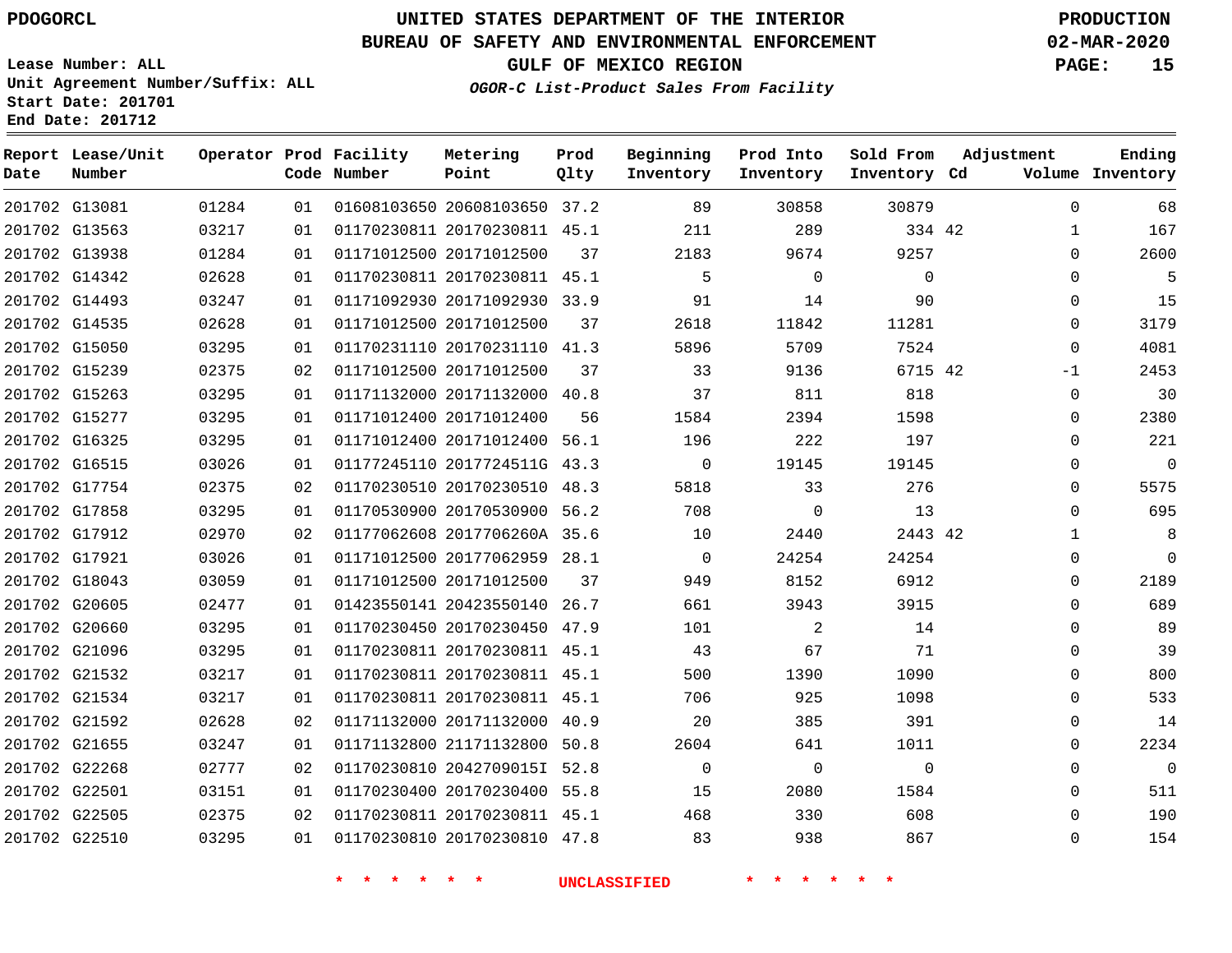## **BUREAU OF SAFETY AND ENVIRONMENTAL ENFORCEMENT 02-MAR-2020**

**Lease Number: ALL Unit Agreement Number/Suffix: ALL Start Date: 201701**

#### **OGOR-C List-Product Sales From Facility**

**GULF OF MEXICO REGION PAGE: 16**

**End Date: 201712**

| Date | Report Lease/Unit<br>Number |       |    | Operator Prod Facility<br>Code Number | Metering<br>Point            | Prod<br>Qlty | Beginning<br>Inventory | Prod Into<br>Inventory | Sold From<br>Inventory Cd | Adjustment            | Ending<br>Volume Inventory |
|------|-----------------------------|-------|----|---------------------------------------|------------------------------|--------------|------------------------|------------------------|---------------------------|-----------------------|----------------------------|
|      | 201702 G22513               | 02579 | 02 |                                       | 01170230500 20170230500 44.9 |              | 3                      | $\Omega$               | $\Omega$                  | $\Omega$              | 3                          |
|      | 201702 G22605               | 03247 | 01 |                                       | 01171132800 21171132800 50.8 |              | 1                      | $\Omega$               | $\mathbf{1}$              | $\Omega$              | $\Omega$                   |
|      | 201702 G22621               | 03247 | 01 |                                       | 01171132800 21171132800 50.8 |              | 6728                   | 1967                   | 2710                      | 0                     | 5985                       |
|      | 201702 G23730               | 03217 | 01 |                                       | 01170230810 20170230811 45.1 |              | 17                     | 31                     |                           | 31 42<br>$\mathbf{1}$ | 18                         |
|      | 201702 G23735               | 03295 | 01 |                                       | 01170230810 20170230810 47.8 |              | 38                     | 740                    | 657                       | $\Omega$              | 121                        |
|      | 201702 G23736               | 00730 | 01 |                                       | 01170230810 20170230810 47.9 |              | 55                     | 567                    | 529                       | $\Omega$              | 93                         |
|      | 201702 G23851               | 02503 | 02 |                                       | 01171012400 20171012400 56.1 |              | 8590                   | 8152                   | 8639                      | $\Omega$              | 8103                       |
|      | 201702 G23933               | 03295 | 01 |                                       | 01171092651 20171092650      | $\Omega$     | 1                      | $\mathbf 0$            | $\Omega$                  | $\Omega$              | $\mathbf{1}$               |
|      | 201702 G24730               | 03295 | 01 |                                       | 01170230500 20170230500 44.2 |              | 214                    | 270                    | 55                        | $\Omega$              | 429                        |
|      | 201702 G24870               | 02970 | 02 |                                       | 01177062608 2017706260A 35.6 |              | 2                      | 301                    | 302 42                    | $\mathbf{1}$          | 2                          |
|      | 201702 G24883               | 02628 | 02 |                                       | 01171092651 20171092650 56.9 |              | 726                    | $\Omega$               | $\Omega$                  | $\Omega$              | 726                        |
|      | 201702 G24898               | 03368 | 02 |                                       | 01171012300 20171012300 36.7 |              | 2626                   | 2596                   | 2378 42                   | -1                    | 2843                       |
|      | 201702 G24924               | 03247 | 01 |                                       | 01171132800 21171132800 50.8 |              | 4716                   | 735                    | 1711                      | $\Omega$              | 3740                       |
|      | 201702 G24926               | 03247 | 01 |                                       | 01171132800 21171132800      | $\Omega$     | 44                     | $\Omega$               | $\Omega$                  | $\Omega$              | 44                         |
|      | 201702 G24990               | 01284 | 01 |                                       | 01608103650 20608103650 37.2 |              | 72                     | 24910                  | 24930                     | $\Omega$              | 52                         |
|      | 201702 G25524               | 03295 | 01 |                                       | 01170230450 20170230450 47.9 |              | 96                     | 6                      | 14                        | $\Omega$              | 88                         |
|      | 201702 G25561               | 02375 | 02 |                                       | 01170230450 20170230450 47.9 |              | 7                      | $\Omega$               | 1                         | $\Omega$              | 6                          |
|      | 201702 G25606               | 02375 | 01 |                                       | 01170230810 20170230810 47.9 |              | 15                     | 168                    | 155                       | $\Omega$              | 28                         |
|      | 201702 G25937               | 02222 | 02 |                                       | 01170230810 20170230810 47.9 |              | 33                     | 324                    | 304                       | $\Omega$              | 53                         |
|      | 201702 G26001               | 02628 | 01 |                                       | 01171132800 21171132800 47.3 |              | 5                      | $\Omega$               | $\Omega$                  | $\Omega$              | 5                          |
|      | 201702 G26032               | 03059 | 01 |                                       | 01171012300 20171012300 36.7 |              | 97                     | 66                     | 90                        | $\Omega$              | 73                         |
|      | 201702 G26074               | 01284 | 01 |                                       | 01177122950 20177122950 29.2 |              | 8                      | 593                    | 595                       | $\Omega$              | 6                          |
|      | 201702 G26480               | 01978 | 02 |                                       | 01423210051 20423210050      | 62           | $\Omega$               | 0                      | $\Omega$                  | 0                     | $\Omega$                   |
|      | 201702 G27070               | 03295 | 01 |                                       | 01171132800 21171132800 50.8 |              | 21453                  | 6194                   | 8617                      | $\Omega$              | 19030                      |
|      | 201702 G27083               | 02477 | 01 |                                       | 01171092651 20171092650 57.8 |              | 292                    | $\mathbf 0$            | $\Omega$                  | $\Omega$              | 292                        |
|      | 201702 G27169               | 01284 | 01 |                                       | 01171012500 20171012500      | 37           | 2878                   | 13721                  | 12915                     | $\Omega$              | 3684                       |
|      | 201702 G27509               | 02970 | 02 |                                       | 01170230450 20170230450 47.9 |              | 330                    | 5                      |                           | 46 42<br>-1           | 288                        |
|      | 201702 G27851               | 02628 | 02 |                                       | 01171132000 20171132000 40.9 |              | 3                      | 54                     | 54                        | $\Omega$              | 3                          |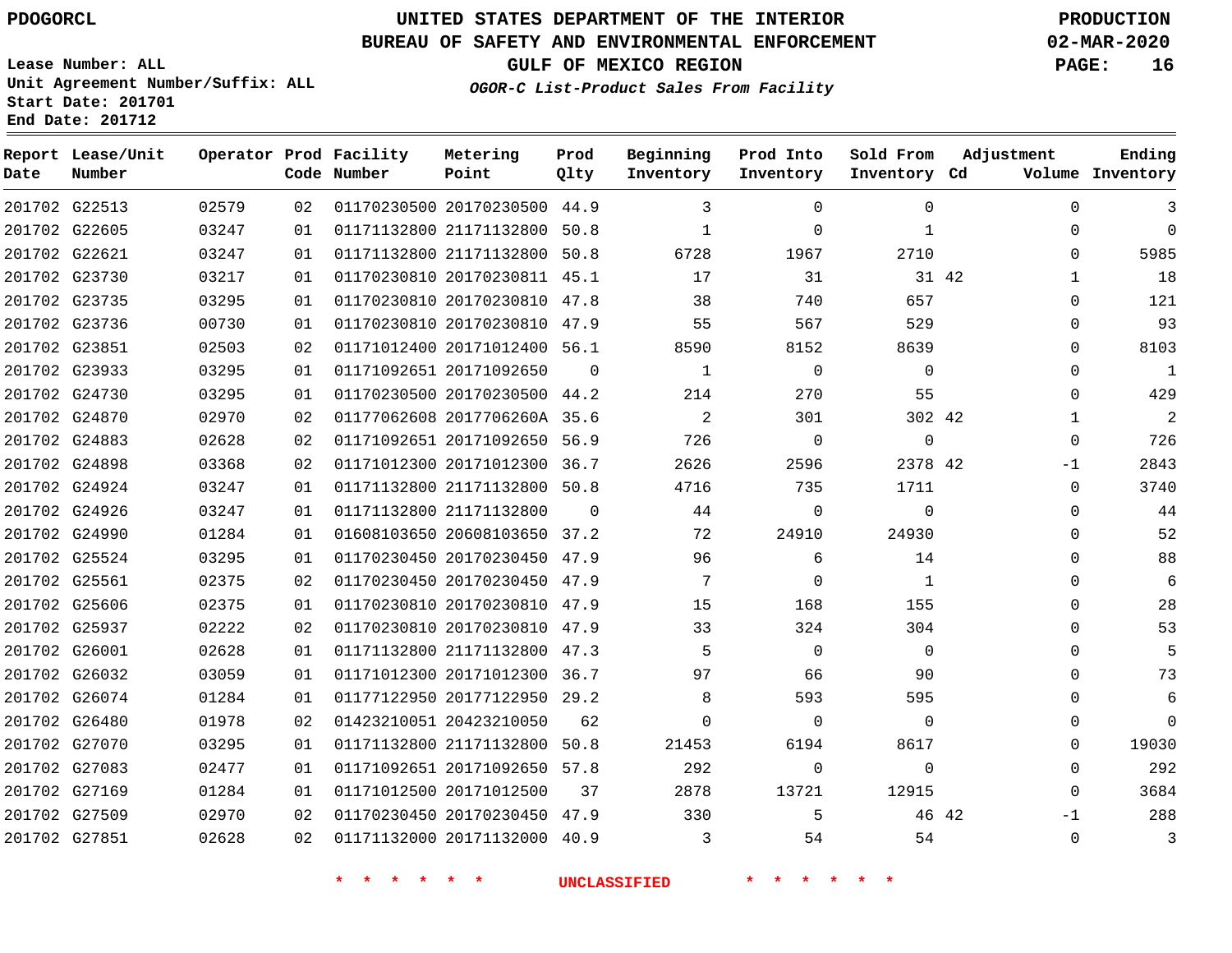## **BUREAU OF SAFETY AND ENVIRONMENTAL ENFORCEMENT 02-MAR-2020**

**Lease Number: ALL Unit Agreement Number/Suffix: ALL Start Date: 201701**

## **OGOR-C List-Product Sales From Facility**

**GULF OF MEXICO REGION PAGE: 17**

**End Date: 201712**

| Date   | Report Lease/Unit<br>Number |       |    | Operator Prod Facility<br>Code Number | Metering<br>Point            | Prod<br>Qlty | Beginning<br>Inventory | Prod Into<br>Inventory | Sold From<br>Inventory Cd | Adjustment |                | Ending<br>Volume Inventory |
|--------|-----------------------------|-------|----|---------------------------------------|------------------------------|--------------|------------------------|------------------------|---------------------------|------------|----------------|----------------------------|
|        | 201702 G27988               | 00730 | 01 |                                       | 01608103650 20608103650 37.2 |              | 78                     | 29270                  | 29284 42                  |            | $-1$           | 63                         |
|        | 201702 G30654               | 02777 | 02 |                                       | 01170230810 20170230810 42.4 |              | $\Omega$               | $\Omega$               | $\mathbf{0}$              |            | 0              | $\mathbf 0$                |
|        | 201702 G31369               | 02628 | 01 |                                       | 01171012300 20171012300 36.7 |              | 5519                   | 5584                   | 5017                      |            | $\mathbf 0$    | 6086                       |
|        | 201702 G32113               | 02477 | 01 |                                       | 01170230811 20170230811 45.1 |              | 5362                   | 5716                   | 7786                      |            | $\Omega$       | 3292                       |
|        | 201702 G32197               | 01284 | 02 |                                       | 01171012500 20171012500      | 37           | 380                    | 1334                   | 1356                      |            | $\Omega$       | 358                        |
|        | 201702 G32231               | 01284 | 01 |                                       | 01171012500 20171012500      | 37           | 330                    | 2038                   | 1821                      |            | $\Omega$       | 547                        |
|        | 201702 G32268               | 03295 | 01 |                                       | 01177295110 01177295110 42.8 |              | 77                     | 68                     | 73                        |            | $\Omega$       | 72                         |
|        | 201702 G32771               | 00730 | 01 |                                       | 01170230810 20170230810 47.9 |              | 93                     | 272                    | 320                       |            | $\Omega$       | 45                         |
|        | 201702 G33596               | 02503 | 02 |                                       | 01171132000 20171132000 40.9 |              | 66                     | 1632                   | 1638                      |            | $\Omega$       | 60                         |
|        | 201702 G33636               | 02628 | 01 |                                       | 01171132000 20171132000 40.9 |              | 2225                   | 51196                  | 51542                     |            | $\Omega$       | 1879                       |
|        | 201702 G34033               | 02628 | 01 |                                       | 01170230811 20170230811 45.1 |              | $\mathbf 0$            | 1596                   | 677                       |            | 0              | 919                        |
|        | 201702 G34671               | 02579 | 02 |                                       | 01423210051 20423210050 49.4 |              | 0                      | $\mathbf 0$            | $\mathbf 0$               |            | 0              | $\mathbf 0$                |
| 201703 | 00016                       | 02375 | 01 |                                       | 01170513700 20170513700      | 30.8         | 707                    | 16162                  | 15253 42                  |            | $\overline{2}$ | 1618                       |
| 201703 | 00026                       | 02375 | 01 |                                       | 01170513700 20170513700 30.8 |              | 1617                   | 31246                  | 29737 42                  |            | $-1$           | 3125                       |
| 201703 | 00032                       | 02375 | 01 |                                       | 01170513700 20170513700 32.9 |              | 95                     | 1876                   | 1788 42                   |            | -1             | 182                        |
| 201703 | 00049                       | 03295 | 01 |                                       | 01171012300 20171012300 36.8 |              | 19938                  | 18527                  | 23588                     |            | 0              | 14877                      |
| 201703 | 00050                       | 03295 | 01 |                                       | 01171012300 20171012300 36.8 |              | 2528                   | 2161                   | 2954                      |            | $\Omega$       | 1735                       |
| 201703 | 00051                       | 03295 | 01 |                                       | 01171012300 20171012300 36.8 |              | 1337                   | 752                    | 1485                      |            | $\Omega$       | 604                        |
| 201703 | 00052                       | 03295 | 01 |                                       | 01171012300 20171012300 36.8 |              | 2765                   | 2038                   | 3166                      |            | $\Omega$       | 1637                       |
| 201703 | 00079                       | 03247 | 01 |                                       | 01170230810 20170230810      | 47           | 35                     | 91                     | 113                       |            | $\Omega$       | 13                         |
| 201703 | 00081                       | 03295 | 01 |                                       | 01170230450 20170230450 47.8 |              | 66                     | 1009                   | 850                       |            | 0              | 225                        |
| 201703 | 00082                       | 03295 | 01 |                                       | 01170230450 20170230450 47.8 |              | $7\phantom{.0}$        | 135                    | 112                       |            | 0              | 30                         |
| 201703 | 00196                       | 02375 | 01 |                                       | 01171012300 20171012300 36.8 |              | 14085                  | 8194                   | 15701                     |            | $\Omega$       | 6578                       |
| 201703 | 00244                       | 03295 | 01 |                                       | 01170231290 01170231290 47.6 |              | 782                    | 3191                   | 3640                      |            | 0              | 333                        |
| 201703 | 00247                       | 03295 | 01 |                                       | 01170231290 01170231290 47.6 |              | 194                    | 929                    | 1029                      |            | $\Omega$       | 94                         |
| 201703 | 00353                       | 03368 | 01 |                                       | 01170754800 20170754800 29.6 |              | 49                     | 286                    | 280                       |            | $\mathbf 0$    | 55                         |
| 201703 | 00367                       | 02375 | 01 |                                       | 01170513700 20170513700 30.8 |              | 133                    | 2423                   | 2314 42                   |            | $\mathbf{1}$   | 243                        |
| 201703 | 00434                       | 01284 | 01 |                                       | 01177112605 2017711260Y 32.4 |              | 53                     | 2082                   | 2088                      |            | $\Omega$       | 47                         |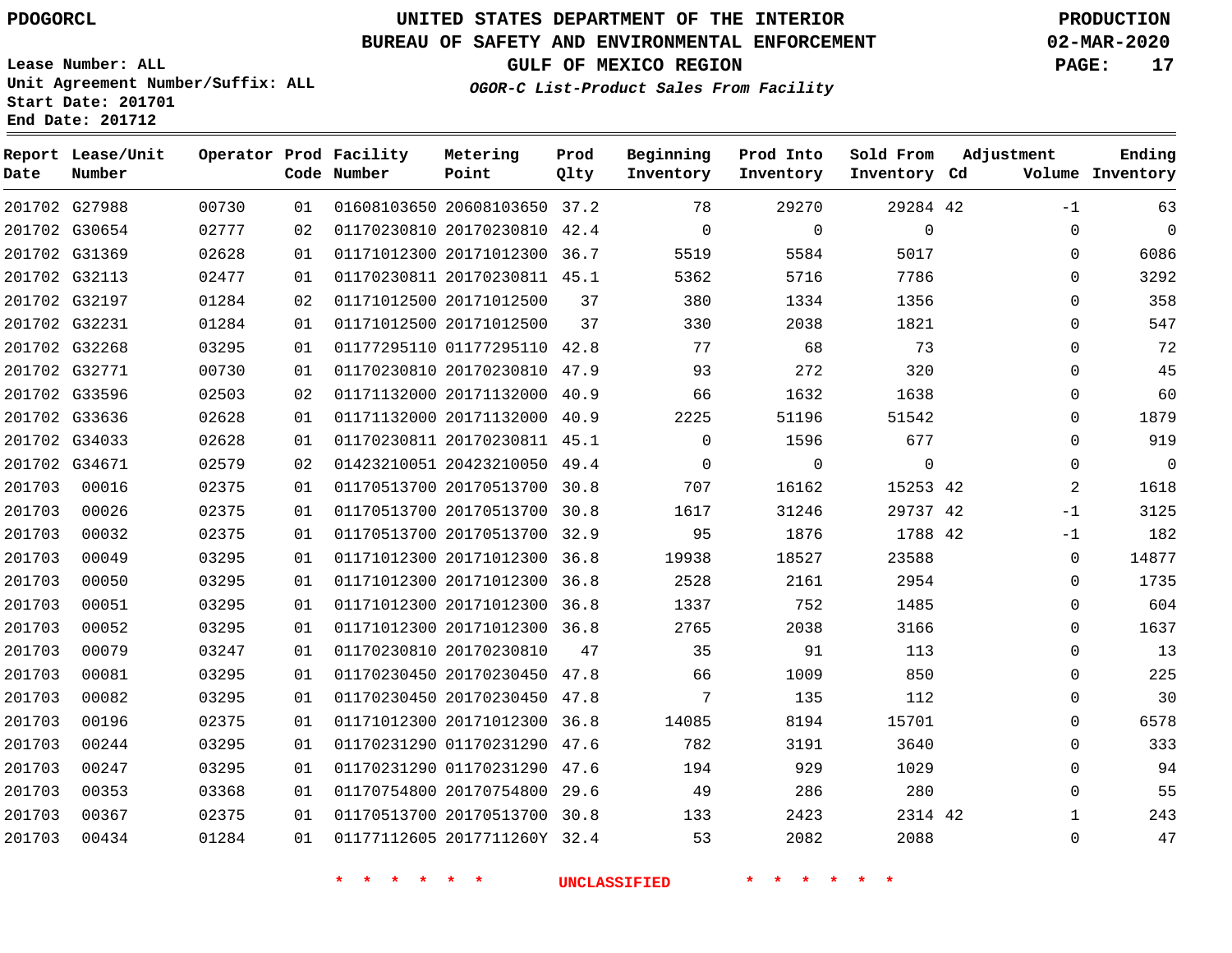**Start Date: 201701 End Date: 201712**

# **UNITED STATES DEPARTMENT OF THE INTERIOR PDOGORCL PRODUCTION**

## **BUREAU OF SAFETY AND ENVIRONMENTAL ENFORCEMENT 02-MAR-2020**

**Lease Number: ALL Unit Agreement Number/Suffix: ALL**

**GULF OF MEXICO REGION PAGE: 18**

**OGOR-C List-Product Sales From Facility**

| Date   | Report Lease/Unit<br>Number |       |    | Operator Prod Facility<br>Code Number | Metering<br>Point            | Prod<br>Qlty | Beginning<br>Inventory | Prod Into<br>Inventory | Sold From<br>Inventory Cd | Adjustment |              | Ending<br>Volume Inventory |
|--------|-----------------------------|-------|----|---------------------------------------|------------------------------|--------------|------------------------|------------------------|---------------------------|------------|--------------|----------------------------|
| 201703 | 00453                       | 01284 | 01 |                                       | 01177112605 2017711260Y 32.4 |              | 14                     | 914                    | 908                       |            | $\mathbf 0$  | 20                         |
| 201703 | 00466                       | 03295 | 01 |                                       | 01171012400 20171012400 55.9 |              | 1143                   | 1102                   | 1208                      |            | $\mathbf 0$  | 1037                       |
| 201703 | 00479                       | 03295 | 01 |                                       | 01171012500 20171012500      | 33.3         | 1242                   | $\mathbf 0$            | 548                       |            | $\mathbf 0$  | 694                        |
| 201703 | 00541                       | 02222 | 01 |                                       | 01170530900 20170530900 53.6 |              | 3181                   | $\Omega$               | 55                        |            | $\Omega$     | 3126                       |
| 201703 | 00560                       | 03288 | 01 |                                       | 01171132800 21171132800      | 50.9         | 915                    | 397                    | 77                        |            | $\mathbf 0$  | 1235                       |
| 201703 | 00577                       | 03059 | 01 |                                       | 01171012300 20171012300      | 36.8         | 15200                  | 14890                  | 18135                     |            | $\mathbf 0$  | 11955                      |
| 201703 | 00593                       | 03209 | 01 |                                       | 01171012300 20171012300      | 36.8         | $\overline{0}$         | 600                    | 600                       |            | $\mathbf 0$  | $\mathsf 0$                |
| 201703 | 00599                       | 02899 | 01 |                                       | 01170573602 20170573602      | 48           | 128                    | $\overline{0}$         | 88                        |            | $\Omega$     | 40                         |
| 201703 | 00605                       | 02899 | 01 |                                       | 01170573602 20170573602      | 48           | 1849                   | 593                    | 1273                      |            | $\Omega$     | 1169                       |
| 201703 | 00680                       | 03217 | 01 |                                       | 01170230700 20170230700      | $\Omega$     | 1617                   | $\overline{0}$         | $\Omega$                  |            | 0            | 1617                       |
| 201703 | 00693                       | 03368 | 01 |                                       | 01170754800 20170754800      | 29.6         | 49                     | 286                    | 280                       |            | $\mathbf 0$  | 55                         |
| 201703 | 00694                       | 03368 | 01 |                                       | 01170754800 20170754800      | 29.6         | 1090                   | 6085                   | 6005 42                   |            | $\mathbf{1}$ | 1171                       |
| 201703 | 00697                       | 03368 | 01 |                                       | 01170754800 20170754800 29.6 |              | 164                    | 641                    | 682                       |            | $\Omega$     | 123                        |
| 201703 | 00775                       | 02899 | 01 |                                       | 01171131600 20171131600      | 41           | 140                    | 1367                   | 1251                      |            | $\mathbf 0$  | 256                        |
| 201703 | 00796                       | 02628 | 01 |                                       | 01171012300 20171012300 36.8 |              | 5836                   | 3189                   | 6466                      |            | $\Omega$     | 2559                       |
| 201703 | 00839                       | 02451 | 01 |                                       | 01170513800 20170513800      | 32.5         | 109                    | 5259                   | 5237                      |            | $\mathbf 0$  | 131                        |
| 201703 | 754303001A                  | 00059 | 01 |                                       | 01170230811 20170230811 43.6 |              | 1213                   | 1                      | 602 09                    |            | $-195$       | 417                        |
|        | 201703 754306006A           | 00689 | 01 |                                       | 01608128271 20608128271      | 31           | 293088                 | 781227                 |                           | 0.09       | -596626      | 477689                     |
|        | 201703 754306012A           | 01207 | 01 |                                       | 01608128270 20608128270      | 25.2         | 29917                  | 99216                  |                           | $0\quad09$ | $-80774$     | 48359                      |
|        | 201703 754306013A           | 01207 | 01 |                                       | 01608128270 20608128270      | 25.2         | 87609                  | 269067                 |                           | $0\quad09$ | $-192226$    | 164450                     |
|        | 201703 754307005A           | 00078 | 01 |                                       | 01170573601 20170573601 28.4 |              | 199                    | 1060                   | 1053                      |            | 0            | 206                        |
|        | 201703 754307017A           | 02970 | 02 |                                       | 01171132800 20170230811 43.6 |              | 1626                   | 4                      | 1070                      |            | $\Omega$     | 560                        |
|        | 201703 754310009A           | 00078 | 01 |                                       | 01170573601 20170573601 28.4 |              | 222                    | 1495                   | 1426                      |            | $\mathbf 0$  | 291                        |
|        | 201703 754315006A           | 03368 | 01 |                                       | 01170754800 20170754800      | 29.6         | 137                    | 786                    | 772                       |            | $\mathbf 0$  | 151                        |
|        | 201703 7543880060           | 03295 | 01 |                                       | 01170230450 20170230450      | 47.8         | 68                     | 769                    | 665                       |            | $\mathbf 0$  | 172                        |
|        | 201703 7543890080           | 02375 | 01 |                                       | 01170513700 20170513700 24.3 |              | 99                     | 1133                   | 1122                      |            | $\mathbf 0$  | 110                        |
|        | 201703 7543930100           | 03026 | 02 |                                       | 01170230450 20170230450 47.9 |              | 16                     | $\Omega$               | 16                        |            | $\Omega$     | $\Omega$                   |
|        | 201703 7543940080           | 03295 | 01 |                                       | 01170230811 20170230811 43.5 |              | 80                     | $\mathbf{1}$           | 53                        |            | $\mathbf 0$  | 28                         |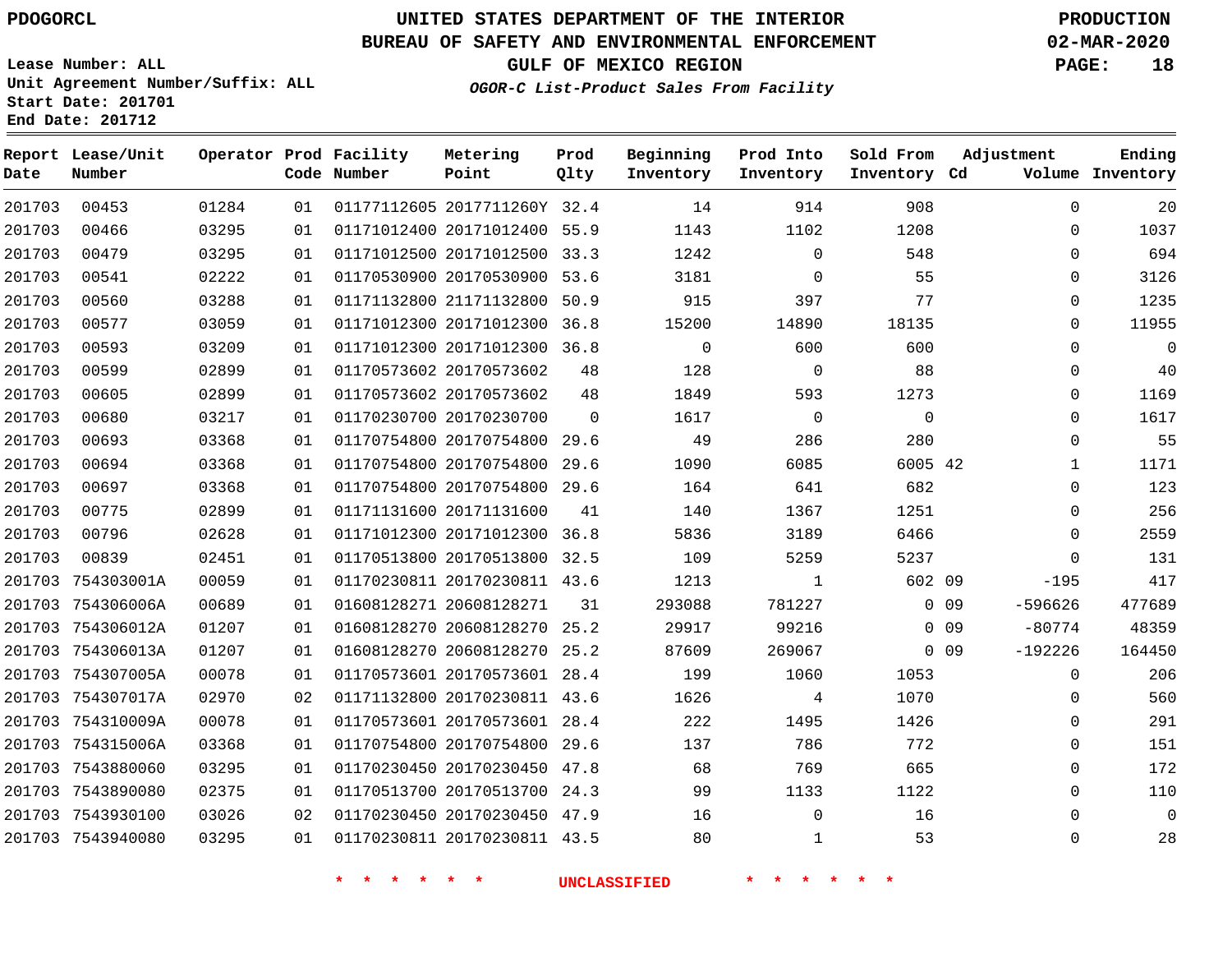# **UNITED STATES DEPARTMENT OF THE INTERIOR PDOGORCL PRODUCTION**

### **BUREAU OF SAFETY AND ENVIRONMENTAL ENFORCEMENT 02-MAR-2020**

**Lease Number: ALL Unit Agreement Number/Suffix: ALL Start Date: 201701**

**GULF OF MEXICO REGION PAGE: 19**

**OGOR-C List-Product Sales From Facility**

| Date | Report Lease/Unit<br>Number |       |    | Operator Prod Facility<br>Code Number | Metering<br>Point            | Prod<br>Qlty | Beginning<br>Inventory | Prod Into<br>Inventory | Sold From<br>Inventory Cd | Adjustment |                | Ending<br>Volume Inventory |
|------|-----------------------------|-------|----|---------------------------------------|------------------------------|--------------|------------------------|------------------------|---------------------------|------------|----------------|----------------------------|
|      | 201703 754396015A           | 01284 | 01 |                                       | 01608103650 20608103650 37.1 |              | 11                     | 5631                   | 5630                      |            | $\Omega$       | 12                         |
|      | 201703 8910020210           | 02451 | 01 |                                       | 01170513800 20170513800 32.5 |              | 989                    | 84192                  | 83091                     |            | 0              | 2090                       |
|      | 201703 8910024540           | 02451 | 01 |                                       | 01170513800 20170513800 32.5 |              | 931                    | 64234                  | 63570                     |            | 0              | 1595                       |
|      | 201703 8910029320           | 02375 | 01 |                                       | 01170513700 20170513700 32.9 |              | 2790                   | 36429                  | 35677 42                  |            | $-1$           | 3541                       |
|      | 201703 8910034440           | 02375 | 01 |                                       | 01170513700 20170513700 29.2 |              | 5489                   | 94380                  | 90696 42                  |            | $\mathbf{1}$   | 9174                       |
|      | 201703 8910039150           | 00078 | 01 |                                       | 01170573601 20170573601 28.4 |              | 2279                   | 11773                  | 11759 42                  |            | $-1$           | 2292                       |
|      | 201703 8910086400           | 02222 | 02 |                                       | 01171012400 20171012400 55.9 |              | 28                     | 19                     | 30 42                     |            | $\mathbf{1}$   | 18                         |
|      | 201703 8910089160           | 02375 | 01 |                                       | 01170513700 20170513700 28.2 |              | 450                    | 6097                   | 5955                      |            | $\mathbf 0$    | 592                        |
|      | 201703 891008927Y           | 03151 | 01 |                                       | 01170230400 20170230400 53.9 |              | $\mathbf 0$            | 31                     | 22                        |            | 0              | 9                          |
|      | 201703 8910116580           | 02375 | 01 |                                       | 01170513700 20170513700 28.3 |              | 279                    | 3891                   | 3792                      |            | $\mathbf{0}$   | 378                        |
|      | 201703 8910116740           | 02375 | 01 |                                       | 01170513700 20170513700 28.3 |              | 1338                   | 19759                  | 19175 42                  |            | -1             | 1921                       |
|      | 201703 8910116770           | 02375 | 01 |                                       | 01170513700 20170513700 28.3 |              | 188                    | 2860                   | 2770                      |            | 0              | 278                        |
|      | 201703 8910116790           | 02375 | 01 |                                       | 01170513700 20170513700 28.2 |              | 1312                   | 18095                  | 17646 42                  |            | $-2$           | 1759                       |
|      | 201703 8910116800           | 02375 | 01 |                                       | 01170513700 20170513700 28.3 |              | 2495                   | 38394                  | 37159 42                  |            | 2              | 3732                       |
|      |                             |       | 02 |                                       | 01170513700 20170513700 28.3 |              | 386                    | 5466                   | 5321                      |            | $\mathbf{0}$   | 531                        |
|      |                             |       |    |                                       |                              |              | 2881                   | 43860                  | 42480                     |            | $\mathbf{2}$   | 4263                       |
|      | 201703 891011687A           | 03368 | 01 |                                       | 01170754800 20170754800 29.6 |              | 55                     | 337                    | 327                       |            | 0              | 65                         |
|      | 201703 891011687C           | 03368 | 01 |                                       | 01170754800 20170754800 29.6 |              | 270                    | 1481                   | 1466                      |            | $\Omega$       | 285                        |
|      | 201703 891011687D           | 03368 | 01 |                                       | 01170754800 20170754800 29.6 |              | 199                    | 1053                   | 1049 42                   |            | $-1$           | 202                        |
|      | 201703 891011687E           | 03368 | 01 |                                       | 01170754800 20170754800 29.6 |              | 31                     | 198                    | 191                       |            | $\mathbf 0$    | 38                         |
|      | 201703 8910117330           | 03368 | 01 |                                       | 01170754800 20170754800      | 29.6         | 66                     | 546                    | 508 42                    |            | $\mathbf{1}$   | 105                        |
|      | 201703 8910123270           | 03295 | 01 |                                       | 01177215100 20177215102 30.5 |              | 52                     | 3839                   | 3840                      |            | 0              | 51                         |
|      | 201703 8910123320           | 03295 | 01 |                                       | 01177215100 20177215102 30.5 |              | 91                     | 6421                   | 6426                      |            | 0              | 86                         |
|      | 201703 8910123330           | 03295 | 01 |                                       | 01177215100 20177215102 30.5 |              | 139                    | 11309                  | 11297                     |            | 0              | 151                        |
|      | 201703 8910169300           | 02375 | 01 |                                       | 01170230810 20170230810      | 47           | 18                     | 35                     | 48                        |            | 0              | 5                          |
|      | 201703 8910202350           | 00276 | 01 |                                       | 01170513700 20170513700 34.9 |              | 2110                   | 7500                   | 8881                      |            | 0              | 729                        |
|      | 201703 8910202560           | 02375 | 01 |                                       | 01170513700 20170513700 33.2 |              | 147                    | 2727                   | 2609                      |            | 0              | 265                        |
|      | 201703 G00985               | 02375 | 01 |                                       | 0117709260A 2017709260A 34.2 |              | 375                    | 7729                   | 7729 42                   |            | $\overline{2}$ | 377                        |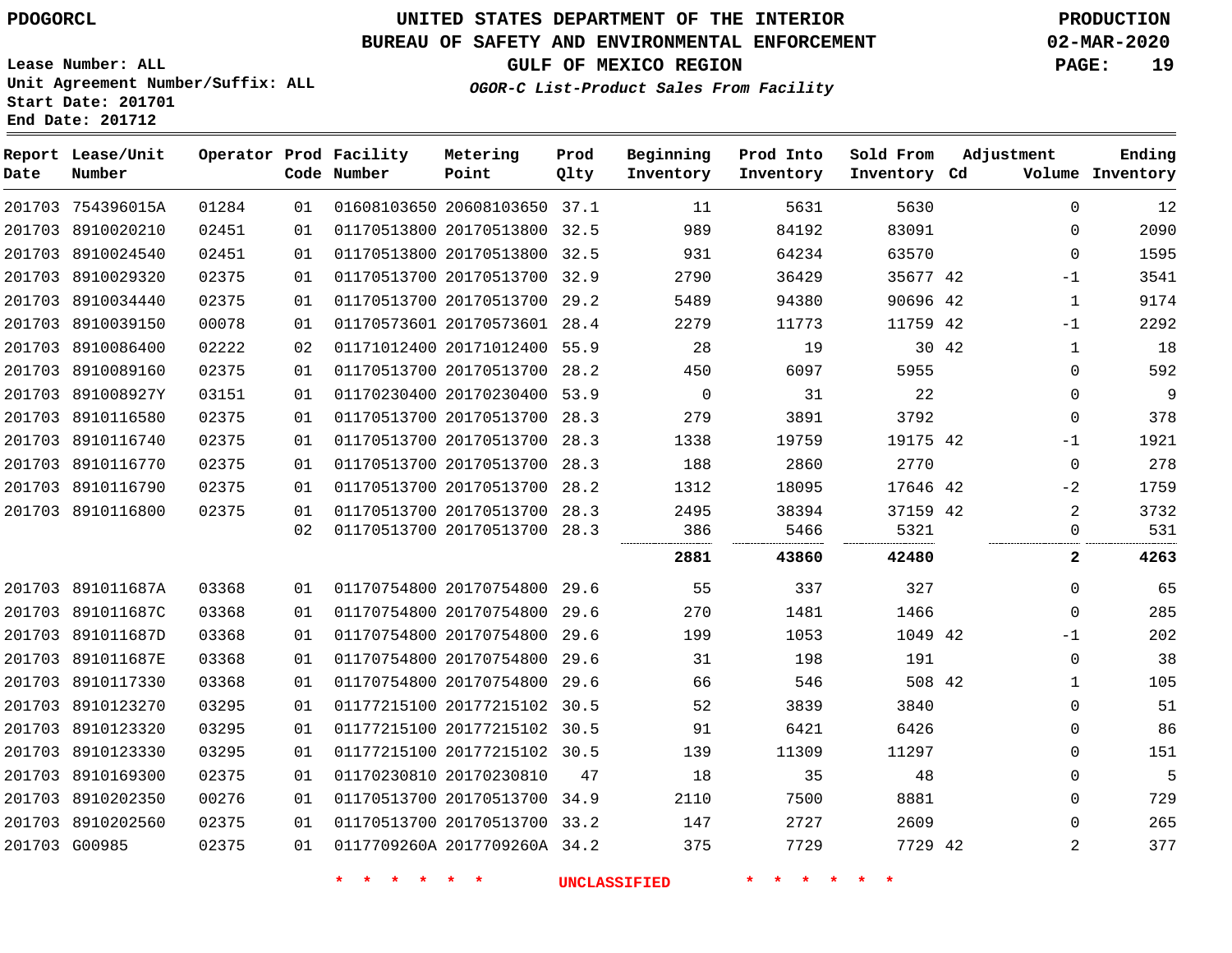# **UNITED STATES DEPARTMENT OF THE INTERIOR PDOGORCL PRODUCTION**

### **BUREAU OF SAFETY AND ENVIRONMENTAL ENFORCEMENT 02-MAR-2020**

**Lease Number: ALL Unit Agreement Number/Suffix: ALL Start Date: 201701**

**GULF OF MEXICO REGION PAGE: 20**

**OGOR-C List-Product Sales From Facility**

| Date          | Report Lease/Unit<br>Number |       |    | Operator Prod Facility<br>Code Number | Metering<br>Point            | Prod<br>Qlty | Beginning<br>Inventory | Prod Into<br>Inventory | Sold From<br>Inventory Cd | Adjustment  | Ending<br>Volume Inventory |
|---------------|-----------------------------|-------|----|---------------------------------------|------------------------------|--------------|------------------------|------------------------|---------------------------|-------------|----------------------------|
|               | 201703 G01036               | 03209 | 02 |                                       | 01171092651 20171092650 56.9 |              | 3275                   | 0                      | $\mathbf 0$               | $\mathbf 0$ | 3275                       |
| 201703 G01083 |                             | 02375 | 01 |                                       | 01170513700 20170513700      | 28.3         | 1813                   | 26002                  | 25286 42                  | $-2$        | 2527                       |
|               | 201703 G01084               | 02375 | 01 |                                       | 01170513700 20170513700      | 28.2         | 76                     | 1078                   | 1049                      | $\Omega$    | 105                        |
| 201703 G01090 |                             | 02375 | 01 |                                       | 01170513700 20170513700      | 28.3         | 295                    | 4153                   | 4044 42                   | -1          | 403                        |
| 201703 G01091 |                             | 02375 | 01 |                                       | 01170513700 20170513700 28.3 |              | 1291                   | 18661                  | 18138 42                  | 1           | 1815                       |
|               | 201703 G01092               | 02375 | 01 |                                       | 01170513700 20170513700 28.3 |              | 386                    | 5221                   | 5099                      | $\Omega$    | 508                        |
|               | 201703 G01196               | 02375 | 02 |                                       | 01171132800 21171132800      | $\Omega$     | $\mathbf 0$            | 4                      | $\Omega$                  | $\mathbf 0$ | 4                          |
| 201703 G01198 |                             | 03295 | 01 |                                       | 01171092651 20171092650      | $\Omega$     | 61                     | $\Omega$               | $\Omega$                  | 0           | 61                         |
| 201703 G01208 |                             | 03295 | 01 |                                       | 01171092651 20171092650      | $\Omega$     | 546                    | $\Omega$               | $\Omega$                  | $\Omega$    | 546                        |
| 201703 G01210 |                             | 02375 | 02 |                                       | 01171132800 21171132800      | 50.9         | 675                    | 338                    |                           | 61 42<br>1  | 953                        |
|               | 201703 G01220               | 03295 | 01 |                                       | 01177092600 20177092600 44.2 |              | 141                    | 4036                   | 4052                      | 0           | 125                        |
|               | 201703 G01351               | 03151 | 01 |                                       | 01170230400 20170230400 53.9 |              | 12                     | 345                    | 254                       | 0           | 103                        |
|               | 201703 G01447               | 02375 | 02 |                                       | 01170513700 20170513700      | 30.8         | 26                     | 398                    | 384                       | 0           | 40                         |
|               | 201703 G01497               | 02451 | 01 |                                       | 01170513800 20170513800 32.5 |              | 569                    | 39595                  | 39181                     | $\Omega$    | 983                        |
| 201703 G01498 |                             | 02451 | 01 |                                       | 01170513800 20170513800      | 32.5         | 74                     | 4435                   | 4399                      | 0           | 110                        |
| 201703 G01610 |                             | 03295 | 01 |                                       | 01177215100 20177215102 30.5 |              | 14                     | 895                    | 897                       | 0           | 12                         |
| 201703 G01619 |                             | 02375 | 01 |                                       | 01170513700 20170513700 24.3 |              | 1000                   | 12989                  | 12726 42                  | 1           | 1264                       |
|               | 201703 G01620               | 02375 | 01 |                                       | 01170513700 20170513700      | 24.3         | 265                    | 3489                   | 3415                      | 0           | 339                        |
|               | 201703 G01754               | 03295 | 01 |                                       | 01423210051 20423210050 67.8 |              | 3                      | 42                     | 36                        | $\Omega$    | 9                          |
|               | 201703 G01757               | 03295 | 01 |                                       | 01423210051 20423210050 67.8 |              | 58                     | 131                    | 161                       | $\Omega$    | 28                         |
| 201703 G01848 |                             | 01284 | 02 |                                       | 01423210051 20170230500 44.9 |              | 129                    | 118                    | 121                       | 0           | 126                        |
|               |                             | 01978 | 02 |                                       | 01170230500 20170230500 44.9 |              | 936                    | 1116                   | 878                       | 0           | 1174                       |
|               |                             |       |    |                                       |                              |              | 1065                   | 1234                   | 999                       | 0           | 1300                       |
|               | 201703 G01860               | 03295 | 01 |                                       | 01170231110 20170231110 41.1 |              | 3035                   | 4090                   | 5523                      | $\Omega$    | 1602                       |
| 201703 G01865 |                             | 03151 | 01 |                                       | 01171012500 20171012500      | 33.3         | 1853                   | 0                      | 819 42                    | 2           | 1036                       |
| 201703 G01901 |                             | 03295 | 01 |                                       | 01177215100 20177215102 30.5 |              | 7                      | 384                    | 386                       | $\mathbf 0$ | 5                          |
|               | 201703 G01966               | 03295 | 01 |                                       | 01177215100 20177215102 30.5 |              | 89                     | 6720                   | 6719                      | $\Omega$    | 90                         |
| 201703 G01967 |                             | 03295 | 01 |                                       | 01177215100 20177215102 30.5 |              | 119                    | 8627                   | 8631                      | 0           | 115                        |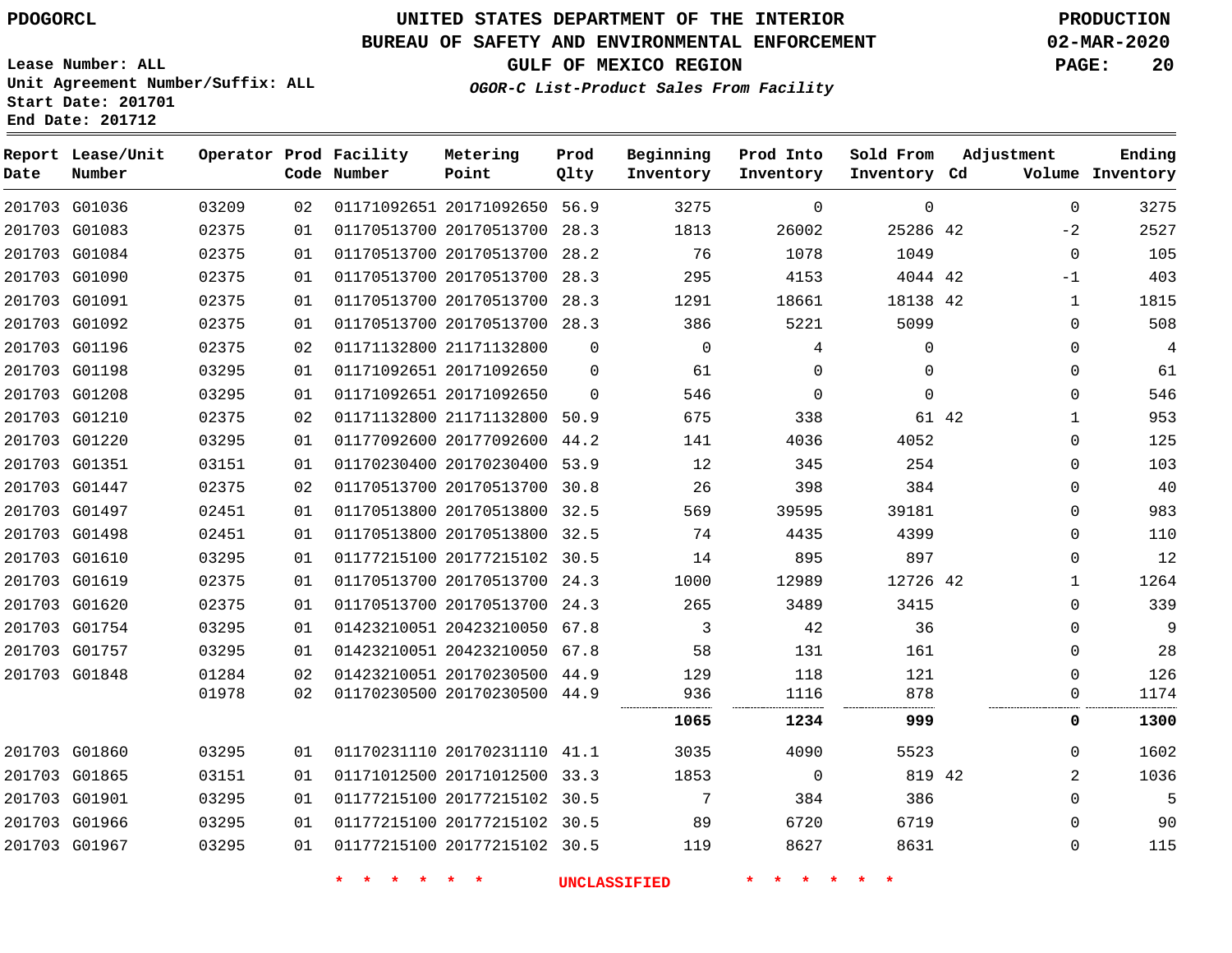**Report Lease/Unit**

# **UNITED STATES DEPARTMENT OF THE INTERIOR PDOGORCL PRODUCTION**

#### **BUREAU OF SAFETY AND ENVIRONMENTAL ENFORCEMENT 02-MAR-2020**

**Lease Number: ALL Unit Agreement Number/Suffix: ALL Start Date: 201701 End Date: 201712**

**Operator Prod Facility**

**GULF OF MEXICO REGION PAGE: 21**

**Prod**

**Metering**

**Ending**

**OGOR-C List-Product Sales From Facility**

**Beginning**

| Date | Number        |       |    | Code Number | Point                        | Qlty     | Inventory    | Inventory      | Inventory Cd |                 |             | Volume Inventory |
|------|---------------|-------|----|-------------|------------------------------|----------|--------------|----------------|--------------|-----------------|-------------|------------------|
|      | 201703 G02111 | 02628 | 01 |             | 01171132000 20171132000 40.6 |          | 2252         | 82514          | 81555        |                 | $\Omega$    | 3211             |
|      | 201703 G02161 | 03295 | 01 |             | 01171012500 20171012500 33.3 |          | 3715         | $\Omega$       | 1640         |                 | 0           | 2075             |
|      | 201703 G02317 | 03295 | 01 |             | 01171132000 20171132000 40.5 |          | 4            | 83             | 84           |                 | $\Omega$    | $\overline{3}$   |
|      | 201703 G02353 | 01284 | 01 |             | 01170230450 20170230450 47.9 |          | 488          | 7836           | 6577         |                 | $\Omega$    | 1747             |
|      | 201703 G02354 | 01284 | 01 |             | 01170230450 20170230450 47.9 |          | 296          | 4040           | 3435         |                 | $\Omega$    | 901              |
|      | 201703 G02429 | 02375 | 01 |             | 01170230811 20170230810      | 47       | 32           | 112            | 126 42       |                 | $-1$        | 17               |
|      | 201703 G02601 | 02628 | 02 |             | 01171092651 20171092650 56.9 |          | 876          | $\Omega$       | $\Omega$     |                 | $\Omega$    | 876              |
|      | 201703 G02665 | 02451 | 01 |             | 01423210051 20423210050 67.8 |          | 71           | 176            | 209          |                 | 0           | 38               |
|      | 201703 G02705 | 02628 | 02 |             | 01170230810 20170230810      | 47       | 2491         | 6793           | 8260         |                 | $\Omega$    | 1024             |
|      | 201703 G02825 | 03295 | 01 |             | 01170230810 20170230810      | 47       | 35           | 101            | 121 45       |                 | $-15$       | $\mathbf 0$      |
|      | 201703 G02826 | 03295 | 01 |             | 01170231110 20170231110 41.1 |          | 551          | 687            | 969          |                 | $\Omega$    | 269              |
|      |               |       | 01 |             | 01170230810 20170230810      | 47       | $\mathbf 0$  | $\overline{0}$ | $\Omega$     |                 | 0           | $\mathbf 0$      |
|      |               |       |    |             |                              |          | 551          | 687            | 969          |                 | 0           | 269              |
|      | 201703 G02895 | 02579 | 02 |             | 01171092651 20171092650 57.1 |          | 1            | $\Omega$       |              | 0 <sub>28</sub> | $-1$        | $\mathbf 0$      |
|      |               | 02628 | 02 |             | 01171092651 20171092650 56.9 |          | 374          |                | <sup>n</sup> |                 | $\Omega$    | 374              |
|      |               |       |    |             |                              |          | 375          | 0              | 0            |                 | -1          | 374              |
|      | 201703 G02917 | 03247 | 01 |             | 01171092930 20171092930 33.8 |          | 9            | 1              | $\mathbf{1}$ |                 | $\Omega$    | 9                |
|      | 201703 G03061 | 03026 | 01 |             | 01423210051 20423210050 67.9 |          | 129          | 277            | 346          |                 | $\Omega$    | 60               |
|      | 201703 G03145 | 02375 | 02 |             | 01171132800 21171132800 50.9 |          | $\mathbf{0}$ | 39             |              | 2 4 2           | $-1$        | 36               |
|      | 201703 G03152 | 03295 | 01 |             | 01177092600 20177092600 44.2 |          | 232          | 7382           | 7385         |                 | $\Omega$    | 229              |
|      | 201703 G03331 | 02628 | 01 |             | 01171132800 20171132000 40.6 |          | 34           | 696            | 705          |                 | $\Omega$    | 25               |
|      | 201703 G03793 | 03295 | 01 |             | 01171012500 20171012500 33.2 |          | 104          | $\overline{0}$ | 46           |                 | $\Omega$    | 58               |
|      | 201703 G04081 | 03295 | 01 |             | 01170230450 20170230810      | 47       | 301          | 911            | 1075 45      |                 | $-137$      | $\mathbf 0$      |
|      | 201703 G04087 | 02899 | 01 |             | 01177008150 01177008150      | $\Omega$ | 3845         | 2052           | $\mathbf 0$  |                 | $\mathbf 0$ | 5897             |
|      | 201703 G04232 | 00730 | 01 |             | 01171012500 20171012500      | 37       | 9954         | $\Omega$       | 4394 42      |                 | $-1$        | 5559             |
|      |               | 03295 | 01 |             | 01171012500 20171012500 33.3 |          | 163          |                | 72           |                 | $\Omega$    | 91               |
|      |               |       |    |             |                              |          | 10117        | 0              | 4466         |                 | -1          | 5650             |

**\* \* \* \* \* \* UNCLASSIFIED \* \* \* \* \* \***

**Prod Into Sold From Adjustment**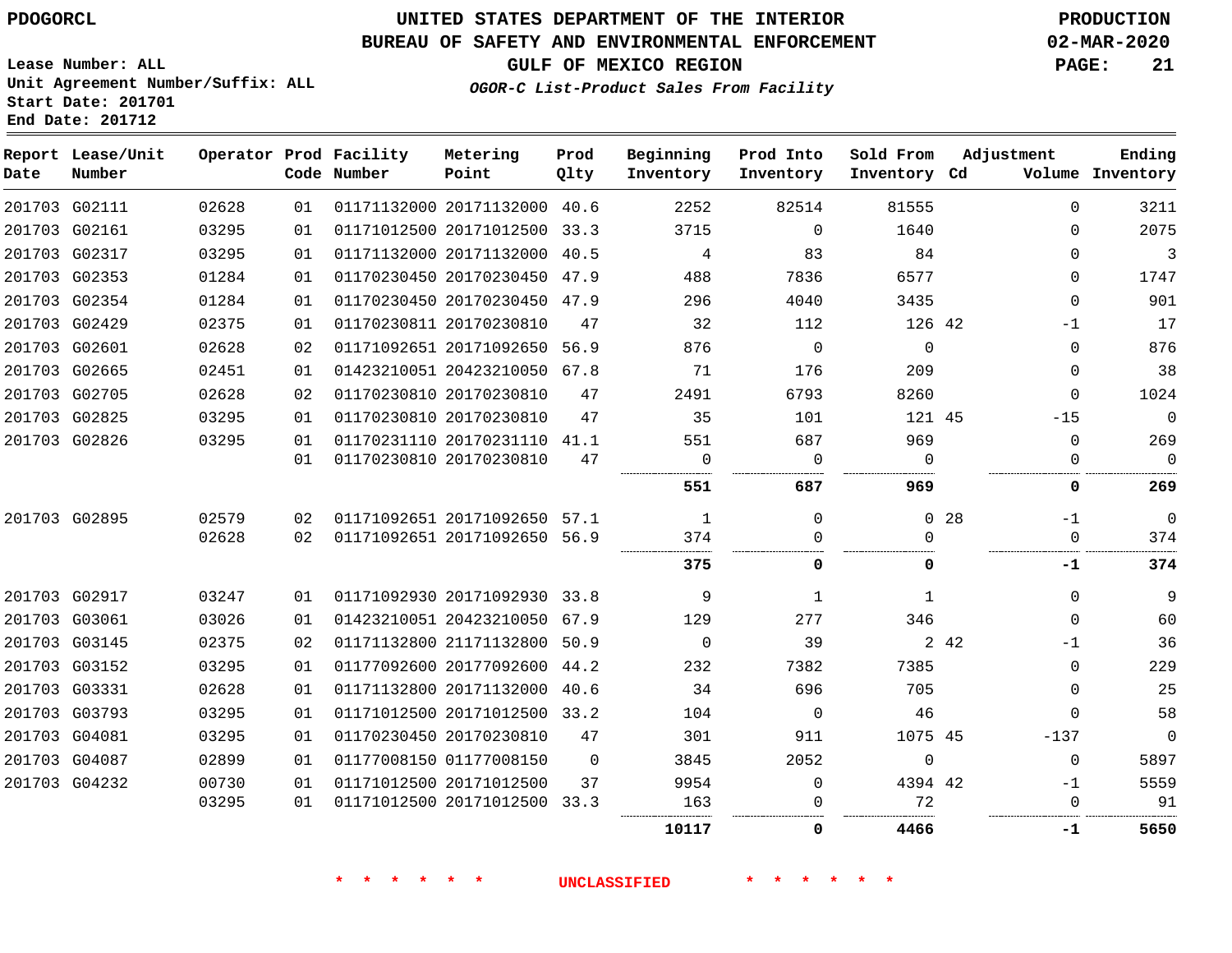#### **BUREAU OF SAFETY AND ENVIRONMENTAL ENFORCEMENT 02-MAR-2020**

**OGOR-C List-Product Sales From Facility**

**GULF OF MEXICO REGION PAGE: 22**

**Lease Number: ALL Unit Agreement Number/Suffix: ALL Start Date: 201701 End Date: 201712**

| Date | Report Lease/Unit<br>Number |       |    | Operator Prod Facility<br>Code Number | Metering<br>Point            | Prod<br>Qlty | Beginning<br>Inventory | Prod Into<br>Inventory | Sold From<br>Inventory Cd | Adjustment        | Ending<br>Volume Inventory |
|------|-----------------------------|-------|----|---------------------------------------|------------------------------|--------------|------------------------|------------------------|---------------------------|-------------------|----------------------------|
|      | 201703 G04421               | 03295 | 01 |                                       | 01171131600 20171131600      | 41           | 889                    | 10031                  | 9045                      | $\Omega$          | 1875                       |
|      | 201703 G04800               | 02970 | 02 |                                       | 01177062608 2017706260A 36.6 |              | 8                      | 3                      | 11                        | $\mathbf 0$       | $\mathbb O$                |
|      | 201703 G04809               | 02312 | 01 |                                       | 01177082950 20177082956      | 25.6         | 792                    | 14260                  | 14706 42                  | $\mathbf{1}$      | 347                        |
|      | 201703 G04818               | 03295 | 01 |                                       | 01170230500 20170230500 44.9 |              | 14                     | 2                      | 13                        | 0                 | 3                          |
|      | 201703 G05006               | 01284 | 02 |                                       | 01423210051 20170230510 48.4 |              | $\Omega$               | $\Omega$               | $\Omega$                  | $\Omega$          | $\mathbf{0}$               |
|      | 201703 G05283               | 01376 | 01 |                                       | 01170230810 20170230810      | 40           | $\Omega$               | 7437                   | 7437                      | $\Omega$          | $\mathbf{0}$               |
|      | 201703 G05431               | 02970 | 02 |                                       | 01177062608 2017706260A 36.6 |              | 77                     | 20143                  | 20135 42                  | $\mathbf{1}$      | 86                         |
|      | 201703 G05504               | 00730 | 01 |                                       | 01171132800 21171132800      | 50.9         | 148                    | 52                     | 12                        | $\Omega$          | 188                        |
|      |                             | 02970 | 02 |                                       | 01171132800 21171132800      | 50.9         | 8590                   | 3238                   | 697 42                    | -1                | 11130                      |
|      |                             | 03295 | 01 |                                       | 01171132800 21171132800      | 50.9         | 2632                   | 1006                   | 214                       | 0                 | 3424                       |
|      |                             |       |    |                                       |                              |              | 11370                  | 4296                   | 923                       | -1                | 14742                      |
|      | 201703 G05505               | 02628 | 01 |                                       | 01171012400 20171012400 55.9 |              | 343                    | 311                    | 361                       | $\Omega$          | 293                        |
|      |                             |       | 01 |                                       | 01171132800 21171132800 50.9 |              | $\Omega$               | 25<br>.                | 2                         | 0                 | 23                         |
|      |                             |       |    |                                       |                              |              | 343                    | 336                    | 363                       | 0                 | 316                        |
|      | 201703 G05602               | 03247 | 01 |                                       | 01171012500 20171012500 33.3 |              | 288                    | $\Omega$               | 127                       | $\Omega$          | 161                        |
|      | 201703 G05612               | 03295 | 01 |                                       | 01171012500 20171012500 33.3 |              | 2306                   | $\Omega$               | 1018                      | $\Omega$          | 1288                       |
|      | 201703 G06069               | 03295 | 01 |                                       | 01423210051 20423210050 67.8 |              | 23                     | 91                     | 94                        | $\Omega$          | 20                         |
|      | 201703 G06168               | 02801 | 02 |                                       | 01170230450 20170230450 47.9 |              | 28                     | 260                    | 230                       | $\mathbf 0$       | 58                         |
|      | 201703 G06668               | 02375 | 01 |                                       | 01171132000 20171132000 40.6 |              | 559                    | 12668                  | 12734 42                  | $-1$              | 492                        |
|      | 201703 G07703               | 02375 | 02 |                                       | 01171132800 21171132800      | $\Omega$     | 2                      | 16                     |                           | $0 \t 42$<br>$-1$ | 17                         |
|      | 201703 G07736               | 02628 | 01 |                                       | 01171132800 20171132000 40.6 |              | $\Omega$               | $\Omega$               | $\Omega$                  | $\Omega$          | $\overline{0}$             |
|      | 201703 G07760               | 01284 | 01 |                                       | 01177122950 20177122950 28.9 |              | 145                    | 19589                  | 19585                     | 0                 | 149                        |
|      | 201703 G07917               | 03247 | 01 |                                       | 01170573602 20170573602 34.1 |              | 40763                  | 26375                  | 35558                     | 0                 | 31580                      |
|      | 201703 G09631               | 01284 | 01 |                                       | 01177122950 20177122950 28.9 |              | 5                      | 605                    | 606                       | $\mathbf 0$       | 4                          |
|      | 201703 G10794               | 03295 | 01 |                                       | 01177122950 20177122950      | 28.8         | 20                     | 2498                   | 2499                      | $\Omega$          | 19                         |
|      | 201703 G10910               | 03026 | 01 |                                       | 01177245110 2017724511G 43.2 |              | $\overline{0}$         | 5528                   | 5528                      | $\mathbf 0$       | $\mathbf 0$                |
|      | 201703 G11870               | 02375 | 01 |                                       | 01171132000 20171132000 40.6 |              | 72                     | 1898                   | 1896                      | $\Omega$          | 74                         |
|      | 201703 G11984               | 02801 | 02 |                                       | 01171092651 20171092650      | $\mathbf 0$  | 126                    | $\mathbf 0$            | $\mathbf 0$               | 0                 | 126                        |
|      |                             |       |    |                                       |                              |              |                        |                        |                           |                   |                            |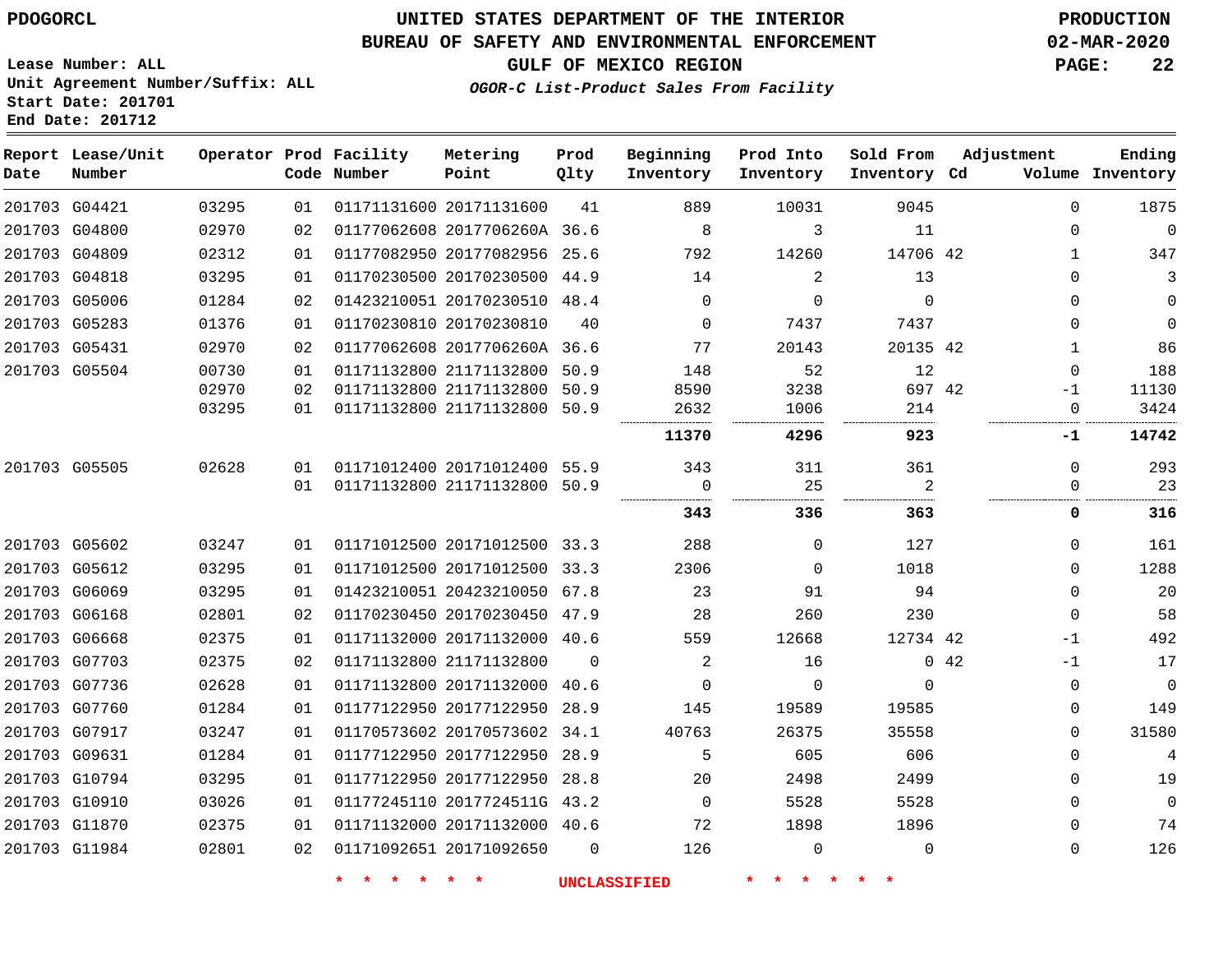**Date**

# **UNITED STATES DEPARTMENT OF THE INTERIOR PDOGORCL PRODUCTION**

**Prod Qlty**

#### **BUREAU OF SAFETY AND ENVIRONMENTAL ENFORCEMENT 02-MAR-2020**

**Lease Number: ALL Unit Agreement Number/Suffix: ALL Start Date: 201701**

**Operator Prod Facility**

**Code Number**

**Metering Point**

**End Date: 201712**

**Report Lease/Unit**

**Number**

**GULF OF MEXICO REGION PAGE: 23**

**Inventory Cd Volume**

**Adjustment**

**Ending**

**OGOR-C List-Product Sales From Facility**

**Beginning Inventory**

**Prod Into Inventory**

**Sold From Inventory**

| 201703 G12355 | 03209 | 01 | 01171012300 20171012300 36.7 |    | 34628          | 30718          | 39512 42     | 1            | 25835          |
|---------------|-------|----|------------------------------|----|----------------|----------------|--------------|--------------|----------------|
| 201703 G12358 | 03209 | 01 | 01171012300 20171012300 36.8 |    | $\Omega$       | 856            | 856          | $\Omega$     |                |
| 201703 G12802 | 02628 | 01 | 01170230811 20170230811 43.6 |    | 4              | $\overline{0}$ | $\Omega$     | $\Omega$     |                |
| 201703 G13081 | 01284 | 01 | 01608103650 20608103650 37.1 |    | 68             | 38996          | 38981        | $\Omega$     | 83             |
| 201703 G13563 | 03217 | 01 | 01170230811 20170230811 43.6 |    | 167            | $\Omega$       | 109 42       | $-1$         | 57             |
| 201703 G13938 | 01284 | 01 | 01171012500 20171012500 33.3 |    | 2600           | $\Omega$       | 1145         | $\Omega$     | 1455           |
| 201703 G14342 | 02628 | 01 | 01170230811 20170230811 43.6 |    | $5^{\circ}$    | $\Omega$       | $\Omega$     | $\Omega$     | 5              |
| 201703 G14493 | 03247 | 01 | 01171092930 20171092930 33.8 |    | 15             | 1              | $\mathbf{1}$ | 0            | 15             |
| 201703 G14535 | 02628 | 01 | 01171012500 20171012500 33.3 |    | 3179           | $\Omega$       | 1404         | $\Omega$     | 1775           |
| 201703 G15050 | 03295 | 01 | 01170231110 20170231110 41.1 |    | 4081           | 7286           | 8513         | $\Omega$     | 2854           |
| 201703 G15239 | 02375 | 02 | 01171012500 20171012500 33.3 |    | 2453           | $\overline{0}$ | 1083         | $\Omega$     | 1370           |
| 201703 G15263 | 03295 | 01 | 01171132000 20171132000 40.5 |    | 30             | 97             | 123          | $\Omega$     | $\overline{4}$ |
| 201703 G15277 | 03295 | 01 | 01171012400 20171012400 55.8 |    | 2380           | 2443           | 2523         | 0            | 2300           |
| 201703 G16325 | 03295 | 01 | 01171012400 20171012400 55.9 |    | 221            | 87             | 226          | $\Omega$     | 82             |
| 201703 G16515 | 03026 | 01 | 01177245110 2017724511G 43.2 |    | $\overline{0}$ | 21338          | 21338        | 0            | 0              |
| 201703 G17754 | 02375 | 02 | 01170230510 20170230510 47.8 |    | 5575           | $\Omega$       | 667 42       | $-1$         | 4907           |
| 201703 G17858 | 03295 | 01 | 01170530900 20170530900 53.6 |    | 695            | 0              | 12           | $\Omega$     | 683            |
| 201703 G17912 | 02970 | 02 | 01177062608 2017706260A 36.6 |    | 8              | 1653           | 1654         | $\Omega$     | 7              |
| 201703 G17921 | 03026 | 01 | 01171012500 20177062959      | 27 | $\Omega$       | 32435          | 32435        | $\Omega$     | 0              |
| 201703 G18043 | 03059 | 01 | 01171012500 20171012500 33.3 |    | 2189           | $\Omega$       | 966          | $\Omega$     | 1223           |
| 201703 G20605 | 02477 | 01 | 01423550141 20423550140      | 27 | 689            | 3375           | 3758         | $\Omega$     | 306            |
| 201703 G20660 | 03295 | 01 | 01170230450 20170230450 47.9 |    | 89             | 1485           | 1243         | 0            | 331            |
| 201703 G21096 | 03295 | 01 | 01170230811 20170230811 43.6 |    | 39             | $\Omega$       | 25 42        | $-1$         | 13             |
| 201703 G21532 | 03217 | 01 | 01170230811 20170230811 43.6 |    | 800            | $\Omega$       | 782 42       | 1            | 19             |
| 201703 G21534 | 03217 | 01 | 01170230811 20170230811 43.6 |    | 533            | 1              | 87 42        | $-1$         | 446            |
| 201703 G21592 | 02628 | 02 | 01171132000 20171132000 40.6 |    | 14             | 522            | 516          | $\mathbf{0}$ | 20             |
| 201703 G21655 | 03247 | 01 | 01171132800 21171132800 50.9 |    | 2234           | 877            | 184          | $\Omega$     | 2927           |
| 201703 G22268 | 02777 | 02 | 01170230810 2042709015I 52.8 |    | $\Omega$       | $\Omega$       | $\Omega$     | $\Omega$     | $\mathbf 0$    |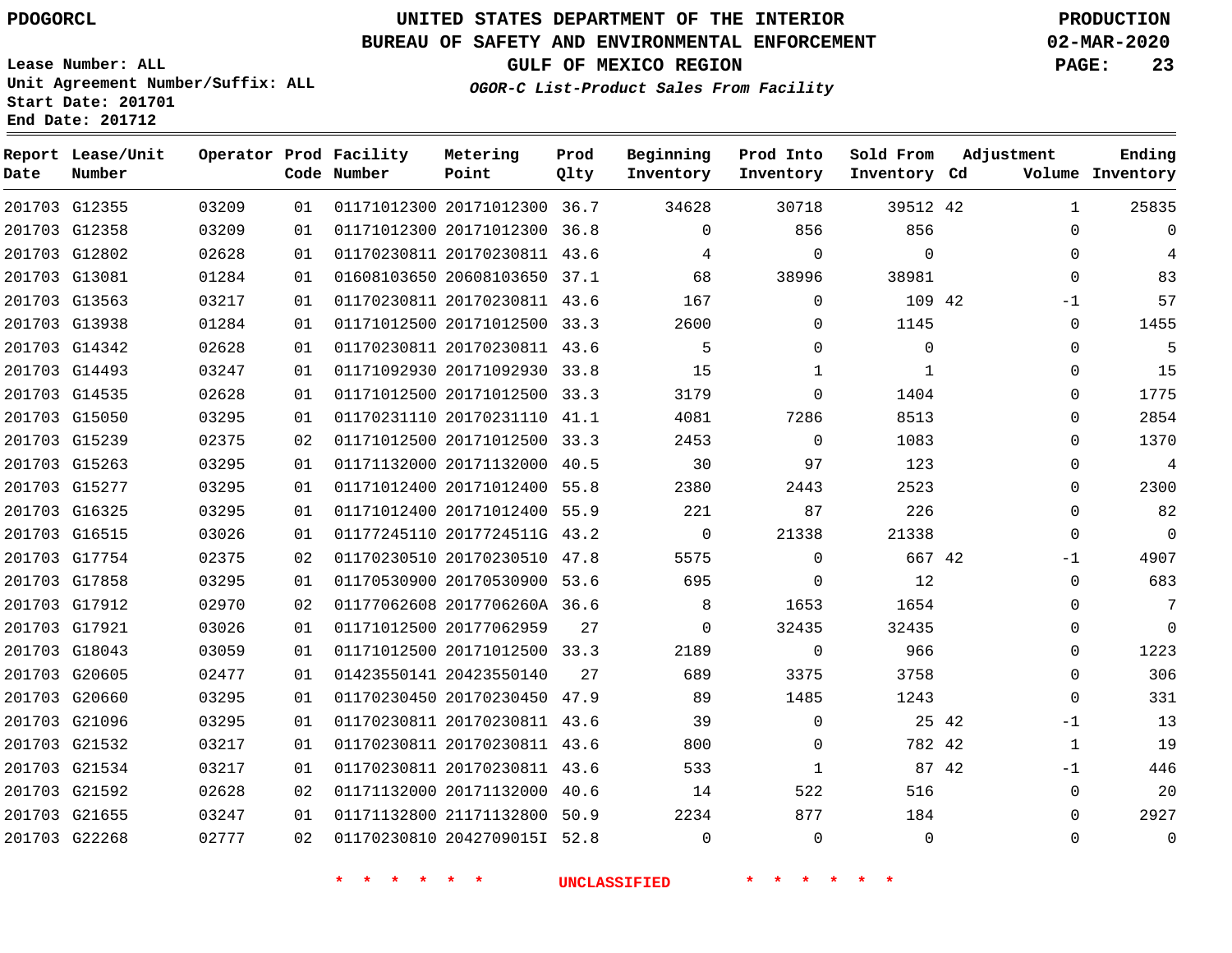G22501 G22505 G22510 G22513 G22621 G23730 G23735 G23736 G23851 G23933 G24730 G24870 G24883 G24898 G24924 G24926 G24990 G25524 G25561 G25606 G25937 G26001 G26032 G26074 G26480 G27070 G27083 G27169

**Date**

**Report Lease/Unit**

**Number**

## **UNITED STATES DEPARTMENT OF THE INTERIOR PDOGORCL PRODUCTION**

**Prod Qlty**

#### **BUREAU OF SAFETY AND ENVIRONMENTAL ENFORCEMENT 02-MAR-2020**

**Lease Number: ALL Unit Agreement Number/Suffix: ALL Start Date: 201701 End Date: 201712**

**Operator Prod Facility**

**Code Number**

 20170230400 53.9 20170230811 43.6

**Metering Point**

 20170230500 44.9 21171132800 50.9 20170230811 43.6

20170230810

**OGOR-C List-Product Sales From Facility**

**Prod Into Inventory**

**Beginning Inventory**

**GULF OF MEXICO REGION PAGE: 24**

**Inventory Cd Volume**

**Adjustment**

  $\Omega$ -63  $\Omega$  $\Omega$  $\Omega$  $-2.8$  $\Omega$  $\Omega$  $\Omega$  $\Omega$ -1  $\Omega$   $\Omega$  $\Omega$  $\Omega$  $\cap$  $\Omega$  $\Omega$ -1  $\Omega$   $\Omega$   $\Omega$  $\Omega$ 

**Ending**

| 03295 | 01 | 01170230810 20170230810      | 47          | 121          | 187      |  |
|-------|----|------------------------------|-------------|--------------|----------|--|
| 00730 | 01 | 01170230810 20170230810      | 47          | 93           | 261      |  |
| 02503 | 02 | 01171012400 20171012400      | 55.9        | 8105         | 8521     |  |
| 03295 | 01 | 01171092651 20171092650      | $\mathbf 0$ | $\mathbf{1}$ | 0        |  |
| 03295 | 01 | 01170230500 20170230500      | 44.8        | 429          | 354      |  |
| 02970 | 02 | 01177062608 2017706260A 36.6 |             | $\mathbf 1$  | 212      |  |
| 02628 | 02 | 01171092651 20171092650      | 56.9        | 726          | $\Omega$ |  |
| 03368 | 02 | 01171012300 20171012300 36.8 |             | 2843         | 2850     |  |
| 03247 | 01 | 01171132800 21171132800 50.9 |             | 3740         | 1013     |  |
| 03247 | 01 | 01171132800 21171132800      | $\Omega$    | 44           | $\Omega$ |  |
| 01284 | 01 | 01608103650 20608103650 37.1 |             | 52           | 31257    |  |
| 03295 | 01 | 01170230450 20170230450 47.9 |             | 88           | 3111     |  |
| 02375 | 02 | 01170230450 20170230450      | 47.9        | 6            | 81       |  |
| 02375 | 01 | 01170230810 20170230810      | 47          | 28           | 57       |  |
| 02222 | 02 | 01170230810 20170230810      | 47          | 53           | 194      |  |
| 02628 | 01 | 01171132800 21171132800      | 47.3        | 5            | 0        |  |
| 03059 | 01 | 01171012300 20171012300      | 36.8        | 73           | 33       |  |
| 01284 | 01 | 01177122950 20177122950      | 28.9        | 6            | 669      |  |
| 01978 | 02 | 01423210051 20423210050      | 62          | $\Omega$     | 0        |  |
| 03295 | 01 | 01171132800 21171132800      | 50.9        | 19030        | 9950     |  |
| 02477 | 01 | 01171092651 20171092650 57.8 |             | 292          | $\Omega$ |  |
| 01284 | 01 | 01171012500 20171012500 33.3 |             | 3684         | 0        |  |
|       |    |                              |             |              |          |  |

**\* \* \* \* \* \* UNCLASSIFIED \* \* \* \* \* \***

45

 

 

**Sold From Inventory**

45

42

42

 $\Omega$ 

42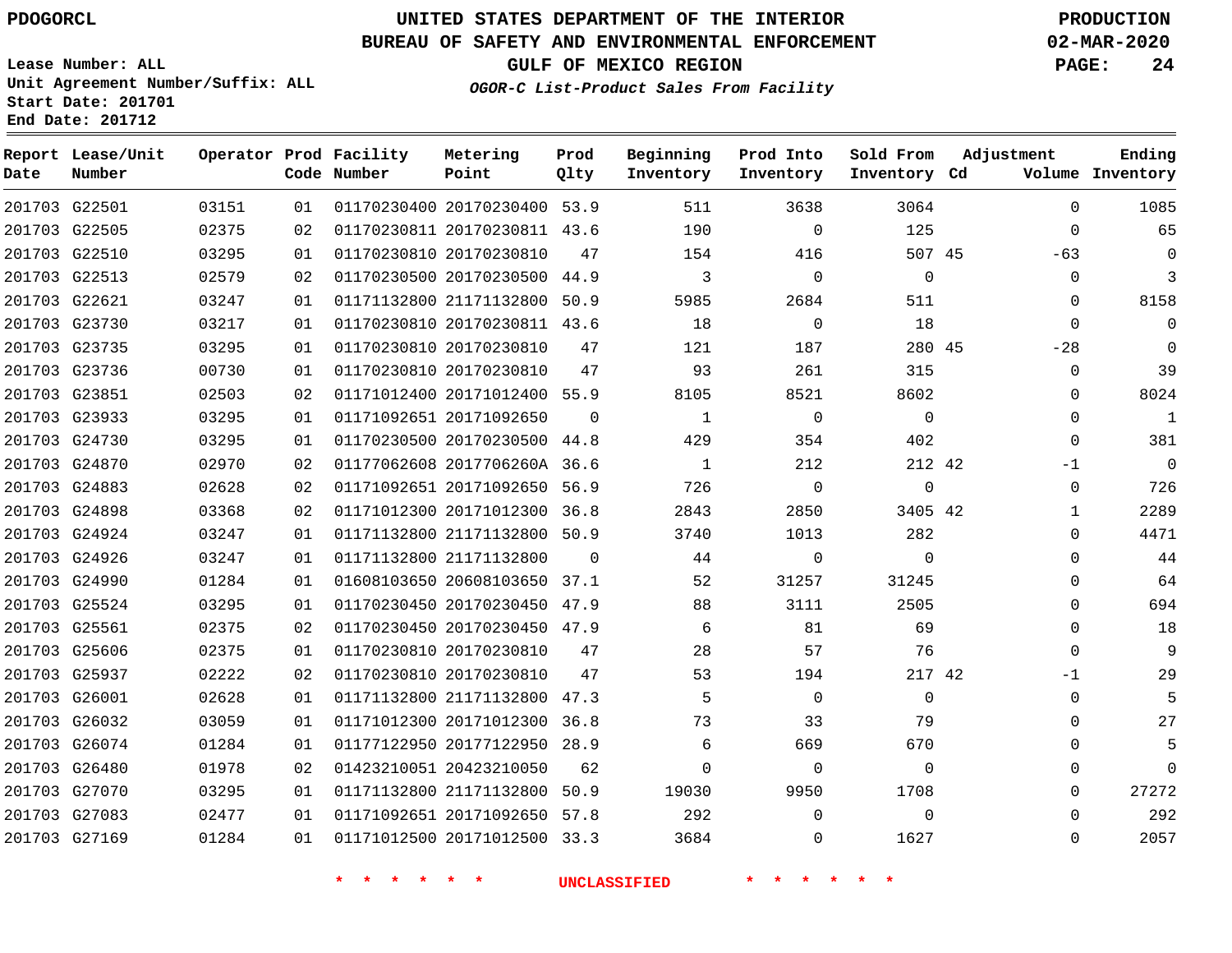**Date**

# **UNITED STATES DEPARTMENT OF THE INTERIOR PDOGORCL PRODUCTION**

**Prod Qlty**

#### **BUREAU OF SAFETY AND ENVIRONMENTAL ENFORCEMENT 02-MAR-2020**

**Lease Number: ALL Unit Agreement Number/Suffix: ALL Start Date: 201701**

**Operator Prod Facility**

**Code Number**

**Metering Point**

**End Date: 201712**

**Report Lease/Unit**

**Number**

**GULF OF MEXICO REGION PAGE: 25**

**Inventory Cd Volume**

**Adjustment**

**Ending**

**OGOR-C List-Product Sales From Facility**

**Beginning Inventory** **Prod Into Inventory** **Sold From Inventory**

|        | 201703 G27509 | 02970 | 02 | 01170230450 20170230450 47.9 |          | 288          | 2368        | 2128        | $\Omega$    | 528         |
|--------|---------------|-------|----|------------------------------|----------|--------------|-------------|-------------|-------------|-------------|
|        | 201703 G27851 | 02628 | 02 | 01171132000 20171132000 40.6 |          | 3            | 28          | 29          | $\Omega$    |             |
|        | 201703 G27949 | 02871 | 01 | 01171012500 20171012500      | $\Omega$ | $\mathbf 0$  | 0           | $\mathbf 0$ | 0           | 0           |
|        | 201703 G27988 | 00730 | 01 | 01608103650 20608103650 37.1 |          | 63           | 29630       | 29631       | $\Omega$    | 62          |
|        | 201703 G30654 | 02777 | 02 | 01170230810 20170230810 42.4 |          | $\Omega$     | $\Omega$    | $\Omega$    | $\Omega$    | 0           |
|        | 201703 G31369 | 02628 | 01 | 01171012300 20171012300 36.8 |          | 6086         | 3818        | 6838        | 0           | 3066        |
|        | 201703 G32113 | 02477 | 01 | 01170230811 20170230811 43.6 |          | 3292         | 6           | 2165        | $\Omega$    | 1133        |
|        | 201703 G32197 | 01284 | 02 | 01171012500 20171012500 33.3 |          | 358          | $\Omega$    | 158         | $\Omega$    | 200         |
|        | 201703 G32231 | 01284 | 01 | 01171012500 20171012500 33.3 |          | 547          | $\mathbf 0$ | 242         | 0           | 305         |
|        | 201703 G32268 | 03295 | 01 | 01177295110 01177295110 42.4 |          | 72           | 59          | 81          | $\Omega$    | 50          |
|        | 201703 G32771 | 00730 | 01 | 01170230810 20170230810      | 47       | 45           | 251         | 258         | $\Omega$    | 38          |
|        | 201703 G33596 | 02503 | 02 | 01171132000 20171132000 40.6 |          | 60           | 1369        | 1375        | 0           | 54          |
|        | 201703 G33636 | 02628 | 01 | 01171132000 20171132000 40.6 |          | 1879         | 40683       | 40977       | $\Omega$    | 1585        |
|        | 201703 G34033 | 02628 | 01 | 01170230811 20170230811 43.6 |          | 919          | 5           | 607         | $\Omega$    | 317         |
|        | 201703 G34671 | 02579 | 02 | 01423210051 20423210050 49.4 |          | $\mathbf{0}$ | 0           | $\mathbf 0$ | $\mathbf 0$ | $\mathbf 0$ |
| 201704 | 00016         | 02375 | 01 | 01170513700 20170513700 22.7 |          | 1618         | 15742       | 15125 42    | $-1$        | 2234        |
| 201704 | 00026         | 02375 | 01 | 01170513700 20170513700 22.7 |          | 3125         | 29703       | 28615       | $\Omega$    | 4213        |
| 201704 | 00032         | 02375 | 01 | 01170513700 20170513700 31.4 |          | 182          | 1913        | 1829 42     | 1           | 267         |
| 201704 | 00049         | 03295 | 01 | 01171012300 20171012300 36.4 |          | 14877        | 23501       | 19777       | 0           | 18601       |
| 201704 | 00050         | 03295 | 01 | 01171012300 20171012300 36.4 |          | 1735         | 1329        | 2012        | $\Omega$    | 1052        |
| 201704 | 00051         | 03295 | 01 | 01171012300 20171012300 36.4 |          | 604          | 1629        | 944         | $\Omega$    | 1289        |
| 201704 | 00052         | 03295 | 01 | 01171012300 20171012300 36.4 |          | 1637         | 1952        | 2044        | $\Omega$    | 1545        |
| 201704 | 00079         | 03247 | 01 | 01170230810 20170230810 43.9 |          | 13           | 111         | 80          | $\Omega$    | 44          |
| 201704 | 00081         | 03295 | 01 | 01170230450 20170230450 50.6 |          | 225          | 427         | 455         | $\Omega$    | 197         |
| 201704 | 00082         | 03295 | 01 | 01170230450 20170230450 50.6 |          | 30           | 62          | 63          | 0           | 29          |
| 201704 | 00196         | 02375 | 01 | 01171012300 20171012300 36.4 |          | 6578         | 14098       | 9517 42     | $-1$        | 11158       |
| 201704 | 00244         | 03295 | 01 | 01170231290 01170231290 47.7 |          | 333          | 2086        | 2161        | $\Omega$    | 258         |
| 201704 | 00247         | 03295 | 01 | 01170231290 01170231290 47.7 |          | 94           | 547         | 573         | $\Omega$    | 68          |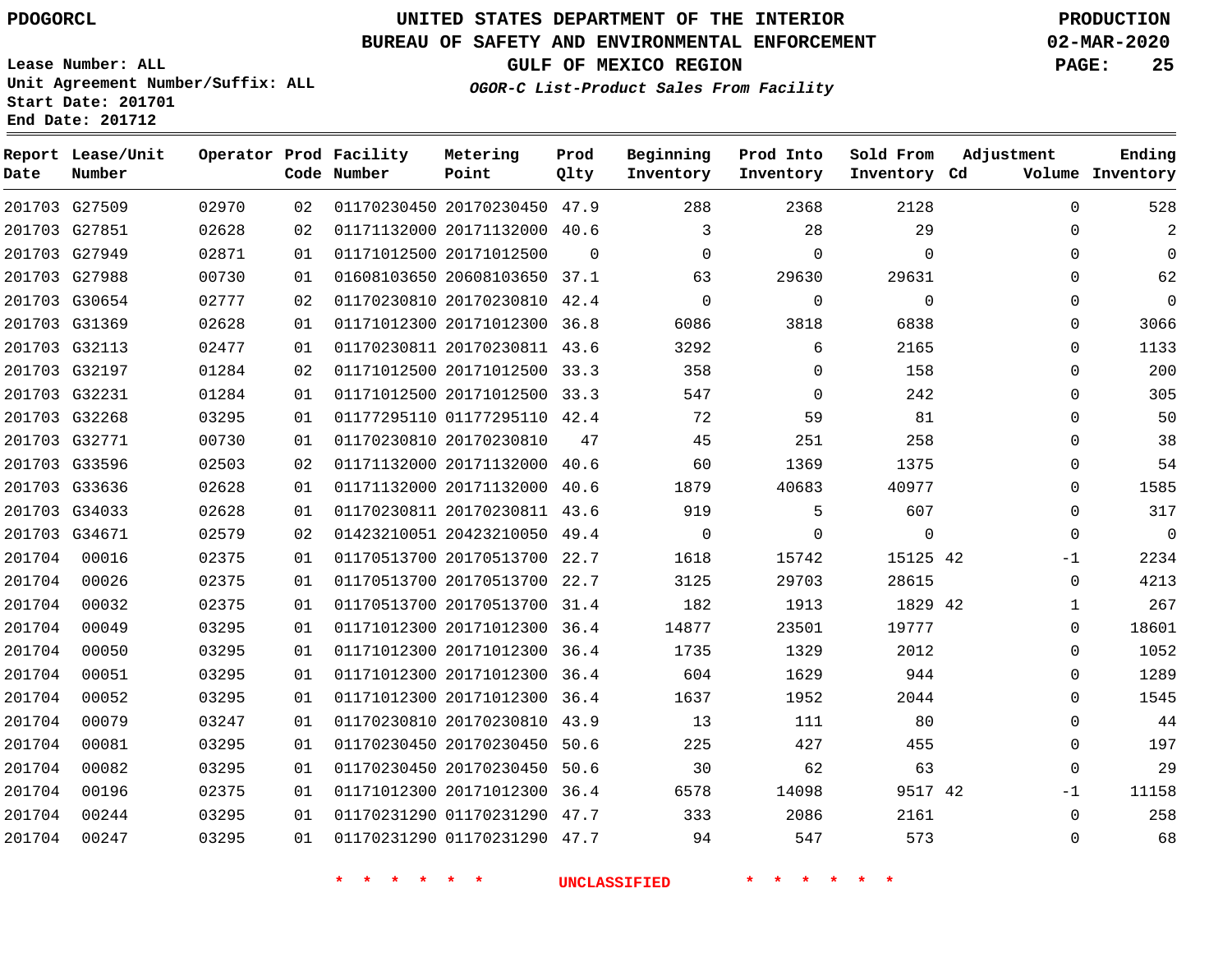**Report Lease/Unit**

**Number**

**Date**

 754306013A 754307005A 754307017A 754310009A 754315006A 7543880060

# **UNITED STATES DEPARTMENT OF THE INTERIOR PDOGORCL PRODUCTION**

**Prod Qlty**

#### **BUREAU OF SAFETY AND ENVIRONMENTAL ENFORCEMENT 02-MAR-2020**

**Lease Number: ALL Unit Agreement Number/Suffix: ALL Start Date: 201701 End Date: 201712**

**Operator Prod Facility**

**Number**

**OGOR-C List-Product Sales From Facility**

**Beginning**

**Prod Into**

**Sold From**

**GULF OF MEXICO REGION PAGE: 26**

**Adjustment**

  $\Omega$   $\Omega$  $\Omega$ 

**Ending**

| Date   | Number            |       |    | Code Number | Point                        | Qlty     | Inventory | Inventory   | Inventory Cd |                 |             | Volume Inventory |
|--------|-------------------|-------|----|-------------|------------------------------|----------|-----------|-------------|--------------|-----------------|-------------|------------------|
| 201704 | 00353             | 03368 | 01 |             | 01170754800 20170754800 29.6 |          | 55        | 222         | 239          |                 | $\Omega$    | 38               |
| 201704 | 00367             | 02375 | 01 |             | 01170513700 20170513700      | 22.7     | 243       | 2295        | 2211 42      |                 | $-2$        | 325              |
| 201704 | 00434             | 01284 | 01 |             | 01177112605 2017711260Y 32.4 |          | 47        | 1413        | 1348         |                 | $\mathbf 0$ | 112              |
| 201704 | 00453             | 01284 | 01 |             | 01177112605 2017711260Y 32.4 |          | 20        | 894         | 843          |                 | $\mathbf 0$ | 71               |
| 201704 | 00466             | 03295 | 01 |             | 01171012400 20171012400 58.2 |          | 1037      | 3497        | 3371         |                 | 0           | 1163             |
| 201704 | 00479             | 03295 | 01 |             | 01171012500 20171012500      | $\Omega$ | 694       | 432         | 0            |                 | 0           | 1126             |
| 201704 | 00541             | 02222 | 01 |             | 01170530900 20170530900 59.1 |          | 3126      | $\mathbf 0$ | 48           |                 | 0           | 3078             |
| 201704 | 00560             | 03288 | 01 |             | 01171132800 21171132800      | 52.1     | 1235      | 345         | 600          |                 | $\mathbf 0$ | 980              |
| 201704 | 00577             | 03059 | 01 |             | 01171012300 20171012300      | 36.4     | 11955     | 9574        | 13951        |                 | $\Omega$    | 7578             |
| 201704 | 00593             | 03209 | 01 |             | 01171012300 20171012300      | 36.4     | $\Omega$  | 513         | 513          |                 | $\Omega$    | 0                |
| 201704 | 00599             | 02899 | 01 |             | 01170573602 20170573602      | 48       | 40        | $\mathbf 0$ | 40           |                 | $\mathbf 0$ | $\mathbf 0$      |
| 201704 | 00605             | 02899 | 01 |             | 01170573602 20170573602      | 48       | 1169      | 955         | 1214 42      |                 | 1           | 911              |
| 201704 | 00680             | 03217 | 01 |             | 01170230700 20170230700      | 50.4     | 1617      | $\mathbf 0$ | 1195         |                 | $\Omega$    | 422              |
| 201704 | 00693             | 03368 | 01 |             | 01170754800 20170754800      | 29.6     | 55        | 257         | 268          |                 | $\Omega$    | 44               |
| 201704 | 00694             | 03368 | 01 |             | 01170754800 20170754800      | 29.6     | 1171      | 5275        | 5539 42      |                 | 2           | 909              |
| 201704 | 00697             | 03368 | 01 |             | 01170754800 20170754800      | 29.6     | 123       | 830         | 811 42       |                 | 1           | 143              |
| 201704 | 00775             | 02899 | 01 |             | 01171131600 20171131600 43.1 |          | 256       | 2428        | 2563         |                 | 0           | 121              |
| 201704 | 00796             | 02628 | 01 |             | 01171012300 20171012300      | 36.4     | 2559      | 4000        | 3322         |                 | $\mathbf 0$ | 3237             |
| 201704 | 00839             | 02451 | 01 |             | 01170513800 20170513800      | 32.6     | 131       | 7019        | 6889         |                 | $\mathbf 0$ | 261              |
|        | 201704 754303001A | 00059 | 01 |             | 01170230811 20170230811 45.3 |          | 417       | 2444        | 1955 09      |                 | $-630$      | 276              |
|        | 201704 754306006A | 00689 | 01 |             | 01608128271 20608128271      | 29       | 477689    | 689600      |              | 0 <sub>09</sub> | $-891869$   | 275420           |
|        | 201704 754306012A | 01207 | 01 |             | 01608128270 20608128270      | 25.2     | 48359     | 103277      |              | 0 <sub>09</sub> | $-77021$    | 74615            |

 20608128270 25.2 20170573601 27.5 20170230811 45.3 20170573601 27.5 20170754800 29.6 20170230450 50.6

**Metering Point**

**\* \* \* \* \* \* UNCLASSIFIED \* \* \* \* \* \***

0 0 9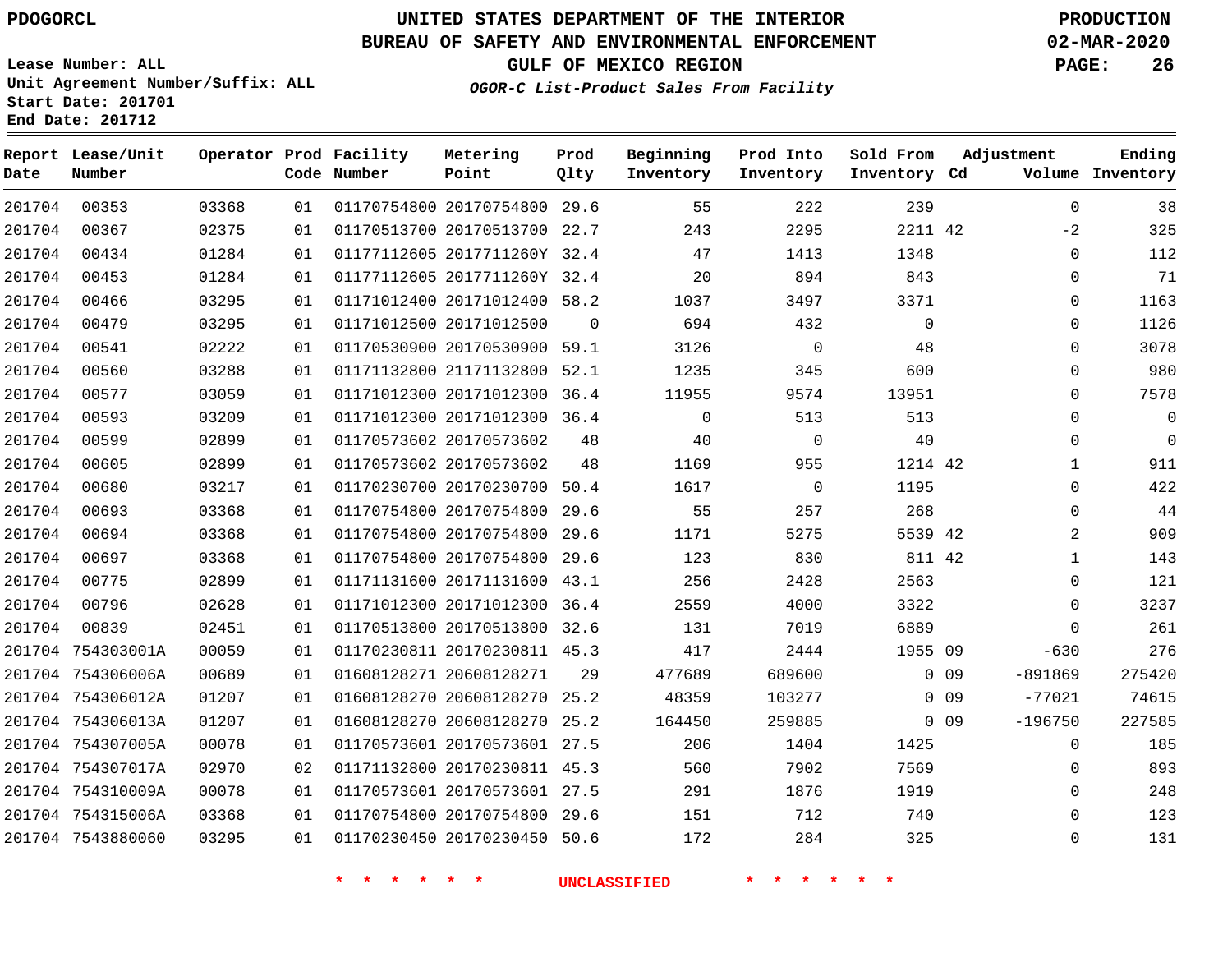**Date**

**Report Lease/Unit**

# **UNITED STATES DEPARTMENT OF THE INTERIOR PDOGORCL PRODUCTION**

**Prod**

#### **BUREAU OF SAFETY AND ENVIRONMENTAL ENFORCEMENT 02-MAR-2020**

**Lease Number: ALL Unit Agreement Number/Suffix: ALL Start Date: 201701 End Date: 201712**

**Operator Prod Facility Metering**

**OGOR-C List-Product Sales From Facility**

**Beginning Prod Into**

**Sold From**

**GULF OF MEXICO REGION PAGE: 27**

**Adjustment**

**Ending**

| Date | Number            |       |    | Code Number | Point                        | Qlty | Inventory           | Inventory   | Inventory Cd    |       |              | Volume Inventory |
|------|-------------------|-------|----|-------------|------------------------------|------|---------------------|-------------|-----------------|-------|--------------|------------------|
|      | 201704 7543890080 | 02375 | 01 |             | 01170513700 20170513700 32.3 |      | 110                 | 1223        | 1163 42         |       | $\mathbf{1}$ | 171              |
|      | 201704 7543940080 | 03295 | 01 |             | 01170230811 20170230811 45.2 |      | 28                  | 267         | 265             |       | $\Omega$     | 30               |
|      | 201704 754396015A | 01284 | 01 |             | 01608103650 20608103650 37.4 |      | 12                  | 4803        | 4805            |       | 0            | 10               |
|      | 201704 8910020210 | 02451 | 01 |             | 01170513800 20170513800 32.6 |      | 2090                | 77349       | 76562           |       | $\mathbf 0$  | 2877             |
|      | 201704 8910024540 | 02451 | 01 |             | 01170513800 20170513800 32.6 |      | 1595                | 74565       | 73387           |       | $\Omega$     | 2773             |
|      | 201704 8910029320 | 02375 | 01 |             | 01170513700 20170513700 31.4 |      | 3541                | 36713       | 35138 42        |       | 2            | 5118             |
|      | 201704 8910034440 | 02375 | 01 |             | 01170513700 20170513700 29.1 |      | 9174                | 82185       | 79901 42        |       | 3            | 11461            |
|      | 201704 8910039150 | 00078 | 01 |             | 01170573601 20170573601 27.5 |      | 2292                | 14514       | 14885 42        |       | $-4$         | 1917             |
|      | 201704 8910086400 | 02222 | 02 |             | 01171012400 20171012400 58.2 |      | 18                  | 8           |                 | 24 42 | $\mathbf 1$  | 3                |
|      | 201704 8910089160 | 02375 | 01 |             | 01170513700 20170513700 28.2 |      | 592                 | 3894        | 3944 42         |       | $\mathbf{1}$ | 543              |
|      | 201704 891008927Y | 03151 | 01 |             | 01170230400 20170230400 53.1 |      | 9                   | 74          | 65              |       | $\Omega$     | 18               |
|      | 201704 8910116580 | 02375 | 01 |             | 01170513700 20170513700 28.3 |      | 378                 | 3514        | 3402            |       | $\Omega$     | 490              |
|      | 201704 8910116740 | 02375 | 01 |             | 01170513700 20170513700 28.3 |      | 1921                | 17971       | 17386 42        |       | $-1$         | 2505             |
|      | 201704 8910116770 | 02375 | 01 |             | 01170513700 20170513700 28.3 |      | 278                 | 2803        | 2691 42         |       | $\mathbf{1}$ | 391              |
|      | 201704 8910116790 | 02375 | 01 |             | 01170513700 20170513700 28.2 |      | 1759                | 11426       | 11590 42        |       | $-3$         | 1592             |
|      | 201704 8910116800 | 02375 | 01 |             | 01170513700 20170513700 28.3 |      | 4263                | 36256       | 35465 42        |       | 3            | 5057             |
|      | 201704 891011687A | 03368 | 01 |             | 01170754800 20170754800 29.6 |      | 65                  | 227         | 252 42          |       | $-1$         | 39               |
|      | 201704 891011687C | 03368 | 01 |             | 01170754800 20170754800 29.6 |      | 285                 | 1315        | 1373 42         |       | $-1$         | 226              |
|      | 201704 891011687D | 03368 | 01 |             | 01170754800 20170754800 29.6 |      | 202                 | 936         | 977             |       | $\mathbf 0$  | 161              |
|      | 201704 891011687E | 03368 | 01 |             | 01170754800 20170754800 29.6 |      | 38                  | 168         | 177             |       | $\Omega$     | 29               |
|      | 201704 8910117330 | 03368 | 01 |             | 01170754800 20170754800 29.6 |      | 105                 | 500         | 519             |       | $\Omega$     | 86               |
|      | 201704 8910123270 | 03295 | 01 |             | 01177215100 20177215102 30.4 |      | 51                  | 3147        | 3155            |       | 0            | 43               |
|      | 201704 8910123320 | 03295 | 01 |             | 01177215100 20177215102 30.4 |      | 86                  | 4514        | 4539            |       | 0            | 61               |
|      | 201704 8910123330 | 03295 | 01 |             | 01177215100 20177215102 30.4 |      | 151                 | 11789       | 11781           |       | 0            | 159              |
|      | 201704 8910169300 | 02375 | 01 |             | 01170230810 20170230810 43.9 |      | 5                   | 25          | 20              |       | $\Omega$     | 10               |
|      | 201704 8910202350 | 00276 | 01 |             | 01170513700 20170513700 34.9 |      | 729                 | $\mathbf 0$ | 729             |       | $\mathbf 0$  | $\overline{0}$   |
|      | 201704 8910202560 | 02375 | 01 |             | 01170513700 20170513700 33.2 |      | 265                 | 3207        | 3025            |       | 0            | 447              |
|      | 201704 G00985     | 02375 | 01 |             | 0117709260A 2017709260A 33.8 |      | 377                 | 1481        | 1482 42         |       | 2            | 378              |
|      |                   |       |    | * * * * * * |                              |      | <b>UNCLASSIFIED</b> | * * * *     | $\star$ $\star$ |       |              |                  |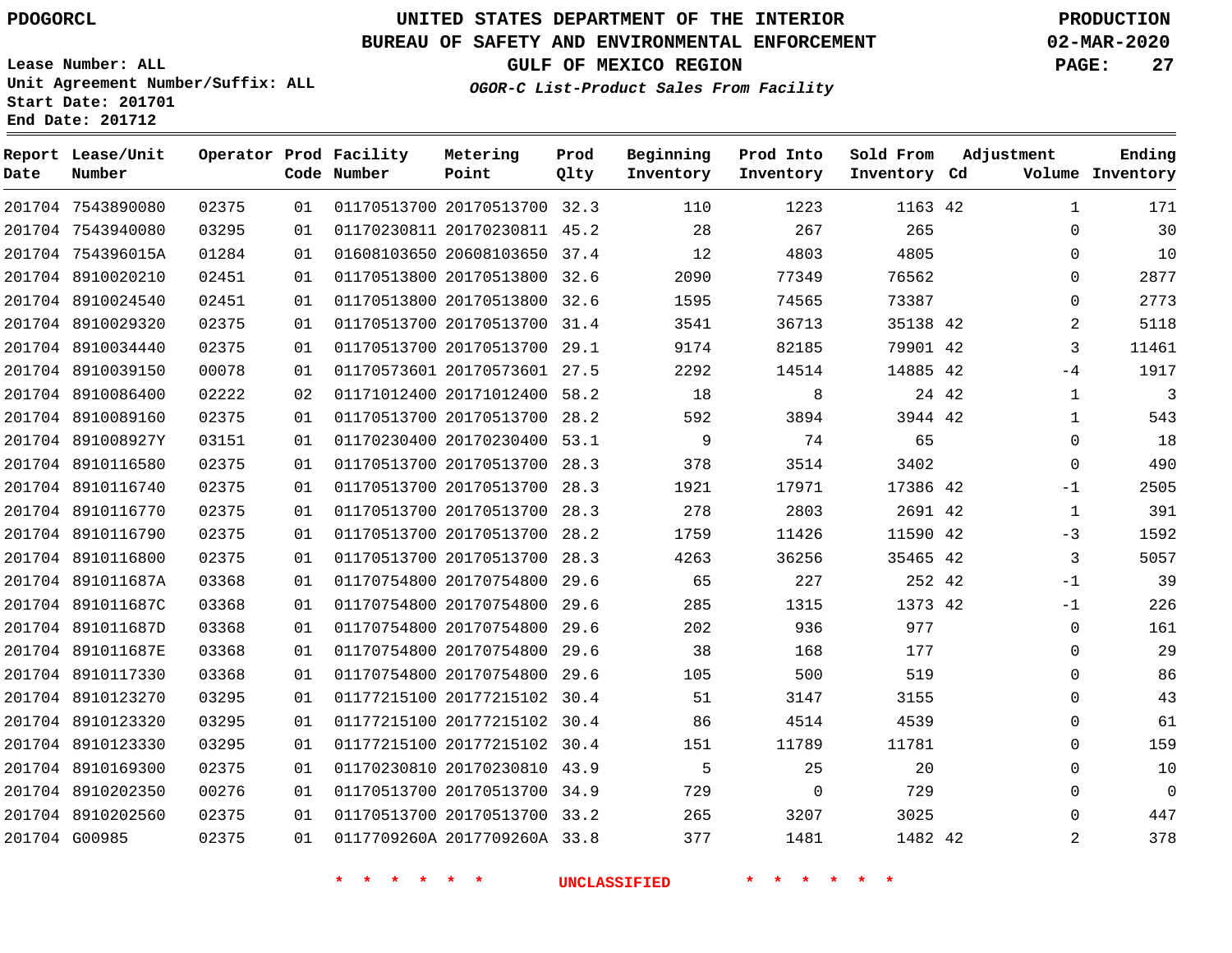# **UNITED STATES DEPARTMENT OF THE INTERIOR PDOGORCL PRODUCTION**

#### **BUREAU OF SAFETY AND ENVIRONMENTAL ENFORCEMENT 02-MAR-2020**

**Lease Number: ALL Unit Agreement Number/Suffix: ALL Start Date: 201701**

**OGOR-C List-Product Sales From Facility**

**GULF OF MEXICO REGION PAGE: 28**

| Date | Report Lease/Unit<br>Number |       |    | Operator Prod Facility<br>Code Number | Metering<br>Point            | Prod<br>Qlty | Beginning<br>Inventory | Prod Into<br>Inventory | Sold From<br>Inventory Cd | Adjustment   | Ending<br>Volume Inventory |
|------|-----------------------------|-------|----|---------------------------------------|------------------------------|--------------|------------------------|------------------------|---------------------------|--------------|----------------------------|
|      | 201704 G01036               | 03209 | 02 |                                       | 01171092651 20171092650 56.9 |              | 3275                   | 0                      | $\mathbf 0$               | 0            | 3275                       |
|      | 201704 G01083               | 02375 | 01 |                                       | 01170513700 20170513700 28.3 |              | 2527                   | 22321                  | 21736                     | $\Omega$     | 3112                       |
|      | 201704 G01084               | 02375 | 01 |                                       | 01170513700 20170513700 28.2 |              | 105                    | 715                    | 720                       | $\Omega$     | 100                        |
|      | 201704 G01090               | 02375 | 01 |                                       | 01170513700 20170513700 28.3 |              | 403                    | 3893                   | 3754 42                   | 1            | 543                        |
|      | 201704 G01091               | 02375 | 01 |                                       | 01170513700 20170513700 28.3 |              | 1815                   | 15897                  | 15494 42                  | $-1$         | 2217                       |
|      | 201704 G01092               | 02375 | 01 |                                       | 01170513700 20170513700 28.3 |              | 508                    | 5148                   | 4937 42                   | $-2$         | 717                        |
|      | 201704 G01196               | 02375 | 02 |                                       | 01171132800 21171132800 52.1 |              | 4                      | 18                     | 9                         | $\mathbf 0$  | 13                         |
|      | 201704 G01198               | 03295 | 01 |                                       | 01171092651 20171092650      | $\mathbf 0$  | 61                     | 0                      | $\mathbf 0$               | $\mathbf 0$  | 61                         |
|      | 201704 G01208               | 03295 | 01 |                                       | 01171092651 20171092650      | $\Omega$     | 546                    | $\mathbf 0$            | $\mathbf 0$               | $\mathbf 0$  | 546                        |
|      | 201704 G01210               | 02375 | 02 |                                       | 01171132800 21171132800 52.1 |              | 953                    | 356                    | 494 42                    | -1           | 814                        |
|      | 201704 G01220               | 03295 | 01 |                                       | 01177092600 20177092600 43.3 |              | 125                    | 10901                  | 10590                     | $\Omega$     | 436                        |
|      | 201704 G01351               | 03151 | 01 |                                       | 01170230400 20170230400 53.1 |              | 103                    | 351                    | 369 42                    | $\mathbf 1$  | 86                         |
|      | 201704 G01447               | 02375 | 02 |                                       | 01170513700 20170513700 22.7 |              | 40                     | 351                    | 341                       | $\mathbf{0}$ | 50                         |
|      | 201704 G01497               | 02451 | 01 |                                       | 01170513800 20170513800 32.6 |              | 983                    | 39433                  | 38949                     | $\Omega$     | 1467                       |
|      | 201704 G01498               | 02451 | 01 |                                       | 01170513800 20170513800 32.6 |              | 110                    | 3624                   | 3599                      | 0            | 135                        |
|      | 201704 G01610               | 03295 | 01 |                                       | 01177215100 20177215102 30.4 |              | 12                     | 1094                   | 1091                      | $\mathbf 0$  | 15                         |
|      | 201704 G01619               | 02375 | 01 |                                       | 01170513700 20170513700 32.3 |              | 1264                   | 12562                  | 12072 42                  | $-2$         | 1752                       |
|      | 201704 G01620               | 02375 | 01 |                                       | 01170513700 20170513700 32.3 |              | 339                    | 3329                   | 3204                      | $\Omega$     | 464                        |
|      | 201704 G01754               | 03295 | 01 |                                       | 01423210051 20423210050 69.8 |              | 9                      | 9                      | 15                        | $\Omega$     | 3                          |
|      | 201704 G01757               | 03295 | 01 |                                       | 01423210051 20423210050 69.8 |              | 28                     | 213                    | 160                       | $\Omega$     | 81                         |
|      | 201704 G01848               | 01284 | 02 |                                       | 01423210051 20170230500 44.9 |              | 126                    | 40                     | 146                       | $\Omega$     | 20                         |
|      |                             | 01978 | 02 |                                       | 01170230500 20170230500 44.9 |              | 1174<br>.              | 2824                   | 2548<br>                  | 0            | 1450                       |
|      |                             |       |    |                                       |                              |              | 1300                   | 2864                   | 2694                      | 0            | 1470                       |
|      | 201704 G01860               | 03295 | 01 |                                       | 01170231110 20170231110      | $\Omega$     | 1602                   | 4393                   | $\mathbf 0$               | $\Omega$     | 5995                       |
|      | 201704 G01865               | 03151 | 01 |                                       | 01171012500 20171012500      | $\Omega$     | 1036                   | 689                    | $\mathbf 0$               | $\Omega$     | 1725                       |
|      | 201704 G01901               | 03295 | 01 |                                       | 01177215100 20177215102 30.5 |              | 5                      | 451                    | 450                       | 0            | 6                          |
|      | 201704 G01966               | 03295 | 01 |                                       | 01177215100 20177215102 30.4 |              | 90                     | 7337                   | 7328                      | $\Omega$     | 99                         |
|      | 201704 G01967               | 03295 | 01 |                                       | 01177215100 20177215102 30.4 |              | 115                    | 9490                   | 9477                      | $\mathbf{0}$ | 128                        |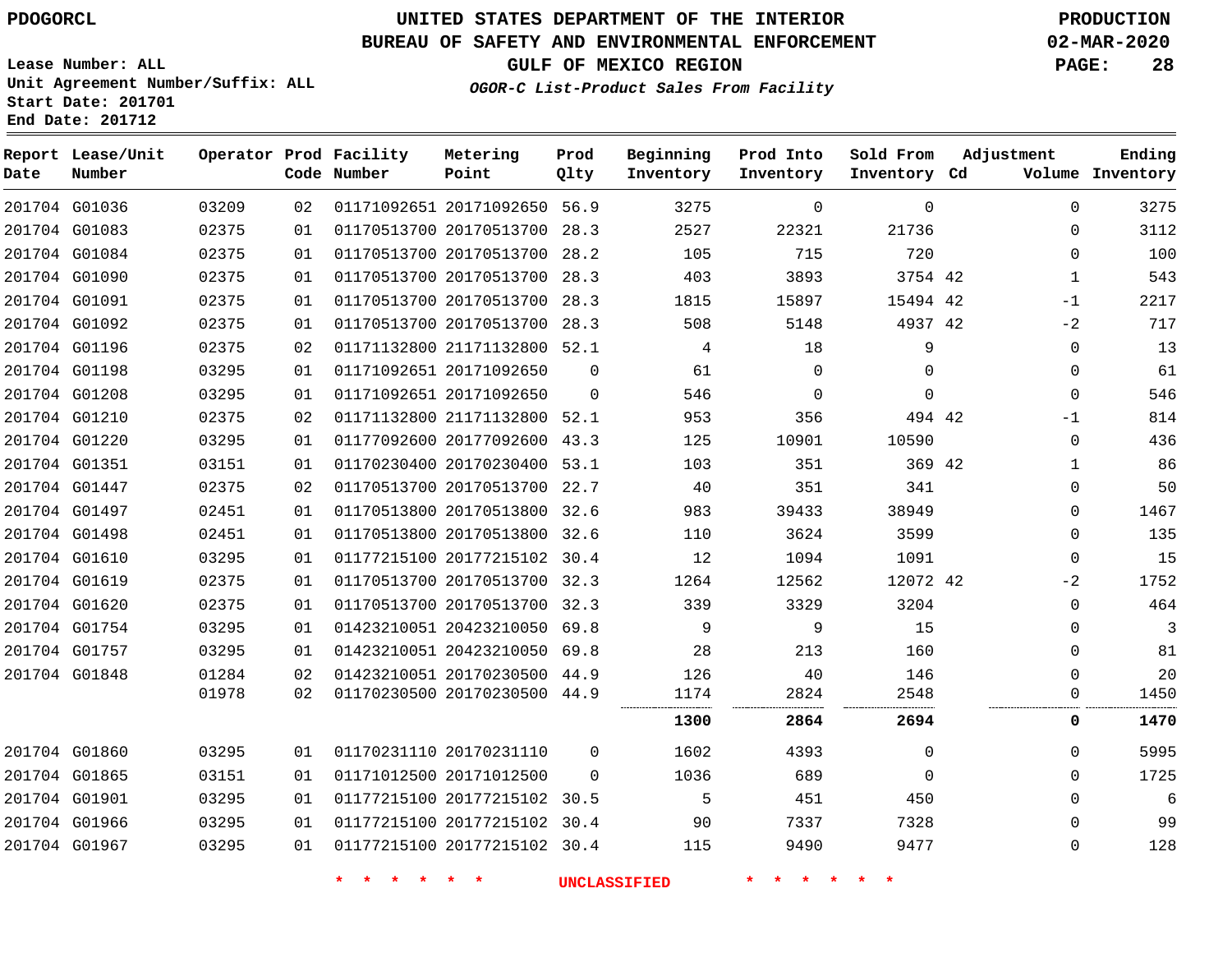## **UNITED STATES DEPARTMENT OF THE INTERIOR PDOGORCL PRODUCTION**

#### **BUREAU OF SAFETY AND ENVIRONMENTAL ENFORCEMENT 02-MAR-2020**

**Lease Number: ALL Unit Agreement Number/Suffix: ALL Start Date: 201701**

**GULF OF MEXICO REGION PAGE: 29**

**OGOR-C List-Product Sales From Facility**

| Date | Report Lease/Unit<br>Number |       |    | Operator Prod Facility<br>Code Number | Metering<br>Point            | Prod<br>Qlty | Beginning<br>Inventory | Prod Into<br>Inventory | Sold From<br>Inventory Cd | Adjustment   | Ending<br>Volume Inventory |
|------|-----------------------------|-------|----|---------------------------------------|------------------------------|--------------|------------------------|------------------------|---------------------------|--------------|----------------------------|
|      | 201704 G02111               | 02628 | 01 |                                       | 01171132000 20171132000 40.5 |              | 3211                   | 64078                  | 64593                     | $\Omega$     | 2696                       |
|      | 201704 G02161               | 03295 | 01 |                                       | 01171012500 20171012500      | $\Omega$     | 2075                   | 860                    | $\Omega$                  | $\Omega$     | 2935                       |
|      | 201704 G02317               | 03295 | 01 |                                       | 01171132000 20171132000      | 40.5         | 3                      | 76                     | 76                        | $\Omega$     | 3                          |
|      | 201704 G02353               | 01284 | 01 |                                       | 01170230450 20170230450      | 50.7         | 1747                   | 2558                   | 3125                      | $\Omega$     | 1180                       |
|      | 201704 G02354               | 01284 | 01 |                                       | 01170230450 20170230450 50.7 |              | 901                    | 1371                   | 1640                      | $\Omega$     | 632                        |
|      | 201704 G02429               | 02375 | 01 |                                       | 01170230811 20170230810 43.9 |              | 17                     | 207                    | 141                       | $\Omega$     | 83                         |
|      | 201704 G02433               | 02375 | 01 |                                       | 01170230810 20170230810 43.9 |              | $\mathbf 0$            | $\Omega$               | $\mathbf 0$               | 0            | $\mathbf 0$                |
|      | 201704 G02601               | 02628 | 02 |                                       | 01171092651 20171092650 56.9 |              | 876                    | $\Omega$               | $\Omega$                  | $\Omega$     | 876                        |
|      | 201704 G02665               | 02451 | 01 |                                       | 01423210051 20423210050 69.8 |              | 38                     | 252                    | 194                       | $\Omega$     | 96                         |
|      | 201704 G02705               | 02628 | 02 |                                       | 01170230810 20170230810 43.9 |              | 1024                   | 7869                   | 5752                      | $\Omega$     | 3141                       |
|      | 201704 G02825               | 03295 | 01 |                                       | 01170230812 20170230810 43.8 |              | $\Omega$               | 158                    | 110 47                    | 15           | 63                         |
|      | 201704 G02826               | 03295 | 01 |                                       | 01170230810 20170230810 43.8 |              | $\Omega$               | $\mathbf 0$            | $\Omega$                  | $\Omega$     | $\mathbf 0$                |
|      |                             |       | 01 |                                       | 01170231110 20170231110      | $\Omega$     | 269                    | 588                    | U                         | 0            | 857                        |
|      |                             |       |    |                                       |                              |              | 269                    | 588                    | 0                         | 0            | 857                        |
|      | 201704 G02895               | 02628 | 02 |                                       | 01171092651 20171092650 56.9 |              | 374                    | $\Omega$               | $\Omega$                  | $\Omega$     | 374                        |
|      | 201704 G02917               | 03247 | 01 |                                       | 01171092930 20171092930      | 33.8         | 9                      | 0                      |                           | $-2$<br>0.42 | 7                          |
|      | 201704 G03061               | 03026 | 01 |                                       | 01423210051 20423210050 69.9 |              | 60                     | 222                    | 198                       | $\Omega$     | 84                         |
|      | 201704 G03145               | 02375 | 02 |                                       | 01171132800 21171132800 52.1 |              | 36                     | 19                     |                           | 42 42<br>1   | 14                         |
|      | 201704 G03152               | 03295 | 01 |                                       | 01177092600 20177092600 43.3 |              | 229                    | 8387                   | 8280                      | $\Omega$     | 336                        |
|      | 201704 G03331               | 02628 | 01 |                                       | 01171132800 20171132000 40.5 |              | 25                     | 570                    | 573                       | $\Omega$     | 22                         |
|      | 201704 G03593               | 03295 | 01 |                                       | 01171012500 20171012500      | $\Omega$     | $\Omega$               | 4                      | $\Omega$                  | $\Omega$     | 4                          |
|      | 201704 G03793               | 03295 | 01 |                                       | 01171012500 20171012500      | $\Omega$     | 58                     | 41                     | $\Omega$                  | $\Omega$     | 99                         |
|      | 201704 G04081               | 03295 | 01 |                                       | 01170230812 20170230810      | 43.9         | $\Omega$               | 1272                   | 901 47                    | 137          | 508                        |
|      | 201704 G04087               | 02899 | 01 |                                       | 01177008150 01177008150      | $\Omega$     | 5898                   | 2449                   |                           | 0.42<br>$-1$ | 8346                       |
|      | 201704 G04232               | 00730 | 01 |                                       | 01171012500 20171012500 35.4 |              | 5559                   | 4620                   | 0                         | $\mathbf{0}$ | 10179                      |
|      |                             | 03295 | 01 |                                       | 01171012500 20171012500      | $\Omega$     | 91                     | 82                     |                           | 0            | 173                        |
|      |                             |       |    |                                       |                              |              | 5650                   | 4702                   | $\Omega$                  | 0            | 10352                      |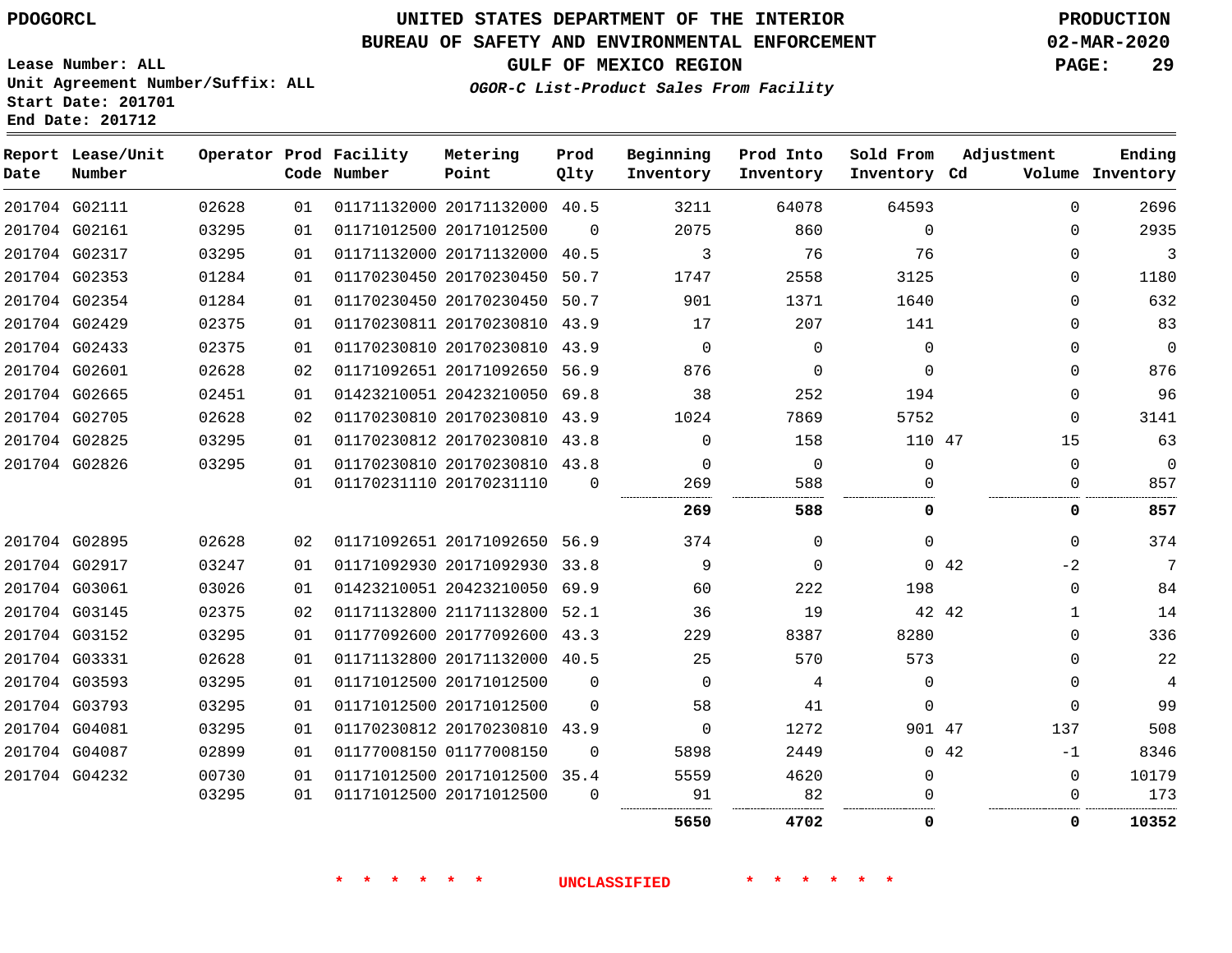## **UNITED STATES DEPARTMENT OF THE INTERIOR PDOGORCL PRODUCTION**

#### **BUREAU OF SAFETY AND ENVIRONMENTAL ENFORCEMENT 02-MAR-2020**

**Lease Number: ALL Unit Agreement Number/Suffix: ALL Start Date: 201701**

**GULF OF MEXICO REGION PAGE: 30**

**OGOR-C List-Product Sales From Facility**

| Date          | Report Lease/Unit<br>Number |       |    | Operator Prod Facility<br>Code Number | Metering<br>Point            | Prod<br>Qlty | Beginning<br>Inventory | Prod Into<br>Inventory | Sold From<br>Inventory Cd | Adjustment           | Ending<br>Volume Inventory |
|---------------|-----------------------------|-------|----|---------------------------------------|------------------------------|--------------|------------------------|------------------------|---------------------------|----------------------|----------------------------|
|               | 201704 G04421               | 03295 | 01 |                                       | 01171131600 20171131600      | 43           | 1875                   | 15278                  | 16391                     | $\Omega$             | 762                        |
| 201704 G04800 |                             | 02970 | 02 |                                       | 01177062608 2017706260A 36.4 |              | $\mathsf 0$            | 81                     | 81                        | 0                    | $\overline{0}$             |
|               | 201704 G04809               | 02312 | 01 |                                       | 01177082950 20177082956      | 24.7         | 347                    | 9692                   | 9692                      | $\Omega$             | 347                        |
| 201704 G04818 |                             | 03295 | 01 |                                       | 01170230500 20170230500 44.9 |              | 3                      | 21                     | 13                        | $\mathbf 0$          | 11                         |
|               | 201704 G05006               | 01284 | 02 |                                       | 01423210051 20170230510 47.6 |              | $\Omega$               | 231                    | 73                        | $\Omega$             | 158                        |
|               | 201704 G05283               | 01376 | 01 |                                       | 01170230810 20170230810 43.9 |              | 0                      | 4831                   | 4831                      | 0                    | $\mathbf 0$                |
| 201704 G05431 |                             | 02970 | 02 |                                       | 01177062608 2017706260A 36.4 |              | 86                     | 19114                  | 19117                     | $\Omega$             | 83                         |
|               | 201704 G05504               | 00730 | 01 |                                       | 01171132800 21171132800      | 52.1         | 188                    | 42                     | 87                        | $\Omega$             | 143                        |
|               |                             | 02970 | 02 |                                       | 01171132800 21171132800      | 52.1         | 11130                  | 2316                   | 5109                      | $\Omega$             | 8337                       |
|               |                             | 03295 | 01 |                                       | 01171132800 21171132800      | 52.1         | 3424                   | 807                    | 1607<br>.                 | $\Omega$             | 2624                       |
|               |                             |       |    |                                       |                              |              | 14742                  | 3165                   | 6803                      | 0                    | 11104                      |
|               | 201704 G05505               | 02628 | 01 |                                       | 01171132800 21171132800 52.1 |              | 23                     | 158                    | 69                        | $\Omega$             | 112                        |
|               |                             |       | 01 |                                       | 01171012400 20171012400      | 58.2         | 293                    | 579                    | 679                       | $\Omega$             | 193                        |
|               |                             |       |    |                                       |                              |              | 316                    | 737                    | .<br>748                  | 0                    | 305                        |
|               | 201704 G05602               | 03247 | 01 |                                       | 01171012500 20171012500      | $\Omega$     | 161                    | $\Omega$               | $\mathbf 0$               | $\Omega$             | 161                        |
|               | 201704 G05612               | 03295 | 01 |                                       | 01171012500 20171012500      | $\Omega$     | 1288                   | 492                    | $\mathbf 0$               | 0                    | 1780                       |
|               | 201704 G06069               | 03295 | 01 |                                       | 01423210051 20423210050      | 69.8         | 20                     | 65                     | 60                        | $\Omega$             | 25                         |
|               | 201704 G06168               | 02801 | 02 |                                       | 01170230450 20170230450      | 50.7         | 58                     | 187                    | 159                       | 0                    | 86                         |
| 201704 G06668 |                             | 02375 | 01 |                                       | 01171132000 20171132000      | 40.5         | 492                    | 11231                  | 11251                     | $\Omega$             | 472                        |
|               | 201704 G07703               | 02375 | 02 |                                       | 01171132800 21171132800      | 52.1         | 17                     | $\mathbf 0$            |                           | 9 42<br>$\mathbf{1}$ | 9                          |
|               | 201704 G07736               | 02628 | 01 |                                       | 01171132800 20171132000 40.6 |              | $\mathbf 0$            | $\Omega$               | $\Omega$                  | $\Omega$             | $\mathbf 0$                |
|               | 201704 G07760               | 01284 | 01 |                                       | 01177122950 20177122950      | 28.5         | 149                    | 14210                  | 14196                     | 0                    | 163                        |
|               | 201704 G07917               | 03247 | 01 |                                       | 01170573602 20170573602 34.1 |              | 31580                  | 25907                  | 33306                     | $\Omega$             | 24181                      |
| 201704 G09631 |                             | 01284 | 01 |                                       | 01177122950 20177122950      | 28.5         | 4                      | 37                     | 40                        | 0                    | $\mathbf 1$                |
|               | 201704 G10794               | 03295 | 01 |                                       | 01177122950 20177122950      | 28.4         | 19                     | 1255                   | 1260                      | 0                    | 14                         |
| 201704 G10910 |                             | 03026 | 01 |                                       | 01177245110 2017724511G      | 43.2         | 0                      | 5202                   | 5202                      | $\mathbf 0$          | $\mathbf 0$                |
|               | 201704 G11870               | 02375 | 01 |                                       | 01171132000 20171132000 40.5 |              | 74                     | 1769                   | 1768 42                   | -1                   | 74                         |
|               | 201704 G11984               | 02801 | 02 |                                       | 01171092651 20171092650      | $\mathbf 0$  | 126                    | $\mathbf 0$            | $\mathbf 0$               | $\mathbf 0$          | 126                        |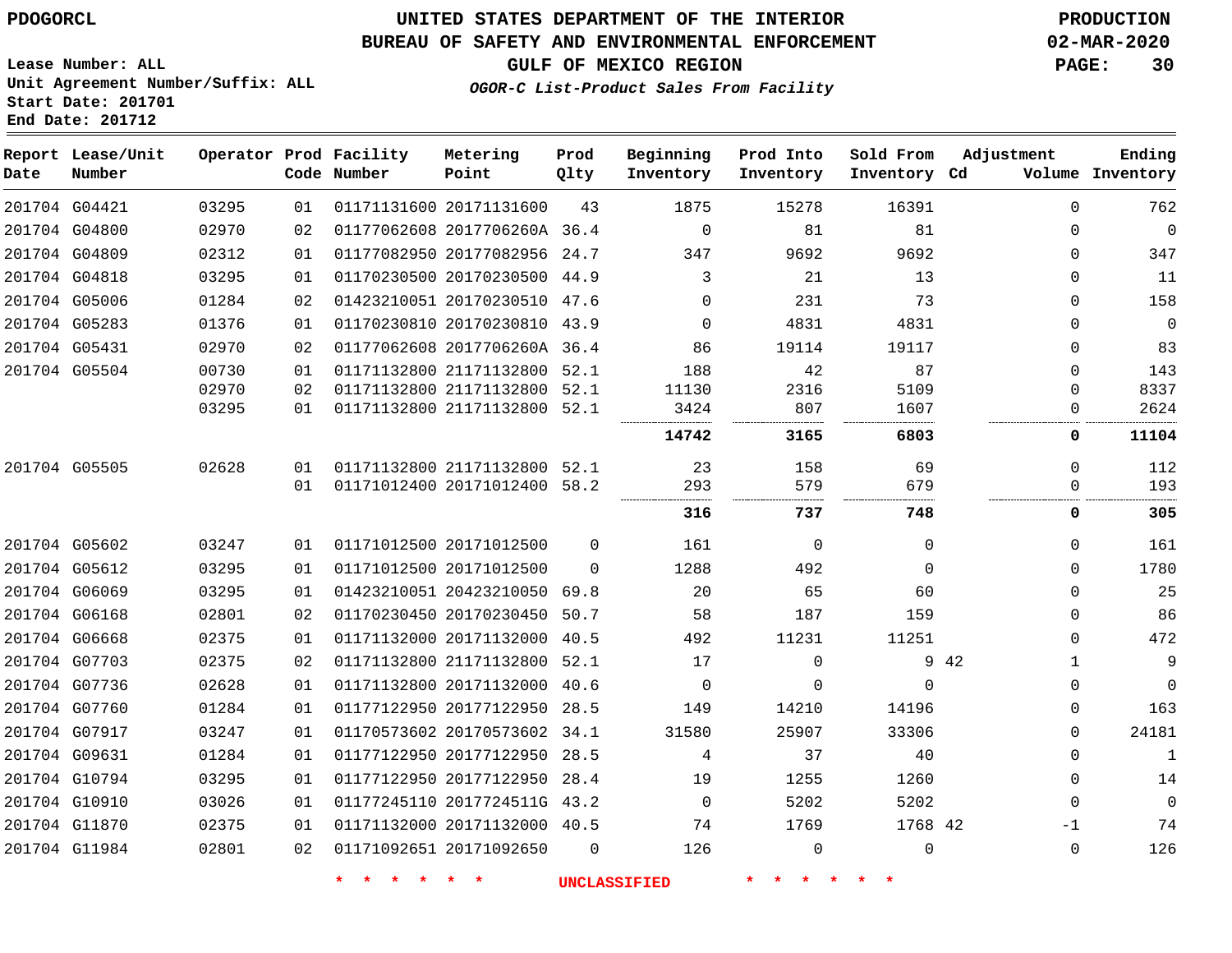**Lease Number: ALL**

**Start Date: 201701 End Date: 201712**

**Report Lease/Unit**

# **UNITED STATES DEPARTMENT OF THE INTERIOR PDOGORCL PRODUCTION**

**Prod**

#### **BUREAU OF SAFETY AND ENVIRONMENTAL ENFORCEMENT 02-MAR-2020**

**Unit Agreement Number/Suffix: ALL**

**Operator Prod Facility Metering**

**GULF OF MEXICO REGION PAGE: 31**

**Ending**

**OGOR-C List-Product Sales From Facility**

| Date | Number        |       |    | Code Number | Point                        | Qlty     | Inventory   | Inventory    | Inventory Cd |             |             | Volume Inventory |
|------|---------------|-------|----|-------------|------------------------------|----------|-------------|--------------|--------------|-------------|-------------|------------------|
|      | 201704 G12355 | 03209 | 01 |             | 01171012300 20171012300 36.4 |          | 25835       | 28638        | 30801        |             | $\Omega$    | 23672            |
|      | 201704 G12358 | 03209 | 01 |             | 01171012300 20171012300 36.4 |          | $\Omega$    | 757          | 757          |             | $\Omega$    | $\Omega$         |
|      | 201704 G12802 | 02628 | 01 |             | 01170230811 20170230811 45.3 |          | 4           | 106          | 94           |             | $\Omega$    | 16               |
|      | 201704 G13081 | 01284 | 01 |             | 01608103650 20608103650 37.4 |          | 83          | 34632        | 34642        |             | $\Omega$    | 73               |
|      | 201704 G13563 | 03217 | 01 |             | 01170230811 20170230811 45.3 |          | 57          | $\mathbf 0$  | 57           |             | $\Omega$    | $\mathbf 0$      |
|      | 201704 G13938 | 01284 | 01 |             | 01171012500 20171012500 36.7 |          | 1455        | 2236         | $\Omega$     |             | $\Omega$    | 3691             |
|      | 201704 G14342 | 02628 | 01 |             | 01170230811 20170230811 45.3 |          | 5           | 4631         | 4107         |             | $\Omega$    | 529              |
|      | 201704 G14493 | 03247 | 01 |             | 01171092930 20171092930 33.8 |          | 15          | $\Omega$     |              | $0\quad 42$ | -1          | 14               |
|      | 201704 G14535 | 02628 | 01 |             | 01171012500 20171012500 35.4 |          | 1775        | 984          | $\mathbf 0$  |             | $\mathbf 0$ | 2759             |
|      | 201704 G15050 | 03295 | 01 |             | 01170231110 20170231110      | $\Omega$ | 2854        | 5840         | $\Omega$     |             | $\Omega$    | 8694             |
|      | 201704 G15239 | 02375 | 02 |             | 01171012500 20171012500      | $\Omega$ | 1370        | 124          | $\Omega$     |             | $\Omega$    | 1494             |
|      | 201704 G15263 | 03295 | 01 |             | 01171132000 20171132000 40.4 |          | 4           | 0            | 4            |             | $\Omega$    | $\mathbf 0$      |
|      | 201704 G15277 | 03295 | 01 |             | 01171012400 20171012400 58.2 |          | 2300        | 7401         | 7240         |             | $\Omega$    | 2461             |
|      | 201704 G16325 | 03295 | 01 |             | 01171012400 20171012400 58.2 |          | 82          | 40           | 109          |             | $\Omega$    | 13               |
|      | 201704 G16515 | 03026 | 01 |             | 01177245110 2017724511G 43.2 |          | $\Omega$    | 17195        | 17195        |             | $\Omega$    | $\mathbf 0$      |
|      | 201704 G17754 | 02375 | 02 |             | 01170230510 20170230510 47.6 |          | 4907        | $\mathbf{0}$ | 1551         |             | $\Omega$    | 3356             |
|      | 201704 G17858 | 03295 | 01 |             | 01170530900 20170530900 59.1 |          | 683         | $\mathbf 0$  | 10           |             | $\Omega$    | 673              |
|      | 201704 G17912 | 02970 | 02 |             | 01177062608 2017706260A 36.4 |          | 7           | 2151         | 2149         |             | $\Omega$    | $\overline{9}$   |
|      | 201704 G17921 | 03026 | 01 |             | 01171012500 20177062959 27.6 |          | $\mathbf 0$ | 29141        | 29141        |             | $\mathbf 0$ | $\mathsf 0$      |
|      | 201704 G18043 | 03059 | 02 |             | 01171012500 20171012500 35.4 |          | 1223        | 975          | $\mathbf 0$  |             | $\mathbf 0$ | 2198             |
|      | 201704 G20605 | 02477 | 01 |             | 01423550141 20423550140 27.1 |          | 306         | 3725         | 3589         |             | $\Omega$    | 442              |
|      | 201704 G20660 | 03295 | 01 |             | 01170230450 20170230450 50.7 |          | 331         | 423          | 559          |             | $\Omega$    | 195              |
|      | 201704 G21096 | 03295 | 01 |             | 01170230811 20170230811 45.3 |          | 13          | 150          | 146          |             | $\mathbf 0$ | 17               |
|      | 201704 G21532 | 03217 | 01 |             | 01170230811 20170230811 45.3 |          | 19          | $\mathbf 0$  | 19           |             | $\Omega$    | $\mathbf 0$      |
|      | 201704 G21534 | 03217 | 01 |             | 01170230811 20170230811 45.3 |          | 446         | $\mathbf 0$  | 446          |             | $\Omega$    | $\mathbf 0$      |
|      | 201704 G21592 | 02628 | 02 |             | 01171132000 20171132000 40.5 |          | 20          | 369          | 374          |             | $\mathbf 0$ | 15               |
|      | 201704 G21655 | 03247 | 01 |             | 01171132800 21171132800 52.1 |          | 2927        | 667          | 1365         |             | $\Omega$    | 2229             |
|      | 201704 G22268 | 02777 | 02 |             | 01170230810 2042709015I 52.8 |          | $\Omega$    | $\Omega$     | $\mathbf 0$  |             | $\Omega$    | $\mathbf 0$      |

**\* \* \* \* \* \* UNCLASSIFIED \* \* \* \* \* \***

**Beginning Prod Into Sold From Adjustment**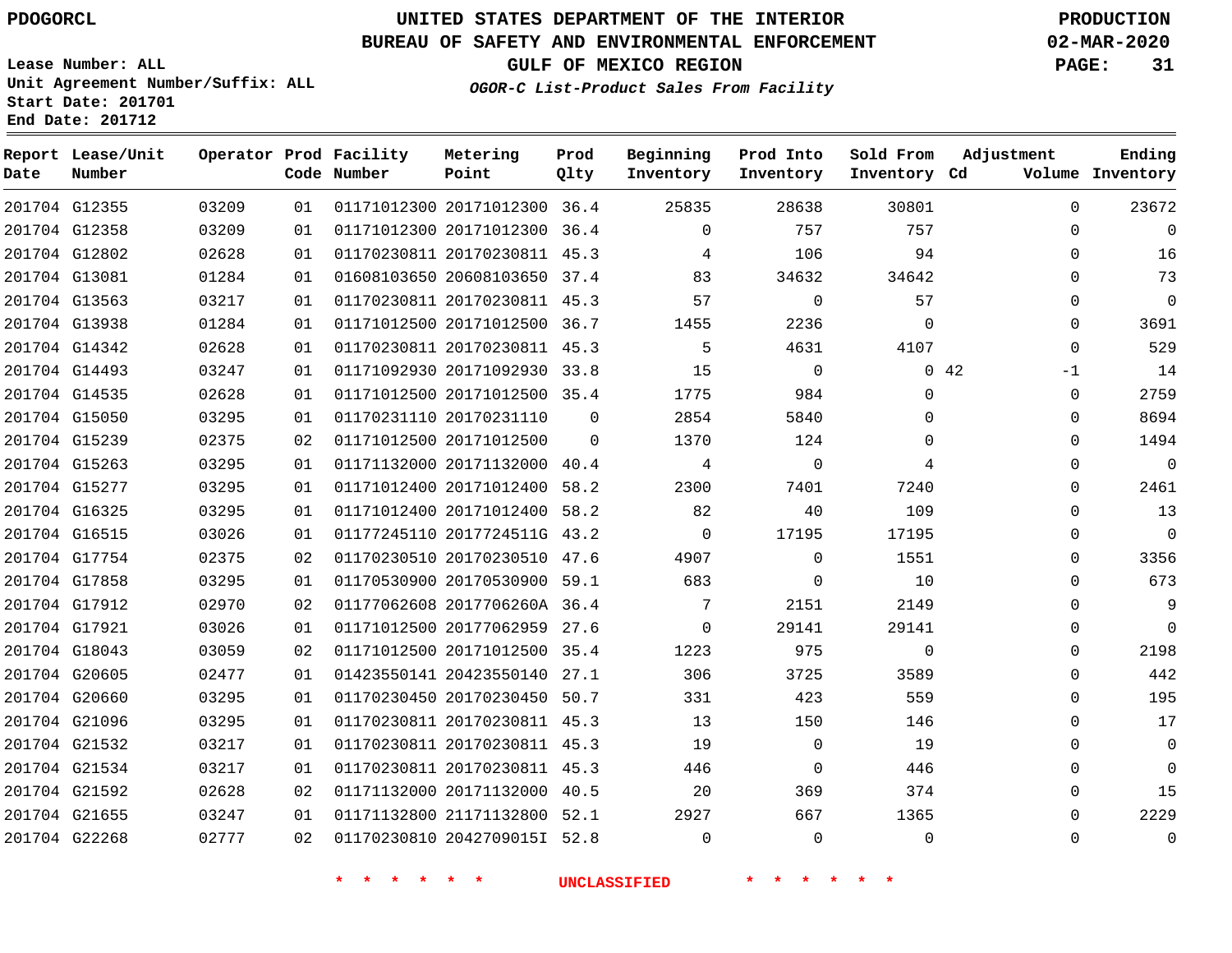**Prod Qlty**

#### **BUREAU OF SAFETY AND ENVIRONMENTAL ENFORCEMENT 02-MAR-2020**

**Lease Number: ALL Unit Agreement Number/Suffix: ALL Start Date: 201701**

**Operator Prod Facility**

**Code Number**

20170230400 53.1

**Metering Point**

  **End Date: 201712**

**Report Lease/Unit**

**Number**

G22501

**Date**

 G27169 G27509 G27851

**GULF OF MEXICO REGION PAGE: 32**

**Inventory Cd Volume**

**Adjustment**

**Ending**

 

  $\Omega$ 

**OGOR-C List-Product Sales From Facility**

**Sold From Inventory**

**Prod Into Inventory**

**Beginning Inventory**

| 201704 G22505 | 02375 | 02 | 01170230811 20170230811 45.3 |          | 65       | 975      | 931 42   |             | 110          |
|---------------|-------|----|------------------------------|----------|----------|----------|----------|-------------|--------------|
| 201704 G22510 | 03295 | 01 | 01170230812 20170230810 43.9 |          | $\Omega$ | 447      | 331 47   | 63          | 179          |
| 201704 G22513 | 02579 | 02 | 01170230500 20170230500 44.9 |          | 3        | $\Omega$ | $\Omega$ | $\Omega$    | 3            |
| 201704 G22621 | 03247 | 01 | 01171132800 21171132800      | 52.1     | 8158     | 2376     | 4001     | 0           | 6533         |
| 201704 G23735 | 03295 | 01 | 01170230812 20170230810      | 43.8     | $\Omega$ | 186      | 140 47   | 28          | 74           |
| 201704 G23736 | 00730 | 01 | 01170230810 20170230810 43.9 |          | 39       | 456      | 313      | 0           | 182          |
| 201704 G23851 | 02503 | 02 | 01171012400 20171012400 58.2 |          | 8022     | 29260    | 27552    | $\Omega$    | 9730         |
| 201704 G23933 | 03295 | 01 | 01171092651 20171092650      | $\Omega$ | 1        | $\Omega$ | $\Omega$ | $\Omega$    | 1            |
| 201704 G24730 | 03295 | 01 | 01170230500 20170230500 44.9 |          | 381      | 708      | 726      | $\Omega$    | 363          |
| 201704 G24870 | 02970 | 02 | 01177062608 2017706260A 36.4 |          |          | 247      | 246 42   | $-2$        | $\mathbf 0$  |
| 201704 G24883 | 02628 | 02 | 01171092651 20171092650 56.9 |          | 726      | $\Omega$ | 0        | 0           | 726          |
| 201704 G24898 | 03368 | 02 | 01171012300 20171012300 36.4 |          | 2289     | 3837     | 3089 42  | $-1$        | 3036         |
| 201704 G24924 | 03247 | 01 | 01171132800 21171132800 52.1 |          | 4471     | 838      | 2031     | 0           | 3278         |
| 201704 G24926 | 03247 | 01 | 01171132800 21171132800      | $\Omega$ | 44       | $\Omega$ | $\Omega$ | 0           | 44           |
| 201704 G24990 | 01284 | 01 | 01608103650 20608103650 37.4 |          | 64       | 28659    | 28664    | $\Omega$    | 59           |
| 201704 G25524 | 03295 | 01 | 01170230450 20170230450 50.7 |          | 694      | 1067     | 1269     | $\Omega$    | 492          |
| 201704 G25561 | 02375 | 02 | 01170230450 20170230450 50.7 |          | 18       | $\Omega$ | 18       | $\Omega$    | $\Omega$     |
| 201704 G25606 | 02375 | 01 | 01170230810 20170230810 43.9 |          | 9        | 133      | 89       | $\Omega$    | 53           |
| 201704 G25937 | 02222 | 02 | 01170230810 20170230810 43.9 |          | 29       | 218      | 160      | $\Omega$    | 87           |
| 201704 G26001 | 02628 | 01 | 01171132800 21171132800 47.3 |          | 5        | $\Omega$ | $\Omega$ | $-549$      | 5            |
| 201704 G26032 | 03059 | 02 | 01171012300 20171012300      | 36.4     | 27       | 25       | 33       | 0           | 19           |
| 201704 G26074 | 01284 | 01 | 01177122950 20177122950      | 28.5     | 5        | 40       | 44       | 0           | $\mathbf{1}$ |
| 201704 G27070 | 03295 | 01 | 01171132800 21171132800      | 52.1     | 27272    | 8244     | 13490    | $\Omega$    | 22026        |
| 201704 G27083 | 02477 | 01 | 01171092651 20171092650 57.8 |          | 292      | $\Omega$ | $\Omega$ | $\mathbf 0$ | 292          |
|               |       |    |                              |          |          |          |          |             |              |

 20170230450 50.7 20171132000 40.5 

20171012500 36.7

**\* \* \* \* \* \* UNCLASSIFIED \* \* \* \* \* \***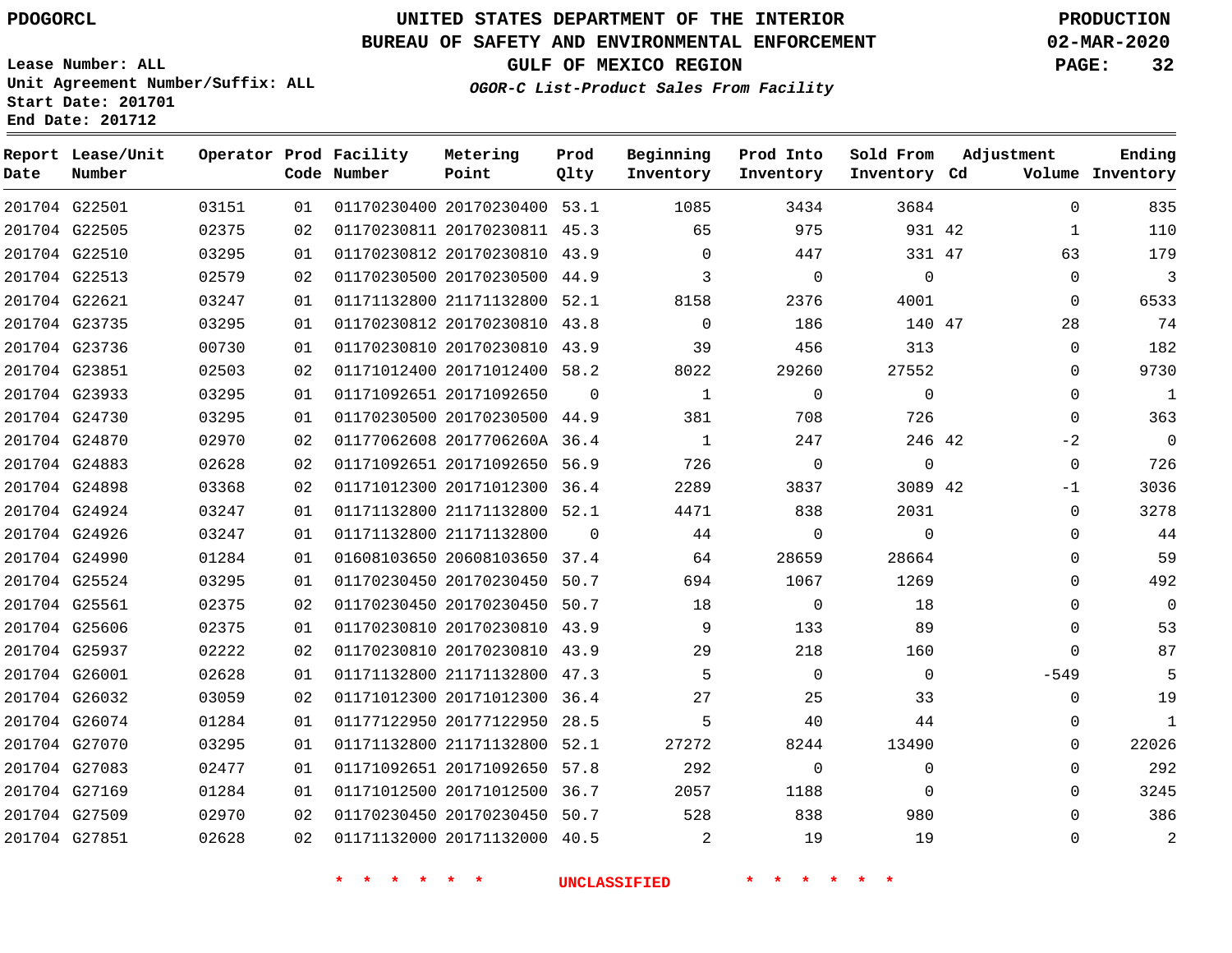**Date**

# **UNITED STATES DEPARTMENT OF THE INTERIOR PDOGORCL PRODUCTION**

**Prod Qlty**

#### **BUREAU OF SAFETY AND ENVIRONMENTAL ENFORCEMENT 02-MAR-2020**

**Lease Number: ALL Unit Agreement Number/Suffix: ALL Start Date: 201701**

**Operator Prod Facility**

**Code Number**

**Metering Point**

**End Date: 201712**

**Report Lease/Unit**

**Number**

**GULF OF MEXICO REGION PAGE: 33**

**OGOR-C List-Product Sales From Facility**

**Beginning Inventory** **Prod Into Inventory** **Sold From Inventory**

|               | 201704 G27949 | 02871 | 01 | 01171012500 20171012500 35.4 |          | $\mathbf 0$  | 12             | $\mathbf 0$    | 0        | 12             |
|---------------|---------------|-------|----|------------------------------|----------|--------------|----------------|----------------|----------|----------------|
|               | 201704 G27988 | 00730 | 01 | 01608103650 20608103650 37.4 |          | 62           | 28390          | 28393          | 0        | 59             |
|               | 201704 G30654 | 02777 | 02 | 01170230810 20170230810 42.4 |          | $\Omega$     | 1              | 1              | $\Omega$ | $\Omega$       |
|               | 201704 G31369 | 02628 | 01 | 01171012300 20171012300 36.4 |          | 3066         | 4024           | 3978           | 0        | 3112           |
| 201704 G32113 |               | 02477 | 01 | 01170230811 20170230811 45.3 |          | 1133         | 16381          | 15664          | 0        | 1850           |
|               | 201704 G32197 | 01284 | 02 | 01171012500 20171012500 35.4 |          | 200          | 263            | $\mathbf 0$    | 0        | 463            |
|               | 201704 G32231 | 01284 | 01 | 01171012500 20171012500 36.7 |          | 305          | 218            | $\Omega$       | $\Omega$ | 523            |
| 201704 G32268 |               | 03295 | 01 | 01177295110 01177295110 42.2 |          | 50           | 64             | 49             | $\Omega$ | 65             |
|               | 201704 G32744 | 01284 | 02 | 01423210051 20170230510 47.6 |          | $\Omega$     | 167            | 53             | 0        | 114            |
| 201704 G32771 |               | 00730 | 01 | 01170230810 20170230810 43.9 |          | 38           | 910            | 585            | 0        | 363            |
|               | 201704 G33596 | 02503 | 02 | 01171132000 20171132000 40.5 |          | 53           | 1202           | 1205           | 0        | 50             |
|               | 201704 G33636 | 02628 | 01 | 01171132000 20171132000 40.5 |          | 1585         | 46937          | 46546          | 0        | 1976           |
| 201704 G34025 |               | 02970 | 02 | 01422450350 20170230810      | $\Omega$ | $\mathbf{0}$ | $\overline{0}$ | $\overline{0}$ | $\Omega$ | $\overline{0}$ |
| 201704 G34033 |               | 02628 | 01 | 01170230811 20170230811 45.3 |          | 317          | 15468          | 14038          | 0        | 1747           |
| 201704 G34671 |               | 02579 | 02 | 01423210051 20423210050 49.4 |          | $\Omega$     | $\Omega$       | $\Omega$       | $\Omega$ | $\overline{0}$ |
| 201705        | 00016         | 02375 | 01 | 01170513700 20170513700 26.4 |          | 2234         | 14591          | 15115 42       | $-2$     | 1708           |
| 201705        | 00026         | 02375 | 01 | 01170513700 20170513700 26.4 |          | 4213         | 27341          | 28354          | $\Omega$ | 3200           |
| 201705        | 00032         | 02375 | 01 | 01170513700 20170513700 30.4 |          | 267          | 2102           | 2137 42        | $-1$     | 231            |
| 201705        | 00049         | 03295 | 01 | 01171012300 20171012300 36.8 |          | 18601        | 17725          | 18577          | $\Omega$ | 17749          |
| 201705        | 00050         | 03295 | 01 | 01171012300 20171012300 36.8 |          | 1052         | 1619           | 1051           | 0        | 1620           |
| 201705        | 00051         | 03295 | 01 | 01171012300 20171012300 36.8 |          | 1289         | 1013           | 1287           | 0        | 1015           |
| 201705        | 00052         | 03295 | 01 | 01171012300 20171012300 36.8 |          | 1545         | 2463           | 1543           | $\Omega$ | 2465           |
| 201705        | 00079         | 03247 | 01 | 01170230810 20170230810 43.9 |          | 44           | 1              | $\overline{0}$ | 0        | 45             |
| 201705        | 00081         | 03295 | 01 | 01170230450 20170230450 50.4 |          | 197          | 1              | 28             | $\Omega$ | 170            |
| 201705        | 00082         | 03295 | 01 | 01170230450 20170230450 50.5 |          | 29           | 0              | 4              | 0        | 25             |
| 201705        | 00196         | 02375 | 01 | 01171012300 20171012300 36.8 |          | 11158        | 13281          | 11141          | 0        | 13298          |
| 201705        | 00244         | 03295 | 01 | 01170231290 01170231290 51.2 |          | 258          | 1930           | 1889           | $\Omega$ | 299            |

**\* \* \* \* \* \* UNCLASSIFIED \* \* \* \* \* \***

01170231290 51.2

**Inventory Cd Volume**

**Adjustment**

**Ending**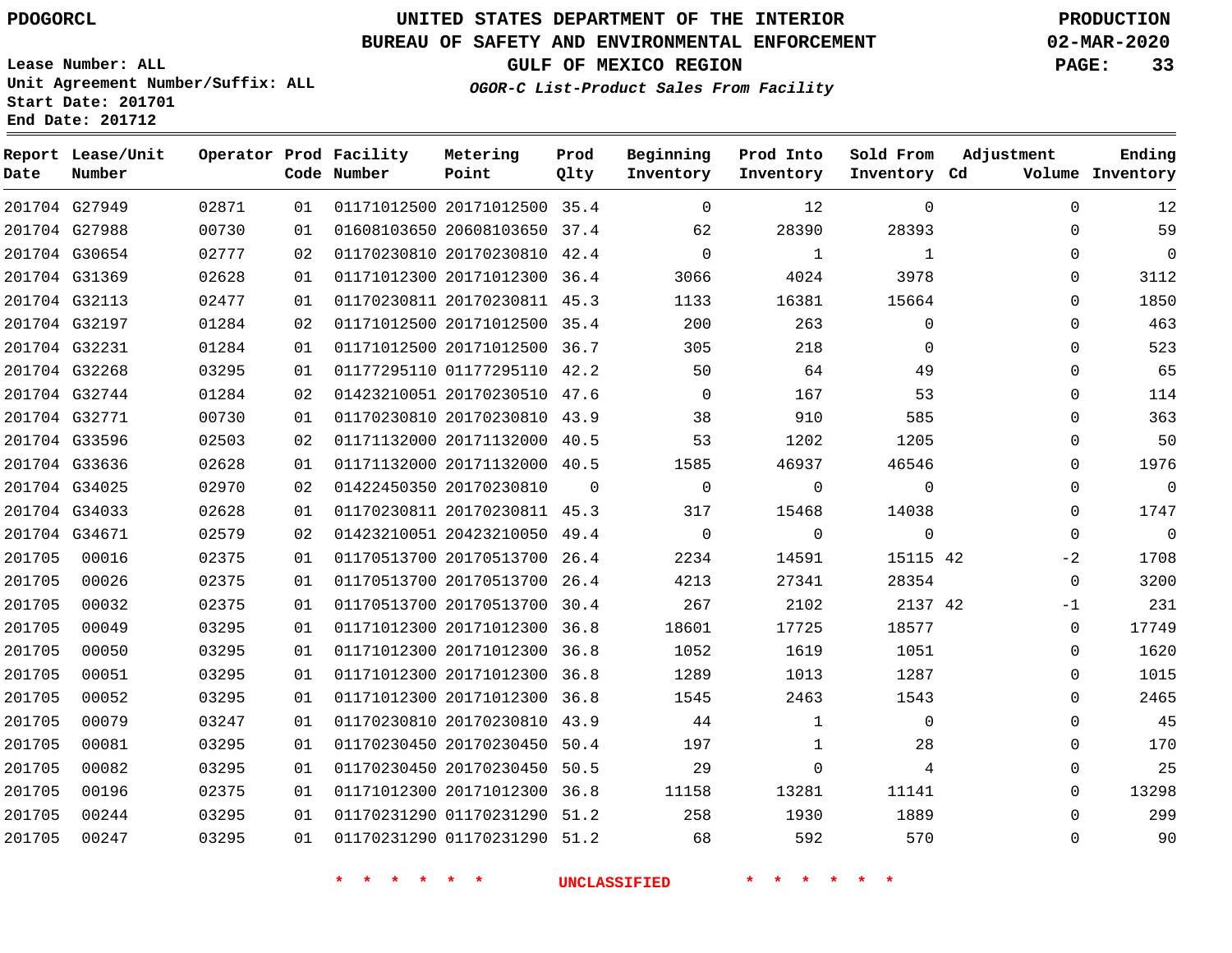**Date**

**End Date: 201712**

**Report Lease/Unit**

**Number**

# **UNITED STATES DEPARTMENT OF THE INTERIOR PDOGORCL PRODUCTION**

**Prod Qlty**

#### **BUREAU OF SAFETY AND ENVIRONMENTAL ENFORCEMENT 02-MAR-2020**

**Lease Number: ALL Unit Agreement Number/Suffix: ALL Start Date: 201701**

**Operator Prod Facility**

**Code Number**

**OGOR-C List-Product Sales From Facility**

**Sold From Inventory**

**Prod Into Inventory**

**Beginning Inventory**

**GULF OF MEXICO REGION PAGE: 34**

**Inventory Cd Volume**

**Adjustment**

  $\Omega$  $\Omega$   $\Omega$  $\Omega$  -1  $\Omega$   $-1$  $\overline{0}$  $\overline{0}$  $-1$  $\overline{0}$   $\Omega$  $\Omega$  $-241$ -298199 -78883 -202571

**Ending**

| 201705 | 00353             | 03368 | 01 | 01170754800 20170754800      | 29   | 38     | 316         | 300         |                 |
|--------|-------------------|-------|----|------------------------------|------|--------|-------------|-------------|-----------------|
| 201705 | 00367             | 02375 | 01 | 01170513700 20170513700 26.4 |      | 325    | 1806        | 1920        |                 |
| 201705 | 00434             | 01284 | 01 | 01177112605 2017711260Y 32.4 |      | 112    | $\mathbf 0$ | $\mathbf 0$ |                 |
| 201705 | 00453             | 01284 | 01 | 01177112605 2017711260Y 32.4 |      | 71     | $\mathbf 0$ | $\mathbf 0$ |                 |
| 201705 | 00466             | 03295 | 01 | 01171012400 20171012400 55.1 |      | 1163   | 1338        | 1344        |                 |
| 201705 | 00479             | 03295 | 01 | 01171012500 20171012500      | 36.3 | 1126   | 394         | 720         |                 |
| 201705 | 00541             | 02222 | 01 | 01170530900 20170530900 52.1 |      | 3078   | $\mathbf 0$ | 56          |                 |
| 201705 | 00560             | 03288 | 01 | 01171132800 21171132800 48.6 |      | 980    | 348         | 572 42      |                 |
| 201705 | 00577             | 03059 | 01 | 01171012300 20171012300      | 36.8 | 7578   | 18867       | 7554        |                 |
| 201705 | 00593             | 03209 | 01 | 01171012300 20171012300      | 36.8 | 0      | 192         | 192         |                 |
| 201705 | 00599             | 02899 | 01 | 01170573602 20170573602      | 0    | 0      | $\mathbf 0$ | 0           |                 |
| 201705 | 00605             | 02899 | 01 | 01170573602 20170573602 32.5 |      | 911    | 997         | 919 42      |                 |
| 201705 | 00680             | 03217 | 01 | 01170230700 20170230700      | 0    | 422    | $\mathbf 0$ | $\mathbf 0$ |                 |
| 201705 | 00693             | 03368 | 01 | 01170754800 20170754800      | 29   | 44     | 279         | 275         |                 |
| 201705 | 00694             | 03368 | 02 | 01170754800 20170754800      | 29   | 909    | 5691        | 5620 42     |                 |
| 201705 | 00697             | 03368 | 01 | 01170754800 20170754800      | 29   | 143    | 896         | 885         |                 |
| 201705 | 00775             | 02899 | 01 | 01171131600 20171131600 42.2 |      | 121    | 3482        | 3330 42     |                 |
| 201705 | 00796             | 02628 | 01 | 01171012300 20171012300 36.8 |      | 3237   | 5326        | 3232        |                 |
| 201705 | 00839             | 02451 | 01 | 01170513800 20170513800      | 32.6 | 261    | 8317        | 7960        |                 |
| 201705 | 754303001A        | 00059 | 01 | 01170230811 20170230811 45.6 |      | 276    | 843         | 753 09      |                 |
| 201705 | 754306006A        | 00689 | 01 | 01608128271 20608128271 28.3 |      | 275420 | 448174      |             | 0 <sub>09</sub> |
| 201705 | 754306012A        | 01207 | 01 | 01608128270 20608128270      | 25.2 | 74615  | 101645      |             | 0 <sub>09</sub> |
| 201705 | 754306013A        | 01207 | 01 | 01608128270 20608128270      | 25.2 | 227585 | 266149      |             | 0 <sub>09</sub> |
|        | 201705 754307005A | 00078 | 01 | 01170573601 20170573601      | 26   | 185    | 1075        | 1091        |                 |
|        | 201705 754307017A | 02970 | 02 | 01171132800 20170230811 45.3 |      | 893    | 6767        | 6658        |                 |
| 201705 | 754310009A        | 00078 | 01 | 01170573601 20170573601      | 26   | 248    | 1406        | 1432        |                 |
|        | 201705 754315006A | 03368 | 01 | 01170754800 20170754800      | 29   | 123    | 704         | 706         |                 |
|        | 201705 7543880060 | 03295 | 01 | 01170230450 20170230450 50.4 |      | 131    | 1           | 19          |                 |
|        |                   |       |    |                              |      |        |             |             |                 |

**Metering Point**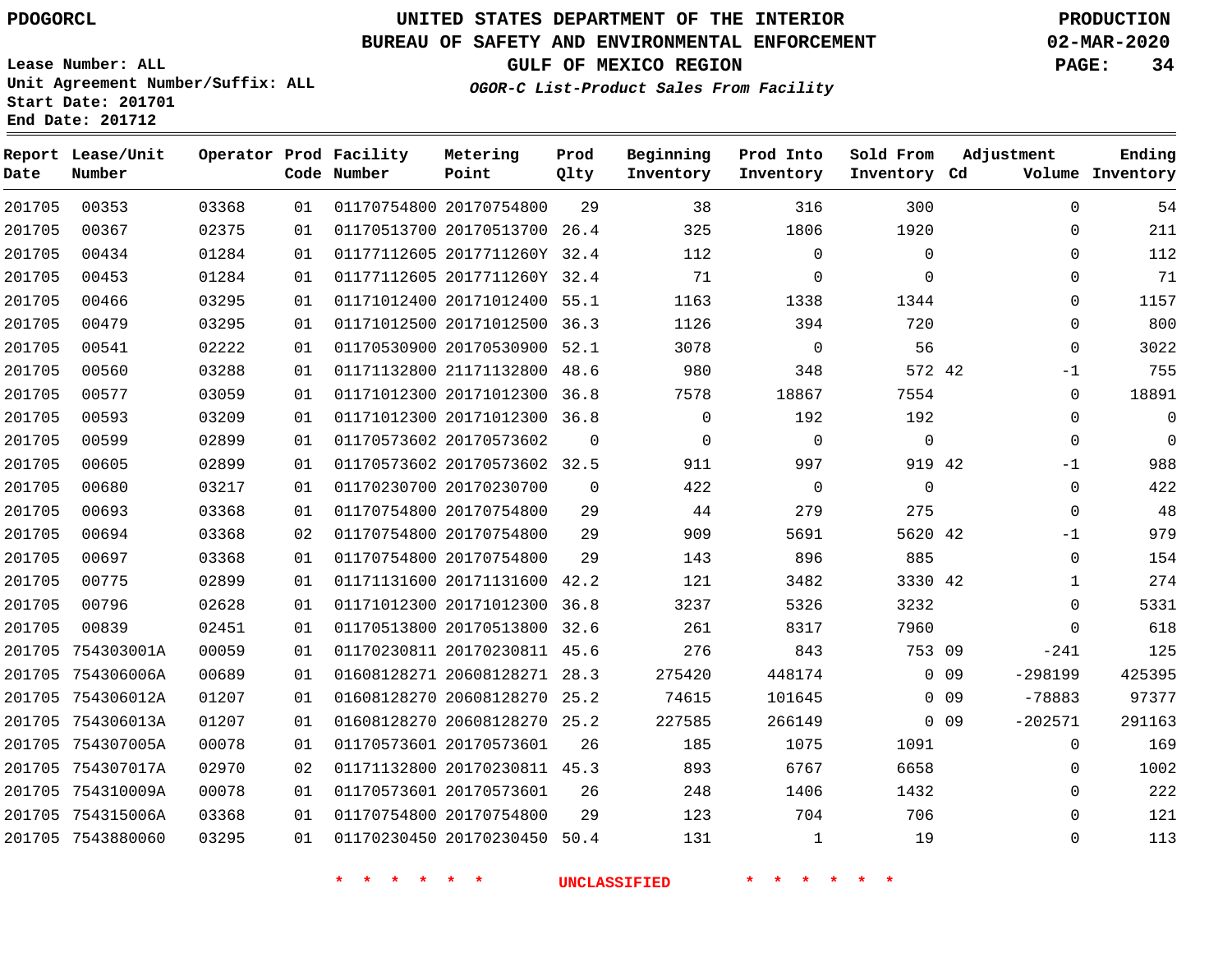**Prod**

#### **BUREAU OF SAFETY AND ENVIRONMENTAL ENFORCEMENT 02-MAR-2020**

**Lease Number: ALL Unit Agreement Number/Suffix: ALL Start Date: 201701**

**End Date: 201712**

**Report Lease/Unit**

**GULF OF MEXICO REGION PAGE: 35**

**Adjustment**

**Ending**

**OGOR-C List-Product Sales From Facility**

**Beginning Prod Into Sold From**

| Date | Number            |       |    | Code Number | Point                        | Qlty     | Inventory   | Inventory   | Inventory Cd |              | Volume Inventory |
|------|-------------------|-------|----|-------------|------------------------------|----------|-------------|-------------|--------------|--------------|------------------|
|      | 201705 7543890080 | 02375 | 01 |             | 01170513700 20170513700 31.4 |          | 171         | 1018        | 1077         | $\Omega$     | 112              |
|      | 201705 7543940080 | 03295 | 01 |             | 01170230811 20170230811 45.5 |          | 30          | 258         | 250          | $\mathbf 0$  | 38               |
|      | 201705 754396015A | 01284 | 01 |             | 01608103650 20608103650 37.3 |          | 10          | 3612        | 3604         | $\mathbf 0$  | 18               |
|      | 201705 8910020210 | 02451 | 01 |             | 01170513800 20170513800      | 32.6     | 2877        | 80732       | 77614        | $\Omega$     | 5995             |
|      | 201705 8910024540 | 02451 | 01 |             | 01170513800 20170513800      | 32.6     | 2773        | 77543       | 74558        | 0            | 5758             |
|      | 201705 8910029320 | 02375 | 01 |             | 01170513700 20170513700 30.4 |          | 5118        | 47016       | 46965 42     | 3            | 5172             |
|      | 201705 8910034440 | 02375 | 01 |             | 01170513700 20170513700      | 32.4     | 11461       | 87426       | 89271 42     | $-1$         | 9615             |
|      | 201705 8910039150 | 00078 | 01 |             | 01170573601 20170573601 25.9 |          | 1917        | 14822       | 14403        | $\mathbf 0$  | 2336             |
|      | 201705 8910086400 | 02222 | 02 |             | 01171012400 20171012400      | 55.1     | 3           | $\Omega$    | 3            | $\Omega$     | $\overline{0}$   |
|      | 201705 8910089160 | 02375 | 01 |             | 01170513700 20170513700 28.6 |          | 543         | 4344        | 4409         | $\Omega$     | 478              |
|      | 201705 891008927Y | 03151 | 01 |             | 01170230400 20170230400 52.5 |          | 18          | 11          | 27 42        | $\mathbf 1$  | $\mathbf{3}$     |
|      | 201705 8910116580 | 02375 | 01 |             | 01170513700 20170513700      | 29       | 490         | 3703        | 3786         | $\mathbf 0$  | 407              |
|      | 201705 8910116740 | 02375 | 01 |             | 01170513700 20170513700      | 29       | 2505        | 18959       | 19378 42     | $-1$         | 2085             |
|      | 201705 8910116770 | 02375 | 01 |             | 01170513700 20170513700      | 29       | 391         | 2865        | 2940 42      | $-1$         | 315              |
|      | 201705 8910116790 | 02375 | 01 |             | 01170513700 20170513700      | 28.7     | 1592        | 13421       | 13539 42     | 3            | 1477             |
|      | 201705 8910116800 | 02375 | 01 |             | 01170513700 20170513700      | 28.9     | 5057        | 38635       | 39442        | $\mathbf 0$  | 4250             |
|      | 201705 891011687A | 03368 | 01 |             | 01170754800 20170754800      | 29       | 39          | 319         | 303          | 0            | 55               |
|      | 201705 891011687C | 03368 | 01 |             | 01170754800 20170754800      | 29       | 226         | 1446        | 1424 42      | $\mathbf 1$  | 249              |
|      | 201705 891011687D | 03368 | 01 |             | 01170754800 20170754800      | 29       | 161         | 1036        | 1019         | $\Omega$     | 178              |
|      | 201705 891011687E | 03368 | 01 |             | 01170754800 20170754800      | 29       | 29          | $\mathbf 0$ | 29           | $\Omega$     | $\overline{0}$   |
|      | 201705 8910117330 | 03368 | 01 |             | 01170754800 20170754800      | 29       | 86          | 497         | 497 42       | $-1$         | 85               |
|      | 201705 8910123270 | 03295 | 01 |             | 01177215100 20177215102      | 30.4     | 43          | 4166        | 4160         | $\Omega$     | 49               |
|      | 201705 8910123320 | 03295 | 01 |             | 01177215100 20177215102 30.4 |          | 61          | 6240        | 6228         | $\mathbf 0$  | 73               |
|      | 201705 8910123330 | 03295 | 01 |             | 01177215100 20177215102 30.4 |          | 159         | 14304       | 14295        | 0            | 168              |
|      | 201705 8910169300 | 02375 | 01 |             | 01170230810 20170230810      | $\Omega$ | 10          | 0           | $\mathbf 0$  | $\mathbf 0$  | 10               |
|      | 201705 8910202560 | 02375 | 01 |             | 01170513700 20170513700 33.2 |          | 447         | 2895        | 3024         | $\mathbf{0}$ | 318              |
|      | 201705 G00972     | 03295 | 01 |             | 01171132000 20171132000      | 38       | $\mathbf 0$ | 4           | 4            | $\Omega$     | $\Omega$         |
|      | 201705 G00985     | 02375 | 01 |             | 0117709260A 2017709260A 33.8 |          | 378         | 3228        | 3227 42      | $-2$         | 377              |

**\* \* \* \* \* \* UNCLASSIFIED \* \* \* \* \* \***

**Operator Prod Facility Metering**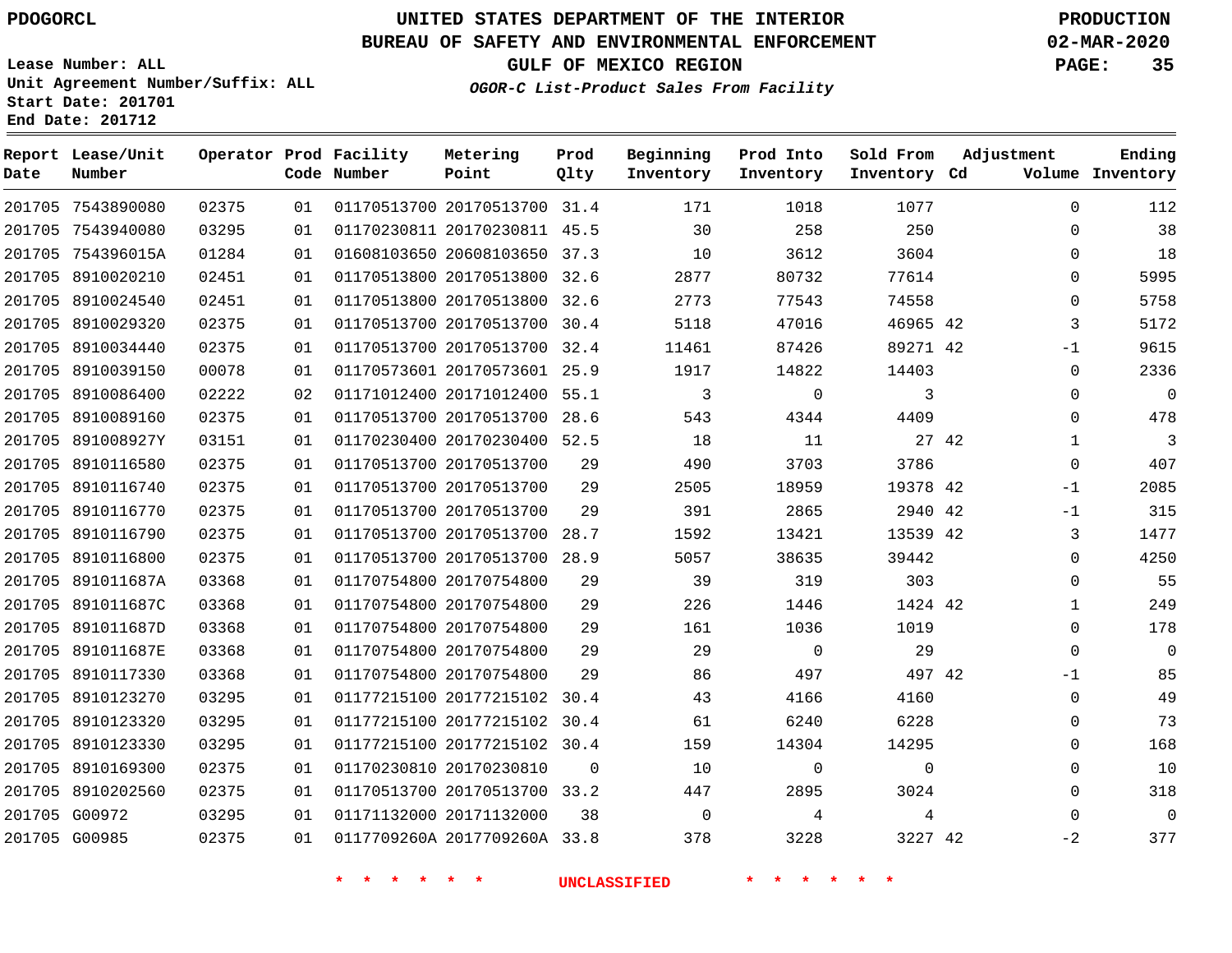# **UNITED STATES DEPARTMENT OF THE INTERIOR PDOGORCL PRODUCTION**

### **BUREAU OF SAFETY AND ENVIRONMENTAL ENFORCEMENT 02-MAR-2020**

**Lease Number: ALL Unit Agreement Number/Suffix: ALL Start Date: 201701**

## **GULF OF MEXICO REGION PAGE: 36**

**OGOR-C List-Product Sales From Facility**

| Date | Report Lease/Unit<br>Number |       |    | Operator Prod Facility<br>Code Number | Metering<br>Point            | Prod<br>Qlty | Beginning<br>Inventory | Prod Into<br>Inventory | Sold From<br>Inventory Cd | Adjustment |              | Ending<br>Volume Inventory |
|------|-----------------------------|-------|----|---------------------------------------|------------------------------|--------------|------------------------|------------------------|---------------------------|------------|--------------|----------------------------|
|      | 201705 G01036               | 03209 | 02 |                                       | 01171092651 20171092650      | 56.9         | 3275                   | $\Omega$               | $\mathbf 0$               |            | $\mathbf 0$  | 3275                       |
|      | 201705 G01083               | 02375 | 01 |                                       | 01170513700 20170513700 28.9 |              | 3112                   | 24267                  | 24710 42                  |            | $-2$         | 2667                       |
|      | 201705 G01084               | 02375 | 01 |                                       | 01170513700 20170513700      | 28.6         | 100                    | 783                    | 796 42                    |            | $-1$         | 86                         |
|      | 201705 G01090               | 02375 | 01 |                                       | 01170513700 20170513700      | 29           | 543                    | 3828                   | 3950                      |            | $\mathbf 0$  | 421                        |
|      | 201705 G01091               | 02375 | 01 |                                       | 01170513700 20170513700      | 28.9         | 2217                   | 16601                  | 16993 42                  |            | 1            | 1826                       |
|      | 201705 G01092               | 02375 | 01 |                                       | 01170513700 20170513700      | 29           | 717                    | 5050                   | 5212 42                   |            | $\mathbf{1}$ | 556                        |
|      | 201705 G01196               | 02375 | 02 |                                       | 01171132800 21171132800 48.6 |              | 13                     | 7                      | 13                        |            | $\mathbf 0$  | 7                          |
|      | 201705 G01198               | 03295 | 01 |                                       | 01171092651 20171092650      | $\Omega$     | 61                     | $\Omega$               | $\Omega$                  |            | $\mathbf 0$  | 61                         |
|      | 201705 G01208               | 03295 | 01 |                                       | 01171092651 20171092650      | $\Omega$     | 546                    | $\mathbf 0$            | $\Omega$                  |            | $\mathbf 0$  | 546                        |
|      | 201705 G01210               | 02375 | 02 |                                       | 01171132800 21171132800      | 48.6         | 814                    | 148                    | 416                       |            | $\Omega$     | 546                        |
|      | 201705 G01220               | 03295 | 01 |                                       | 01177092600 20177092600      | 41.8         | 436                    | 12437                  | 12505                     |            | $\mathbf 0$  | 368                        |
|      | 201705 G01351               | 03151 | 01 |                                       | 01170230400 20170230400 52.5 |              | 86                     | 280                    | 303                       |            | $\mathbf 0$  | 63                         |
|      | 201705 G01447               | 02375 | 02 |                                       | 01170513700 20170513700      | 26.4         | 50                     | 381                    | 386                       |            | $\mathbf 0$  | 45                         |
|      | 201705 G01497               | 02451 | 01 |                                       | 01170513800 20170513800 32.6 |              | 1467                   | 39221                  | 37776                     |            | $\Omega$     | 2912                       |
|      | 201705 G01498               | 02451 | 01 |                                       | 01170513800 20170513800      | 32.6         | 135                    | 3658                   | 3521                      |            | $\mathbf 0$  | 272                        |
|      | 201705 G01610               | 03295 | 01 |                                       | 01177215100 20177215102 30.5 |              | 15                     | 1005                   | 1008                      |            | 0            | 12                         |
|      | 201705 G01619               | 02375 | 01 |                                       | 01170513700 20170513700 31.4 |              | 1752                   | 12935                  | 13264 42                  |            | $-1$         | 1422                       |
|      | 201705 G01620               | 02375 | 01 |                                       | 01170513700 20170513700      | 31.4         | 464                    | 3326                   | 3424                      |            | 0            | 366                        |
|      | 201705 G01754               | 03295 | 01 |                                       | 01423210051 20423210050 69.8 |              | 3                      | 11                     | 11                        |            | $\Omega$     | 3                          |
|      | 201705 G01757               | 03295 | 01 |                                       | 01423210051 20423210050 69.8 |              | 81                     | 356                    | 346                       |            | $\mathbf 0$  | 91                         |
|      | 201705 G01848               | 01284 | 02 |                                       | 01423210051 20170230500      | 44.1         | 20                     | 29                     | 36                        |            | $\mathbf 0$  | 13                         |
|      |                             | 01978 | 02 |                                       | 01170230500 20170230500 44.1 |              | 1450                   | 2900                   | 3001                      |            | 0            | 1349                       |
|      |                             |       |    |                                       |                              |              | 1470                   | 2929                   | 3037                      |            | 0            | 1362                       |
|      | 201705 G01860               | 03295 | 01 |                                       | 01170231110 20170231110 41.1 |              | 5995                   | 3527                   | 7064                      |            | $\mathbf 0$  | 2458                       |
|      | 201705 G01865               | 03151 | 01 |                                       | 01171012500 20171012500 36.3 |              | 1725                   | 696                    | 1006 42                   |            | $-1$         | 1414                       |
|      | 201705 G01901               | 03295 | 01 |                                       | 01177215100 20177215102 30.4 |              | 6                      | 321                    | 323                       |            | $\mathbf 0$  | $\overline{4}$             |
|      | 201705 G01966               | 03295 | 01 |                                       | 01177215100 20177215102 30.4 |              | 99                     | 8036                   | 8041                      |            | $\Omega$     | 94                         |
|      | 201705 G01967               | 03295 | 01 |                                       | 01177215100 20177215102 30.4 |              | 128                    | 9424                   | 9441                      |            | $\Omega$     | 111                        |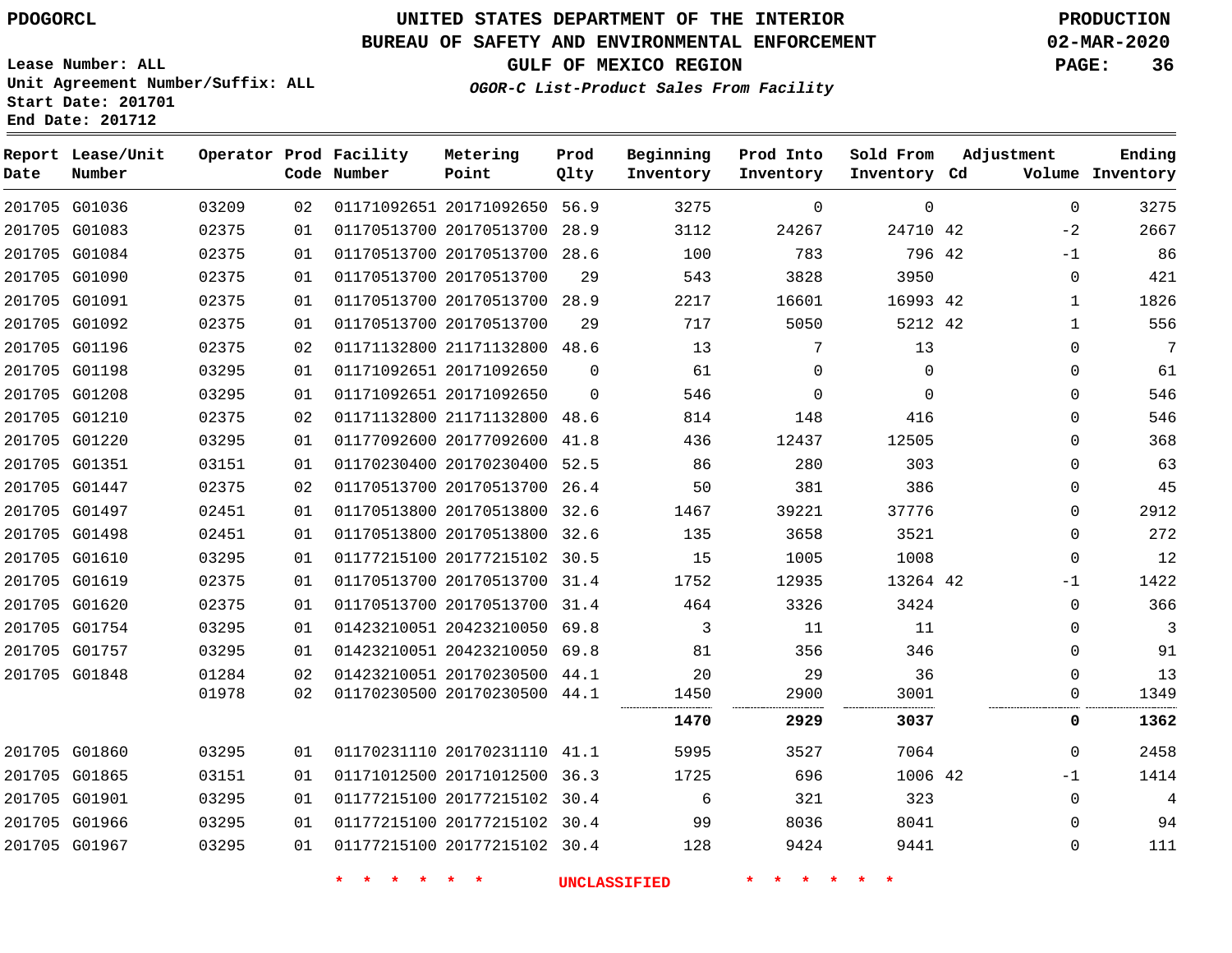### **UNITED STATES DEPARTMENT OF THE INTERIOR PDOGORCL PRODUCTION**

#### **BUREAU OF SAFETY AND ENVIRONMENTAL ENFORCEMENT 02-MAR-2020**

**Lease Number: ALL Unit Agreement Number/Suffix: ALL Start Date: 201701 End Date: 201712**

**GULF OF MEXICO REGION PAGE: 37**

**OGOR-C List-Product Sales From Facility**

| Date | Report Lease/Unit<br>Number |       |    | Operator Prod Facility<br>Code Number | Metering<br>Point            | Prod<br>Qlty | Beginning<br>Inventory | Prod Into<br>Inventory | Sold From<br>Inventory Cd | Adjustment   | Ending<br>Volume Inventory |
|------|-----------------------------|-------|----|---------------------------------------|------------------------------|--------------|------------------------|------------------------|---------------------------|--------------|----------------------------|
|      | 201705 G02111               | 02628 | 01 |                                       | 01171132000 20171132000      | 38           | 2696                   | 34708                  | 34493                     | $\Omega$     | 2911                       |
|      | 201705 G02161               | 03295 | 01 |                                       | 01171012500 20171012500 36.3 |              | 2935                   | 1223                   | 1672                      | $\Omega$     | 2486                       |
|      | 201705 G02317               | 03295 | 01 |                                       | 01171132000 20171132000      | 38           | 3                      | 40                     | 40                        | $\Omega$     | 3                          |
|      | 201705 G02353               | 01284 | 01 |                                       | 01170230450 20170230450      | 50.5         | 1180                   | 2                      | 167                       | 0            | 1015                       |
|      | 201705 G02354               | 01284 | 01 |                                       | 01170230450 20170230450      | 50.5         | 632                    | 1                      | 90                        | $\Omega$     | 543                        |
|      | 201705 G02429               | 02375 | 01 |                                       | 01170230811 20170230810      | $\Omega$     | 83                     | $\mathbf 0$            | $\mathbf 0$               | $\Omega$     | 83                         |
|      | 201705 G02601               | 02628 | 02 |                                       | 01171092651 20171092650      | 56.9         | 876                    | $\mathbf 0$            | $\Omega$                  | 0            | 876                        |
|      | 201705 G02665               | 02451 | 01 |                                       | 01423210051 20423210050 69.8 |              | 96                     | 473                    | 448                       | 0            | 121                        |
|      | 201705 G02705               | 02628 | 02 |                                       | 01170230810 20170230810 43.9 |              | 3141                   | 10                     | $\Omega$                  | 0            | 3151                       |
|      | 201705 G02825               | 03295 | 01 |                                       | 01170230812 20170230810      | $\Omega$     | 63                     | $\mathbf 0$            | $\Omega$                  | $\Omega$     | 63                         |
|      | 201705 G02826               | 03295 | 01 |                                       | 01170230812 20170230810      | $\Omega$     | $\Omega$               | 6                      | $\Omega$                  | $\Omega$     | 6                          |
|      |                             |       | 01 |                                       | 01170231110 20170231110 41.1 |              | 857                    | 422                    | 985                       | $\Omega$     | 294                        |
|      |                             |       |    |                                       |                              |              | 857                    | 428                    | 985                       | 0            | 300                        |
|      | 201705 G02895               | 02628 | 02 |                                       | 01171092651 20171092650 56.9 |              | 374                    | $\mathbf 0$            | 0                         | $\mathbf 0$  | 374                        |
|      | 201705 G02917               | 03247 | 01 |                                       | 01171092930 20171092930      | 42           | 7                      | 15                     | $\Omega$                  | $\Omega$     | 22                         |
|      | 201705 G03061               | 03026 | 01 |                                       | 01423210051 20423210050 69.9 |              | 84                     | 577                    | 514                       | $\Omega$     | 147                        |
|      | 201705 G03145               | 02375 | 02 |                                       | 01171132800 21171132800 48.6 |              | 14                     | 29                     | 14 42                     | $-1$         | 28                         |
|      | 201705 G03152               | 03295 | 01 |                                       | 01177092600 20177092600 41.8 |              | 336                    | 7539                   | 7652                      | $\mathbf 0$  | 223                        |
|      | 201705 G03331               | 02628 | 01 |                                       | 01171132800 20171132000      | 38           | 22                     | 293                    | 292                       | $\Omega$     | 23                         |
|      | 201705 G03593               | 03295 | 01 |                                       | 01171012500 20171012500 36.3 |              | 4                      | 3                      | 1                         | $\Omega$     | 6                          |
|      | 201705 G03793               | 03295 | 01 |                                       | 01171012500 20171012500 36.2 |              | 99                     | 36                     | 63                        | 0            | 72                         |
|      | 201705 G04081               | 03295 | 01 |                                       | 01170230812 20170230810      | $\Omega$     | 508                    | 4                      | $\Omega$                  | $\Omega$     | 512                        |
|      | 201705 G04087               | 02899 | 01 |                                       | 01177008150 01177008150      | 32.2         | 8346                   | 3543                   | 8011                      | $\mathbf{0}$ | 3878                       |
|      | 201705 G04232               | 00730 | 01 |                                       | 01171012500 20171012500 36.3 |              | 10179                  | 4060                   | 5990                      | $\Omega$     | 8249                       |
|      |                             | 03295 | 01 |                                       | 01171012500 20171012500 36.2 |              | 173                    | 96                     | 80                        | $\Omega$     | 189                        |
|      |                             |       |    |                                       |                              |              | 10352                  | 4156                   | 6070                      | 0            | 8438                       |
|      | 201705 G04421               | 03295 | 01 |                                       | 01171131600 20171131600 42.1 |              | 762                    | 17787                  | 17151                     | $\Omega$     | 1398                       |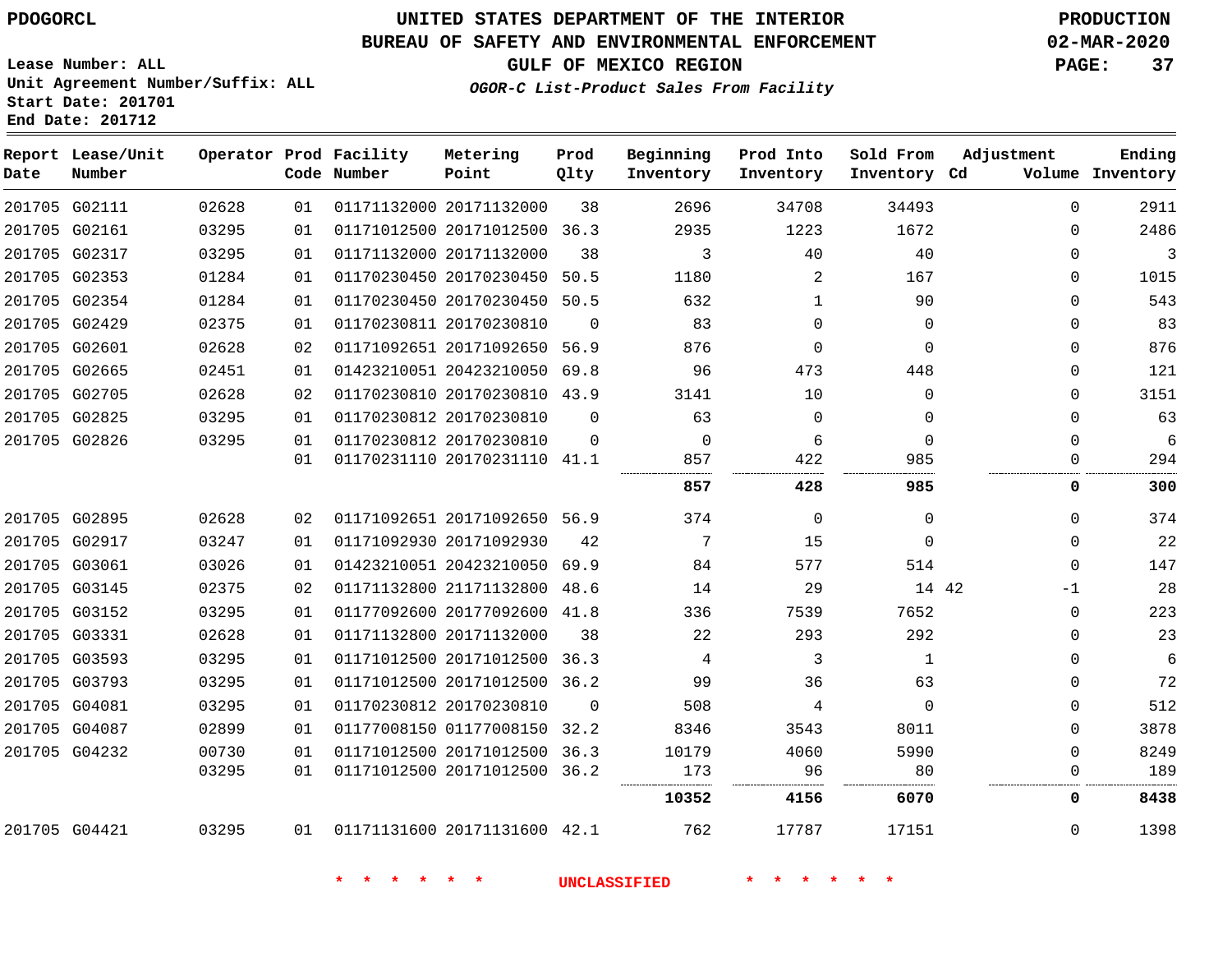**Date**

**End Date: 201712**

**Report Lease/Unit**

**Number**

### **UNITED STATES DEPARTMENT OF THE INTERIOR PDOGORCL PRODUCTION**

#### **BUREAU OF SAFETY AND ENVIRONMENTAL ENFORCEMENT 02-MAR-2020**

**Lease Number: ALL Unit Agreement Number/Suffix: ALL Start Date: 201701**

**Operator Prod Facility**

**Code Number**

**Metering Point**

**Prod Qlty**

**GULF OF MEXICO REGION PAGE: 38**

**Inventory Cd Volume**

**Adjustment**

**Ending**

**OGOR-C List-Product Sales From Facility**

**Beginning Inventory** **Prod Into Inventory** **Sold From Inventory**

|               | 201705 G04800 | 02970 | 02  | 01177062608 2017706260A 36.8 |          | $\Omega$ | 3            | 3        | 0           | $\mathbf 0$ |
|---------------|---------------|-------|-----|------------------------------|----------|----------|--------------|----------|-------------|-------------|
|               | 201705 G04809 | 02312 | 01  | 01177082950 20177082956      | 24.4     | 347      | 1982         | 1760     | 0           | 569         |
|               | 201705 G04818 | 03295 | 01  | 01170230500 20170230500 44.1 |          | 11       | 53           | 39       | 0           | 25          |
|               | 201705 G05006 | 01284 | 02  | 01423210051 20170230510 47.3 |          | 158      | $\mathbf{1}$ | 9        | 0           | 150         |
|               | 201705 G05283 | 01376 | 01  | 01170230810 20170230810      | 43.9     | 0        | $\Omega$     | $\Omega$ | $\Omega$    | $\mathbf 0$ |
|               | 201705 G05431 | 02970 | 02  | 01177062608 2017706260A 36.8 |          | 83       | 17737        | 17736    | $\Omega$    | 84          |
|               | 201705 G05504 | 00730 | 01  | 01171132800 21171132800      | 48.6     | 143      | 17           | 69       | $\Omega$    | 91          |
|               |               | 02970 | 02  | 01171132800 21171132800      | 48.6     | 8337     | 2355         | 4610     | 0           | 6082        |
|               |               | 03295 | 01  | 01171132800 21171132800 48.6 |          | 2624     | 977          | 1552     | 0           | 2049        |
|               |               |       |     |                              |          | 11104    | 3349         | 6231     | 0           | 8222        |
|               | 201705 G05505 | 02628 | O 1 | 01171132800 21171132800 52.1 |          | 112      | 10           | 53       | 0           | 69          |
|               |               |       | 01  | 01171012400 20171012400 58.2 |          | 193      | 338          | 238      | ∩           | 293         |
|               |               |       |     |                              |          | 305      | 348          | 291      | 0           | 362         |
|               | 201705 G05602 | 03247 | 01  | 01171012500 20171012500 36.3 |          | 161      | $\Omega$     | 161      | $\Omega$    | $\mathbf 0$ |
|               | 201705 G05612 | 03295 | 01  | 01171012500 20171012500      | 36.3     | 1780     | 1222         | 518      | 0           | 2484        |
|               | 201705 G06069 | 03295 | 01  | 01423210051 20423210050      | 69.8     | 25       | 106          | 104      | 0           | 27          |
|               | 201705 G06168 | 02801 | 02  | 01170230450 20170230450      | 50.5     | 86       | $\Omega$     | 12       | $\Omega$    | 74          |
| 201705 G06668 |               | 02375 | 01  | 01171132000 20171132000      | 38       | 472      | 3870         | 4019 42  | 2           | 325         |
|               | 201705 G07703 | 02375 | 02  | 01171132800 21171132800      | 48.6     | 9        | 0            |          | 4 4 2<br>-1 | 4           |
|               | 201705 G07736 | 02628 | 01  | 01171132800 20171132000      | 38       | $\Omega$ | 8            | 7        | $\Omega$    | 1           |
|               | 201705 G07760 | 01284 | 01  | 01177122950 20177122950      | 28.8     | 163      | 4943         | 4954     | 0           | 152         |
|               | 201705 G07917 | 03247 | 01  | 01170573602 20170573602      | 32.5     | 24181    | 24978        | 23683 42 | 1           | 25477       |
| 201705 G09631 |               | 01284 | 01  | 01177122950 20177122950      | 28.8     | 1        | 85           | 84       | $\Omega$    | 2           |
|               | 201705 G10794 | 03295 | 01  | 01177122950 20177122950      | 28.7     | 14       | 674          | 668      | 0           | 20          |
|               | 201705 G10910 | 03026 | 01  | 01177245110 2017724511G      | 43       | 0        | 6240         | 6240     | 0           | 0           |
|               | 201705 G11870 | 02375 | 01  | 01171132000 20171132000      | 38       | 74       | 627          | 649      | 0           | 52          |
|               | 201705 G11984 | 02801 | 02  | 01171092651 20171092650      | $\Omega$ | 126      | $\Omega$     | $\Omega$ | 0           | 126         |
|               | 201705 G12355 | 03209 | 01  | 01171012300 20171012300      | 36.8     | 23672    | 20261        | 22988    | $\Omega$    | 20945       |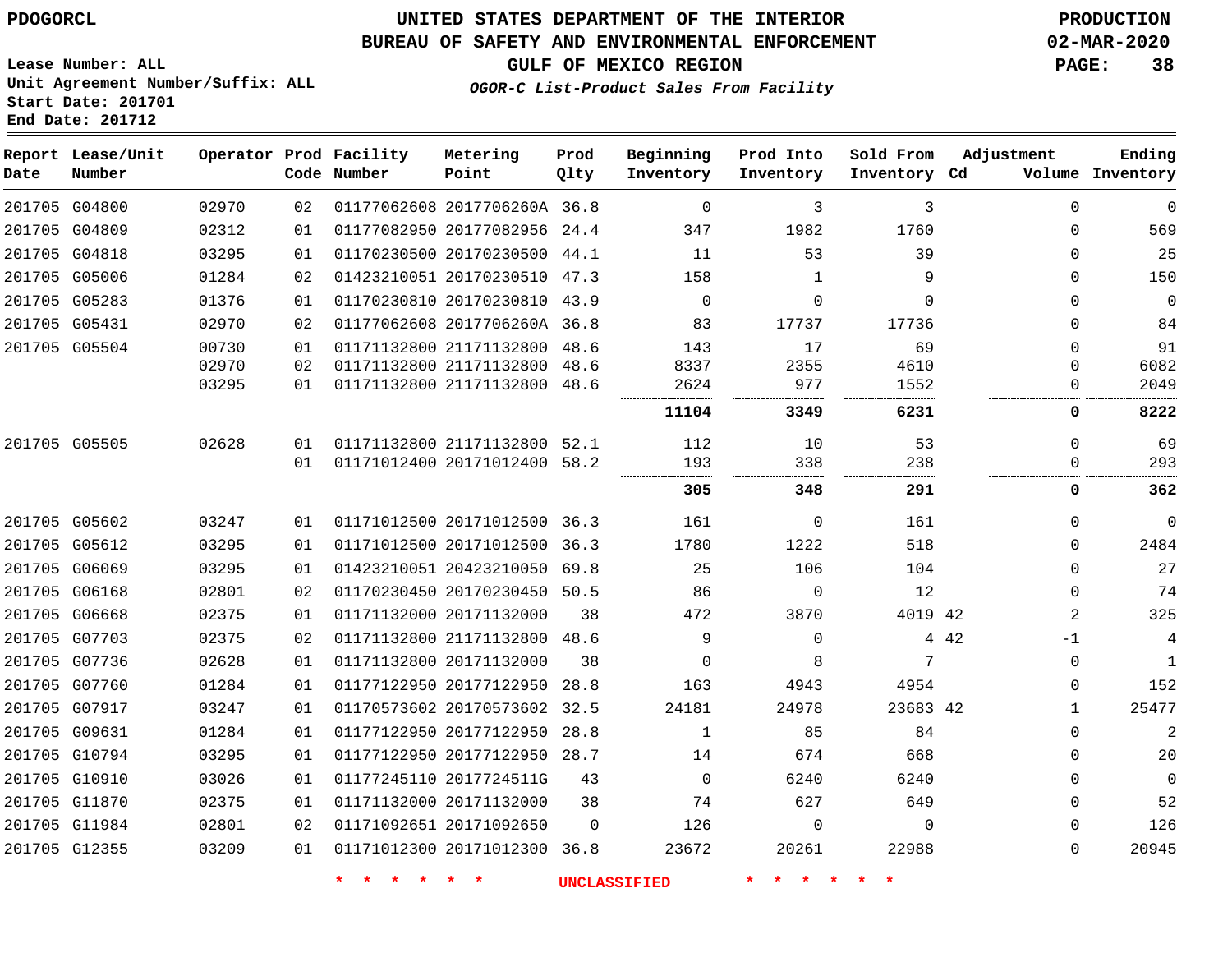**Date**

**Report Lease/Unit**

**Number**

### **UNITED STATES DEPARTMENT OF THE INTERIOR PDOGORCL PRODUCTION**

**Prod Qlty**

#### **BUREAU OF SAFETY AND ENVIRONMENTAL ENFORCEMENT 02-MAR-2020**

**Lease Number: ALL Unit Agreement Number/Suffix: ALL Start Date: 201701 End Date: 201712**

**Operator Prod Facility**

**Code Number**

**OGOR-C List-Product Sales From Facility**

**Beginning Inventory** **Prod Into Inventory** **Sold From Inventory**

**GULF OF MEXICO REGION PAGE: 39**

**Inventory Cd Volume**

**Adjustment**

  $\Omega$   $\Omega$  $\Omega$   $\Omega$  $\Omega$  $\overline{0}$  $\overline{0}$  $\overline{0}$  $\Omega$  $\overline{0}$  $\Omega$  $\Omega$  

**Ending**

| 201705 G12802 02628 |       |    |  | 01 01170230811 20170230811 45.6 16 35 84                                                                     |                |  |
|---------------------|-------|----|--|--------------------------------------------------------------------------------------------------------------|----------------|--|
| 201705 G13081       | 01284 |    |  | 01 01608103650 20608103650 37.3 73 32369                                                                     | 32274          |  |
| 201705 G13938       | 01284 |    |  | $01 \quad 01171012500 \quad 20171012500 \quad 36.3 \qquad \qquad 3691 \qquad \qquad 2842 \qquad \qquad 1772$ |                |  |
| 201705 G14342       | 02628 |    |  | 01 01170230811 20170230811 45.6 529 1093 1454                                                                |                |  |
| 201705 G14493       | 03247 |    |  | 01 01171092930 20171092930 0 14 30                                                                           | $\overline{0}$ |  |
| 201705 G14535       | 02628 |    |  | 01 01171012500 20171012500 36.3 2759 313 2437                                                                |                |  |
| 201705 G15050       | 03295 |    |  | 01 01170231110 20170231110 41.1 8694 4519                                                                    | 10064          |  |
| 201705 G15239       | 02375 |    |  | 02 01171012500 20171012500 36.3 1494 116 1375                                                                |                |  |
| 201705 G15277       | 03295 | 01 |  | 01171012400 20171012400 55.1 2461 3058 2875                                                                  |                |  |
| 201705 G16325       | 03295 |    |  | 01 01171012400 20171012400 55.1 13 96 26                                                                     |                |  |
| 201705 G16515       | 03026 |    |  | $01 \quad 01177245110 \quad 2017724511G \qquad 43 \qquad \qquad 0 \qquad \qquad 20474 \qquad \qquad 20474$   |                |  |
| 201705 G17754       | 02375 |    |  | 02 01170230510 20170230510 47.3 3356 0                                                                       | 191            |  |
| 201705 G17858       | 03295 | 01 |  | 01170530900 20170530900 52.1 673 0                                                                           | 13             |  |
| 201705 G17912       | 02970 |    |  | 02 01177062608 2017706260A 36.8 9 1755 1756                                                                  |                |  |
| 201705 G17921       | 03026 |    |  | 01 01171012500 20177062959 26.8 0 12571                                                                      | 12571          |  |
| 201705 G18043       | 03059 |    |  | $01 \quad 01171012500 \quad 20171012500 \quad 36.3 \qquad \qquad 2197 \qquad \qquad 737 \qquad \qquad 1436$  |                |  |
| 201705 G20605       | 02477 |    |  | $01 \quad 01423550141 \quad 20423550140 \quad 27.1 \qquad \qquad 442 \qquad \qquad 3922 \qquad \qquad 4070$  |                |  |
| 201705 G20660       | 03295 |    |  | 01 01170230450 20170230450 50.5 195 1                                                                        | 28             |  |
| 201705 G21096       | 03295 |    |  | 01 01170230811 20170230811 45.6 17 90 94                                                                     |                |  |
| 201705 G21592       | 02628 |    |  | $02 \quad 01171132000 \quad 20171132000 \qquad 38 \qquad \qquad 15 \qquad \qquad 176 \qquad \qquad 176$      |                |  |
| 201705 G21655       | 03247 |    |  | 01  01171132800  21171132800  48.6  2229  656  1243                                                          |                |  |
| 201705 G22268       | 02777 |    |  | 02 01170230810 20427090151 52.8 0                                                                            | $\overline{0}$ |  |
| 201705 G22501       | 03151 |    |  | 01 01170230400 20170230400 52.5 835 3549 3589                                                                |                |  |
| 201705 G22505       | 02375 |    |  | 02 01170230811 20170230811 45.6 110 655 669 42                                                               |                |  |
| 201705 G22510       | 03295 |    |  | 01 01170230812 20170230810 0 179 0 0                                                                         | $\overline{0}$ |  |
| 201705 G22513 02579 |       |    |  | 02 01170230500 20170230500 44.9 3 0                                                                          | $\overline{0}$ |  |
| 201705 G22621 03247 |       |    |  | 01 01171132800 21171132800 48.6 6533 3624 4378                                                               |                |  |
|                     |       |    |  | * * * * * * UNCLASSIFIED * * * * * *                                                                         |                |  |

**Metering Point**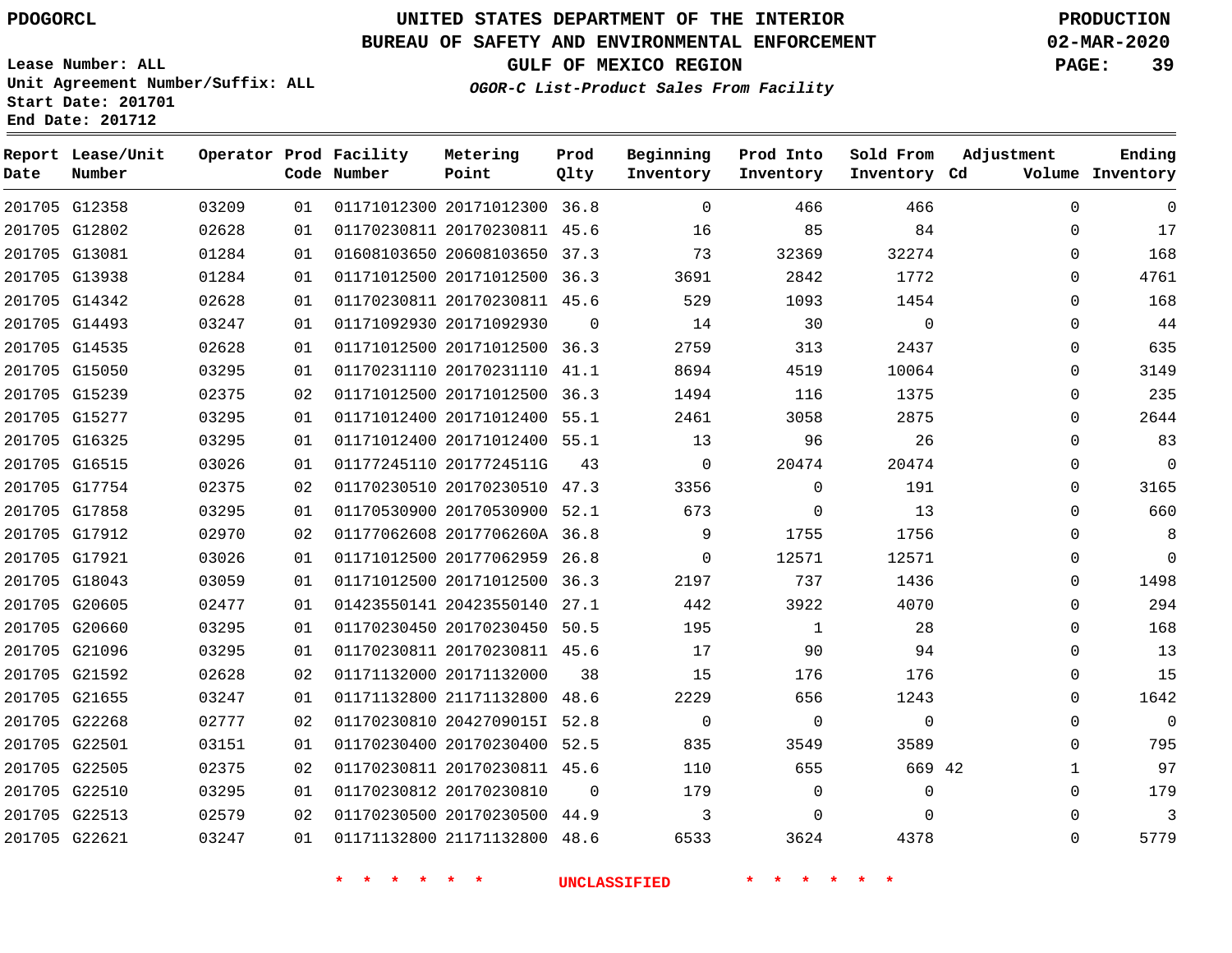### **UNITED STATES DEPARTMENT OF THE INTERIOR PDOGORCL PRODUCTION**

### **BUREAU OF SAFETY AND ENVIRONMENTAL ENFORCEMENT 02-MAR-2020**

**Lease Number: ALL Unit Agreement Number/Suffix: ALL Start Date: 201701**

**GULF OF MEXICO REGION PAGE: 40**

**OGOR-C List-Product Sales From Facility**

| Date          | Report Lease/Unit<br>Number |       |    | Operator Prod Facility<br>Code Number | Metering<br>Point            | Prod<br>Qlty | Beginning<br>Inventory | Prod Into<br>Inventory | Sold From<br>Inventory Cd | Adjustment  | Ending<br>Volume Inventory |
|---------------|-----------------------------|-------|----|---------------------------------------|------------------------------|--------------|------------------------|------------------------|---------------------------|-------------|----------------------------|
|               | 201705 G23735               | 03295 | 01 |                                       | 01170230812 20170230810      | $\Omega$     | 74                     | $\mathbf{1}$           | $\Omega$                  | $\Omega$    | 75                         |
| 201705 G23736 |                             | 00730 | 01 |                                       | 01170230810 20170230810      | $\Omega$     | 182                    | $\mathbf{1}$           | $\Omega$                  | $\Omega$    | 183                        |
|               | 201705 G23851               | 02503 | 02 |                                       | 01171012400 20171012400 55.1 |              | 9730                   | 8293                   | 10852                     | $\Omega$    | 7171                       |
| 201705 G23933 |                             | 03295 | 01 |                                       | 01171092651 20171092650      | $\Omega$     | 1                      | $\Omega$               | $\Omega$                  | $\Omega$    | $\mathbf{1}$               |
|               | 201705 G24730               | 03295 | 01 |                                       | 01170230500 20170230500      | 44           | 363                    | 830                    | 807                       | $\Omega$    | 386                        |
|               | 201705 G24870               | 02970 | 02 |                                       | 01177062608 2017706260A 36.8 |              | 1                      | 345                    | 345 42                    | $-1$        | $\Omega$                   |
| 201705 G24883 |                             | 02628 | 02 |                                       | 01171092651 20171092650 56.9 |              | 726                    | $\overline{0}$         | $\mathbf{0}$              | $\mathbf 0$ | 726                        |
|               | 201705 G24898               | 03368 | 02 |                                       | 01171012300 20171012300 36.8 |              | 3036                   | 3275                   | 3033                      | $\Omega$    | 3278                       |
| 201705 G24924 |                             | 03247 | 01 |                                       | 01171132800 21171132800 48.6 |              | 3278                   | 768                    | 1761                      | $\Omega$    | 2285                       |
| 201705 G24926 |                             | 03247 | 01 |                                       | 01171132800 21171132800      | $\Omega$     | 44                     | $\Omega$               | $\Omega$                  | $\Omega$    | 44                         |
|               | 201705 G24990               | 01284 | 01 |                                       | 01608103650 20608103650 37.3 |              | 59                     | 26054                  | 25979                     | $\Omega$    | 134                        |
| 201705 G25524 |                             | 03295 | 01 |                                       | 01170230450 20170230450 50.5 |              | 492                    | $\mathbf{1}$           | 70                        | $\Omega$    | 423                        |
|               | 201705 G25561               | 02375 | 02 |                                       | 01170230450 20170230450      | $\Omega$     | $\Omega$               | $\Omega$               | $\Omega$                  | $\Omega$    | $\mathbf 0$                |
|               | 201705 G25606               | 02375 | 01 |                                       | 01170230810 20170230810      | $\Omega$     | 53                     | $\Omega$               | $\Omega$                  | $\Omega$    | 53                         |
| 201705 G25937 |                             | 02222 | 02 |                                       | 01170230810 20170230810 43.9 |              | 87                     | 1                      | $\Omega$                  | $\Omega$    | 88                         |
|               | 201705 G26032               | 03059 | 01 |                                       | 01171012300 20171012300 36.8 |              | 19                     | 83                     | 19                        | $\Omega$    | 83                         |
| 201705 G26074 |                             | 01284 | 01 |                                       | 01177122950 20177122950      | 28.8         | 1                      | 93                     | 91                        | $\Omega$    | 3                          |
|               | 201705 G27070               | 03295 | 01 |                                       | 01171132800 21171132800 48.6 |              | 22026                  | 8919                   | 13338                     | $\Omega$    | 17607                      |
| 201705 G27083 |                             | 02477 | 01 |                                       | 01171092651 20171092650 57.8 |              | 292                    | $\Omega$               | $\Omega$                  | $\Omega$    | 292                        |
|               | 201705 G27169               | 01284 | 01 |                                       | 01171012500 20171012500 36.3 |              | 3245                   | 811                    | 1560                      | $\Omega$    | 2496                       |
|               | 201705 G27509               | 02970 | 02 |                                       | 01170230450 20170230450 50.5 |              | 386                    | $\Omega$               | 54                        | $\Omega$    | 332                        |
|               | 201705 G27851               | 02628 | 02 |                                       | 01171132000 20171132000      | 38           | 2                      | 12                     | 12                        | $\Omega$    | 2                          |
| 201705 G27949 |                             | 02871 | 01 |                                       | 01171012500 20171012500 36.3 |              | 12                     | $\Omega$               | 12                        | $\Omega$    | $\Omega$                   |
| 201705 G27988 |                             | 00730 | 01 |                                       | 01608103650 20608103650 37.3 |              | 59                     | 27301                  | 27219                     | $\Omega$    | 141                        |
| 201705 G30654 |                             | 02777 | 02 |                                       | 01170230810 20170230810 42.4 |              | $\overline{0}$         | 1                      | 1                         | $\Omega$    | $\mathbf 0$                |
| 201705 G31369 |                             | 02628 | 01 |                                       | 01171012300 20171012300 36.8 |              | 3112                   | 5524                   | 3106                      | $\Omega$    | 5530                       |
|               | 201705 G32113               | 02477 | 01 |                                       | 01170230811 20170230811 45.3 |              | 1850                   | 12473                  | 12477                     | $\Omega$    | 1846                       |
|               | 201705 G32197               | 01284 | 02 |                                       | 01171012500 20171012500 36.3 |              | 463                    | 234                    | 214                       | $\Omega$    | 483                        |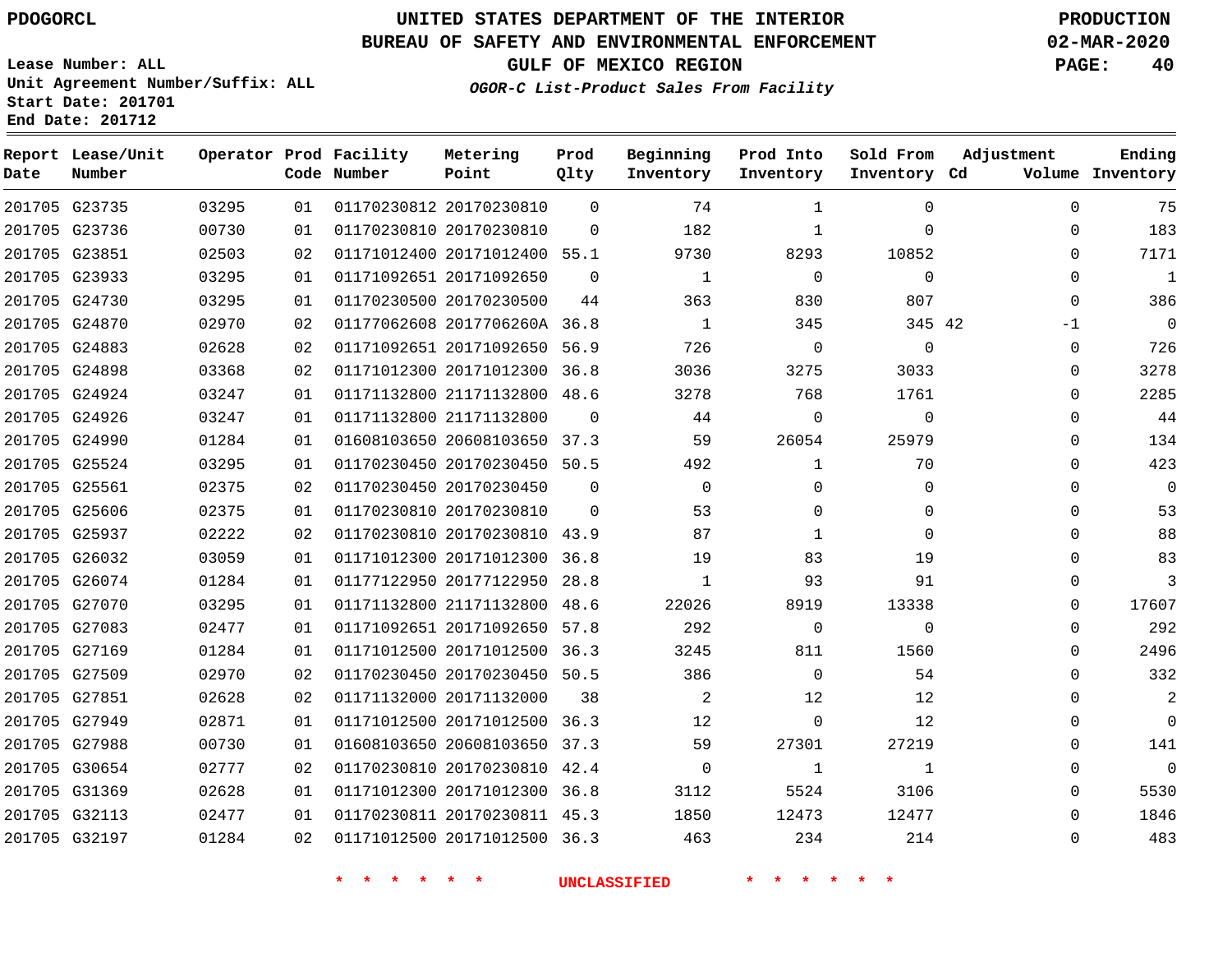**Lease Number: ALL**

**Start Date: 201701 End Date: 201712**

# **UNITED STATES DEPARTMENT OF THE INTERIOR PDOGORCL PRODUCTION**

### **BUREAU OF SAFETY AND ENVIRONMENTAL ENFORCEMENT 02-MAR-2020**

**Unit Agreement Number/Suffix: ALL**

**GULF OF MEXICO REGION PAGE: 41**

**OGOR-C List-Product Sales From Facility**

| Date   | Report Lease/Unit<br>Number |       |    | Operator Prod Facility<br>Code Number | Metering<br>Point            | Prod<br>Qlty | Beginning<br>Inventory | Prod Into<br>Inventory | Sold From<br>Inventory Cd | Adjustment           | Ending<br>Volume Inventory |
|--------|-----------------------------|-------|----|---------------------------------------|------------------------------|--------------|------------------------|------------------------|---------------------------|----------------------|----------------------------|
|        | 201705 G32231               | 01284 | 01 |                                       | 01171012500 20171012500 36.3 |              | 523                    | 99                     | 252                       | $\Omega$             | 370                        |
|        | 201705 G32268               | 03295 | 01 |                                       | 01177295110 01177295110 42.1 |              | 65                     | 56                     | 39                        | $\Omega$             | 82                         |
|        | 201705 G32744               | 01284 | 02 |                                       | 01423210051 20170230510 47.3 |              | 114                    | $\mathbf 0$            | 7                         | 0                    | 107                        |
|        | 201705 G32771               | 00730 | 01 |                                       | 01170230810 20170230810      | $\Omega$     | 363                    | 1                      |                           | 0.42<br>$\mathbf{1}$ | 365                        |
|        | 201705 G33596               | 02503 | 02 |                                       | 01171132000 20171132000      | 38           | 51                     | 611                    | 610                       | 0                    | 52                         |
|        | 201705 G33636               | 02628 | 01 |                                       | 01171132000 20171132000      | 38           | 1976                   | 30392                  | 29818                     | $\Omega$             | 2550                       |
|        | 201705 G34033               | 02628 | 01 |                                       | 01170230811 20170230811 45.6 |              | 1747                   | 7986                   | 8551                      | 0                    | 1182                       |
|        | 201705 G34671               | 02579 | 02 |                                       | 01423210051 20423210050 49.4 |              | $\mathbf 0$            | $\mathbf 0$            | $\Omega$                  | $\Omega$             | $\mathbf 0$                |
| 201706 | 00016                       | 02375 | 01 |                                       | 01170513700 20170513700 25.7 |              | 1708                   | 12571                  | 12225                     | $\Omega$             | 2054                       |
| 201706 | 00026                       | 02375 | 01 |                                       | 01170513700 20170513700 25.7 |              | 3200                   | 23683                  | 23018 42                  | 5                    | 3870                       |
| 201706 | 00032                       | 02375 | 01 |                                       | 01170513700 20170513700      | 30.4         | 231                    | 1442                   | 1452                      | $\mathbf{0}$         | 221                        |
| 201706 | 00049                       | 03295 | 01 |                                       | 01171012300 20171012300 36.6 |              | 17749                  | 14485                  | 19173                     | $\Omega$             | 13061                      |
| 201706 | 00050                       | 03295 | 01 |                                       | 01171012300 20171012300      | 36.6         | 1620                   | 1379                   | 1756                      | $\Omega$             | 1243                       |
| 201706 | 00051                       | 03295 | 01 |                                       | 01171012300 20171012300 36.6 |              | 1015                   | 806                    | 1094                      | 0                    | 727                        |
| 201706 | 00052                       | 03295 | 01 |                                       | 01171012300 20171012300      | 36.6         | 2465                   | 2816                   | 2742                      | $\Omega$             | 2539                       |
| 201706 | 00079                       | 03247 | 01 |                                       | 01170230810 20170230810      | 43.9         | 45                     | 36                     | $\mathbf 0$               | 0                    | 81                         |
| 201706 | 00081                       | 03295 | 01 |                                       | 01170230450 20170230450      | 50.6         | 170                    | $\Omega$               | 28                        | $\Omega$             | 142                        |
| 201706 | 00082                       | 03295 | 01 |                                       | 01170230450 20170230450      | 50.6         | 25                     | $\mathbf 0$            | 4                         | $\mathbf 0$          | 21                         |
| 201706 | 00196                       | 02375 | 01 |                                       | 01171012300 20171012300      | 36.6         | 13298                  | 6489                   | 13935 42                  | $-1$                 | 5851                       |
| 201706 | 00244                       | 03295 | 01 |                                       | 01170231290 01170231290      | 48.4         | 299                    | 740                    | 862                       | $\mathbf 0$          | 177                        |
| 201706 | 00247                       | 03295 | 01 |                                       | 01170231290 01170231290 48.4 |              | 90                     | 439                    | 439                       | $\Omega$             | 90                         |
| 201706 | 00253                       | 02375 | 01 |                                       | 01170230810 20170230810      | $\mathbf 0$  | $\mathbf 0$            | 6                      | $\overline{0}$            | 0                    | 6                          |
| 201706 | 00353                       | 03368 | 01 |                                       | 01170754800 20170754800      | 29           | 54                     | 360                    | 325 42                    | 1                    | 90                         |
| 201706 | 00367                       | 02375 | 01 |                                       | 01170513700 20170513700 25.7 |              | 211                    | 1551                   | 1508 42                   | $-1$                 | 253                        |
| 201706 | 00434                       | 01284 | 01 |                                       | 01177112605 2017711260Y 32.4 |              | 112                    | $\mathbf 0$            | $\mathbf 0$               | $\mathbf{0}$         | 112                        |
| 201706 | 00453                       | 01284 | 01 |                                       | 01177112605 2017711260Y 32.4 |              | 71                     | $\Omega$               | $\Omega$                  | $\Omega$             | 71                         |
| 201706 | 00466                       | 03295 | 01 |                                       | 01171012400 20171012400 60.1 |              | 1157                   | $\Omega$               | 1157                      | $\Omega$             | $\mathbf 0$                |
| 201706 | 00479                       | 03295 | 01 |                                       | 01171012500 20171012500 35.5 |              | 800                    | 718                    | 944                       | $\Omega$             | 574                        |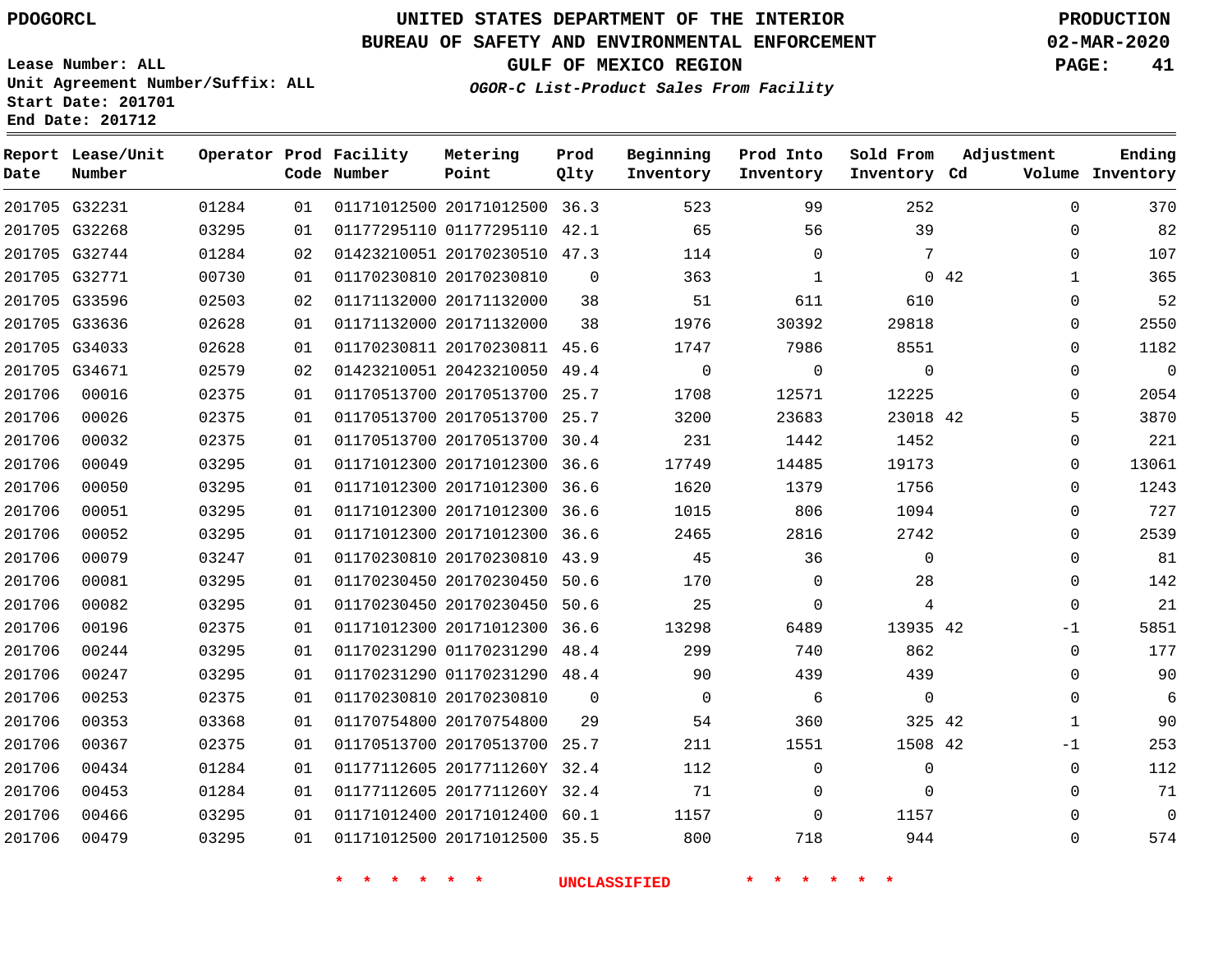**Report Lease/Unit**

**Number**

# **UNITED STATES DEPARTMENT OF THE INTERIOR PDOGORCL PRODUCTION**

**Prod Qlty**

#### **BUREAU OF SAFETY AND ENVIRONMENTAL ENFORCEMENT 02-MAR-2020**

**GULF OF MEXICO REGION PAGE: 42**

**Metering Point**

**Ending**

**Lease Number: ALL Unit Agreement Number/Suffix: ALL Start Date: 201701 End Date: 201712**

**Operator Prod Facility**

**OGOR-C List-Product Sales From Facility**

**Beginning Inventory** **Prod Into Inventory**

**Sold From Inventory**

**Adjustment**

| Date   | Number            |       |    | Code Number | Point                        | Qlty     | Inventory   | Inventory | Inventory Cd |                 |              | Volume Inventory |
|--------|-------------------|-------|----|-------------|------------------------------|----------|-------------|-----------|--------------|-----------------|--------------|------------------|
| 201706 | 00541             | 02222 | 01 |             | 01170530900 20170530900 50.2 |          | 3022        | $\Omega$  | 51           |                 | $\Omega$     | 2971             |
| 201706 | 00560             | 03288 | 01 |             | 01171132800 21171132800 41.9 |          | 755         | 95        | 329 42       |                 | $-1$         | 520              |
| 201706 | 00577             | 03059 | 01 |             | 01171012300 20171012300 36.6 |          | 18891       | 18548     | 20714        |                 | $\mathbf 0$  | 16725            |
| 201706 | 00593             | 03209 | 01 |             | 01171012300 20171012300 36.6 |          | $\mathbf 0$ | 174       | 174          |                 | $\mathbf 0$  | $\mathbf 0$      |
| 201706 | 00605             | 02899 | 01 |             | 01170573602 20170573602 33.1 |          | 988         | $\Omega$  | 17           |                 | $\Omega$     | 971              |
| 201706 | 00680             | 03217 | 01 |             | 01170230700 20170230700      | $\Omega$ | 422         | $\Omega$  | $\mathbf 0$  |                 | $\Omega$     | 422              |
| 201706 | 00693             | 03368 | 01 |             | 01170754800 20170754800      | 29       | 48          | 95        | 119          |                 | $\mathbf 0$  | 24               |
| 201706 | 00694             | 03368 | 01 |             | 01170754800 20170754800      | 29       | 979         | 5777      | 5313 42      |                 | $-5$         | 1438             |
| 201706 | 00697             | 03368 | 01 |             | 01170754800 20170754800      | 29       | 153         | 1023      | 922 42       |                 | 1            | 255              |
| 201706 | 00775             | 02899 | 01 |             | 01171131600 20171131600 43.2 |          | 274         | 7995      | 7331         |                 | $\mathbf 0$  | 938              |
| 201706 | 00796             | 02628 | 01 |             | 01171012300 20171012300 36.6 |          | 5333        | 5294      | 5853         |                 | $\mathbf 0$  | 4774             |
| 201706 | 00839             | 02451 | 01 |             | 01170513800 20170513800 32.6 |          | 618         | 7365      | 7976         |                 | $\mathbf{0}$ | 7                |
| 201706 | 754303001A        | 00059 | 01 |             | 01170230811 20170230811 44.7 |          | 125         | 1115      | 777 09       |                 | $-250$       | 213              |
| 201706 | 754306006A        | 00689 | 01 |             | 01608128271 20608128271      | 28.3     | 425395      | 888433    |              | 0 <sub>09</sub> | $-895808$    | 418020           |
| 201706 | 754306012A        | 01207 | 01 |             | 01608128270 20608128270      | 25.2     | 97377       | 96984     |              | 0 <sub>09</sub> | $-149765$    | 44596            |
| 201706 | 754306013A        | 01207 | 01 |             | 01608128270 20608128270      | 25.2     | 291163      | 250192    |              | 0.09            | $-388145$    | 153210           |
|        | 201706 754307005A | 00078 | 01 |             | 01170573601 20170573601 26.3 |          | 169         | 1227      | 1183 42      |                 | $\mathbf 1$  | 214              |
| 201706 | 754307017A        | 02970 | 02 |             | 01171132800 20170230811 44.7 |          | 1002        | 4690      | 4797 42      |                 | $-1$         | 894              |
| 201706 | 754310009A        | 00078 | 01 |             | 01170573601 20170573601 26.3 |          | 222         | 1166      | 1184 42      |                 | -1           | 203              |
|        | 201706 754315006A | 03368 | 01 |             | 01170754800 20170754800      | 29       | 121         | 772       | 701 42       |                 | $\mathbf{1}$ | 193              |
|        | 201706 7543880060 | 03295 | 01 |             | 01170230450 20170230450 50.6 |          | 113         | 1         | 19           |                 | $\mathbf 0$  | 95               |
| 201706 | 7543890080        | 02375 | 01 |             | 01170513700 20170513700      | 31.4     | 112         | 892       | 868 42       |                 | 1            | 137              |
| 201706 | 7543940080        | 03295 | 01 |             | 01170230811 20170230811 44.6 |          | 38          | 163       | 170          |                 | 0            | 31               |
| 201706 | 754396015A        | 01284 | 01 |             | 01608103650 20608103650 37.8 |          | 18          | 3927      | 3933         |                 | 0            | 12               |
| 201706 | 8910020210        | 02451 | 01 |             | 01170513800 20170513800      | 32.6     | 5995        | 78667     | 84590        |                 | $\Omega$     | 72               |
| 201706 | 8910024540        | 02451 | 01 |             | 01170513800 20170513800 32.6 |          | 5758        | 66744     | 72441        |                 | $\mathbf 0$  | 61               |
| 201706 | 8910029320        | 02375 | 01 |             | 01170513700 20170513700 30.4 |          | 5172        | 48524     | 46257 42     |                 | $-3$         | 7436             |
|        | 201706 8910034440 | 02375 | 01 |             | 01170513700 20170513700 32.4 |          | 9615        | 82550     | 79513 42     |                 | -1           | 12651            |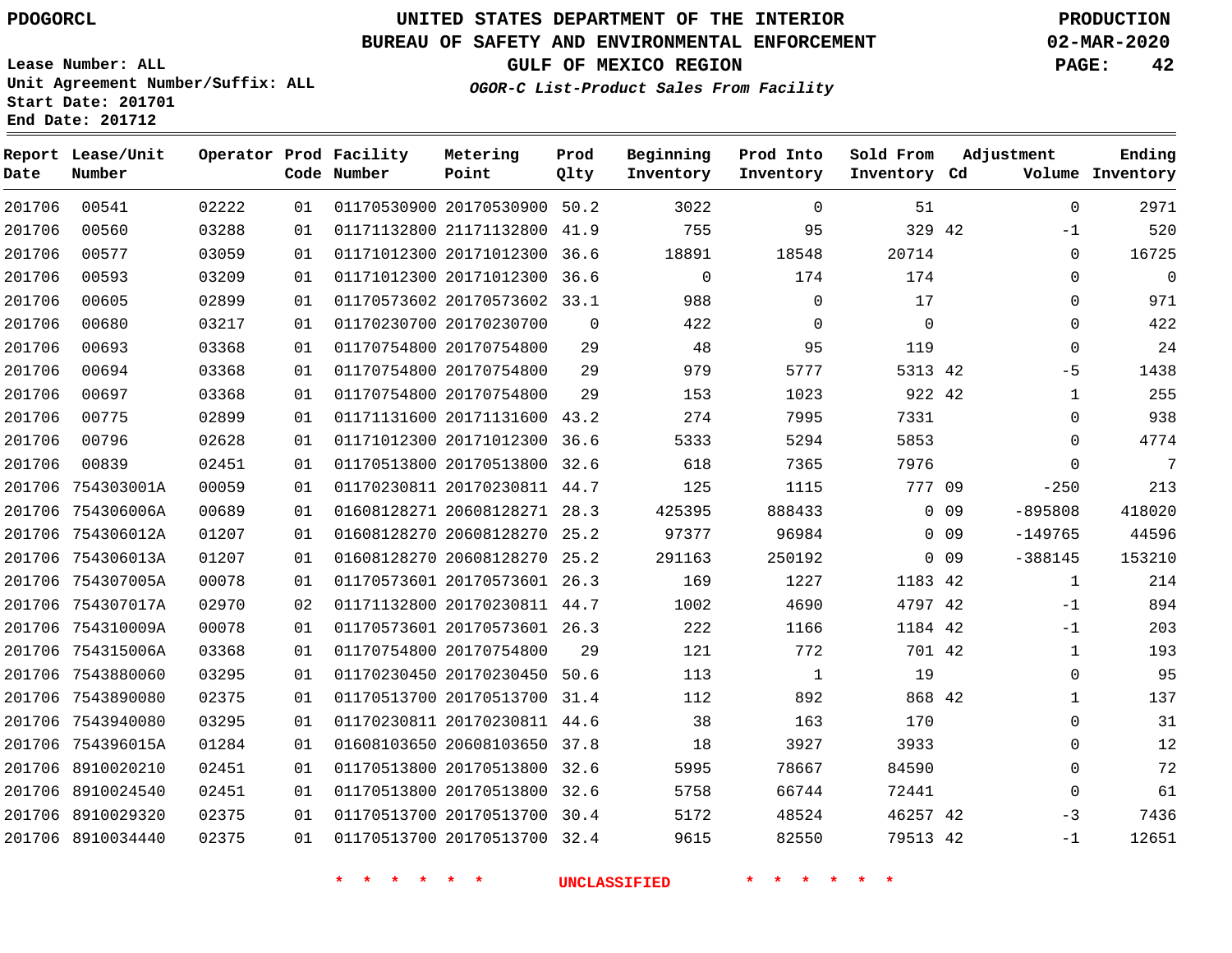# **UNITED STATES DEPARTMENT OF THE INTERIOR PDOGORCL PRODUCTION**

### **BUREAU OF SAFETY AND ENVIRONMENTAL ENFORCEMENT 02-MAR-2020**

**Lease Number: ALL Unit Agreement Number/Suffix: ALL Start Date: 201701**

**GULF OF MEXICO REGION PAGE: 43**

**OGOR-C List-Product Sales From Facility**

| Date   | Report Lease/Unit<br>Number |       |    | Operator Prod Facility<br>Code Number | Metering<br>Point            | Prod<br>Qlty | Beginning<br>Inventory | Prod Into<br>Inventory | Sold From<br>Inventory Cd | Adjustment | Ending<br>Volume Inventory |
|--------|-----------------------------|-------|----|---------------------------------------|------------------------------|--------------|------------------------|------------------------|---------------------------|------------|----------------------------|
|        | 201706 8910039150           | 00078 | 01 |                                       | 01170573601 20170573601 26.3 |              | 2336                   | 19085                  | 18101 42                  |            | 2<br>3322                  |
|        | 201706 8910089160           | 02375 | 01 |                                       | 01170513700 20170513700 28.6 |              | 478                    | 5335                   | 4996 42                   |            | 818<br>$\mathbf{1}$        |
|        | 201706 891008927Y           | 03151 | 01 |                                       | 01170230400 20170230400      | 52           | 3                      | $\mathbf 0$            | 3                         |            | $\mathbf 0$<br>$\Omega$    |
|        | 201706 8910116580           | 02375 | 01 |                                       | 01170513700 20170513700      | 29           | 407                    | 2964                   | 2917                      |            | 454<br>$\Omega$            |
|        | 201706 8910116740           | 02375 | 01 |                                       | 01170513700 20170513700 28.9 |              | 2085                   | 16160                  | 15769 42                  |            | 2477<br>$\mathbf 1$        |
|        | 201706 8910116770           | 02375 | 01 |                                       | 01170513700 20170513700      | 29           | 315                    | 2285                   | 2250                      |            | 350<br>$\Omega$            |
|        | 201706 8910116790           | 02375 | 01 |                                       | 01170513700 20170513700      | 28.7         | 1477                   | 15229                  | 14370 42                  | -3         | 2333                       |
|        | 201706 8910116800           | 02375 | 01 |                                       | 01170513700 20170513700      | 28.8         | 4250                   | 40353                  | 38418                     |            | 6185<br>$\Omega$           |
|        | 201706 891011687A           | 03368 | 01 |                                       | 01170754800 20170754800      | 29           | 55                     | 349                    | 317                       |            | 87<br>$\Omega$             |
|        | 201706 891011687C           | 03368 | 01 |                                       | 01170754800 20170754800      | 29           | 248                    | 1604                   | 1452                      |            | 400<br>0                   |
| 201706 | 891011687D                  | 03368 | 01 |                                       | 01170754800 20170754800      | 29           | 178                    | 885                    | 842                       |            | 221<br>$\Omega$            |
|        | 201706 891011687E           | 03368 | 01 |                                       | 01170754800 20170754800      | 29           | $\mathbf 0$            | 76                     | 57                        |            | 19<br>$\Omega$             |
|        | 201706 8910117330           | 03368 | 01 |                                       | 01170754800 20170754800      | 29           | 85                     | 581                    | 521                       |            | 145<br>$\Omega$            |
|        | 201706 8910123270           | 03295 | 01 |                                       | 01177215100 20177215102 30.4 |              | 49                     | 4130                   | 4128                      |            | 51<br>$\Omega$             |
|        | 201706 8910123320           | 03295 | 01 |                                       | 01177215100 20177215102 30.4 |              | 73                     | 8061                   | 8035                      |            | 99<br>$\Omega$             |
|        | 201706 8910123330           | 03295 | 01 |                                       | 01177215100 20177215102 30.4 |              | 168                    | 13291                  | 13295                     |            | 164<br>$\Omega$            |
|        | 201706 8910169300           | 02375 | 01 |                                       | 01170230810 20170230810      | 0            | 10                     | 45                     | 0                         |            | 55<br>$\Omega$             |
|        | 201706 8910202560           | 02375 | 01 |                                       | 01170513700 20170513700 32.2 |              | 318                    | 2806                   | 2694                      |            | 430<br>$\Omega$            |
|        | 201706 G00972               | 03295 | 01 |                                       | 01171132000 20171132000      | $\Omega$     | $\overline{0}$         | $\mathbf 0$            | $\mathbf 0$               |            | $\mathbf 0$<br>$\mathbf 0$ |
|        | 201706 G00985               | 02375 | 01 |                                       | 0117709260A 2017709260A 33.8 |              | 377                    | 2680                   | 2680 42                   | -1         | 376                        |
|        | 201706 G01036               | 03209 | 02 |                                       | 01171092651 20171092650 56.9 |              | 3275                   | $\Omega$               | $\Omega$                  |            | 3275<br>$\Omega$           |
|        | 201706 G01083               | 02375 | 01 |                                       | 01170513700 20170513700 28.9 |              | 2667                   | 20752                  | 20239                     |            | 3180<br>0                  |
|        | 201706 G01084               | 02375 | 01 |                                       | 01170513700 20170513700 28.6 |              | 86                     | 914                    | 860                       |            | 140<br>$\Omega$            |
|        | 201706 G01090               | 02375 | 01 |                                       | 01170513700 20170513700      | 29           | 421                    | 3472                   | 3361                      |            | 532<br>$\mathbf{0}$        |
|        | 201706 G01091               | 02375 | 01 |                                       | 01170513700 20170513700 28.9 |              | 1826                   | 13895                  | 13592                     |            | 2129<br>$\Omega$           |
|        | 201706 G01092               | 02375 | 01 |                                       | 01170513700 20170513700      | 29           | 556                    | 3875                   | 3837                      |            | $\mathbf 0$<br>594         |
|        | 201706 G01196               | 02375 | 02 |                                       | 01171132800 21171132800 41.9 |              | 7                      | $\Omega$               | 7                         |            | $\Omega$<br>$\mathbf 0$    |
|        | 201706 G01198               | 03295 | 01 |                                       | 01171092651 20171092650      | $\Omega$     | 61                     | $\Omega$               | $\Omega$                  |            | $\Omega$<br>61             |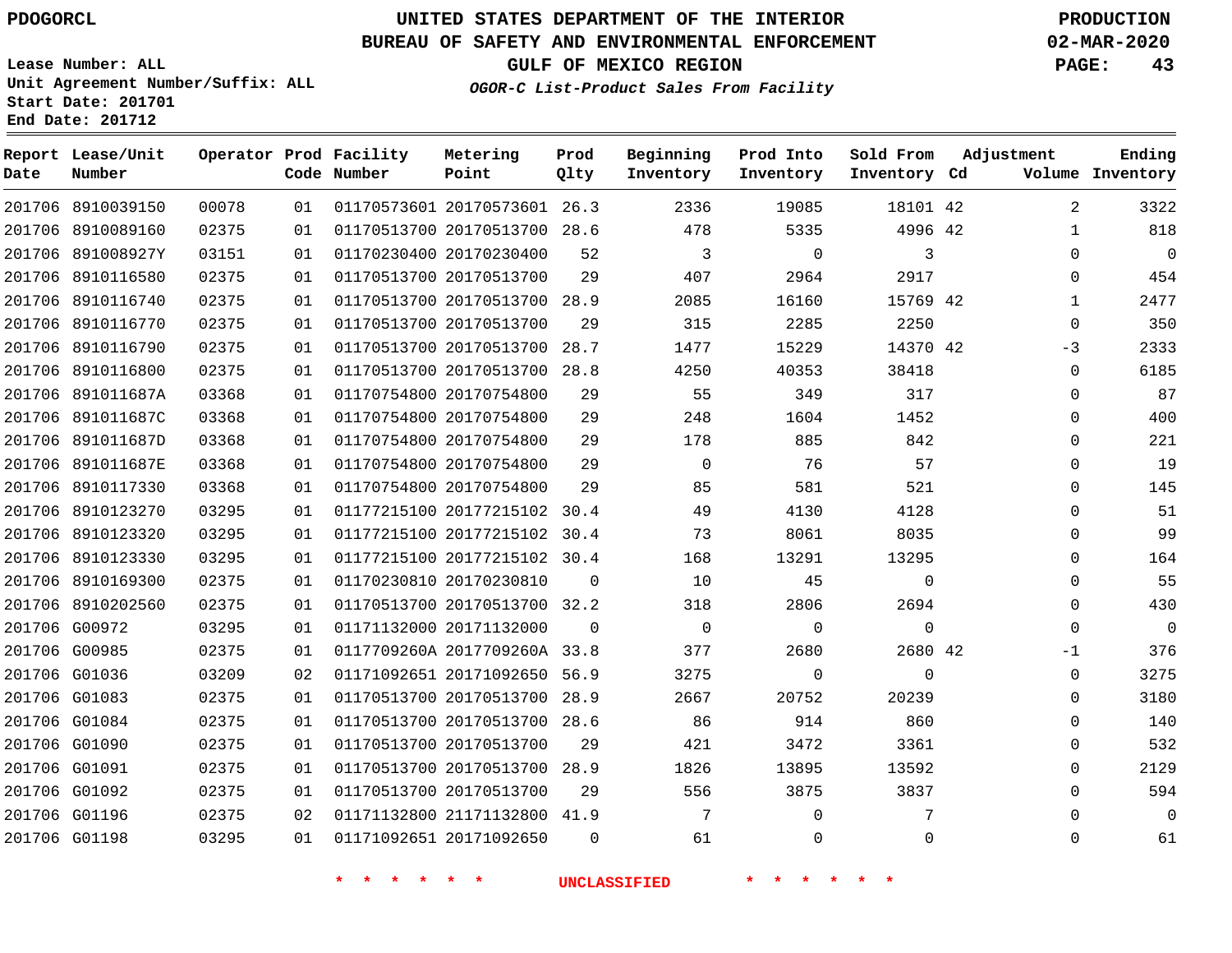**Lease Number: ALL**

# **UNITED STATES DEPARTMENT OF THE INTERIOR PDOGORCL PRODUCTION**

### **BUREAU OF SAFETY AND ENVIRONMENTAL ENFORCEMENT 02-MAR-2020**

**GULF OF MEXICO REGION PAGE: 44**

**Unit Agreement Number/Suffix: ALL Start Date: 201701 End Date: 201712**

| OGOR-C List-Product Sales From Facility |  |
|-----------------------------------------|--|
|-----------------------------------------|--|

| Date | Report Lease/Unit<br>Number |       |    | Operator Prod Facility<br>Code Number | Metering<br>Point            | Prod<br>Qlty | Beginning<br>Inventory | Prod Into<br>Inventory | Sold From<br>Inventory Cd | Adjustment   | Ending<br>Volume Inventory |
|------|-----------------------------|-------|----|---------------------------------------|------------------------------|--------------|------------------------|------------------------|---------------------------|--------------|----------------------------|
|      | 201706 G01208               | 03295 | 01 |                                       | 01171092651 20171092650      | $\Omega$     | 546                    | $\Omega$               | $\Omega$                  | $\Omega$     | 546                        |
|      | 201706 G01210               | 02375 | 02 |                                       | 01171132800 21171132800 41.9 |              | 546                    | $\Omega$               | 546                       | $\Omega$     | $\Omega$                   |
|      | 201706 G01220               | 03295 | 01 |                                       | 01177092600 20177092600      | 42.3         | 368                    | 9049                   | 9264                      | 0            | 153                        |
|      | 201706 G01351               | 03151 | 01 |                                       | 01170230400 20170230400      | 52           | 63                     | 163                    | 173                       | $\mathbf{0}$ | 53                         |
|      | 201706 G01447               | 02375 | 02 |                                       | 01170513700 20170513700 25.7 |              | 45                     | 318                    | 311                       | $\Omega$     | 52                         |
|      | 201706 G01497               | 02451 | 01 |                                       | 01170513800 20170513800 32.6 |              | 2912                   | 36133                  | 39012                     | 0            | 33                         |
|      | 201706 G01498               | 02451 | 01 |                                       | 01170513800 20170513800 32.6 |              | 272                    | 3505                   | 3774                      | $\Omega$     | 3                          |
|      | 201706 G01610               | 03295 | 01 |                                       | 01177215100 20177215102 30.4 |              | 12                     | 613                    | 617                       | 0            | 8                          |
|      | 201706 G01619               | 02375 | 01 |                                       | 01170513700 20170513700 31.4 |              | 1422                   | 12701                  | 12178 42                  | 3            | 1948                       |
|      | 201706 G01620               | 02375 | 01 |                                       | 01170513700 20170513700      | 31.4         | 366                    | 3204                   | 3079                      | $\mathbf{0}$ | 491                        |
|      | 201706 G01754               | 03295 | 01 |                                       | 01423210051 20423210050 72.6 |              | 3                      | $\mathbf 0$            | 3                         | 0            | $\Omega$                   |
|      | 201706 G01757               | 03295 | 01 |                                       | 01423210051 20423210050 72.5 |              | 91                     | 225                    | 286                       | 0            | 30                         |
|      | 201706 G01848               | 01284 | 02 |                                       | 01423210051 20170230500 44.1 |              | 13                     | 141                    | 9                         | $\mathbf{0}$ | 145                        |
|      |                             | 01978 | 02 |                                       | 01170230500 20170230500 44.1 |              | 1349                   | 727                    | 931                       | 0            | 1145                       |
|      |                             |       |    |                                       |                              |              | 1362                   | 868                    | 940                       | 0            | 1290                       |
|      | 201706 G01860               | 03295 | 01 |                                       | 01170231110 20170231110      | $\Omega$     | 2458                   | 5019                   | $\mathbf 0$               | 0            | 7477                       |
|      | 201706 G01865               | 03151 | 01 |                                       | 01171012500 20171012500 35.5 |              | 1414                   | 1284                   | 1671 42                   | -1           | 1026                       |
|      | 201706 G01901               | 03295 | 01 |                                       | 01177215100 20177215102 30.4 |              | 4                      | 227                    | 228                       | $\mathbf{0}$ | 3                          |
|      | 201706 G01966               | 03295 | 01 |                                       | 01177215100 20177215102 30.4 |              | 94                     | 7488                   | 7490                      | 0            | 92                         |
|      | 201706 G01967               | 03295 | 01 |                                       | 01177215100 20177215102      | 30.4         | 111                    | 7715                   | 7731                      | 0            | 95                         |
|      | 201706 G02111               | 02628 | 01 |                                       | 01171132000 20171132000 38.4 |              | 2911                   | 64255                  | 64958                     | 0            | 2208                       |
|      | 201706 G02161               | 03295 | 01 |                                       | 01171012500 20171012500 35.5 |              | 2486                   | 1740                   | 2835                      | 0            | 1391                       |
|      | 201706 G02317               | 03295 | 01 |                                       | 01171132000 20171132000      | 38.4         | 3                      | 84                     | 84                        | $\mathbf{0}$ | 3                          |
|      | 201706 G02353               | 01284 | 01 |                                       | 01170230450 20170230450 50.7 |              | 1015                   | 1                      | 169                       | 0            | 847                        |
|      | 201706 G02354               | 01284 | 01 |                                       | 01170230450 20170230450 50.7 |              | 543                    | 1                      | 90                        | $\mathbf{0}$ | 454                        |
|      | 201706 G02429               | 02375 | 01 |                                       | 01170230811 20170230810      | $\mathbf 0$  | 83                     | 271                    | $\mathbf 0$               | $\mathbf{0}$ | 354                        |
|      | 201706 G02601               | 02628 | 02 |                                       | 01171092651 20171092650 56.9 |              | 876                    | $\mathbf 0$            | $\Omega$                  | $\mathbf{0}$ | 876                        |
|      | 201706 G02613               | 02628 | 01 |                                       | 01171132000 20171132000 38.4 |              | $\mathbf 0$            | 3                      | 3                         | $\mathbf{0}$ | $\mathbf 0$                |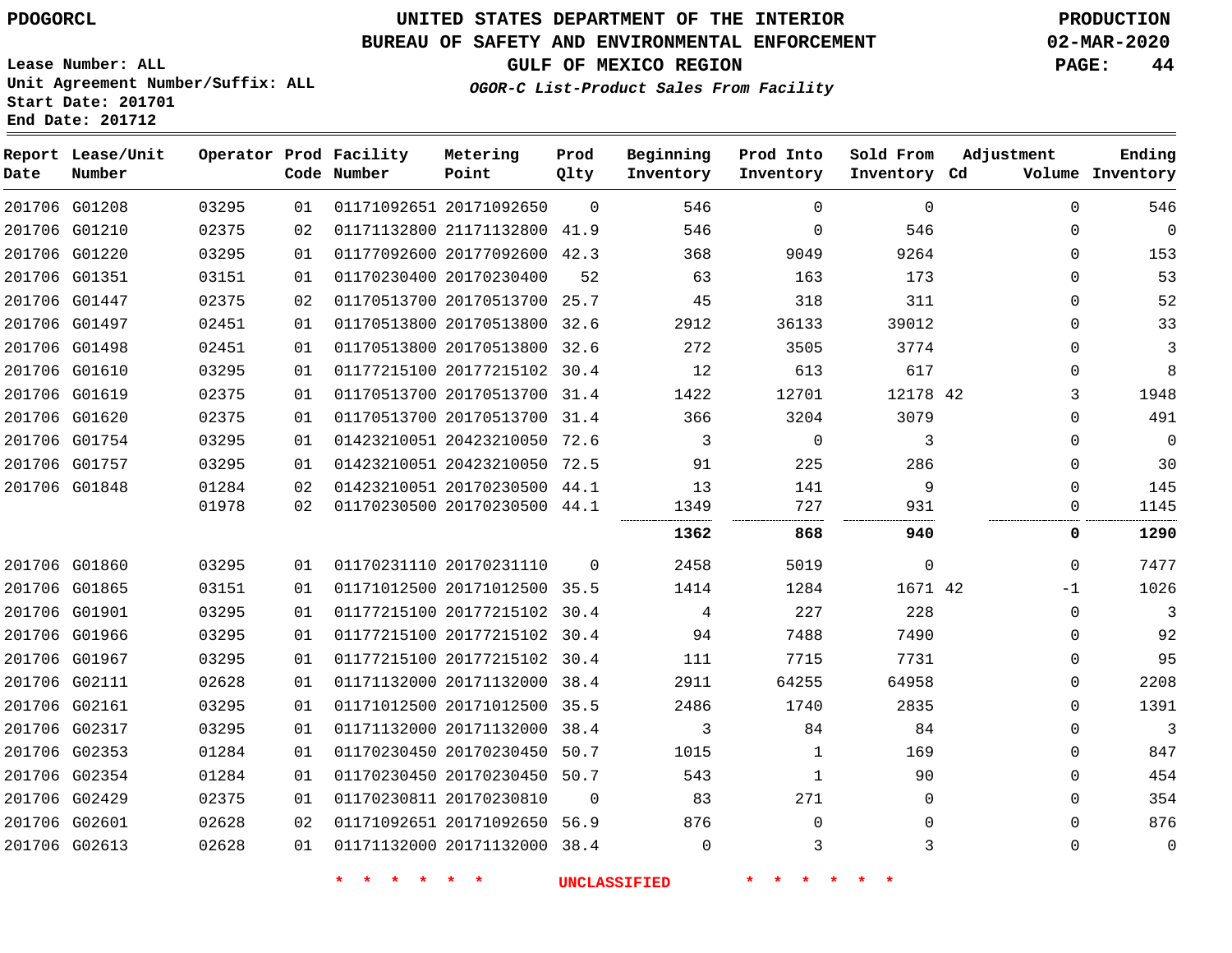#### **BUREAU OF SAFETY AND ENVIRONMENTAL ENFORCEMENT 02-MAR-2020**

**OGOR-C List-Product Sales From Facility**

**GULF OF MEXICO REGION PAGE: 45**

**Lease Number: ALL Unit Agreement Number/Suffix: ALL Start Date: 201701 End Date: 201712**

| Date | Report Lease/Unit<br>Number |       |    | Operator Prod Facility<br>Code Number | Metering<br>Point            | Prod<br>Qlty | Beginning<br>Inventory | Prod Into<br>Inventory | Sold From<br>Inventory Cd | Adjustment | Ending<br>Volume Inventory |
|------|-----------------------------|-------|----|---------------------------------------|------------------------------|--------------|------------------------|------------------------|---------------------------|------------|----------------------------|
|      | 201706 G02665               | 02451 | 01 |                                       | 01423210051 20423210050 72.5 |              | 121                    | 265                    | 351                       | $\Omega$   | 35                         |
|      | 201706 G02705               | 02628 | 02 |                                       | 01170230810 20170230810 43.9 |              | 3151                   | 3150                   | $\Omega$                  | $\Omega$   | 6301                       |
|      | 201706 G02825               | 03295 | 01 |                                       | 01170230812 20170230810      | $\Omega$     | 63                     | 76                     | $\Omega$                  | $\Omega$   | 139                        |
|      | 201706 G02826               | 03295 | 01 |                                       | 01170231110 20170231110      | 0            | 294                    | 350                    | $\Omega$                  | $\Omega$   | 644                        |
|      |                             |       | 01 |                                       | 01170230812 20170230810      | $\mathbf 0$  | 6                      | 2041                   | $\Omega$                  | 0          | 2047                       |
|      |                             |       |    |                                       |                              |              | 300                    | 2391                   | 0                         | 0          | 2691                       |
|      | 201706 G02895               | 02628 | 02 |                                       | 01171092651 20171092650 56.9 |              | 374                    | 0                      | $\Omega$                  | $\Omega$   | 374                        |
|      | 201706 G02917               | 03247 | 01 |                                       | 01171092930 20171092930      | 42           | 22                     | 72                     | 35                        | $\Omega$   | 59                         |
|      | 201706 G03061               | 03026 | 01 |                                       | 01423210051 20423210050 72.6 |              | 147                    | 328                    | 432                       | $\Omega$   | 43                         |
|      | 201706 G03145               | 02375 | 02 |                                       | 01171132800 21171132800 41.9 |              | 28                     | $\Omega$               | 27                        | 0          | 1                          |
|      | 201706 G03152               | 03295 | 01 |                                       | 01177092600 20177092600 42.3 |              | 223                    | 4661                   | 4805                      | $\Omega$   | 79                         |
|      | 201706 G03331               | 02628 | 01 |                                       | 01171132800 20171132000      | 38.4         | 23                     | 1613                   | 1582                      | $\Omega$   | 54                         |
|      | 201706 G03593               | 03295 | 01 |                                       | 01171012500 20171012500 35.5 |              | 6                      | 4                      | 7                         | $\Omega$   | 3                          |
|      | 201706 G03793               | 03295 | 01 |                                       | 01171012500 20171012500 35.5 |              | 72                     | 65                     | 85                        | 0          | 52                         |
|      | 201706 G04081               | 03295 | 01 |                                       | 01170230812 20170230810      | $\Omega$     | 512                    | 577                    | $\Omega$                  | $\Omega$   | 1089                       |
|      | 201706 G04087               | 02899 | 01 |                                       | 01177008150 01177008150      | $\Omega$     | 3879                   | 3571                   | $\Omega$                  | $\Omega$   | 7450                       |
|      | 201706 G04232               | 00730 | 01 |                                       | 01171012500 20171012500      | 35.5         | 8249                   | 6674                   | 9588                      | $\Omega$   | 5335                       |
|      |                             | 03295 | 01 |                                       | 01171012500 20171012500 35.5 |              | 189                    | 178                    | 225                       | $\Omega$   | 142                        |
|      |                             |       |    |                                       |                              |              | 8438                   | 6852                   | 9813                      | 0          | 5477                       |
|      | 201706 G04421               | 03295 | 01 |                                       | 01171131600 20171131600 43.1 |              | 1398                   | 32836                  | 30381                     | 0          | 3853                       |
|      | 201706 G04800               | 02970 | 02 |                                       | 01177062608 2017706260A 38.4 |              | $\overline{0}$         | $\mathbf 0$            | $\mathbf 0$               | 0          | 0                          |
|      | 201706 G04809               | 02312 | 01 |                                       | 01177082950 20177082956 24.7 |              | 569                    | 8025                   | 8247                      | $\Omega$   | 347                        |
|      | 201706 G04818               | 03295 | 01 |                                       | 01170230500 20170230500 44.1 |              | 25                     | $\overline{2}$         | 17                        | $\Omega$   | 10                         |
|      | 201706 G05006               | 01284 | 02 |                                       | 01423210051 20170230510 47.5 |              | 150                    | 0                      | 5                         | $\Omega$   | 145                        |
|      | 201706 G05283               | 01376 | 01 |                                       | 01170230810 20170230810 43.9 |              | $\Omega$               | $\Omega$               | $\Omega$                  | $\Omega$   | 0                          |
|      | 201706 G05431               | 02970 | 02 |                                       | 01177062608 2017706260A 38.4 |              | 84                     | 9710                   | 9710                      | $\Omega$   | 84                         |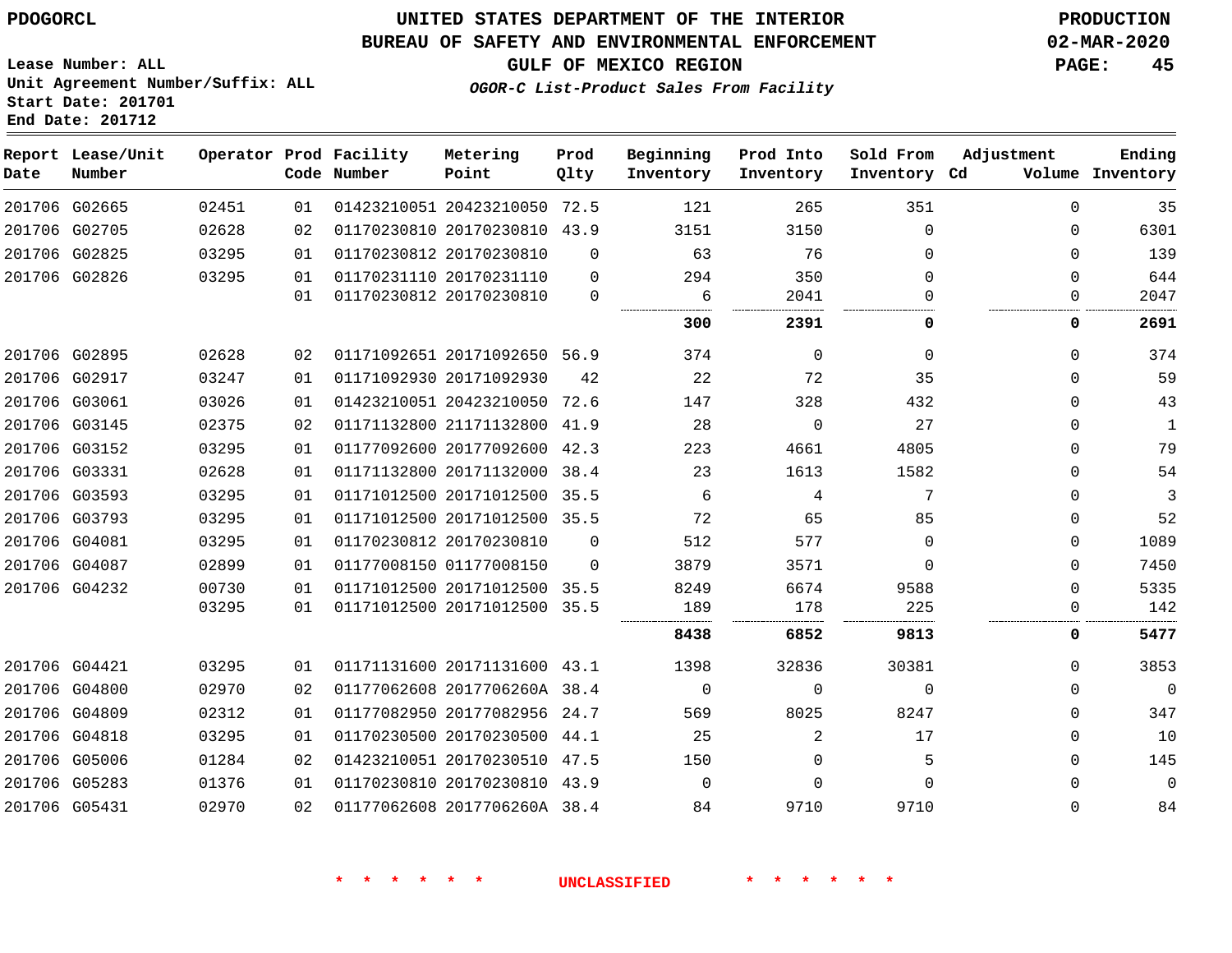**Report Lease/Unit**

**Number**

G05504

**Date**

### **UNITED STATES DEPARTMENT OF THE INTERIOR PDOGORCL PRODUCTION**

**Prod Qlty**

#### **BUREAU OF SAFETY AND ENVIRONMENTAL ENFORCEMENT 02-MAR-2020**

**Lease Number: ALL Unit Agreement Number/Suffix: ALL Start Date: 201701**

> 

**Operator Prod Facility**

**Code Number**

  **OGOR-C List-Product Sales From Facility**

 

 

 

**Sold From Inventory**

**Prod Into Inventory**

**Beginning Inventory**

**Inventory Cd Volume**

**Adjustment**

. . . . . . . . . . . . . .

  $\Omega$  $\Omega$ 

 

  $\Omega$  $\Omega$  $\Omega$  $\Omega$  $\overline{0}$  $\Omega$  $\overline{0}$   $\Omega$  $\overline{0}$  $\Omega$  $\Omega$  $\Omega$   $\Omega$  $\Omega$   $\Omega$ 

**GULF OF MEXICO REGION PAGE: 46**

 

**Ending**

 

|   | 3607     | 1559     | 6083     |          | 01171132800 21171132800 41.9 | 02 | 02970 |               |  |
|---|----------|----------|----------|----------|------------------------------|----|-------|---------------|--|
|   | 1003     | 546      | 2049     |          | 01171132800 21171132800 41.9 | 01 | 03295 |               |  |
|   | 4701     | 2105     | 8223     |          |                              |    |       |               |  |
|   | 26       | 0        | 69       |          | 01171132800 21171132800 41.9 | 01 | 02628 | 201706 G05505 |  |
|   | 362      | 314      | 293      |          | 01171012400 20171012400 60.1 | 01 |       |               |  |
|   | 388      | 314      | 362      |          |                              |    |       |               |  |
| 0 |          | 0        | 0        | $\Omega$ | 01171012500 20171012500      | 01 | 03247 | 201706 G05602 |  |
|   | 2831     | 1731     | 2484     |          | 01171012500 20171012500 35.5 | 01 | 03295 | 201706 G05612 |  |
|   | 135      | 124      | 27       | 72.5     | 01423210051 20423210050      | 01 | 03295 | 201706 G06069 |  |
|   | 12       | 0        | 74       |          | 01170230450 20170230450 50.7 | 02 | 02801 | 201706 G06168 |  |
|   | 5423     | 5279     | 325      | 38.4     | 01171132000 20171132000      | 02 | 02375 | 201706 G06668 |  |
| 4 |          | $\Omega$ | 4        |          | 01171132800 21171132800 41.9 | 02 | 02375 | 201706 G07703 |  |
|   | 55       | 56       | 1        |          | 01171132800 20171132000 38.4 | 01 | 02628 | 201706 G07736 |  |
|   | 19340    | 19358    | 152      | 27.8     | 01177122950 20177122950      | 01 | 01284 | 201706 G07760 |  |
|   | 32990 42 | 36714    | 25477    |          | 01170573602 20170573602 33.1 | 01 | 03247 | 201706 G07917 |  |
|   | 128      | 127      | 2        |          | 01177122950 20177122950 27.8 | 01 | 01284 | 201706 G09631 |  |
|   | 615      | 600      | 20       | 27.7     | 01177122950 20177122950      | 01 | 03295 | 201706 G10794 |  |
|   | 4625     | 4625     | $\Omega$ | 43       | 01177245110 2017724511G      | 01 | 03026 | 201706 G10910 |  |
|   | 1413     | 1409     | 52       |          | 01171132000 20171132000 38.4 | 01 | 02375 | 201706 G11870 |  |
| 0 |          | 0        | 126      | $\Omega$ | 01171092651 20171092650      | 02 | 02801 | 201706 G11984 |  |
|   | 23203    | 28302    | 20945    |          | 01171012300 20171012300 36.6 | 01 | 03209 | 201706 G12355 |  |
|   | 407      | 407      | $\Omega$ | 36.6     | 01171012300 20171012300      | 01 | 03209 | 201706 G12358 |  |
|   | 20       | 9        | 17       |          | 01170230811 20170230811 44.7 | 01 | 02628 | 201706 G12802 |  |
|   | 37507    | 37457    | 168      |          | 01608103650 20608103650 37.8 | 01 | 01284 | 201706 G13081 |  |
|   | 5620     | 4295     | 4761     |          | 01171012500 20171012500 35.5 | 01 | 01284 | 201706 G13938 |  |
|   | 2493     | 2880     | 168      |          | 01170230811 20170230811 44.7 | 01 | 02628 | 201706 G14342 |  |
|   | 26       | 26       | 44       | 42       | 01171092930 20171092930      | 01 | 03247 | 201706 G14493 |  |
|   |          |          |          |          |                              |    |       |               |  |

21171132800 41.9

**Metering Point**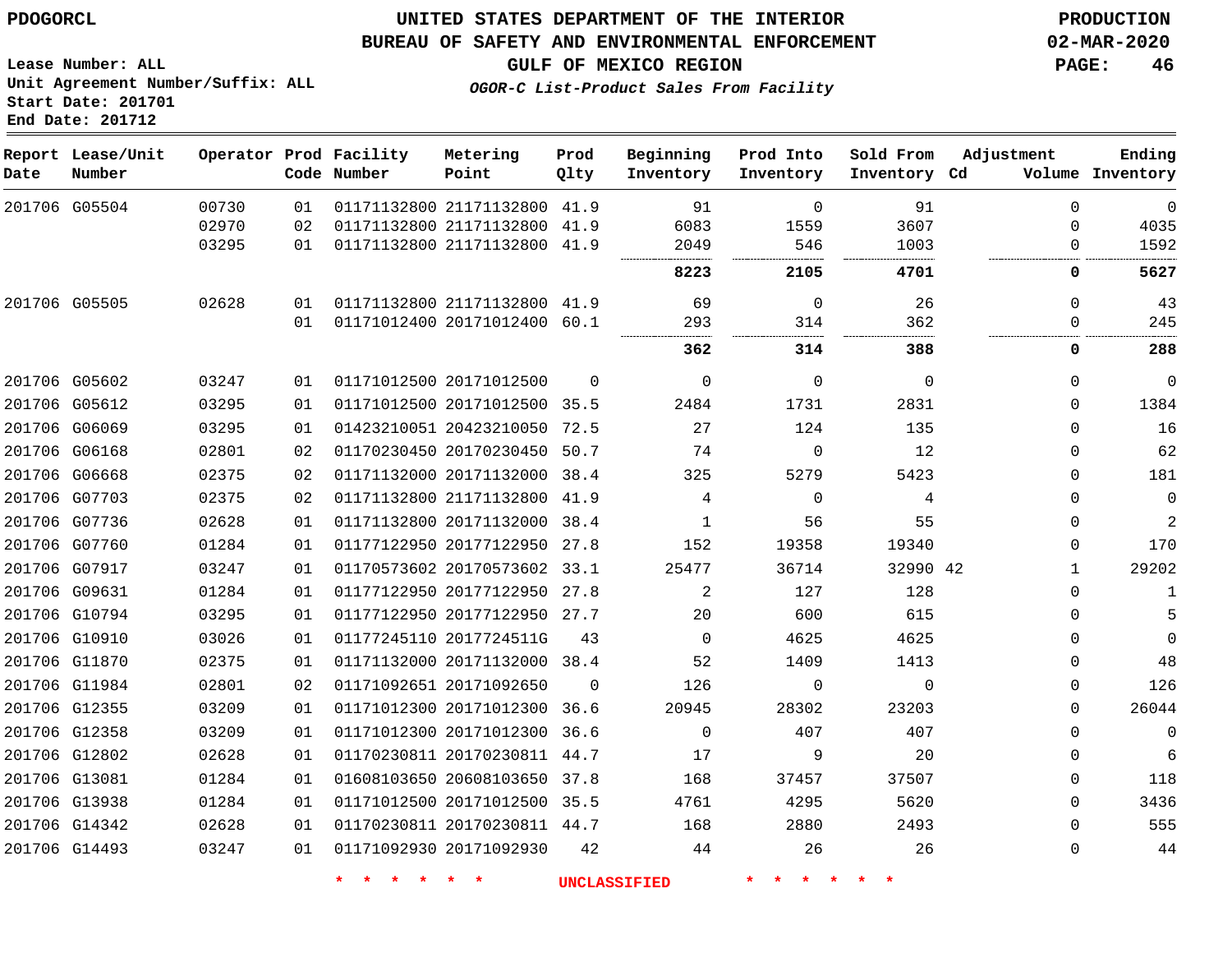**Report Lease/Unit**

# **UNITED STATES DEPARTMENT OF THE INTERIOR PDOGORCL PRODUCTION**

### **BUREAU OF SAFETY AND ENVIRONMENTAL ENFORCEMENT 02-MAR-2020**

**Lease Number: ALL Unit Agreement Number/Suffix: ALL Start Date: 201701**

**OGOR-C List-Product Sales From Facility**

**GULF OF MEXICO REGION PAGE: 47**

**Adjustment**

**Ending**

|  | Operator Prod Facility | Metering | Prod | Beginning |
|--|------------------------|----------|------|-----------|
|  | Code Number            | Point    | Oltv | Inventory |

| Date | Number        |       |    | Code Number | Point                        | Qlty        | Inventory      | Inventory   | Inventory Cd        |             | Volume Inventory |
|------|---------------|-------|----|-------------|------------------------------|-------------|----------------|-------------|---------------------|-------------|------------------|
|      | 201706 G14535 | 02628 | 01 |             | 01171012500 20171012500 35.5 |             | 635            | $\mathbf 0$ | 635                 | $\Omega$    | $\Omega$         |
|      | 201706 G15050 | 03295 | 01 |             | 01170231110 20170231110      | $\Omega$    | 3149           | 4643        | $\mathbf 0$         | $\Omega$    | 7792             |
|      | 201706 G15239 | 02375 | 02 |             | 01171012500 20171012500      | 35.5        | 235            | 177         | 270                 | $\Omega$    | 142              |
|      | 201706 G15277 | 03295 | 01 |             | 01171012400 20171012400      | 60.1        | 2644           | $\Omega$    | 2644                | $\Omega$    | $\overline{0}$   |
|      | 201706 G16325 | 03295 | 01 |             | 01171012400 20171012400 60.1 |             | 83             | 27          | 89                  | $\Omega$    | 21               |
|      | 201706 G16515 | 03026 | 01 |             | 01177245110 2017724511G      | 43          | $\mathbf 0$    | 18352       | 18352               | $\Omega$    | $\Omega$         |
|      | 201706 G17754 | 02375 | 02 |             | 01170230510 20170230510 47.5 |             | 3165           | $\Omega$    | 113                 | $\Omega$    | 3052             |
|      | 201706 G17858 | 03295 | 01 |             | 01170530900 20170530900      | 50.2        | 660            | $\Omega$    | 11                  | $\Omega$    | 649              |
|      | 201706 G17912 | 02970 | 02 |             | 01177062608 2017706260A 38.4 |             | 8              | 971         | 971                 | $\Omega$    | 8                |
|      | 201706 G17921 | 03026 | 01 |             | 01171012500 20177062959      | 24.8        | $\mathbf{0}$   | 33962       | 33962               | $\Omega$    | $\overline{0}$   |
|      | 201706 G18043 | 03059 | 01 |             | 01171012500 20171012500 35.5 |             | 1498           | $\Omega$    | 1498                | $\Omega$    | $\Omega$         |
|      | 201706 G20605 | 02477 | 01 |             | 01423550141 20423550140 27.4 |             | 294            | 4038        | 4058                | $\Omega$    | 274              |
|      | 201706 G20660 | 03295 | 01 |             | 01170230450 20170230450 50.7 |             | 168            | $\mathbf 0$ | 28                  | $\Omega$    | 140              |
|      | 201706 G21096 | 03295 | 01 |             | 01170230811 20170230811 44.7 |             | 13             | 227         | 197                 | $\Omega$    | 43               |
|      | 201706 G21592 | 02628 | 02 |             | 01171132000 20171132000      | 38.4        | 15             | 316         | 320                 | $\Omega$    | 11               |
|      | 201706 G21655 | 03247 | 01 |             | 01171132800 21171132800      | 41.9        | 1642           | 242         | 728                 | $\Omega$    | 1156             |
|      | 201706 G22268 | 02777 | 02 |             | 01170230810 2042709015I 52.8 |             | $\mathbf 0$    | $\mathbf 0$ | $\mathsf{O}\xspace$ | $\Omega$    | $\overline{0}$   |
|      | 201706 G22501 | 03151 | 01 |             | 01170230400 20170230400      | 52          | 795            | 3255        | 2997 42             | $-1$        | 1052             |
|      | 201706 G22505 | 02375 | 02 |             | 01170230811 20170230811 44.7 |             | 97             | 367         | 394                 | $\mathbf 0$ | 70               |
|      | 201706 G22510 | 03295 | 01 |             | 01170230812 20170230810      | $\Omega$    | 179            | 61          | $\mathbf 0$         | $\Omega$    | 240              |
|      | 201706 G22513 | 02579 | 02 |             | 01170230500 20170230500      | 44.9        | 3              | $\mathbf 0$ | $\mathbf 0$         | $\mathbf 0$ | $\overline{3}$   |
|      | 201706 G22621 | 03247 | 01 |             | 01171132800 21171132800 41.9 |             | 5779           | 1679        | 2883                | $\Omega$    | 4575             |
|      | 201706 G23735 | 03295 | 01 |             | 01170230812 20170230810      | $\mathbf 0$ | 75             | 89          | $\mathbf 0$         | $\Omega$    | 164              |
|      | 201706 G23736 | 00730 | 01 |             | 01170230810 20170230810      | $\mathbf 0$ | 183            | 166         | $\mathbf 0$         | $\Omega$    | 349              |
|      | 201706 G23851 | 02503 | 02 |             | 01171012400 20171012400      | 60.1        | 7172           | 9359        | 9254                | $\Omega$    | 7277             |
|      | 201706 G23933 | 03295 | 01 |             | 01171092651 20171092650      | $\mathbf 0$ | $\mathbf{1}$   | $\mathbf 0$ | 0                   | $\mathbf 0$ | $\overline{1}$   |
|      | 201706 G24730 | 03295 | 01 |             | 01170230500 20170230500      | 44          | 386            | 141         | 266                 | $\Omega$    | 261              |
|      | 201706 G24870 | 02970 | 02 |             | 01177062608 2017706260A 38.4 |             | $\overline{a}$ | 167         | 167 42              | $-2$        | $\overline{0}$   |

**\* \* \* \* \* \* UNCLASSIFIED \* \* \* \* \* \***

**Prod Into Sold From**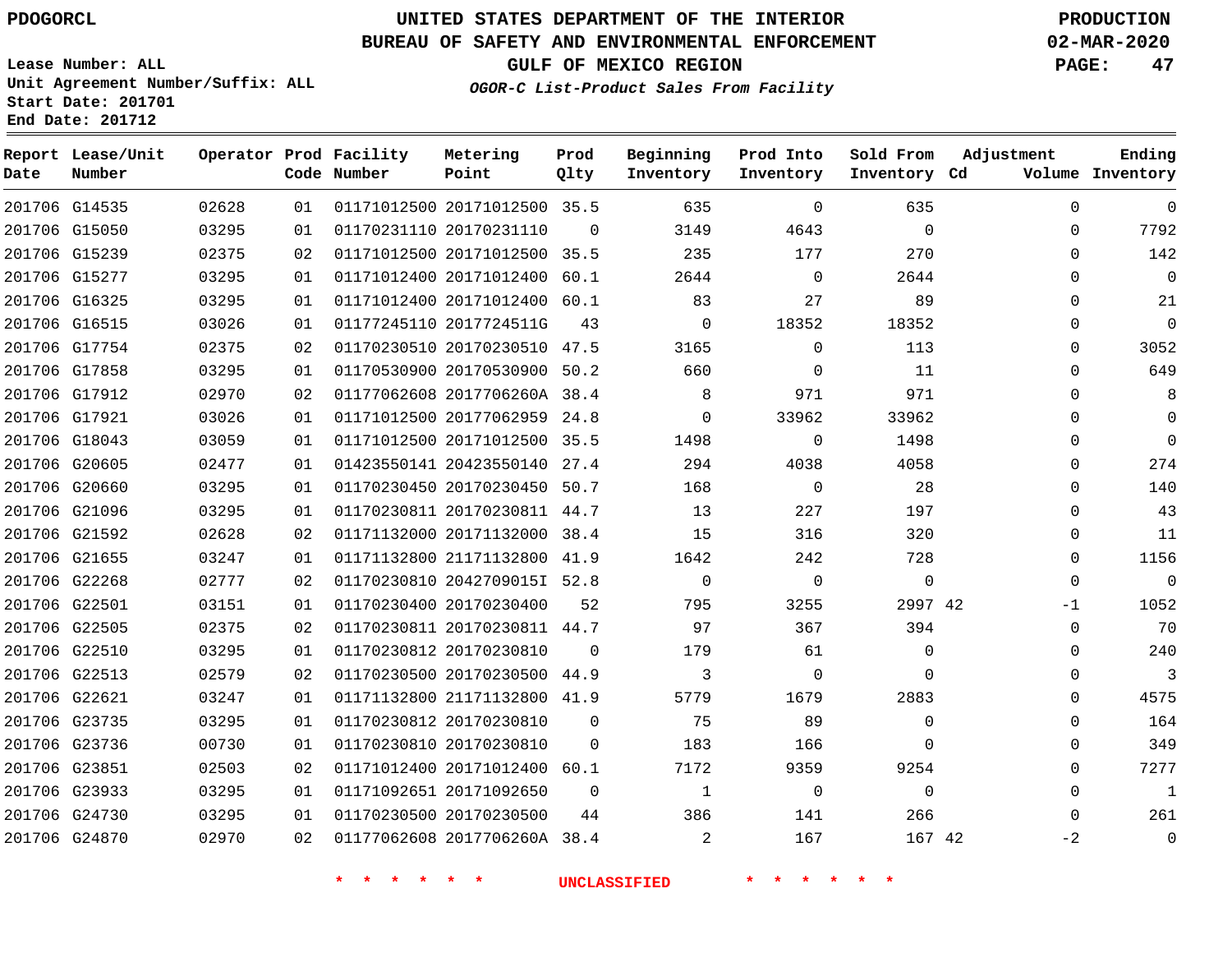### **UNITED STATES DEPARTMENT OF THE INTERIOR PDOGORCL PRODUCTION**

### **BUREAU OF SAFETY AND ENVIRONMENTAL ENFORCEMENT 02-MAR-2020**

**Lease Number: ALL Unit Agreement Number/Suffix: ALL Start Date: 201701**

**GULF OF MEXICO REGION PAGE: 48**

**OGOR-C List-Product Sales From Facility**

| Date          | Report Lease/Unit<br>Number |       |    | Operator Prod Facility<br>Code Number | Metering<br>Point            | Prod<br>Qlty | Beginning<br>Inventory | Prod Into<br>Inventory | Sold From<br>Inventory Cd | Adjustment   | Ending<br>Volume Inventory |
|---------------|-----------------------------|-------|----|---------------------------------------|------------------------------|--------------|------------------------|------------------------|---------------------------|--------------|----------------------------|
| 201706 G24883 |                             | 02628 | 02 |                                       | 01171092651 20171092650 56.9 |              | 726                    | $\Omega$               | $\mathbf 0$               | $\Omega$     | 726                        |
| 201706 G24898 |                             | 03368 | 02 |                                       | 01171012300 20171012300 36.6 |              | 3278                   | 3638                   | 3636                      | $\Omega$     | 3280                       |
| 201706 G24924 |                             | 03247 | 01 |                                       | 01171132800 21171132800      | 41.9         | 2285                   | 293                    | 1012                      | 0            | 1566                       |
| 201706 G24926 |                             | 03247 | 01 |                                       | 01171132800 21171132800      | $\Omega$     | 44                     | $\Omega$               | $\mathbf 0$               | $\Omega$     | 44                         |
| 201706 G24990 |                             | 01284 | 01 |                                       | 01608103650 20608103650      | 37.8         | 134                    | 29223                  | 29266                     | 0            | 91                         |
| 201706 G25524 |                             | 03295 | 01 |                                       | 01170230450 20170230450 50.6 |              | 423                    | 1                      | 70                        | 0            | 354                        |
| 201706 G25561 |                             | 02375 | 02 |                                       | 01170230450 20170230450      | $\mathbf 0$  | $\mathbf 0$            | $\Omega$               | $\Omega$                  | 0            | $\mathbf 0$                |
| 201706 G25606 |                             | 02375 | 01 |                                       | 01170230810 20170230810      | $\Omega$     | 53                     | 35                     | 0                         | 0            | 88                         |
| 201706 G25937 |                             | 02222 | 02 |                                       | 01170230810 20170230810 43.9 |              | 88                     | 134                    | $\Omega$                  | 0            | 222                        |
|               | 201706 G26032               | 03059 | 01 |                                       | 01171012300 20171012300 36.6 |              | 83                     | 49                     | 87                        | 0            | 45                         |
| 201706 G26074 |                             | 01284 | 01 |                                       | 01177122950 20177122950 27.8 |              | 3                      | 140                    | 142                       | $\Omega$     | 1                          |
|               | 201706 G27070               | 03295 | 01 |                                       | 01171132800 21171132800      | 41.9         | 17607                  | 3347                   | 8100                      | 0            | 12854                      |
| 201706 G27083 |                             | 02477 | 01 |                                       | 01171092651 20171092650 57.8 |              | 292                    | $\Omega$               | $\Omega$                  | $\Omega$     | 292                        |
|               | 201706 G27169               | 01284 | 01 |                                       | 01171012500 20171012500 35.5 |              | 2496                   | 928                    | 2682                      | 0            | 742                        |
| 201706 G27509 |                             | 02970 | 02 |                                       | 01170230450 20170230450 50.5 |              | 332                    | 9                      | 57 42                     | $\mathbf{1}$ | 285                        |
| 201706 G27851 |                             | 02628 | 02 |                                       | 01171132000 20171132000 38.4 |              | 2                      | 16                     | 17                        | 0            | 1                          |
| 201706 G27949 |                             | 02871 | 01 |                                       | 01171012500 20171012500      | $\Omega$     | $\Omega$               | $\Omega$               | 0                         | $\Omega$     | $\mathbf 0$                |
| 201706 G27988 |                             | 00730 | 01 |                                       | 01608103650 20608103650 37.8 |              | 141                    | 23144                  | 23213 42                  | 1            | 73                         |
| 201706 G30654 |                             | 02777 | 02 |                                       | 01170230810 20170230810 42.4 |              | $\mathbf 0$            | $\Omega$               | $\Omega$                  | 0            | $\Omega$                   |
| 201706 G31369 |                             | 02628 | 01 |                                       | 01171012300 20171012300      | 36.8         | 5530                   | 4978                   | 6020                      | 0            | 4488                       |
| 201706 G32113 |                             | 02477 | 01 |                                       | 01170230811 20170230811 45.6 |              | 1846                   | 7835                   | 8188                      | $\Omega$     | 1493                       |
| 201706 G32197 |                             | 01284 | 02 |                                       | 01171012500 20171012500 35.5 |              | 483                    | 263                    | 536                       | 0            | 210                        |
| 201706 G32231 |                             | 01284 | 01 |                                       | 01171012500 20171012500 35.5 |              | 370                    | 227                    | 417                       | 0            | 180                        |
| 201706 G32268 |                             | 03295 | 01 |                                       | 01177295110 01177295110 42.1 |              | 82                     | 48                     | 51                        | 0            | 79                         |
| 201706 G32744 |                             | 01284 | 02 |                                       | 01423210051 20170230510 47.5 |              | 107                    | $\mathbf 0$            | 4                         | 0            | 103                        |
| 201706 G32771 |                             | 00730 | 01 |                                       | 01170230810 20170230810      | $\Omega$     | 365                    | 182                    | $\Omega$                  | $\Omega$     | 547                        |
| 201706 G33596 |                             | 02503 | 02 |                                       | 01171132000 20171132000      | 38.4         | 51                     | 682                    | 710                       | 0            | 23                         |
|               | 201706 G33636               | 02628 | 01 |                                       | 01171132000 20171132000 38.4 |              | 2550                   | 57886                  | 58446                     | $\Omega$     | 1990                       |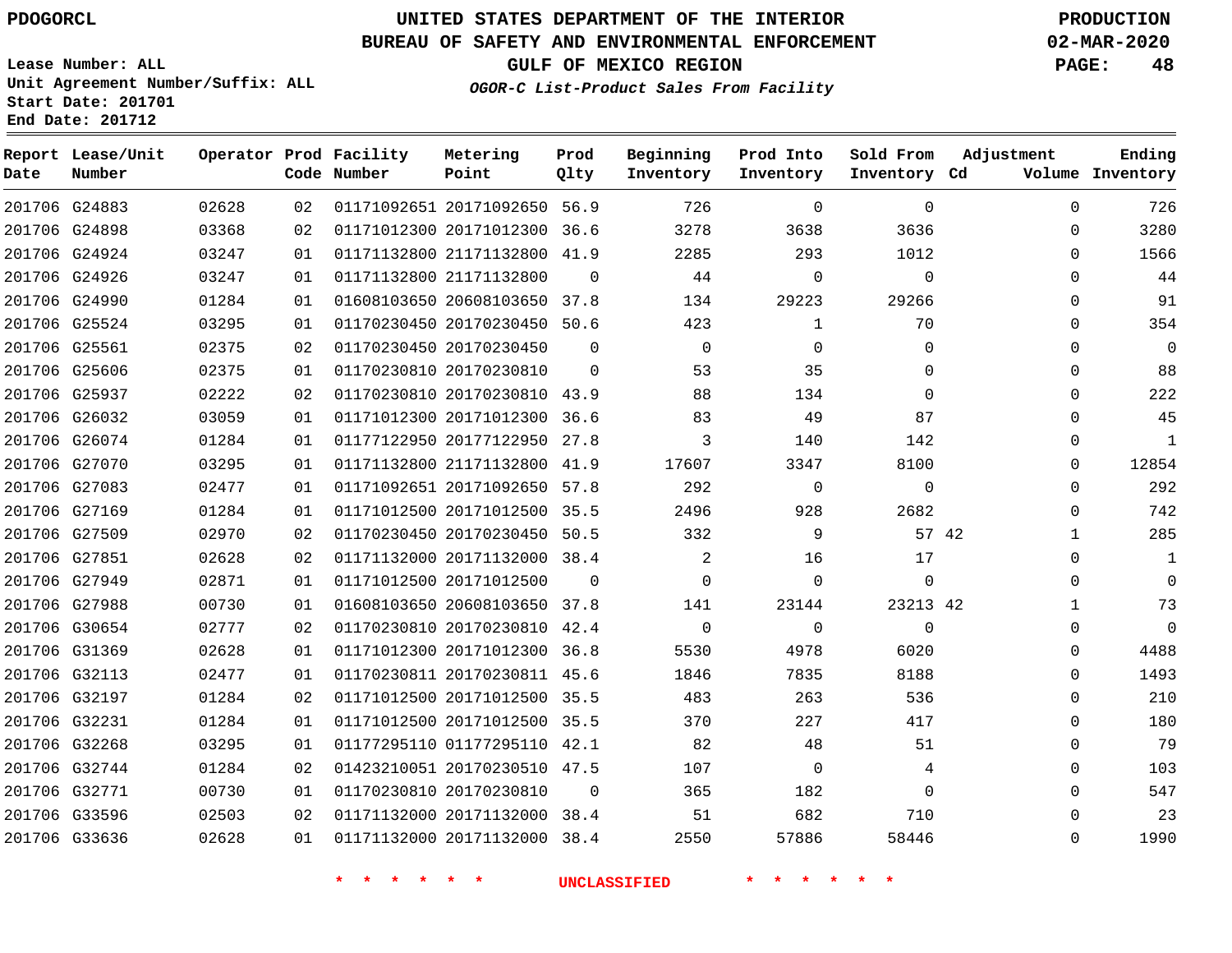**Lease Number: ALL**

# **UNITED STATES DEPARTMENT OF THE INTERIOR PDOGORCL PRODUCTION**

### **BUREAU OF SAFETY AND ENVIRONMENTAL ENFORCEMENT 02-MAR-2020**

**GULF OF MEXICO REGION PAGE: 49**

**OGOR-C List-Product Sales From Facility**

**Unit Agreement Number/Suffix: ALL Start Date: 201701 End Date: 201712**

| Date          | Report Lease/Unit<br>Number |       |    | Operator Prod Facility<br>Code Number | Metering<br>Point            | Prod<br>Qlty | Beginning<br>Inventory | Prod Into<br>Inventory | Sold From<br>Inventory Cd | Adjustment           | Ending<br>Volume Inventory |
|---------------|-----------------------------|-------|----|---------------------------------------|------------------------------|--------------|------------------------|------------------------|---------------------------|----------------------|----------------------------|
|               | 201706 G34025               | 02970 | 02 |                                       | 01422450350 20170230810      | $\Omega$     | $\mathbf 0$            | $\Omega$               | $\Omega$                  | $\Omega$             | $\mathbf 0$                |
|               | 201706 G34033               | 02628 | 01 |                                       | 01170230811 20170230811 44.7 |              | 1182                   | 15578                  | 13791                     | 0                    | 2969                       |
| 201706 G34671 |                             | 02579 | 02 |                                       | 01423210051 20423210050 49.4 |              | $\mathbf 0$            | $\Omega$               | $\Omega$                  | 0                    | $\mathbf 0$                |
| 201707        | 00016                       | 02375 | 01 |                                       | 01170513700 20170513700 22.8 |              | 2054                   | 15486                  | 15736 42                  | $-1$                 | 1803                       |
| 201707        | 00026                       | 02375 | 01 |                                       | 01170513700 20170513700 22.8 |              | 3870                   | 29335                  | 29794 42                  | 3                    | 3414                       |
| 201707        | 00032                       | 02375 | 01 |                                       | 01170513700 20170513700 30.1 |              | 221                    | 1356                   | 1427                      | 0                    | 150                        |
| 201707        | 00049                       | 03295 | 01 |                                       | 01171012300 20171012300 36.5 |              | 13061                  | 13939                  | 15708                     | 0                    | 11292                      |
| 201707        | 00050                       | 03295 | 01 |                                       | 01171012300 20171012300 36.5 |              | 1243                   | 1238                   | 1478                      | 0                    | 1003                       |
| 201707        | 00051                       | 03295 | 01 |                                       | 01171012300 20171012300 36.5 |              | 727                    | 834                    | 885                       | 0                    | 676                        |
| 201707        | 00052                       | 03295 | 01 |                                       | 01171012300 20171012300 36.5 |              | 2539                   | 2848                   | 3080                      | 0                    | 2307                       |
| 201707        | 00079                       | 03247 | 01 |                                       | 01170230810 20170230810 43.9 |              | 81                     | $\mathbf 0$            | 81                        | 0                    | $\mathbf 0$                |
| 201707        | 00081                       | 03295 | 01 |                                       | 01170230450 20170230450      | 51           | 142                    | 810                    | 887                       | 0                    | 65                         |
| 201707        | 00082                       | 03295 | 01 |                                       | 01170230450 20170230450      | 51           | 21                     | 128                    | 139                       | $\Omega$             | 10                         |
| 201707        | 00196                       | 02375 | 01 |                                       | 01171012300 20171012300 36.5 |              | 5851                   | $\mathbf 0$            | 5851                      | 0                    | $\mathbf 0$                |
| 201707        | 00244                       | 03295 | 01 |                                       | 01170231290 01170231290 46.5 |              | 177                    | 4143                   | 3640                      | 0                    | 680                        |
| 201707        | 00247                       | 03295 | 01 |                                       | 01170231290 01170231290 46.5 |              | 90                     | 996                    | 915                       | 0                    | 171                        |
| 201707        | 00253                       | 02375 | 01 |                                       | 01170230810 20170230810 43.8 |              | 6                      | 10                     |                           | 6 42<br>$-1$         | $\mathsf 9$                |
| 201707        | 00353                       | 03368 | 01 |                                       | 01170754800 20170754800 29.2 |              | 90                     | 173                    | 228                       | 0                    | 35                         |
| 201707        | 00367                       | 02375 | 01 |                                       | 01170513700 20170513700 22.8 |              | 253                    | 2769                   | 2700                      | 0                    | 322                        |
| 201707        | 00434                       | 01284 | 01 |                                       | 01177112605 2017711260Y 32.7 |              | 112                    | 1577                   | 1626                      | 0                    | 63                         |
| 201707        | 00453                       | 01284 | 01 |                                       | 01177112605 2017711260Y 32.7 |              | 71                     | 858                    | 894                       | 0                    | 35                         |
| 201707        | 00479                       | 03295 | 01 |                                       | 01171012500 20171012500 37.1 |              | 574                    | 1129                   | 1076                      | 0                    | 627                        |
| 201707        | 00541                       | 02222 | 01 |                                       | 01170530900 20170530900 49.9 |              | 2971                   | $\mathbf 0$            | 57                        | 0                    | 2914                       |
| 201707        | 00560                       | 03288 | 01 |                                       | 01171132800 21171132800      | 50           | 521                    | 0                      |                           | 3 42<br>$\mathbf{1}$ | 519                        |
| 201707        | 00577                       | 03059 | 01 |                                       | 01171012300 20171012300 36.5 |              | 16725                  | 21786                  | 20862                     | $\Omega$             | 17649                      |
| 201707        | 00593                       | 03209 | 01 |                                       | 01171012300 20171012300 36.2 |              | $\overline{0}$         | 139                    | 139                       | 0                    | $\mathbf 0$                |
| 201707        | 00680                       | 03217 | 01 |                                       | 01170230700 20170230700 44.8 |              | 422                    | 1860                   | 1822                      | 0                    | 460                        |
| 201707        | 00693                       | 03368 | 01 |                                       | 01170754800 20170754800 29.2 |              | 24                     | $\overline{0}$         | 24                        | 0                    | $\mathbf 0$                |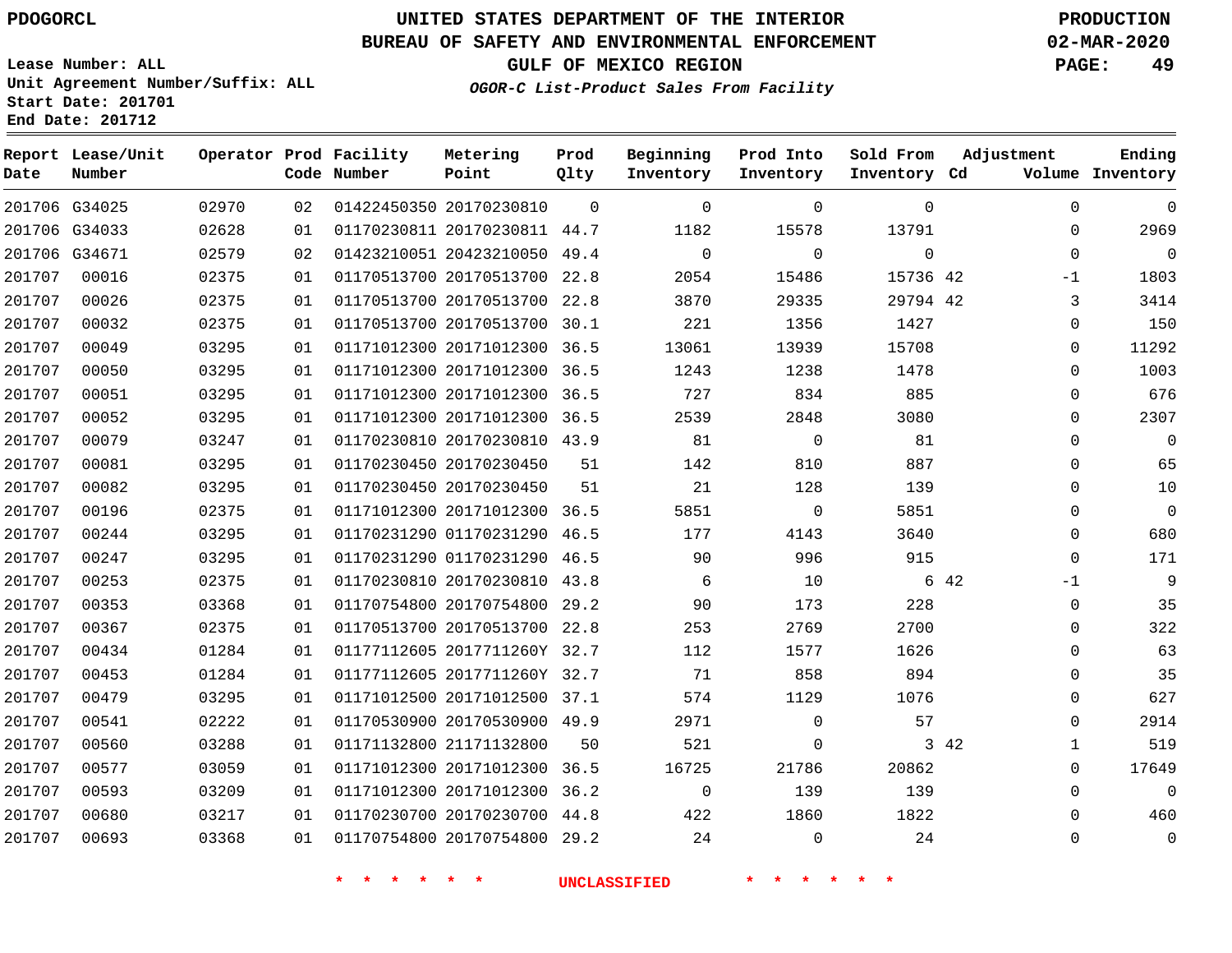**Date**

**Report Lease/Unit**

**Number**

# **UNITED STATES DEPARTMENT OF THE INTERIOR PDOGORCL PRODUCTION**

**Prod Qlty**

#### **BUREAU OF SAFETY AND ENVIRONMENTAL ENFORCEMENT 02-MAR-2020**

**Lease Number: ALL Unit Agreement Number/Suffix: ALL Start Date: 201701 End Date: 201712**

**Operator Prod Facility**

**Code Number**

**OGOR-C List-Product Sales From Facility**

**Beginning Inventory** **Prod Into Inventory** **Sold From Inventory**

**GULF OF MEXICO REGION PAGE: 50**

**Inventory Cd Volume**

**Adjustment**

**Ending**

| 00694  | 03368                                                                                                                                                                                                                                                                                                                                                                                                                                                                                          |                   |         |                 |                                                                                                                                                                                                                                                                                                                                                                                                                                                                                                                                                                                          |                                                                                                                                                                                                                   |                                                                                                                                                                                                                                                                  |                                                                                                                                                                           | 7                                                                                                                                                                                                                                                     |
|--------|------------------------------------------------------------------------------------------------------------------------------------------------------------------------------------------------------------------------------------------------------------------------------------------------------------------------------------------------------------------------------------------------------------------------------------------------------------------------------------------------|-------------------|---------|-----------------|------------------------------------------------------------------------------------------------------------------------------------------------------------------------------------------------------------------------------------------------------------------------------------------------------------------------------------------------------------------------------------------------------------------------------------------------------------------------------------------------------------------------------------------------------------------------------------------|-------------------------------------------------------------------------------------------------------------------------------------------------------------------------------------------------------------------|------------------------------------------------------------------------------------------------------------------------------------------------------------------------------------------------------------------------------------------------------------------|---------------------------------------------------------------------------------------------------------------------------------------------------------------------------|-------------------------------------------------------------------------------------------------------------------------------------------------------------------------------------------------------------------------------------------------------|
| 00697  | 03368                                                                                                                                                                                                                                                                                                                                                                                                                                                                                          |                   |         |                 |                                                                                                                                                                                                                                                                                                                                                                                                                                                                                                                                                                                          |                                                                                                                                                                                                                   |                                                                                                                                                                                                                                                                  |                                                                                                                                                                           | $\mathbf{1}$                                                                                                                                                                                                                                          |
| 00775  | 02899                                                                                                                                                                                                                                                                                                                                                                                                                                                                                          | 01                |         |                 |                                                                                                                                                                                                                                                                                                                                                                                                                                                                                                                                                                                          |                                                                                                                                                                                                                   |                                                                                                                                                                                                                                                                  |                                                                                                                                                                           | $\overline{0}$                                                                                                                                                                                                                                        |
| 00796  | 02628                                                                                                                                                                                                                                                                                                                                                                                                                                                                                          | 01                |         |                 |                                                                                                                                                                                                                                                                                                                                                                                                                                                                                                                                                                                          | 9942                                                                                                                                                                                                              |                                                                                                                                                                                                                                                                  |                                                                                                                                                                           | $\overline{0}$                                                                                                                                                                                                                                        |
| 00839  | 02451                                                                                                                                                                                                                                                                                                                                                                                                                                                                                          | 01                |         |                 |                                                                                                                                                                                                                                                                                                                                                                                                                                                                                                                                                                                          | 6798                                                                                                                                                                                                              |                                                                                                                                                                                                                                                                  |                                                                                                                                                                           | $\overline{0}$                                                                                                                                                                                                                                        |
|        | 00059                                                                                                                                                                                                                                                                                                                                                                                                                                                                                          | 01                |         |                 |                                                                                                                                                                                                                                                                                                                                                                                                                                                                                                                                                                                          |                                                                                                                                                                                                                   |                                                                                                                                                                                                                                                                  |                                                                                                                                                                           | $-365$                                                                                                                                                                                                                                                |
|        | 00689                                                                                                                                                                                                                                                                                                                                                                                                                                                                                          | 01                |         |                 |                                                                                                                                                                                                                                                                                                                                                                                                                                                                                                                                                                                          |                                                                                                                                                                                                                   |                                                                                                                                                                                                                                                                  |                                                                                                                                                                           | $-1117108$                                                                                                                                                                                                                                            |
|        | 01207                                                                                                                                                                                                                                                                                                                                                                                                                                                                                          | 01                |         |                 |                                                                                                                                                                                                                                                                                                                                                                                                                                                                                                                                                                                          |                                                                                                                                                                                                                   |                                                                                                                                                                                                                                                                  |                                                                                                                                                                           | $-81967$                                                                                                                                                                                                                                              |
|        | 01207                                                                                                                                                                                                                                                                                                                                                                                                                                                                                          | 01                |         |                 |                                                                                                                                                                                                                                                                                                                                                                                                                                                                                                                                                                                          | 257802                                                                                                                                                                                                            |                                                                                                                                                                                                                                                                  |                                                                                                                                                                           | $-208023$                                                                                                                                                                                                                                             |
|        | 00078                                                                                                                                                                                                                                                                                                                                                                                                                                                                                          | 01                |         |                 |                                                                                                                                                                                                                                                                                                                                                                                                                                                                                                                                                                                          | 1349                                                                                                                                                                                                              |                                                                                                                                                                                                                                                                  |                                                                                                                                                                           | $\overline{0}$                                                                                                                                                                                                                                        |
|        | 02970                                                                                                                                                                                                                                                                                                                                                                                                                                                                                          | 02                |         |                 |                                                                                                                                                                                                                                                                                                                                                                                                                                                                                                                                                                                          | 4830                                                                                                                                                                                                              |                                                                                                                                                                                                                                                                  |                                                                                                                                                                           | $\mathbf 0$                                                                                                                                                                                                                                           |
|        | 00078                                                                                                                                                                                                                                                                                                                                                                                                                                                                                          | 01                |         |                 |                                                                                                                                                                                                                                                                                                                                                                                                                                                                                                                                                                                          | 1094                                                                                                                                                                                                              |                                                                                                                                                                                                                                                                  |                                                                                                                                                                           | $\mathbf 0$                                                                                                                                                                                                                                           |
|        | 03368                                                                                                                                                                                                                                                                                                                                                                                                                                                                                          | 01                |         |                 |                                                                                                                                                                                                                                                                                                                                                                                                                                                                                                                                                                                          |                                                                                                                                                                                                                   |                                                                                                                                                                                                                                                                  |                                                                                                                                                                           | $\mathbb O$                                                                                                                                                                                                                                           |
|        | 03295                                                                                                                                                                                                                                                                                                                                                                                                                                                                                          | 01                |         |                 |                                                                                                                                                                                                                                                                                                                                                                                                                                                                                                                                                                                          | 481                                                                                                                                                                                                               |                                                                                                                                                                                                                                                                  |                                                                                                                                                                           | $\mathbf 0$                                                                                                                                                                                                                                           |
|        | 02375                                                                                                                                                                                                                                                                                                                                                                                                                                                                                          | 01                |         |                 |                                                                                                                                                                                                                                                                                                                                                                                                                                                                                                                                                                                          | 401                                                                                                                                                                                                               |                                                                                                                                                                                                                                                                  |                                                                                                                                                                           | $-1$                                                                                                                                                                                                                                                  |
|        | 03026                                                                                                                                                                                                                                                                                                                                                                                                                                                                                          | 02                |         |                 |                                                                                                                                                                                                                                                                                                                                                                                                                                                                                                                                                                                          | 605                                                                                                                                                                                                               |                                                                                                                                                                                                                                                                  |                                                                                                                                                                           | $\mathbf 0$                                                                                                                                                                                                                                           |
|        | 03295                                                                                                                                                                                                                                                                                                                                                                                                                                                                                          | 01                |         |                 |                                                                                                                                                                                                                                                                                                                                                                                                                                                                                                                                                                                          |                                                                                                                                                                                                                   |                                                                                                                                                                                                                                                                  |                                                                                                                                                                           | $\mathbf 0$                                                                                                                                                                                                                                           |
|        | 01284                                                                                                                                                                                                                                                                                                                                                                                                                                                                                          | 01                |         |                 |                                                                                                                                                                                                                                                                                                                                                                                                                                                                                                                                                                                          |                                                                                                                                                                                                                   |                                                                                                                                                                                                                                                                  |                                                                                                                                                                           | $\mathbf 0$                                                                                                                                                                                                                                           |
|        | 02451                                                                                                                                                                                                                                                                                                                                                                                                                                                                                          | 01                |         |                 |                                                                                                                                                                                                                                                                                                                                                                                                                                                                                                                                                                                          | 84018                                                                                                                                                                                                             | 83176                                                                                                                                                                                                                                                            |                                                                                                                                                                           | $\mathbf 0$                                                                                                                                                                                                                                           |
|        | 02451                                                                                                                                                                                                                                                                                                                                                                                                                                                                                          | 01                |         |                 |                                                                                                                                                                                                                                                                                                                                                                                                                                                                                                                                                                                          |                                                                                                                                                                                                                   | 72468                                                                                                                                                                                                                                                            |                                                                                                                                                                           | $\mathbf 0$                                                                                                                                                                                                                                           |
|        | 02375                                                                                                                                                                                                                                                                                                                                                                                                                                                                                          | 01                |         |                 |                                                                                                                                                                                                                                                                                                                                                                                                                                                                                                                                                                                          |                                                                                                                                                                                                                   |                                                                                                                                                                                                                                                                  |                                                                                                                                                                           | $\mathbf 1$                                                                                                                                                                                                                                           |
|        | 02375                                                                                                                                                                                                                                                                                                                                                                                                                                                                                          | 01                |         |                 |                                                                                                                                                                                                                                                                                                                                                                                                                                                                                                                                                                                          | 74425                                                                                                                                                                                                             |                                                                                                                                                                                                                                                                  |                                                                                                                                                                           | $\mathbf{3}$                                                                                                                                                                                                                                          |
|        | 00078                                                                                                                                                                                                                                                                                                                                                                                                                                                                                          | 01                |         |                 |                                                                                                                                                                                                                                                                                                                                                                                                                                                                                                                                                                                          | 16649                                                                                                                                                                                                             |                                                                                                                                                                                                                                                                  |                                                                                                                                                                           | $1\,$                                                                                                                                                                                                                                                 |
|        | 02375                                                                                                                                                                                                                                                                                                                                                                                                                                                                                          | 01                |         |                 |                                                                                                                                                                                                                                                                                                                                                                                                                                                                                                                                                                                          |                                                                                                                                                                                                                   |                                                                                                                                                                                                                                                                  |                                                                                                                                                                           | $\mathbf 0$                                                                                                                                                                                                                                           |
|        | 03151                                                                                                                                                                                                                                                                                                                                                                                                                                                                                          | 01                |         |                 |                                                                                                                                                                                                                                                                                                                                                                                                                                                                                                                                                                                          |                                                                                                                                                                                                                   |                                                                                                                                                                                                                                                                  |                                                                                                                                                                           | $\mathbf 0$                                                                                                                                                                                                                                           |
|        | 02375                                                                                                                                                                                                                                                                                                                                                                                                                                                                                          | 01                |         |                 |                                                                                                                                                                                                                                                                                                                                                                                                                                                                                                                                                                                          |                                                                                                                                                                                                                   |                                                                                                                                                                                                                                                                  |                                                                                                                                                                           | $\mathbf{1}$                                                                                                                                                                                                                                          |
|        | 02375                                                                                                                                                                                                                                                                                                                                                                                                                                                                                          |                   |         |                 |                                                                                                                                                                                                                                                                                                                                                                                                                                                                                                                                                                                          |                                                                                                                                                                                                                   |                                                                                                                                                                                                                                                                  |                                                                                                                                                                           | $\mathbf 0$                                                                                                                                                                                                                                           |
|        | 02375                                                                                                                                                                                                                                                                                                                                                                                                                                                                                          |                   |         |                 |                                                                                                                                                                                                                                                                                                                                                                                                                                                                                                                                                                                          |                                                                                                                                                                                                                   |                                                                                                                                                                                                                                                                  |                                                                                                                                                                           | $\mathbf 0$                                                                                                                                                                                                                                           |
|        |                                                                                                                                                                                                                                                                                                                                                                                                                                                                                                |                   | * * * * |                 |                                                                                                                                                                                                                                                                                                                                                                                                                                                                                                                                                                                          |                                                                                                                                                                                                                   |                                                                                                                                                                                                                                                                  |                                                                                                                                                                           |                                                                                                                                                                                                                                                       |
| 201707 | 201707<br>201707<br>201707 754303001A<br>201707 754306006A<br>201707 754306012A<br>201707 754306013A<br>201707 754307005A<br>201707 754307017A<br>201707 754310009A<br>201707 754315006A<br>201707 7543880060<br>201707 7543890080<br>201707 7543930100<br>201707 7543940080<br>201707 754396015A<br>201707 8910020210<br>201707 8910024540<br>201707 8910029320<br>201707 8910034440<br>201707 8910039150<br>201707 8910089160<br>201707 891008927Y<br>201707 8910116580<br>201707 8910116740 | 201707 8910116770 |         | $\star$ $\star$ | 01171131600 20171131600 43.2<br>01171012300 20171012300 36.5<br>01170513800 20170513800 32.5<br>01170230811 20170230811 41.3<br>01608128270 20608128270 25.2<br>01170573601 20170573601 25.7<br>01171132800 20170230811 41.3<br>01170754800 20170754800 29.2<br>01170513700 20170513700 31.4<br>01170230450 20170230450 51.1<br>01170230811 20170230811 41.2<br>01608103650 20608103650 37<br>01170513800 20170513800 32.5<br>01170513800 20170513800 32.5<br>01170513700 20170513700 30.1<br>01170573601 20170573601 25.8<br>01170513700 20170513700 28<br>01170513700 20170513700 28.1 | 01608128271 20608128271 28.3<br>01608128270 20608128270 25.2<br>01170573601 20170573601 25.7<br>01170230450 20170230450 51<br>01170513700 20170513700 28.9<br>01170230400 20170230400 51.3<br><b>UNCLASSIFIED</b> | 255<br>938<br>4774<br>$\overline{7}$<br>213<br>418020<br>44596<br>153210<br>214<br>894<br>203<br>193<br>95<br>137<br>$\overline{0}$<br>31<br>12<br>72<br>61<br>7436<br>12651<br>3322<br>818<br>$\overline{0}$<br>454<br>01  01170513700  20170513700  28.1  2477 | 531<br>$\overline{0}$<br>1574<br>1083813<br>102867<br>728<br>167<br>13967<br>73203<br>49357<br>5194<br>38<br>14643<br>01 01170513700 20170513700 28.1 350 1932<br>* * * * | 5196 42<br>680 42<br>766<br>6662<br>6731<br>1135 09<br>$0\quad 09$<br>$0$ 09<br>$0\quad 09$<br>1327<br>4843<br>1105<br>774<br>537<br>493 42<br>556<br>168<br>13935<br>51338 42<br>78851 42<br>17057 42<br>5438<br>28<br>2668 2828 42<br>15502<br>2068 |

**Metering Point**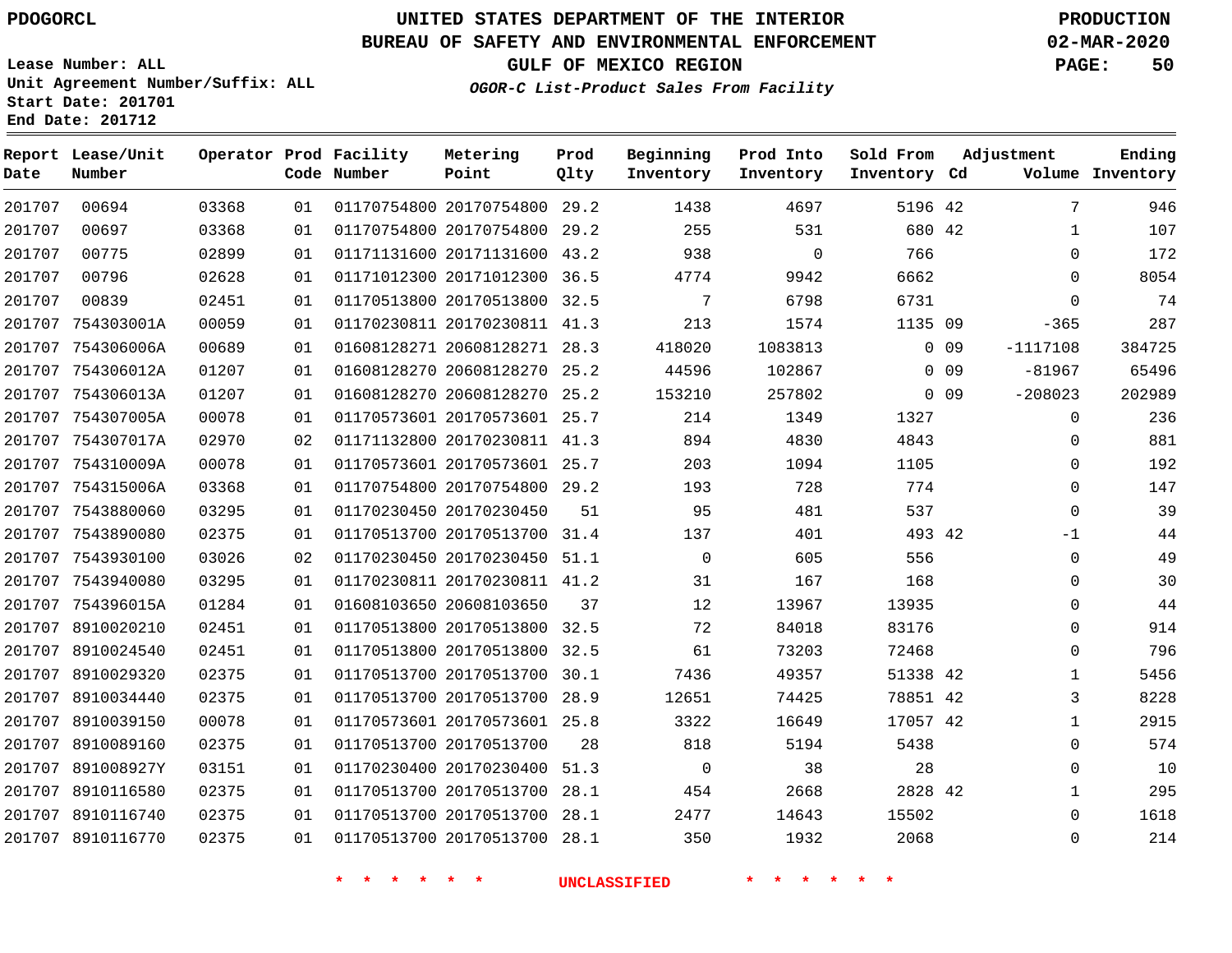**Date**

**End Date: 201712**

**Report Lease/Unit**

**Number**

# **UNITED STATES DEPARTMENT OF THE INTERIOR PDOGORCL PRODUCTION**

**Prod Qlty**

#### **BUREAU OF SAFETY AND ENVIRONMENTAL ENFORCEMENT 02-MAR-2020**

**Lease Number: ALL Unit Agreement Number/Suffix: ALL Start Date: 201701**

**Operator Prod Facility**

**Code Number**

**OGOR-C List-Product Sales From Facility**

**Beginning Inventory** **Prod Into Inventory** **Sold From Inventory**

**GULF OF MEXICO REGION PAGE: 51**

**Inventory Cd Volume**

**Adjustment**

**Ending**

| 8910116790 | 02375 | 01 |                               | 01170513700 20170513700      | 28                  | 2333           | 14411        | 15153 42 |  |
|------------|-------|----|-------------------------------|------------------------------|---------------------|----------------|--------------|----------|--|
| 8910116800 | 02375 | 01 |                               | 01170513700 20170513700 28.1 |                     | 6185           | 41186        | 42819 42 |  |
| 891011687A | 03368 | 01 |                               | 01170754800 20170754800 29.2 |                     | 87             | 169          | 222      |  |
| 891011687C | 03368 | 01 |                               | 01170754800 20170754800 29.2 |                     | 400            | 1346         | 1476 42  |  |
| 891011687D | 03368 | 01 |                               | 01170754800 20170754800 29.2 |                     | 221            | 945          | 976      |  |
| 891011687E | 03368 | 01 |                               | 01170754800 20170754800 29.2 |                     | 19             | 110          | 107      |  |
| 8910117330 | 03368 | 01 |                               | 01170754800 20170754800 29.2 |                     | 145            | 508          | 550 42   |  |
| 8910123270 | 03295 | 01 |                               | 01177215100 20177215102 30.2 |                     | 51             | 3996         | 3990     |  |
| 8910123320 | 03295 | 01 |                               | 01177215100 20177215102 30.2 |                     | 99             | 6809         | 6811     |  |
| 8910123330 | 03295 | 01 |                               | 01177215100 20177215102 30.2 |                     | 164            | 11432        | 11433    |  |
| 8910169300 | 02375 | 01 |                               | 01170230810 20170230810 43.8 |                     | 55             | 135          | 66       |  |
| 8910202560 | 02375 | 01 |                               | 01170513700 20170513700 32.2 |                     | 430            | 3186         | 3264     |  |
| G00985     | 02375 | 01 |                               | 0117709260A 2017709260A      | 33                  | 376            | 289          | 290 42   |  |
| G01036     | 03209 | 02 |                               | 01171092651 20171092650 56.9 |                     | 3275           | $\mathsf{O}$ | 0        |  |
| G01083     | 02375 | 01 |                               | 01170513700 20170513700 28.1 |                     | 3180           | 19830        | 20819 42 |  |
| G01084     | 02375 | 01 |                               | 01170513700 20170513700      | 28                  | 140            | 928          | 965      |  |
| G01090     | 02375 | 01 |                               | 01170513700 20170513700 28.1 |                     | 532            | 2792         | 3015     |  |
| G01091     | 02375 | 01 |                               | 01170513700 20170513700 28.1 |                     | 2129           | 12604        | 13342 42 |  |
| G01092     | 02375 | 01 |                               | 01170513700 20170513700 28.1 |                     | 594            | 3716         | 3899     |  |
| G01196     | 02375 | 02 |                               | 01171132800 21171132800      | $\mathbf{0}$        | $\overline{0}$ | 0            | 0        |  |
| G01198     | 03295 | 01 |                               | 01171092651 20171092650      | 0                   | 61             | $\mathbf 0$  | 0        |  |
| G01208     | 03295 | 01 |                               | 01171092651 20171092650      | $\mathbf{0}$        | 546            | 0            | 0        |  |
| G01220     | 03295 | 01 |                               | 01177092600 20177092600      | 40                  | 153            | 6970         | 6870     |  |
| G01351     | 03151 | 01 |                               | 01170230400 20170230400 51.3 |                     | 53             | 98           | 124      |  |
| G01447     | 02375 | 02 |                               | 01170513700 20170513700 22.8 |                     | 52             | 421          | 424      |  |
| G01497     | 02451 | 01 |                               | 01170513800 20170513800 32.5 |                     | 33             | 34703        | 34359    |  |
| G01498     | 02451 | 01 |                               | 01170513800 20170513800 32.5 |                     | $\overline{3}$ | 3246         | 3214     |  |
| G01610     | 03295 | 01 |                               | 01177215100 20177215102 30.2 |                     | 8              | 685          | 683      |  |
|            |       |    | *<br>$\star$<br>$\star$<br>一米 | $\star$ $\star$              | <b>UNCLASSIFIED</b> |                |              |          |  |

**Metering Point**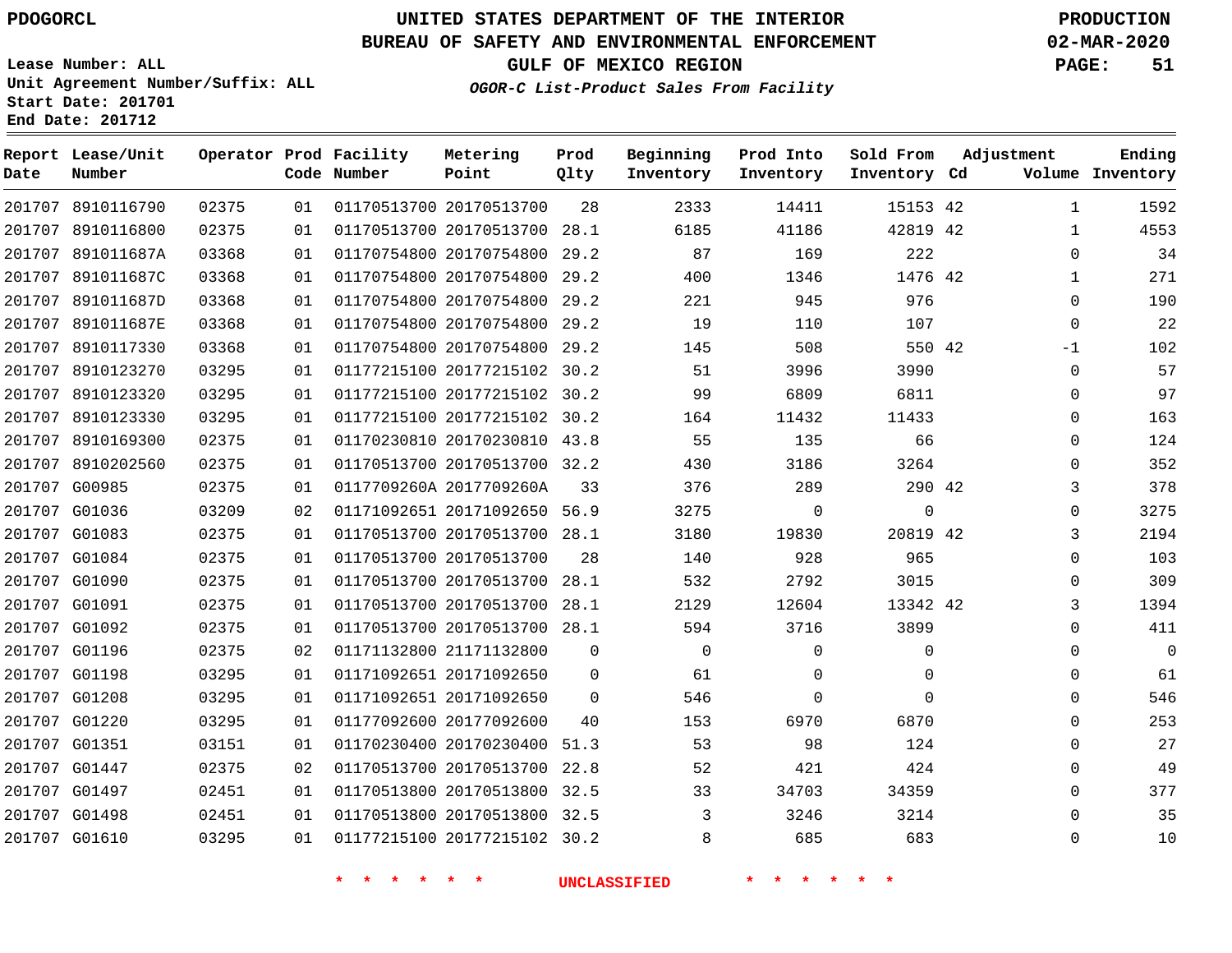#### **BUREAU OF SAFETY AND ENVIRONMENTAL ENFORCEMENT 02-MAR-2020**

**OGOR-C List-Product Sales From Facility**

**GULF OF MEXICO REGION PAGE: 52**

**Lease Number: ALL Unit Agreement Number/Suffix: ALL Start Date: 201701 End Date: 201712**

| Date | Report Lease/Unit<br>Number |       |    | Operator Prod Facility<br>Code Number | Metering<br>Point            | Prod<br>Qlty | Beginning<br>Inventory | Prod Into<br>Inventory | Sold From<br>Inventory Cd | Adjustment  | Ending<br>Volume Inventory |
|------|-----------------------------|-------|----|---------------------------------------|------------------------------|--------------|------------------------|------------------------|---------------------------|-------------|----------------------------|
|      | 201707 G01619               | 02375 | 01 |                                       | 01170513700 20170513700 31.4 |              | 1948                   | 5646                   | 6969 42                   | $-2$        | 623                        |
|      | 201707 G01620               | 02375 | 01 |                                       | 01170513700 20170513700 31.4 |              | 491                    | 1495                   | 1821                      | 0           | 165                        |
|      | 201707 G01757               | 03295 | 01 |                                       | 01423210051 20423210050 73.8 |              | 30                     | 1039                   | 973                       | $\Omega$    | 96                         |
|      | 201707 G01848               | 01284 | 02 |                                       | 01423210051 20170230500 43.3 |              | 145                    | 542                    | 537                       | 0           | 150                        |
|      |                             | 01978 | 02 |                                       | 01170230500 20170230500 43.4 |              | 1145                   | 1830                   | 2470                      | $\mathbf 0$ | 505                        |
|      |                             |       |    |                                       |                              |              | 1290                   | 2372                   | 3007                      | 0           | 655                        |
|      | 201707 G01860               | 03295 | 01 |                                       | 01170231110 20170231110 40.8 |              | 7477                   | 5355                   | 8281                      | $\Omega$    | 4551                       |
|      | 201707 G01865               | 03151 | 01 |                                       | 01171012500 20171012500 37.1 |              | 1026                   | 3730                   | 2685                      | 0           | 2071                       |
|      | 201707 G01901               | 03295 | 01 |                                       | 01177215100 20177215102 30.2 |              | 3                      | 145                    | 146                       | 0           | 2                          |
|      | 201707 G01966               | 03295 | 01 |                                       | 01177215100 20177215102 30.2 |              | 92                     | 5823                   | 5832                      | 0           | 83                         |
|      | 201707 G01967               | 03295 | 01 |                                       | 01177215100 20177215102 30.2 |              | 95                     | 6851                   | 6848                      | 0           | 98                         |
|      | 201707 G02111               | 02628 | 01 |                                       | 01171132000 20171132000 37.8 |              | 2208                   | 102662                 | 102760                    | 0           | 2110                       |
|      | 201707 G02161               | 03295 | 01 |                                       | 01171012500 20171012500 37.1 |              | 1391                   | 5372                   | 3780                      | 0           | 2983                       |
|      | 201707 G02317               | 03295 | 01 |                                       | 01171132000 20171132000 37.8 |              | 3                      | 125                    | 125                       | $\mathbf 0$ | 3                          |
|      | 201707 G02353               | 01284 | 01 |                                       | 01170230450 20170230450 51.1 |              | 847                    | 4234                   | 4740                      | 0           | 341                        |
|      | 201707 G02354               | 01284 | 01 |                                       | 01170230450 20170230450 51.1 |              | 454                    | 1998                   | 2291                      | 0           | 161                        |
|      | 201707 G02429               | 02375 | 01 |                                       | 01170230811 20170230810 43.9 |              | 354                    | 342                    | 383                       | 0           | 313                        |
|      | 201707 G02601               | 02628 | 02 |                                       | 01171092651 20171092650 56.9 |              | 876                    | $\mathbf 0$            | $\Omega$                  | $\mathbf 0$ | 876                        |
|      | 201707 G02613               | 02628 | 01 |                                       | 01171132000 20171132000 37.8 |              | 0                      | 28                     | 28                        | 0           | $\overline{0}$             |
|      | 201707 G02665               | 02451 | 01 |                                       | 01423210051 20423210050 73.8 |              | 35                     | 1323                   | 1236                      | 0           | 122                        |
|      | 201707 G02705               | 02628 | 02 |                                       | 01170230810 20170230810 43.8 |              | 6301                   | 6698                   | 6859                      | 0           | 6140                       |
|      | 201707 G02825               | 03295 | 01 |                                       | 01170230812 20170230810 43.7 |              | 139                    | 240                    | 159                       | 0           | 220                        |
|      | 201707 G02826               | 03295 | 01 |                                       | 01170230812 20170230810 43.7 |              | 2047                   | 6826                   | 2615                      | 0           | 6258                       |
|      |                             |       | 01 |                                       | 01170231110 20170231110 40.8 |              | 644                    | 554                    | 727                       | 0           | 471                        |
|      |                             |       |    |                                       |                              |              | 2691                   | 7380                   | 3342                      | 0           | 6729                       |
|      | 201707 G02895               | 02628 | 02 |                                       | 01171092651 20171092650 56.9 |              | 374                    | $\Omega$               | $\Omega$                  | $\Omega$    | 374                        |
|      | 201707 G02917               | 03247 | 01 |                                       | 01171092930 20171092930      | 42           | 59                     | 4                      | 10                        | $\Omega$    | 53                         |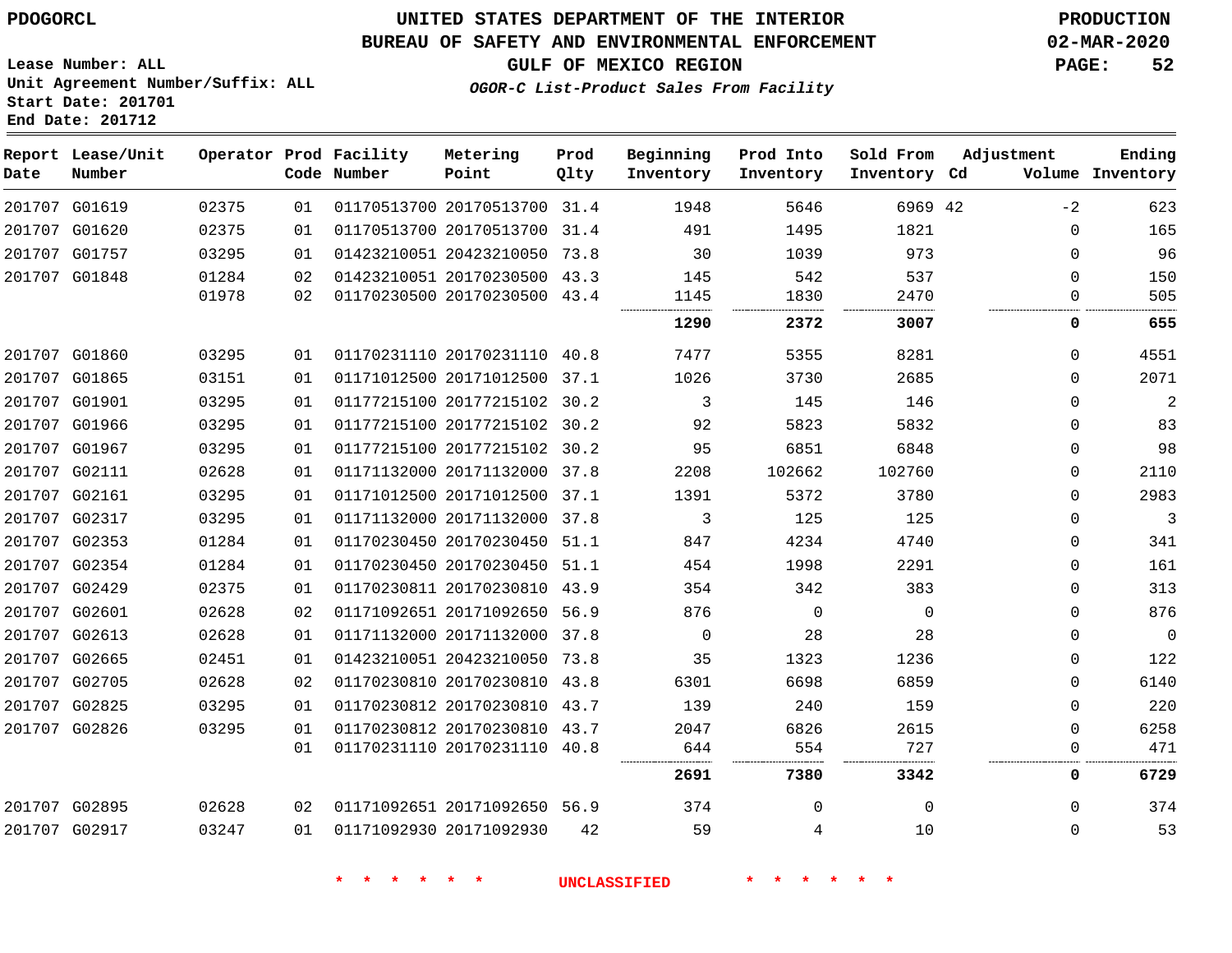**Report Lease/Unit**

# **UNITED STATES DEPARTMENT OF THE INTERIOR PDOGORCL PRODUCTION**

**Prod**

#### **BUREAU OF SAFETY AND ENVIRONMENTAL ENFORCEMENT 02-MAR-2020**

**GULF OF MEXICO REGION PAGE: 53**

**Ending**

**Lease Number: ALL Unit Agreement Number/Suffix: ALL Start Date: 201701 End Date: 201712**

**Operator Prod Facility Metering**

#### **OGOR-C List-Product Sales From Facility**

| Date | Number        |       |    | Code Number | Point                        | Qlty     | Inventory | Inventory   | Inventory Cd |       |              | Volume Inventory |
|------|---------------|-------|----|-------------|------------------------------|----------|-----------|-------------|--------------|-------|--------------|------------------|
|      | 201707 G03061 | 03026 | 01 |             | 01423210051 20423210050 73.9 |          | 43        | 1214        | 1146 42      |       | 1            | 112              |
|      | 201707 G03145 | 02375 | 02 |             | 01171132800 21171132800      | $\Omega$ | 1         | $\Omega$    | $\Omega$     |       | $\Omega$     | $\mathbf{1}$     |
|      | 201707 G03152 | 03295 | 01 |             | 01177092600 20177092600      | 40       | 79        | $\Omega$    | 79           |       | $\Omega$     | $\mathbf 0$      |
|      | 201707 G03331 | 02628 | 01 |             | 01171132800 20171132000 37.8 |          | 54        | 15501       | 15238        |       | 0            | 317              |
|      | 201707 G03593 | 03295 | 01 |             | 01171012500 20171012500 37.1 |          | 3         | 83          | 40           |       | $\Omega$     | 46               |
|      | 201707 G03793 | 03295 | 01 |             | 01171012500 20171012500 37.1 |          | 52        | 139         | 114          |       | $\Omega$     | 77               |
|      | 201707 G04081 | 03295 | 01 |             | 01170230812 20170230810 43.8 |          | 1089      | 1782        | 1237         |       | $\Omega$     | 1634             |
|      | 201707 G04087 | 02899 | 01 |             | 01177008150 01177008150 31.4 |          | 7450      | 2469        | 7834         |       | $\Omega$     | 2085             |
|      | 201707 G04232 | 00730 | 01 |             | 01171012500 20171012500 37.1 |          | 5335      | 8007        | 8896 42      |       | 1            | 4447             |
|      |               | 03295 | 01 |             | 01171012500 20171012500      | 37       | 142       | 284         | 268          |       | $\Omega$     | 158              |
|      |               |       |    |             |                              |          | 5477      | 8291        | 9164         |       | 1            | 4605             |
|      | 201707 G04421 | 03295 | 01 |             | 01171131600 20171131600 43.1 |          | 3853      | 0           | 3145         |       | $\Omega$     | 708              |
|      | 201707 G04800 | 02970 | 02 |             | 01177062608 2017706260A 37.1 |          | $\Omega$  | 1           | 1            |       | $\Omega$     | $\mathbf 0$      |
|      | 201707 G04809 | 02312 | 01 |             | 01177082950 20177082956 24.7 |          | 347       | 10742       | 10742        |       | $\Omega$     | 347              |
|      | 201707 G04818 | 03295 | 01 |             | 01170230500 20170230500 43.3 |          | 10        | 21          | 25           |       | $\Omega$     | 6                |
|      | 201707 G05006 | 01284 | 02 |             | 01423210051 20170230510 46.9 |          | 145       | 1           | 6            |       | $\Omega$     | 140              |
|      | 201707 G05431 | 02970 | 02 |             | 01177062608 2017706260A 37.1 |          | 84        | 19651       | 19653 42     |       | -1           | 81               |
|      | 201707 G05504 | 02970 | 02 |             | 01171132800 21171132800      | 50       | 4034      | $\Omega$    |              | 22 42 | 1            | 4013             |
|      |               | 03295 | 01 |             | 01171132800 21171132800      | 50       | 1592      |             | 9<br>        |       | $\Omega$     | 1583             |
|      |               |       |    |             |                              |          | 5626      | 0           | 31           |       | ı            | 5596             |
|      | 201707 G05505 | 02628 | 01 |             | 01171012400 20171012400 59.1 |          | 245       | 342         | 314          |       | $\Omega$     | 273              |
|      |               |       | 01 |             | 01171132800 21171132800      | 50       | 43<br>    | $\mathbf 0$ | $\Omega$     |       | $\Omega$     | 43               |
|      |               |       |    |             |                              |          | 288       | 342         | 314          |       | 0            | 316              |
|      | 201707 G05612 | 03295 | 01 |             | 01171012500 20171012500 37.1 |          | 1384      | 2389        | 2446         |       | 0            | 1327             |
|      | 201707 G06069 | 03295 | 01 |             | 01423210051 20423210050 73.8 |          | 16        | 663         | 618          |       | $\Omega$     | 61               |
|      | 201707 G06168 | 02801 | 02 |             | 01170230450 20170230450 51.1 |          | 62        | 327         | 363          |       | $\Omega$     | 26               |
|      | 201707 G06668 | 02375 | 02 |             | 01171132000 20171132000 37.8 |          | 181       | 5492        | 5561 42      |       | $\mathbf{1}$ | 113              |

**\* \* \* \* \* \* UNCLASSIFIED \* \* \* \* \* \***

**Beginning Prod Into Sold From Adjustment**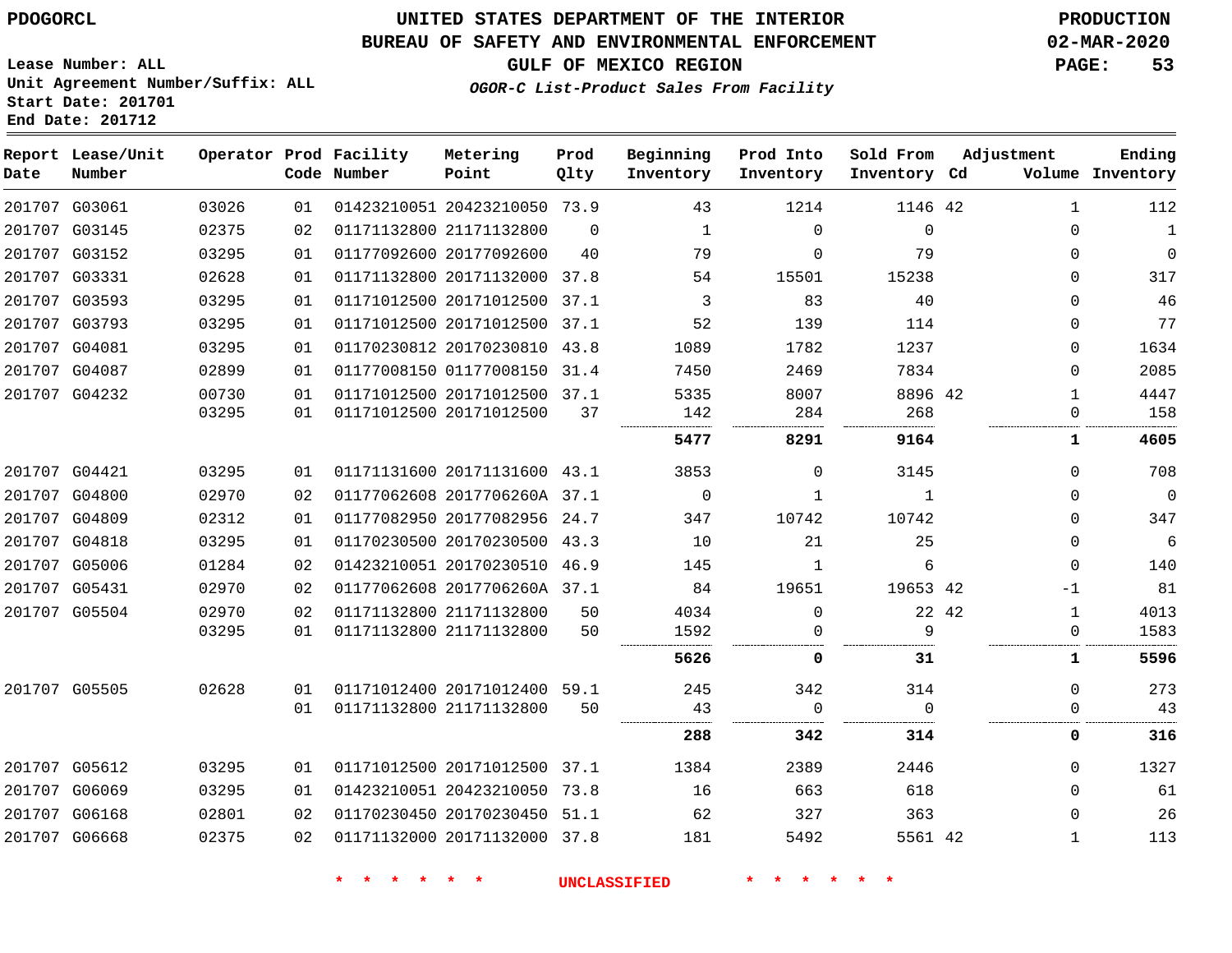**Date**

# **UNITED STATES DEPARTMENT OF THE INTERIOR PDOGORCL PRODUCTION**

**Prod Qlty**

#### **BUREAU OF SAFETY AND ENVIRONMENTAL ENFORCEMENT 02-MAR-2020**

**Lease Number: ALL Unit Agreement Number/Suffix: ALL Start Date: 201701**

**Operator Prod Facility**

**Code Number**

**Metering Point**

**End Date: 201712**

**Report Lease/Unit**

**Number**

**GULF OF MEXICO REGION PAGE: 54**

**Inventory Cd Volume**

**Adjustment**

**Ending**

**OGOR-C List-Product Sales From Facility**

**Beginning Inventory** **Prod Into Inventory** **Sold From Inventory**

| 3              | $\mathbf 0$  | 111      | 112         | 2              |    | 01171132800 20171132000 37.8 | 01 | 02628 | 201707 G07736 |  |
|----------------|--------------|----------|-------------|----------------|----|------------------------------|----|-------|---------------|--|
| 142            | $\Omega$     | 21721    | 21693       | 170            |    | 01177122950 20177122950 28.8 | 01 | 01284 | 201707 G07760 |  |
| 34682          | $-2$         | 42934 42 | 48416       | 29202          |    | 01170573602 20170573602 32.7 | 01 | 03247 | 201707 G07917 |  |
| 6              | $\Omega$     | 968      | 973         | 1              |    | 01177122950 20177122950 28.8 | 01 | 01284 | 201707 G09631 |  |
| 21             | $\Omega$     | 3220     | 3236        | 5              |    | 01177122950 20177122950 28.7 | 01 | 03295 | 201707 G10794 |  |
| $\mathbf 0$    | $\Omega$     | 5886     | 5886        | $\Omega$       |    | 01177245110 2017724511G 42.6 | 01 | 03026 | 201707 G10910 |  |
| 41             | $\Omega$     | 2019     | 2012        | 48             |    | 01171132000 20171132000 37.8 | 01 | 02375 | 201707 G11870 |  |
| 126            | $\Omega$     | $\Omega$ | 0           | 126            | 0  | 01171092651 20171092650      | 02 | 02801 | 201707 G11984 |  |
| 32979          | $\Omega$     | 33466    | 40401       | 26044          |    | 01171012300 20171012300 36.2 | 01 | 03209 | 201707 G12355 |  |
| $\overline{0}$ | $\Omega$     | 172      | 172         | $\Omega$       |    | 01171012300 20171012300 36.2 | 01 | 03209 | 201707 G12358 |  |
| 163            | $\Omega$     | 715      | 872         | 6              |    | 01170230811 20170230811 41.3 | 01 | 02628 | 201707 G12802 |  |
| 116            | $\Omega$     | 36229    | 36227       | 118            | 37 | 01608103650 20608103650      | 01 | 01284 | 201707 G13081 |  |
| 7597           | $\Omega$     | 9514     | 13675       | 3436           |    | 01171012500 20171012500 37.1 | 01 | 01284 | 201707 G13938 |  |
| 1487           | $\Omega$     | 7188     | 8120        | 555            |    | 01170230811 20170230811 41.3 | 01 | 02628 | 201707 G14342 |  |
| 107            | $\Omega$     | 19       | 82          | 44             | 42 | 01171092930 20171092930      | 01 | 03247 | 201707 G14493 |  |
| 4487           | $\Omega$     | 3593     | 8080        | $\overline{0}$ |    | 01171012500 20171012500 37.1 | 01 | 02628 | 201707 G14535 |  |
| 4573           | $\Omega$     | 8600     | 5381        | 7792           |    | 01170231110 20170231110 40.8 | 01 | 03295 | 201707 G15050 |  |
| $\overline{0}$ | $\Omega$     | 142      | $\Omega$    | 142            |    | 01171012500 20171012500 37.1 | 02 | 02375 | 201707 G15239 |  |
| 1030           | $\Omega$     | 263      | 1293        | $\overline{0}$ | 59 | 01171012400 20171012400      | 01 | 03295 | 201707 G15277 |  |
| 4              | $\Omega$     | 22       | 5           | 21             |    | 01171012400 20171012400 59.1 | 01 | 03295 | 201707 G16325 |  |
| $\mathbf 0$    | $\Omega$     | 19822    | 19822       | $\Omega$       |    | 01177245110 2017724511G 42.6 | 01 | 03026 | 201707 G16515 |  |
| 2922           | 0            | 130      | $\mathbf 0$ | 3052           |    | 01170230510 20170230510 46.9 | 02 | 02375 | 201707 G17754 |  |
| 637            | $\Omega$     | 12       | $\Omega$    | 649            |    | 01170530900 20170530900 49.9 | 01 | 03295 | 201707 G17858 |  |
| 11             | $\mathbf{1}$ | 2722 42  | 2724        | - 8            |    | 01177062608 2017706260A 37.1 | 02 | 02970 | 201707 G17912 |  |
| $\mathbf 0$    | $\mathbf 0$  | 31603    | 31603       | $\overline{0}$ |    | 01171012500 20177062959 24.8 | 01 | 03026 | 201707 G17921 |  |
| 414            | $\Omega$     | 3569     | 3709        | 274            |    | 01423550141 20423550140 29.7 | 01 | 02477 | 201707 G20605 |  |
| 52             | $\Omega$     | 732      | 644         | 140            |    | 01170230450 20170230450 51.1 | 01 | 03295 | 201707 G20660 |  |
| 16             | $\Omega$     | 117      | 90          | 43             |    | 01170230811 20170230811 41.3 | 01 | 03295 | 201707 G21096 |  |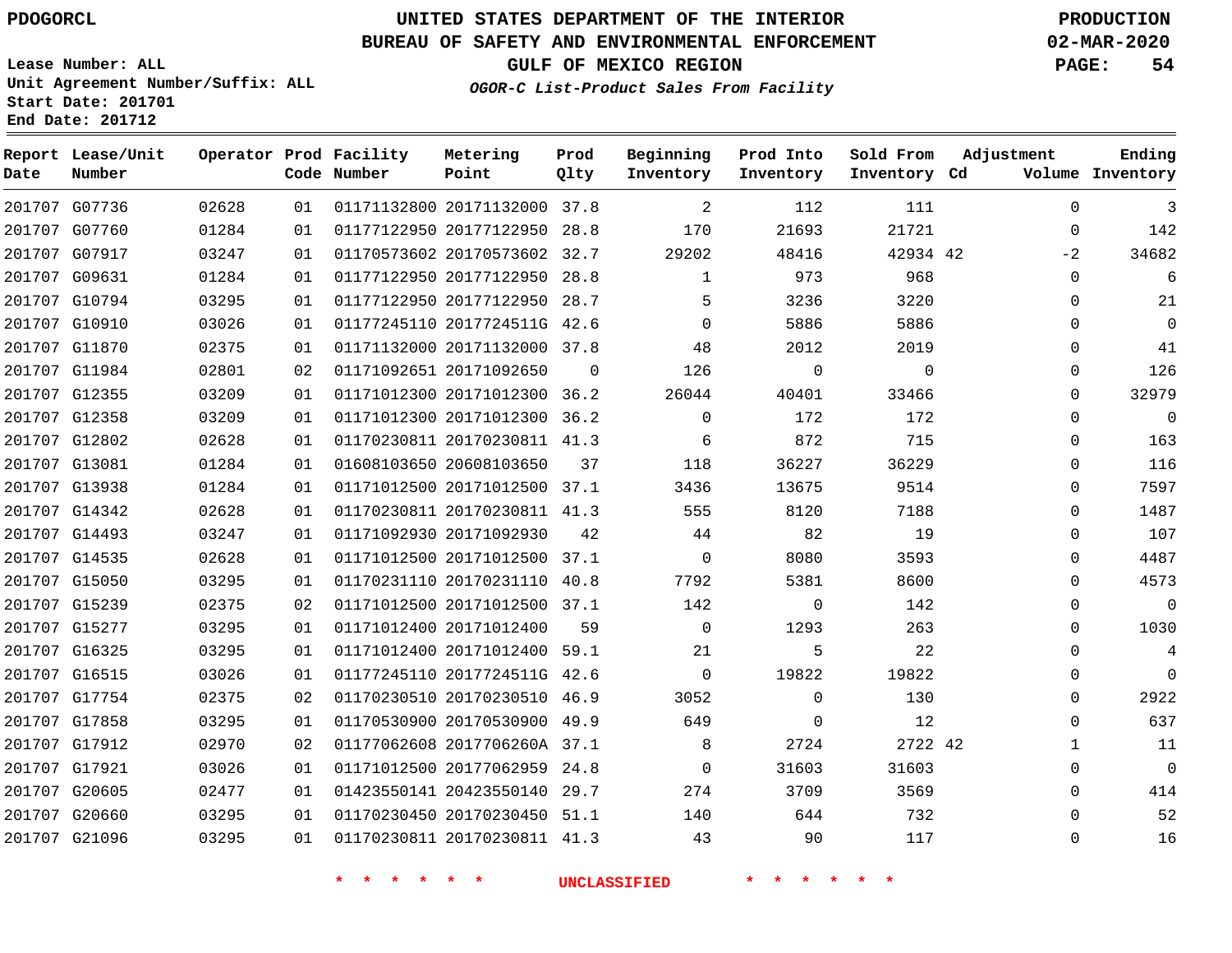G21592

**Date**

**Report Lease/Unit**

**Number**

# **UNITED STATES DEPARTMENT OF THE INTERIOR PDOGORCL PRODUCTION**

**Prod Qlty**

#### **BUREAU OF SAFETY AND ENVIRONMENTAL ENFORCEMENT 02-MAR-2020**

**Lease Number: ALL Unit Agreement Number/Suffix: ALL Start Date: 201701 End Date: 201712**

> 

**Operator Prod Facility**

**Code Number**

20171132000 38.4

**Metering Point**

  **OGOR-C List-Product Sales From Facility**

 

  $\Omega$   

**Sold From Inventory**

**Prod Into Inventory**

**Beginning Inventory**

**GULF OF MEXICO REGION PAGE: 55**

**Inventory Cd Volume**

**Adjustment**

  $\Omega$  $\Omega$   $\Omega$  $\Omega$  $\Omega$  -1  $\Omega$  $\overline{0}$  $-2$  $\overline{0}$  $\overline{0}$  $\Omega$  $\Omega$  $\Omega$  $\Omega$  -1  $\Omega$ 

**Ending**

| 201707 G21655 | 03247 | 01 |             | 01171132800 21171132800      | 50                  | 1156                       | $\mathbf 0$    | 7              |  |
|---------------|-------|----|-------------|------------------------------|---------------------|----------------------------|----------------|----------------|--|
| 201707 G22268 | 02777 | 02 |             | 01170230810 2042709015I 52.8 |                     | $\Omega$                   | $\Omega$       | $\mathbf 0$    |  |
| 201707 G22501 | 03151 | 01 |             | 01170230400 20170230400 51.3 |                     | 1052                       | 3372           | 3495           |  |
| 201707 G22505 | 02375 | 02 |             | 01170230811 20170230811 41.3 |                     | 70                         | 279            | 298            |  |
| 201707 G22510 | 03295 | 01 |             | 01170230812 20170230810 43.8 |                     | 240                        | 149            | 253            |  |
| 201707 G22513 | 02579 | 02 |             | 01170230500 20170230500 44.9 |                     | $\overline{3}$             | $\Omega$       | $\overline{0}$ |  |
| 201707 G22621 | 03247 | 01 |             | 01171132800 21171132800      | 50                  | 4575                       | $\overline{0}$ | 24             |  |
| 201707 G23735 | 03295 | 01 |             | 01170230812 20170230810 43.8 |                     | 164                        | 238            | 184            |  |
| 201707 G23736 | 00730 | 01 |             | 01170230810 20170230810 43.8 |                     | 349                        | 415            | 383 42         |  |
| 201707 G23851 | 02503 | 02 |             | 01171012400 20171012400 59.1 |                     | 7277                       | 9200           | 9150           |  |
| 201707 G23933 | 03295 | 01 |             | 01171092651 20171092650      | $\Omega$            | 1                          | $\Omega$       | $\mathbf{0}$   |  |
| 201707 G24730 | 03295 | 01 |             | 01170230500 20170230500 43.3 |                     | 261                        | 560            | 666            |  |
| 201707 G24870 | 02970 | 02 |             | 01177062608 2017706260A 37.1 |                     | $\overline{\phantom{0}}^2$ | 326            | 326 42         |  |
| 201707 G24883 | 02628 | 02 |             | 01171092651 20171092650 56.9 |                     | 726                        | $\mathbf 0$    | $\Omega$       |  |
| 201707 G24898 | 03368 | 02 |             | 01171012300 20171012300 36.5 |                     | 3280                       | 3725           | 3987           |  |
| 201707 G24924 | 03247 | 01 |             | 01171132800 21171132800      | 50                  | 1566                       | $\Omega$       | 8              |  |
| 201707 G24926 | 03247 | 01 |             | 01171132800 21171132800      | $\mathbf 0$         | 44                         | $\mathbf 0$    | $\mathbf 0$    |  |
| 201707 G24990 | 01284 | 01 |             | 01608103650 20608103650      | 37                  | 91                         | 28966          | 28965          |  |
| 201707 G25524 | 03295 | 01 |             | 01170230450 20170230450      | 51                  | 354                        | 1151           | 1412           |  |
| 201707 G25561 | 02375 | 02 |             | 01170230450 20170230450      | $\mathbf{0}$        | $\overline{0}$             | $\mathbf 0$    | $\mathbf 0$    |  |
| 201707 G25606 | 02375 | 01 |             | 01170230810 20170230810 43.8 |                     | 88                         | 54             | 92 42          |  |
| 201707 G25937 | 02222 | 02 |             | 01170230810 20170230810 43.8 |                     | 222                        | 348            | 251            |  |
| 201707 G26032 | 03059 | 01 |             | 01171012300 20171012300 36.5 |                     | 45                         | 90             | 62             |  |
| 201707 G26074 | 01284 | 01 |             | 01177122950 20177122950 28.8 |                     | $\mathbf{1}$               | 1075           | 1069           |  |
| 201707 G27070 | 03295 | 01 |             | 01171132800 21171132800      | 50                  | 12854                      | $\mathbf 0$    | 69             |  |
| 201707 G27083 | 02477 | 01 |             | 01171092651 20171092650 57.8 |                     | 292                        | $\Omega$       | $\Omega$       |  |
| 201707 G27169 | 01284 | 01 |             | 01171012500 20171012500 37.1 |                     | 742                        | 3263           | 2193           |  |
|               |       |    | * * * * * * |                              | <b>UNCLASSIFIED</b> |                            | * * * *        |                |  |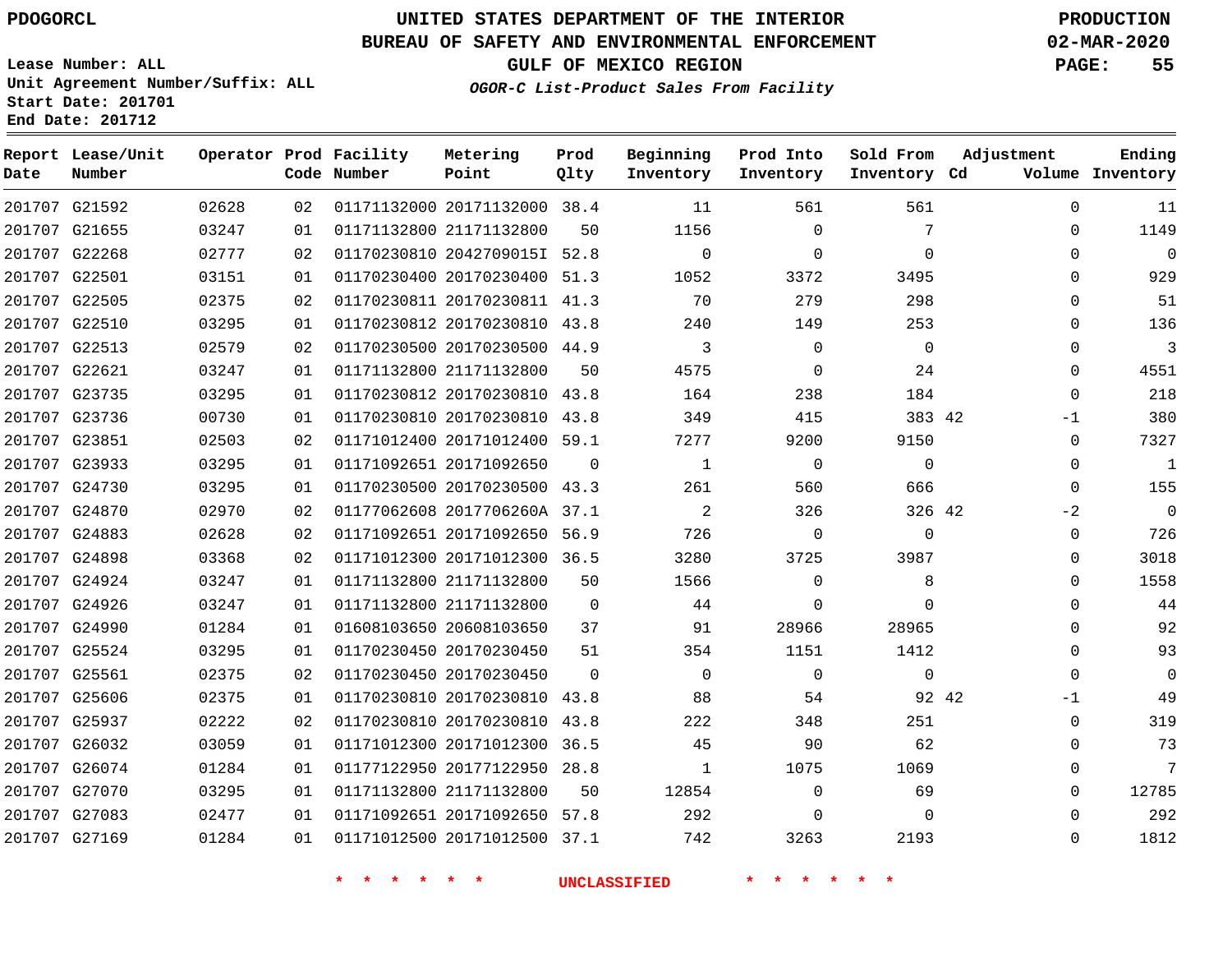### **BUREAU OF SAFETY AND ENVIRONMENTAL ENFORCEMENT 02-MAR-2020**

**Lease Number: ALL Unit Agreement Number/Suffix: ALL Start Date: 201701 End Date: 201712**

**GULF OF MEXICO REGION PAGE: 56**

**OGOR-C List-Product Sales From Facility**

| Date          | Report Lease/Unit<br>Number |       |    | Operator Prod Facility<br>Code Number | Metering<br>Point            | Prod<br>Qlty | Beginning<br>Inventory | Prod Into<br>Inventory | Sold From<br>Inventory Cd | Adjustment  | Ending<br>Volume Inventory |
|---------------|-----------------------------|-------|----|---------------------------------------|------------------------------|--------------|------------------------|------------------------|---------------------------|-------------|----------------------------|
|               | 201707 G27509               | 02970 | 02 |                                       | 01170230450 20170230450 51.1 |              | 285                    | 30114                  | 27971 42                  | $-1$        | 2427                       |
|               | 201707 G27851               | 02628 | 02 |                                       | 01171132000 20171132000 38.4 |              | 1                      | $\Omega$               | $\mathbf{1}$              | $\Omega$    | $\Omega$                   |
|               | 201707 G27949               | 02871 | 01 |                                       | 01171012500 20171012500      | $\Omega$     | $\mathbf 0$            | $\mathbf 0$            | $\Omega$                  | $\Omega$    | $\Omega$                   |
|               | 201707 G27988               | 00730 | 01 |                                       | 01608103650 20608103650      | 37           | 73                     | 29392                  | 29371                     | $\Omega$    | 94                         |
|               | 201707 G30654               | 02777 | 02 |                                       | 01170230810 20170230810 42.4 |              | $\mathbf{0}$           | 0                      | $\mathbf{0}$              | $\Omega$    | $\mathbf 0$                |
|               | 201707 G31369               | 02628 | 01 |                                       | 01171012300 20171012300 36.5 |              | 4488                   | 1724                   | 4816                      | $\Omega$    | 1396                       |
|               | 201707 G32113               | 02477 | 01 |                                       | 01170230811 20170230811 41.3 |              | 1493                   | 6635                   | 6918                      | 0           | 1210                       |
|               | 201707 G32197               | 01284 | 02 |                                       | 01171012500 20171012500 37.1 |              | 210                    | 406                    | 391                       | $\Omega$    | 225                        |
|               | 201707 G32231               | 01284 | 01 |                                       | 01171012500 20171012500 37.1 |              | 180                    | 673                    | 481                       | $\Omega$    | 372                        |
|               | 201707 G32268               | 03295 | 01 |                                       | 01177295110 01177295110      | 42           | 79                     | 65                     | 93                        | $\Omega$    | 51                         |
|               | 201707 G32744               | 01284 | 02 |                                       | 01423210051 20170230510 46.9 |              | 103                    | $\overline{0}$         | $\overline{4}$            | $\Omega$    | 99                         |
|               | 201707 G32771               | 00730 | 01 |                                       | 01170230810 20170230810 43.8 |              | 547                    | 378                    | 578                       | $\Omega$    | 347                        |
|               | 201707 G33596               | 02503 | 02 |                                       | 01171132000 20171132000 37.8 |              | 23                     | 1969                   | 1952                      | $\Omega$    | 40                         |
|               | 201707 G33636               | 02628 | 01 |                                       | 01171132000 20171132000 37.8 |              | 1990                   | 94743                  | 94785                     | 0           | 1948                       |
|               | 201707 G34025               | 02970 | 02 |                                       | 01422450350 20170230810      | $\Omega$     | $\mathbf 0$            | 0                      | $\Omega$                  | $\Omega$    | $\mathbf 0$                |
|               | 201707 G34033               | 02628 | 01 |                                       | 01170230811 20170230811 41.3 |              | 2969                   | 14283                  | 14648                     | $\Omega$    | 2604                       |
| 201707 G34671 |                             | 02579 | 02 |                                       | 01423210051 20423210050 49.4 |              | $\mathbf 0$            | $\Omega$               | $\mathbf 0$               | $\Omega$    | $\mathbf 0$                |
| 201708        | 00016                       | 02375 | 01 |                                       | 01170513700 20170513700 22.8 |              | 1803                   | 13268                  | 13230 42                  | $-1$        | 1840                       |
| 201708        | 00026                       | 02375 | 01 |                                       | 01170513700 20170513700 22.8 |              | 3414                   | 28771                  | 28191 42                  | $-2$        | 3992                       |
| 201708        | 00032                       | 02375 | 01 |                                       | 01170513700 20170513700 30.1 |              | 150                    | 625                    | 693                       | $\mathbf 0$ | 82                         |
| 201708        | 00049                       | 03295 | 01 |                                       | 01171012300 20171012300 36.6 |              | 11292                  | 13906                  | 14050                     | $\Omega$    | 11148                      |
| 201708        | 00050                       | 03295 | 01 |                                       | 01171012300 20171012300 36.6 |              | 1003                   | 2424                   | 1484                      | 0           | 1943                       |
| 201708        | 00051                       | 03295 | 01 |                                       | 01171012300 20171012300 36.6 |              | 676                    | 784                    | 832                       | $\Omega$    | 628                        |
| 201708        | 00052                       | 03295 | 01 |                                       | 01171012300 20171012300      | 36.6         | 2307                   | 2676                   | 2838                      | $\Omega$    | 2145                       |
| 201708        | 00081                       | 03295 | 01 |                                       | 01170230450 20170230450 51.5 |              | 65                     | 1                      | 9                         | $\Omega$    | 57                         |
| 201708        | 00082                       | 03295 | 01 |                                       | 01170230450 20170230450 51.5 |              | 10                     | $\Omega$               | $\mathbf{1}$              | $\Omega$    | 9                          |
| 201708        | 00196                       | 02375 | 01 |                                       | 01171012300 20171012300 36.6 |              | $\overline{0}$         | 10057                  | 1994 42                   | $-1$        | 8062                       |
| 201708        | 00244                       | 03295 | 01 |                                       | 01170231290 01170231290 45.6 |              | 680                    | 3578                   | 3885                      | $\mathbf 0$ | 373                        |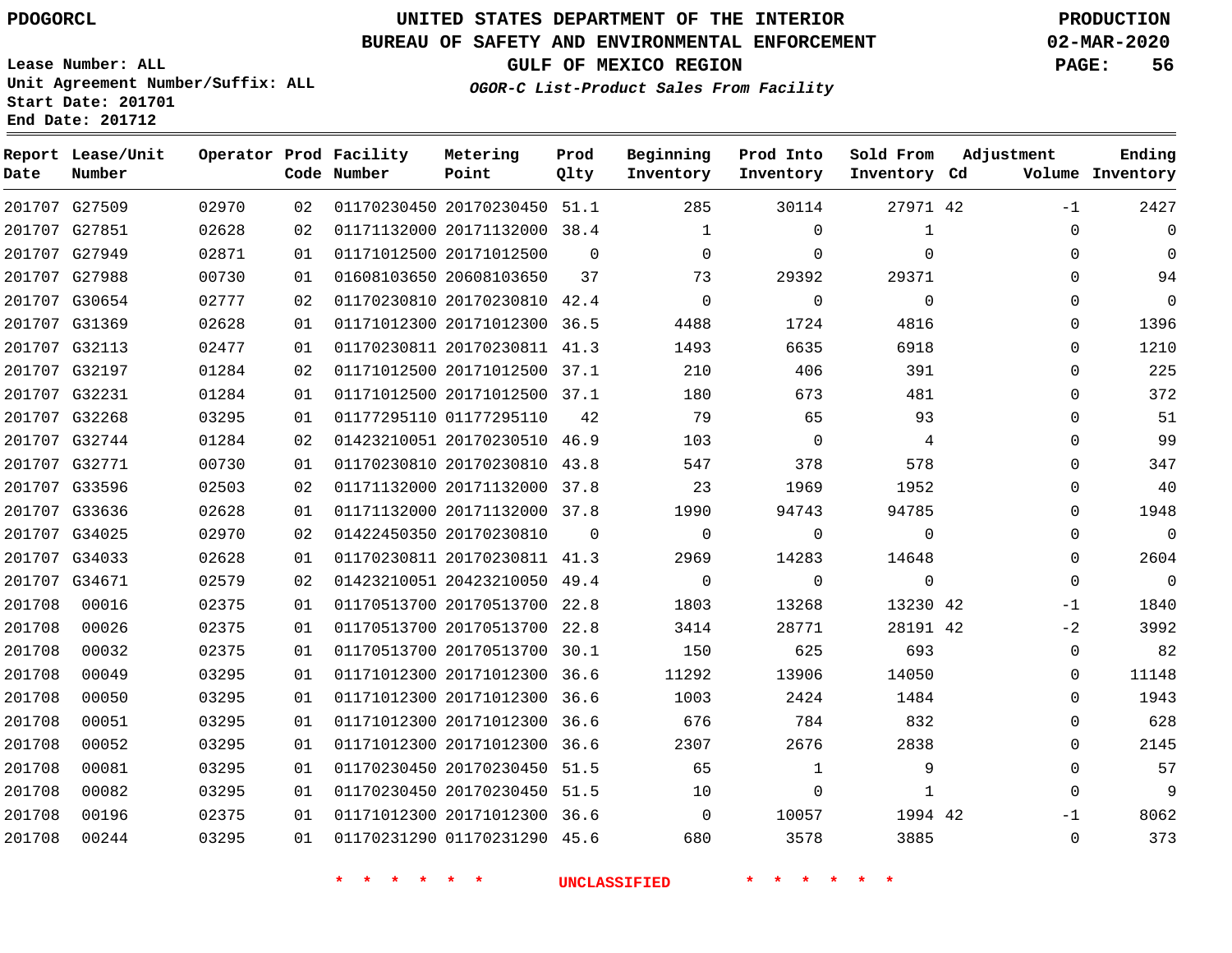#### **BUREAU OF SAFETY AND ENVIRONMENTAL ENFORCEMENT 02-MAR-2020**

**Lease Number: ALL Unit Agreement Number/Suffix: ALL Start Date: 201701**

**End Date: 201712**

**Report Lease/Unit**

**GULF OF MEXICO REGION PAGE: 57**

**Prod**

**Adjustment**

**Ending**

**OGOR-C List-Product Sales From Facility**

**Beginning Prod Into Sold From**

| Date   | Number            |       |    | Code Number | Point                        | Qlty | Inventory | Inventory   | Inventory Cd |        |             | Volume Inventory |
|--------|-------------------|-------|----|-------------|------------------------------|------|-----------|-------------|--------------|--------|-------------|------------------|
| 201708 | 00247             | 03295 | 01 |             | 01170231290 01170231290 45.6 |      | 171       | 558         | 665          |        | $\mathbf 0$ | 64               |
| 201708 | 00253             | 02375 | 01 |             | 01170230810 20170230810 46.8 |      | 9         | 18          |              | 20 42  | 1           | 8                |
| 201708 | 00353             | 03368 | 01 |             | 01170754800 20170754800      | 29.2 | 35        | 271         | 261 42       |        | 1           | 46               |
| 201708 | 00367             | 02375 | 01 |             | 01170513700 20170513700 22.8 |      | 322       | 3520        | 3354 42      |        | 1           | 489              |
| 201708 | 00434             | 01284 | 01 |             | 01177112605 2017711260Y 32.7 |      | 63        | 1839        | 1806         |        | 0           | 96               |
| 201708 | 00453             | 01284 | 01 |             | 01177112605 2017711260Y 32.7 |      | 35        | 611         | 614          |        | $\mathbf 0$ | 32               |
| 201708 | 00479             | 03295 | 01 |             | 01171012500 20171012500 35.5 |      | 627       | 1147        | 1414         |        | 0           | 360              |
| 201708 | 00560             | 03288 | 01 |             | 01171132800 21171132800 48.1 |      | 519       | 669         | 145          |        | 0           | 1043             |
| 201708 | 00577             | 03059 | 01 |             | 01171012300 20171012300 36.6 |      | 17649     | 21779       | 21967        |        | $\mathbf 0$ | 17461            |
| 201708 | 00593             | 03209 | 01 |             | 01171012300 20171012300 36.6 |      | 0         | $\mathbf 0$ | $\mathbf{0}$ |        | $\mathbf 0$ | $\mathbf{0}$     |
| 201708 | 00680             | 03520 | 01 |             | 01170230700 20170230700 44.2 |      | 0         | 406         | 406 47       |        | 422         | 422              |
| 201708 | 00694             | 03368 | 01 |             | 01170754800 20170754800      | 29.2 | 946       | 4703        | 4859 42      |        | $-2$        | 788              |
| 201708 | 00697             | 03368 | 01 |             | 01170754800 20170754800 29.2 |      | 107       | 463         | 492          |        | 0           | 78               |
| 201708 | 00775             | 02899 | 01 |             | 01171131600 20171131600 42.6 |      | 172       | 2621        | 2263         |        | 0           | 530              |
| 201708 | 00796             | 02628 | 01 |             | 01171012300 20171012300 36.6 |      | 8054      | 9623        | 9962         |        | 0           | 7715             |
| 201708 | 00839             | 02451 | 01 |             | 01170513800 20170513800 32.3 |      | 74        | 5465        | 5518         |        | $\mathbf 0$ | 21               |
|        | 201708 754303001A | 00059 | 01 |             | 01170230811 20170230811 40.9 |      | 287       | 680         | 659 09       |        | $-212$      | 96               |
| 201708 | 754306006A        | 00689 | 01 |             | 01608128271 20608128271      | 28.4 | 384725    | 891590      |              | $0$ 09 | $-852919$   | 423396           |
| 201708 | 754306012A        | 01207 | 01 |             | 01608128270 20608128270      | 25.2 | 65496     | 95010       |              | $0$ 09 | $-77167$    | 83339            |
|        | 201708 754306013A | 01207 | 01 |             | 01608128270 20608128270 25.2 |      | 202989    | 260273      |              | $0$ 09 | $-198204$   | 265058           |
|        | 201708 754307005A | 00078 | 01 |             | 01170573601 20170573601 25.1 |      | 236       | 1329        | 1329         |        | 0           | 236              |
|        | 201708 754307017A | 02970 | 02 |             | 01171132800 20170230811 40.9 |      | 881       | 4768        | 4977         |        | 0           | 672              |
|        | 201708 754310009A | 00078 | 01 |             | 01170573601 20170573601 25.1 |      | 192       | 1276        | 1240 42      |        | $-1$        | 227              |
|        | 201708 754315006A | 03368 | 01 |             | 01170754800 20170754800 29.2 |      | 147       | 750         | 771          |        | 0           | 126              |
|        | 201708 7543880060 | 03295 | 01 |             | 01170230450 20170230450      | 51.5 | 39        | 0           | 5            |        | $\mathbf 0$ | 34               |
|        | 201708 7543890080 | 02375 | 01 |             | 01170513700 20170513700 31.4 |      | 44        | 814         | 751          |        | 0           | 107              |
| 201708 | 7543930100        | 03026 | 02 |             | 01170230450 20170230450 51.1 |      | 49        | 0           | 7            |        | $\mathbf 0$ | 42               |
|        | 201708 7543940080 | 03295 | 01 |             | 01170230811 20170230811 40.8 |      | 30        | 280         | 271          |        | $\mathbf 0$ | 39               |

**\* \* \* \* \* \* UNCLASSIFIED \* \* \* \* \* \***

**Operator Prod Facility Metering**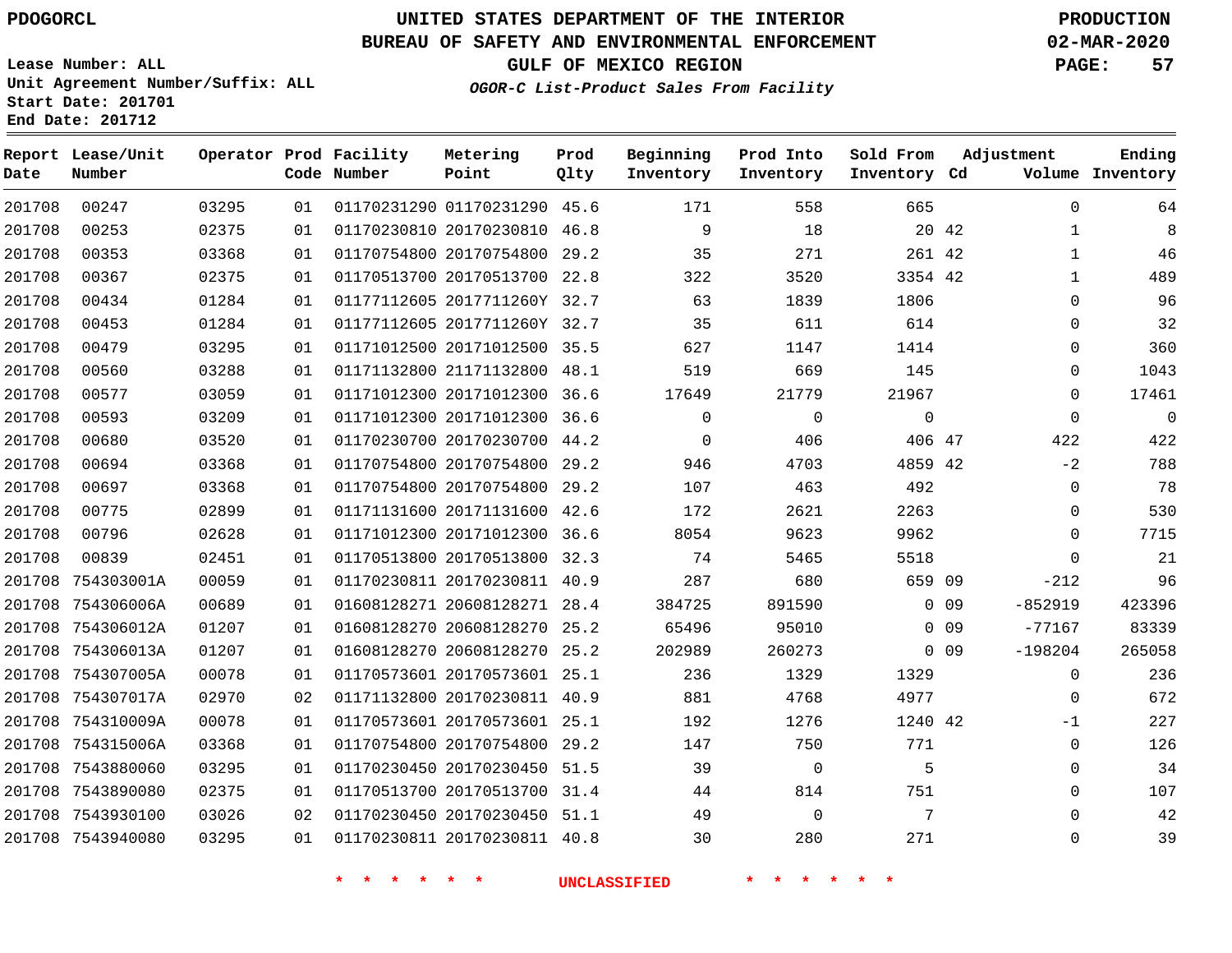**Date**

### **UNITED STATES DEPARTMENT OF THE INTERIOR PDOGORCL PRODUCTION**

#### **BUREAU OF SAFETY AND ENVIRONMENTAL ENFORCEMENT 02-MAR-2020**

**Lease Number: ALL Unit Agreement Number/Suffix: ALL Start Date: 201701 End Date: 201712**

### **OGOR-C List-Product Sales From Facility**

| Date | Report Lease/Unit<br>Number |       |    | Operator Prod Facility<br>Code Number | Metering<br>Point       | Prod<br>Qlty | Beginning<br>Inventory | Prod Into<br>Inventory | Sold From<br>Inventory Cd | Adjustment | Ending<br>Volume Inventory |
|------|-----------------------------|-------|----|---------------------------------------|-------------------------|--------------|------------------------|------------------------|---------------------------|------------|----------------------------|
|      | 201708 754396015A           | 01284 | 01 |                                       | 01608103650 20608103650 | 36.6         | 44                     | 18753                  | 18739                     | $\Omega$   | 58                         |
|      | 201708 8910020210           | 02451 | 01 |                                       | 01170513800 20170513800 | 32.3         | 914                    | 66805                  | 67466                     | $\Omega$   | 253                        |
|      | 201708 8910024540           | 02451 | 01 |                                       | 01170513800 20170513800 | 32.3         | 796                    | 73397                  | 73915                     | $\Omega$   | 278                        |
|      | 201708 8910029320           | 02375 | 01 |                                       | 01170513700 20170513700 | 30.1         | 5456                   | 33917                  | 34920 42                  | $-4$       | 4449                       |
|      | 201708 8910034440           | 02375 | 02 |                                       | 01170513700 20170513700 | 28.9         | 1955                   | 17061                  | 16777 42                  | $-1$       | 2238                       |
|      |                             |       | 01 |                                       | 01170513700 20170513700 | 28.9         | 6273                   | 51706                  | 51190                     | 0          | 6789                       |
|      |                             |       |    |                                       |                         |              | 8228                   | 68767                  | 67967                     | $-1$       | 9027                       |
|      | 201708 8910039150           | 00078 | 01 |                                       | 01170573601 20170573601 | 25.1         | 2915                   | 10945                  | 11915 42                  |            | 1946                       |
|      | 201708 8910089160           | 02375 | 01 |                                       | 01170513700 20170513700 | 28           | 574                    | 2941                   | 3129                      | $\Omega$   | 386                        |
|      | 201708 891008927Y           | 03151 | 01 |                                       | 01170230400 20170230400 | 51.4         | 10                     | 13                     | 19                        | $\Omega$   | 4                          |
|      | 201708 8910116580           | 02375 | 01 |                                       | 01170513700 20170513700 | 28.1         | 295                    | 595                    | 812                       | $\Omega$   | 78                         |
|      | 201708 8910116740           | 02375 | 01 |                                       | 01170513700 20170513700 | 28.1         | 1618                   | 7599                   | 8221 42                   | 2          | 998                        |
|      | 201708 8910116770           | 02375 | 01 |                                       | 01170513700 20170513700 | 28.1         | 214                    | 919                    | 1012                      | $\Omega$   | 121                        |
|      | 201708 8910116790           | 02375 | 01 |                                       | 01170513700 20170513700 | 28           | 1592                   | 6892                   | 7581 42                   |            | 904                        |
|      | 201708 8910116800           | 02375 | 01 |                                       | 01170513700 20170513700 | 28.1         | 4109                   | 25504                  | 26267 42                  | 2          | 3348                       |
|      |                             |       | 02 |                                       | 01170513700 20170513700 | 28.1         | 444                    | 2784                   | 2863 42                   |            | 366                        |
|      |                             |       |    |                                       |                         |              | <br>4553               | 28288                  | 29130                     | 3          | 3714                       |
|      |                             |       |    |                                       |                         |              |                        |                        |                           |            |                            |

|            | 03368                                                                                                                                                                                     | 01 |  | 34                                                                                                                                                                                                                                                                                                                           | 68       | 91    |      | 11                          |
|------------|-------------------------------------------------------------------------------------------------------------------------------------------------------------------------------------------|----|--|------------------------------------------------------------------------------------------------------------------------------------------------------------------------------------------------------------------------------------------------------------------------------------------------------------------------------|----------|-------|------|-----------------------------|
|            | 03368                                                                                                                                                                                     | 01 |  | 271                                                                                                                                                                                                                                                                                                                          | 1406     | 1441  |      | 236                         |
|            | 03368                                                                                                                                                                                     | 01 |  | 190                                                                                                                                                                                                                                                                                                                          | 1137     |       |      | 191                         |
|            | 03368                                                                                                                                                                                     | 01 |  | 22                                                                                                                                                                                                                                                                                                                           | $\Omega$ | 22    |      | $\Omega$                    |
|            | 03368                                                                                                                                                                                     | 01 |  | 102                                                                                                                                                                                                                                                                                                                          | 562      |       |      | 95                          |
|            | 03295                                                                                                                                                                                     | 01 |  | 57                                                                                                                                                                                                                                                                                                                           | 4015     | 4019  |      | 53                          |
|            | 03295                                                                                                                                                                                     | 01 |  | 97                                                                                                                                                                                                                                                                                                                           | 6351     | 6364  |      | 84                          |
|            | 03295                                                                                                                                                                                     | 01 |  | 163                                                                                                                                                                                                                                                                                                                          | 12164    | 12166 |      | 161                         |
|            | 02375                                                                                                                                                                                     | 01 |  | 124                                                                                                                                                                                                                                                                                                                          | 163      |       | $-1$ | 69                          |
| 8910202560 | 02375                                                                                                                                                                                     | 01 |  | 352                                                                                                                                                                                                                                                                                                                          | 1730     | 1855  |      | 227                         |
|            | 201708 891011687A<br>201708 891011687C<br>201708 891011687D<br>201708 891011687E<br>201708 8910117330<br>201708 8910123270<br>201708 8910123320<br>201708 8910123330<br>201708 8910169300 |    |  | 01170754800 20170754800 29.2<br>01170754800 20170754800 29.2<br>01170754800 20170754800 29.2<br>01170754800 20170754800 29.2<br>01170754800 20170754800 29.2<br>01177215100 20177215102 30.6<br>01177215100 20177215102 30.6<br>01177215100 20177215102 30.6<br>01170230810 20170230810 46.8<br>01170513700 20170513700 32.2 |          |       |      | 1137 42<br>570 42<br>217 42 |

**\* \* \* \* \* \* UNCLASSIFIED \* \* \* \* \* \***

**GULF OF MEXICO REGION PAGE: 58**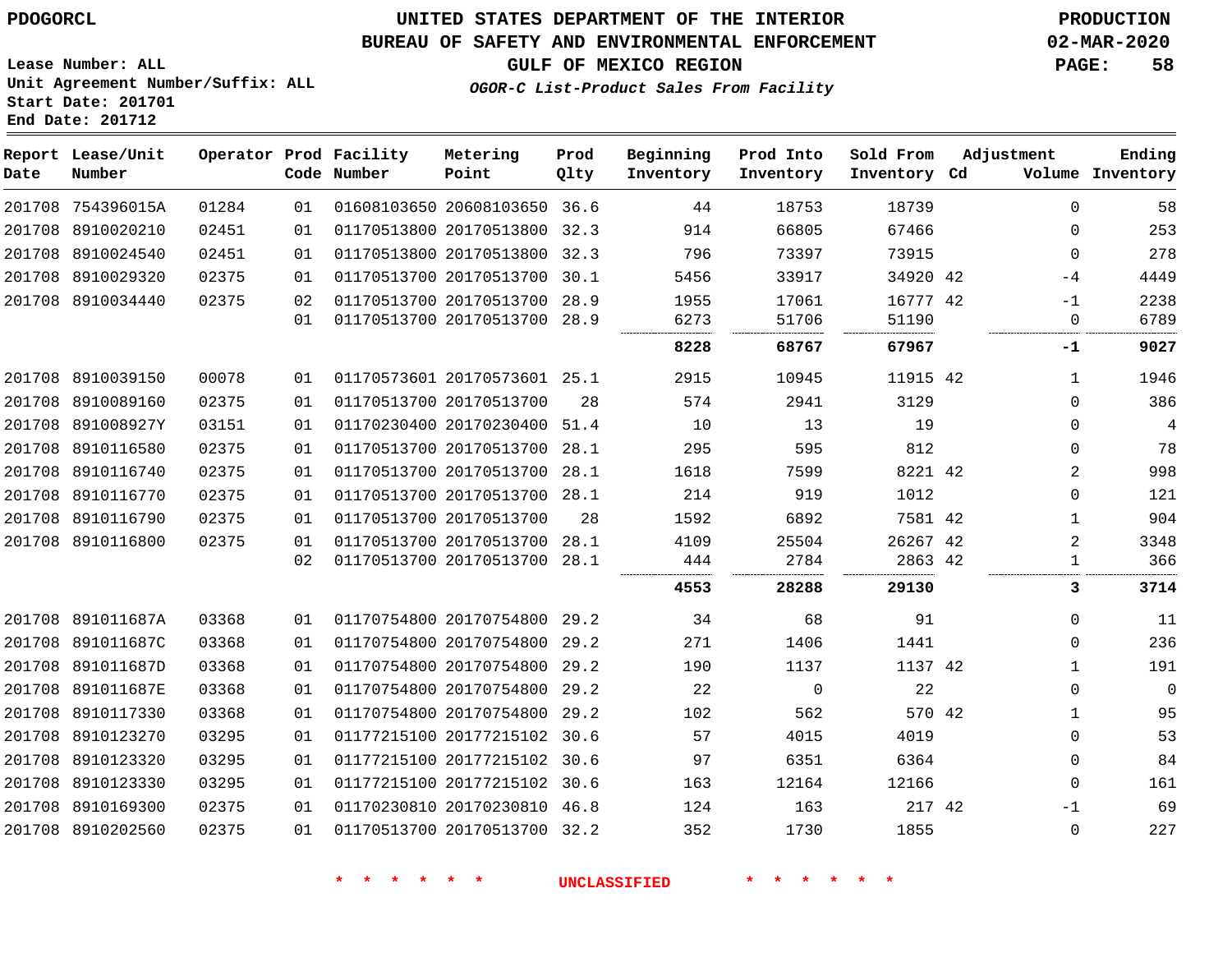**Start Date: 201701 End Date: 201712**

# **UNITED STATES DEPARTMENT OF THE INTERIOR PDOGORCL PRODUCTION**

### **BUREAU OF SAFETY AND ENVIRONMENTAL ENFORCEMENT 02-MAR-2020**

**Lease Number: ALL Unit Agreement Number/Suffix: ALL**

**GULF OF MEXICO REGION PAGE: 59**

**OGOR-C List-Product Sales From Facility**

| Date          | Report Lease/Unit<br>Number |       |    | Operator Prod Facility<br>Code Number | Metering<br>Point            | Prod<br>Qlty | Beginning<br>Inventory | Prod Into<br>Inventory | Sold From<br>Inventory Cd | Adjustment |              | Ending<br>Volume Inventory |
|---------------|-----------------------------|-------|----|---------------------------------------|------------------------------|--------------|------------------------|------------------------|---------------------------|------------|--------------|----------------------------|
|               | 201708 G00985               | 02375 | 01 |                                       | 0117709260A 2017709260A      | 33           | 378                    | 439                    | 437 42                    |            | $-3$         | 377                        |
| 201708 G01036 |                             | 03209 | 02 |                                       | 01171092651 20171092650 56.9 |              | 3275                   | $\Omega$               | $\Omega$                  |            | $\mathbf{0}$ | 3275                       |
|               | 201708 G01083               | 02375 | 01 |                                       | 01170513700 20170513700      | 28.1         | 2194                   | 12680                  | 13209 42                  |            | $-1$         | 1664                       |
| 201708 G01084 |                             | 02375 | 01 |                                       | 01170513700 20170513700      | 28           | 103                    | 337                    | 395 42                    |            | $-1$         | 44                         |
|               | 201708 G01090               | 02375 | 01 |                                       | 01170513700 20170513700 28.1 |              | 309                    | 756                    | 966 42                    |            | $\mathbf 1$  | 100                        |
|               | 201708 G01091               | 02375 | 01 |                                       | 01170513700 20170513700 28.1 |              | 1394                   | 7652                   | 8039 42                   |            | $-3$         | 1004                       |
|               | 201708 G01092               | 02375 | 01 |                                       | 01170513700 20170513700 28.1 |              | 411                    | 840                    | 1141                      |            | $\mathbf{0}$ | 110                        |
| 201708 G01196 |                             | 02375 | 02 |                                       | 01171132800 21171132800      | $\mathbf 0$  | $\mathbf 0$            | $\mathbf 0$            | $\mathbf 0$               |            | $\mathbf{0}$ | $\mathbf 0$                |
|               | 201708 G01198               | 03295 | 01 |                                       | 01171092651 20171092650      | $\Omega$     | 61                     | $\Omega$               | $\Omega$                  |            | 0            | 61                         |
| 201708 G01208 |                             | 03295 | 01 |                                       | 01171092651 20171092650      | $\Omega$     | 546                    | $\Omega$               | $\Omega$                  |            | $\mathbf{0}$ | 546                        |
|               | 201708 G01220               | 03295 | 01 |                                       | 01177092600 20177092600      | 40           | 253                    | 6687                   | 6741                      |            | $\mathbf{0}$ | 199                        |
|               | 201708 G01351               | 03151 | 01 |                                       | 01170230400 20170230400 51.4 |              | 27                     | 24                     | 43                        |            | $\mathbf{0}$ | 8                          |
|               | 201708 G01447               | 02375 | 02 |                                       | 01170513700 20170513700      | 22.8         | 49                     | 381                    | 377                       |            | 0            | 53                         |
| 201708 G01497 |                             | 02451 | 01 |                                       | 01170513800 20170513800 32.3 |              | 377                    | 36400                  | 36639                     |            | 0            | 138                        |
| 201708 G01498 |                             | 02451 | 01 |                                       | 01170513800 20170513800 32.3 |              | 35                     | 3405                   | 3427                      |            | $\mathbf{0}$ | 13                         |
|               | 201708 G01610               | 03295 | 01 |                                       | 01177215100 20177215102 30.6 |              | 10                     | 886                    | 884                       |            | $\mathbf{0}$ | 12                         |
| 201708 G01619 |                             | 02375 | 01 |                                       | 01170513700 20170513700 31.4 |              | 623                    | 10526                  | 9768 42                   |            | 1            | 1382                       |
| 201708 G01620 |                             | 02375 | 01 |                                       | 01170513700 20170513700      | 31.4         | 165                    | 2859                   | 2649                      |            | 0            | 375                        |
|               | 201708 G01757               | 03295 | 01 |                                       | 01423210051 20423210050 70.2 |              | 96                     | 547                    | 558                       |            | $\mathbf{0}$ | 85                         |
| 201708 G01848 |                             | 01284 | 02 |                                       | 01423210051 20170230500 42.8 |              | 150                    | 347                    | 191                       |            | $\mathbf 0$  | 306                        |
|               |                             | 01978 | 02 |                                       | 01170230500 20170230500 42.8 |              | 505                    | 1372                   | 667                       |            | 0            | 1210                       |
|               |                             |       |    |                                       |                              |              | 655                    | 1719                   | 858                       |            | 0            | 1516                       |
|               | 201708 G01860               | 03295 | 01 |                                       | 01170231110 20170231110      | $\Omega$     | 4551                   | 4592                   | $\Omega$                  |            | $\Omega$     | 9143                       |
|               | 201708 G01865               | 03151 | 01 |                                       | 01171012500 20171012500 35.5 |              | 2071                   | 6322                   | 6410                      |            | $\Omega$     | 1983                       |
| 201708 G01901 |                             | 03295 | 01 |                                       | 01177215100 20177215102 30.6 |              | 2                      | 45                     | 46                        |            | 0            | 1                          |
| 201708 G01966 |                             | 03295 | 01 |                                       | 01177215100 20177215102 30.6 |              | 83                     | 5911                   | 5916                      |            | 0            | 78                         |
| 201708 G01967 |                             | 03295 | 01 |                                       | 01177215100 20177215102 30.6 |              | 98                     | 9284                   | 9259                      |            | $\mathbf{0}$ | 123                        |
| 201708 G02111 |                             | 02628 | 01 |                                       | 01171132000 20171132000 39.9 |              | 2110                   | 77375                  | 77272                     |            | $\Omega$     | 2213                       |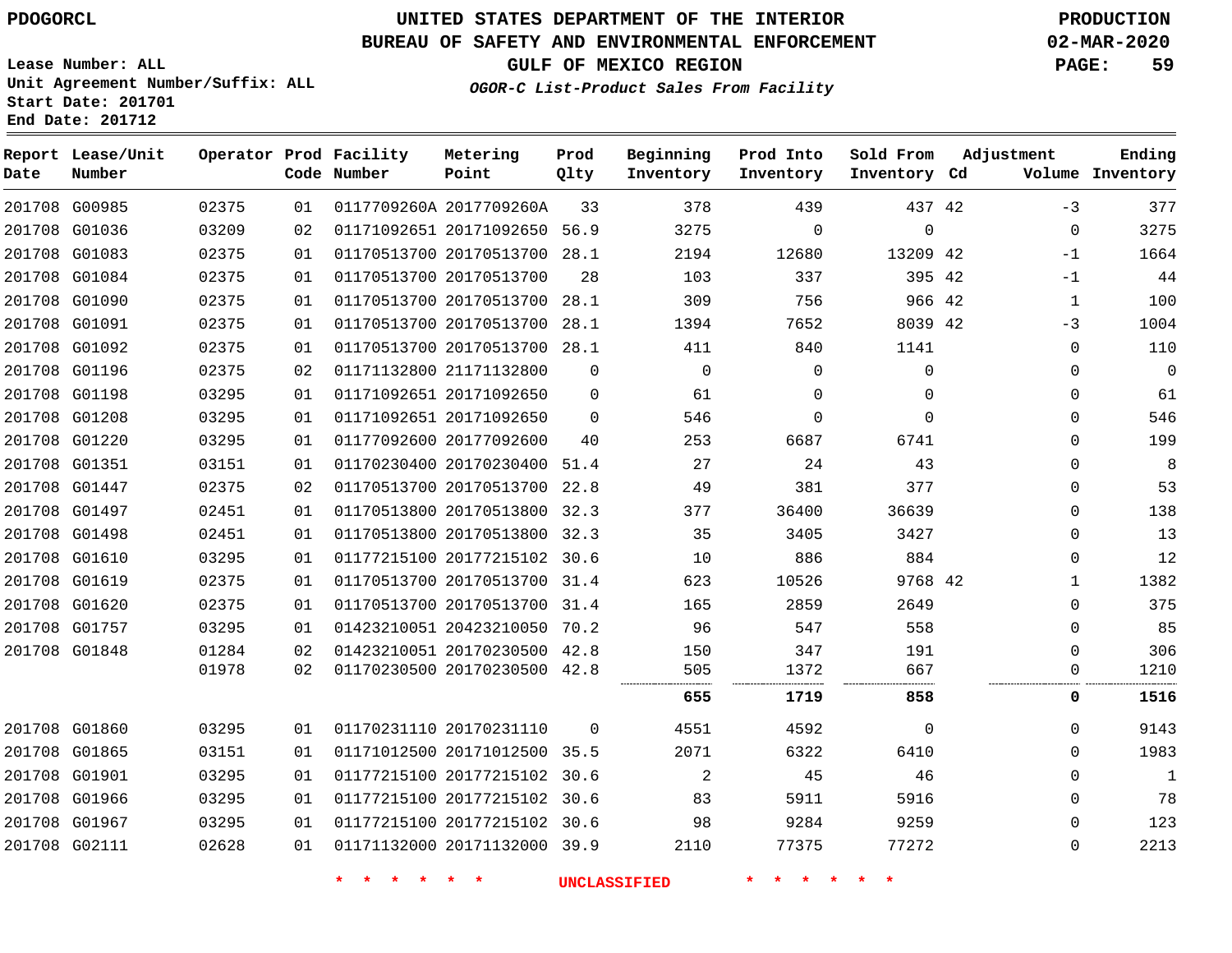#### **BUREAU OF SAFETY AND ENVIRONMENTAL ENFORCEMENT 02-MAR-2020**

**GULF OF MEXICO REGION PAGE: 60**

**OGOR-C List-Product Sales From Facility**

| Lease Number: ALL                 |
|-----------------------------------|
| Unit Agreement Number/Suffix: ALL |
| Start Date: 201701                |
| End Date: 201712                  |

| Date | Report Lease/Unit<br>Number |       |    | Operator Prod Facility<br>Code Number | Metering<br>Point            | Prod<br>Qlty | Beginning<br>Inventory | Prod Into<br>Inventory | Sold From<br>Inventory Cd | Adjustment  | Ending<br>Volume Inventory |
|------|-----------------------------|-------|----|---------------------------------------|------------------------------|--------------|------------------------|------------------------|---------------------------|-------------|----------------------------|
|      | 201708 G02161               | 03295 | 01 |                                       | 01171012500 20171012500 35.5 |              | 2983                   | 6271                   | 7287                      | $\Omega$    | 1967                       |
|      | 201708 G02317               | 03295 | 01 |                                       | 01171132000 20171132000 39.9 |              | 3                      | 151                    | 150                       | $\Omega$    | 4                          |
|      | 201708 G02353               | 01284 | 01 |                                       | 01170230450 20170230450 51.6 |              | 341                    | 1                      | 47                        | $\mathbf 0$ | 295                        |
|      | 201708 G02354               | 01284 | 01 |                                       | 01170230450 20170230450 51.6 |              | 161                    | 0                      | 22                        | 0           | 139                        |
|      | 201708 G02429               | 02375 | 01 |                                       | 01170230811 20170230810 46.8 |              | 313                    | 112                    | 378                       | $\mathbf 0$ | 47                         |
|      | 201708 G02601               | 02628 | 02 |                                       | 01171092651 20171092650 56.9 |              | 876                    | $\mathbf 0$            | $\mathbf 0$               | 0           | 876                        |
|      | 201708 G02613               | 02628 | 01 |                                       | 01171132000 20171132000 39.9 |              | $\mathbf 0$            | 54                     | 53                        | $\mathbf 0$ | $\mathbf{1}$               |
|      | 201708 G02665               | 02451 | 01 |                                       | 01423210051 20423210050 70.2 |              | 122                    | 554                    | 590                       | 0           | 86                         |
|      | 201708 G02705               | 02628 | 02 |                                       | 01170230810 20170230810 46.8 |              | 6140                   | 19573                  | 17449                     | $\mathbf 0$ | 8264                       |
|      | 201708 G02825               | 03295 | 01 |                                       | 01170230812 20170230810 46.7 |              | 220                    | 443                    | 476                       | $\Omega$    | 187                        |
|      | 201708 G02826               | 03295 | 01 |                                       | 01170231110 20170231110      | $\Omega$     | 471                    | 501                    | $\Omega$                  | $\Omega$    | 972                        |
|      |                             |       | 01 |                                       | 01170230812 20170230810 46.7 |              | 6258                   | 10158                  | 12127                     | 0           | 4289                       |
|      |                             |       |    |                                       |                              |              | 6729                   | 10659                  | 12127                     | 0           | 5261                       |
|      | 201708 G02895               | 02628 | 02 |                                       | 01171092651 20171092650 56.9 |              | 374                    | $\Omega$               | 0                         | 0           | 374                        |
|      | 201708 G02917               | 03247 | 01 |                                       | 01171092930 20171092930 34.6 |              | 53                     | 0                      | 7                         | $\mathbf 0$ | 46                         |
|      | 201708 G03061               | 03026 | 01 |                                       | 01423210051 20423210050 70.3 |              | 112                    | 668                    | 676                       | $\Omega$    | 104                        |
|      | 201708 G03145               | 02375 | 02 |                                       | 01171132800 21171132800      | $\Omega$     | 1                      | $\Omega$               | $\mathbf 0$               | 0           | $\overline{1}$             |
|      | 201708 G03331               | 02628 | 01 |                                       | 01171132800 20171132000 39.9 |              | 317                    | 4121                   | 4321                      | 0           | 117                        |
|      | 201708 G03593               | 03295 | 01 |                                       | 01171012500 20171012500 35.4 |              | 46                     | 245                    | 214                       | $\mathbf 0$ | 77                         |
|      | 201708 G03793               | 03295 | 01 |                                       | 01171012500 20171012500 35.5 |              | 77                     | 48                     | 110                       | 0           | 15                         |
|      | 201708 G04081               | 03295 | 01 |                                       | 01170230812 20170230810 46.8 |              | 1634                   | 2674                   | 3179                      | 0           | 1129                       |
|      | 201708 G04087               | 02899 | 01 |                                       | 01177008150 01177008150      | $\Omega$     | 2085                   | 3607                   | $\mathbf 0$               | $\mathbf 0$ | 5692                       |
|      | 201708 G04232               | 00730 | 01 |                                       | 01171012500 20171012500 35.5 |              | 4447                   | 6593                   | 8972                      | $\Omega$    | 2068                       |
|      |                             | 03295 | 01 |                                       | 01171012500 20171012500 35.4 |              | 158                    | 350                    | 398                       | $\Omega$    | 110                        |
|      |                             |       |    |                                       |                              |              | 4605                   | 6943                   | 9370                      | 0           | 2178                       |
|      | 201708 G04421               | 03295 | 01 |                                       | 01171131600 20171131600 42.7 |              | 708                    | 9674                   | 8425                      | $\Omega$    | 1957                       |
|      | 201708 G04800               | 02970 | 02 |                                       | 01177062608 2017706260A 37.7 |              | $\Omega$               | $\Omega$               | $\Omega$                  | $\Omega$    | $\Omega$                   |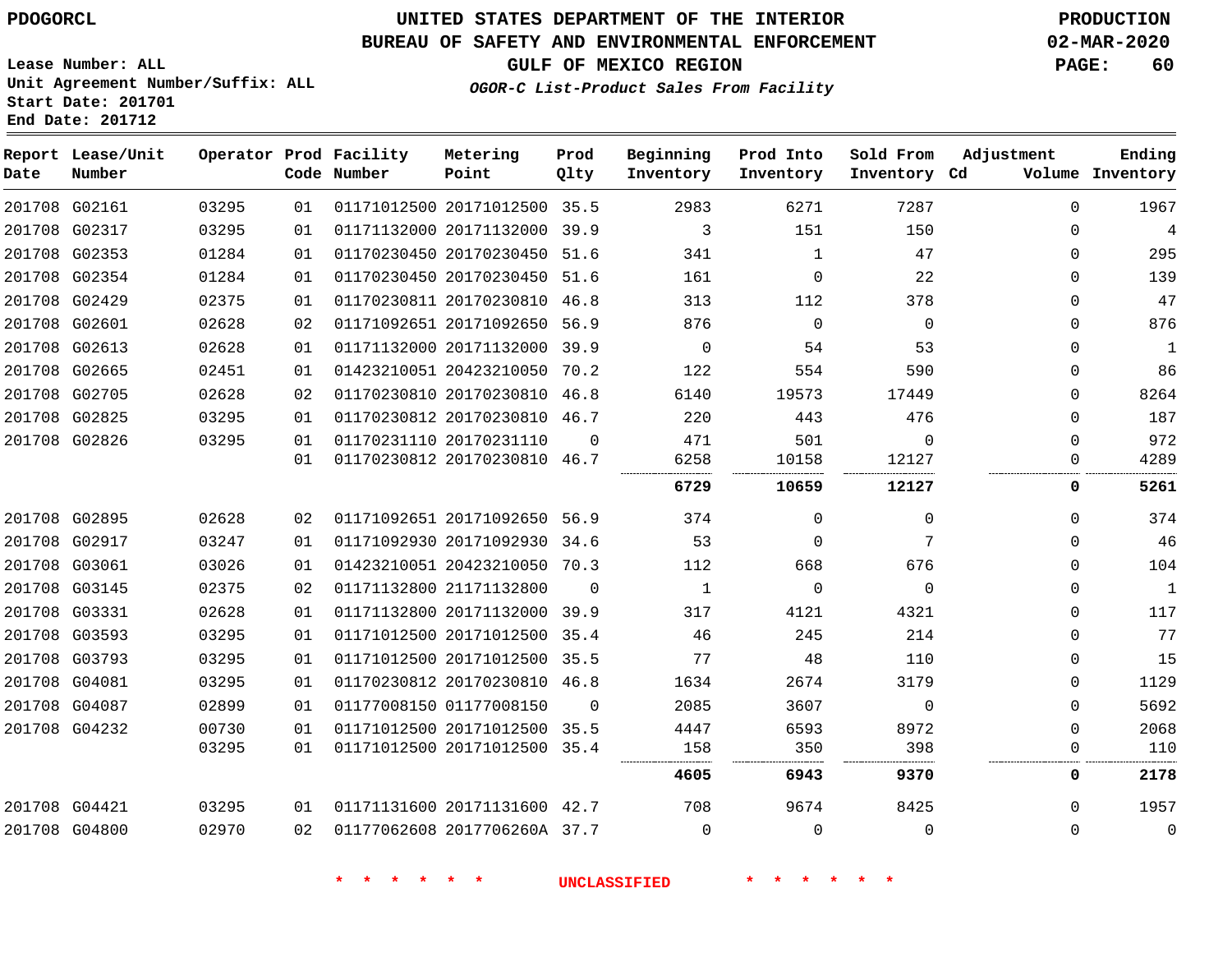#### **BUREAU OF SAFETY AND ENVIRONMENTAL ENFORCEMENT 02-MAR-2020**

**OGOR-C List-Product Sales From Facility**

**GULF OF MEXICO REGION PAGE: 61**

**Lease Number: ALL Unit Agreement Number/Suffix: ALL Start Date: 201701 End Date: 201712**

| Date | Report Lease/Unit<br>Number |       |    | Operator Prod Facility<br>Code Number | Metering<br>Point            | Prod<br>Qlty | Beginning<br>Inventory | Prod Into<br>Inventory | Sold From<br>Inventory Cd | Adjustment   | Ending<br>Volume Inventory |
|------|-----------------------------|-------|----|---------------------------------------|------------------------------|--------------|------------------------|------------------------|---------------------------|--------------|----------------------------|
|      | 201708 G04809               | 02312 | 01 |                                       | 01177082950 20177082956 24.5 |              | 347                    | 7748                   | 7857                      | $\Omega$     | 238                        |
|      | 201708 G04818               | 03295 | 01 |                                       | 01170230500 20170230500 42.8 |              | 6                      | 15                     | 8                         | $\Omega$     | 13                         |
|      | 201708 G05006               | 01284 | 02 |                                       | 01423210051 20170230510 47.6 |              | 140                    | 4                      | 5                         | 0            | 139                        |
|      | 201708 G05431               | 02970 | 02 |                                       | 01177062608 2017706260A 37.7 |              | 81                     | 12456                  | 12462                     | $\Omega$     | 75                         |
|      | 201708 G05504               | 02970 | 02 |                                       | 01171132800 21171132800 48.1 |              | 4012                   | 6391                   | 1267                      | $\Omega$     | 9136                       |
|      |                             | 03295 | 01 |                                       | 01171132800 21171132800 48.1 |              | 1583                   | 3716                   | 645                       | 0            | 4654                       |
|      |                             |       |    |                                       |                              |              | 5595                   | 10107                  | 1912                      | 0            | 13790                      |
|      | 201708 G05505               | 02628 | 01 |                                       | 01171012400 20171012400 59.1 |              | 273                    | 370                    | 371                       | 0            | 272                        |
|      |                             |       | 01 |                                       | 01171132800 21171132800      | 50           | 43                     | 2                      | 5                         | 0            | 40                         |
|      |                             |       |    |                                       |                              |              | 316                    | 372                    | 376                       | 0            | 312                        |
|      | 201708 G05602               | 03247 | 01 |                                       | 01171012500 20171012500 35.5 |              | $\overline{0}$         | 273                    | 187                       | $\Omega$     | 86                         |
|      | 201708 G05612               | 03295 | 01 |                                       | 01171012500 20171012500 35.5 |              | 1327                   | 2256                   | 2875                      | 0            | 708                        |
|      | 201708 G06069               | 03295 | 01 |                                       | 01423210051 20423210050 70.2 |              | 61                     | 338                    | 346                       | $\Omega$     | 53                         |
|      | 201708 G06168               | 02801 | 02 |                                       | 01170230450 20170230450 51.6 |              | 26                     | $\Omega$               | 4                         | 0            | 22                         |
|      | 201708 G06668               | 02375 | 02 |                                       | 01171132000 20171132000 39.9 |              | 113                    | 5410                   | 5368                      | 0            | 155                        |
|      | 201708 G07736               | 02628 | 01 |                                       | 01171132800 20171132000 39.9 |              | 3                      | 49                     | 50                        | 0            | $\overline{c}$             |
|      | 201708 G07760               | 01284 | 01 |                                       | 01177122950 20177122950 28.5 |              | 142                    | 20379                  | 20375                     | $\Omega$     | 146                        |
|      | 201708 G07917               | 03247 | 01 |                                       | 01170573602 20170573602 32.6 |              | 34682                  | 46229                  | 45458 42                  | $\mathbf{1}$ | 35454                      |
|      | 201708 G09631               | 01284 | 01 |                                       | 01177122950 20177122950 28.5 |              | 6                      | 389                    | 392                       | 0            | 3                          |
|      | 201708 G10794               | 03295 | 01 |                                       | 01177122950 20177122950      | 28.4         | 21                     | 3457                   | 3453                      | 0            | 25                         |
|      | 201708 G10910               | 03026 | 01 |                                       | 01177245110 2017724511G 42.6 |              | $\mathbf 0$            | 5489                   | 5489                      | 0            | $\overline{0}$             |
|      | 201708 G11870               | 02375 | 01 |                                       | 01171132000 20171132000 39.9 |              | 41                     | 1398                   | 1400 42                   | $\mathbf{1}$ | 40                         |
|      | 201708 G11984               | 02801 | 02 |                                       | 01171092651 20171092650      | $\Omega$     | 126                    | $\Omega$               | $\Omega$                  | $\Omega$     | 126                        |
|      | 201708 G12355               | 03209 | 01 |                                       | 01171012300 20171012300 36.6 |              | 32979                  | 34330                  | 39787                     | 0            | 27522                      |
|      | 201708 G12358               | 03209 | 01 |                                       | 01171012300 20171012300 36.6 |              | 0                      | 0                      | $\mathbf 0$               | 0            | $\overline{0}$             |
|      | 201708 G12802               | 02628 | 01 |                                       | 01170230811 20170230811 40.9 |              | 163                    | 767                    | 818                       | 0            | 112                        |
|      | 201708 G13081               | 01284 | 01 |                                       | 01608103650 20608103650 36.6 |              | 116                    | 37716                  | 37712                     | 0            | 120                        |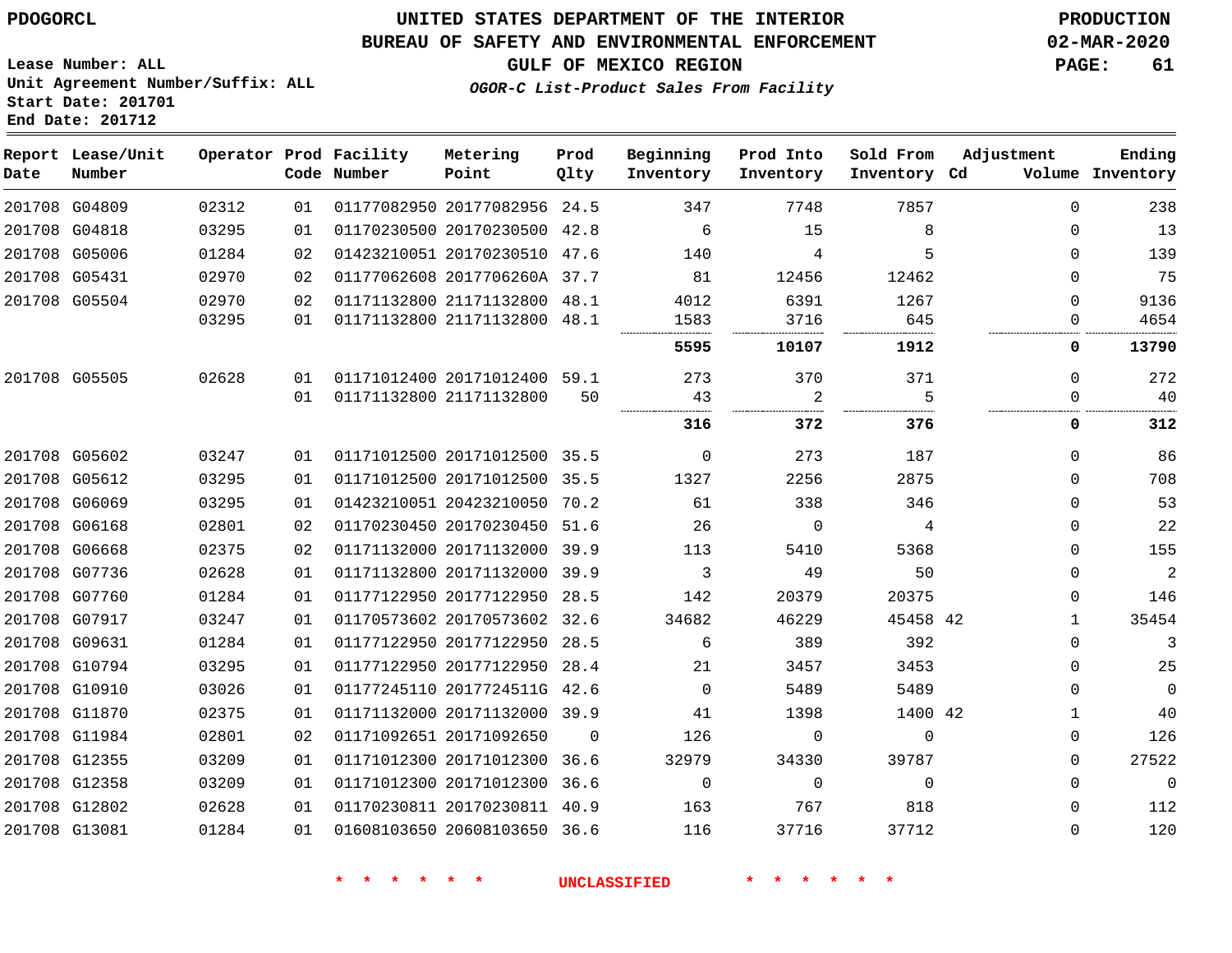### **UNITED STATES DEPARTMENT OF THE INTERIOR PDOGORCL PRODUCTION**

### **BUREAU OF SAFETY AND ENVIRONMENTAL ENFORCEMENT 02-MAR-2020**

**Lease Number: ALL Unit Agreement Number/Suffix: ALL Start Date: 201701**

**GULF OF MEXICO REGION PAGE: 62**

**OGOR-C List-Product Sales From Facility**

| Date | Report Lease/Unit<br>Number |       |    | Operator Prod Facility<br>Code Number | Metering<br>Point            | Prod<br>Qlty | Beginning<br>Inventory | Prod Into<br>Inventory | Sold From<br>Inventory Cd | Adjustment   | Ending<br>Volume Inventory |
|------|-----------------------------|-------|----|---------------------------------------|------------------------------|--------------|------------------------|------------------------|---------------------------|--------------|----------------------------|
|      | 201708 G13938               | 01284 | 01 |                                       | 01171012500 20171012500 35.5 |              | 7597                   | 13169                  | 16632                     | $\mathbf 0$  | 4134                       |
|      | 201708 G14342               | 02628 | 01 |                                       | 01170230811 20170230811 40.9 |              | 1487                   | 13683                  | 13235                     | $\Omega$     | 1935                       |
|      | 201708 G14493               | 03247 | 01 |                                       | 01171092930 20171092930 34.6 |              | 107                    | 0                      | 1                         | $\Omega$     | 106                        |
|      | 201708 G14535               | 02628 | 01 |                                       | 01171012500 20171012500 35.5 |              | 4487                   | 17289                  | 16353                     | $\mathbf 0$  | 5423                       |
|      | 201708 G15050               | 03295 | 01 |                                       | 01170231110 20170231110      | $\Omega$     | 4573                   | 4583                   | $\overline{0}$            | $\Omega$     | 9156                       |
|      | 201708 G15263               | 03295 | 01 |                                       | 01171132000 20171132000 39.8 |              | $\Omega$               | 606                    | 589                       | $\mathbf 0$  | 17                         |
|      | 201708 G15277               | 03295 | 01 |                                       | 01171012400 20171012400      | 56.7         | 1030                   | 5244                   | 2430                      | $\mathbf 0$  | 3844                       |
|      | 201708 G16325               | 03295 | 01 |                                       | 01171012400 20171012400 56.8 |              | 4                      | $\mathbf 0$            | 4                         | $\Omega$     | $\mathbf 0$                |
|      | 201708 G16515               | 03026 | 01 |                                       | 01177245110 2017724511G 42.6 |              | $\Omega$               | 16649                  | 16649                     | $\Omega$     | $\Omega$                   |
|      | 201708 G17754               | 02375 | 02 |                                       | 01170230510 20170230510 46.9 |              | 2922                   | $\Omega$               | 111                       | $\mathbf 0$  | 2811                       |
|      | 201708 G17858               | 03295 | 01 |                                       | 01170530900 20170530900 50.2 |              | 637                    | $\mathbf 0$            | 11                        | $\Omega$     | 626                        |
|      | 201708 G17912               | 02970 | 02 |                                       | 01177062608 2017706260A 37.7 |              | 11                     | 2828                   | 2823 42                   | $\mathbf{1}$ | 17                         |
|      | 201708 G17921               | 03026 | 01 |                                       | 01171012500 20177062959 24.7 |              | $\Omega$               | 29577                  | 29577                     | $\Omega$     | $\Omega$                   |
|      | 201708 G18043               | 03059 | 01 |                                       | 01171012500 20171012500 35.5 |              | $\mathbf 0$            | 829                    | 569                       | $\mathbf 0$  | 260                        |
|      | 201708 G20605               | 02477 | 01 |                                       | 01423550141 20423550140 27.3 |              | 414                    | 2606                   | 3020                      | $\Omega$     | $\Omega$                   |
|      | 201708 G20660               | 03295 | 01 |                                       | 01170230450 20170230450 51.6 |              | 52                     | $\Omega$               | 7                         | $\Omega$     | 45                         |
|      | 201708 G21096               | 03295 | 01 |                                       | 01170230811 20170230811 40.9 |              | 16                     | 71                     | 77                        | $\Omega$     | 10                         |
|      | 201708 G21592               | 02628 | 02 |                                       | 01171132000 20171132000 39.9 |              | 11                     | 173                    | 179                       | $\mathbf 0$  | 5                          |
|      | 201708 G21655               | 03247 | 01 |                                       | 01171132800 21171132800 48.1 |              | 1149                   | 1122                   | 276                       | $\Omega$     | 1995                       |
|      | 201708 G22268               | 02777 | 02 |                                       | 01170230810 2042709015I 52.8 |              | $\overline{0}$         | $\overline{0}$         | $\mathbf 0$               | $\mathbf 0$  | $\overline{0}$             |
|      | 201708 G22501               | 03151 | 01 |                                       | 01170230400 20170230400 51.4 |              | 929                    | 3008                   | 2955                      | $\Omega$     | 982                        |
|      | 201708 G22505               | 02375 | 02 |                                       | 01170230811 20170230811 40.9 |              | 51                     | 332                    | 336                       | $\mathbf 0$  | 47                         |
|      | 201708 G22510               | 03295 | 01 |                                       | 01170230812 20170230810 46.8 |              | 136                    | 283                    | 299                       | $\mathbf 0$  | 120                        |
|      | 201708 G22513               | 02579 | 02 |                                       | 01170230500 20170230500 44.9 |              | $\overline{3}$         | $\overline{0}$         | $\overline{0}$            | $\mathbf 0$  | 3                          |
|      | 201708 G22621               | 03247 | 01 |                                       | 01171132800 21171132800 48.1 |              | 4551                   | 10015                  | 1773                      | $\Omega$     | 12793                      |
|      | 201708 G23735               | 03295 | 01 |                                       | 01170230812 20170230810 46.8 |              | 218                    | 322                    | 404                       | $\Omega$     | 136                        |
|      | 201708 G23736               | 00730 | 01 |                                       | 01170230810 20170230810 46.8 |              | 380                    | 712                    | 792 42                    | $\mathbf{1}$ | 301                        |
|      | 201708 G23851               | 02503 | 02 |                                       | 01171012400 20171012400 56.8 |              | 7328                   | 9064                   | 9746                      | $\Omega$     | 6646                       |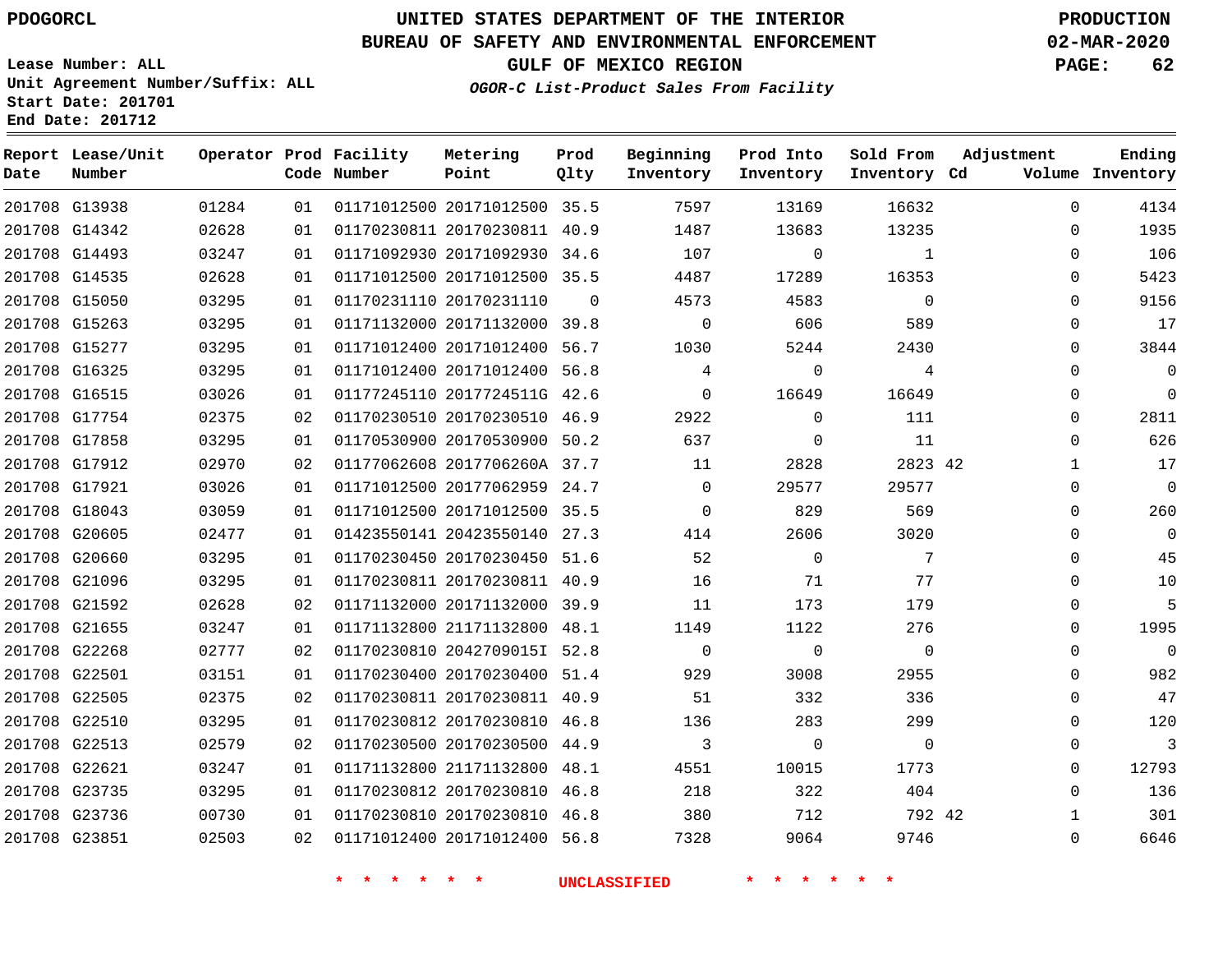**Date**

**End Date: 201712**

 G27988 G30654 G31369 G32113 G32197 G32231 G32268 G32744 G32771

### **UNITED STATES DEPARTMENT OF THE INTERIOR PDOGORCL PRODUCTION**

#### **BUREAU OF SAFETY AND ENVIRONMENTAL ENFORCEMENT 02-MAR-2020**

**Lease Number: ALL Unit Agreement Number/Suffix: ALL Start Date: 201701**

**OGOR-C List-Product Sales From Facility**

**GULF OF MEXICO REGION PAGE: 63**

  $\Omega$  $-2$   $\Omega$  $\Omega$  $\Omega$  $\Omega$  $\Omega$  $\Omega$  $\Omega$  $\Omega$  $\overline{0}$   $\Omega$  $\overline{0}$   $\cap$  $\Omega$ -1  $\Omega$  $\Omega$  $\Omega$   $\Omega$   $\Omega$ 

| Date | Report Lease/Unit<br>Number |       |    | Operator Prod Facility<br>Code Number | Metering<br>Point            | Prod<br>Qlty | Beginning<br>Inventory | Prod Into<br>Inventory | Sold From<br>Inventory Cd | Adjustment       | Ending<br>Volume Inventory |
|------|-----------------------------|-------|----|---------------------------------------|------------------------------|--------------|------------------------|------------------------|---------------------------|------------------|----------------------------|
|      | 201708 G23933               | 03295 | 01 |                                       | 01171092651 20171092650      | $\Omega$     | $\mathbf{1}$           | $\Omega$               | $\Omega$                  | $\Omega$         | 1                          |
|      | 201708 G24730               | 03295 | 01 |                                       | 01170230500 20170230500      | 42.7         | 155                    | 396                    | 201                       | $\Omega$         | 350                        |
|      | 201708 G24870               | 02970 | 02 |                                       | 01177062608 2017706260A      | 37.7         | 2                      | 230                    | 230 42                    | $-2$             | 0                          |
|      | 201708 G24883               | 02628 | 02 |                                       | 01171092651 20171092650 56.9 |              | 726                    | $\Omega$               | $\Omega$                  | 0                | 726                        |
|      | 201708 G24898               | 03368 | 02 |                                       | 01171012300 20171012300      | 36.6         | 3018                   | 2912                   | 3595                      | $\Omega$         | 2335                       |
|      | 201708 G24924               | 03247 | 01 |                                       | 01171132800 21171132800      | 48.1         | 1558                   | 1835                   | 418                       | 0                | 2975                       |
|      | 201708 G24926               | 03247 | 01 |                                       | 01171132800 21171132800      | $\Omega$     | 44                     | 0                      | $\Omega$                  | $\Omega$         | 44                         |
|      | 201708 G24990               | 01284 | 01 |                                       | 01608103650 20608103650 36.6 |              | 92                     | 30799                  | 30794                     | $\Omega$         | 97                         |
|      | 201708 G25524               | 03295 | 01 |                                       | 01170230450 20170230450 51.5 |              | 93                     | $\mathbf 0$            | 13                        | 0                | 80                         |
|      | 201708 G25606               | 02375 | 01 |                                       | 01170230810 20170230810      | 46.8         | 49                     | 192                    | 160                       | $\Omega$         | 81                         |
|      | 201708 G25937               | 02222 | 02 |                                       | 01170230810 20170230810      | 46.8         | 319                    | 401                    | 551                       | $\Omega$         | 169                        |
|      | 201708 G26032               | 03059 | 01 |                                       | 01171012300 20171012300      | 36.6         | 73                     | 88                     | 90                        | $\Omega$         | 71                         |
|      | 201708 G26074               | 01284 | 01 |                                       | 01177122950 20177122950      | 28.5         | 7                      | 429                    | 433                       | $\Omega$         | 3                          |
|      | 201708 G27070               | 03295 | 01 |                                       | 01171132800 21171132800      | 48.1         | 12785                  | 18936                  | 3862                      | $\Omega$         | 27859                      |
|      | 201708 G27083               | 02477 | 01 |                                       | 01171092651 20171092650 57.8 |              | 292                    | $\Omega$               | $\Omega$                  | $\Omega$         | 292                        |
|      | 201708 G27169               | 01284 | 01 |                                       | 01171012500 20171012500 35.5 |              | 1812                   | 3407                   | 4151                      | $\Omega$         | 1068                       |
|      | 201708 G27509               | 02970 | 02 |                                       | 01170230450 20170230450 51.6 |              | 2427                   | 11                     | 332 42                    |                  | 2107                       |
|      | 201708 G27851               | 02628 | 02 |                                       | 01171132000 20171132000      | 39.9         | $\Omega$               | $\Omega$               | $\Omega$                  | $\left( \right)$ |                            |
|      | 201708 G27949               | 02871 | 01 |                                       | 01171012500 20171012500      | $\Omega$     | $\Omega$               | $\Omega$               | 0                         | 0                | 0                          |

**\* \* \* \* \* \* UNCLASSIFIED \* \* \* \* \* \***

 20608103650 36.6 20170230810 42.4 20171012300 36.6 20170230811 41.3 20171012500 35.5 20171012500 35.5 01177295110 41.9 20170230510 47.6 20170230810 46.8

42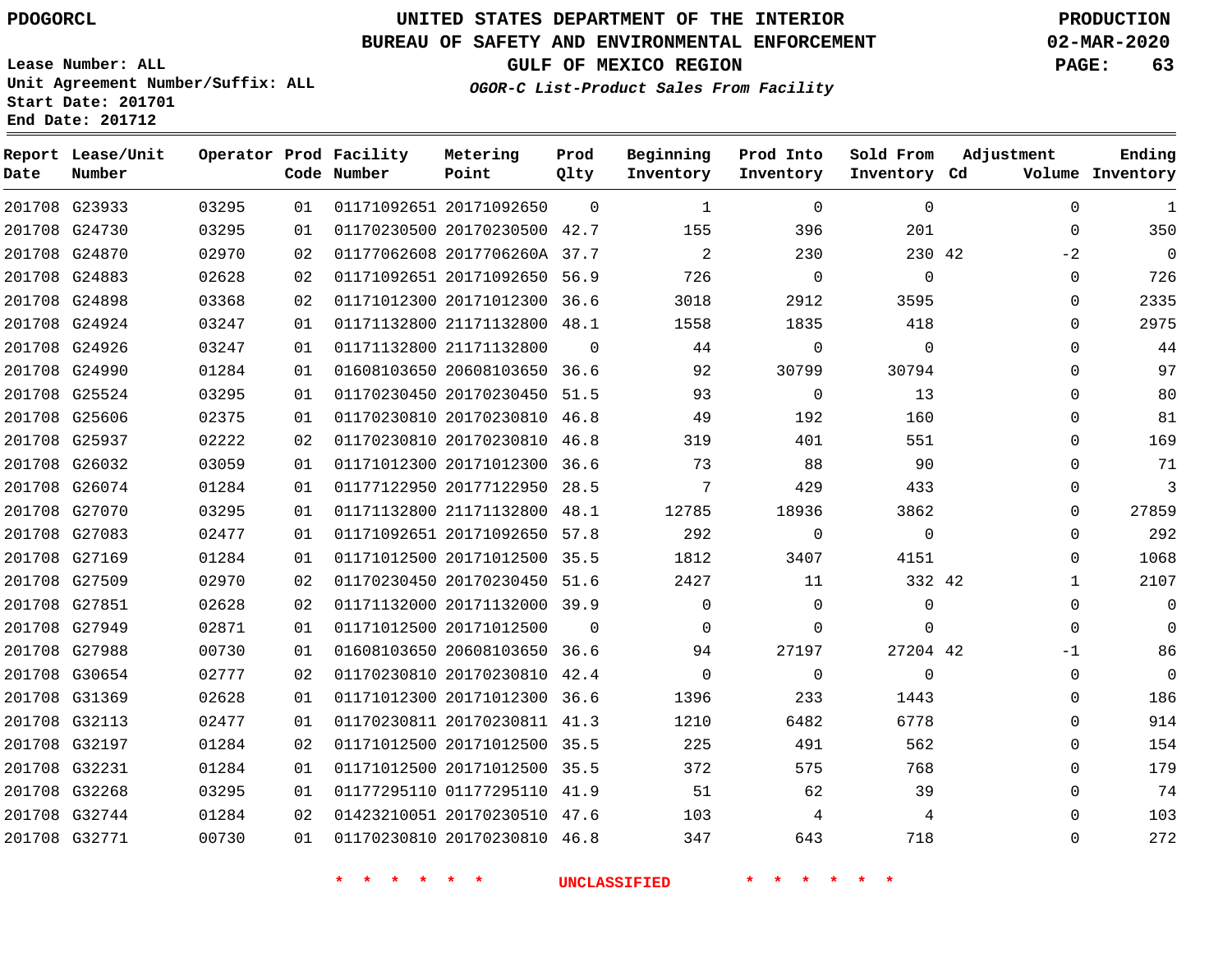**Date**

**End Date: 201712**

**Report Lease/Unit**

**Number**

### **UNITED STATES DEPARTMENT OF THE INTERIOR PDOGORCL PRODUCTION**

#### **BUREAU OF SAFETY AND ENVIRONMENTAL ENFORCEMENT 02-MAR-2020**

**Lease Number: ALL Unit Agreement Number/Suffix: ALL Start Date: 201701**

**Operator Prod Facility**

**Code Number**

**OGOR-C List-Product Sales From Facility**

**Beginning Inventory** **Prod Into Inventory** **Sold From Inventory**

**GULF OF MEXICO REGION PAGE: 64**

**Inventory Cd Volume**

**Adjustment**

   

**Ending**

|          | 201708 G33088 | 03026 | 01       |                         | 01171012500 20177062959       | 24.7     |          | 134      | 134         |  |
|----------|---------------|-------|----------|-------------------------|-------------------------------|----------|----------|----------|-------------|--|
|          | 201708 G33112 | 02970 | 02       | 01171092651 20171092650 |                               | $\Omega$ | $\Omega$ | $\Omega$ | $\Omega$    |  |
|          | 201708 G33596 | 02503 | 02       |                         | 01171132000 20171132000       | 39.9     | 40       | 1027     | 1038        |  |
|          | 201708 G33636 | 02628 | 01       |                         | 01171132000 20171132000 39.9  |          | 1948     | 70338    | 70274       |  |
|          | 201708 G34025 | 02970 | 02       | 01422450350 20170230810 |                               | $\Omega$ | 0        | 0        | $\mathbf 0$ |  |
|          | 201708 G34033 | 02628 | 01       |                         | 01170230811 20170230811       | 40.9     | 2604     | 9293     | 10588       |  |
| 201708   | G34671        | 02579 | 02       |                         | 01423210051 20423210050       | 49.4     | $\Omega$ | $\Omega$ | $\mathbf 0$ |  |
| 201709   | 00016         | 02375 | 01       |                         | 01170513700 20170513700       | 24.2     | 1840     | 12729    | 12841 42    |  |
| 201709   | 00026         | 02375 | 01       |                         | 01170513700 20170513700       | 24.2     | 3992     | 30223    | 30110 42    |  |
| 201709   | 00032         | 02375 | 01       |                         | 01170513700 20170513700       | 28.2     | 82       | 1479     | 1371        |  |
| 201709   | 00049         | 03295 | 01       |                         | 01171012300 20171012300       | 36.4     | 11148    | 13338    | 15300       |  |
| 201709   | 00050         | 03295 | 01       |                         | 01171012300 20171012300       | 36.4     | 1943     | 3257     | 2957        |  |
| 201709   | 00051         | 03295 | 01       |                         | 01171012300 20171012300       | 36.4     | 628      | 640      | 827         |  |
| 201709   | 00052         | 03295 | 01       |                         | 01171012300 20171012300 36.4  |          | 2145     | 1988     | 2764        |  |
| 201709   | 00081         | 03295 | 01       |                         | 01170230450 20170230450       | $\Omega$ | 57       | $\Omega$ | $\Omega$    |  |
| 201709   | 00082         | 03295 | 01       |                         | 01170230450 20170230450       | 0        | 9        | $\Omega$ | $\Omega$    |  |
| 201709   | 00196         | 02375 | 01       |                         | 01171012300 20171012300       | 36.4     | 8062     | 9148     | 10911 42    |  |
| $201709$ | 00244         | 03295 | $\cap$ 1 |                         | 011702312900 01170231290 45 5 |          | $373$    | 5245     | 5168        |  |

**Prod Qlty**

**Metering Point**

|               | 201708 G33596 | 02503 | 02 | 01171132000 20171132000 39.9 |          | 40             | 1027           | 1038           |       | $\Omega$     | 29             |
|---------------|---------------|-------|----|------------------------------|----------|----------------|----------------|----------------|-------|--------------|----------------|
|               | 201708 G33636 | 02628 | 01 | 01171132000 20171132000 39.9 |          | 1948           | 70338          | 70274          |       | $\mathbf{0}$ | 2012           |
|               | 201708 G34025 | 02970 | 02 | 01422450350 20170230810      | $\Omega$ | $\overline{0}$ | $\overline{0}$ | $\overline{0}$ |       | $\mathbf 0$  | $\mathbf 0$    |
| 201708 G34033 |               | 02628 | 01 | 01170230811 20170230811 40.9 |          | 2604           | 9293           | 10588          |       | $\Omega$     | 1309           |
| 201708 G34671 |               | 02579 | 02 | 01423210051 20423210050 49.4 |          | $\mathbf 0$    | $\mathbf 0$    | $\mathbf 0$    |       | $\Omega$     | $\overline{0}$ |
| 201709        | 00016         | 02375 | 01 | 01170513700 20170513700 24.2 |          | 1840           | 12729          | 12841 42       |       | $\mathbf{1}$ | 1729           |
| 201709        | 00026         | 02375 | 01 | 01170513700 20170513700 24.2 |          | 3992           | 30223          | 30110 42       |       | $-2$         | 4103           |
| 201709        | 00032         | 02375 | 01 | 01170513700 20170513700 28.2 |          | 82             | 1479           | 1371           |       | $\Omega$     | 190            |
| 201709        | 00049         | 03295 | 01 | 01171012300 20171012300 36.4 |          | 11148          | 13338          | 15300          |       | $\Omega$     | 9186           |
| 201709        | 00050         | 03295 | 01 | 01171012300 20171012300 36.4 |          | 1943           | 3257           | 2957           |       | $\Omega$     | 2243           |
| 201709        | 00051         | 03295 | 01 | 01171012300 20171012300 36.4 |          | 628            | 640            | 827            |       | $\mathbf 0$  | 441            |
| 201709        | 00052         | 03295 | 01 | 01171012300 20171012300 36.4 |          | 2145           | 1988           | 2764           |       | $\Omega$     | 1369           |
| 201709        | 00081         | 03295 | 01 | 01170230450 20170230450      | $\Omega$ | 57             | $\Omega$       | $\mathbf 0$    |       | $\Omega$     | 57             |
| 201709        | 00082         | 03295 | 01 | 01170230450 20170230450      | $\Omega$ | 9              | $\mathbf 0$    | $\mathbf 0$    |       | $\mathbf 0$  | 9              |
| 201709        | 00196         | 02375 | 01 | 01171012300 20171012300 36.4 |          | 8062           | 9148           | 10911 42       |       | $\mathbf{1}$ | 6300           |
| 201709        | 00244         | 03295 | 01 | 01170231290 01170231290 45.5 |          | 373            | 5245           | 5168           |       | $\Omega$     | 450            |
| 201709        | 00247         | 03295 | 01 | 01170231290 01170231290 45.5 |          | 64             | 805            | 799            |       | $\Omega$     | 70             |
| 201709        | 00253         | 02375 | 01 | 01170230810 20170230810      | $\Omega$ | 8              | $\overline{0}$ | $\overline{0}$ |       | $\Omega$     | - 8            |
| 201709        | 00353         | 03368 | 01 | 01170754800 20170754800 29.1 |          | 46             | 300            | 292 42         |       | $-1$         | 53             |
| 201709        | 00367         | 02375 | 01 | 01170513700 20170513700 24.2 |          | 489            | 3703           | 3689           |       | $\mathbf 0$  | 503            |
| 201709        | 00434         | 01284 | 01 | 01177112605 2017711260Y 32.5 |          | 96             | 2336           | 2387           |       | $\Omega$     | 45             |
| 201709        | 00453         | 01284 | 01 | 01177112605 2017711260Y 32.5 |          | 32             | 879            | 894            |       | $\Omega$     | 17             |
| 201709        | 00479         | 03295 | 01 | 01171012500 20171012500 35.3 |          | 360            | 766            | 725            |       | $\mathbf 0$  | 401            |
| 201709        | 00541         | 02222 | 01 | 01170530900 20170530900 50.2 |          | 2863           | $\overline{0}$ |                | 56 42 | 280          | 3087           |
| 201709        | 00560         | 03288 | 01 | 01171132800 21171132800 51.4 |          | 1043           | 97             | 695            |       | $\Omega$     | 445            |
| 201709        | 00577         | 03059 | 01 | 01171012300 20171012300 36.4 |          | 17461          | 19334          | 23479          |       | $\Omega$     | 13316          |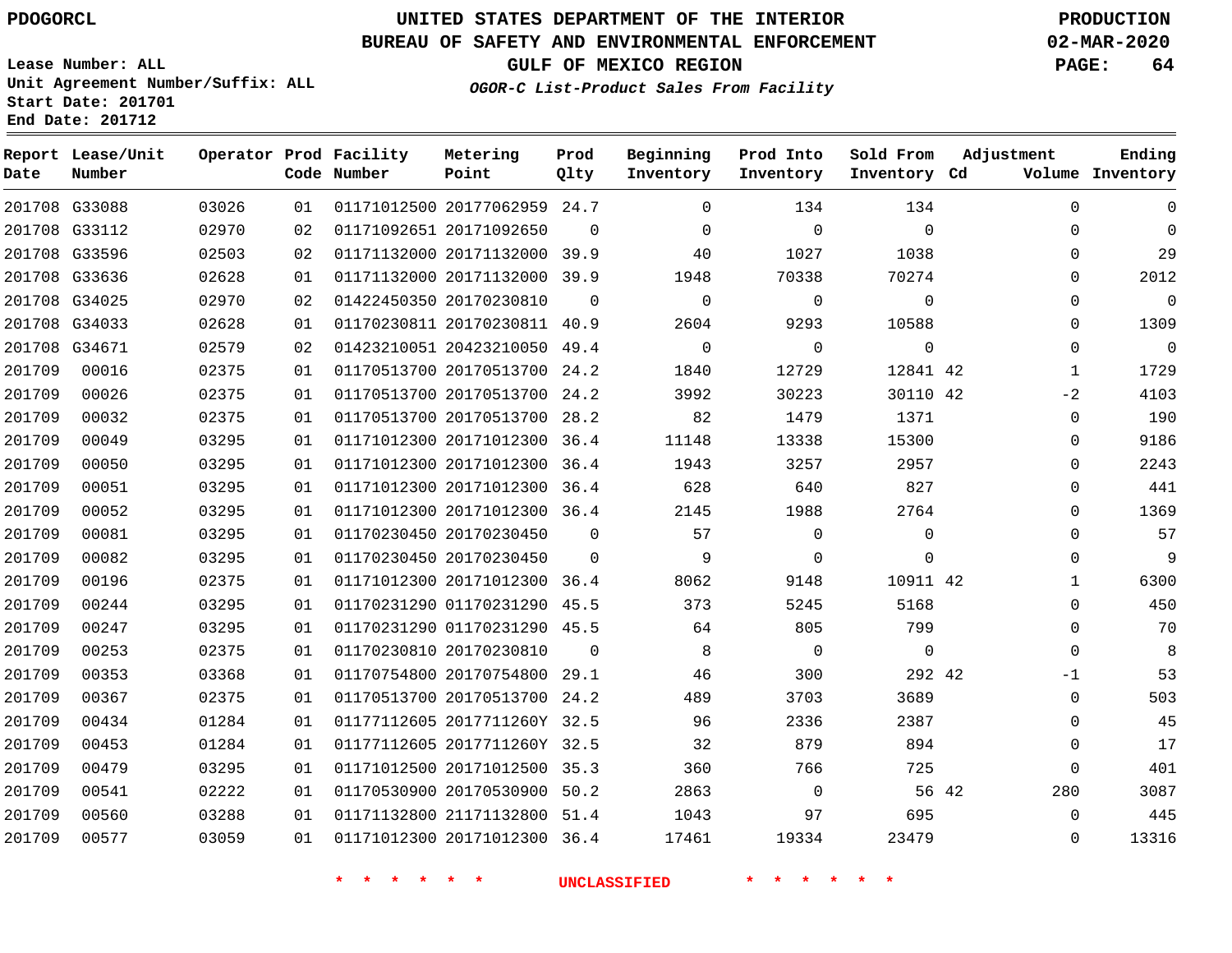**Date**

 8910086400 8910089160

# **UNITED STATES DEPARTMENT OF THE INTERIOR PDOGORCL PRODUCTION**

**Prod Qlty**

#### **BUREAU OF SAFETY AND ENVIRONMENTAL ENFORCEMENT 02-MAR-2020**

**Lease Number: ALL Unit Agreement Number/Suffix: ALL Start Date: 201701**

**Operator Prod Facility**

**Code Number**

20171012300 36.6

**Metering Point**

   

**End Date: 201712**

**Report Lease/Unit**

**Number**

**GULF OF MEXICO REGION PAGE: 65**

**Inventory Cd Volume**

**Adjustment**

**Ending**

 

-1  $\Omega$ 

**OGOR-C List-Product Sales From Facility**

**Beginning Inventory**

 $\Omega$ 

**Sold From Inventory**

**Prod Into Inventory**

| 201709 | 00605             | 02899 | 01 | 01170573602 20170573602 32.7 |          | $\Omega$ | 231      | 83          |                 | $\Omega$  | 148         |
|--------|-------------------|-------|----|------------------------------|----------|----------|----------|-------------|-----------------|-----------|-------------|
| 201709 | 00680             | 03520 | 01 | 01170230700 20170230700      | $\Omega$ | 422      | $\Omega$ | $\mathbf 0$ |                 | $\Omega$  | 422         |
| 201709 | 00694             | 03368 | 01 | 01170754800 20170754800 29.1 |          | 788      | 4714     | 4664 42     |                 | 3         | 841         |
| 201709 | 00697             | 03368 | 01 | 01170754800 20170754800 29.1 |          | 78       | 445      | 443 42      |                 | $-1$      | 79          |
| 201709 | 00775             | 02899 | 01 | 01171131600 20171131600 42.5 |          | 530      | 2198     | 2541        |                 | $\Omega$  | 187         |
| 201709 | 00796             | 02628 | 01 | 01171012300 20171012300      | 36.4     | 7715     | 13407    | 11889       |                 | $\Omega$  | 9233        |
| 201709 | 00839             | 02451 | 01 | 01170513800 20170513800 32.5 |          | 21       | 8197     | 8095        |                 | $\Omega$  | 123         |
| 201709 | 754303001A        | 00059 | 01 | 01170230811 20170230811 40.1 |          | 96       | 1371     | 992 09      |                 | $-319$    | 156         |
| 201709 | 754306006A        | 00689 | 01 | 01608128271 20608128271 28.4 |          | 423396   | 72285    |             | 0 <sub>09</sub> | $-304227$ | 191454      |
| 201709 | 754306012A        | 01207 | 01 | 01608128270 20608128270 25.2 |          | 83339    | 88468    |             | $0\quad09$      | $-148547$ | 23260       |
| 201709 | 754306013A        | 01207 | 01 | 01608128270 20608128270 25.2 |          | 265058   | 245542   |             | 0 <sub>09</sub> | $-406950$ | 103650      |
| 201709 | 754307005A        | 00078 | 01 | 01170573601 20170573601 25.3 |          | 236      | 787      | 874 45      |                 | $-149$    | $\mathbf 0$ |
|        | 201709 754307017A | 02970 | 02 | 01171132800 20170230811 40.9 |          | 672      | 4080     | 4288 42     |                 | $-1$      | 463         |
| 201709 | 754310009A        | 00078 | 01 | 01170573601 20170573601 25.3 |          | 227      | 1270     | 1257 45     |                 | $-240$    | $\mathbf 0$ |
|        | 201709 754315006A | 03368 | 01 | 01170754800 20170754800 29.1 |          | 126      | 704      | 705 42      |                 | 1         | 126         |
|        | 201709 7543880060 | 03295 | 01 | 01170230450 20170230450      | $\Omega$ | 34       | $\Omega$ | $\mathbf 0$ |                 | 0         | 34          |
|        | 201709 7543890080 | 02375 | 01 | 01170513700 20170513700 26.2 |          | 107      | 894      | 883 42      |                 | $-3$      | 115         |
|        | 201709 7543930100 | 03026 | 02 | 01170230450 20170230450 51.1 |          | 42       | 0        | $\mathbf 0$ |                 | 0         | 42          |
|        | 201709 7543940080 | 03295 | 01 | 01170230811 20170230811      | 40       | 39       | 236      | 248         |                 | 0         | 27          |
|        | 201709 754396015A | 01284 | 01 | 01608103650 20608103650 36.7 |          | 58       | 16259    | 16257       |                 | $\Omega$  | 60          |
| 201709 | 8910020210        | 02451 | 01 | 01170513800 20170513800 32.5 |          | 253      | 75323    | 74441       |                 | 0         | 1135        |
| 201709 | 8910024540        | 02451 | 01 | 01170513800 20170513800 32.5 |          | 278      | 68799    | 68040       |                 | $\Omega$  | 1037        |
| 201709 | 8910029320        | 02375 | 01 | 01170513700 20170513700 28.2 |          | 4449     | 47492    | 45833 42    |                 | 2         | 6110        |
| 201709 | 8910034440        | 02375 | 01 | 01170513700 20170513700 28.9 |          | 9027     | 64859    | 65546 42    |                 | 1         | 8341        |
|        | 201709 8910039150 | 00078 | 01 | 01170573601 20170573601 25.3 |          | 1946     | 8735     | 9031 45     |                 | $-1650$   | 0           |

 20171012400 57.2 20170513700 27.9

 

**\* \* \* \* \* \* UNCLASSIFIED \* \* \* \* \* \***

  42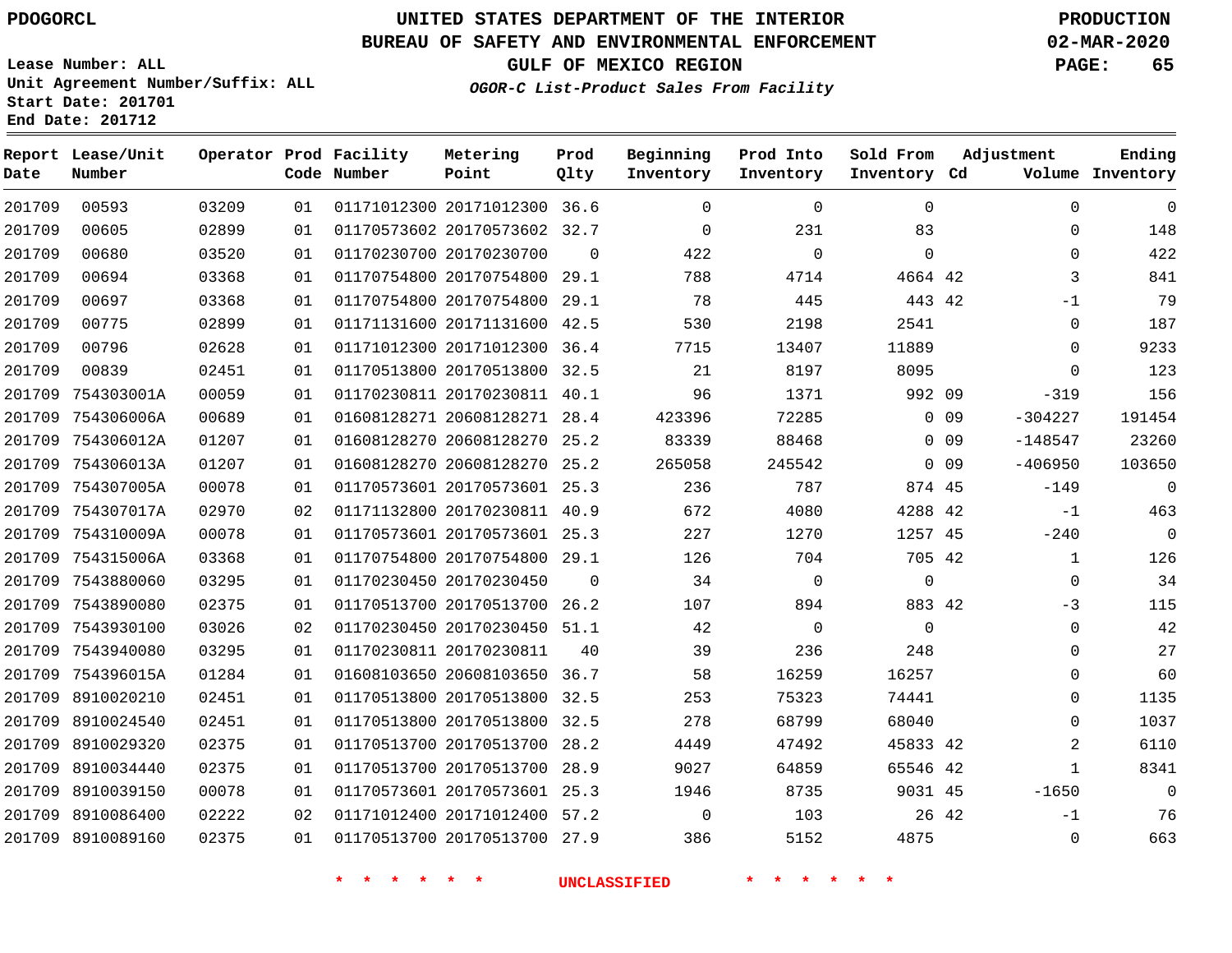# **UNITED STATES DEPARTMENT OF THE INTERIOR PDOGORCL PRODUCTION**

### **BUREAU OF SAFETY AND ENVIRONMENTAL ENFORCEMENT 02-MAR-2020**

**Lease Number: ALL Unit Agreement Number/Suffix: ALL Start Date: 201701**

**OGOR-C List-Product Sales From Facility**

**GULF OF MEXICO REGION PAGE: 66**

| Date | Report Lease/Unit<br>Number |       |    | Operator Prod Facility<br>Code Number | Metering<br>Point            | Prod<br>Qlty | Beginning<br>Inventory | Prod Into<br>Inventory | Sold From<br>Inventory Cd |      | Adjustment   | Ending<br>Volume Inventory |
|------|-----------------------------|-------|----|---------------------------------------|------------------------------|--------------|------------------------|------------------------|---------------------------|------|--------------|----------------------------|
|      | 201709 891008927Y           | 03151 | 01 |                                       | 01170230400 20170230400 51.3 |              | 4                      | 26                     | 22                        |      | $\Omega$     | 8                          |
|      | 201709 8910116580           | 02375 | 01 |                                       | 01170513700 20170513700 29.2 |              | 78                     | 224                    | 273                       |      | $\mathbf 0$  | 29                         |
|      | 201709 8910116740           | 02375 | 01 |                                       | 01170513700 20170513700      | 29           | 998                    | 8810                   | 8674 42                   |      | $-1$         | 1133                       |
|      | 201709 8910116770           | 02375 | 01 |                                       | 01170513700 20170513700 29.2 |              | 121                    | 1573                   | 1491 42                   |      | $-1$         | 202                        |
|      | 201709 8910116790           | 02375 | 01 |                                       | 01170513700 20170513700      | 28           | 904                    | 11990                  | 11352 42                  |      | 1            | 1543                       |
|      | 201709 8910116800           | 02375 | 01 |                                       | 01170513700 20170513700 28.7 |              | 3714                   | 41461                  | 39842 42                  |      | 2            | 5335                       |
|      | 201709 891011687A           | 03368 | 01 |                                       | 01170754800 20170754800 29.1 |              | 11                     | 256                    | 222 42                    |      | $\mathbf{1}$ | 46                         |
|      | 201709 891011687C           | 03368 | 01 |                                       | 01170754800 20170754800      | 29.1         | 236                    | 1372                   | 1363 42                   |      | $-1$         | 244                        |
|      | 201709 891011687D           | 03368 | 01 |                                       | 01170754800 20170754800 29.1 |              | 191                    | 1123                   | 1114                      |      | 0            | 200                        |
|      | 201709 891011687E           | 03368 | 01 |                                       | 01170754800 20170754800 29.1 |              | $\mathbf 0$            | 24                     | 20                        |      | $\mathbf 0$  | 4                          |
|      | 201709 8910117330           | 03368 | 01 |                                       | 01170754800 20170754800 29.1 |              | 95                     | 479                    | 488 42                    |      | $-1$         | 85                         |
|      | 201709 8910123270           | 03295 | 01 |                                       | 01177215100 20177215102 30.7 |              | 53                     | 4328                   | 4328                      |      | $\Omega$     | 53                         |
|      | 201709 8910123320           | 03295 | 01 |                                       | 01177215100 20177215102 30.7 |              | 84                     | 7495                   | 7487                      |      | $\Omega$     | 92                         |
|      | 201709 8910123330           | 03295 | 01 |                                       | 01177215100 20177215102 30.7 |              | 161                    | 11795                  | 11812                     |      | $\mathbf 0$  | 144                        |
|      | 201709 8910169300           | 02375 | 01 |                                       | 01170230810 20170230810      | $\Omega$     | 69                     | 10                     |                           | 0.42 | $-1$         | 78                         |
|      | 201709 8910202560           | 02375 | 01 |                                       | 01170513700 20170513700 32.2 |              | 227                    | 3893                   | 3620 42                   |      | 1            | 501                        |
|      | 201709 G00985               | 02375 | 01 |                                       | 0117709260A 2017709260A      | 33           | 377                    | 2215                   | 2216 42                   |      | $\mathbf{1}$ | 377                        |
|      | 201709 G01036               | 03209 | 02 |                                       | 01171092651 20171092650 56.9 |              | 3275                   | $\Omega$               | $\Omega$                  |      | $\Omega$     | 3275                       |
|      | 201709 G01083               | 02375 | 01 |                                       | 01170513700 20170513700 28.7 |              | 1664                   | 14518                  | 14317 42                  |      | 3            | 1868                       |
|      | 201709 G01084               | 02375 | 01 |                                       | 01170513700 20170513700 27.9 |              | 44                     | 607                    | 574 42                    |      | $\mathbf{1}$ | 78                         |
|      | 201709 G01090               | 02375 | 01 |                                       | 01170513700 20170513700 29.2 |              | 100                    | 3250                   | 2932                      |      | $\Omega$     | 418                        |
|      | 201709 G01091               | 02375 | 01 |                                       | 01170513700 20170513700 28.8 |              | 1004                   | 10865                  | 10472 42                  |      | $\mathbf{1}$ | 1398                       |
|      | 201709 G01092               | 02375 | 01 |                                       | 01170513700 20170513700 29.2 |              | 110                    | 357                    | 420                       |      | $\Omega$     | 47                         |
|      | 201709 G01196               | 02375 | 02 |                                       | 01171132800 21171132800      | $\mathbf 0$  | $\overline{0}$         | 0                      | 0                         |      | 0            | $\mathbf 0$                |
|      | 201709 G01198               | 03295 | 01 |                                       | 01171092651 20171092650      | 0            | 61                     | 0                      | 0                         |      | 0            | 61                         |
|      | 201709 G01208               | 03295 | 01 |                                       | 01171092651 20171092650      | $\Omega$     | 546                    | $\mathbf 0$            | $\Omega$                  |      | $\Omega$     | 546                        |
|      | 201709 G01220               | 03295 | 01 |                                       | 01177092600 20177092600 38.8 |              | 199                    | 6514                   | 6394                      |      | $\Omega$     | 319                        |
|      | 201709 G01351               | 03151 | 01 |                                       | 01170230400 20170230400 51.3 |              | 8                      | 40                     | 35                        |      | $\Omega$     | 13                         |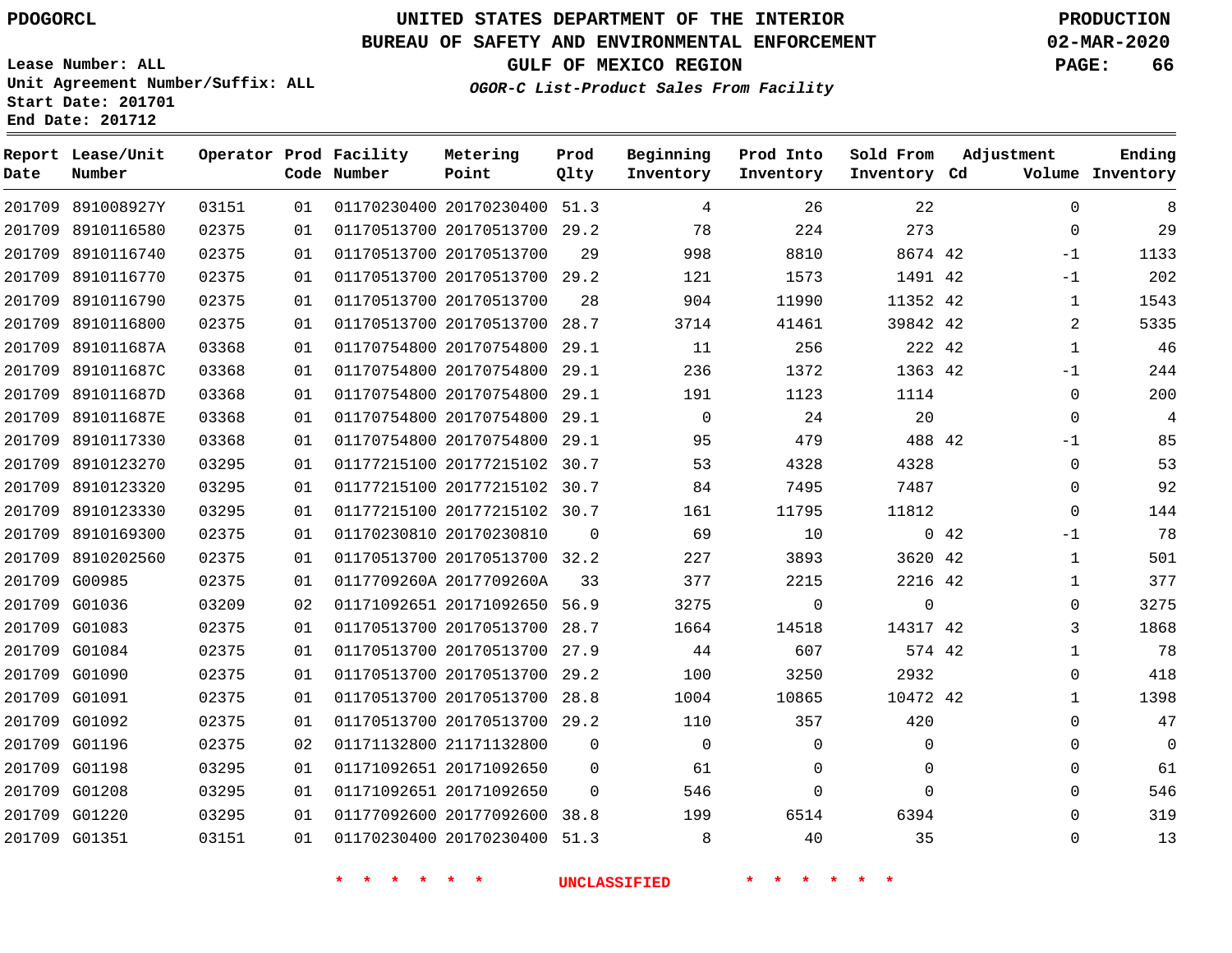### **UNITED STATES DEPARTMENT OF THE INTERIOR PDOGORCL PRODUCTION**

### **BUREAU OF SAFETY AND ENVIRONMENTAL ENFORCEMENT 02-MAR-2020**

**Lease Number: ALL Unit Agreement Number/Suffix: ALL Start Date: 201701**

**GULF OF MEXICO REGION PAGE: 67**

**OGOR-C List-Product Sales From Facility**

| Date   | Report Lease/Unit<br>Number |                |          | Operator Prod Facility<br>Code Number | Metering<br>Point                                            | Prod<br>Qlty | Beginning<br>Inventory | Prod Into<br>Inventory | Sold From<br>Inventory Cd | Adjustment              | Ending<br>Volume Inventory |
|--------|-----------------------------|----------------|----------|---------------------------------------|--------------------------------------------------------------|--------------|------------------------|------------------------|---------------------------|-------------------------|----------------------------|
| 201709 | G01447                      | 02375          | 02       |                                       | 01170513700 20170513700 24.2                                 |              | 53                     | 387                    | 387                       | $\Omega$                | 53                         |
| 201709 | G01497                      | 02451          | 01       |                                       | 01170513800 20170513800                                      | 32.5         | 138                    | 33823                  | 33451                     | $\Omega$                | 510                        |
| 201709 | G01498                      | 02451          | 01       |                                       | 01170513800 20170513800 32.5                                 |              | 13                     | 3374                   | 3336                      | $\Omega$                | 51                         |
|        | 201709 G01610               | 03295          | 01       |                                       | 01177215100 20177215102 30.7                                 |              | 12                     | 1007                   | 1007                      | $\Omega$                | 12                         |
| 201709 | G01619                      | 02375          | 01       |                                       | 01170513700 20170513700                                      | 26.2         | 1382                   | 10927                  | 10872 42                  | $-36$                   | 1401                       |
| 201709 | G01620                      | 02375          | 01       |                                       | 01170513700 20170513700                                      | 26.2         | 375                    | 3103                   | 3070 42                   | $-10$                   | 398                        |
|        | 201709 G01757               | 03295          | 01       |                                       | 01423210051 20423210050 69.5                                 |              | 85                     | 171                    | 200                       | $\mathbf 0$             | 56                         |
|        | 201709 G01848               | 01284<br>01978 | 02<br>02 |                                       | 01423210051 20170230500 42.8<br>01170230500 20170230500 42.8 |              | 306<br>1210            | 262<br>1480            | 344<br>1425               | $\mathbf 0$<br>$\Omega$ | 224<br>1265                |
|        |                             |                |          |                                       |                                                              |              | 1516                   | <br>1742               | <br>1769                  | 0                       | 1489                       |
| 201709 | G01860                      | 03295          | 01       |                                       | 01170231110 20170231110                                      | 40.8         | 9143                   | 4280                   | 8114                      | $\Omega$                | 5309                       |
|        | 201709 G01865               | 03151          | 01       |                                       | 01171012500 20171012500 35.3                                 |              | 1957                   | 3509                   | 3630                      | $\Omega$                | 1836                       |
| 201709 | G01901                      | 03295          | 01       |                                       | 01177215100 20177215102                                      | 30.7         | 1                      | 479                    | 474                       | $\mathbf 0$             | 6                          |
|        | 201709 G01966               | 03295          | 01       |                                       | 01177215100 20177215102 30.7                                 |              | 78                     | 6136                   | 6139                      | $\mathbf{0}$            | 75                         |
| 201709 | G01967                      | 03295          | 01       |                                       | 01177215100 20177215102 30.7                                 |              | 123                    | 10576                  | 10570                     | $\mathbf{0}$            | 129                        |
| 201709 | G02111                      | 02628          | 01       |                                       | 01171132000 20171132000                                      | 38.6         | 2213                   | 74642                  | 74403                     | $\Omega$                | 2452                       |
|        | 201709 G02161               | 03295          | 01       |                                       | 01171012500 20171012500 35.3                                 |              | 1967                   | 3855                   | 3805                      | $\Omega$                | 2017                       |
|        | 201709 G02317               | 03295          | 01       |                                       | 01171132000 20171132000 38.5                                 |              | 4                      | 104                    | 105                       | $\Omega$                | 3                          |
| 201709 | G02353                      | 01284          | 01       |                                       | 01170230450 20170230450 51.6                                 |              | 295                    | 2                      | $\mathbf 0$               | $\mathbf{0}$            | 297                        |
| 201709 | G02354                      | 01284          | 01       |                                       | 01170230450 20170230450 51.6                                 |              | 139                    | $\Omega$               | 0                         | $\Omega$                | 139                        |
| 201709 | G02429                      | 02375          | 01       |                                       | 01170230811 20170230810                                      | $\Omega$     | 47                     | 4                      | $\Omega$                  | $\Omega$                | 51                         |
|        | 201709 G02601               | 02628          | 02       |                                       | 01171092651 20171092650 56.9                                 |              | 876                    | $\Omega$               | $\Omega$                  | $\Omega$                | 876                        |
| 201709 | G02613                      | 02628          | 01       |                                       | 01171132000 20171132000                                      | 38.6         | 1                      | 38                     | 39                        | $\Omega$                | $\Omega$                   |
| 201709 | G02665                      | 02451          | 01       |                                       | 01423210051 20423210050                                      | 69.4         | 86                     | 485                    | 412                       | $\Omega$                | 159                        |
| 201709 | G02705                      | 02628          | 02       |                                       | 01170230810 20170230810 46.8                                 |              | 8264                   | 1647                   | $\Omega$                  | $\Omega$                | 9911                       |
|        | 201709 G02825               | 03295          | 01       |                                       | 01170230812 20170230810                                      | $\Omega$     | 187                    | 22                     | $\Omega$                  | $\Omega$                | 209                        |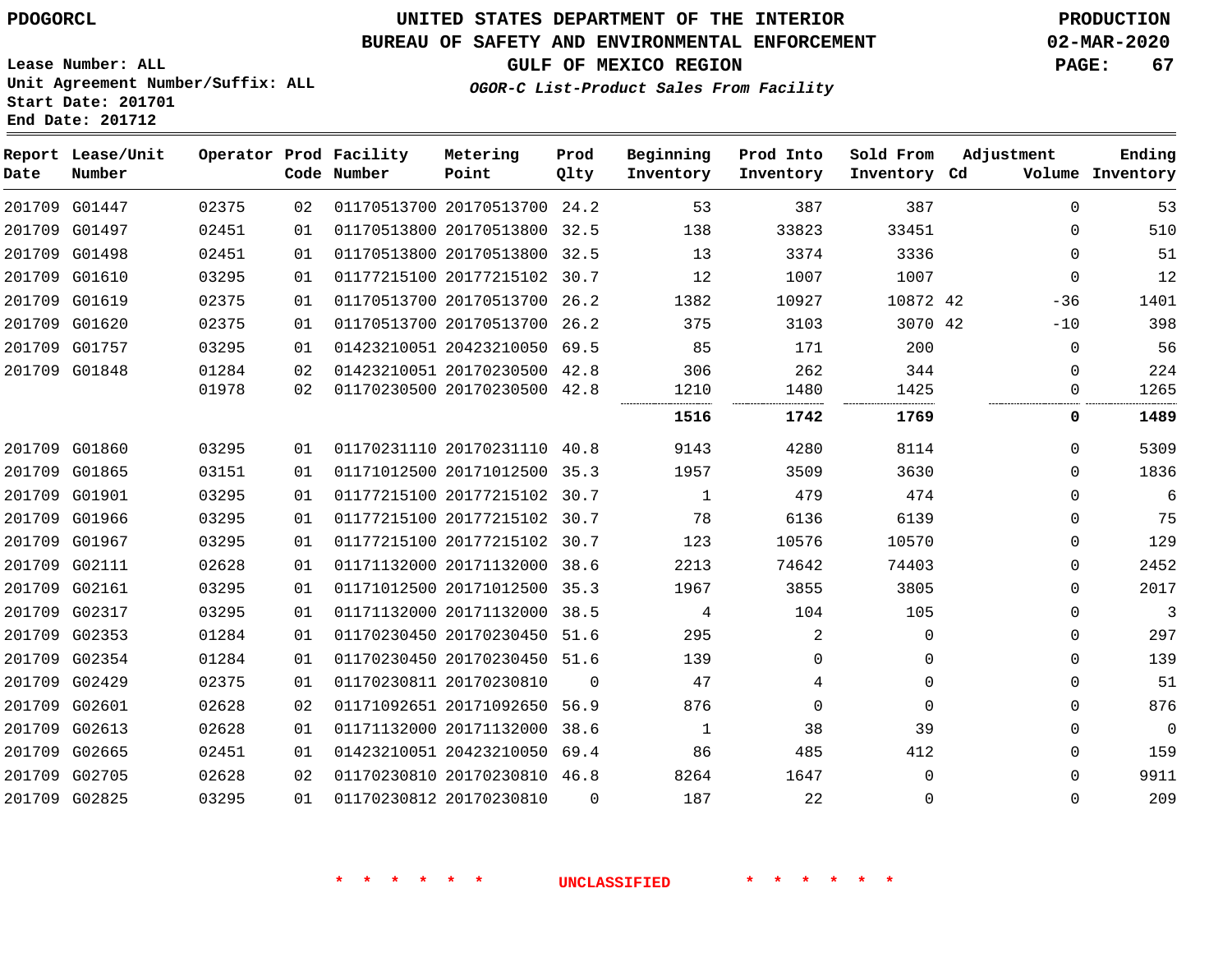#### **BUREAU OF SAFETY AND ENVIRONMENTAL ENFORCEMENT 02-MAR-2020**

**GULF OF MEXICO REGION PAGE: 68**

**Lease Number: ALL Unit Agreement Number/Suffix: ALL Start Date: 201701 End Date: 201712**

**OGOR-C List-Product Sales From Facility**

| Date | Report Lease/Unit<br>Number |       |    | Operator Prod Facility<br>Code Number | Metering<br>Point            | Prod<br>Qlty | Beginning<br>Inventory | Prod Into<br>Inventory | Sold From<br>Inventory Cd | Adjustment  | Ending<br>Volume Inventory |
|------|-----------------------------|-------|----|---------------------------------------|------------------------------|--------------|------------------------|------------------------|---------------------------|-------------|----------------------------|
|      | 201709 G02826               | 03295 | 01 |                                       | 01170230812 20170230810      | $\Omega$     | 4289                   | 699                    | $\mathbf 0$               | $\Omega$    | 4988                       |
|      |                             |       | 01 |                                       | 01170231110 20170231110 40.8 |              | 972                    | 519                    | 862                       | 0           | 629                        |
|      |                             |       |    |                                       |                              |              | 5261                   | 1218                   | 862                       | 0           | 5617                       |
|      | 201709 G02895               | 02628 | 02 |                                       | 01171092651 20171092650 56.9 |              | 374                    | $\Omega$               | $\Omega$                  | $\Omega$    | 374                        |
|      | 201709 G02917               | 03247 | 01 |                                       | 01171092930 20171092930      | 39.3         | 46                     | $\Omega$               | 6                         | 0           | 40                         |
|      | 201709 G03061               | 03026 | 01 |                                       | 01423210051 20423210050 69.5 |              | 104                    | 547                    | 471                       | $\Omega$    | 180                        |
|      | 201709 G03145               | 02375 | 02 |                                       | 01171132800 21171132800      | 49.3         | 1                      | $\mathbf 0$            | 1                         | 0           | $\overline{0}$             |
|      | 201709 G03152               | 03295 | 01 |                                       | 01177092600 20177092600 38.8 |              | 0                      | 3062                   | 2912                      | 0           | 150                        |
|      | 201709 G03331               | 02628 | 01 |                                       | 01171132800 20171132000 38.6 |              | 117                    | 11575                  | 11312                     | $\Omega$    | 380                        |
|      | 201709 G03593               | 03295 | 01 |                                       | 01171012500 20171012500 35.2 |              | 77                     | 36                     | 94                        | $\Omega$    | 19                         |
|      | 201709 G03793               | 03295 | 01 |                                       | 01171012500 20171012500 35.3 |              | 15                     | 52                     | 40                        | $\Omega$    | 27                         |
|      | 201709 G04081               | 03295 | 01 |                                       | 01170230812 20170230810      | $\Omega$     | 1129                   | 182                    | $\Omega$                  | $\Omega$    | 1311                       |
|      | 201709 G04087               | 02899 | 01 |                                       | 01177008150 01177008150 31.6 |              | 5692                   | 3569                   | 7774                      | $\Omega$    | 1487                       |
|      | 201709 G04232               | 00730 | 01 |                                       | 01171012500 20171012500 35.5 |              | 2068                   | 4006                   | 3978                      | $\Omega$    | 2096                       |
|      |                             | 03295 | 01 |                                       | 01171012500 20171012500 35.2 |              | 110                    | 257                    | 232                       | 0           | 135                        |
|      |                             |       |    |                                       |                              |              | 2178                   | 4263                   | 4210                      | 0           | 2231                       |
|      | 201709 G04421               | 03295 | 01 |                                       | 01171131600 20171131600 42.5 |              | 1957                   | 15204                  | 15864                     | $\Omega$    | 1297                       |
|      | 201709 G04800               | 02970 | 02 |                                       | 01177062608 2017706260A 37.4 |              | 0                      | $\Omega$               | $\Omega$                  | $\Omega$    | $\Omega$                   |
|      | 201709 G04809               | 02312 | 01 |                                       | 01177082950 20177082956      | 24.1         | 238                    | 4744                   | 4644                      | $\Omega$    | 338                        |
|      | 201709 G04818               | 03295 | 01 |                                       | 01170230500 20170230500 42.8 |              | 13                     | 37                     | 19                        | $\Omega$    | 31                         |
|      | 201709 G05006               | 01284 | 02 |                                       | 01423210051 20170230510 47.1 |              | 139                    | 519                    | 156                       | $\Omega$    | 502                        |
|      | 201709 G05431               | 02970 | 02 |                                       | 01177062608 2017706260A 37.4 |              | 75                     | 13330                  | 13335                     | $\mathbf 0$ | 70                         |
|      | 201709 G05504               | 00730 | 01 |                                       | 01171132800 21171132800 51.4 |              | $\Omega$               | 300                    | 183                       | $\Omega$    | 117                        |
|      |                             | 02970 | 02 |                                       | 01171132800 21171132800 51.4 |              | 9136                   | 3018                   | 7412                      | $\Omega$    | 4742                       |
|      |                             | 03295 | 01 |                                       | 01171132800 21171132800 51.4 |              | 4654                   | 877<br>                | 3372                      | $\Omega$    | 2159                       |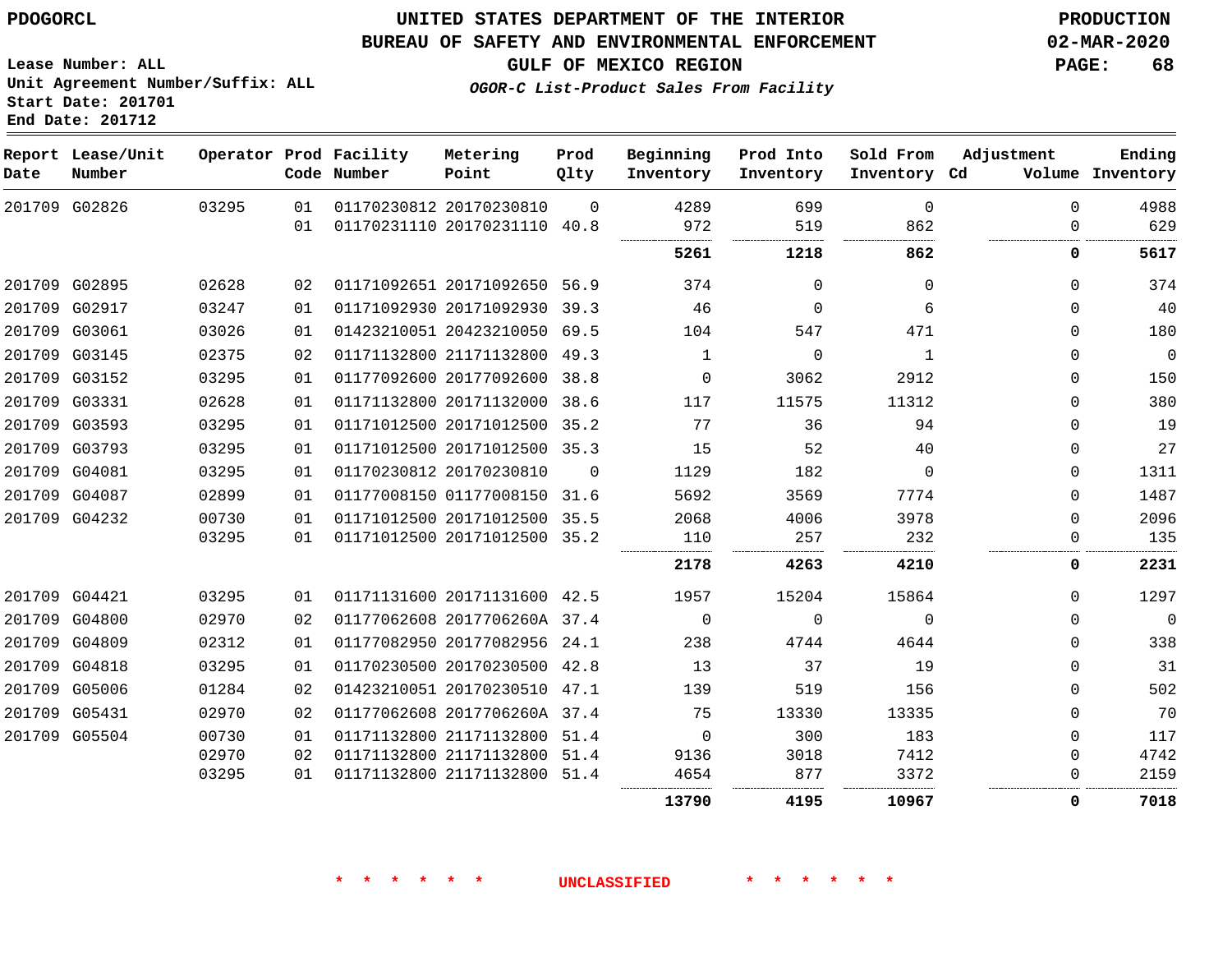### **UNITED STATES DEPARTMENT OF THE INTERIOR PDOGORCL PRODUCTION**

#### **BUREAU OF SAFETY AND ENVIRONMENTAL ENFORCEMENT 02-MAR-2020**

**Lease Number: ALL Unit Agreement Number/Suffix: ALL Start Date: 201701 End Date: 201712**

**GULF OF MEXICO REGION PAGE: 69**

**OGOR-C List-Product Sales From Facility**

| Date | Report Lease/Unit<br>Number |       |    | Operator Prod Facility<br>Code Number | Metering<br>Point            | Prod<br>Qlty | Beginning<br>Inventory | Prod Into<br>Inventory | Sold From<br>Inventory Cd | Adjustment   | Ending<br>Volume Inventory |
|------|-----------------------------|-------|----|---------------------------------------|------------------------------|--------------|------------------------|------------------------|---------------------------|--------------|----------------------------|
|      | 201709 G05505               | 02628 | 01 |                                       | 01171132800 21171132800      | 50           | 40                     | $\Omega$               | 23                        | $\Omega$     | 17                         |
|      |                             |       | 01 |                                       | 01171012400 20171012400      | 57.2         | 272                    | 435                    | 383                       | 0            | 324                        |
|      |                             |       |    |                                       |                              |              | 312                    | 435                    | 406                       | 0            | 341                        |
|      | 201709 G05602               | 03247 | 01 |                                       | 01171012500 20171012500 35.5 |              | 84                     | 366                    | 259                       | $\mathbf{0}$ | 191                        |
|      | 201709 G05612               | 03295 | 01 |                                       | 01171012500 20171012500 35.3 |              | 708                    | 1709                   | 1523                      | 0            | 894                        |
|      | 201709 G06069               | 03295 | 01 |                                       | 01423210051 20423210050 69.5 |              | 53                     | 170                    | 167                       | 0            | 56                         |
|      | 201709 G06168               | 02801 | 02 |                                       | 01170230450 20170230450      | $\mathbf 0$  | 23                     | 0                      | $\mathbf 0$               | 0            | 23                         |
|      | 201709 G06668               | 02375 | 01 |                                       | 01171132000 20171132000      | 38.6         | 155                    | 5409                   | 5387 42                   | $\mathbf{1}$ | 178                        |
|      | 201709 G07736               | 02628 | 01 |                                       | 01171132800 20171132000      | 38.6         | 2                      | 0                      | 1                         | 0            | $\overline{1}$             |
|      | 201709 G07760               | 01284 | 01 |                                       | 01177122950 20177122950 28.5 |              | 146                    | 19743                  | 19742                     | 0            | 147                        |
|      | 201709 G07917               | 03247 | 01 |                                       | 01170573602 20170573602      | 35           | 35454                  | 30411                  | 23656 42                  | 3            | 42212                      |
|      | 201709 G09631               | 01284 | 01 |                                       | 01177122950 20177122950 28.5 |              | 3                      | 458                    | 458                       | $\mathbf{0}$ | 3                          |
|      | 201709 G10794               | 03295 | 01 |                                       | 01177122950 20177122950      | 28.4         | 25                     | 2803                   | 2807                      | $\Omega$     | 21                         |
|      | 201709 G10910               | 03026 | 01 |                                       | 01177245110 2017724511G 42.9 |              | $\Omega$               | 4473                   | 4473                      | $\Omega$     | $\Omega$                   |
|      | 201709 G11870               | 02375 | 01 |                                       | 01171132000 20171132000 38.6 |              | 40                     | 1332                   | 1328                      | 0            | 44                         |
|      | 201709 G11984               | 02801 | 02 |                                       | 01171092651 20171092650      | $\Omega$     | 126                    | 0                      | $\Omega$                  | 0            | 126                        |
|      | 201709 G12355               | 03209 | 01 |                                       | 01171012300 20171012300 36.6 |              | 27522                  | 39004                  | 39664                     | $\Omega$     | 26862                      |
|      | 201709 G12358               | 03209 | 01 |                                       | 01171012300 20171012300      | 36.6         | $\mathbf 0$            | 0                      | $\Omega$                  | 0            | $\Omega$                   |
|      | 201709 G12802               | 02628 | 01 |                                       | 01170230811 20170230811 40.1 |              | 112                    | 1555                   | 1487                      | 0            | 180                        |
|      | 201709 G13081               | 01284 | 01 |                                       | 01608103650 20608103650      | 36.7         | 120                    | 34653                  | 34643                     | $\Omega$     | 130                        |
|      | 201709 G13938               | 01284 | 01 |                                       | 01171012500 20171012500 35.3 |              | 4130                   | 8677                   | 8269                      | 0            | 4538                       |
|      | 201709 G14342               | 02628 | 01 |                                       | 01170230811 20170230811 40.1 |              | 1935                   | 23994                  | 23198                     | 0            | 2731                       |
|      | 201709 G14493               | 03247 | 01 |                                       | 01171092930 20171092930 39.3 |              | 106                    | 0                      | 12                        | 0            | 94                         |
|      | 201709 G14535               | 02628 | 01 |                                       | 01171012500 20171012500      | 35.3         | 5423                   | 23426                  | 16595                     | 0            | 12254                      |
|      | 201709 G15050               | 03295 | 01 |                                       | 01170231110 20170231110      | 40.8         | 9156                   | 4091                   | 8126                      | 0            | 5121                       |
|      | 201709 G15239               | 02375 | 02 |                                       | 01171012500 20171012500 35.3 |              | $\Omega$               | 367                    | 175                       | $\Omega$     | 192                        |
|      | 201709 G15263               | 03295 | 01 |                                       | 01171132000 20171132000 38.5 |              | 17                     | 1147                   | 1126                      | 0            | 38                         |
|      | 201709 G15277               | 03295 | 01 |                                       | 01171012400 20171012400 57.1 |              | 3844                   | 6393                   | 5478                      | $\Omega$     | 4759                       |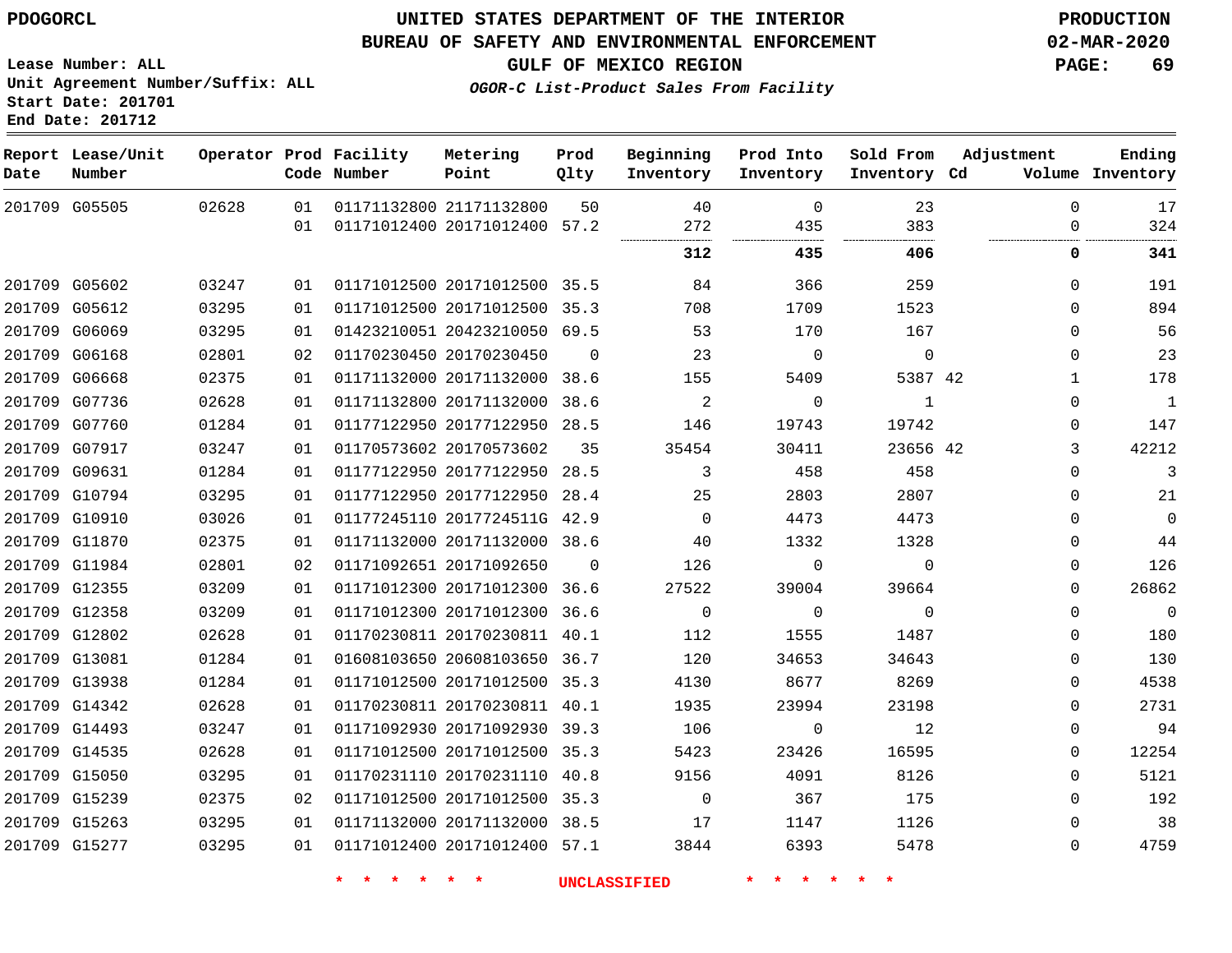**Report Lease/Unit**

 G22621 G23735 G23736 G23851 G23933 G24730 G24870 G24883 G24898 G24924 G24926 G24990

# **UNITED STATES DEPARTMENT OF THE INTERIOR PDOGORCL PRODUCTION**

**Prod**

#### **BUREAU OF SAFETY AND ENVIRONMENTAL ENFORCEMENT 02-MAR-2020**

**Lease Number: ALL Unit Agreement Number/Suffix: ALL Start Date: 201701**

**Operator Prod Facility**

**OGOR-C List-Product Sales From Facility**

**Beginning**

**GULF OF MEXICO REGION PAGE: 70**

  $\Omega$  $\Omega$  $\Omega$  $\Omega$  $\Omega$  $\Omega$  $\Omega$  $\Omega$  $\Omega$  $\Omega$  $-1$  $\Omega$  $\Omega$  $\Omega$  $\Omega$  $\cap$ -1  $\Omega$   $\Omega$  $-2$  -1  $\Omega$  $\Omega$ 

**Adjustment**

**Ending**

| Date   | Number        |       |    | Code Number | Point                        | Qlty     | Inventory | Inventory | Inventory Cd |          | Volume Inventory |
|--------|---------------|-------|----|-------------|------------------------------|----------|-----------|-----------|--------------|----------|------------------|
|        | 201709 G16515 | 03026 | 01 |             | 01177245110 2017724511G 42.9 |          | $\Omega$  | 14336     | 14336        | $\Omega$ |                  |
| 201709 | G17754        | 02375 | 02 |             | 01170230510 20170230510      | 47.1     | 2811      | 5         | 803 42       |          | 2014             |
| 201709 | G17858        | 03295 | 01 |             | 01170530900 20170530900      | 50.2     | 626       | 61        | 12           | $\Omega$ | 675              |
|        | 201709 G17912 | 02970 | 02 |             | 01177062608 2017706260A 37.4 |          | 17        | 4180      | 4175         | $\Omega$ | 22               |
|        | 201709 G17921 | 03026 | 01 |             | 01171012500 20177062959 24.7 |          | $\Omega$  | 29063     | 29063        | $\Omega$ | 0                |
|        | 201709 G18043 | 03059 | 01 |             | 01171012500 20171012500 35.3 |          | 260       | 2628      | 1513         | $\Omega$ | 1375             |
| 201709 | G20605        | 02477 | 01 |             | 01423550141 20423550140      | 27.3     |           | 2560      | 2277         |          | 283              |
| 201709 | G20660        | 03295 | 01 |             | 01170230450 20170230450      | $\Omega$ | 45        | 0         | $\Omega$     |          | 45               |
| 201709 | G21096        | 03295 | 01 |             | 01170230811 20170230811      | 40.1     | 10        | 78        | 79           | $\Omega$ | 9                |
|        | 201709 G21592 | 02628 | 02 |             | 01171132000 20171132000      | 38.6     | 5         | 217       | 215          | $\Omega$ |                  |
|        | 201709 G21655 | 03247 | 01 |             | 01171132800 21171132800 51.4 |          | 1995      | 275       | 1384         | $\Omega$ | 886              |
|        | 201709 G22268 | 02777 | 02 |             | 01170230810 20427090151 52.8 |          | $\Omega$  | $\Omega$  | $\Omega$     | $\Omega$ | 0                |
|        | 201709 G22501 | 03151 | 01 |             | 01170230400 20170230400      | 51.3     | 982       | 3592      | 3444 42      | $-1$     | 1129             |
| 201709 | G22505        | 02375 | 02 |             | 01170230811 20170230811      | 40.1     | 47        | 145       | 176          | $\Omega$ | 16               |
| 201709 | G22510        | 03295 | 01 |             | 01170230812 20170230810      | $\Omega$ | 120       | 0         | $\Omega$     | $\Omega$ | 120              |
|        | 201709 G22513 | 02579 | 02 |             | 01170230500 20170230500 44.9 |          |           | 0         |              |          |                  |

**Metering**

21171132800 51.4

20171012400 57.2

 20170230500 42.8 2017706260A 37.4 20171092650 56.9 20171012300 36.4 21171132800 51.4

20608103650 36.7

 20170230810 20170230810

20171092650

21171132800

**\* \* \* \* \* \* UNCLASSIFIED \* \* \* \* \* \***

 $\Omega$ 

 $\cap$  $\Omega$ 

**Prod Into**

42

  $\Omega$ 

**Sold From**

 

42

42

 

 $\Omega$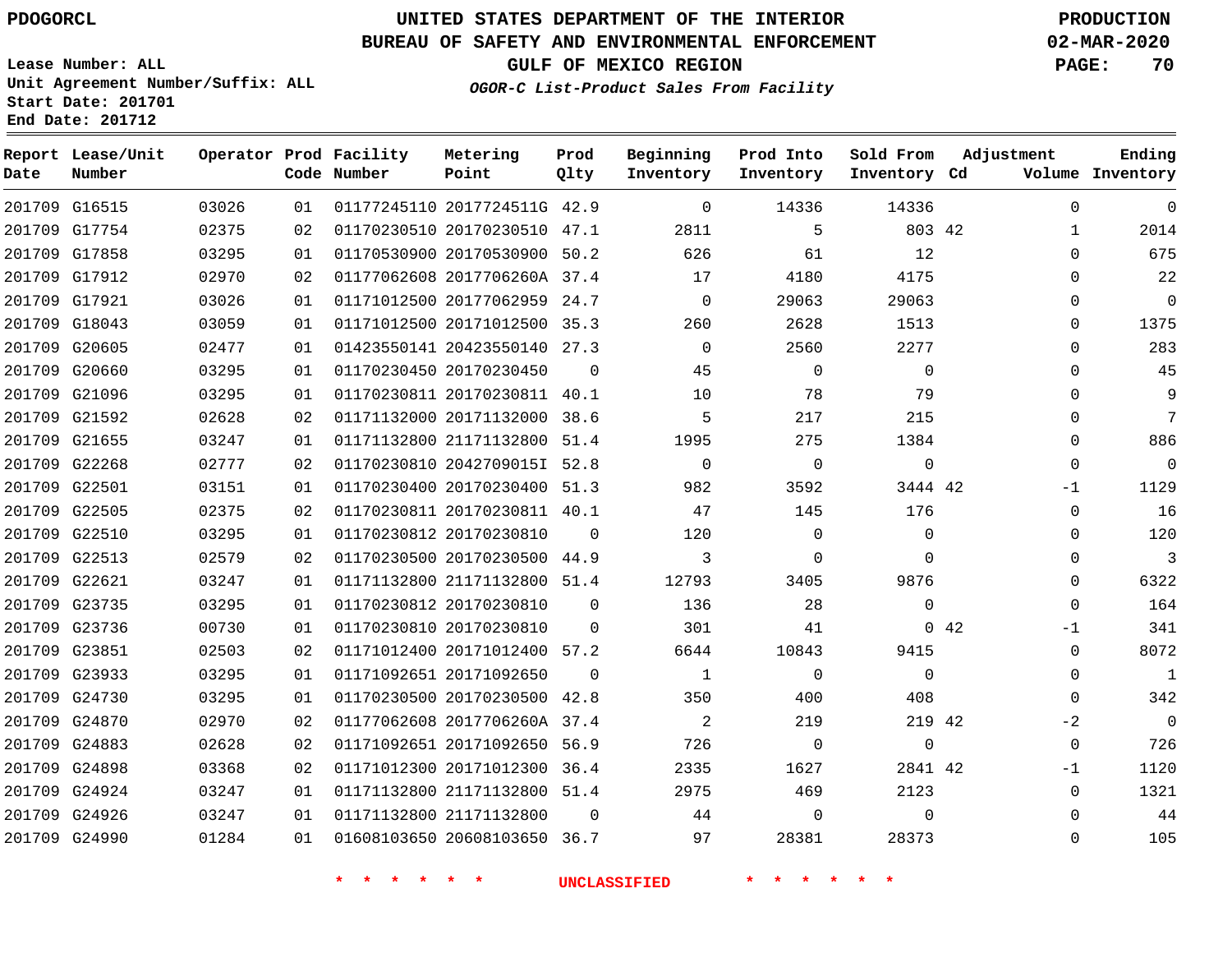**Report Lease/Unit**

**Number**

**Date**

### **UNITED STATES DEPARTMENT OF THE INTERIOR PDOGORCL PRODUCTION**

**Prod Qlty**

#### **BUREAU OF SAFETY AND ENVIRONMENTAL ENFORCEMENT 02-MAR-2020**

**Lease Number: ALL Unit Agreement Number/Suffix: ALL Start Date: 201701 End Date: 201712**

**Operator Prod Facility**

**Code Number**

**OGOR-C List-Product Sales From Facility**

**Beginning Inventory** **Prod Into Inventory** **Sold From Inventory**

**GULF OF MEXICO REGION PAGE: 71**

**Inventory Cd Volume**

**Adjustment**

  $\Omega$  $\Omega$  $\Omega$   $\Omega$   $\Omega$  $\overline{0}$  $\overline{0}$  $\Omega$  $\overline{0}$  $\Omega$  $\Omega$  $\Omega$  $-1$   $-2$  $\Omega$ 

**Ending**

|        | 201709 G25524 | 03295 | 01 | 01170230450 20170230450      | 0              | 80             | 1              | 0            |             |
|--------|---------------|-------|----|------------------------------|----------------|----------------|----------------|--------------|-------------|
|        | 201709 G25606 | 02375 | 01 | 01170230810 20170230810      | $\Omega$       | 81             | 11             | $\Omega$     |             |
|        | 201709 G25937 | 02222 | 02 | 01170230810 20170230810 46.8 |                | 169            | 50             |              | $0\quad 42$ |
|        | 201709 G26032 | 03059 | 01 | 01171012300 20171012300 36.4 |                | 71             | 77             | 95           |             |
|        | 201709 G26074 | 01284 | 01 | 01177122950 20177122950 28.5 |                | 3              | 507            | 506          |             |
|        | 201709 G27070 | 03295 | 01 | 01171132800 21171132800      | 51.4           | 27859          | 7217           | 21385        |             |
|        | 201709 G27083 | 02477 | 01 | 01171092651 20171092650 57.8 |                | 292            | $\overline{0}$ | $\mathbf 0$  |             |
|        | 201709 G27169 | 01284 | 01 | 01171012500 20171012500 35.3 |                | 1069           | 2379           | 2203         |             |
|        | 201709 G27509 | 02970 | 02 | 01170230450 20170230450      | $\overline{0}$ | 2107           | 13             | 0            |             |
|        | 201709 G27851 | 02628 | 02 | 01171132000 20171132000 38.6 |                | 0              | $\mathbf{1}$   | $\mathbf{1}$ |             |
|        | 201709 G27949 | 02871 | 01 | 01171012500 20171012500      | $\Omega$       | $\mathbf{0}$   | $\Omega$       | $\Omega$     |             |
|        | 201709 G27988 | 00730 | 01 | 01608103650 20608103650 36.7 |                | 86             | 22044          | 22048        |             |
|        | 201709 G30654 | 02777 | 02 | 01170230810 20170230810 42.4 |                | $\mathbf 0$    | $\circ$        | $\mathbf 0$  |             |
|        | 201709 G31369 | 02628 | 01 | 01171012300 20171012300 36.4 |                | 186            | 4145           | 1477         |             |
|        | 201709 G32113 | 02477 | 01 | 01170230811 20170230811 40.1 |                | 914            | 6918           | 7046         |             |
|        | 201709 G32197 | 01284 | 02 | 01171012500 20171012500 35.3 |                | 154            | 413            | 351          |             |
|        | 201709 G32231 | 01284 | 01 | 01171012500 20171012500 35.3 |                | 181            | 436            | 388          |             |
|        | 201709 G32268 | 03295 | 01 | 01177295110 01177295110      | 42             | 74             | 63             | 89           |             |
|        | 201709 G32744 | 01284 | 02 | 01423210051 20170230510 47.1 |                | 103            | 163            | 107          |             |
|        | 201709 G32771 | 00730 | 01 | 01170230810 20170230810      | $\overline{0}$ | 272            | 50             |              | $0\quad 42$ |
|        | 201709 G33088 | 03026 | 01 | 01171012500 20177062959 24.7 |                | $\overline{0}$ | 144            | 144          |             |
|        | 201709 G33596 | 02503 | 02 | 01171132000 20171132000 38.6 |                | 29             | 1304           | 1290         |             |
|        | 201709 G33636 | 02628 | 01 | 01171132000 20171132000 38.6 |                | 2012           | 72135          | 71777        |             |
|        | 201709 G34025 | 02970 | 02 | 01422450350 20170230810      | $\Omega$       | $\mathbf 0$    | $\Omega$       | $\mathbf 0$  |             |
|        | 201709 G34033 | 02628 | 01 | 01170230811 20170230811 40.1 |                | 1309           | 16446          | 15888        |             |
|        | 201709 G34671 | 02579 | 02 | 01423210051 20423210050 49.4 |                | $\overline{0}$ | $\overline{0}$ | $\mathbf 0$  |             |
| 201710 | 00016         | 02375 | 01 | 01170513700 20170513700 24.2 |                | 1729           | 11692          | 11260 42     |             |
| 201710 | 00026         | 02375 | 01 | 01170513700 20170513700 24.2 |                | 4103           | 23683          | 23411        |             |
|        |               |       |    |                              |                |                |                |              |             |

**Metering Point**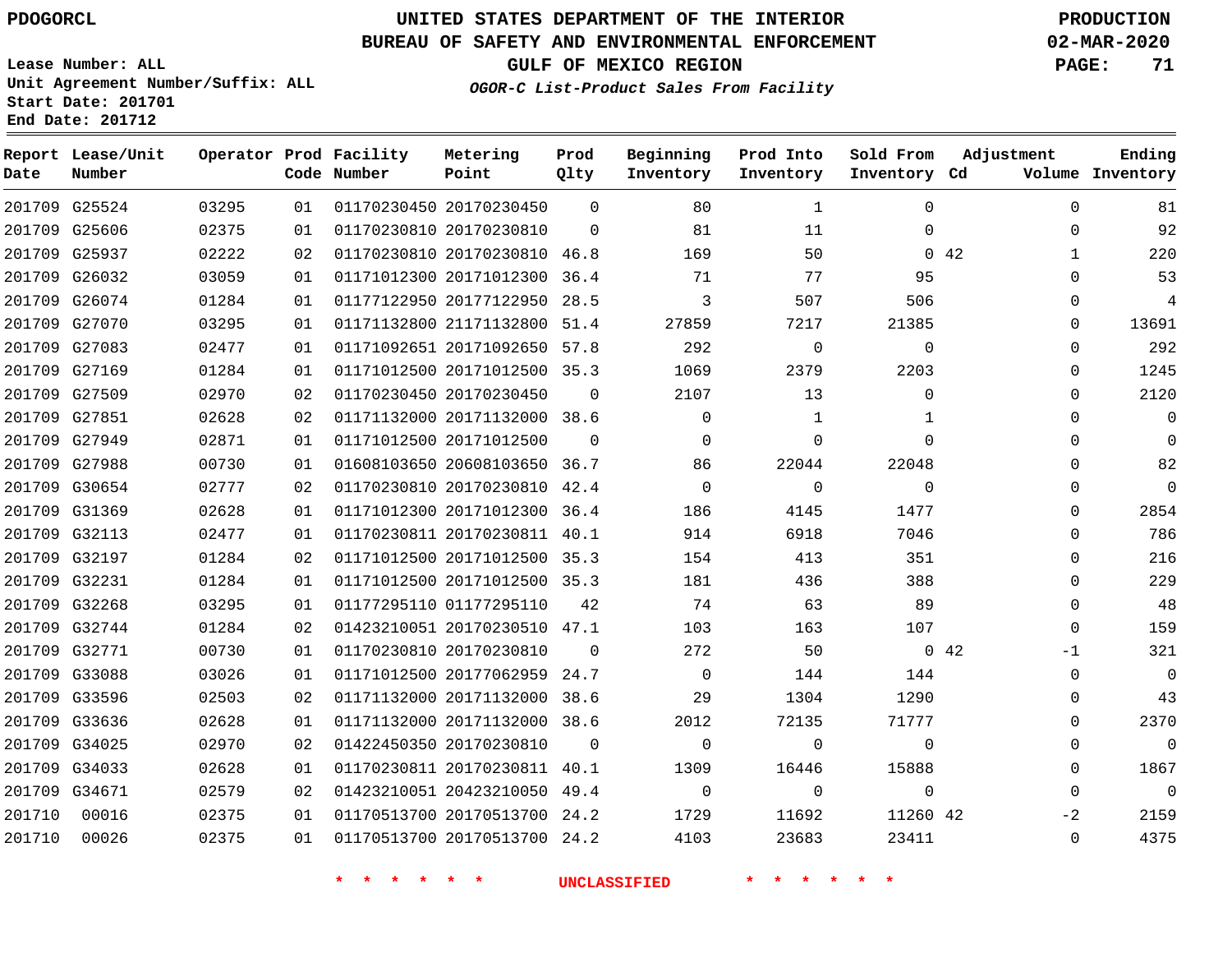### **BUREAU OF SAFETY AND ENVIRONMENTAL ENFORCEMENT 02-MAR-2020**

**GULF OF MEXICO REGION PAGE: 72**

**OGOR-C List-Product Sales From Facility**

**Lease Number: ALL Unit Agreement Number/Suffix: ALL Start Date: 201701 End Date: 201712**

| Date   | Report Lease/Unit<br>Number |       |    | Operator Prod Facility<br>Code Number | Metering<br>Point            | Prod<br>Qlty | Beginning<br>Inventory | Prod Into<br>Inventory | Sold From<br>Inventory Cd | Adjustment            | Ending<br>Volume Inventory |
|--------|-----------------------------|-------|----|---------------------------------------|------------------------------|--------------|------------------------|------------------------|---------------------------|-----------------------|----------------------------|
| 201710 | 00032                       | 02375 | 01 |                                       | 01170513700 20170513700 29.8 |              | 190                    | 878                    | 913                       | $\Omega$              | 155                        |
| 201710 | 00049                       | 03295 | 01 |                                       | 01171012300 20171012300 36.8 |              | 9186                   | 12908                  | 11891                     | $\mathbf{0}$          | 10203                      |
| 201710 | 00050                       | 03295 | 01 |                                       | 01171012300 20171012300 36.8 |              | 2243                   | 3833                   | 3046                      | $\Omega$              | 3030                       |
| 201710 | 00051                       | 03295 | 01 |                                       | 01171012300 20171012300      | 36.8         | 441                    | 748                    | 598                       | $\mathbf{0}$          | 591                        |
| 201710 | 00052                       | 03295 | 01 |                                       | 01171012300 20171012300 36.8 |              | 1369                   | 983                    | 1575                      | $\Omega$              | 777                        |
| 201710 | 00081                       | 03295 | 01 |                                       | 01170230450 20170230450      | 50.6         | 57                     | 9                      | 10                        | $\mathbf 0$           | 56                         |
| 201710 | 00082                       | 03295 | 01 |                                       | 01170230450 20170230450 50.6 |              | 9                      | 3                      | $\overline{2}$            | $\mathbf 0$           | 10                         |
| 201710 | 00196                       | 02375 | 01 |                                       | 01171012300 20171012300 38.4 |              | 6300                   | 11855                  | 8783 42                   | $-3$                  | 9369                       |
| 201710 | 00244                       | 03295 | 01 |                                       | 01170231290 01170231290 44.6 |              | 450                    | 5104                   | 4986                      | $\mathbf 0$           | 568                        |
| 201710 | 00247                       | 03295 | 01 |                                       | 01170231290 01170231290 44.6 |              | 70                     | 997                    | 958                       | $\Omega$              | 109                        |
| 201710 | 00253                       | 02375 | 01 |                                       | 01170230810 20170230810 49.6 |              | 8                      | $\overline{0}$         | 8                         | 0                     | $\overline{0}$             |
| 201710 | 00353                       | 03368 | 01 |                                       | 01170754800 20170754800 29.1 |              | 53                     | 257                    | 244                       | $\mathbf 0$           | 66                         |
| 201710 | 00367                       | 02375 | 01 |                                       | 01170513700 20170513700 24.2 |              | 503                    | 3767                   | 3574                      | $\mathbf 0$           | 696                        |
| 201710 | 00434                       | 01284 | 01 |                                       | 01177112605 2017711260Y 32.6 |              | 45                     | 2328                   | 2286                      | $\Omega$              | 87                         |
| 201710 | 00453                       | 01284 | 01 |                                       | 01177112605 2017711260Y 32.6 |              | 17                     | 762                    | 751                       | 0                     | 28                         |
| 201710 | 00479                       | 03295 | 01 |                                       | 01171012500 20171012500 36.2 |              | 401                    | 640                    | 790                       | $\Omega$              | 251                        |
| 201710 | 00541                       | 02222 | 01 |                                       | 01170530900 20170530900 51.2 |              | 3087                   | $\overline{0}$         |                           | 65 42<br>$\mathbf{1}$ | 3023                       |
| 201710 | 00560                       | 03288 | 01 |                                       | 01171132800 21171132800 53.1 |              | 445                    | 629                    | 150                       | $\mathbf{0}$          | 924                        |
| 201710 | 00577                       | 03059 | 01 |                                       | 01171012300 20171012300 36.8 |              | 13316                  | 17200                  | 16920                     | 0                     | 13596                      |
| 201710 | 00593                       | 03209 | 01 |                                       | 01171012300 20171012300 36.6 |              | $\mathbf 0$            | $\mathbf 0$            | $\mathbf 0$               | $\mathbf 0$           | $\Omega$                   |
| 201710 | 00680                       | 03520 | 01 |                                       | 01170230700 20170230700      | $\Omega$     | 422                    | $\mathbf 0$            | $\Omega$                  | $\Omega$              | 422                        |
| 201710 | 00694                       | 03368 | 01 |                                       | 01170754800 20170754800      | 29.1         | 841                    | 3500                   | 3442 42                   | -1                    | 898                        |
| 201710 | 00697                       | 03368 | 01 |                                       | 01170754800 20170754800 29.1 |              | 79                     | 244                    | 260                       | $\Omega$              | 63                         |
| 201710 | 00775                       | 02899 | 01 |                                       | 01171131600 20171131600 41.9 |              | 187                    | $\mathbf 0$            | 187                       | 0                     | $\Omega$                   |
| 201710 | 00796                       | 02628 | 01 |                                       | 01171012300 20171012300 36.8 |              | 9233                   | 18154                  | 13037                     | $\mathbf 0$           | 14350                      |
| 201710 | 00839                       | 02451 | 01 |                                       | 01170513800 20170513800 32.4 |              | 123                    | 5957                   | 5883                      | $\Omega$              | 197                        |
| 201710 | 754303001A                  | 00059 | 01 |                                       | 01170230811 20170230811      | 40           | 156                    | 1166                   | 902 09                    | $-291$                | 129                        |
|        | 201710 754306006A           | 00689 | 01 |                                       | 01608128271 20608128271 28.4 |              | 191454                 | 859394                 |                           | $0$ 09<br>$-848864$   | 201984                     |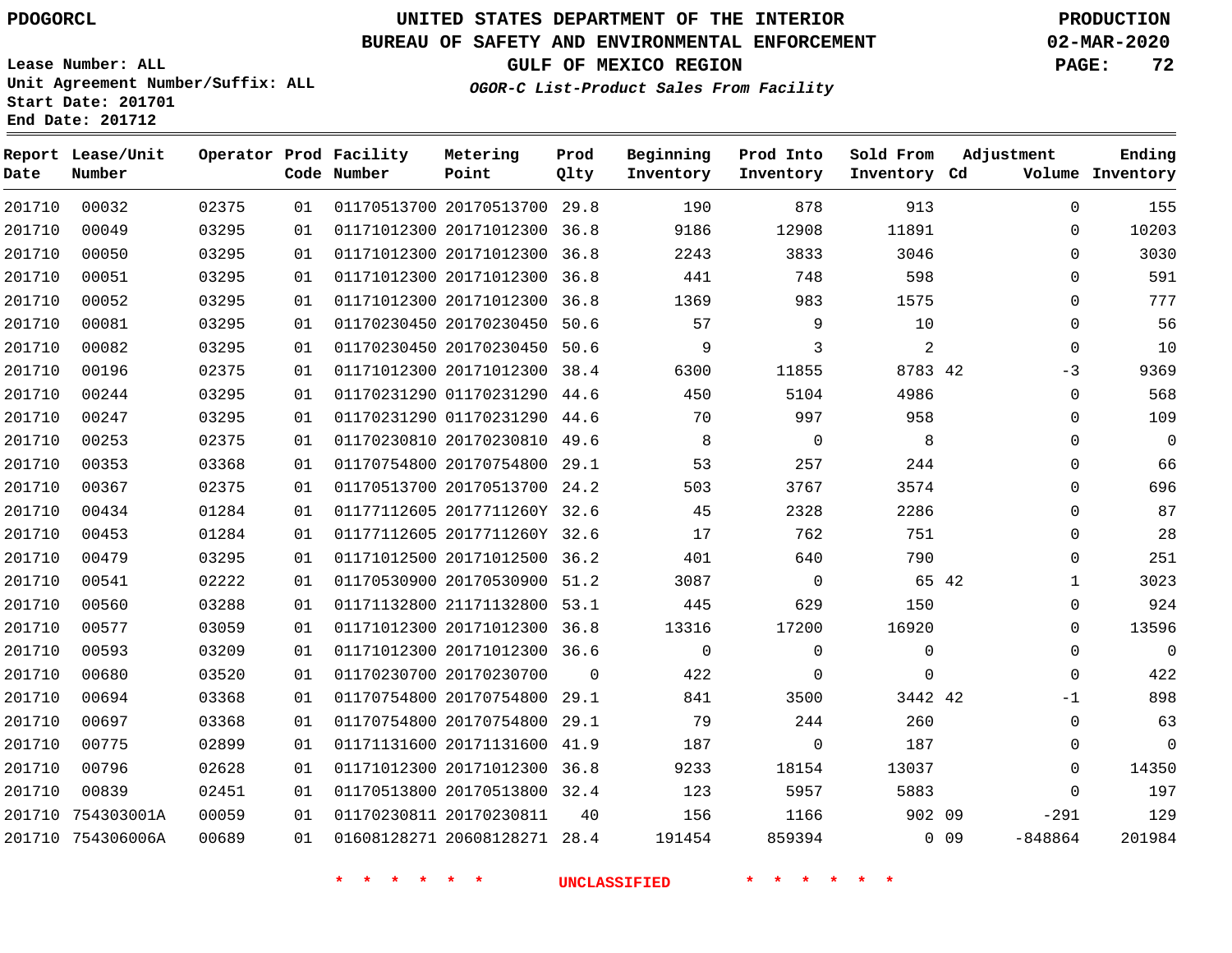# **UNITED STATES DEPARTMENT OF THE INTERIOR PDOGORCL PRODUCTION**

## **BUREAU OF SAFETY AND ENVIRONMENTAL ENFORCEMENT 02-MAR-2020**

**Lease Number: ALL Unit Agreement Number/Suffix: ALL Start Date: 201701**

#### **OGOR-C List-Product Sales From Facility**

**GULF OF MEXICO REGION PAGE: 73**

| Date   | Report Lease/Unit<br>Number |       |    | Operator Prod Facility<br>Code Number | Metering<br>Point            | Prod<br>Qlty | Beginning<br>Inventory | Prod Into<br>Inventory | Sold From<br>Inventory Cd | Adjustment |              | Ending<br>Volume Inventory |
|--------|-----------------------------|-------|----|---------------------------------------|------------------------------|--------------|------------------------|------------------------|---------------------------|------------|--------------|----------------------------|
|        | 201710 754306012A           | 01207 | 01 |                                       | 01608128270 20608128270 25.2 |              | 23260                  | 89489                  |                           | $0\quad09$ | $-76713$     | 36036                      |
|        | 201710 754306013A           | 01207 | 01 |                                       | 01608128270 20608128270 25.2 |              | 103650                 | 256731                 |                           | $0$ 09     | $-211616$    | 148765                     |
| 201710 | 754307005A                  | 03481 | 01 |                                       | 01170573601 20170573601 24.9 |              | $\overline{0}$         | 680                    | 497 47                    |            | 149          | 332                        |
|        | 201710 754307017A           | 02970 | 02 |                                       | 01171132800 20170230811 40.9 |              | 463                    | 5256                   | 5136                      |            | $\mathbf 0$  | 583                        |
|        | 201710 754310009A           | 03481 | 01 |                                       | 01170573601 20170573601 24.9 |              | $\mathbf 0$            | 1121                   | 985 47                    |            | 240          | 376                        |
|        | 201710 754315006A           | 03368 | 01 |                                       | 01170754800 20170754800 29.1 |              | 126                    | 543                    | 529 42                    |            | $-1$         | 139                        |
|        | 201710 7543880060           | 03295 | 01 |                                       | 01170230450 20170230450 50.6 |              | 34                     | 5                      | 6                         |            | $\mathbf 0$  | 33                         |
|        | 201710 7543890080           | 02375 | 01 |                                       | 01170513700 20170513700      | 31.3         | 115                    | 552                    | 569                       |            | $\Omega$     | 98                         |
|        | 201710 7543930100           | 03026 | 02 |                                       | 01170230450 20170230450 50.7 |              | 42                     | 12                     | 8                         |            | $\Omega$     | 46                         |
|        | 201710 7543940080           | 03295 | 01 |                                       | 01170230811 20170230811      | 40           | 27                     | 231                    | 232                       |            | $\Omega$     | 26                         |
|        | 201710 754396015A           | 01284 | 01 |                                       | 01608103650 20608103650 36.9 |              | 60                     | 10910                  | 10925                     |            | $\Omega$     | 45                         |
|        | 201710 8910020210           | 02451 | 01 |                                       | 01170513800 20170513800      | 32.4         | 1135                   | 65678                  | 64633                     |            | $\Omega$     | 2180                       |
|        | 201710 8910024540           | 02451 | 01 |                                       | 01170513800 20170513800 32.4 |              | 1037                   | 52593                  | 51884                     |            | $\Omega$     | 1746                       |
|        | 201710 8910029320           | 02375 | 01 |                                       | 01170513700 20170513700 29.8 |              | 6110                   | 36585                  | 36228                     |            | $\Omega$     | 6467                       |
|        | 201710 8910034440           | 02375 | 01 |                                       | 01170513700 20170513700 28.9 |              | 8341                   | 51950                  | 51113 42                  |            | $\mathbf 1$  | 9179                       |
|        | 201710 8910039150           | 03481 | 01 |                                       | 01170573601 20170573601 24.9 |              | $\Omega$               | 6372                   | 6372 47                   |            | 1650         | 1650                       |
|        | 201710 8910086400           | 02222 | 02 |                                       | 01171012400 20171012400      | 57           | 76                     | 78                     | 77                        |            | $\mathbf 0$  | 77                         |
|        | 201710 8910089160           | 02375 | 01 |                                       | 01170513700 20170513700      | 28           | 663                    | 3083                   | 3202 42                   |            | $\mathbf{1}$ | 545                        |
|        | 201710 891008927Y           | 03151 | 01 |                                       | 01170230400 20170230400 51.3 |              | 8                      | 84                     | 70                        |            | $\Omega$     | 22                         |
|        | 201710 8910116580           | 02375 | 01 |                                       | 01170513700 20170513700      | 29.2         | 29                     | 532                    | 467                       |            | $\Omega$     | 94                         |
|        | 201710 8910116740           | 02375 | 01 |                                       | 01170513700 20170513700 28.9 |              | 1133                   | 4788                   | 5076                      |            | 0            | 845                        |
|        | 201710 8910116770           | 02375 | 01 |                                       | 01170513700 20170513700 29.2 |              | 202                    | 455                    | 577                       |            | 0            | 80                         |
|        | 201710 8910116790           | 02375 | 01 |                                       | 01170513700 20170513700      | 28           | 1543                   | 7998                   | 8125 42                   |            | $-3$         | 1413                       |
|        | 201710 8910116800           | 02375 | 01 |                                       | 01170513700 20170513700 28.7 |              | 5335                   | 25702                  | 26494                     |            | $\Omega$     | 4543                       |
|        | 201710 891011687A           | 03368 | 01 |                                       | 01170754800 20170754800      | 29.1         | 46                     | 168                    | 171                       |            | 0            | 43                         |
|        | 201710 891011687C           | 03368 | 01 |                                       | 01170754800 20170754800 29.1 |              | 244                    | 654                    | 730                       |            | $\Omega$     | 168                        |
|        | 201710 891011687D           | 03368 | 01 |                                       | 01170754800 20170754800 29.1 |              | 200                    | 806                    | 799                       |            | 0            | 207                        |
|        | 201710 891011687E           | 03368 | 01 |                                       | 01170754800 20170754800 29.1 |              | 4                      | 6                      |                           | 9 42       | 1            | 2                          |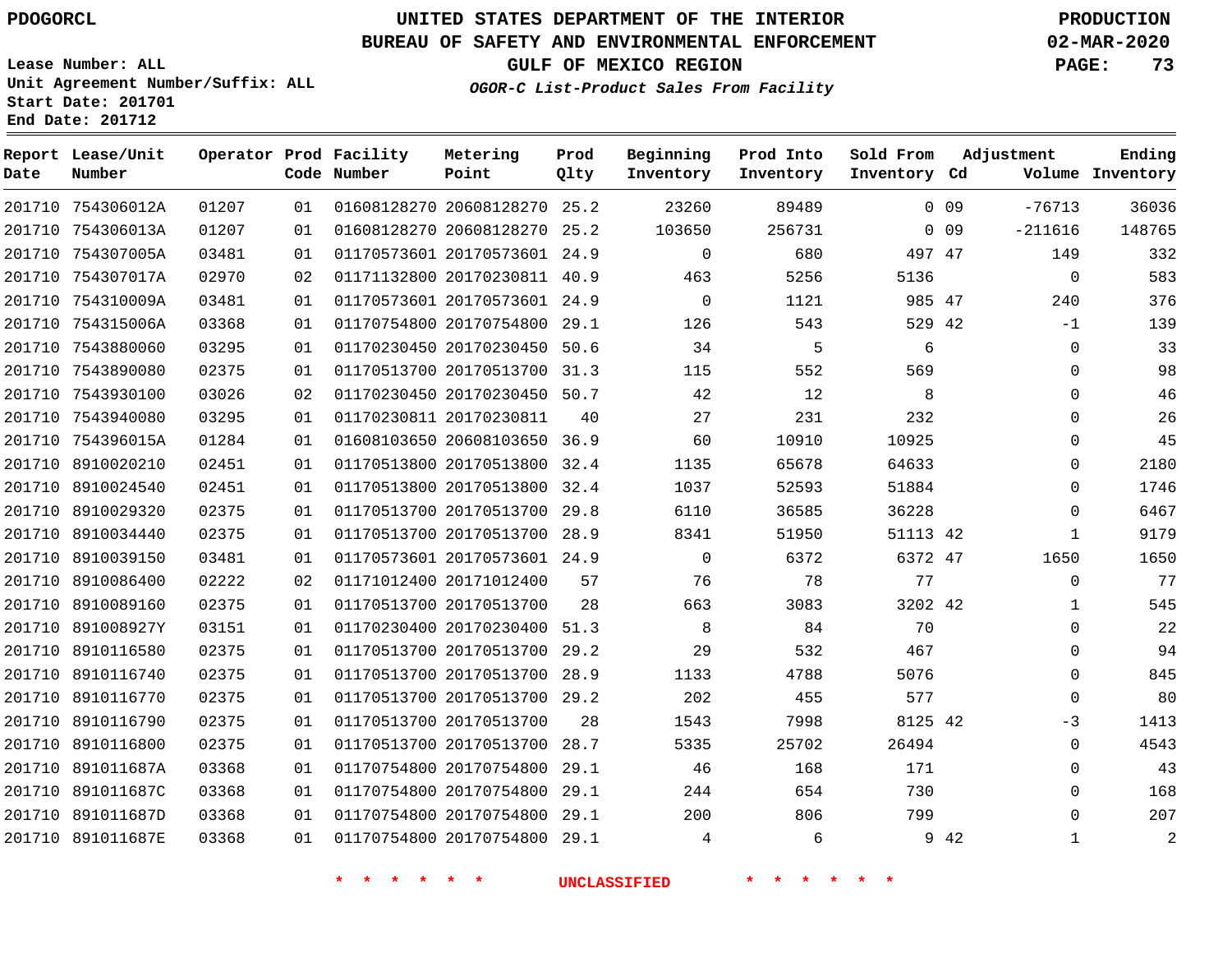**Prod**

#### **BUREAU OF SAFETY AND ENVIRONMENTAL ENFORCEMENT 02-MAR-2020**

**Lease Number: ALL Unit Agreement Number/Suffix: ALL Start Date: 201701 End Date: 201712**

**OGOR-C List-Product Sales From Facility**

**GULF OF MEXICO REGION PAGE: 74**

**Ending**

| Date | Report Lease/Unit<br>Number |       |    | Operator Prod Facility<br>Code Number | Metering<br>Point            | Prod<br>Qlty | Beginning<br>Inventory | Prod Into<br>Inventory | Sold From<br>Inventory Cd | Adjustment |              | Ending<br>Volume Inventory |
|------|-----------------------------|-------|----|---------------------------------------|------------------------------|--------------|------------------------|------------------------|---------------------------|------------|--------------|----------------------------|
|      | 201710 8910117330           | 03368 | 01 |                                       | 01170754800 20170754800 29.1 |              | 85                     | 330                    | 331 42                    |            | $\mathbf{1}$ | 85                         |
|      | 201710 8910123270           | 03295 | 01 |                                       | 01177215100 20177215102 30.8 |              | 53                     | 1162                   | 1173                      |            | $\Omega$     | 42                         |
|      | 201710 8910123320           | 03295 | 01 |                                       | 01177215100 20177215102 30.8 |              | 92                     | 2440                   | 2444                      |            | $\Omega$     | 88                         |
|      | 201710 8910123330           | 03295 | 01 |                                       | 01177215100 20177215102 30.8 |              | 144                    | 3886                   | 3890                      |            | $\Omega$     | 140                        |
|      | 201710 8910169300           | 02375 | 01 |                                       | 01170230810 20170230810 49.6 |              | 78                     | 23                     | 69                        |            | $\Omega$     | 32                         |
|      | 201710 8910202560           | 02375 | 01 |                                       | 01170513700 20170513700 32.2 |              | 501                    | 2390                   | 2469                      |            | $\Omega$     | 422                        |
|      | 201710 G00985               | 02375 | 01 |                                       | 0117709260A 2017709260A      | 33           | 377                    | 5214                   | 5214                      |            | $\Omega$     | 377                        |
|      | 201710 G01036               | 03209 | 02 |                                       | 01171092651 20171092650 56.9 |              | 3275                   | 0                      | $\mathbf 0$               |            | $\mathbf 0$  | 3275                       |
|      | 201710 G01083               | 02375 | 01 |                                       | 01170513700 20170513700 28.7 |              | 1868                   | 9171                   | 9418 42                   |            | $-1$         | 1620                       |
|      | 201710 G01084               | 02375 | 01 |                                       | 01170513700 20170513700      | 28           | 78                     | 478                    | 472                       |            | $\Omega$     | 84                         |
|      | 201710 G01090               | 02375 | 01 |                                       | 01170513700 20170513700 29.2 |              | 418                    | 1942                   | 2017 42                   |            | 1            | 344                        |
|      | 201710 G01091               | 02375 | 01 |                                       | 01170513700 20170513700      | 28.7         | 1398                   | 5430                   | 5869 42                   |            | 1            | 960                        |
|      | 201710 G01092               | 02375 | 01 |                                       | 01170513700 20170513700 29.2 |              | 47                     | 763                    | 674 42                    |            | -1           | 135                        |
|      | 201710 G01196               | 02375 | 02 |                                       | 01171132800 21171132800      | $\Omega$     | $\Omega$               | $\Omega$               | 0                         |            | $\Omega$     | 0                          |
|      | 201710 G01198               | 03295 | 01 |                                       | 01171092651 20171092650      | 0            | 61                     | 0                      | 0                         |            | $\Omega$     | 61                         |
|      | 201710 G01208               | 03295 | 01 |                                       | 01171092651 20171092650      | $\Omega$     | 546                    | 0                      | $\Omega$                  |            | $\Omega$     | 546                        |
|      | 201710 G01220               | 03295 | 01 |                                       | 01177092600 20177092600 41.3 |              | 319                    | 6238                   | 6371                      |            | $\Omega$     | 186                        |
|      | 201710 G01351               | 03151 | 01 |                                       | 01170230400 20170230400      | 51.3         | 13                     | 74                     | 67                        |            | $\Omega$     | 20                         |
|      | 201710 G01447               | 02375 | 02 |                                       | 01170513700 20170513700 24.2 |              | 53                     | 316                    | 311                       |            | $\Omega$     | 58                         |
|      | 201710 G01497               | 02451 | 01 |                                       | 01170513800 20170513800 32.4 |              | 510                    | 26559                  | 26187                     |            | $\Omega$     | 882                        |
|      | 201710 G01498               | 02451 | 01 |                                       | 01170513800 20170513800      | 32.4         | 51                     | 2766                   | 2725                      |            | $\Omega$     | 92                         |
|      | 201710 G01610               | 03295 | 01 |                                       | 01177215100 20177215102 30.8 |              | 12                     | 337                    | 337                       |            | $\Omega$     | 12                         |
|      | 201710 G01619               | 02375 | 01 |                                       | 01170513700 20170513700 31.3 |              | 1401                   | 4144                   | 4814 42                   |            | $\mathbf{1}$ | 732                        |
|      | 201710 G01620               | 02375 | 01 |                                       | 01170513700 20170513700      | 31.3         | 398                    | 1899                   | 1961                      |            | $\Omega$     | 336                        |
|      | 201710 G01754               | 03295 | 01 |                                       | 01423210051 20423210050 57.9 |              | $\Omega$               | 94                     | 88                        |            | $\Omega$     | 6                          |
|      | 201710 G01757               | 03295 | 01 |                                       | 01423210051 20423210050 57.9 |              | 56                     | 4260                   | 4026                      |            | $\Omega$     | 290                        |
|      |                             |       |    |                                       |                              |              |                        |                        |                           |            |              |                            |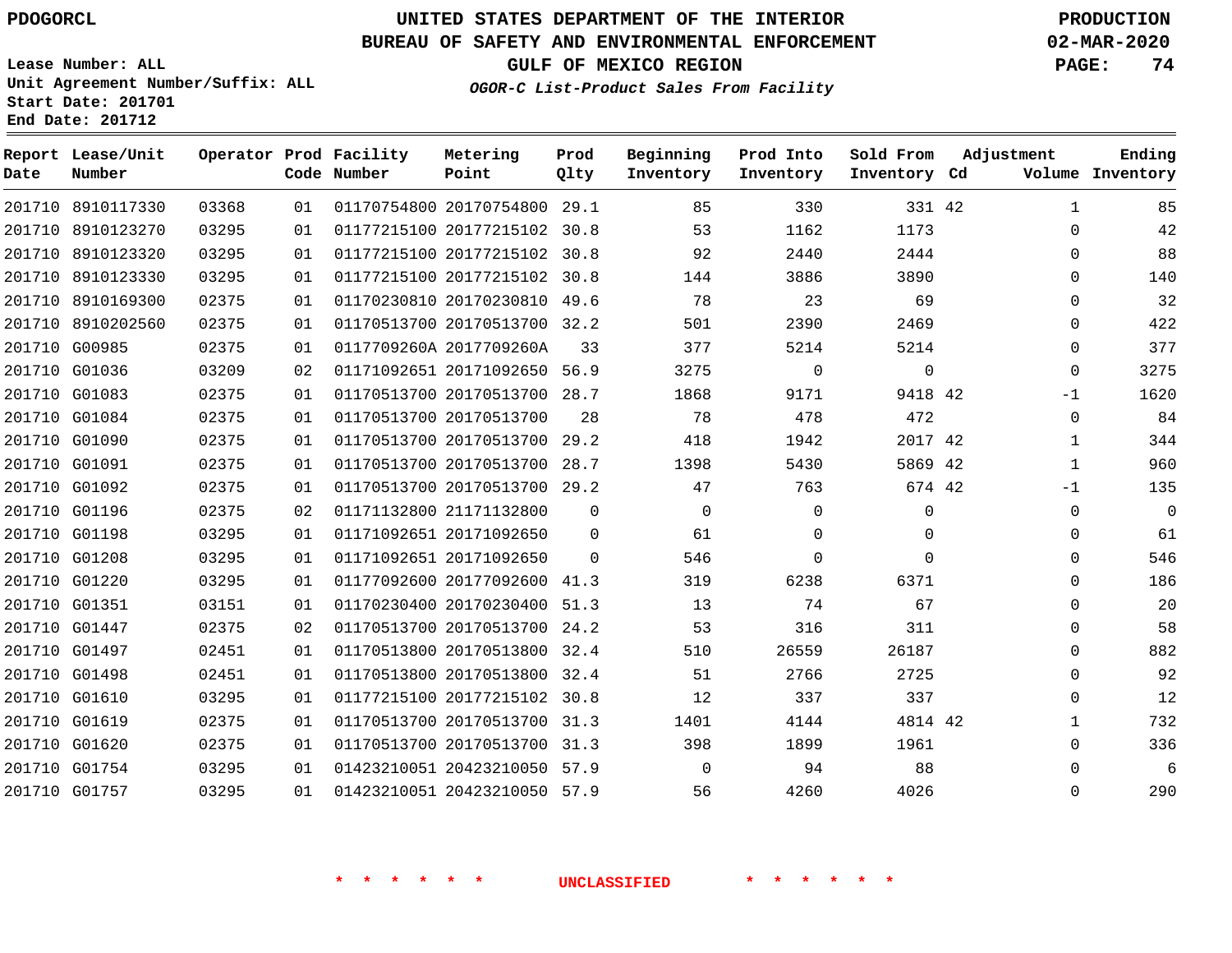#### **BUREAU OF SAFETY AND ENVIRONMENTAL ENFORCEMENT 02-MAR-2020**

**OGOR-C List-Product Sales From Facility**

**GULF OF MEXICO REGION PAGE: 75**

**Lease Number: ALL Unit Agreement Number/Suffix: ALL Start Date: 201701 End Date: 201712**

| Date | Report Lease/Unit<br>Number |       |    | Operator Prod Facility<br>Code Number | Metering<br>Point            | Prod<br>Qlty | Beginning<br>Inventory | Prod Into<br>Inventory | Sold From<br>Inventory Cd | Adjustment  | Ending<br>Volume Inventory |
|------|-----------------------------|-------|----|---------------------------------------|------------------------------|--------------|------------------------|------------------------|---------------------------|-------------|----------------------------|
|      | 201710 G01848               | 01284 | 02 |                                       | 01423210051 20170230500 44.7 |              | 224                    | 110                    | 171                       | $\Omega$    | 163                        |
|      |                             | 01978 | 02 |                                       | 01170230500 20170230500 44.7 |              | 1265                   | 1235                   | 966                       | 0           | 1534                       |
|      |                             |       |    |                                       |                              |              | 1489                   | 1345                   | 1137                      | 0           | 1697                       |
|      | 201710 G01860               | 03295 | 01 |                                       | 01170231110 20170231110      | 41           | 5309                   | 5241                   | 8373                      | $\Omega$    | 2177                       |
|      | 201710 G01865               | 03151 | 01 |                                       | 01171012500 20171012500 36.2 |              | 1836                   | 2650                   | 3445                      | $\Omega$    | 1041                       |
|      | 201710 G01901               | 03295 | 01 |                                       | 01177215100 20177215102 30.8 |              | 6                      | 9                      | 15                        | $\Omega$    | $\mathbf 0$                |
|      | 201710 G01966               | 03295 | 01 |                                       | 01177215100 20177215102 30.8 |              | 75                     | 2147                   | 2144                      | $\Omega$    | 78                         |
|      | 201710 G01967               | 03295 | 01 |                                       | 01177215100 20177215102 30.8 |              | 129                    | 4153                   | 4132                      | $\mathbf 0$ | 150                        |
|      | 201710 G02111               | 02628 | 01 |                                       | 01171132000 20171132000 39.5 |              | 2452                   | 41815                  | 41959                     | $\Omega$    | 2308                       |
|      | 201710 G02161               | 03295 | 01 |                                       | 01171012500 20171012500 36.2 |              | 2017                   | 2549                   | 3565                      | $\Omega$    | 1001                       |
|      | 201710 G02317               | 03295 | 01 |                                       | 01171132000 20171132000 39.5 |              | 3                      | 39                     | 40                        | $\Omega$    | $\overline{2}$             |
|      | 201710 G02353               | 01284 | 01 |                                       | 01170230450 20170230450 50.7 |              | 297                    | 8                      | 44                        | $\mathbf 0$ | 261                        |
|      | 201710 G02354               | 01284 | 01 |                                       | 01170230450 20170230450 50.7 |              | 139                    | $\Omega$               | 21                        | $\Omega$    | 118                        |
|      | 201710 G02429               | 02375 | 01 |                                       | 01170230811 20170230810 49.6 |              | 51                     | 25                     | 40                        | $\mathbf 0$ | 36                         |
|      | 201710 G02601               | 02628 | 02 |                                       | 01171092651 20171092650 56.9 |              | 876                    | $\Omega$               | $\Omega$                  | $\Omega$    | 876                        |
|      | 201710 G02613               | 02628 | 01 |                                       | 01171132000 20171132000 39.5 |              | $\mathbf 0$            | $\Omega$               | $\Omega$                  | $\Omega$    | $\mathbf 0$                |
|      | 201710 G02665               | 02451 | 01 |                                       | 01423210051 20423210050 57.8 |              | 159                    | 3679                   | 3587                      | $\mathbf 0$ | 251                        |
|      | 201710 G02705               | 02628 | 02 |                                       | 01170230810 20170230810 49.6 |              | 9911                   | 7731                   | 6552                      | $\Omega$    | 11090                      |
|      | 201710 G02825               | 03295 | 01 |                                       | 01170230812 20170230810 49.5 |              | 209                    | 29                     | 208                       | $\Omega$    | 30                         |
|      | 201710 G02826               | 03295 | 01 |                                       | 01170230812 20170230810 49.5 |              | 4988                   | 33                     | 4962                      | $\mathbf 0$ | 59                         |
|      |                             |       | 01 |                                       | 01170231110 20170231110      | 41           | 629                    | 673                    | 1023                      | 0           | 279                        |
|      |                             |       |    |                                       |                              |              | 5617                   | 706                    | 5985                      | 0           | 338                        |
|      | 201710 G02895               | 02628 | 02 |                                       | 01171092651 20171092650 56.9 |              | 374                    | $\Omega$               | $\Omega$                  | $\Omega$    | 374                        |
|      | 201710 G02917               | 03247 | 01 |                                       | 01171092930 20171092930 33.4 |              | 40                     | 5                      | 34                        | $\mathbf 0$ | 11                         |
|      | 201710 G03061               | 03026 | 01 |                                       | 01423210051 20423210050 57.9 |              | 180                    | 4643                   | 4506                      | $\Omega$    | 317                        |
|      | 201710 G03145               | 02375 | 02 |                                       | 01171132800 21171132800      | $\Omega$     | $\mathbf 0$            | $\mathbf 0$            | $\Omega$                  | $\Omega$    | $\mathbf 0$                |
|      | 201710 G03152               | 03295 | 01 |                                       | 01177092600 20177092600 41.3 |              | 150                    | 6279                   | 6242                      | $\mathbf 0$ | 187                        |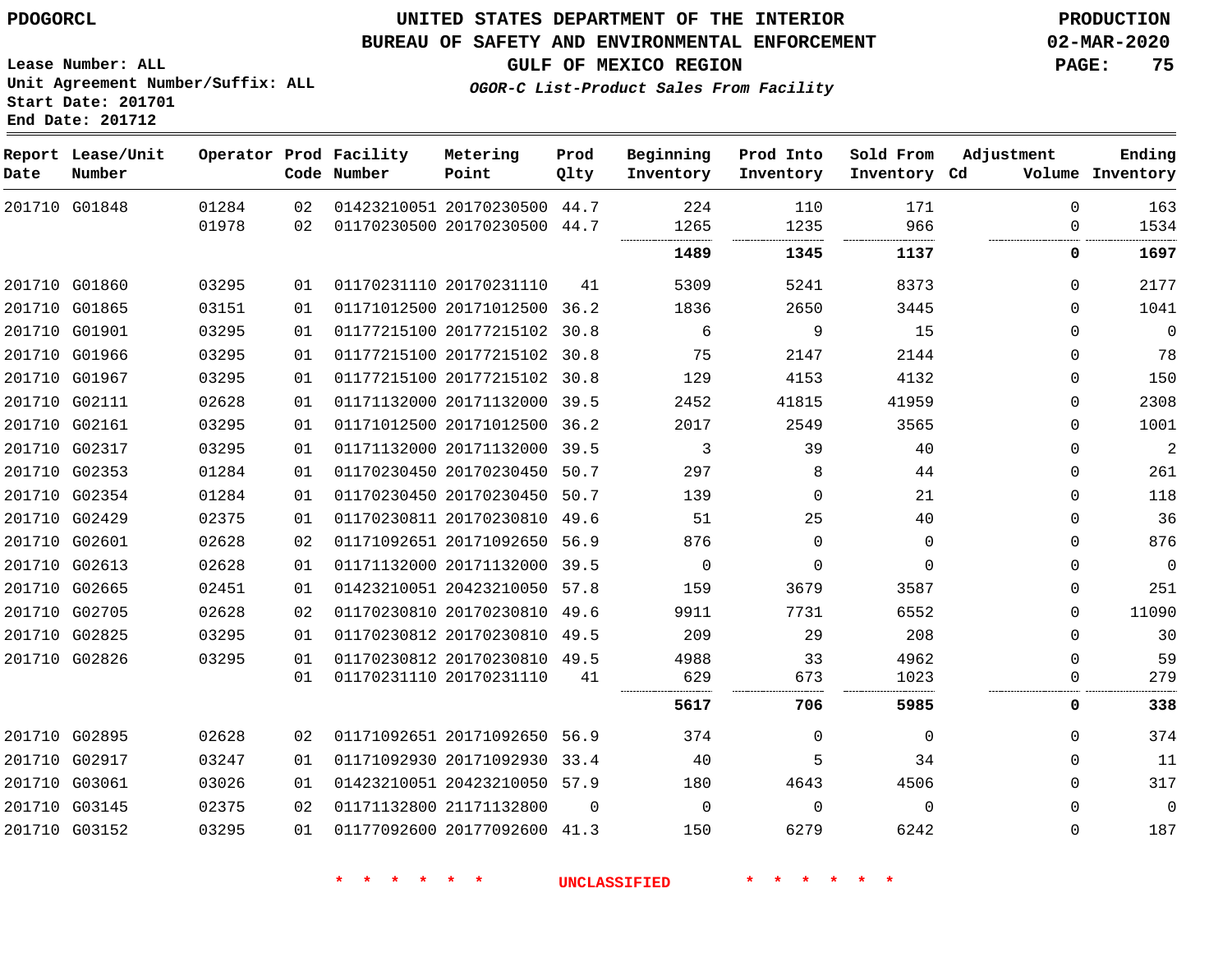#### **BUREAU OF SAFETY AND ENVIRONMENTAL ENFORCEMENT 02-MAR-2020**

**GULF OF MEXICO REGION PAGE: 76**

**Lease Number: ALL Unit Agreement Number/Suffix: ALL Start Date: 201701 End Date: 201712**

**OGOR-C List-Product Sales From Facility**

| Date | Report Lease/Unit<br>Number |       |    | Operator Prod Facility<br>Code Number | Metering<br>Point            | Prod<br>Qlty | Beginning<br>Inventory | Prod Into<br>Inventory | Sold From<br>Inventory Cd | Adjustment  | Ending<br>Volume Inventory |
|------|-----------------------------|-------|----|---------------------------------------|------------------------------|--------------|------------------------|------------------------|---------------------------|-------------|----------------------------|
|      | 201710 G03331               | 02628 | 01 |                                       | 01171132800 20171132000 39.5 |              | 380                    | 11801                  | 11530                     | $\Omega$    | 651                        |
|      | 201710 G03593               | 03295 | 01 |                                       | 01171012500 20171012500 36.2 |              | 19                     | 13                     | 27                        | $\Omega$    | 5                          |
|      | 201710 G03793               | 03295 | 01 |                                       | 01171012500 20171012500 36.2 |              | 27                     | $\Omega$               | 27                        | $\Omega$    | $\mathbf 0$                |
|      | 201710 G04081               | 03295 | 01 |                                       | 01170230812 20170230810 49.6 |              | 1311                   | 517                    | 1087                      | $\Omega$    | 741                        |
|      | 201710 G04087               | 02899 | 01 |                                       | 01177008150 01177008150      | $\Omega$     | 1487                   | 3789                   | $\Omega$                  | $\Omega$    | 5276                       |
|      | 201710 G04232               | 00730 | 01 |                                       | 01171012500 20171012500 36.2 |              | 2096                   | 1324                   | 2900                      | $\Omega$    | 520                        |
|      |                             | 03295 | 01 |                                       | 01171012500 20171012500 36.1 |              | 135                    | 91                     | 190                       | $\Omega$    | 36                         |
|      |                             |       |    |                                       |                              |              | 2231                   | 1415                   | 3090                      | 0           | 556                        |
|      | 201710 G04421               | 03295 | 01 |                                       | 01171131600 20171131600 41.8 |              | 1297                   | 16175                  | 16178                     | $\Omega$    | 1294                       |
|      | 201710 G04800               | 02970 | 02 |                                       | 01177062608 2017706260A 36.5 |              | $\overline{0}$         | 19                     | 19                        | $\mathbf 0$ | $\overline{0}$             |
|      | 201710 G04809               | 02312 | 01 |                                       | 01177082950 20177082956 24.6 |              | 338                    | 8167                   | 8167                      | $\Omega$    | 338                        |
|      | 201710 G04818               | 03295 | 01 |                                       | 01170230500 20170230500 44.7 |              | 31                     | 14                     | 23                        | $\Omega$    | 22                         |
|      | 201710 G05006               | 01284 | 02 |                                       | 01423210051 20170230510 46.5 |              | 502                    | $\overline{2}$         | 29                        | $\Omega$    | 475                        |
|      | 201710 G05431               | 02970 | 02 |                                       | 01177062608 2017706260A 36.5 |              | 70                     | 13368                  | 13374                     | $\Omega$    | 64                         |
|      | 201710 G05504               | 00730 | 01 |                                       | 01171132800 21171132800 53.1 |              | 117                    | 5453                   | 780                       | $\Omega$    | 4790                       |
|      |                             | 02970 | 02 |                                       | 01171132800 21171132800 53.1 |              | 4742                   | 9443                   | 1986                      | $\mathbf 0$ | 12199                      |
|      |                             | 03295 | 01 |                                       | 01171132800 21171132800 53.1 |              | 2159                   | 3591                   | 805                       | 0           | 4945                       |
|      |                             |       |    |                                       |                              |              | 7018                   | 18487                  | 3571                      | 0           | 21934                      |
|      | 201710 G05505               | 02628 | 01 |                                       | 01171132800 21171132800 53.1 |              | 17                     | 0                      | 15                        | $\Omega$    | $\overline{2}$             |
|      |                             |       | 01 |                                       | 01171012400 20171012400      | 57           | 324                    | 435                    | 329                       | $\mathbf 0$ | 430                        |
|      |                             |       |    |                                       |                              |              | 341                    | 435                    | 344                       | $\mathbf 0$ | 432                        |
|      | 201710 G05602               | 03247 | 01 |                                       | 01171012500 20171012500 36.2 |              | 191                    | 213                    | 320                       | $\mathbf 0$ | 84                         |
|      | 201710 G05612               | 03295 | 01 |                                       | 01171012500 20171012500 36.2 |              | 894                    | 1559                   | 1841                      | $\mathbf 0$ | 612                        |
|      | 201710 G06069               | 03295 | 01 |                                       | 01423210051 20423210050 57.9 |              | 56                     | 218                    | 259                       | $\mathbf 0$ | 15                         |
|      | 201710 G06168               | 02801 | 02 |                                       | 01170230450 20170230450 50.7 |              | 23                     | 7                      |                           | 4 4 2<br>-1 | 25                         |
|      | 201710 G06668               | 02375 | 01 |                                       | 01171132000 20171132000 39.5 |              | 178                    | 2553                   | 2590                      | $\mathbf 0$ | 141                        |
|      | 201710 G07736               | 02628 | 01 |                                       | 01171132800 20171132000 38.6 |              | $\overline{a}$         | $\Omega$               | $\mathbf{1}$              | $\mathbf 0$ | $\mathbf{1}$               |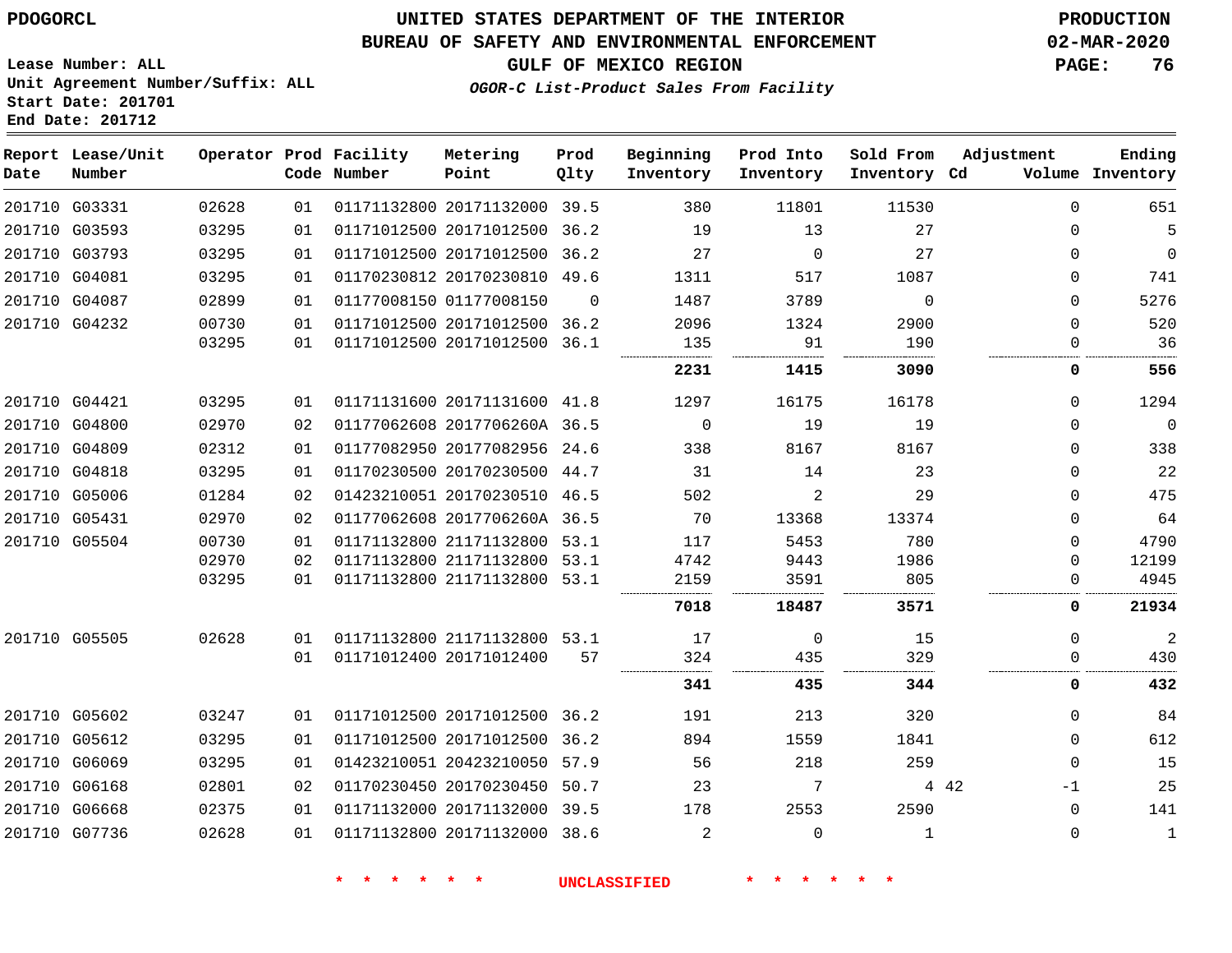# **UNITED STATES DEPARTMENT OF THE INTERIOR PDOGORCL PRODUCTION**

**Prod**

## **BUREAU OF SAFETY AND ENVIRONMENTAL ENFORCEMENT 02-MAR-2020**

**Lease Number: ALL Unit Agreement Number/Suffix: ALL Start Date: 201701**

**End Date: 201712**

**Report Lease/Unit**

**GULF OF MEXICO REGION PAGE: 77**

**Adjustment**

**Ending**

**OGOR-C List-Product Sales From Facility**

**Beginning Prod Into Sold From**

| Date | Number        |       |    | Code Number | <b>Point</b>                 | Qlty     | Inventory   | Inventory   | Inventory Cd |             | Volume Inventory |
|------|---------------|-------|----|-------------|------------------------------|----------|-------------|-------------|--------------|-------------|------------------|
|      | 201710 G07760 | 01284 | 01 |             | 01177122950 20177122950 28.6 |          | 147         | 19607       | 19604        | $\Omega$    | 150              |
|      | 201710 G07917 | 03247 | 01 |             | 01170573602 20170573602 33.1 |          | 42212       | 31192       | 30866 42     | $-1$        | 42537            |
|      | 201710 G09631 | 01284 | 01 |             | 01177122950 20177122950 28.6 |          | 3           | 488         | 488          | $\mathbf 0$ | 3                |
|      | 201710 G10794 | 03295 | 01 |             | 01177122950 20177122950 28.5 |          | 21          | 2298        | 2301         | $\mathbf 0$ | 18               |
|      | 201710 G10910 | 03026 | 01 |             | 01177245110 2017724511G 42.9 |          | $\Omega$    | 5325        | 5325         | $\Omega$    | $\mathbf 0$      |
|      | 201710 G11870 | 02375 | 01 |             | 01171132000 20171132000 39.5 |          | 44          | 1107        | 1091 42      | 1           | 61               |
|      | 201710 G11984 | 02801 | 02 |             | 01171092651 20171092650      | $\Omega$ | 126         | $\Omega$    | $\Omega$     | 0           | 126              |
|      | 201710 G12355 | 03209 | 01 |             | 01171012300 20171012300 36.6 |          | 26862       | 45069       | 36305        | 0           | 35626            |
|      | 201710 G12358 | 03209 | 01 |             | 01171012300 20171012300 36.6 |          | 0           | $\mathbf 0$ | $\mathbf 0$  | $\mathbf 0$ | 0                |
|      | 201710 G12802 | 02628 | 01 |             | 01170230811 20170230811      | 40       | 177         | 65          | 234          | $\mathbf 0$ | 8                |
|      | 201710 G13081 | 01284 | 01 |             | 01608103650 20608103650 36.9 |          | 130         | 27122       | 27136        | 0           | 116              |
|      | 201710 G13938 | 01284 | 01 |             | 01171012500 20171012500 36.2 |          | 4538        | 7292        | 8967         | 0           | 2863             |
|      | 201710 G14342 | 02628 | 01 |             | 01170230811 20170230811      | 40       | 2731        | 28989       | 28501        | 0           | 3219             |
|      | 201710 G14493 | 03247 | 01 |             | 01171092930 20171092930 33.4 |          | 94          | 0           | 1            | 0           | 93               |
|      | 201710 G14535 | 02628 | 01 |             | 01171012500 20171012500 36.2 |          | 12254       | 20277       | 24568        | 0           | 7963             |
|      | 201710 G15050 | 03295 | 01 |             | 01170231110 20170231110      | 41       | 5121        | 4513        | 7759         | $\Omega$    | 1875             |
|      | 201710 G15239 | 02375 | 02 |             | 01171012500 20171012500 36.2 |          | 192         | 201         | 314          | $\mathbf 0$ | 79               |
|      | 201710 G15263 | 03295 | 01 |             | 01171132000 20171132000 39.4 |          | 38          | 1226        | 1196         | 0           | 68               |
|      | 201710 G15277 | 03295 | 01 |             | 01171012400 20171012400      | 57       | 4759        | 3089        | 4795         | 0           | 3053             |
|      | 201710 G16515 | 03026 | 01 |             | 01177245110 2017724511G 42.9 |          | $\mathbf 0$ | 15872       | 15872        | $\mathbf 0$ | $\overline{0}$   |
|      | 201710 G17754 | 02375 | 02 |             | 01170230510 20170230510 46.5 |          | 2014        | $\Omega$    | 116 42       | $-1$        | 1897             |
|      | 201710 G17858 | 03295 | 01 |             | 01170530900 20170530900 51.2 |          | 675         | 0           | 14           | $\mathbf 0$ | 661              |
|      | 201710 G17912 | 02970 | 02 |             | 01177062608 2017706260A 36.5 |          | 22          | 5767        | 5762 42      | 1           | 28               |
|      | 201710 G17921 | 03026 | 01 |             | 01171012500 20177062959 24.9 |          | $\Omega$    | 28599       | 28599        | 0           | $\mathbf 0$      |
|      | 201710 G18043 | 03059 | 01 |             | 01171012500 20171012500 36.2 |          | 1375        | $\mathbf 0$ | 1375         | $\Omega$    | $\Omega$         |
|      | 201710 G20605 | 02477 | 01 |             | 01423550141 20423550140 27.6 |          | 283         | 4216        | 3896         | $\mathbf 0$ | 603              |
|      | 201710 G20660 | 03295 | 01 |             | 01170230450 20170230450 50.7 |          | 45          | 8           | 8            | 0           | 45               |
|      | 201710 G21096 | 03295 | 01 |             | 01170230811 20170230811      | 40       | 9           | 41          | 45           | $\mathbf 0$ | 5                |

**\* \* \* \* \* \* UNCLASSIFIED \* \* \* \* \* \***

**Operator Prod Facility Metering**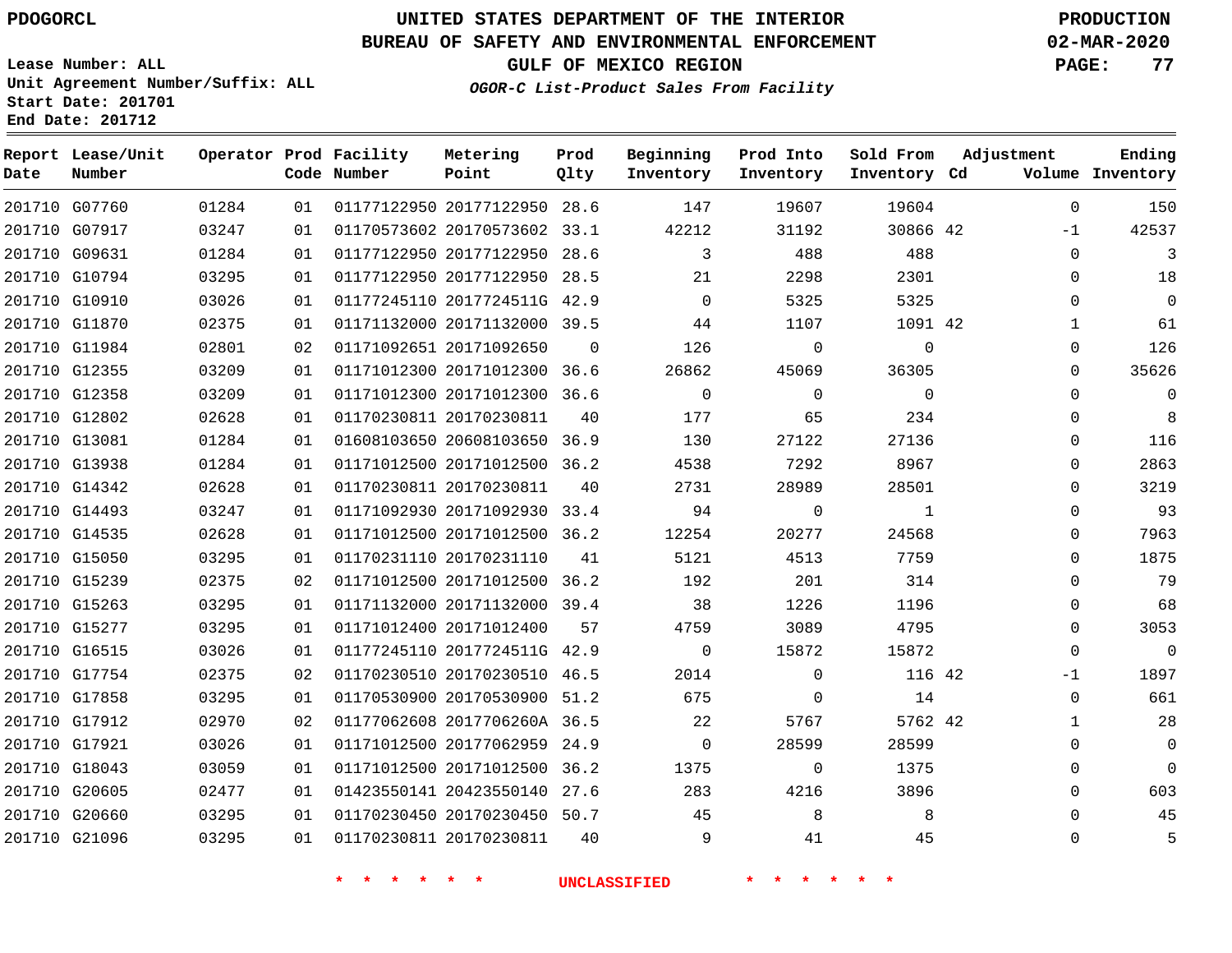**Report Lease/Unit**

**Number**

**Date**

# **UNITED STATES DEPARTMENT OF THE INTERIOR PDOGORCL PRODUCTION**

**Prod Qlty**

#### **BUREAU OF SAFETY AND ENVIRONMENTAL ENFORCEMENT 02-MAR-2020**

**Lease Number: ALL Unit Agreement Number/Suffix: ALL Start Date: 201701 End Date: 201712**

**Operator Prod Facility**

**Code Number**

**OGOR-C List-Product Sales From Facility**

**Beginning Inventory** **Prod Into Inventory** **Sold From Inventory**

**GULF OF MEXICO REGION PAGE: 78**

**Inventory Cd Volume**

**Adjustment**

  $\Omega$   $\Omega$  $\Omega$   $\Omega$   $\Omega$  $\Omega$ -1  $\overline{0}$   $\Omega$  $\Omega$  $\Omega$  $\Omega$  -1

**Ending**

|                                |                |          |                                                              | * * * * * * UNCLASSIFIED * * * * * * |                         |                          |  |
|--------------------------------|----------------|----------|--------------------------------------------------------------|--------------------------------------|-------------------------|--------------------------|--|
| 201710 G27509                  | 02970          |          |                                                              | 02 01170230450 20170230450 50.7 2120 | 363                     | 363 42                   |  |
| 201710 G27169                  | 01284          | 01       |                                                              | 01171012500 20171012500 36.2 1245    | 2020                    | 2472                     |  |
| 201710 G27083                  | 02477          | 01       | 01171092651 20171092650 57.8                                 | 292                                  | $\overline{0}$          | $\overline{0}$           |  |
| 201710 G27070                  | 03295          | 01       |                                                              | 01171132800 21171132800 53.1 13691   | 24827                   | 5391                     |  |
| 201710 G26074                  | 01284          | 01       | 01177122950 20177122950 28.6                                 | $4\overline{4}$                      | 540                     | 539                      |  |
| 201710 G26032                  | 03059          | 01       | 01171012300 20171012300 36.8 53                              |                                      | 62                      | 66                       |  |
| 201710 G25937                  | 02222          | 02       | 01170230810 20170230810 49.6                                 | 220                                  | 120                     | 168                      |  |
| 201710 G25606                  | 02375          | 01       | 01170230810 20170230810 46.8                                 | 92                                   | 28                      | 79                       |  |
| 201710 G25524                  | 03295          | 01       | 01170230450 20170230450 50.6                                 | 81                                   | 11                      | 13                       |  |
| 201710 G24990                  | 01284          | 01       | 01608103650 20608103650 36.9                                 | 105 10                               | 22579                   | 22590                    |  |
| 201710 G24926                  | 03247          | 01       | 01171132800 21171132800 0                                    | 44                                   | $\overline{0}$          | $\overline{0}$           |  |
| 201710 G24924                  | 03247          | 01       | 01171132800 21171132800 53.1                                 | 1321 \                               | 1740                    | 434                      |  |
| 201710 G24898                  | 03368          | 02       | 01171012300 20171012300 36.8                                 | 1120                                 | 2166                    | 1575 42                  |  |
| 201710 G24883                  | 02628          | 02       | 01171092651 20171092650 56.9                                 | 726                                  | $\overline{0}$          | $\overline{0}$           |  |
| 201710 G24870                  | 02970          | 02       | 01177062608 2017706260A 36.5                                 | $\overline{1}$                       | 282                     | 282 42                   |  |
| 201710 G24730                  | 03295          | 01       | 01170230500 20170230500 44.7                                 | 342                                  | 363                     | 261                      |  |
| 201710 G23933                  | 03295          | 01       | 01171092651 20171092650 0                                    | $\overline{1}$                       | $\overline{0}$          | $\overline{0}$           |  |
| 201710 G23851                  | 02503          | 02       | 01171012400 20171012400 57                                   | 8070                                 | 10065                   | 8186                     |  |
| 201710 G23736                  | 00730          | 01       | 01170230810 20170230810 49.6                                 | 341                                  | 142                     | 280                      |  |
| 201710 G23735                  | 03295          | 01       | 01170230812 20170230810 49.6                                 | 164                                  | 91                      | 124                      |  |
| 201710 G22513<br>201710 G22621 | 02579<br>03247 | 02<br>01 | 01170230500 20170230500 44.9<br>01171132800 21171132800 53.1 | $\overline{\mathbf{3}}$<br>6322      | $\overline{0}$<br>10157 | $\overline{0}$<br>2306   |  |
| 201710 G22510                  | 03295          | 01       | 01170230812 20170230810 49.6                                 | 120                                  | $\overline{0}$          | 120                      |  |
| 201710 G22505                  | 02375          | 02       | 01170230811 20170230811 40                                   | 16                                   | 464                     | 429                      |  |
| 201710 G22501                  | 03151          | 01       | 01170230400 20170230400 51.3                                 | 1129                                 | 3815                    | 3931                     |  |
| 201710 G22268                  | 02777          | 02       | 01170230810 2042709015I 52.8                                 | $\overline{0}$                       | $\overline{\mathbf{0}}$ | $\overline{\phantom{0}}$ |  |
| 201710 G21655                  | 03247          | 01       | 01171132800 21171132800 53.1 886                             |                                      | 107                     | 139                      |  |
| 201710 G21592                  | 02628          |          | 02 01171132000 20171132000 39.5                              | $\overline{7}$                       | 112                     | 113                      |  |
|                                |                |          |                                                              |                                      |                         |                          |  |

**Metering Point**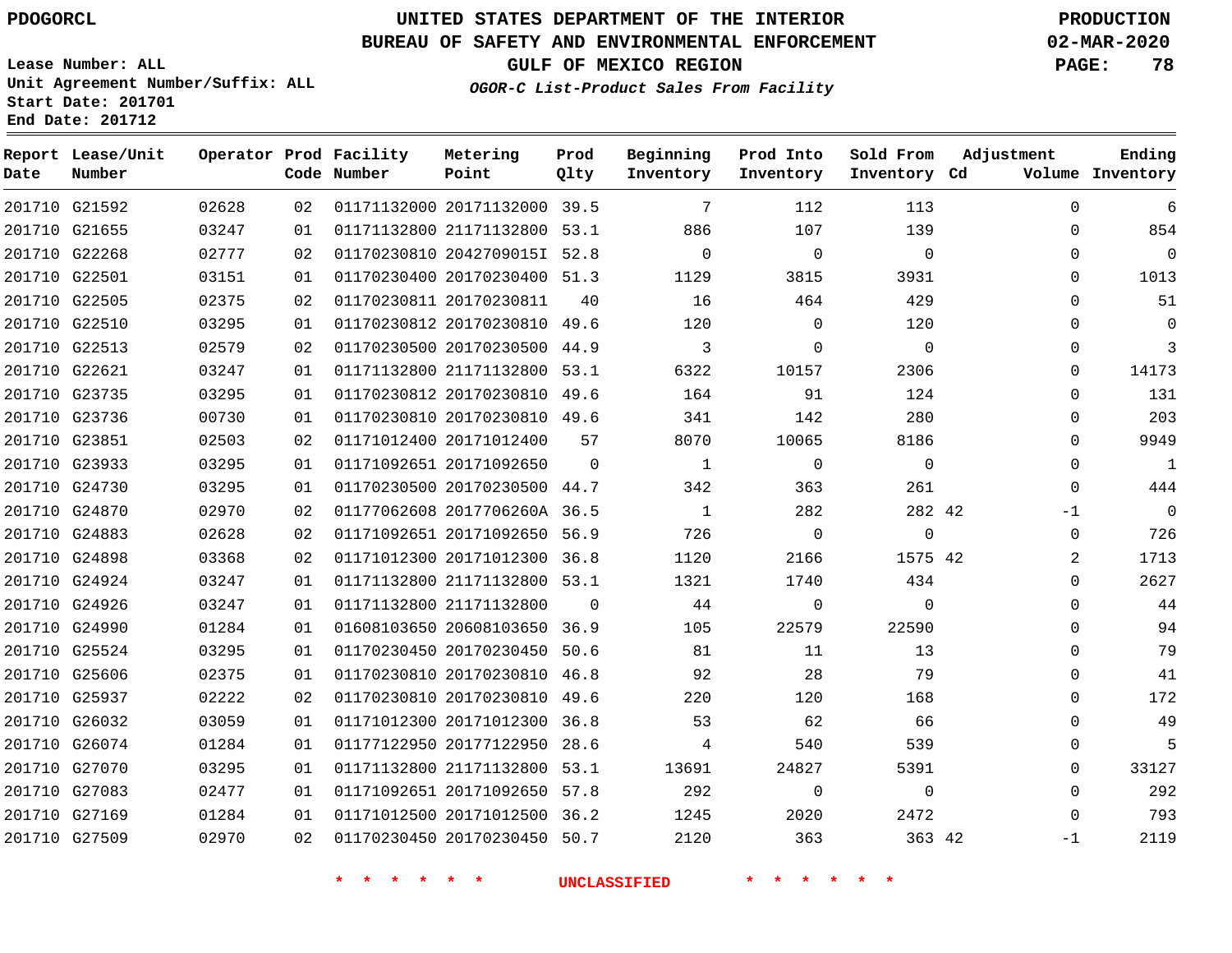G27851

**Date**

**Report Lease/Unit**

**Number**

# **UNITED STATES DEPARTMENT OF THE INTERIOR PDOGORCL PRODUCTION**

**Prod Qlty**

#### **BUREAU OF SAFETY AND ENVIRONMENTAL ENFORCEMENT 02-MAR-2020**

**Lease Number: ALL Unit Agreement Number/Suffix: ALL Start Date: 201701 End Date: 201712**

**Operator Prod Facility**

**Code Number**

20171132000 38.6

**Metering Point**

**OGOR-C List-Product Sales From Facility**

**Sold From Inventory**

**Prod Into Inventory**

**Beginning Inventory**

**GULF OF MEXICO REGION PAGE: 79**

**Inventory Cd Volume**

**Adjustment**

  $\Omega$  $\Omega$   $\Omega$  $\Omega$  $\Omega$  $\Omega$  $\Omega$  $\Omega$   $\Omega$  $\Omega$   $\Omega$  $\overline{0}$  $\Omega$  $\Omega$  $\overline{2}$   $\Omega$   $\Omega$ 

**Ending**

|        | 201710 G27949 | 02871 | 01 | 01171012500 20171012500 0                |                              |                | $\overline{0}$           | $\overline{0}$ | 0              |  |
|--------|---------------|-------|----|------------------------------------------|------------------------------|----------------|--------------------------|----------------|----------------|--|
|        | 201710 G27988 | 00730 | 01 | 01608103650 20608103650 36.9             |                              |                | 82                       | 13758          | 13782          |  |
|        | 201710 G30654 | 02777 | 02 |                                          | 01170230810 20170230810 42.4 |                | $\overline{0}$           | $\overline{0}$ | $\overline{0}$ |  |
|        | 201710 G31369 | 02628 | 01 | 01171012300 20171012300 36.8             |                              |                | 2854                     | 5616           | 4031           |  |
|        | 201710 G32113 | 02477 | 01 | 01170230811 20170230811 40               |                              |                | 786                      | 8242           | 8114           |  |
|        | 201710 G32197 | 01284 | 02 | 01171012500 20171012500 36.2             |                              |                | 216                      | 82             | 266            |  |
|        | 201710 G32231 | 01284 | 01 | 01171012500 20171012500 36.2             |                              |                | 229                      | 365            | 451            |  |
|        | 201710 G32268 | 03295 | 01 |                                          |                              |                | 48                       | 39             | $\overline{0}$ |  |
|        | 201710 G32744 | 01284 | 02 | 01423210051 20170230510 46.5             |                              |                | 159                      | $\overline{0}$ | 9              |  |
|        | 201710 G32771 | 00730 | 01 | 01170230810 20170230810 49.6             |                              |                | 321                      | 126            | 267 42         |  |
|        | 201710 G33088 | 03026 | 01 | 01171012500 20177062959 24.9             |                              |                | $\overline{0}$           | 135            | 135            |  |
|        | 201710 G33112 | 02970 | 02 | 01171092651 20171092650 0                |                              |                | $\overline{\phantom{0}}$ | $\overline{0}$ | $\overline{0}$ |  |
|        | 201710 G33596 | 02503 | 02 | 01171132000 20171132000 39.5             |                              |                | 43                       | 998            | 986            |  |
|        | 201710 G33636 | 02628 | 01 | 01171132000 20171132000 39.5             |                              |                | 2370                     | 34899          | 35342          |  |
|        | 201710 G34025 | 02970 | 02 | 01422450350 20170230810                  |                              | $\overline{0}$ | $\overline{0}$           | $\overline{0}$ | $\overline{0}$ |  |
|        | 201710 G34033 | 02628 | 01 | 01170230811 20170230811                  |                              | 40             | 1868                     | 16562          | 16594          |  |
|        | 201710 G34671 | 02579 | 02 | 01423210051 20423210050 49.4             |                              |                | $\overline{0}$           | $\overline{0}$ | $\overline{0}$ |  |
|        | 201711 00016  | 02375 | 01 | 01170513700 20170513700                  |                              | 23             | 2159                     | 13021          | 13926 42       |  |
| 201711 | 00026         | 02375 | 01 | 01170513700 20170513700                  |                              |                | 4375<br>23               | 28253          | 29903 42       |  |
| 201711 | 00032         | 02375 | 01 | 01170513700 20170513700 28.8             |                              |                | 155                      | 1252           | 1292 42        |  |
| 201711 | 00049         | 03295 | 01 |                                          | 01171012300 20171012300 37.1 |                | 10203                    | 12007          | 10375          |  |
| 201711 | 00050         | 03295 | 01 | 01171012300 20171012300 37.1             |                              |                | 3030                     | 3307           | 3077           |  |
| 201711 | 00051         | 03295 | 01 | 01171012300 20171012300 37.1             |                              |                | 591                      | $\overline{0}$ | 591            |  |
| 201711 | 00052         | 03295 | 01 |                                          | 01171012300 20171012300 37.1 |                | 777                      | 1000           | 792            |  |
| 201711 | 00081         | 03295 | 01 | 01170230450 20170230450 52.2 56          |                              |                |                          | 687            | 602            |  |
| 201711 | 00082         | 03295 | 01 | 01170230450 20170230450 52.2 10          |                              |                |                          | 159            | 136            |  |
| 201711 | 00196         | 02375 |    | 01  01171012300  20171012300  37.1  9369 |                              |                |                          | 13396          | 9562           |  |
|        |               |       |    |                                          |                              |                |                          |                |                |  |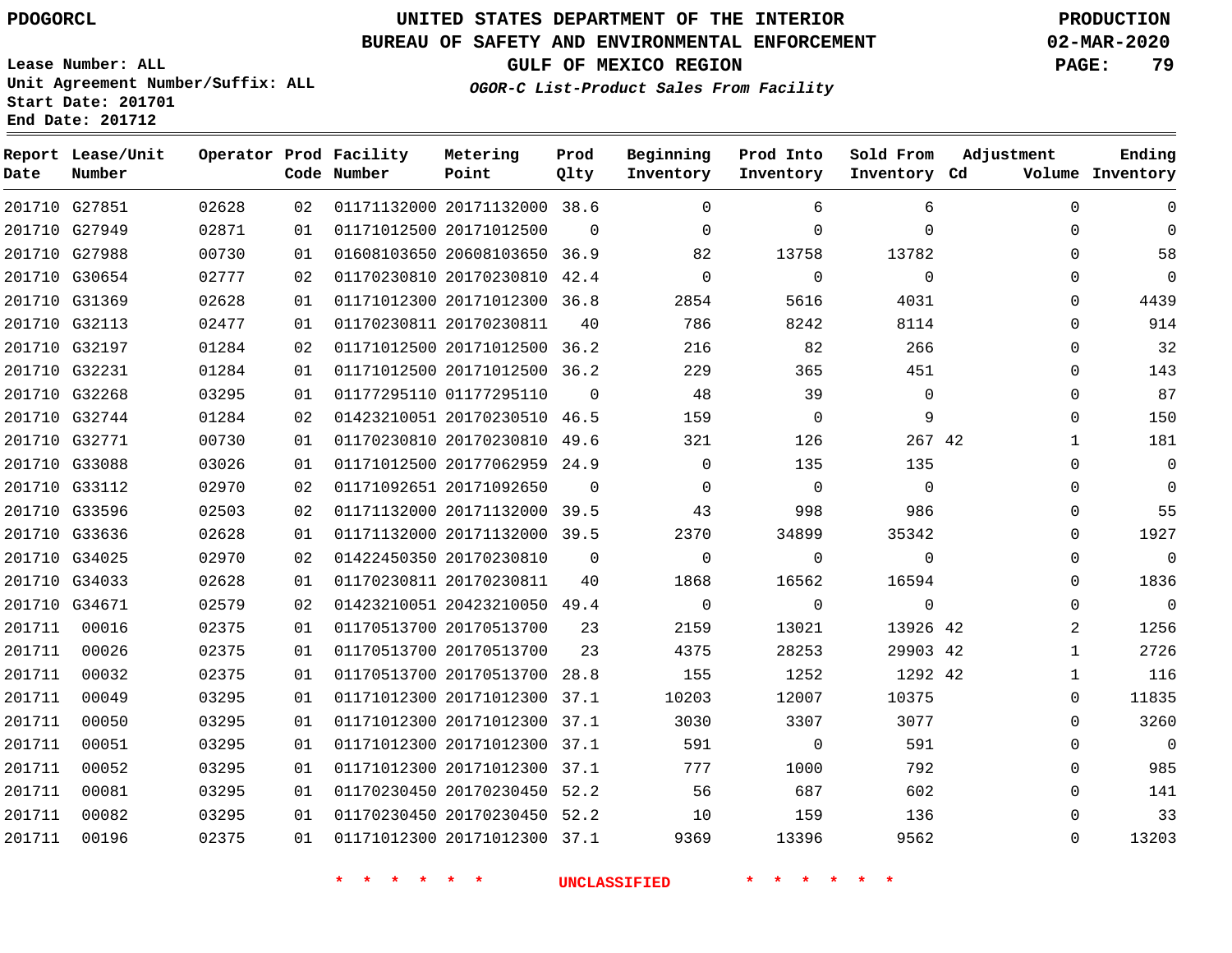## **UNITED STATES DEPARTMENT OF THE INTERIOR PDOGORCL PRODUCTION**

#### **BUREAU OF SAFETY AND ENVIRONMENTAL ENFORCEMENT 02-MAR-2020**

**Lease Number: ALL Unit Agreement Number/Suffix: ALL Start Date: 201701**

**GULF OF MEXICO REGION PAGE: 80**

**OGOR-C List-Product Sales From Facility**

| Date   | Report Lease/Unit<br>Number |       |    | Operator Prod Facility<br>Code Number | Metering<br>Point            | Prod<br>Qlty | Beginning<br>Inventory | Prod Into<br>Inventory | Sold From<br>Inventory Cd | Adjustment                   | Ending<br>Volume Inventory |
|--------|-----------------------------|-------|----|---------------------------------------|------------------------------|--------------|------------------------|------------------------|---------------------------|------------------------------|----------------------------|
| 201711 | 00244                       | 03295 | 01 |                                       | 01170231290 01170231290 44.5 |              | 568                    | 3919                   | 4193                      |                              | 294<br>$\Omega$            |
| 201711 | 00247                       | 03295 | 01 |                                       | 01170231290 01170231290 44.5 |              | 109                    | 1028                   | 1062                      |                              | 75<br>$\mathbf 0$          |
| 201711 | 00353                       | 03368 | 01 |                                       | 01170754800 20170754800 29.7 |              | 66                     | 293                    | 301                       |                              | 58<br>$\mathbf 0$          |
| 201711 | 00367                       | 02375 | 01 |                                       | 01170513700 20170513700      | 23           | 696                    | 3907                   | 4225 42                   |                              | 377<br>$-1$                |
| 201711 | 00434                       | 01284 | 01 |                                       | 01177112605 2017711260Y 33.2 |              | 87                     | 2065                   | 2103                      |                              | 49<br>$\mathbf 0$          |
| 201711 | 00453                       | 01284 | 01 |                                       | 01177112605 2017711260Y 33.2 |              | 28                     | 638                    | 652                       |                              | 14<br>0                    |
| 201711 | 00479                       | 03295 | 01 |                                       | 01171012500 20171012500 36.2 |              | 251                    | 1748                   | 1540                      |                              | 459<br>$\mathbf 0$         |
| 201711 | 00541                       | 02222 | 01 |                                       | 01170530900 20170530900 51.4 |              | 3023                   | $\Omega$               | 49                        |                              | $\mathbf 0$<br>2974        |
| 201711 | 00560                       | 03288 | 01 |                                       | 01171132800 21171132800      | 53           | 924                    | $\Omega$               | 137                       |                              | 787<br>$\Omega$            |
| 201711 | 00577                       | 03059 | 01 |                                       | 01171012300 20171012300 37.1 |              | 13596                  | 18151                  | 13856                     |                              | 17891<br>$\Omega$          |
| 201711 | 00593                       | 03209 | 01 |                                       | 01171012300 20171012300 36.6 |              | $\mathbf 0$            | $\Omega$               | $\mathbf 0$               |                              | $\Omega$<br>$\mathbf 0$    |
| 201711 | 00680                       | 03520 | 01 |                                       | 01170230700 20170230700      | $\Omega$     | 422                    | $\Omega$               | $\Omega$                  |                              | $\mathbf 0$<br>422         |
| 201711 | 00694                       | 03368 | 01 |                                       | 01170754800 20170754800 29.7 |              | 898                    | 5004                   | 4920 42                   |                              | $\overline{a}$<br>984      |
| 201711 | 00697                       | 03368 | 01 |                                       | 01170754800 20170754800 29.7 |              | 63                     | 168                    | 197 42                    |                              | 33<br>$-1$                 |
| 201711 | 00775                       | 02899 | 01 |                                       | 01171131600 20171131600 42.6 |              | $\mathbf 0$            | 4326                   | 4003                      |                              | $\mathbf 0$<br>323         |
| 201711 | 00796                       | 02628 | 01 |                                       | 01171012300 20171012300 37.1 |              | 14350                  | 19209                  | 14626                     |                              | 18933<br>$\Omega$          |
| 201711 | 00839                       | 02451 | 01 |                                       | 01170513800 20170513800 32.6 |              | 197                    | 6659                   | 6600                      |                              | 256<br>$\Omega$            |
|        | 201711 754303001A           | 00059 | 01 |                                       | 01170230811 20170230811      | 40           | 129                    | 899                    | 738 09                    | $-238$                       | 52                         |
|        | 201711 754306006A           | 00689 | 01 |                                       | 01608128271 20608128271 29.9 |              | 201984                 | 705524                 |                           | $-592473$<br>0 <sub>09</sub> | 315035                     |
|        | 201711 754306012A           | 01207 | 01 |                                       | 01608128270 20608128270      | 25.2         | 36036                  | 58911                  |                           | 0 <sub>09</sub><br>$-61663$  | 33284                      |
|        | 201711 754306013A           | 01207 | 01 |                                       | 01608128270 20608128270 25.2 |              | 148765                 | 245710                 |                           | $-228982$<br>0 <sub>09</sub> | 165493                     |
|        | 201711 754307005A           | 03481 | 01 |                                       | 01170573601 20170573601 26.9 |              | 332                    | 905                    | 983                       |                              | $\mathbf 0$<br>254         |
|        | 201711 754307017A           | 02970 | 02 |                                       | 01171132800 20170230811 40.5 |              | 583                    | 3634                   | 4006 42                   |                              | 210<br>$-1$                |
|        | 201711 754310009A           | 03481 | 01 |                                       | 01170573601 20170573601 26.9 |              | 376                    | 857                    | 883                       |                              | $\mathbf 0$<br>350         |
|        | 201711 754315006A           | 03368 | 01 |                                       | 01170754800 20170754800 29.7 |              | 139                    | 731                    | 727 42                    |                              | 144<br>$\mathbf{1}$        |
|        | 201711 7543880060           | 03295 | 01 |                                       | 01170230450 20170230450 52.2 |              | 33                     | 708                    | 596                       |                              | $\mathbf 0$<br>145         |
|        | 201711 7543890080           | 02375 | 01 |                                       | 01170513700 20170513700 29.4 |              | 98                     | 575                    | 620                       |                              | 53<br>$\mathbf 0$          |
|        | 201711 7543930100           | 03026 | 02 |                                       | 01170230450 20170230450 52.2 |              | 46                     | 220                    | 221                       |                              | 45<br>$\Omega$             |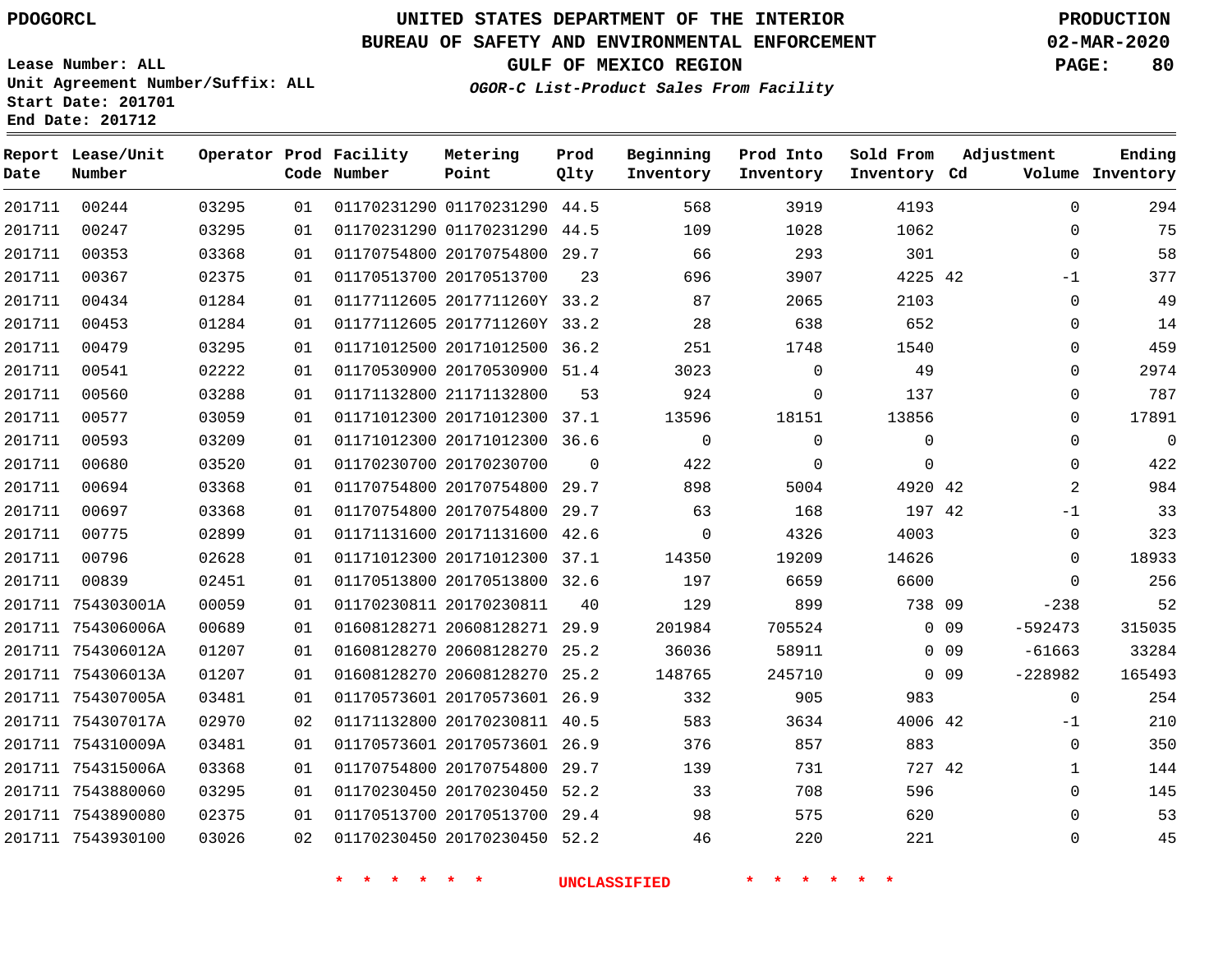#### **BUREAU OF SAFETY AND ENVIRONMENTAL ENFORCEMENT 02-MAR-2020**

**Lease Number: ALL Unit Agreement Number/Suffix: ALL Start Date: 201701**

**End Date: 201712**

**GULF OF MEXICO REGION PAGE: 81**

**OGOR-C List-Product Sales From Facility**

| Date | Report Lease/Unit<br>Number |       |    | Operator Prod Facility<br>Code Number | Metering<br>Point            | Prod<br>Qlty | Beginning<br>Inventory | Prod Into<br>Inventory | Sold From<br>Inventory Cd | Adjustment   | Ending<br>Volume Inventory |
|------|-----------------------------|-------|----|---------------------------------------|------------------------------|--------------|------------------------|------------------------|---------------------------|--------------|----------------------------|
|      | 201711 7543940080           | 03295 | 01 |                                       | 01170230811 20170230811 40.5 |              | 26                     | 326                    | 333                       | $\mathbf 0$  | 19                         |
|      | 201711 754396015A           | 01284 | 01 |                                       | 01608103650 20608103650 37.5 |              | 45                     | 12098                  | 12108                     | 0            | 35                         |
|      | 201711 8910020210           | 02451 | 01 |                                       | 01170513800 20170513800 32.6 |              | 2180                   | 78383                  | 77550                     | 0            | 3013                       |
|      | 201711 8910024540           | 02451 | 01 |                                       | 01170513800 20170513800 32.6 |              | 1746                   | 72472                  | 71433                     | 0            | 2785                       |
|      | 201711 8910029320           | 02375 | 01 |                                       | 01170513700 20170513700 28.8 |              | 6467                   | 38049                  | 41003 42                  | 1            | 3514                       |
|      | 201711 8910034440           | 02375 | 01 |                                       | 01170513700 20170513700 28.9 |              | 9179                   | 60698                  | 64275 42                  | $\mathbf{1}$ | 5603                       |
|      | 201711 8910039150           | 03481 | 01 |                                       | 01170573601 20170573601 26.9 |              | 1650                   | 7799                   | 8419                      | 0            | 1030                       |
|      | 201711 8910086400           | 02222 | 02 |                                       | 01171012400 20171012400 56.5 |              | 77                     | $\mathbf 0$            | 77                        | 0            | $\mathbf 0$                |
|      | 201711 8910089160           | 02375 | 01 |                                       | 01170513700 20170513700 27.3 |              | 545                    | 4606                   | 4725 42                   | -1           | 425                        |
|      | 201711 891008927Y           | 03151 | 01 |                                       | 01170230400 20170230400      | 52           | 22                     | 62                     | 64                        | 0            | 20                         |
|      | 201711 8910116580           | 02375 | 01 |                                       | 01170513700 20170513700 28.1 |              | 94                     | $\Omega$               | 94                        | 0            | $\mathbf 0$                |
|      | 201711 8910116740           | 02375 | 01 |                                       | 01170513700 20170513700      | 28.1         | 845                    | 12169                  | 11892 42                  | $\mathbf{1}$ | 1123                       |
|      | 201711 8910116770           | 02375 | 01 |                                       | 01170513700 20170513700 28.1 |              | 80                     | 2132                   | 2016 42                   | 1            | 197                        |
|      | 201711 8910116790           | 02375 | 01 |                                       | 01170513700 20170513700 27.3 |              | 1413                   | 12763                  | 12998                     | 0            | 1178                       |
|      | 201711 8910116800           | 02375 | 01 |                                       | 01170513700 20170513700 27.8 |              | 4543                   | 43091                  | 43657 42                  | 2            | 3979                       |
|      | 201711 891011687A           | 03368 | 01 |                                       | 01170754800 20170754800      | 29.7         | 43                     | 177                    | 185                       | $\mathbf{0}$ | 35                         |
|      | 201711 891011687C           | 03368 | 01 |                                       | 01170754800 20170754800 29.7 |              | 168                    | 1361                   | 1261 42                   | -1           | 267                        |
|      | 201711 891011687D           | 03368 | 01 |                                       | 01170754800 20170754800      | 29.7         | 207                    | 754                    | 813                       | 0            | 148                        |
|      | 201711 891011687E           | 03368 | 01 |                                       | 01170754800 20170754800 29.7 |              | 2                      | 4                      | 5                         | 0            | $\mathbf{1}$               |
|      | 201711 8910117330           | 03368 | 01 |                                       | 01170754800 20170754800      | 29.7         | 85                     | 485                    | 474 42                    | $-1$         | 95                         |
|      | 201711 8910123270           | 03295 | 01 |                                       | 01177215100 20177215102 30.5 |              | 42                     | 3550                   | 3547                      | 0            | 45                         |
|      | 201711 8910123320           | 03295 | 01 |                                       | 01177215100 20177215102 30.5 |              | 88                     | 7396                   | 7391                      | 0            | 93                         |
|      | 201711 8910123330           | 03295 | 01 |                                       | 01177215100 20177215102 30.5 |              | 140                    | 11411                  | 11407                     | 0            | 144                        |
|      | 201711 8910169300           | 02375 | 01 |                                       | 01170230810 20170230810 47.1 |              | 32                     | 140                    | 114 42                    | $\mathbf{1}$ | 59                         |
|      | 201711 8910202560           | 02375 | 01 |                                       | 01170513700 20170513700 32.4 |              | 422                    | 2107                   | 2335 42                   | $\mathbf{1}$ | 195                        |
|      | 201711 G00985               | 02375 | 01 |                                       | 0117709260A 2017709260A 32.9 |              | 377                    | 8839                   | 8839                      | 0            | 377                        |
|      | 201711 G01036               | 03209 | 02 |                                       | 01171092651 20171092650 56.9 |              | 3275                   | 0                      | 0                         | $\Omega$     | 3275                       |
|      | 201711 G01083               | 02375 | 01 |                                       | 01170513700 20170513700 27.9 |              | 1620                   | 19088                  | 18946                     | $\Omega$     | 1762                       |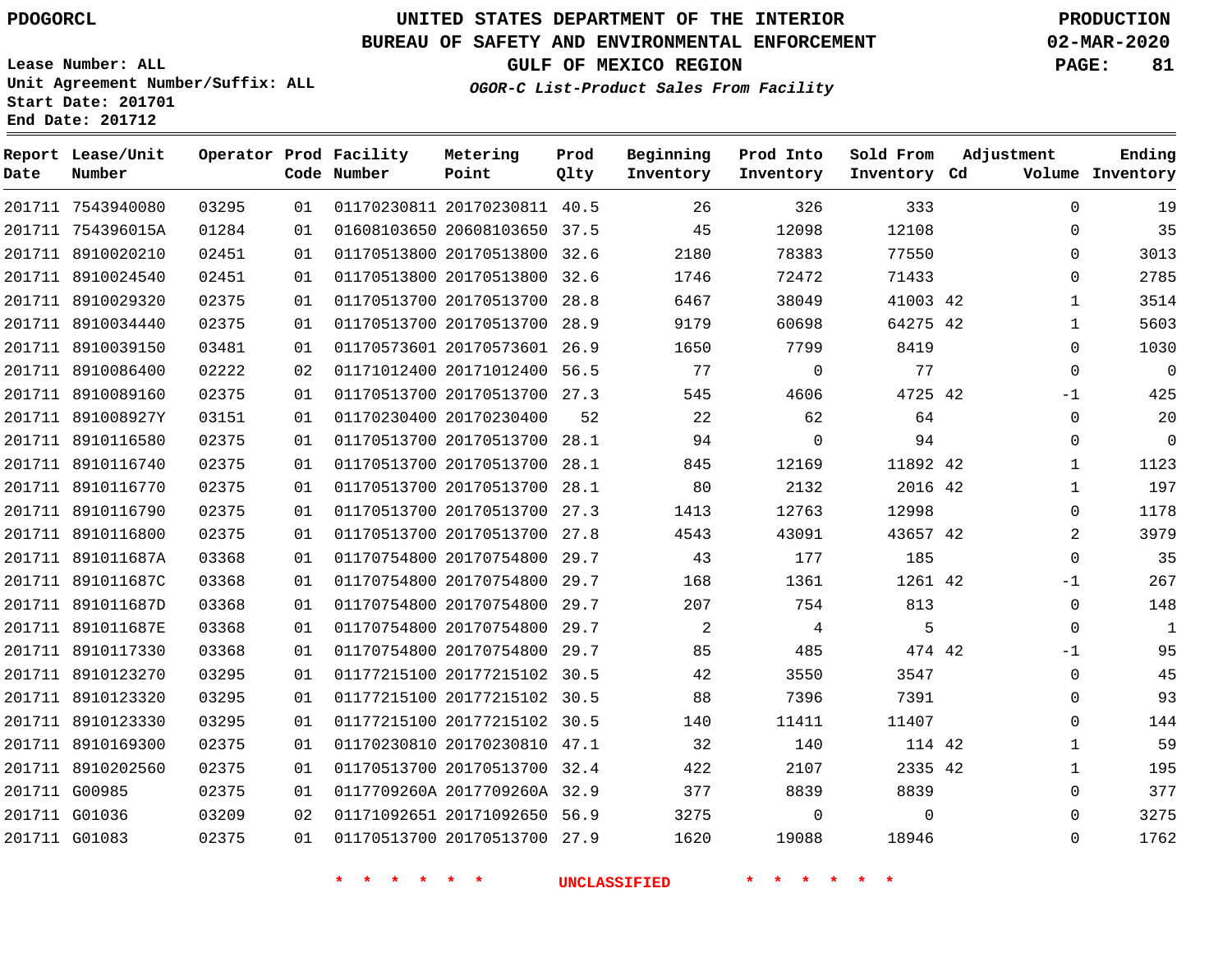# **UNITED STATES DEPARTMENT OF THE INTERIOR PDOGORCL PRODUCTION**

## **BUREAU OF SAFETY AND ENVIRONMENTAL ENFORCEMENT 02-MAR-2020**

**Lease Number: ALL Unit Agreement Number/Suffix: ALL Start Date: 201701**

**GULF OF MEXICO REGION PAGE: 82**

**OGOR-C List-Product Sales From Facility**

| Date          | Report Lease/Unit<br>Number |       |    | Operator Prod Facility<br>Code Number | Metering<br>Point            | Prod<br>Qlty | Beginning<br>Inventory | Prod Into<br>Inventory | Sold From<br>Inventory Cd | Adjustment   | Ending<br>Volume Inventory |
|---------------|-----------------------------|-------|----|---------------------------------------|------------------------------|--------------|------------------------|------------------------|---------------------------|--------------|----------------------------|
|               | 201711 G01084               | 02375 | 01 |                                       | 01170513700 20170513700 27.3 |              | 84                     | 559                    | 592 42                    | $\mathbf{1}$ | 52                         |
|               | 201711 G01090               | 02375 | 01 |                                       | 01170513700 20170513700      | 28.1         | 344                    | 191                    | 516 42                    | $-2$         | 17                         |
|               | 201711 G01091               | 02375 | 01 |                                       | 01170513700 20170513700 27.9 |              | 960                    | 17865                  | 17175 42                  | $-1$         | 1649                       |
|               | 201711 G01092               | 02375 | 01 |                                       | 01170513700 20170513700 28.1 |              | 135                    | 0                      | 135                       | $\mathbf{0}$ | $\mathbf 0$                |
|               | 201711 G01198               | 03295 | 01 |                                       | 01171092651 20171092650      | $\Omega$     | 61                     | $\Omega$               | $\Omega$                  | $\mathbf{0}$ | 61                         |
|               | 201711 G01208               | 03295 | 01 |                                       | 01171092651 20171092650      | $\Omega$     | 546                    | $\mathbf 0$            | $\mathbf 0$               | $\mathbf{0}$ | 546                        |
|               | 201711 G01220               | 03295 | 01 |                                       | 01177092600 20177092600 42.7 |              | 186                    | 5169                   | 5173                      | $\mathbf{0}$ | 182                        |
|               | 201711 G01351               | 03151 | 01 |                                       | 01170230400 20170230400      | 52           | 20                     | 16                     | 31                        | $\mathbf{0}$ | 5                          |
|               | 201711 G01447               | 02375 | 02 |                                       | 01170513700 20170513700      | 23           | 58                     | 332                    | 359 42                    | $\mathbf 1$  | 32                         |
|               | 201711 G01497               | 02451 | 01 |                                       | 01170513800 20170513800 32.6 |              | 882                    | 36320                  | 35806                     | $\Omega$     | 1396                       |
|               | 201711 G01498               | 02451 | 01 |                                       | 01170513800 20170513800 32.6 |              | 92                     | 3356                   | 3319                      | $\Omega$     | 129                        |
|               | 201711 G01610               | 03295 | 01 |                                       | 01177215100 20177215102 30.5 |              | 12                     | 1174                   | 1171                      | 0            | 15                         |
|               | 201711 G01619               | 02375 | 01 |                                       | 01170513700 20170513700      | 29.4         | 732                    | 10368                  | 10142                     | $\Omega$     | 958                        |
|               | 201711 G01620               | 02375 | 01 |                                       | 01170513700 20170513700 29.4 |              | 336                    | 2610                   | 2705                      | $\mathbf{0}$ | 241                        |
|               | 201711 G01754               | 03295 | 01 |                                       | 01423210051 20423210050 58.2 |              | 6                      | $\mathbf 0$            | 6                         | 0            | $\mathbf 0$                |
|               | 201711 G01757               | 03295 | 01 |                                       | 01423210051 20423210050 58.2 |              | 290                    | 451                    | 688                       | $\Omega$     | 53                         |
|               | 201711 G01848               | 01284 | 02 |                                       | 01423210051 20170230500 43.1 |              | 163                    | 585                    | 504                       | $\Omega$     | 244                        |
|               |                             | 01978 | 02 |                                       | 01170230500 20170230500 44.7 |              | 1534                   | 1921                   | 2654                      | $\mathbf{0}$ | 801                        |
|               |                             |       |    |                                       |                              |              | 1697                   | 2506                   | 3158                      | 0            | 1045                       |
|               | 201711 G01860               | 03295 | 01 |                                       | 01170231110 20170231110      | $\Omega$     | 2177                   | 4231                   | $\mathbf 0$               | 0            | 6408                       |
|               | 201711 G01865               | 03151 | 01 |                                       | 01171012500 20171012500 36.2 |              | 1041                   | 7171                   | 6330                      | $\Omega$     | 1882                       |
|               | 201711 G01901               | 03295 | 01 |                                       | 01177215100 20177215102 30.5 |              | $\mathbf 0$            | 271                    | 268                       | $\mathbf{0}$ | $\mathbf{3}$               |
|               | 201711 G01966               | 03295 | 01 |                                       | 01177215100 20177215102 30.5 |              | 78                     | 5834                   | 5838                      | $\mathbf{0}$ | 74                         |
|               | 201711 G01967               | 03295 | 01 |                                       | 01177215100 20177215102      | 30.5         | 150                    | 10786                  | 10800                     | $\mathbf{0}$ | 136                        |
|               | 201711 G02111               | 02628 | 01 |                                       | 01171132000 20171132000      | 40.1         | 2308                   | 65534                  | 66001                     | $\Omega$     | 1841                       |
| 201711 G02161 |                             | 03295 | 01 |                                       | 01171012500 20171012500 36.2 |              | 1001                   | 4975                   | 4670                      | $\Omega$     | 1306                       |
|               | 201711 G02317               | 03295 | 01 |                                       | 01171132000 20171132000      | 40           | 2                      | 88                     | 88                        | $\Omega$     | $\mathbf{2}$               |
|               | 201711 G02353               | 01284 | 01 |                                       | 01170230450 20170230450 52.2 |              | 261                    | $\mathbf 0$            | 261                       | $\mathbf{0}$ | $\mathbf 0$                |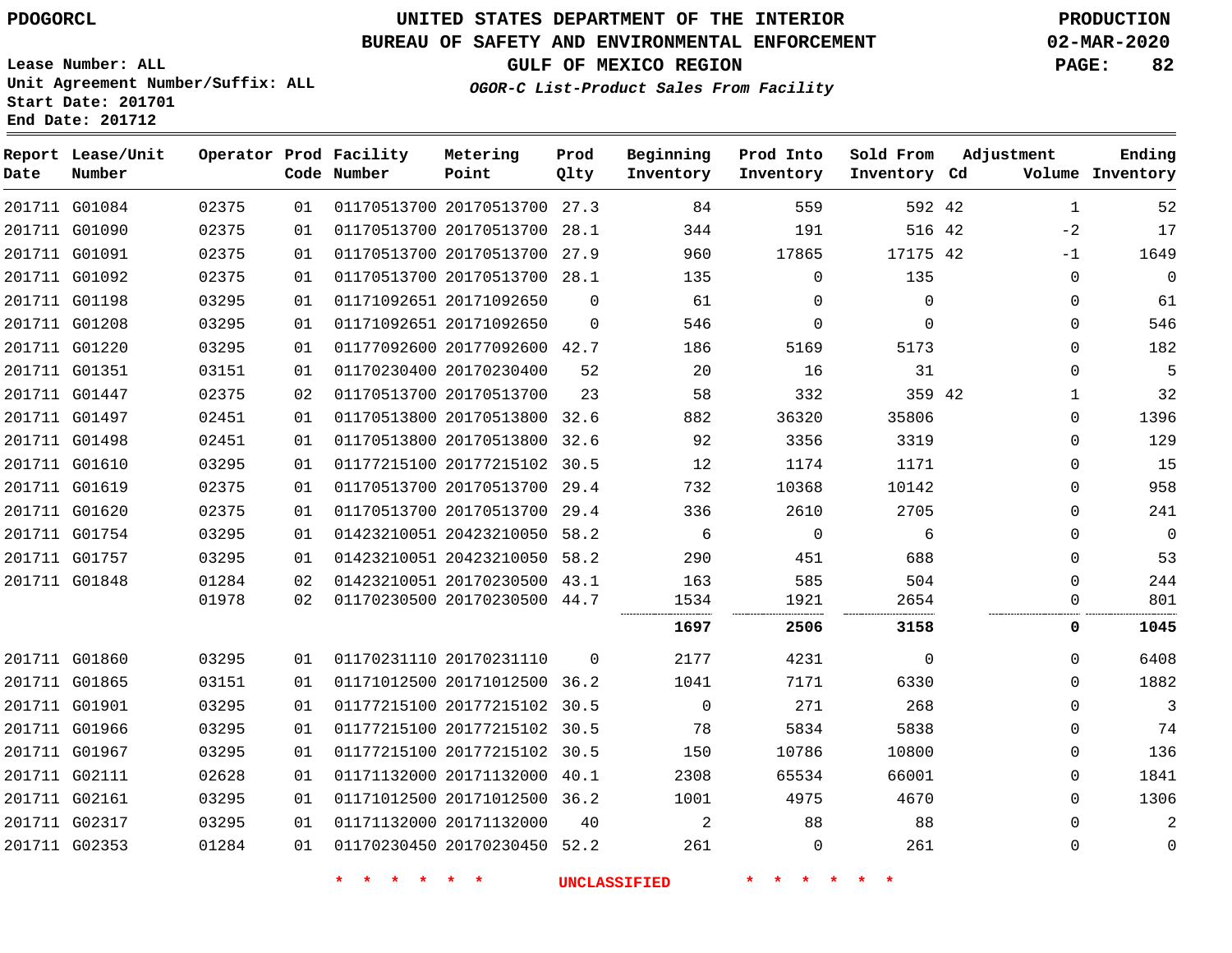## **BUREAU OF SAFETY AND ENVIRONMENTAL ENFORCEMENT 02-MAR-2020**

**OGOR-C List-Product Sales From Facility**

**GULF OF MEXICO REGION PAGE: 83**

**Lease Number: ALL Unit Agreement Number/Suffix: ALL Start Date: 201701 End Date: 201712**

| Date | Report Lease/Unit<br>Number |       |    | Operator Prod Facility<br>Code Number | Metering<br>Point            | Prod<br>Qlty | Beginning<br>Inventory | Prod Into<br>Inventory | Sold From<br>Inventory Cd | Adjustment           | Ending<br>Volume Inventory |
|------|-----------------------------|-------|----|---------------------------------------|------------------------------|--------------|------------------------|------------------------|---------------------------|----------------------|----------------------------|
|      | 201711 G02354               | 01284 | 01 |                                       | 01170230450 20170230450 52.2 |              | 118                    | $\mathbf 0$            | 118                       | $\Omega$             | $\overline{0}$             |
|      | 201711 G02429               | 02375 | 01 |                                       | 01170230811 20170230810 47.1 |              | 36                     | 132                    | 112                       | $\Omega$             | 56                         |
|      | 201711 G02601               | 02628 | 02 |                                       | 01171092651 20171092650 56.9 |              | 876                    | $\Omega$               | $\Omega$                  | $\Omega$             | 876                        |
|      | 201711 G02613               | 02628 | 01 |                                       | 01171132000 20171132000 40.1 |              | 0                      | $\mathbf 0$            | $\Omega$                  | $\Omega$             | $\overline{0}$             |
|      | 201711 G02665               | 02451 | 01 |                                       | 01423210051 20423210050      | 58.2         | 251                    | 367                    | 575                       | $\Omega$             | 43                         |
|      | 201711 G02705               | 02628 | 02 |                                       | 01170230810 20170230810 47.1 |              | 11090                  | 22779                  | 24279                     | $\Omega$             | 9590                       |
|      | 201711 G02825               | 03295 | 01 |                                       | 01170230812 20170230810      | 47.1         | 30                     | 162                    | 124                       | 0                    | 68                         |
|      | 201711 G02826               | 03295 | 01 |                                       | 01170230812 20170230810 47.1 |              | 59                     | $\mathbf 0$            | 59                        | $\mathbf 0$          | $\mathbf 0$                |
|      |                             |       | 01 |                                       | 01170231110 20170231110      | $\mathbf 0$  | 279                    | 771                    | $\Omega$                  | $\Omega$             | 1050                       |
|      |                             |       |    |                                       |                              |              | 338                    | 771                    | 59                        | 0                    | 1050                       |
|      | 201711 G02895               | 02628 | 02 |                                       | 01171092651 20171092650 56.9 |              | 374                    | $\Omega$               | $\Omega$                  | $\Omega$             | 374                        |
|      | 201711 G02917               | 03247 | 01 |                                       | 01171092930 20171092930 33.5 |              | 11                     | 96                     | 96                        | $\mathbf 0$          | 11                         |
|      | 201711 G03061               | 03026 | 01 |                                       | 01423210051 20423210050 58.2 |              | 317                    | 393                    | 663 42                    | $-1$                 | 46                         |
|      | 201711 G03152               | 03295 | 01 |                                       | 01177092600 20177092600      | 42.7         | 187                    | 6830                   | 6777                      | $\mathbf 0$          | 240                        |
|      | 201711 G03331               | 02628 | 01 |                                       | 01171132800 20171132000 40.1 |              | 651                    | 23379                  | 23374                     | $\Omega$             | 656                        |
|      | 201711 G03593               | 03295 | 01 |                                       | 01171012500 20171012500 36.2 |              | 5                      | 60                     | 49                        | $\Omega$             | 16                         |
|      | 201711 G03793               | 03295 | 01 |                                       | 01171012500 20171012500 36.2 |              | $\Omega$               | 3                      | 2                         | $\mathbf 0$          | $\mathbf{1}$               |
|      | 201711 G04081               | 03295 | 01 |                                       | 01170230812 20170230810 47.1 |              | 741                    | 2106                   | 1960                      | $\Omega$             | 887                        |
|      | 201711 G04087               | 02899 | 01 |                                       | 01177008150 01177008150      | $\Omega$     | 5276                   | 3295                   |                           | 0.42<br>$\mathbf{1}$ | 8572                       |
|      | 201711 G04232               | 00730 | 01 |                                       | 01171012500 20171012500 36.2 |              | 520                    | 1075                   | 1313                      | $\mathbf 0$          | 282                        |
|      |                             | 03295 | 01 |                                       | 01171012500 20171012500 36.1 |              | 36                     | 534                    | 430                       | $\Omega$             | 140                        |
|      |                             |       |    |                                       |                              |              | 556                    | 1609                   | 1743                      | 0                    | 422                        |
|      | 201711 G04421               | 03295 | 01 |                                       | 01171131600 20171131600 42.5 |              | 1294                   | 19755                  | 19577                     | $\Omega$             | 1472                       |
|      | 201711 G04452               | 02628 | 01 |                                       | 01171132000 20171132000 40.1 |              | $\Omega$               | 30354                  | 29502                     | $\Omega$             | 852                        |
|      | 201711 G04800               | 02970 | 02 |                                       | 01177062608 2017706260A 37.4 |              | $\mathbf 0$            | 70                     | 69 42                     | $-1$                 | $\overline{0}$             |
|      | 201711 G04809               | 02312 | 01 |                                       | 01177082950 20177082956 25.9 |              | 338                    | 8965                   | 8983                      | $\mathbf 0$          | 320                        |
|      | 201711 G04818               | 03295 | 01 |                                       | 01170230500 20170230500 43.1 |              | 22                     | 21                     | 34                        | 0                    | 9                          |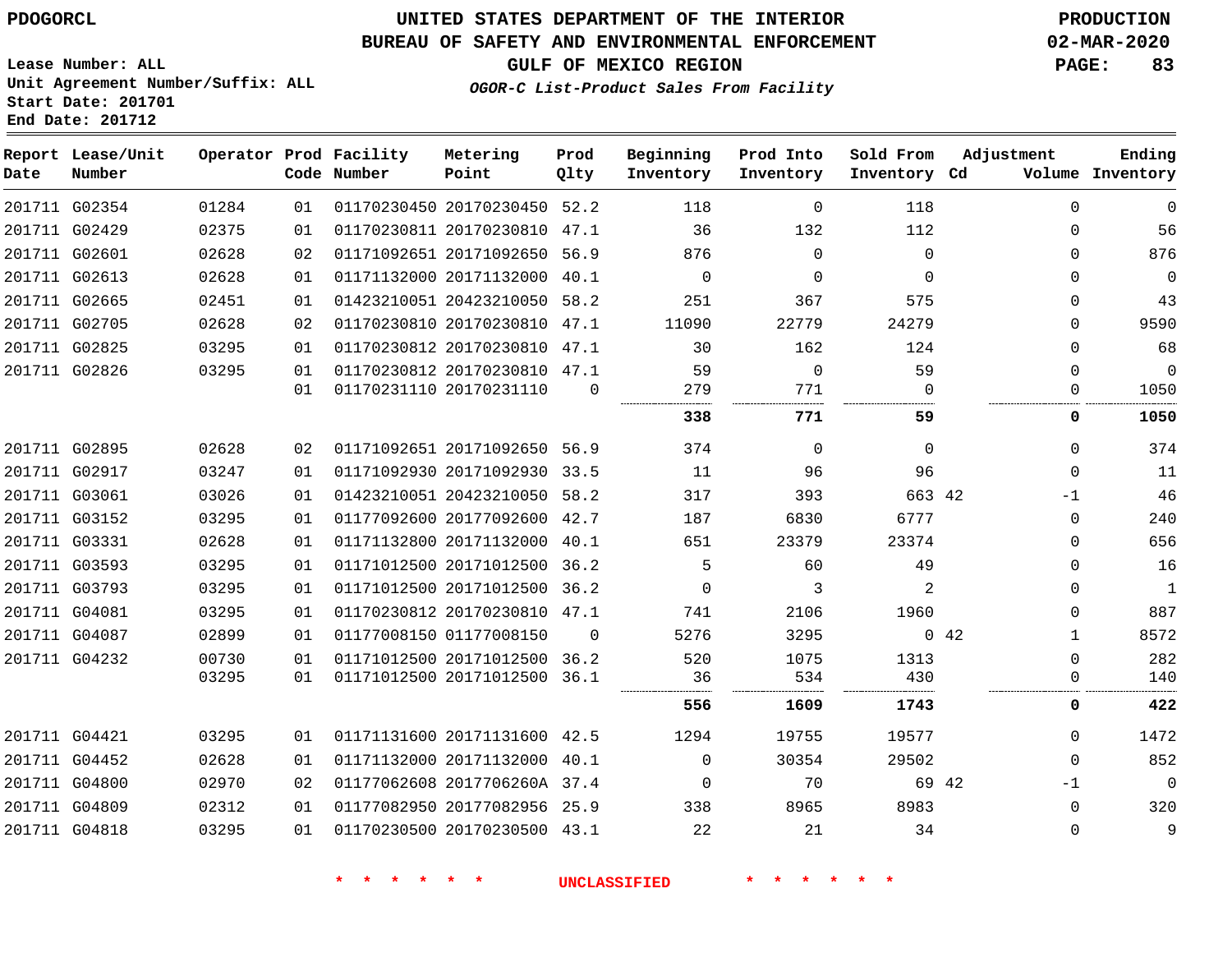**Date**

## **UNITED STATES DEPARTMENT OF THE INTERIOR PDOGORCL PRODUCTION**

**Prod**

**Metering**

#### **BUREAU OF SAFETY AND ENVIRONMENTAL ENFORCEMENT 02-MAR-2020**

**Lease Number: ALL Unit Agreement Number/Suffix: ALL Start Date: 201701 End Date: 201712**

**OGOR-C List-Product Sales From Facility**

**Beginning**

**Prod Into**

**Sold From**

**GULF OF MEXICO REGION PAGE: 84**

**Adjustment**

**Ending**

| Date | Report Lease/Unit<br>Number |       |    | Operator Prod Facility<br>Code Number | Metering<br>Point            | Prod<br>Qlty | Beginning<br>Inventory | Prod Into<br>Inventory | Sold From<br>Inventory Cd | Adjustment  | Ending<br>Volume Inventory |
|------|-----------------------------|-------|----|---------------------------------------|------------------------------|--------------|------------------------|------------------------|---------------------------|-------------|----------------------------|
|      | 201711 G05006               | 01284 | 02 |                                       | 01423210051 20170230510 46.5 |              | 475                    | 1                      | 15                        | $\Omega$    | 461                        |
|      | 201711 G05431               | 02970 | 02 |                                       | 01177062608 2017706260A 37.4 |              | 64                     | 15338                  | 15331                     | $\Omega$    | 71                         |
|      | 201711 G05504               | 00730 | 01 |                                       | 01171132800 21171132800 48.7 |              | 4790                   | $\Omega$               | 712                       | $\Omega$    | 4078                       |
|      |                             | 02970 | 02 |                                       | 01171132800 21171132800 48.7 |              | 12199                  | $\Omega$               | 1814                      | $\Omega$    | 10385                      |
|      |                             | 03295 | 01 |                                       | 01171132800 21171132800 48.6 |              | 4945                   | 0                      | 735                       | 0           | 4210                       |
|      |                             |       |    |                                       |                              |              | 21934                  | 0                      | 3261                      | 0           | 18673                      |
|      | 201711 G05505               | 02628 | 01 |                                       | 01171012400 20171012400 56.5 |              | 430                    | 428                    | 304                       | $\Omega$    | 554                        |
|      |                             |       | 01 |                                       | 01171132800 21171132800 53.1 |              | 2                      | $\overline{0}$         | $\Omega$                  | $\Omega$    | $\overline{2}$             |
|      |                             |       |    |                                       |                              |              | <br>432                | <br>428                | <br>304                   | 0           | 556                        |
|      | 201711 G05602               | 03247 | 01 |                                       | 01171012500 20171012500 36.2 |              | 83                     | 308                    | 310                       | $\Omega$    | 81                         |
|      | 201711 G05612               | 03295 | 01 |                                       | 01171012500 20171012500 36.2 |              | 612                    | 4450                   | 3894                      | $\Omega$    | 1168                       |
|      | 201711 G06069               | 03295 | 01 |                                       | 01423210051 20423210050 58.2 |              | 15                     | 133                    | 132                       | $\Omega$    | 16                         |
|      | 201711 G06168               | 02801 | 02 |                                       | 01170230450 20170230450 52.2 |              | 25                     | 124                    | 124                       | $\mathbf 0$ | 25                         |
|      | 201711 G06668               | 02375 | 01 |                                       | 01171132000 20171132000 40.1 |              | 141                    | 6425                   | 6395 42                   | 10          | 181                        |
|      | 201711 G07736               | 02628 | 01 |                                       | 01171132800 20171132000 38.6 |              | 2                      | $\mathbf 0$            | $\mathbf{1}$              | $\mathbf 0$ | $\mathbf{1}$               |
|      | 201711 G07760               | 01284 | 01 |                                       | 01177122950 20177122950 28.6 |              | 150                    | 30026                  | 30021                     | $\Omega$    | 155                        |
|      | 201711 G07917               | 03247 | 01 |                                       | 01170573602 20170573602 33.6 |              | 42538                  | 30661                  | 49542                     | $\mathbf 0$ | 23657                      |
|      | 201711 G09631               | 01284 | 01 |                                       | 01177122950 20177122950 28.6 |              | 3                      | 525                    | 526                       | $\Omega$    | $\overline{a}$             |
|      | 201711 G10794               | 03295 | 01 |                                       | 01177122950 20177122950 28.5 |              | 18                     | 2791                   | 2795                      | $\Omega$    | 14                         |
|      | 201711 G10910               | 03026 | 01 |                                       | 01177245110 2017724511G 43.1 |              | $\Omega$               | 4494                   | 4494                      | $\Omega$    | $\overline{0}$             |
|      | 201711 G11870               | 02375 | 01 |                                       | 01171132000 20171132000 40.1 |              | 61                     | 1825                   | 1825 42                   | $-10$       | 51                         |
|      | 201711 G11984               | 02801 | 02 |                                       | 01171092651 20171092650      | $\Omega$     | 126                    | $\Omega$               | $\Omega$                  | 0           | 126                        |
|      | 201711 G12355               | 03209 | 01 |                                       | 01171012300 20171012300 37.1 |              | 35626                  | 28088                  | 36028                     | $\Omega$    | 27686                      |
|      | 201711 G12358               | 03209 | 01 |                                       | 01171012300 20171012300 36.6 |              | $\Omega$               | $\Omega$               | $\mathbf 0$               | $\Omega$    | $\mathbf 0$                |
|      | 201711 G12802               | 02628 | 01 |                                       | 01170230811 20170230811 40.5 |              | 8                      | 6                      | 14                        | $\Omega$    | $\mathbf 0$                |
|      | 201711 G13081               | 01284 | 01 |                                       | 01608103650 20608103650 37.5 |              | 116                    | 36014                  | 36024                     | $\Omega$    | 106                        |
|      | 201711 G13938               | 01284 | 01 |                                       | 01171012500 20171012500 36.2 |              | 2863                   | 17277                  | 15605                     | $\Omega$    | 4535                       |
|      | 201711 G14342               | 02628 | 01 |                                       | 01170230811 20170230811 40.5 |              | 3219                   | 27270                  | 28904 42                  | $-6$        | 1579                       |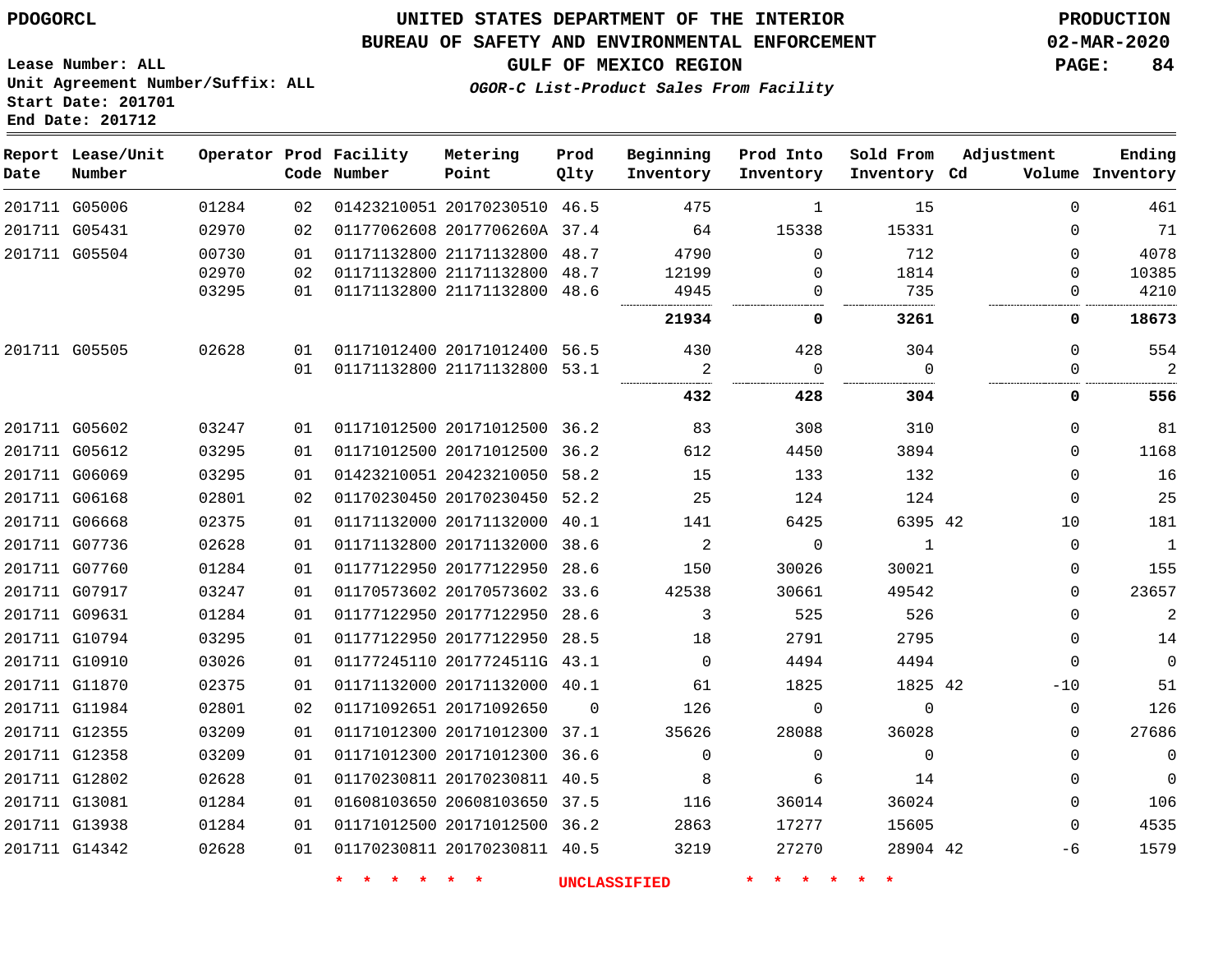**Date**

**Report Lease/Unit**

**Number**

## **UNITED STATES DEPARTMENT OF THE INTERIOR PDOGORCL PRODUCTION**

**Prod Qlty**

#### **BUREAU OF SAFETY AND ENVIRONMENTAL ENFORCEMENT 02-MAR-2020**

**Lease Number: ALL Unit Agreement Number/Suffix: ALL Start Date: 201701 End Date: 201712**

**Operator Prod Facility**

**Code Number**

**OGOR-C List-Product Sales From Facility**

**Sold From Inventory**

**Prod Into Inventory**

**Beginning Inventory**

**GULF OF MEXICO REGION PAGE: 85**

**Inventory Cd Volume**

**Adjustment**

  $\Omega$  $\Omega$   $\Omega$  $\Omega$  $\Omega$   $\Omega$  $\Omega$  $\Omega$  $\Omega$  $\overline{0}$   $\Omega$  $\overline{0}$  $\Omega$  $\Omega$   $\Omega$  $\Omega$  $\Omega$   $\Omega$  $\Omega$  -1  $\Omega$ 

**Ending**

| 469            | 428            | 93                         |                | 01171092930 20171092930 33.5 | 01 | 03247 | 201711 G14493 |  |
|----------------|----------------|----------------------------|----------------|------------------------------|----|-------|---------------|--|
| 48956          | 55582          | 7963                       |                | 01171012500 20171012500 36.2 | 01 | 02628 | 201711 G14535 |  |
| $\overline{0}$ | 2645           | 1875                       | $\overline{0}$ | 01170231110 20170231110      | 01 | 03295 | 201711 G15050 |  |
| 860            | 1059           | 79                         |                | 01171012500 20171012500 36.2 | 02 | 02375 | 201711 G15239 |  |
| 1328           | 1296           | 68                         | 40             | 01171132000 20171132000      | 01 | 03295 | 201711 G15263 |  |
| 2461           | 2016           | 3053                       |                | 01171012400 20171012400 56.5 | 01 | 03295 | 201711 G15277 |  |
| 15703          | 15703          | $\Omega$                   |                | 01177245110 2017724511G 43.1 | 01 | 03026 | 201711 G16515 |  |
| 57 42          | $\overline{0}$ | 1897                       |                | 01170230510 20170230510 46.5 | 02 | 02375 | 201711 G17754 |  |
| 11             | $\Omega$       | 661                        |                | 01170530900 20170530900 51.4 | 01 | 03295 | 201711 G17858 |  |
| 4438           | 4431           | 28                         |                | 01177062608 2017706260A 37.4 | 02 | 02970 | 201711 G17912 |  |
| 27984          | 27984          | $\overline{0}$             |                | 01171012500 20177062959 25.5 | 01 | 03026 | 201711 G17921 |  |
| 4237           | 4099           | 603                        |                | 01423550141 20423550140 27.6 | 01 | 02477 | 201711 G20605 |  |
| 344            | 376            | 45                         |                | 01170230450 20170230450 52.2 | 01 | 03295 | 201711 G20660 |  |
| 16             | 12             | 5 <sup>5</sup>             |                | 01170230811 20170230811 40.5 | 01 | 03295 | 201711 G21096 |  |
| 236            | 237            | 6                          |                | 01171132000 20171132000 40.1 | 02 | 02628 | 201711 G21592 |  |
| 127            | $\Omega$       | 854                        | 53             | 01171132800 21171132800      | 01 | 03247 | 201711 G21655 |  |
| $\overline{0}$ | $\overline{0}$ | $\Omega$                   |                | 01170230810 2042709015I 52.8 | 02 | 02777 | 201711 G22268 |  |
| 3612           | 3843           | 1013                       | 52             | 01170230400 20170230400      | 01 | 03151 | 201711 G22501 |  |
| 343 42         | 309            | 51                         |                | 01170230811 20170230811 40.5 | 02 | 02375 | 201711 G22505 |  |
| $\Omega$       | $\Omega$       | 3                          |                | 01170230500 20170230500 44.9 | 02 | 02579 | 201711 G22513 |  |
| 2107           | $\Omega$       | 14173                      | 53             | 01171132800 21171132800      | 01 | 03247 | 201711 G22621 |  |
| 306            | 302            | 131                        |                | 01170230812 20170230810 47.1 | 01 | 03295 | 201711 G23735 |  |
| 437 42         | 403            | 203                        |                | 01170230810 20170230810 47.1 | 01 | 00730 | 201711 G23736 |  |
| 7230           | 9245           | 9949                       |                | 01171012400 20171012400 56.5 | 02 | 02503 | 201711 G23851 |  |
| $\overline{0}$ | $\mathbf 0$    | $\mathbf{1}$               | $\overline{0}$ | 01171092651 20171092650      | 01 | 03295 | 201711 G23933 |  |
| 757            | 536            | 444                        |                | 01170230500 20170230500 43.1 | 01 | 03295 | 201711 G24730 |  |
| 270 42         | 269            | $\overline{\phantom{a}}^2$ |                | 01177062608 2017706260A 37.4 | 02 | 02970 | 201711 G24870 |  |
| $\mathbf 0$    | $\mathbf 0$    | 726                        |                | 01171092651 20171092650 56.9 | 02 | 02628 | 201711 G24883 |  |
|                |                |                            |                |                              |    |       |               |  |

**Metering Point**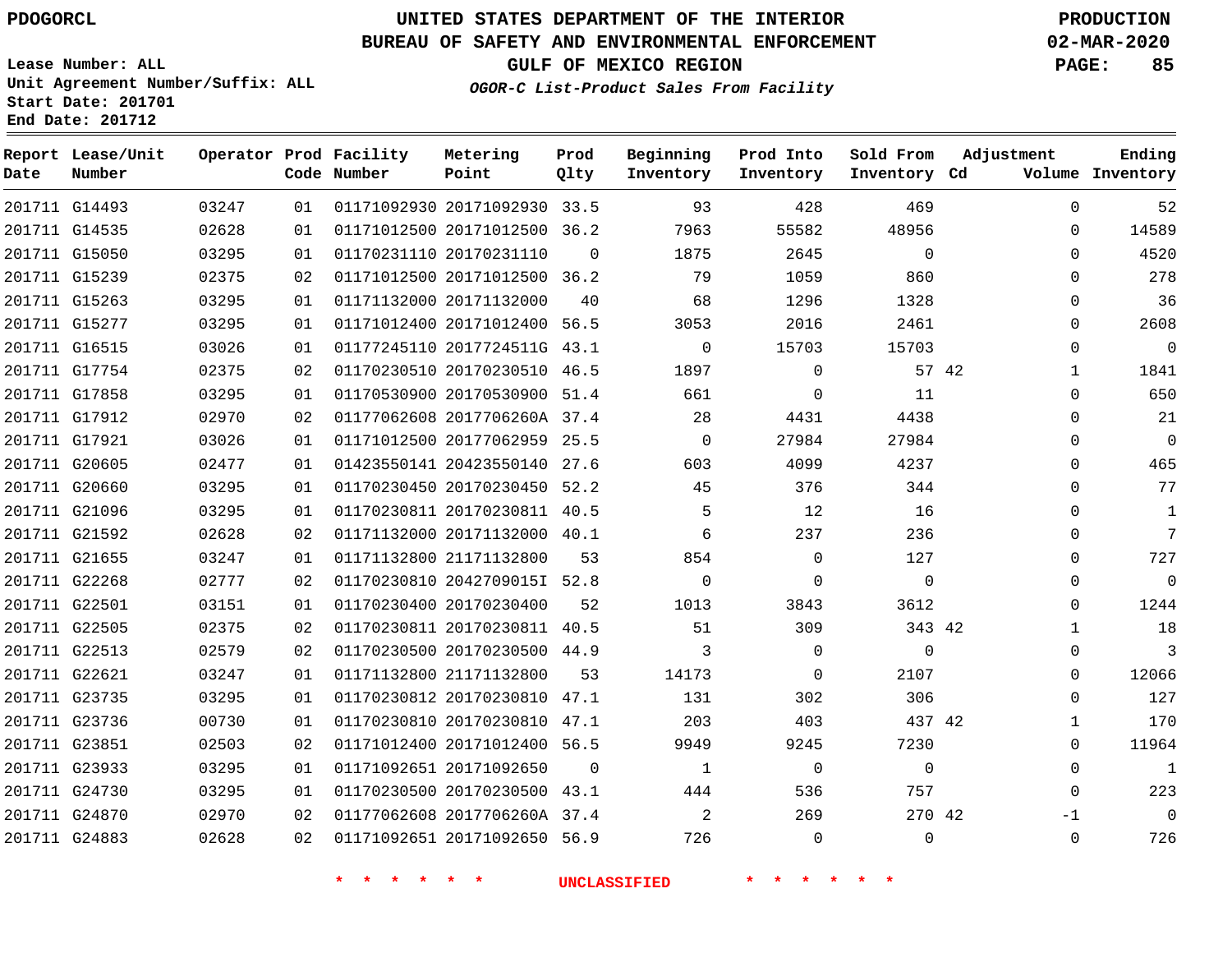## **BUREAU OF SAFETY AND ENVIRONMENTAL ENFORCEMENT 02-MAR-2020**

**Lease Number: ALL Unit Agreement Number/Suffix: ALL Start Date: 201701**

**End Date: 201712**

**GULF OF MEXICO REGION PAGE: 86**

**OGOR-C List-Product Sales From Facility**

| Date | Report Lease/Unit<br>Number |       |    | Operator Prod Facility<br>Code Number | Metering<br>Point            | Prod<br>Olty | Beginning<br>Inventory | Prod Into<br>Inventory | Sold From<br>Inventory Cd | Adjustment | Ending<br>Volume Inventory |
|------|-----------------------------|-------|----|---------------------------------------|------------------------------|--------------|------------------------|------------------------|---------------------------|------------|----------------------------|
|      | 201711 G24898               | 03368 | 02 |                                       | 01171012300 20171012300 37.1 |              | 1713                   | 3050                   | 1756 42                   | $-2$       | 3005                       |
|      | 201711 G24924               | 03247 | 01 |                                       | 01171132800 21171132800      | 53           | 2627                   | $\mathbf 0$            | 396                       | 0          | 2231                       |
|      | 201711 G24926               | 03247 | 01 |                                       | 01171132800 21171132800      | $\Omega$     | 44                     | $\mathbf 0$            | $\mathbf 0$               | $\Omega$   | 44                         |
|      | 201711 G24990               | 01284 | 01 |                                       | 01608103650 20608103650 37.5 |              | 94                     | 29309                  | 29319                     | $\Omega$   | 84                         |
|      | 201711 G25524               | 03295 | 01 |                                       | 01170230450 20170230450 52.2 |              | 79                     | 795                    | 711                       | $\Omega$   | 163                        |
|      | 201711 G25606               | 02375 | 01 |                                       | 01170230810 20170230810 47.1 |              | 41                     | 114                    | 107                       | $\Omega$   | 48                         |
|      | 201711 G25937               | 02222 | 02 |                                       | 01170230810 20170230810 47.1 |              | 172                    | 364                    | 383                       | 0          | 153                        |
|      | 201711 G26032               | 03059 | 01 |                                       | 01171012300 20171012300 37.1 |              | 49                     | 73                     | 50                        | $\Omega$   | 72                         |
|      | 201711 G26074               | 01284 | 01 |                                       | 01177122950 20177122950 28.6 |              | 5                      | 581                    | 582                       | $\Omega$   | 4                          |
|      | 201711 G27070               | 03295 | 01 |                                       | 01171132800 21171132800      | 53           | 33127                  | $\Omega$               | 4924                      | $\Omega$   | 28203                      |
|      | 201711 G27083               | 02477 | 01 |                                       | 01171092651 20171092650      | 57.8         | 292                    | 0                      | $\mathbf 0$               | 0          | 292                        |
|      | 201711 G27169               | 01284 | 01 |                                       | 01171012500 20171012500      | 36.2         | 793                    | 4684                   | 4248                      | 0          | 1229                       |
|      | 201711 G27509               | 02970 | 02 |                                       | 01170230450 20170230450 52.2 |              | 2119                   | 22834                  | 20262                     | $\Omega$   | 4691                       |
|      | 201711 G27851               | 02628 | 02 |                                       | 01171132000 20171132000 40.1 |              | $\mathbf 0$            | 17                     | 17                        | 0          | 0                          |
|      | 201711 G27949               | 02871 | 01 |                                       | 01171012500 20171012500      | $\Omega$     | $\Omega$               | $\mathbf 0$            | $\Omega$                  | $\Omega$   | 0                          |
|      | 201711 G27988               | 00730 | 01 |                                       | 01608103650 20608103650 37.5 |              | 58                     | 22155                  | 22149                     | 0          | 64                         |
|      | 201711 G30654               | 02777 | 02 |                                       | 01170230810 20170230810 42.4 |              | $\Omega$               | $\mathbf 0$            | $\Omega$                  | $\Omega$   | $\mathbf 0$                |
|      | 201711 G31369               | 02628 | 01 |                                       | 01171012300 20171012300 37.1 |              | 4439                   | 5393                   | 4516                      | 0          | 5316                       |
|      | 201711 G32113               | 02477 | 01 |                                       | 01170230811 20170230811      | 40           | 914                    | 4587                   | 5235                      | $\Omega$   | 266                        |
|      | 201711 G32197               | 01284 | 02 |                                       | 01171012500 20171012500      | 36.2         | 32                     | 447                    | 362                       | 0          | 117                        |
|      | 201711 G32231               | 01284 | 01 |                                       | 01171012500 20171012500 36.2 |              | 143                    | 906                    | 812                       | $\Omega$   | 237                        |
|      | 201711 G32268               | 03295 | 01 |                                       | 01177295110 01177295110 42.9 |              | 87                     | 72                     | 96                        | $\Omega$   | 63                         |
|      | 201711 G32744               | 01284 | 02 |                                       | 01423210051 20170230510 46.5 |              | 150                    | $\mathbf 0$            | 5                         | 0          | 145                        |
|      | 201711 G32771               | 00730 | 01 |                                       | 01170230810 20170230810 47.1 |              | 181                    | 647                    | 556                       | $\Omega$   | 272                        |
|      | 201711 G33088               | 03026 | 01 |                                       | 01171012500 20177062959 25.5 |              | $\mathbf 0$            | 596                    | 596                       | 0          | $\mathbf 0$                |
|      | 201711 G33596               | 02503 | 02 |                                       | 01171132000 20171132000 40.1 |              | 55                     | 1357                   | 1374                      | $\Omega$   | 38                         |
|      | 201711 G33636               | 02628 | 01 |                                       | 01171132000 20171132000 40.1 |              | 1927                   | 59258                  | 59520                     | $\Omega$   | 1665                       |
|      | 201711 G34025               | 02970 | 02 |                                       | 01422450350 20170230810      | $\Omega$     | $\Omega$               | $\mathbf 0$            | $\Omega$                  | $\Omega$   | $\mathbf 0$                |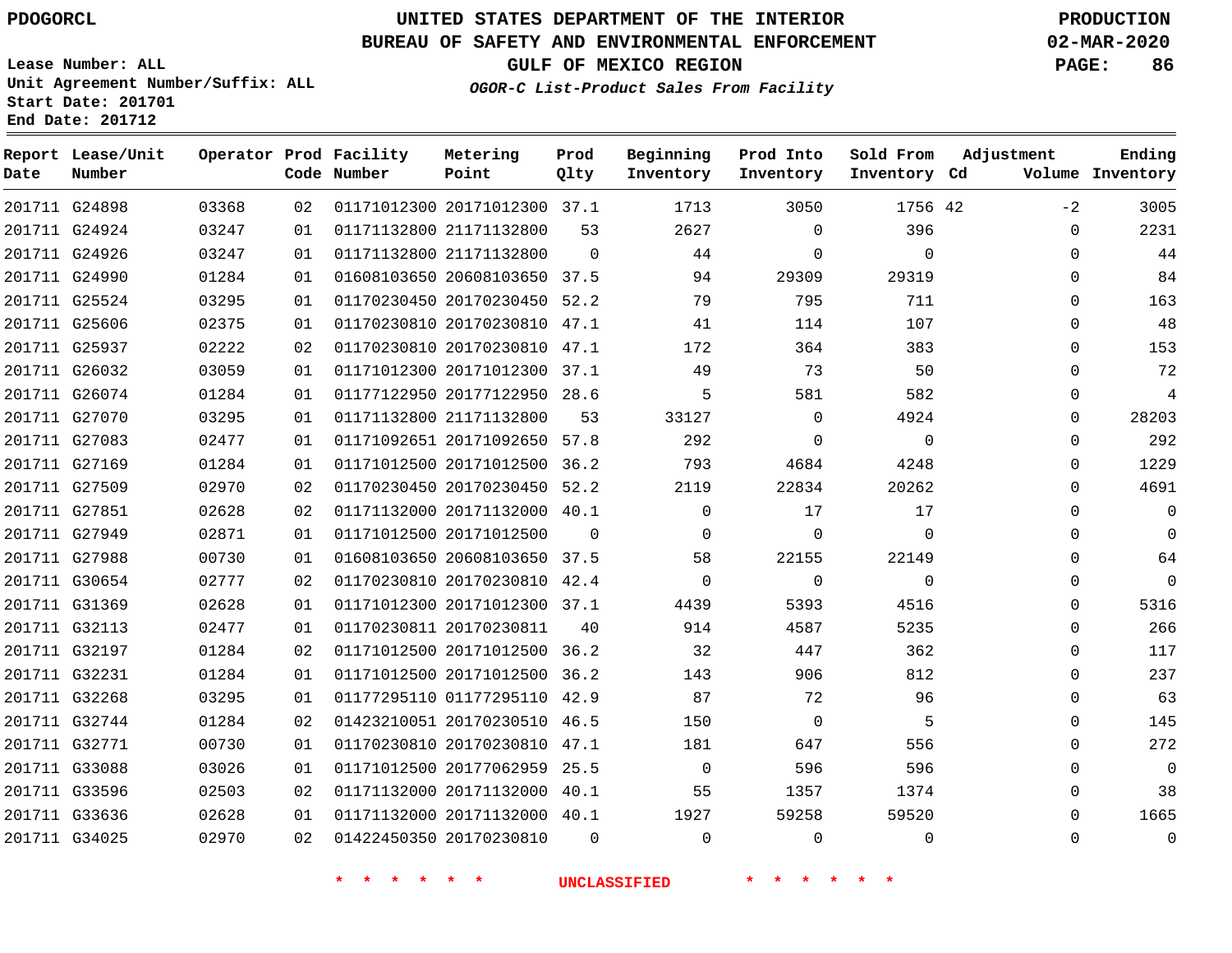# **UNITED STATES DEPARTMENT OF THE INTERIOR PDOGORCL PRODUCTION**

## **BUREAU OF SAFETY AND ENVIRONMENTAL ENFORCEMENT 02-MAR-2020**

**Lease Number: ALL Unit Agreement Number/Suffix: ALL Start Date: 201701**

**GULF OF MEXICO REGION PAGE: 87**

**OGOR-C List-Product Sales From Facility**

| Date   | Report Lease/Unit<br>Number |       |    | Operator Prod Facility<br>Code Number | Metering<br>Point            | Prod<br>Qlty | Beginning<br>Inventory | Prod Into<br>Inventory | Sold From<br>Inventory Cd | Adjustment     | Ending<br>Volume Inventory |
|--------|-----------------------------|-------|----|---------------------------------------|------------------------------|--------------|------------------------|------------------------|---------------------------|----------------|----------------------------|
|        | 201711 G34033               | 02628 | 01 |                                       | 01170230811 20170230811 40.5 |              | 1836                   | 17381                  | 18210                     | $\Omega$       | 1007                       |
|        | 201711 G34671               | 02579 | 02 |                                       | 01423210051 20423210050 49.4 |              | $\Omega$               | $\mathbf 0$            | $\mathbf{0}$              | 0              | $\mathbf 0$                |
| 201712 | 00016                       | 02375 | 01 |                                       | 01170513700 20170513700      | 23           | 1256                   | 12779                  | 12622 42                  | $\overline{2}$ | 1415                       |
| 201712 | 00026                       | 02375 | 01 |                                       | 01170513700 20170513700      | 23           | 2726                   | 24655                  | 24653 42                  | $-2$           | 2726                       |
| 201712 | 00032                       | 02375 | 01 |                                       | 01170513700 20170513700      | 28.8         | 116                    | 940                    | 953                       | $\mathbf 0$    | 103                        |
| 201712 | 00049                       | 03295 | 01 |                                       | 01171012300 20171012300 37.4 |              | 11835                  | 11436                  | 17214                     | 0              | 6057                       |
| 201712 | 00050                       | 03295 | 01 |                                       | 01171012300 20171012300      | 37.4         | 3260                   | 3277                   | 4801                      | $\Omega$       | 1736                       |
| 201712 | 00052                       | 03295 | 01 |                                       | 01171012300 20171012300 37.4 |              | 985                    | 838                    | 1379                      | 0              | 444                        |
| 201712 | 00081                       | 03295 | 01 |                                       | 01170230450 20170230450 53.7 |              | 141                    | 637                    | 533                       | 0              | 245                        |
| 201712 | 00082                       | 03295 | 01 |                                       | 01170230450 20170230450 53.7 |              | 33                     | 70                     | 76                        | $\mathbf 0$    | 27                         |
| 201712 | 00196                       | 02375 | 01 |                                       | 01171012300 20171012300      | 37.4         | 13203                  | 9741                   | 17785 42                  | $-1$           | 5158                       |
| 201712 | 00244                       | 03295 | 01 |                                       | 01170231290 01170231290 45.1 |              | 294                    | 4084                   | 3983                      | $\mathbf 0$    | 395                        |
| 201712 | 00247                       | 03295 | 01 |                                       | 01170231290 01170231290 45.1 |              | 75                     | 825                    | 819                       | $\Omega$       | 81                         |
| 201712 | 00353                       | 03368 | 01 |                                       | 01170754800 20170754800 29.2 |              | 58                     | 376                    | 361 42                    | $-1$           | 72                         |
| 201712 | 00367                       | 02375 | 01 |                                       | 01170513700 20170513700      | 23           | 377                    | 2558                   | 2651                      | 0              | 284                        |
| 201712 | 00434                       | 01284 | 01 |                                       | 01177112605 2017711260Y 33.1 |              | 49                     | 2153                   | 2110                      | $\Omega$       | 92                         |
| 201712 | 00453                       | 01284 | 01 |                                       | 01177112605 2017711260Y 33.1 |              | 14                     | 672                    | 658                       | 0              | 28                         |
| 201712 | 00479                       | 03295 | 01 |                                       | 01171012500 20171012500      | 36           | 459                    | 862                    | 740                       | 0              | 581                        |
| 201712 | 00541                       | 02222 | 01 |                                       | 01170530900 20170530900 52.4 |              | 2974                   | $\Omega$               | 59                        | $\Omega$       | 2915                       |
| 201712 | 00560                       | 03288 | 01 |                                       | 01171132800 21171132800 42.7 |              | 787                    | 19                     | 474                       | 0              | 332                        |
| 201712 | 00577                       | 03059 | 01 |                                       | 01171012300 20171012300 37.4 |              | 17891                  | 18083                  | 26396                     | 0              | 9578                       |
| 201712 | 00593                       | 03209 | 01 |                                       | 01171012300 20171012300 36.6 |              | $\Omega$               | $\mathbf 0$            | $\mathbf 0$               | 0              | $\Omega$                   |
| 201712 | 00680                       | 03520 | 01 |                                       | 01170230700 20170230700      | 0            | 422                    | 0                      | $\mathbf 0$               | 0              | 422                        |
| 201712 | 00694                       | 03368 | 01 |                                       | 01170754800 20170754800      | 29.2         | 984                    | 5850                   | 5709 42                   | $\overline{a}$ | 1127                       |
| 201712 | 00697                       | 03368 | 02 |                                       | 01170754800 20170754800 29.2 |              | 33                     | 452                    | 398                       | $\Omega$       | 87                         |
| 201712 | 00775                       | 02899 | 01 |                                       | 01171131600 20171131600 42.5 |              | 323                    | 6954                   | 6799                      | 0              | 478                        |
| 201712 | 00796                       | 02628 | 01 |                                       | 01171012300 20171012300 37.4 |              | 18933                  | 15244                  | 26104                     | 0              | 8073                       |
| 201712 | 00839                       | 02451 | 01 |                                       | 01170513800 20170513800 32.6 |              | 256                    | 7088                   | 7344                      | $\Omega$       | $\mathbf{0}$               |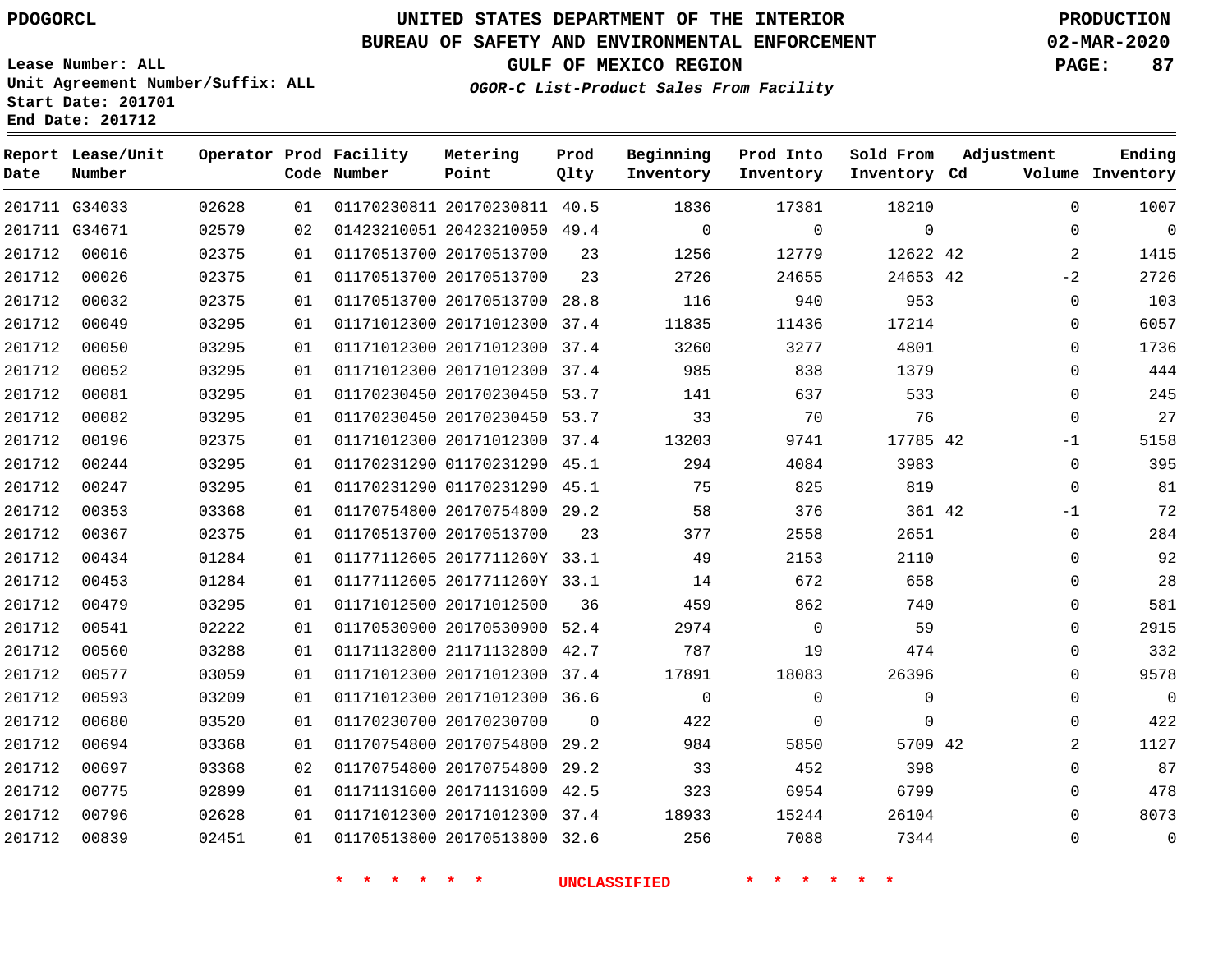**Date**

**End Date: 201712**

**Report Lease/Unit**

**Number**

 754303001A 754306006A 754306012A

# **UNITED STATES DEPARTMENT OF THE INTERIOR PDOGORCL PRODUCTION**

**Prod**

#### **BUREAU OF SAFETY AND ENVIRONMENTAL ENFORCEMENT 02-MAR-2020**

**Lease Number: ALL Unit Agreement Number/Suffix: ALL Start Date: 201701**

> 

**Operator Prod Facility**

**Code Number**

**Metering**

**OGOR-C List-Product Sales From Facility**

**GULF OF MEXICO REGION PAGE: 88**

**Ending**

**Beginning**

 20170230811 41.1 20608128271 29.9 20608128270 25.2 **Point** 907 09 0 0 9 0 0 9 0 0 9 41.1 29.2 53.7 29.4 53.7 41.1 **Qlty Inventory Inventory Cd Volume Inventory Inventory** -293 -601073 -54075 

**Sold From**

**Adjustment**

**Prod Into**

| 201712 754306013A | 01207 | 01 | 01608128270 20608128270      | 25.2 | 165493 | 243003 |          | $0$ 09 | $-221597$    | 186899      |  |
|-------------------|-------|----|------------------------------|------|--------|--------|----------|--------|--------------|-------------|--|
| 201712 754307005A | 03481 | 01 | 01170573601 20170573601      | 27   | 254    | 723    | 758      |        | $\Omega$     | 219         |  |
| 201712 754307017A | 02970 | 02 | 01171132800 20170230811 41.1 |      | 210    | 7264   | 7098     |        | $\Omega$     | 376         |  |
| 201712 754310009A | 03481 | 01 | 01170573601 20170573601      | 27   | 350    | 1441   | 1486     |        | $\Omega$     | 305         |  |
| 201712 754315006A | 03368 | 01 | 01170754800 20170754800 29.2 |      | 144    | 722    | 727      |        | $\Omega$     | 139         |  |
| 201712 7543880060 | 03295 | 01 | 01170230450 20170230450 53.7 |      | 145    | 53     | 178      |        | $\Omega$     | 20          |  |
| 201712 7543890080 | 02375 | 01 | 01170513700 20170513700 29.4 |      | 53     | 164    | 199      |        | $\mathbf 0$  | 18          |  |
| 201712 7543930100 | 03026 | 02 | 01170230450 20170230450 53.7 |      | 45     | 110    | 113      |        | $\Omega$     | 42          |  |
| 201712 7543940080 | 03295 | 01 | 01170230811 20170230811 41.1 |      | 19     | 2088   | 1999     |        | $\Omega$     | 108         |  |
| 201712 754396015A | 01284 | 01 | 01608103650 20608103650 38.1 |      | 35     | 10632  | 10626    |        | $\mathbf 0$  | 41          |  |
| 201712 8910020210 | 02451 | 01 | 01170513800 20170513800 32.6 |      | 3013   | 79306  | 82319    |        | $\Omega$     | $\mathbf 0$ |  |
| 201712 8910024540 | 02451 | 01 | 01170513800 20170513800 32.6 |      | 2785   | 73176  | 75961    |        | $\mathbf 0$  | $\mathbf 0$ |  |
| 201712 8910029320 | 02375 | 01 | 01170513700 20170513700 28.8 |      | 3514   | 39665  | 38838 42 |        | $\mathbf{1}$ | 4342        |  |
| 201712 8910034440 | 02375 | 01 | 01170513700 20170513700 28.9 |      | 5603   | 56666  | 56064 42 |        | $\mathbf{1}$ | 6206        |  |
| 201712 8910039150 | 03481 | 01 | 01170573601 20170573601      | 27   | 1030   | 10281  | 9735     |        | $\Omega$     | 1576        |  |
| 201712 8910089160 | 02375 | 01 | 01170513700 20170513700 27.3 |      | 425    | 3409   | 3461     |        | $\Omega$     | 373         |  |
| 201712 891008927Y | 03151 | 01 | 01170230400 20170230400 51.4 |      | 20     | 43     | 52       |        | $\Omega$     | 11          |  |
| 201712 8910116740 | 02375 | 01 | 01170513700 20170513700 28.1 |      | 1123   | 7981   | 8231     |        | $\Omega$     | 873         |  |
| 201712 8910116770 | 02375 | 01 | 01170513700 20170513700 28.1 |      | 197    | 1806   | 1805     |        | $\Omega$     | 198         |  |
| 201712 8910116790 | 02375 | 01 | 01170513700 20170513700 27.3 |      | 1178   | 9487   | 9627 42  |        | 2            | 1040        |  |
| 201712 8910116800 | 02375 | 01 | 01170513700 20170513700 27.8 |      | 3979   | 31814  | 32309 42 |        | $-2$         | 3482        |  |
| 201712 891011687A | 03368 | 01 | 01170754800 20170754800 29.2 |      | 35     | 230    | 221      |        | $\Omega$     | 44          |  |
| 201712 891011687C | 03368 | 01 | 01170754800 20170754800 29.2 |      | 267    | 1485   | 1467     |        | $\Omega$     | 285         |  |
| 201712 891011687D | 03368 | 01 | 01170754800 20170754800 29.2 |      | 148    | 1060   | 1005 42  |        | $\mathbf{1}$ | 204         |  |
| 201712 891011687E | 03368 | 01 | 01170754800 20170754800 29.2 |      | 1      | 36     | 30       |        | $\Omega$     | 7           |  |
|                   |       |    |                              |      |        |        |          |        |              |             |  |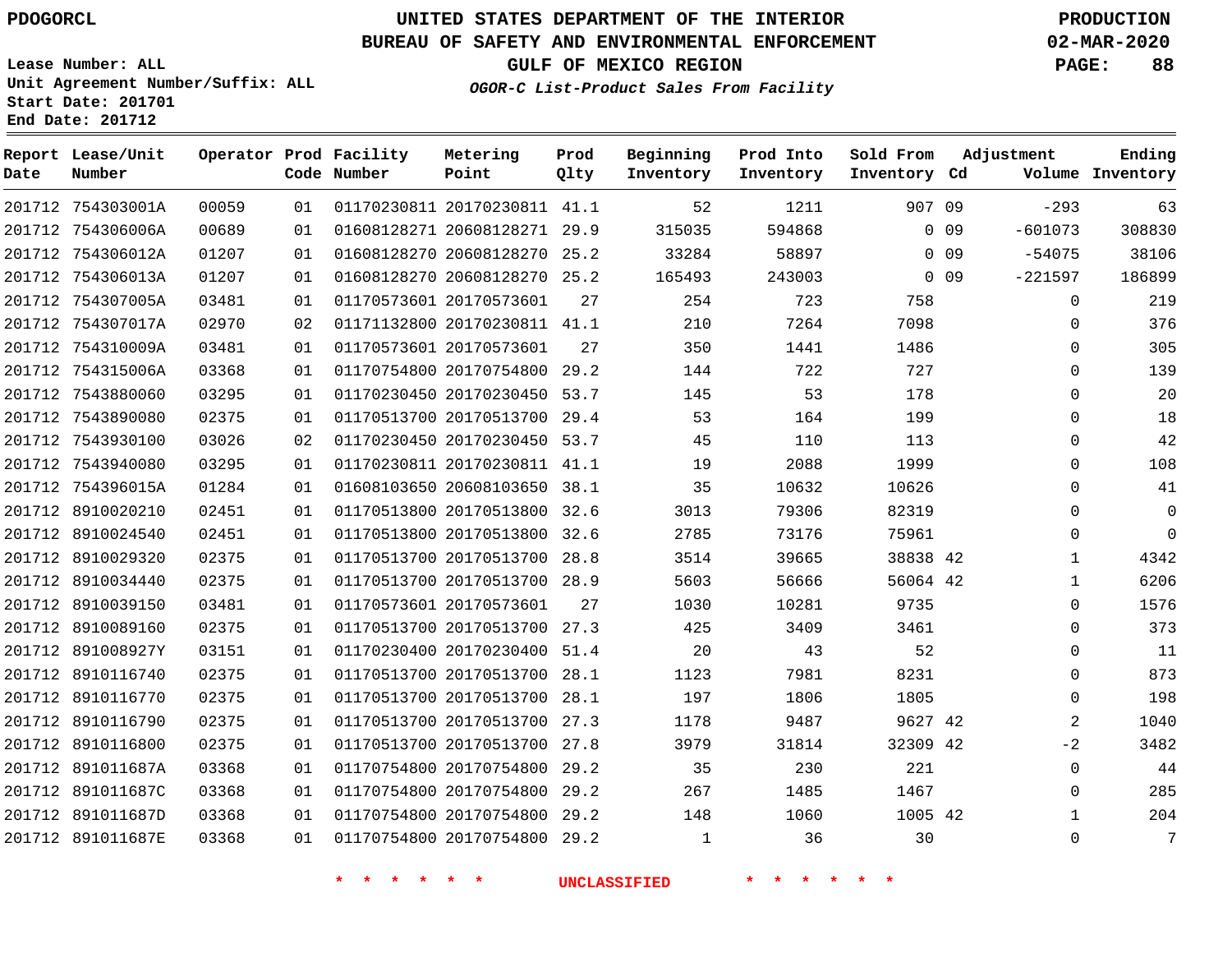**Prod Qlty**

#### **BUREAU OF SAFETY AND ENVIRONMENTAL ENFORCEMENT 02-MAR-2020**

**Lease Number: ALL Unit Agreement Number/Suffix: ALL Start Date: 201701**

**Operator Prod Facility**

**Code Number**

20170754800 29.2

**Metering Point**

**End Date: 201712**

8910117330

**Report Lease/Unit**

**Number**

**Date**

**GULF OF MEXICO REGION PAGE: 89**

**Inventory Cd Volume**

**Adjustment**

 

**Ending**

**OGOR-C List-Product Sales From Facility**

**Beginning Inventory**

**Sold From Inventory**

**Prod Into Inventory**

| 201712 8910123270 | 03295 | 01  | 01177215100 20177215102 31.5 |          | 45      | 3281                   | 3286        | U            | 40          |
|-------------------|-------|-----|------------------------------|----------|---------|------------------------|-------------|--------------|-------------|
| 201712 8910123320 | 03295 | 01  | 01177215100 20177215102 31.5 |          | 93      | 7595                   | 7596        | 0            | 92          |
| 201712 8910123330 | 03295 | 01  | 01177215100 20177215102 31.5 |          | 144     | 12654                  | 12644       | 0            | 154         |
| 201712 8910169300 | 02375 | O 1 | 01170230810 20170230810 48.8 |          | 59      | 23                     | 33          | $\Omega$     | 49          |
| 201712 8910202560 | 02375 | 01  | 01170513700 20170513700 32.4 |          | 195     | 3464                   | 3279 42     | $-1$         | 379         |
| 201712 G00985     | 02375 | 01  | 0117709260A 2017709260A 32.9 |          | 377     | 9247                   | 9247        | $\Omega$     | 377         |
| 201712 G01036     | 03209 | 02  | 01171092651 20171092650 56.9 |          | 3275    | $\Omega$               | $\Omega$    | $\Omega$     | 3275        |
| 201712 G01083     | 02375 | 01  | 01170513700 20170513700 27.9 |          | 1762    | 13612                  | 13885 42    | 1            | 1490        |
| 201712 G01084     | 02375 | 01  | 01170513700 20170513700 27.3 |          | 52      | 222                    | 250         | 0            | 24          |
| 201712 G01090     | 02375 | 01  | 01170513700 20170513700 28.1 |          | 17      | $\Omega$               | 17          | $\Omega$     | $\mathbf 0$ |
| 201712 G01091     | 02375 | 01  | 01170513700 20170513700 27.9 |          | 1649    | 12294                  | 12597 42    | $\mathbf{1}$ | 1347        |
| 201712 G01198     | 03295 | 01  | 01171092651 20171092650      | $\Omega$ | 61      | $\Omega$               | $\Omega$    | $\Omega$     | 61          |
| 201712 G01208     | 03295 | 01  | 01171092651 20171092650      | $\Omega$ | 546     | $\Omega$               | $\Omega$    | $\Omega$     | 546         |
| 201712 G01220     | 03295 | 01  | 01177092600 20177092600 43.5 |          | 182     | 4589                   | 4634        | 0            | 137         |
| 201712 G01351     | 03151 | 01  | 01170230400 20170230400 51.4 |          | .5      | 1684                   | 1262        | 0            | 427         |
| 201712 G01447     | 02375 | 02  | 01170513700 20170513700      | 23       | 32      | 317                    | 314         | 0            | 35          |
| 201712 G01497     | 02451 | 01  | 01170513800 20170513800 32.6 |          | 1396    | 35123                  | 36519       | 0            | $\mathbf 0$ |
| 201712 G01498     | 02451 | O 1 | 01170513800 20170513800 32.6 |          | 129     | 3414                   | 3543        | 0            | $\Omega$    |
| 201712 G01610     | 03295 | 01  | 01177215100 20177215102 31.6 |          | 15      | 932                    | 936         | $\Omega$     | 11          |
| 201712 G01619     | 02375 | 01  | 01170513700 20170513700      | 29.4     | 958     | 10614                  | 10410 42    | $\mathbf{1}$ | 1163        |
| 201712 G01620     | 02375 | 01  | 01170513700 20170513700 29.4 |          | 241     | 2829                   | 2761 42     | Т.           | 310         |
| 201712 G01757     | 03295 | 01  | 01423210051 20423210050      | 60       | 53      | 203                    | 218         | 0            | 38          |
| 201712 G01848     | 01284 | 02  | 01423210051 20170230500      | 43.3     | 244     | 229                    | 220         | $\Omega$     | 253         |
|                   | 01978 | 02  | 01170230500 20170230500 43.3 |          | 801<br> | 1002<br>-------------- | 723<br><br> | 0            | 1080        |
|                   |       |     |                              |          | 1045    | 1231                   | 943         | 0            | 1333        |
| 201712 G01860     | 03295 |     | 01  01170231110  20170231110 | $\Omega$ | 6408    | 4486                   | $\Omega$    | $\Omega$     | 10894       |

G01865

**\* \* \* \* \* \* UNCLASSIFIED \* \* \* \* \* \***

20171012500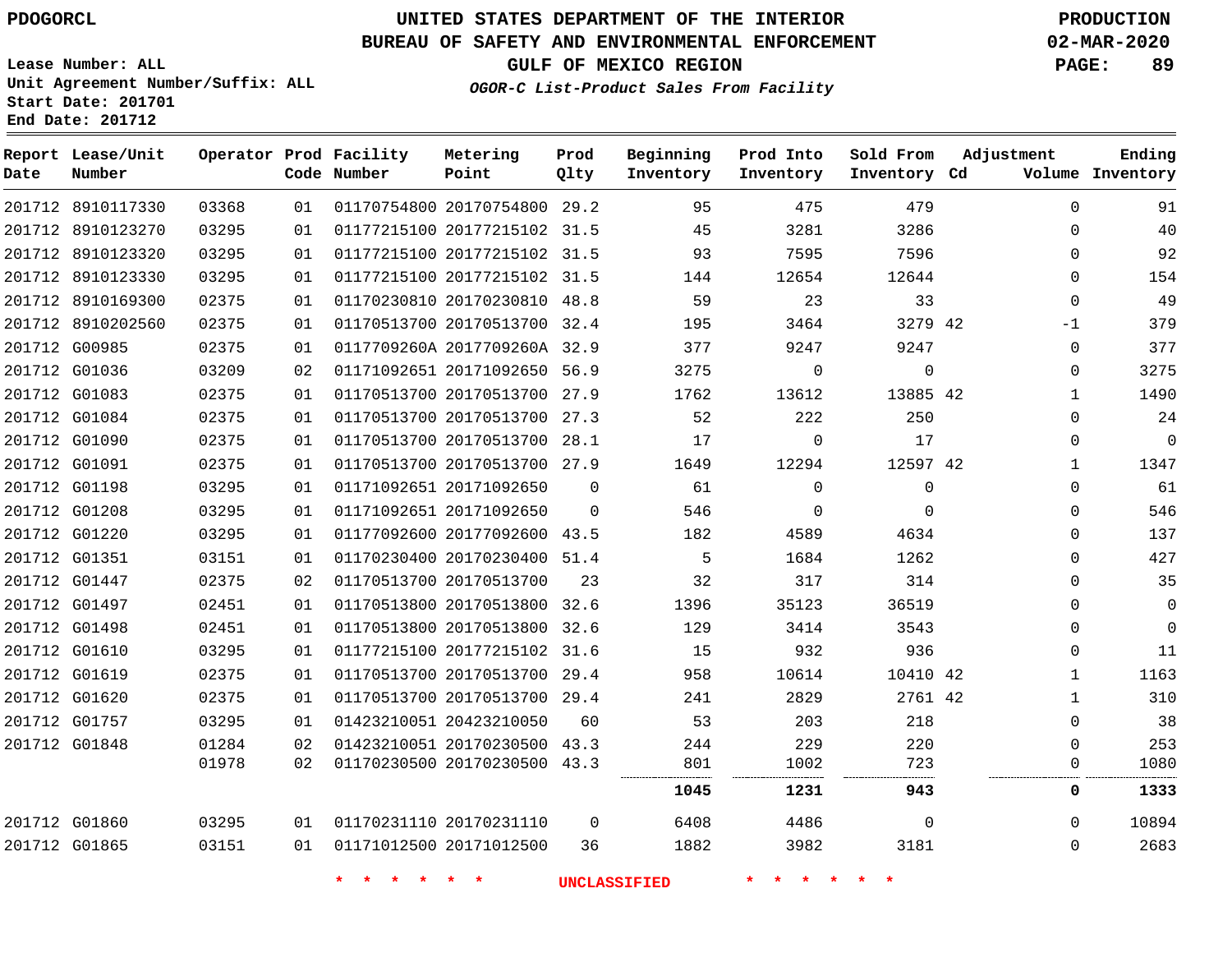**Date**

**End Date: 201712**

**Report Lease/Unit**

**Number**

# **UNITED STATES DEPARTMENT OF THE INTERIOR PDOGORCL PRODUCTION**

**Prod Qlty**

#### **BUREAU OF SAFETY AND ENVIRONMENTAL ENFORCEMENT 02-MAR-2020**

**Lease Number: ALL Unit Agreement Number/Suffix: ALL Start Date: 201701**

**Operator Prod Facility**

**Code Number**

**OGOR-C List-Product Sales From Facility**

**Beginning Inventory** **Prod Into Inventory** **Sold From Inventory**

**GULF OF MEXICO REGION PAGE: 90**

**Inventory Cd Volume**

**Adjustment**

**Ending**

| 5    | $\Omega$ | 376      | 378         | 3              |          | 01177215100 20177215102 31.5 | 01 | 03295 | G01901 |
|------|----------|----------|-------------|----------------|----------|------------------------------|----|-------|--------|
| 69   | 0        | 5677     | 5672        | 74             |          | 01177215100 20177215102 31.5 | 01 | 03295 | G01966 |
| 141  | 0        | 11587    | 11592       | 136            |          | 01177215100 20177215102 31.5 | 01 | 03295 | G01967 |
| 1949 | 0        | 35434    | 35542       | 1841           |          | 01171132000 20171132000 39.3 | 01 | 02628 | G02111 |
| 2489 | 0        | 2512     | 3695        | 1306           | 36       | 01171012500 20171012500      | 01 | 03295 | G02161 |
| 3    | $\Omega$ | 47       | 48          | $\overline{2}$ |          | 01171132000 20171132000 39.2 | 01 | 03295 | G02317 |
| 119  | 0        | 190      | 309         | 0              | 53.7     | 01170230450 20170230450      | 01 | 01284 | G02353 |
| 9    | 0        | 14       | 23          | $\Omega$       | 53.7     | 01170230450 20170230450      | 01 | 01284 | G02354 |
| 62   | 0        | 42       | 48          | 56             | 48.8     | 01170230811 20170230810      | 01 | 02375 | G02429 |
| 876  | 0        | 0        | $\Omega$    | 876            | 56.9     | 01171092651 20171092650      | 02 | 02628 | G02601 |
| 0    | $\Omega$ | $\Omega$ | $\Omega$    | $\Omega$       |          | 01171132000 20171132000 39.3 | 01 | 02628 | G02613 |
| 31   | 0        | 180      | 168         | 43             | 60       | 01423210051 20423210050      | 01 | 02451 | G02665 |
| 8156 | 0        | 5607     | 4173        | 9590           | 48.8     | 01170230810 20170230810      | 02 | 02628 | G02705 |
| 120  | 0        | 83       | 135         | 68             | 48.8     | 01170230812 20170230810      | 01 | 03295 | G02825 |
| 1655 | 0        | 0        | 605         | 1050           | $\Omega$ | 01170231110 20170231110      | 01 | 03295 | G02826 |
| 374  | 0        | 0        | $\mathbf 0$ | 374            |          | 01171092651 20171092650 56.9 | 02 | 02628 | G02895 |
| 32   | 0        | 107      | 128         | 11             | 33.2     | 01171092930 20171092930      | 01 | 03247 | G02917 |
| 34   | 1        | 193 42   | 180         | 46             | 60       | 01423210051 20423210050      | 01 | 03026 | G03061 |
| 197  | 0        | 6635     | 6592        | 240            | 43.5     | 01177092600 20177092600      | 01 | 03295 | G03152 |
| 660  | 0        | 12030    | 12034       | 656            | 39.3     | 01171132800 20171132000      | 01 | 02628 | G03331 |
| 53   | 0        | 41       | 78          | 16             | 36       | 01171012500 20171012500      | 01 | 03295 | G03593 |
| 86   | 0        | 42       | 127         | $\mathbf 1$    | 36       | 01171012500 20171012500      | 01 | 03295 | G03793 |
| 1001 | 0        | 688      | 802         | 887            | 48.8     | 01170230812 20170230810      | 01 | 03295 | G04081 |
| 3093 | $\Omega$ | 8206     | 2727        | 8572           | 32.2     | 01177008150 01177008150      | 01 | 02899 | G04087 |
| 620  | 0        | 583      | 921         | 282            | 36       | 01171012500 20171012500      | 01 | 00730 | G04232 |
| 146  | 0        | 211      | 217         | 140            | 36       | 01171012500 20171012500      | 01 | 03295 |        |
| 766  | 0        | 794      | 1138        | 422            |          |                              |    |       |        |
| 1092 | 0        | 16264    | 15884       | 1472           |          | 01171131600 20171131600 42.5 | 01 | 03295 | G04421 |

**Metering Point**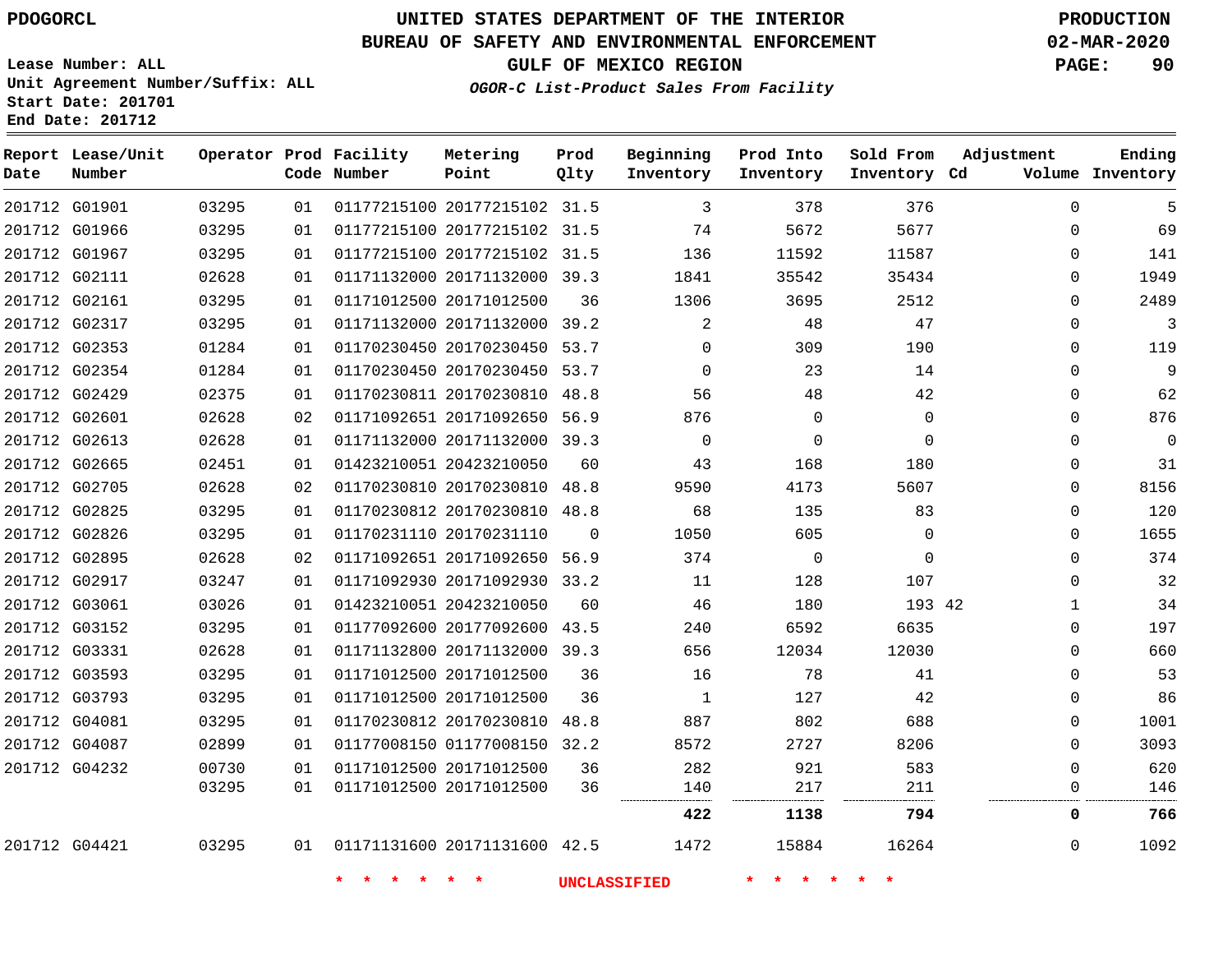**Lease Number: ALL**

**Start Date: 201701 End Date: 201712**

G12358

## **UNITED STATES DEPARTMENT OF THE INTERIOR PDOGORCL PRODUCTION**

#### **BUREAU OF SAFETY AND ENVIRONMENTAL ENFORCEMENT 02-MAR-2020**

**Unit Agreement Number/Suffix: ALL**

**GULF OF MEXICO REGION PAGE: 91**

**OGOR-C List-Product Sales From Facility**

| Date | Report Lease/Unit<br>Number |                |          | Operator Prod Facility<br>Code Number | Metering<br>Point                                       | Prod<br>Qlty | Beginning<br>Inventory | Prod Into<br>Inventory | Sold From<br>Inventory Cd | Adjustment    | Ending<br>Volume Inventory |
|------|-----------------------------|----------------|----------|---------------------------------------|---------------------------------------------------------|--------------|------------------------|------------------------|---------------------------|---------------|----------------------------|
|      | 201712 G04452               | 02628          | 01       |                                       | 01171132000 20171132000 39.3                            |              | 852                    | 25127                  | 24602                     | $\Omega$      | 1377                       |
|      | 201712 G04800               | 02970          | 02       |                                       | 01177062608 2017706260A 37.4                            |              | $\Omega$               | 276                    | 274                       | 0             | $\overline{a}$             |
|      | 201712 G04809               | 02312          | 01       |                                       | 01177082950 20177082956 26.2                            |              | 320                    | 9057                   | 9040 42                   | 1             | 338                        |
|      | 201712 G04818               | 03295          | 01       |                                       | 01170230500 20170230500 43.3                            |              | 9                      | 2                      | 8                         | $\Omega$      | $\mathbf{3}$               |
|      | 201712 G05006               | 01284          | 02       |                                       | 01423210051 20170230510 46.2                            |              | 461                    | 1                      | 18                        | $\Omega$      | 444                        |
|      | 201712 G05431               | 02970          | 02       |                                       | 01177062608 2017706260A 37.4                            |              | 71                     | 9978                   | 9974                      | $\Omega$      | 75                         |
|      | 201712 G05504               | 00730<br>02970 | 01<br>02 |                                       | 01171132800 21171132800<br>01171132800 21171132800 47.2 | 53           | 4078<br>10385          | 230<br>61              | 2534<br>6120 42           | $\Omega$<br>1 | 1774<br>4327               |
|      |                             | 03295          | 01       |                                       | 01171132800 21171132800 42.7                            |              | 4210                   | 83                     | 2525                      | $\Omega$      | 1768                       |
|      |                             |                |          |                                       |                                                         |              | 18673                  | 374                    | 11179                     | 1             | 7869                       |
|      | 201712 G05505               | 02628          | 01       |                                       | 01171012400 20171012400                                 | 56.2         | 554                    | 607                    | 409                       | $\Omega$      | 752                        |
|      |                             |                | 01       |                                       | 01171132800 21171132800                                 | 53.1         | 2                      | $\Omega$               | $\Omega$                  | 0             | 2                          |
|      |                             |                |          |                                       |                                                         |              | 556                    | 607                    | 409                       | 0             | 754                        |
|      |                             |                |          |                                       |                                                         |              |                        |                        |                           |               |                            |
|      | 201712 G05602               | 03247          | 01       |                                       | 01171012500 20171012500                                 | 36           | 81                     | 376                    | 203 42                    | $-1$          | 253                        |
|      | 201712 G05612               | 03295          | 01       |                                       | 01171012500 20171012500                                 | 36           | 1168                   | 2494                   | 1982                      | $\Omega$      | 1680                       |
|      | 201712 G06069               | 03295          | 01       |                                       | 01423210051 20423210050                                 | 60           | 16                     | 69                     | 72                        | $\Omega$      | 13                         |
|      | 201712 G06168               | 02801          | 02       |                                       | 01170230450 20170230450                                 | 53.7         | 26                     | 13                     | 34                        | $\Omega$      | 5                          |
|      | 201712 G06668               | 02375          | 01       |                                       | 01171132000 20171132000                                 | 39.3         | 181                    | 2796                   | 2822 42                   | $-2$          | 153                        |
|      | 201712 G07736               | 02628          | 01       |                                       | 01171132800 20171132000                                 | 38.6         | 2                      | $\mathbf 0$            | $\mathbf{1}$              | $\mathbf 0$   | $\mathbf{1}$               |
|      | 201712 G07760               | 01284          | 01       |                                       | 01177122950 20177122950                                 | 30.2         | 155                    | 49400                  | 49391                     | $\Omega$      | 164                        |
|      | 201712 G07917               | 03247          | 01       |                                       | 01170573602 20170573602                                 | 34           | 23657                  | 34113                  | 39568 42                  | $-1$          | 18201                      |
|      | 201712 G09631               | 01284          | 01       |                                       | 01177122950 20177122950                                 | 30.2         | 2                      | 483                    | 484                       | $\Omega$      | $\mathbf{1}$               |
|      | 201712 G10794               | 03295          | 01       |                                       | 01177122950 20177122950                                 | 30.1         | 14                     | 2119                   | 2126                      | $\Omega$      | 7                          |
|      | 201712 G10910               | 03026          | 01       |                                       | 01177245110 2017724511G 43.3                            |              | $\Omega$               | 6127                   | 6127                      | $\Omega$      | $\Omega$                   |
|      | 201712 G11870               | 02375          | 01       |                                       | 01171132000 20171132000 39.3                            |              | 51                     | 969                    | 967                       | $\Omega$      | 53                         |
|      | 201712 G11984               | 02801          | 02       |                                       | 01171092651 20171092650                                 | $\Omega$     | 126                    | $\Omega$               | $\Omega$                  | $\Omega$      | 126                        |
|      | 201712 G12355               | 03209          | 01       |                                       | 01171012300 20171012300 37.4                            |              | 27686                  | 33809                  | 43588 42                  | $-1$          | 17906                      |

**\* \* \* \* \* \* UNCLASSIFIED \* \* \* \* \* \***

01171012300 20171012300 36.6

 $\overline{0}$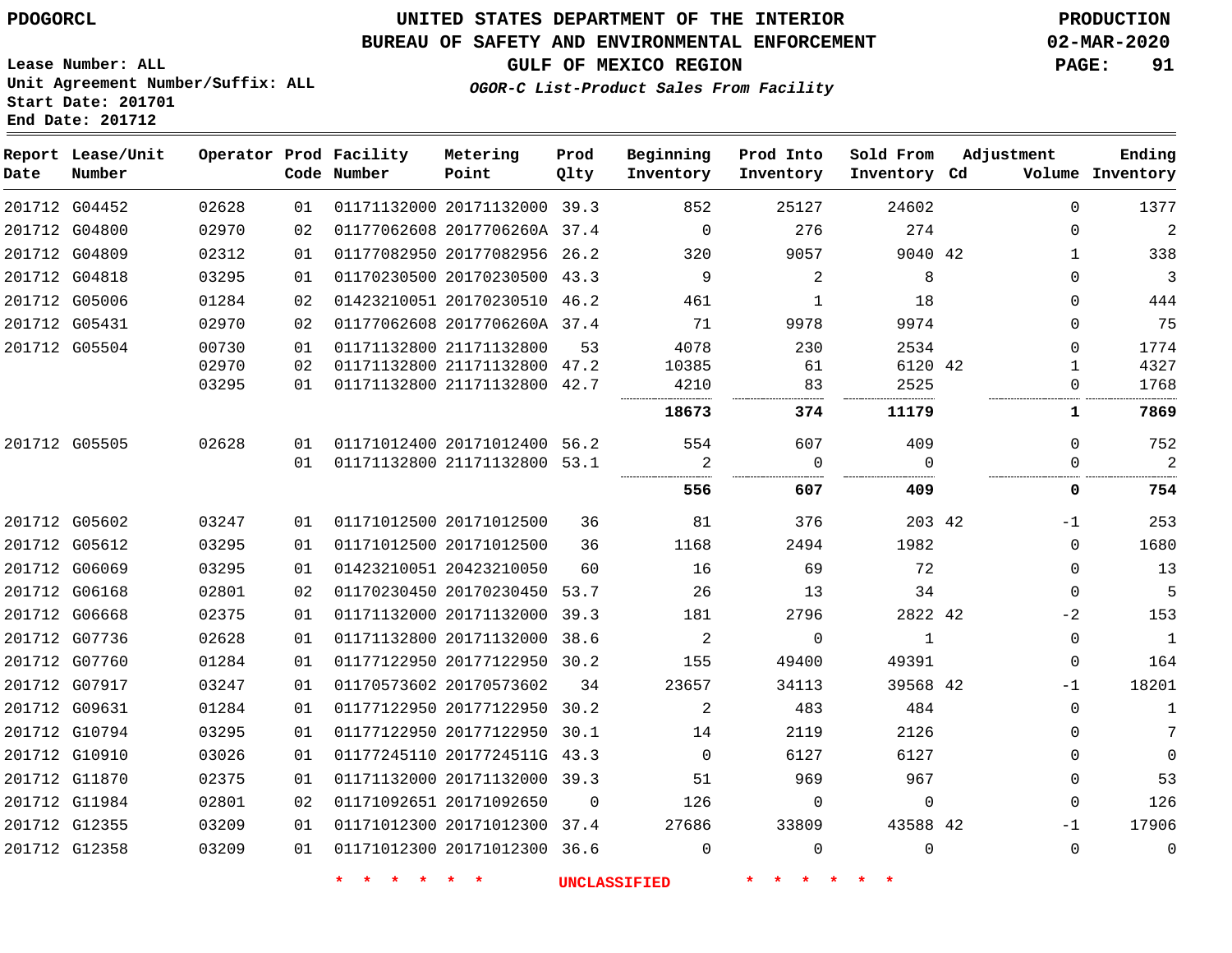# **UNITED STATES DEPARTMENT OF THE INTERIOR PDOGORCL PRODUCTION**

## **BUREAU OF SAFETY AND ENVIRONMENTAL ENFORCEMENT 02-MAR-2020**

**Lease Number: ALL Unit Agreement Number/Suffix: ALL Start Date: 201701**

**GULF OF MEXICO REGION PAGE: 92**

**OGOR-C List-Product Sales From Facility**

| Date | Report Lease/Unit<br>Number |       |    | Operator Prod Facility<br>Code Number | Metering<br>Point            | Prod<br>Qlty | Beginning<br>Inventory | Prod Into<br>Inventory | Sold From<br>Inventory Cd | Adjustment   | Ending<br>Volume Inventory |
|------|-----------------------------|-------|----|---------------------------------------|------------------------------|--------------|------------------------|------------------------|---------------------------|--------------|----------------------------|
|      | 201712 G12802               | 02628 | 01 |                                       | 01170230811 20170230811 41.1 |              | $\overline{0}$         | 1147                   | 1088                      | $\mathbf 0$  | 59                         |
|      | 201712 G13081               | 01284 | 01 |                                       | 01608103650 20608103650 38.1 |              | 106                    | 32397                  | 32376                     | 0            | 127                        |
|      | 201712 G13938               | 01284 | 01 |                                       | 01171012500 20171012500      | 36           | 4535                   | 9559                   | 7654                      | $\Omega$     | 6440                       |
|      | 201712 G14342               | 02628 | 01 |                                       | 01170230811 20170230811 41.1 |              | 1579                   | 53840                  | 52630                     | $\Omega$     | 2789                       |
|      | 201712 G14493               | 03247 | 01 |                                       | 01171092930 20171092930 33.2 |              | 52                     | 239                    | 225                       | 0            | 66                         |
|      | 201712 G14535               | 02628 | 01 |                                       | 01171012500 20171012500      | 36           | 14589                  | 15095                  | 19515                     | $\Omega$     | 10169                      |
|      | 201712 G15050               | 03295 | 01 |                                       | 01170231110 20170231110      | $\Omega$     | 4520                   | 2476                   | $\Omega$                  | $\Omega$     | 6996                       |
|      | 201712 G15239               | 02375 | 02 |                                       | 01171012500 20171012500      | 36           | 278                    | 258                    | 362                       | $\Omega$     | 174                        |
|      | 201712 G15263               | 03295 | 01 |                                       | 01171132000 20171132000 39.2 |              | 36                     | 383                    | 398                       | $\Omega$     | 21                         |
|      | 201712 G15277               | 03295 | 01 |                                       | 01171012400 20171012400 56.1 |              | 2608                   | 3155                   | 1853                      | $\Omega$     | 3910                       |
|      | 201712 G16515               | 03026 | 01 |                                       | 01177245110 2017724511G 43.3 |              | $\mathbf 0$            | 18618                  | 18618                     | 0            | $\mathbf{0}$               |
|      | 201712 G17754               | 02375 | 02 |                                       | 01170230510 20170230510 46.2 |              | 1841                   | $\mathbf 0$            | 71                        | $\Omega$     | 1770                       |
|      | 201712 G17858               | 03295 | 01 |                                       | 01170530900 20170530900 52.4 |              | 650                    | $\Omega$               | 13                        | $\Omega$     | 637                        |
|      | 201712 G17912               | 02970 | 02 |                                       | 01177062608 2017706260A 37.4 |              | 21                     | 1985                   | 1991                      | 0            | 15                         |
|      | 201712 G17921               | 03026 | 01 |                                       | 01171012500 20177062959 26.5 |              | $\Omega$               | 28709                  | 28709                     | $\Omega$     | $\overline{0}$             |
|      | 201712 G20605               | 02477 | 01 |                                       | 01423550141 20423550140 39.8 |              | 465                    | 4221                   | 4260                      | $\Omega$     | 426                        |
|      | 201712 G20660               | 03295 | 01 |                                       | 01170230450 20170230450 53.7 |              | 77                     | 198                    | 199                       | 0            | 76                         |
|      | 201712 G21096               | 03295 | 01 |                                       | 01170230811 20170230811 41.1 |              | 1                      | 8                      | 9                         | 0            | $\mathbf 0$                |
|      | 201712 G21592               | 02628 | 02 |                                       | 01171132000 20171132000 39.3 |              | $7\overline{ }$        | 91                     | 93                        | $\Omega$     | 5                          |
|      | 201712 G21655               | 03247 | 01 |                                       | 01171132800 21171132800 42.7 |              | 727                    | $\mathbf{0}$           | 428                       | 0            | 299                        |
|      | 201712 G22268               | 02777 | 02 |                                       | 01170230810 2042709015I 52.8 |              | $\Omega$               | $\Omega$               | $\Omega$                  | 0            | $\mathbf 0$                |
|      | 201712 G22501               | 03151 | 01 |                                       | 01170230400 20170230400 51.4 |              | 1244                   | 3736                   | 4032                      | $\Omega$     | 948                        |
|      | 201712 G22505               | 02375 | 02 |                                       | 01170230811 20170230811 41.1 |              | 18                     | 766                    | 744                       | 0            | 40                         |
|      | 201712 G22513               | 02579 | 02 |                                       | 01170230500 20170230500 44.9 |              | 3                      | $\overline{0}$         | $\mathbf 0$               | $\Omega$     | 3                          |
|      | 201712 G22621               | 03247 | 01 |                                       | 01171132800 21171132800 42.7 |              | 12066                  | 223                    | 7228                      | $\Omega$     | 5061                       |
|      | 201712 G23735               | 03295 | 01 |                                       | 01170230812 20170230810      | 48.8         | 127                    | 128                    | 104                       | 0            | 151                        |
|      | 201712 G23736               | 00730 | 01 |                                       | 01170230810 20170230810 48.8 |              | 170                    | 480                    | 265 42                    | $\mathbf{1}$ | 386                        |
|      | 201712 G23851               | 02503 | 02 |                                       | 01171012400 20171012400 56.2 |              | 11964                  | 11771                  | 9473                      | $\Omega$     | 14262                      |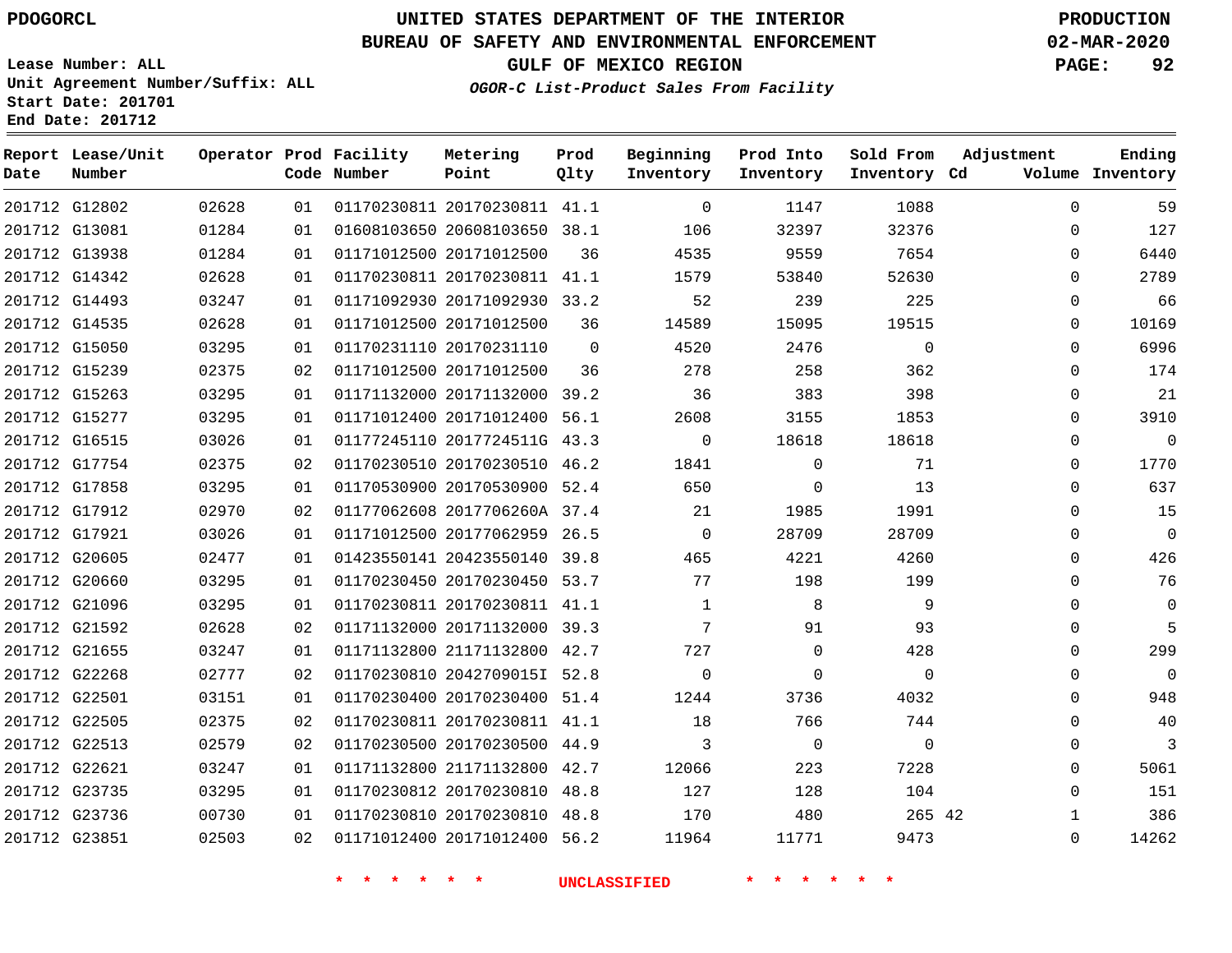## **BUREAU OF SAFETY AND ENVIRONMENTAL ENFORCEMENT 02-MAR-2020**

**Lease Number: ALL Unit Agreement Number/Suffix: ALL Start Date: 201701**

**GULF OF MEXICO REGION PAGE: 93**

**OGOR-C List-Product Sales From Facility**

|  |  | $5$ calc $20$ and $10$ $-$ |  |  |
|--|--|----------------------------|--|--|
|  |  | End Date: 201712           |  |  |

| Date          | Report Lease/Unit<br>Number |       |    | Operator Prod Facility<br>Code Number | Metering<br>Point            | Prod<br>Qlty | Beginning<br>Inventory | Prod Into<br>Inventory | Sold From<br>Inventory Cd | Adjustment   | Ending<br>Volume Inventory |
|---------------|-----------------------------|-------|----|---------------------------------------|------------------------------|--------------|------------------------|------------------------|---------------------------|--------------|----------------------------|
| 201712 G23933 |                             | 03295 | 01 |                                       | 01171092651 20171092650      | $\Omega$     | $\mathbf{1}$           | $\Omega$               | $\Omega$                  | $\Omega$     | 1                          |
| 201712 G24730 |                             | 03295 | 01 |                                       | 01170230500 20170230500 43.3 |              | 223                    | 204                    | 202                       | $\mathbf 0$  | 225                        |
| 201712 G24870 |                             | 02970 | 02 |                                       | 01177062608 2017706260A 37.4 |              | 1                      | 191                    | 191 42                    | $-1$         | $\mathbf 0$                |
| 201712 G24883 |                             | 02628 | 02 |                                       | 01171092651 20171092650 56.9 |              | 726                    | $\overline{0}$         | $\mathbf 0$               | $\mathbf 0$  | 726                        |
| 201712 G24898 |                             | 03368 | 02 |                                       | 01171012300 20171012300 37.4 |              | 3005                   | 1241                   | 3589                      | $\mathbf 0$  | 657                        |
|               | 201712 G24924               | 03247 | 01 |                                       | 01171132800 21171132800 42.7 |              | 2231                   | 39                     | 1358                      | $\mathbf 0$  | 912                        |
|               | 201712 G24926               | 03247 | 01 |                                       | 01171132800 21171132800      | $\Omega$     | 44                     | $\Omega$               | $\Omega$                  | $\mathbf 0$  | 44                         |
|               | 201712 G24990               | 01284 | 01 |                                       | 01608103650 20608103650 38.1 |              | 84                     | 26416                  | 26398                     | $\mathbf{0}$ | 102                        |
|               | 201712 G25524               | 03295 | 01 |                                       | 01170230450 20170230450 53.7 |              | 163                    | 418                    | 420                       | $\Omega$     | 161                        |
|               | 201712 G25606               | 02375 | 01 |                                       | 01170230810 20170230810 48.8 |              | 48                     | 92                     | 57                        | 0            | 83                         |
| 201712 G25937 |                             | 02222 | 02 |                                       | 01170230810 20170230810 48.8 |              | 153                    | 301                    | 185                       | $\Omega$     | 269                        |
|               | 201712 G26032               | 03059 | 01 |                                       | 01171012300 20171012300 37.4 |              | 72                     | 54                     | 98                        | 0            | 28                         |
|               | 201712 G26074               | 01284 | 01 |                                       | 01177122950 20177122950 30.2 |              | 4                      | 534                    | 536                       | $\Omega$     | $\overline{a}$             |
| 201712 G27070 |                             | 03295 | 01 |                                       | 01171132800 21171132800 42.7 |              | 28203                  | 488                    | 16875                     | 0            | 11816                      |
| 201712 G27083 |                             | 02477 | 01 |                                       | 01171092651 20171092650 57.8 |              | 292                    | $\Omega$               | $\Omega$                  | $\Omega$     | 292                        |
| 201712 G27169 |                             | 01284 | 01 |                                       | 01171012500 20171012500      | 36           | 1229                   | 2983                   | 2203                      | 0            | 2009                       |
| 201712 G27509 |                             | 02970 | 02 |                                       | 01170230450 20170230450 53.7 |              | 4691                   | 8201                   | 9732                      | $\Omega$     | 3160                       |
| 201712 G27851 |                             | 02628 | 02 |                                       | 01171132000 20171132000 39.3 |              | $\Omega$               | 10                     | 10                        | $\Omega$     | $\mathbf 0$                |
| 201712 G27988 |                             | 00730 | 01 |                                       | 01608103650 20608103650 38.1 |              | 64                     | 17084                  | 17081 42                  | -1           | 66                         |
| 201712 G30654 |                             | 02777 | 02 |                                       | 01170230810 20170230810 42.4 |              | $\Omega$               | $\mathbf 0$            | $\Omega$                  | 0            | $\mathbf 0$                |
| 201712 G31369 |                             | 02628 | 01 |                                       | 01171012300 20171012300 37.4 |              | 5316                   | 5152                   | 7740                      | $\mathbf 0$  | 2728                       |
| 201712 G32113 |                             | 02477 | 01 |                                       | 01170230811 20170230811 41.1 |              | 266                    | 8543                   | 8367                      | 0            | 442                        |
| 201712 G32197 |                             | 01284 | 02 |                                       | 01171012500 20171012500      | 36           | 117                    | 554                    | 298                       | 0            | 373                        |
| 201712 G32231 |                             | 01284 | 01 |                                       | 01171012500 20171012500      | 36           | 237                    | 637                    | 446                       | $\mathbf 0$  | 428                        |
| 201712 G32268 |                             | 03295 | 01 |                                       | 01177295110 01177295110      | 43           | 63                     | 60                     | 36                        | $\mathbf 0$  | 87                         |
|               | 201712 G32744               | 01284 | 02 |                                       | 01423210051 20170230510 46.2 |              | 145                    | 3                      | 6                         | $\Omega$     | 142                        |
| 201712 G32771 |                             | 00730 | 01 |                                       | 01170230810 20170230810 48.8 |              | 272                    | 57                     | 134                       | 0            | 195                        |
| 201712 G33088 |                             | 03026 | 01 |                                       | 01171012500 20177062959 26.5 |              | $\Omega$               | 898                    | 898                       | $\Omega$     | $\mathbf 0$                |